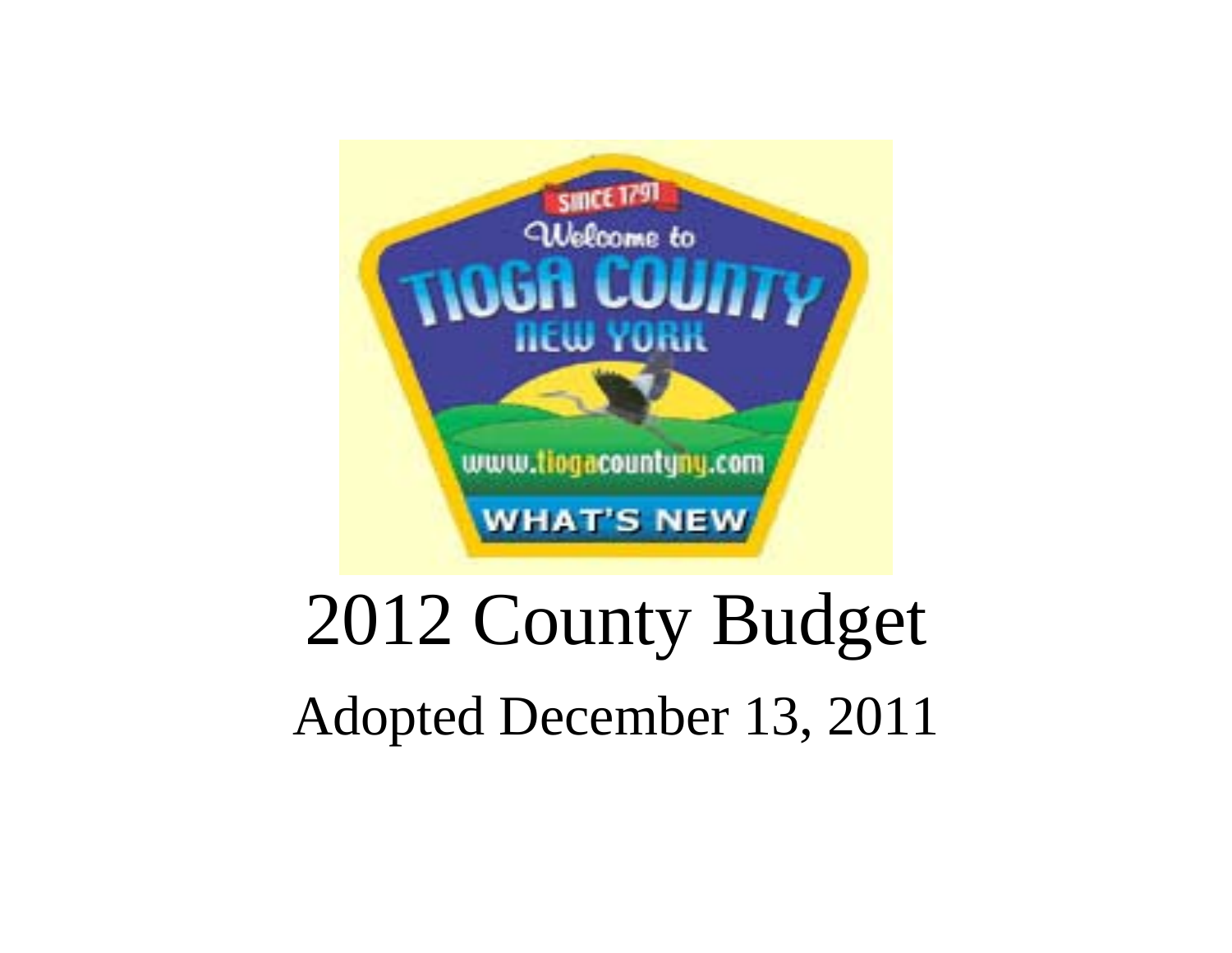## Table of Contents

| DESCRIPTION                     | PAGE NO.(S) |
|---------------------------------|-------------|
| <b>Budget Summary</b>           |             |
| <b>Budget Message</b>           | $4 - 5$     |
| Schedule $1 -$ Appropriations   | $6 - 47$    |
| Schedule $2 -$ Revenues         | $48 - 70$   |
| Schedule 3 – Estimated Surplus  | $71 - 72$   |
| Schedule 4 – Estimated Reserves | $73 - 74$   |
| Schedule 5 – Salaries and Wages | $75 - 83$   |
| Schedule 6 – Statement of Debt  | $84 - 85$   |
| <b>Tax Rate Schedules</b>       | $86 - 88$   |
| <b>Charts and Graphs</b>        | $89 - 91$   |
| <b>Exemption Impact Report</b>  | $92 - 95$   |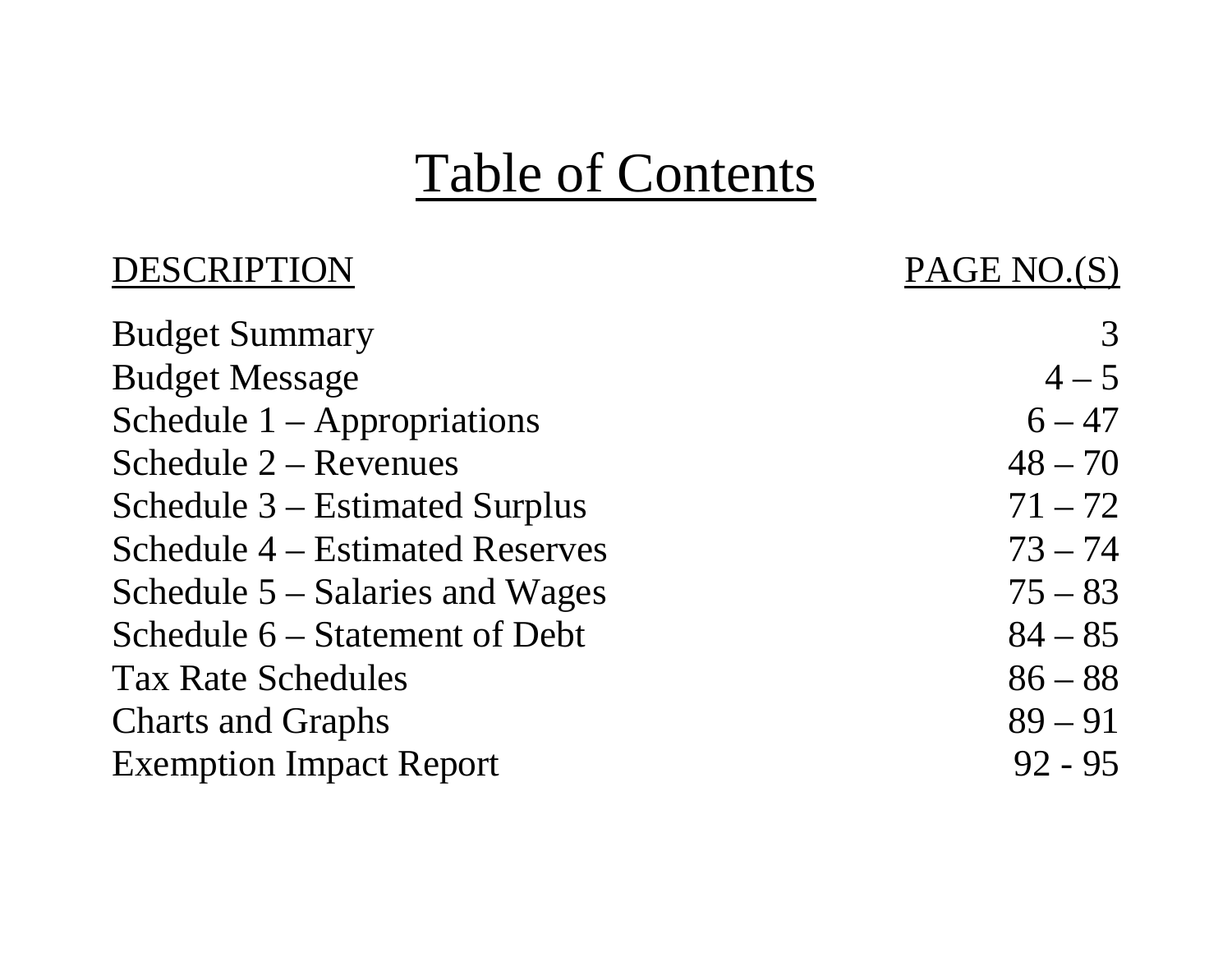### **2012 TIOGA COUNTY BUDGET SUMMARY OF BUDGETS BY FUNDS FINAL**

|                                           |                       | LESS:                       | LESS:               | <b>BALANCE</b><br><b>TO BE RAISED BY</b> |
|-------------------------------------------|-----------------------|-----------------------------|---------------------|------------------------------------------|
|                                           |                       |                             |                     |                                          |
|                                           |                       | <b>ESTIMATED</b>            | <b>APPROPRIATED</b> | <b>REAL PROPERTY</b>                     |
| <b>FUND</b>                               | <b>APPROPRIATIONS</b> | <b>REVENUES</b>             | <b>FUND BALANCE</b> | <b>TAX</b>                               |
| <b>GENERAL FUND</b>                       | \$<br>71,547,147      | $$44,935,249$ \$            | 6,015,000 \$        | 20,596,898                               |
| <b>SOLID WASTE FUND</b>                   | \$<br>$1,173,851$ \$  | 142,443 \$                  | 100,000 \$          | 931,408                                  |
| <b>SPECIAL GRANT FUND</b>                 | \$<br>$352,130$ \$    | 352,130                     |                     | \$<br>$\blacksquare$                     |
| <b>CONSOLIDATED HEALTH INSURANCE FUND</b> | \$                    | 11,564,882 \$ 11,564,882    |                     | \$<br>$\blacksquare$                     |
| <b>LIABILITY INSURANCE FUND</b>           | \$<br>494,657 \$      | 494,657                     |                     | \$<br>$\blacksquare$                     |
| <b>COUNTY ROAD FUND</b>                   | \$<br>1,880,166 \$    | 1,880,166                   |                     | \$<br>$\blacksquare$                     |
| <b>ROAD MACHINERY FUND</b>                | \$<br>683,471 \$      | 683,471                     |                     | \$<br>$\blacksquare$                     |
| <b>CAPITAL FUND</b>                       | \$<br>6,204,630 \$    | 2,304,630 \$                | $3,900,000$ \$      |                                          |
| <b>WORKERS' COMPENSATION FUND</b>         | \$<br>1,336,859       | \$<br>$1,037,403$ \$        | 299,456 \$          |                                          |
| <b>TOTALS</b>                             | \$                    | 95,237,793 \$ 63,395,031 \$ | 10,314,456 \$       | 21,528,306                               |

**Adopted December 13, 2011**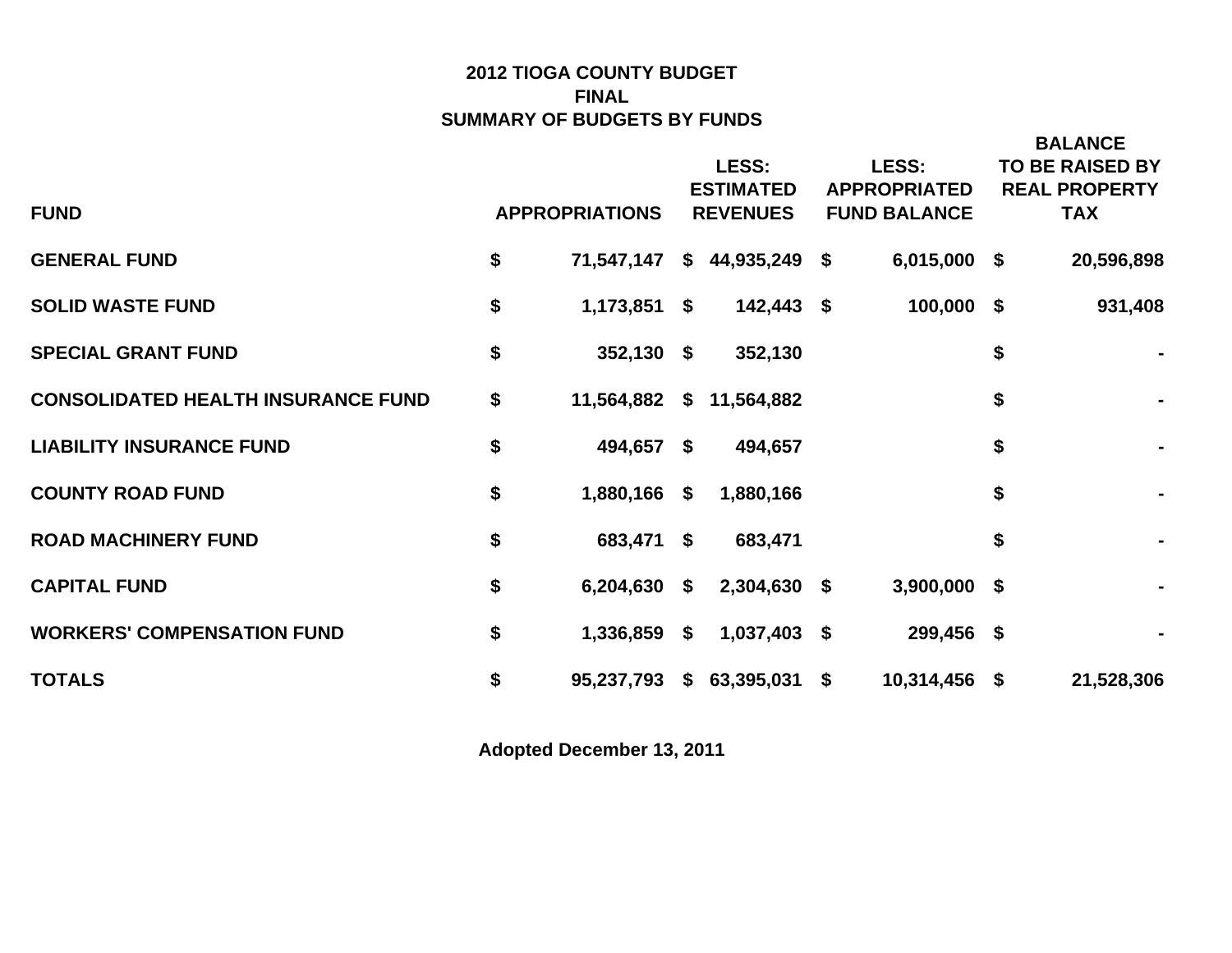*James P. McFadden Treasurer Margareta Olin Deputy Treasurer* 

≈≈≈≈≈≈≈≈≈≈≈≈≈≈≈≈≈≈≈≈≈≈≈≈≈≈≈≈≈≈≈≈≈

*Chuck Shager Chief Accountant & Budget Officer* 

December 13, 2011

To: The residents of Tioga County and the Honorable County Legislature

I present to you tonight the proposed county budget for 2012.

As the difficult economic climate approaches a fourth year, many state and local governments nationwide have seen an erosion of their finances. As New York State remains in a recession and the county is still recovering from the flood of 2011; the demand for government services such as unemployment benefits, social services and Medicaid have increased. Federal stimulus funding has benefitted Tioga County slightly in 2011, while during this same period Sales Tax Revenue (25% of all Revenue) has increased 5% through October. With this in mind, local officials have made prudent decisions formulating the 2012 county budget while still providing both valuable and mandated services for the citizens of Tioga County.

General Fund expenses have increased from \$68,776,115 in 2011 to \$71,547,147 in the proposed spending plan. This represents an increase of 4.02% or \$2,771,032. Major increases include fringe benefits, social services and anticipated building and road repairs.

The budget will see an increase in General Fund Revenues of \$1,319,972 or 3.02% from \$43,615,277 in 2011 to \$44,935,249 in the 2012 proposal. We are anticipating increased sales tax collections and Federal Aid, while a reduction in state aid next year is forecasted.

There have been significant appropriations in other areas of the budget, namely the Capital Fund. The County plans to meet our infrastructure schedule by replacing three bridges and 16 miles of roads next year. At a cost of 6.2 million dollars, Tioga will receive reimbursement of 2.3M in Federal Aid. The remaining 3.9M will be financed by Build America Bond proceeds.

Subsequently, the total proposed spending plan of \$95,237,636 is an increase of \$2,274,896 or 2.44% over the current year. It is proposed that an increase of appropriated fund balance in the amount of \$1,115,000, be used to help offset the General Fund increase.

This will bring the appropriated fund balance in the 2012 plan up to \$6,015,000. This appropriation will help meet the new 2% property tax cap implemented earlier this year through State legislation.

The county tax levy will increase \$336,060 or 1.66% to \$20,596,898, although tax rates vary from town to town due to state established equalization rates. The composite tax rate for all taxing districts has decreased \$0.08 to \$13.47 per \$1000 due to a slight increase in net assessments.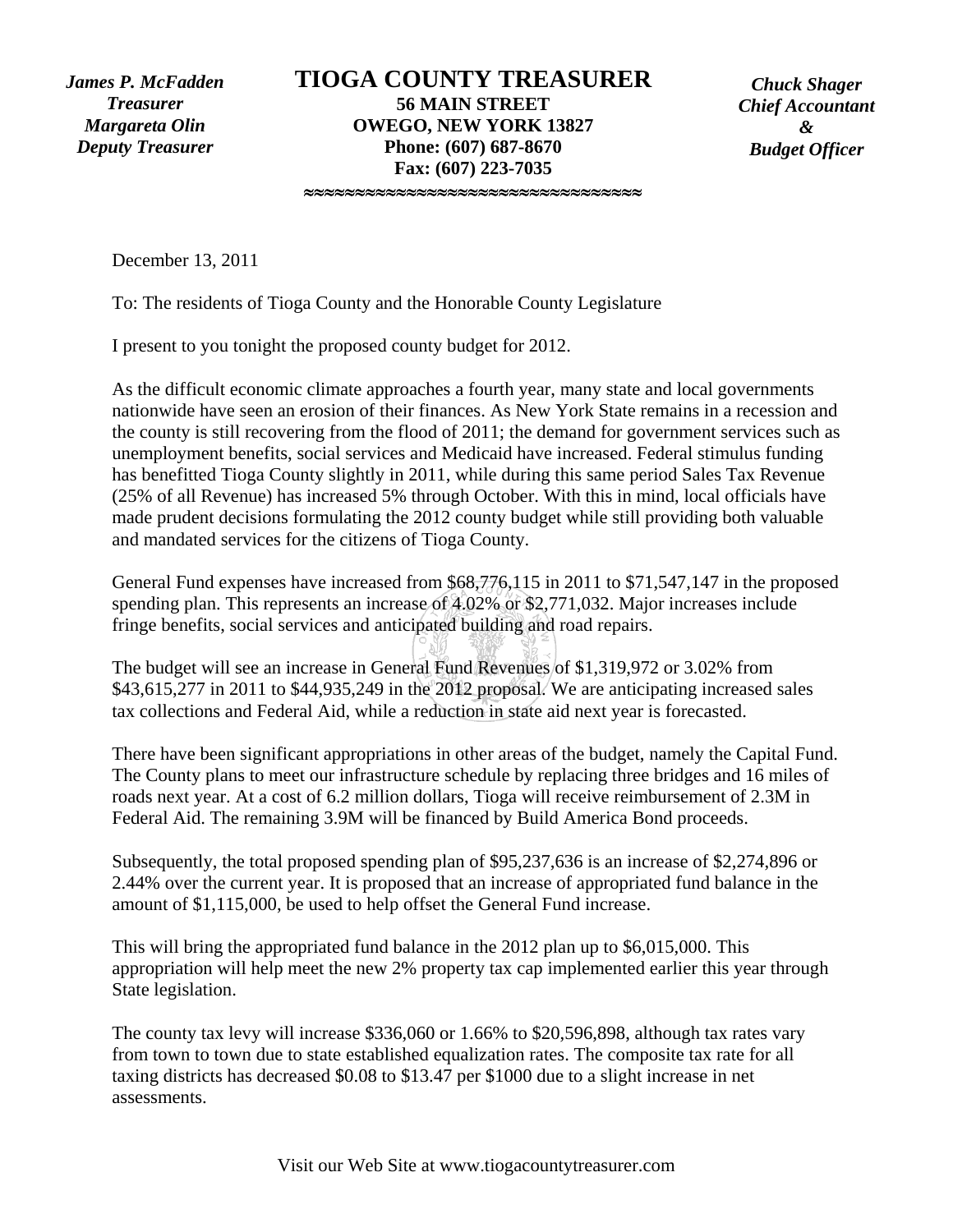*James P. McFadden Treasurer Margareta Olin Deputy Treasurer* 

≈≈≈≈≈≈≈≈≈≈≈≈≈≈≈≈≈≈≈≈≈≈≈≈≈≈≈≈≈≈≈≈≈

*Chuck Shager Chief Accountant & Budget Officer* 

The other tax that appears on your bill is the recycling tax. The tax levy for recycling in the solid waste budget has increased from \$847,850 to \$931,408 an increase of \$83,558 or 9.86% for 2012. Appropriations have decreased \$158,092 or 11.82% from 2011. However, revenues have also decreased \$341,650 or 70.50%. The closing of the transfer station is the main reason for the revenue decreases; if the transfer station was to remain operational under County management then the increase would have been in excess of \$248,000. The proposed composite rate will drop slightly from \$0.57 to \$0.566 per \$1000 of assessed value.

I would like to thank the County Legislature, department heads and all county employees for working very diligently at helping formulate this 2012 budget. A special thanks to Mary Hogan in the County's IT department for her patience and effort in assisting me in putting this budget together.

I would like to point out the projected tax levy may not increase after tonight's hearing without an additional public hearing.

If you have comments to present to the Legislature regarding the proposed budget, the floor is now open.

Respectfully Submitted,

Chuck Shager Budget Officer, Tioga County

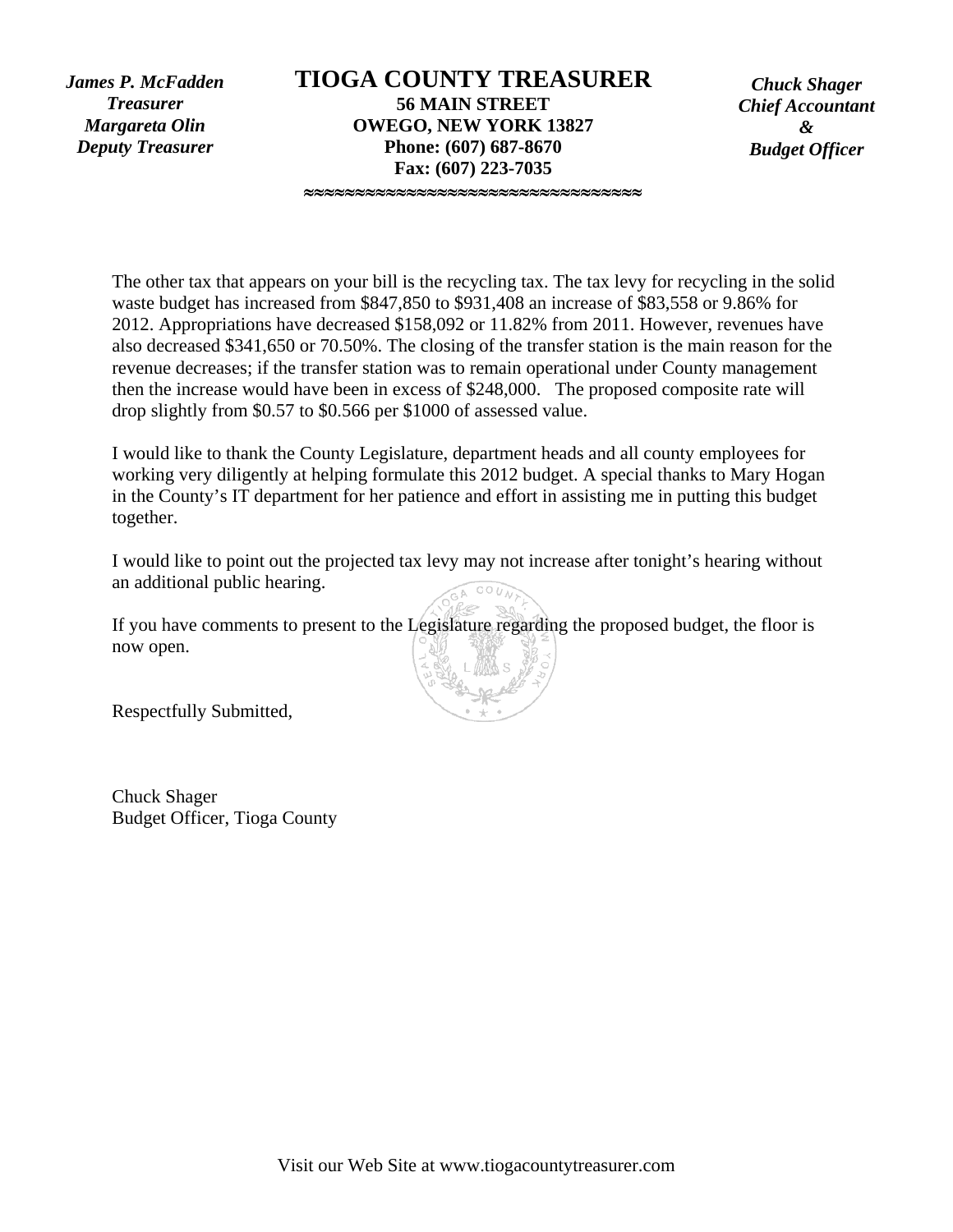### Schedule 1

Appropriations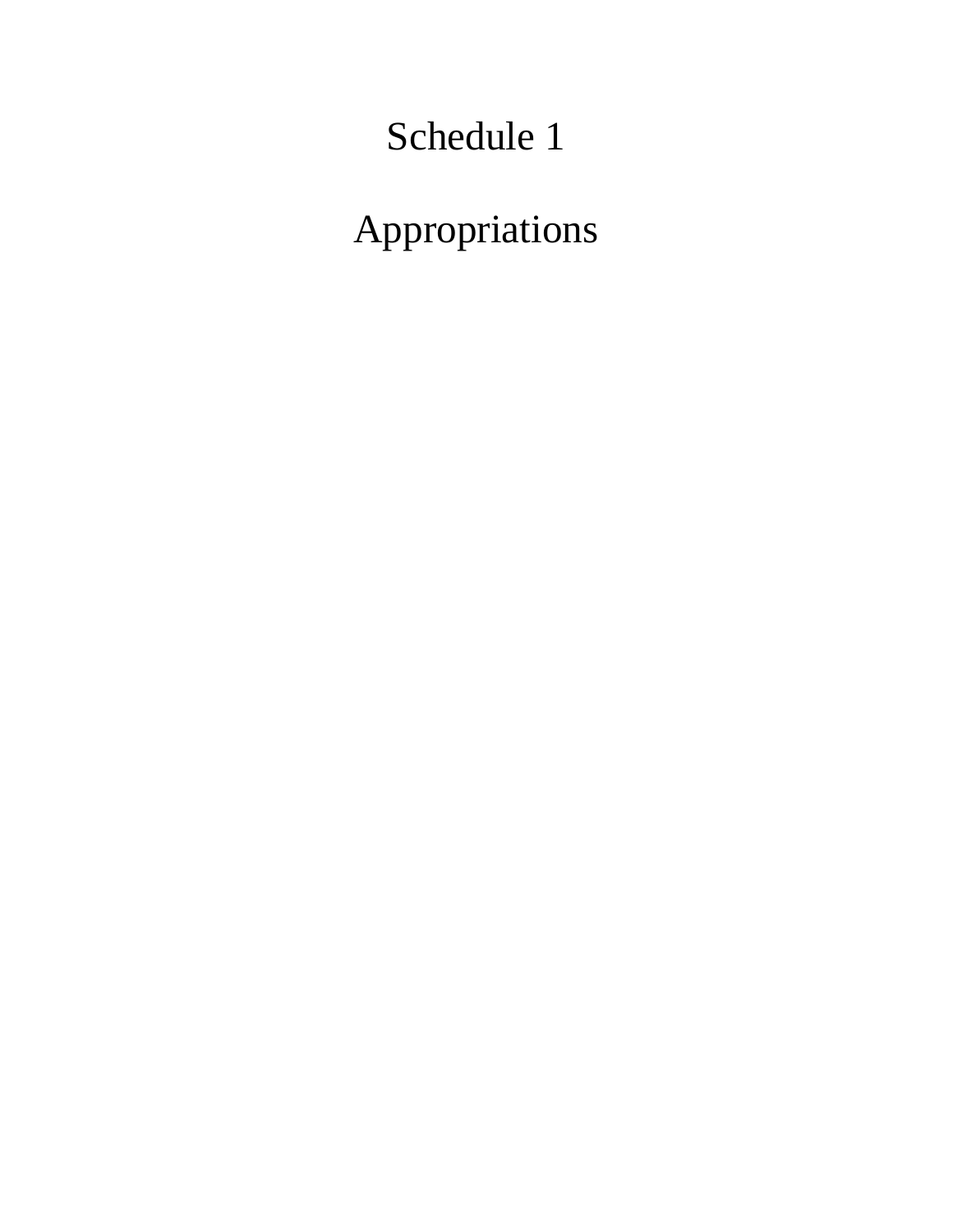|         |                                                     |                    | <b>ACTUAL</b><br>2010 | ADOPTED<br>2011 | MODIFIED<br>2011 | SUBMITTED<br>2012 | <b>ADOPTED</b><br>2012 |
|---------|-----------------------------------------------------|--------------------|-----------------------|-----------------|------------------|-------------------|------------------------|
|         | SCHEDULE 1 -<br>$\mathbb{A}$<br><b>GENERAL FUND</b> |                    |                       |                 |                  |                   |                        |
|         | <b>BUDGET SECTION</b><br>LEGISLATIVE                |                    |                       |                 |                  |                   |                        |
|         |                                                     |                    |                       |                 |                  |                   |                        |
| 1010.10 | 10 FULL TIME                                        | LEGISLATIVE BOARD  | \$186,656.44          | \$188,532       | \$184,532        | \$209,394         | \$209,394              |
| 1010.10 | 20 PART TIME/TEMPORARY                              | LEGISLATIVE BOARD  | \$14,834.30           | \$15,189        | \$19,189         | \$0               | \$0                    |
| 1010.30 | 100 DATA PROCESSING                                 | LEGISLATIVE BOARD  | \$2,268.17            | \$5,000         | \$5,000          | \$5,000           | \$5,000                |
| 1010.30 | 300 LEGAL                                           | LEGISLATIVE BOARD  | \$26,860.00           | \$80,000        | \$80,000         | \$104,915         | \$104,915              |
| 1010.40 | 10 ADVERTISING                                      | LEGISLATIVE BOARD  | \$200.76              | \$350           | \$350            | \$350             | \$350                  |
| 1010.40 | 40 BOOKS                                            | LEGISLATIVE BOARD  | \$.00                 | \$130           | \$130            | \$130             | \$130                  |
| 1010.40 | 220 AUTOMOBILE FUEL                                 | LEGISLATIVE BOARD  | \$11.96               | \$0             | \$0              | \$0               | \$0                    |
| 1010.40 | 320 LEASED/SERVICE EQUIPMENT                        | LEGISLATIVE BOARD  | \$2,475.58            | \$3,000         | \$3,000          | \$3,000           | \$3,000                |
| 1010.40 | 340 LITERATURE                                      | LEGISLATIVE BOARD  | \$381.67              | \$115           | \$115            | \$115             | \$115                  |
| 1010.40 | 360 MEALS/FOOD                                      | LEGISLATIVE BOARD  | \$.00                 | \$50            | \$50             | \$50              | \$50                   |
| 1010.40 | 390 MILEAGE EXPENSE                                 | LEGISLATIVE BOARD  | \$6,428.50            | \$12,620        | \$12,620         | \$6,310           | \$6,310                |
| 1010.40 | 420 OFFICE SUPPLIES                                 | LEGISLATIVE BOARD  | \$785.55              | \$1,000         | \$1,067          | \$1,000           | \$1,000                |
| 1010.40 | 480 POSTAGE                                         | LEGISLATIVE BOARD  | \$2,471.49            | \$2,940         | \$2,940          | \$2,940           | \$2,940                |
| 1010.40 | 485 PRINTING/PAPER                                  | LEGISLATIVE BOARD  | \$376.00              | \$800           | \$800            | \$800             | \$800                  |
| 1010.40 | 520 RECORDING/MICROFILM                             | LEGISLATIVE BOARD  | \$98.14               | \$50            | \$50             | \$50              | \$50                   |
| 1010.40 | 640 SUPPLIES (NOT OFFICE)                           | LEGISLATIVE BOARD  | \$571.88              | \$400           | \$400            | \$400             | \$400                  |
| 1010.40 | 660 TELEPHONE                                       | LEGISLATIVE BOARD  | \$1,359.67            | \$2,000         | \$2,000          | \$2,000           | \$2,000                |
| 1010.40 | 732 TRAINING/COUNTY REOUIRED                        | LEGISLATIVE BOARD  | \$32.00               | \$0             | \$0              | \$0               | \$0                    |
|         | LEGISLATURE BOARD                                   | Dept TOTALS:       | \$245,812.11          | \$312,176       | \$312,243        | \$336,454         | \$336,454              |
|         | LEGISLATIVE                                         | Sect TOTALS:       | \$245,812.11          | \$312,176       | \$312,243        | \$336,454         | \$336,454              |
|         | <b>BUDGET SECTION</b><br><b>JUDICIAL</b>            |                    |                       |                 |                  |                   |                        |
| 1165.10 | 10 FULL TIME                                        | DISTRICT ATTORNEY  | \$161,882.00          | \$162,724       | \$162,724        | \$183,087         | \$183,087              |
| 1165.10 | 20 PART TIME/TEMPORARY                              | DISTRICT ATTORNEY  | \$66,083.88           | \$70,280        | \$73,780         | \$120,185         | \$120,185              |
| 1165.30 | 100 DATA PROCESSING                                 | DISTRICT ATTORNEY  | \$139.60              | \$300           | \$300            | \$300             | \$300                  |
| 1165.30 | 300 LEGAL                                           | DISTRICT ATTORNEY  | \$.00                 | \$300           | \$300            | \$300             | \$300                  |
| 1165.40 | 40 BOOKS                                            | DISTRICT ATTORNEY  | \$6,740.71            | \$10,000        | \$10,000         | \$10,000          | \$10,000               |
| 1165.40 | 140 CONTRACTING SERVICE'S                           | DISTRICT ATTORNEY  | \$3,723.00            | \$3,700         | \$3,700          | \$3,940           | \$3,940                |
| 1165.40 | 180 DUES                                            | DISTRICT ATTORNEY  | \$1,565.00            | \$905           | \$905            | \$1,395           | \$1,395                |
| 1165.40 | 280 INVESTIGATIONS                                  | DISTRICT ATTORNEY  | \$402.25              | \$2,400         | \$2,400          | \$2,400           | \$2,400                |
| 1165.40 | 320 LEASED/SERVICE EQUIPMENT                        | DISTRICT ATTORNEY  | \$1,572.24            | \$1,600         | \$1,600          | \$1,700           | \$1,700                |
| 1165.40 | 390 MILEAGE EXPENSE                                 | DISTRICT ATTORNEY  | \$1,695.60            | \$2,000         | \$2,000          | \$2,000           | \$2,000                |
| 1165.40 | 420 OFFICE SUPPLIES                                 | DISTRICT ATTORNEY  | \$1,908.44            | \$1,700         | \$1,700          | \$1,700           | \$1,700                |
| 1165.40 | 480 POSTAGE                                         | DISTRICT ATTORNEY  | \$1,469.31            | \$1,700         | \$1,700          | \$1,700           | \$1,700                |
| 1165.40 | 485 PRINTING/PAPER                                  | DISTRICT ATTORNEY  |                       |                 |                  | \$300             | \$300                  |
| 1165.40 |                                                     |                    | \$407.00              | \$300           | \$300            |                   |                        |
|         | 660 TELEPHONE                                       | DISTRICT ATTORNEY  | \$2,862.52            | \$5,000         | \$5,000          | \$5,000           | \$5,000                |
| 1165.40 | 700 TRANSCRIPTS                                     | DISTRICT ATTORNEY  | \$5,809.00            | \$10,000        | \$10,000         | \$10,000          | \$10,000               |
| 1165.40 | 720 TRIAL COSTS                                     | DISTRICT ATTORNEY  | \$5,220.47            | \$15,000        | \$15,000         | \$15,000          | \$15,000               |
| 1165.40 | 733 TRAINING/ALL OTHER                              | DISTRICT ATTORNEY  | \$399.35              | \$1,500         | \$1,500          | \$1,500           | \$1,500                |
| 1166.40 | 140 CONTRACTING SERVICE'S                           | AID TO PROSECUTION | \$35,300.00           | \$35,300        | \$35,300         | \$0               | \$0                    |
|         | DISTRICT ATTORNEY                                   | Dept TOTALS:       | \$297,180.37          | \$324,709       | \$328,209        | \$360,507         | \$360,507              |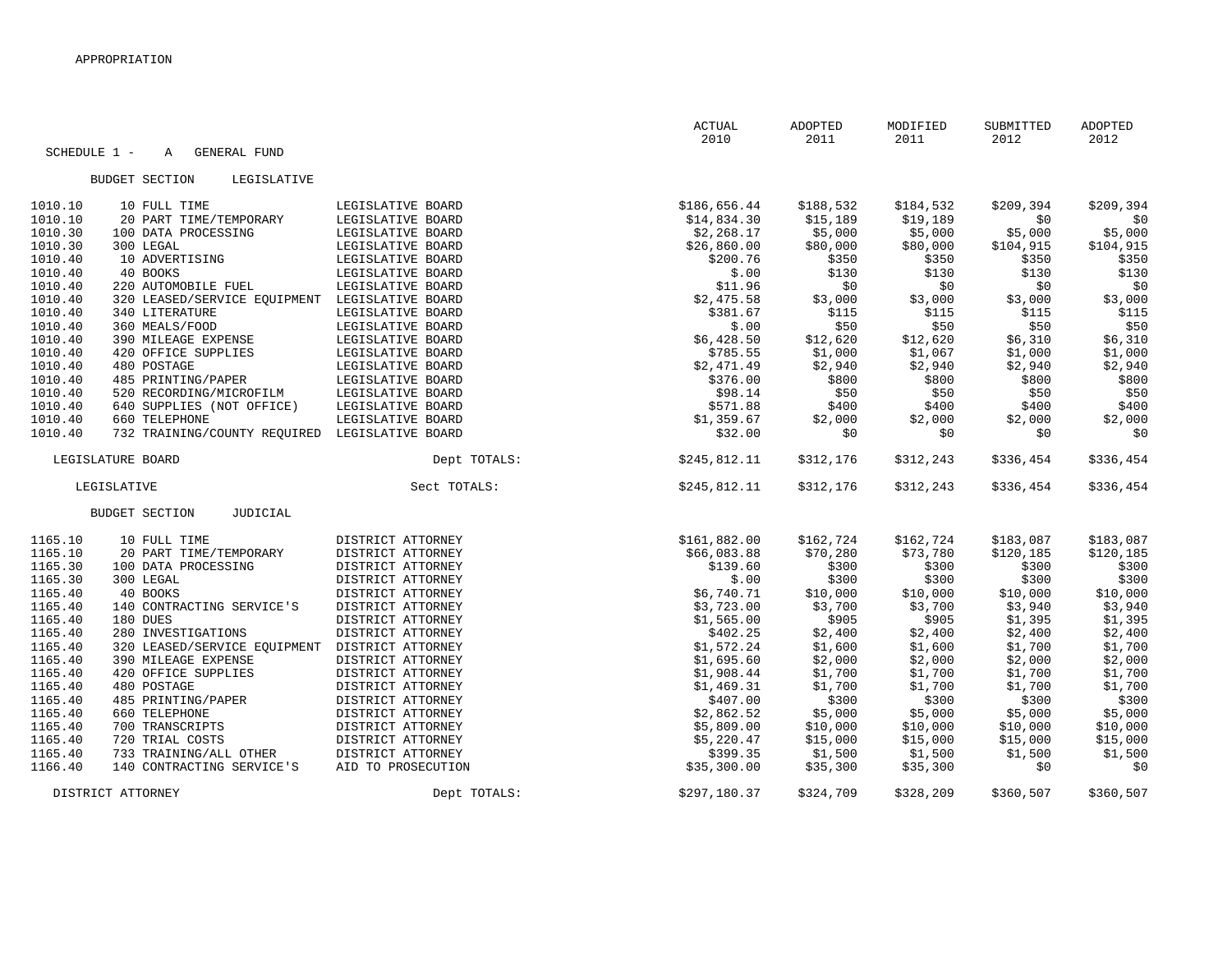|                    | SCHEDULE 1 -<br><b>GENERAL FUND</b>                   |                                                                  | <b>ACTUAL</b><br>2010    | ADOPTED<br>2011    | MODIFIED<br>2011   | SUBMITTED<br>2012  | ADOPTED<br>2012    |
|--------------------|-------------------------------------------------------|------------------------------------------------------------------|--------------------------|--------------------|--------------------|--------------------|--------------------|
|                    | A                                                     |                                                                  |                          |                    |                    |                    |                    |
|                    | <b>BUDGET SECTION</b><br>JUDICIAL                     |                                                                  |                          |                    |                    |                    |                    |
| 1170.10            | 20 PART TIME/TEMPORARY                                | PUBLIC DEFENDER                                                  | \$114,933.00             | \$120,680          | \$120,680          | \$120,680          | \$120,680          |
| 1170.30            | 100 DATA PROCESSING                                   | PUBLIC DEFENDER                                                  | \$101.28                 | \$80               | \$80               | \$80               | \$80               |
| 1170.40            | 40 BOOKS                                              | PUBLIC DEFENDER                                                  | \$427.02                 | \$700              | \$700              | \$700              | \$700              |
| 1170.40            | 140 CONTRACTING SERVICE'S                             | PUBLIC DEFENDER                                                  | \$18,900.00              | \$18,900           | \$18,900           | \$20,100           | \$20,100           |
| 1170.40            | 280 INVESTIGATIONS                                    | PUBLIC DEFENDER                                                  | \$.00                    | \$100              | \$100              | \$100              | \$100              |
| 1170.40            | 390 MILEAGE EXPENSE                                   | PUBLIC DEFENDER                                                  | \$3,807.00               | \$4,150            | \$4,150            | \$4,650            | \$4,650            |
| 1170.40<br>1170.40 | 420 OFFICE SUPPLIES<br>480 POSTAGE                    | PUBLIC DEFENDER<br>PUBLIC DEFENDER                               | \$1,808.68<br>\$1,034.17 | \$1,565<br>\$1,170 | \$1,565<br>\$1,170 | \$2,000<br>\$1,300 | \$2,000<br>\$1,300 |
| 1170.40            | 660 TELEPHONE                                         | PUBLIC DEFENDER                                                  | \$1,020.00               | \$1,080            | \$1,080            | \$1,080            | \$1,080            |
| 1170.40            | 700 TRANSCRIPTS                                       | PUBLIC DEFENDER                                                  | \$89.25                  | \$300              | \$300              | \$300              | \$300              |
|                    | PUBLIC DEFENDER                                       | Dept TOTALS:                                                     | \$142, 120.40            | \$148,725          | \$148,725          | \$150,990          | \$150,990          |
|                    | <b>BUDGET SECTION</b><br>JUDICIAL                     |                                                                  |                          |                    |                    |                    |                    |
|                    |                                                       |                                                                  |                          |                    |                    |                    |                    |
| 1172.40            | 30 ASSIGNED COUNSEL                                   | ASSIGNED COUNSEL                                                 | \$251,237.00             | \$276,749          | \$276,749          | \$276,749          | \$276,749          |
| 1172.40            | 320 LEASED/SERVICE EQUIPMENT                          | ASSIGNED COUNSEL                                                 | \$437.38                 | \$170              | \$170              | \$170              | \$170              |
| 1172.40<br>1172.40 | 390 MILEAGE EXPENSE<br>480 POSTAGE                    | ASSIGNED COUNSEL<br>ASSIGNED COUNSEL                             | \$8,688.82<br>\$350.01   | \$950<br>\$100     | \$950<br>\$100     | \$950<br>\$100     | \$950<br>\$100     |
| 1172.40            | 590 SERVICE'S RENDERED                                | ASSIGNED COUNSEL                                                 | \$10,684.24              | \$63               | \$63               | \$63               | \$63               |
| 1172.40            | 640 SUPPLIES (NOT OFFICE)                             | ASSIGNED COUNSEL                                                 | \$820.47                 | \$803              | \$803              | \$803              | \$803              |
| 1172.40            | 660 TELEPHONE                                         | ASSIGNED COUNSEL                                                 | \$.00                    | \$60               | \$60               | \$60               | \$60               |
| 1172.40            | 700 TRANSCRIPTS                                       | ASSIGNED COUNSEL                                                 | \$2,330.70               | \$2,900            | \$2,900            | \$2,900            | \$2,900            |
|                    | ASSIGNED COUNSEL                                      | Dept TOTALS:                                                     | \$274,548.62             | \$281,795          | \$281,795          | \$281,795          | \$281,795          |
|                    | <b>BUDGET SECTION</b><br><b>JUDICIAL</b>              |                                                                  |                          |                    |                    |                    |                    |
| 1185.10            | 20 PART TIME/TEMPORARY                                | MEDICAL EXAMINERS AND CORONERS                                   | \$15,754.25              | \$18,430           | \$18,430           | \$16,000           | \$16,000           |
| 1185.20            | 230 RADIO & EQUIPMENT                                 | MEDICAL EXAMINERS AND CORONERS                                   | \$.00                    | \$873              | \$873              | \$800              | \$800              |
| 1185.30            | 100 DATA PROCESSING                                   | MEDICAL EXAMINERS AND CORONERS                                   | \$270.89                 | \$485              | \$485              | \$485              | \$485              |
| 1185.40            | 180 DUES                                              | MEDICAL EXAMINERS AND CORONERS                                   | \$330.00                 | \$525              | \$525              | \$525              | \$525              |
| 1185.40            | 370 MEDICAL EXPENSE                                   | MEDICAL EXAMINERS AND CORONERS                                   | \$34,801.70              | \$30,070           | \$30,070           | \$34,000           | \$34,000           |
| 1185.40            | 390 MILEAGE EXPENSE                                   | MEDICAL EXAMINERS AND CORONERS                                   | \$2,187.89               | \$2,275            | \$2,275            | \$3,000            | \$3,000            |
| 1185.40            | 420 OFFICE SUPPLIES                                   | MEDICAL EXAMINERS AND CORONERS                                   | \$506.41                 | \$291              | \$291              | \$500              | \$500              |
| 1185.40            | 480 POSTAGE                                           | MEDICAL EXAMINERS AND CORONERS                                   | \$.00                    | \$213              | \$213              | \$200              | \$200              |
| 1185.40            | 590 SERVICE'S RENDERED                                | MEDICAL EXAMINERS AND CORONERS                                   | \$4,960.48               | \$3,880            | \$3,880            | \$5,300            | \$5,300            |
| 1185.40            | 640 SUPPLIES (NOT OFFICE)                             | MEDICAL EXAMINERS AND CORONERS                                   | \$78.35                  | \$970              | \$970              | \$1,000            | \$1,000            |
| 1185.40            | 660 TELEPHONE                                         | MEDICAL EXAMINERS AND CORONERS                                   | \$491.19                 | \$2,111            | \$2,111            | \$500              | \$500              |
| 1185.40<br>1185.40 | 731 TRAINING/STATE REOUIRED<br>733 TRAINING/ALL OTHER | MEDICAL EXAMINERS AND CORONERS<br>MEDICAL EXAMINERS AND CORONERS | \$400.00<br>\$500.00     | \$970<br>\$2,910   | \$970              | \$970<br>\$900     | \$970<br>\$900     |
|                    |                                                       |                                                                  |                          |                    | \$2,910            |                    |                    |
|                    | CORONERS                                              | Dept TOTALS:                                                     | \$60, 281.16             | \$64,003           | \$64,003           | \$64,180           | \$64,180           |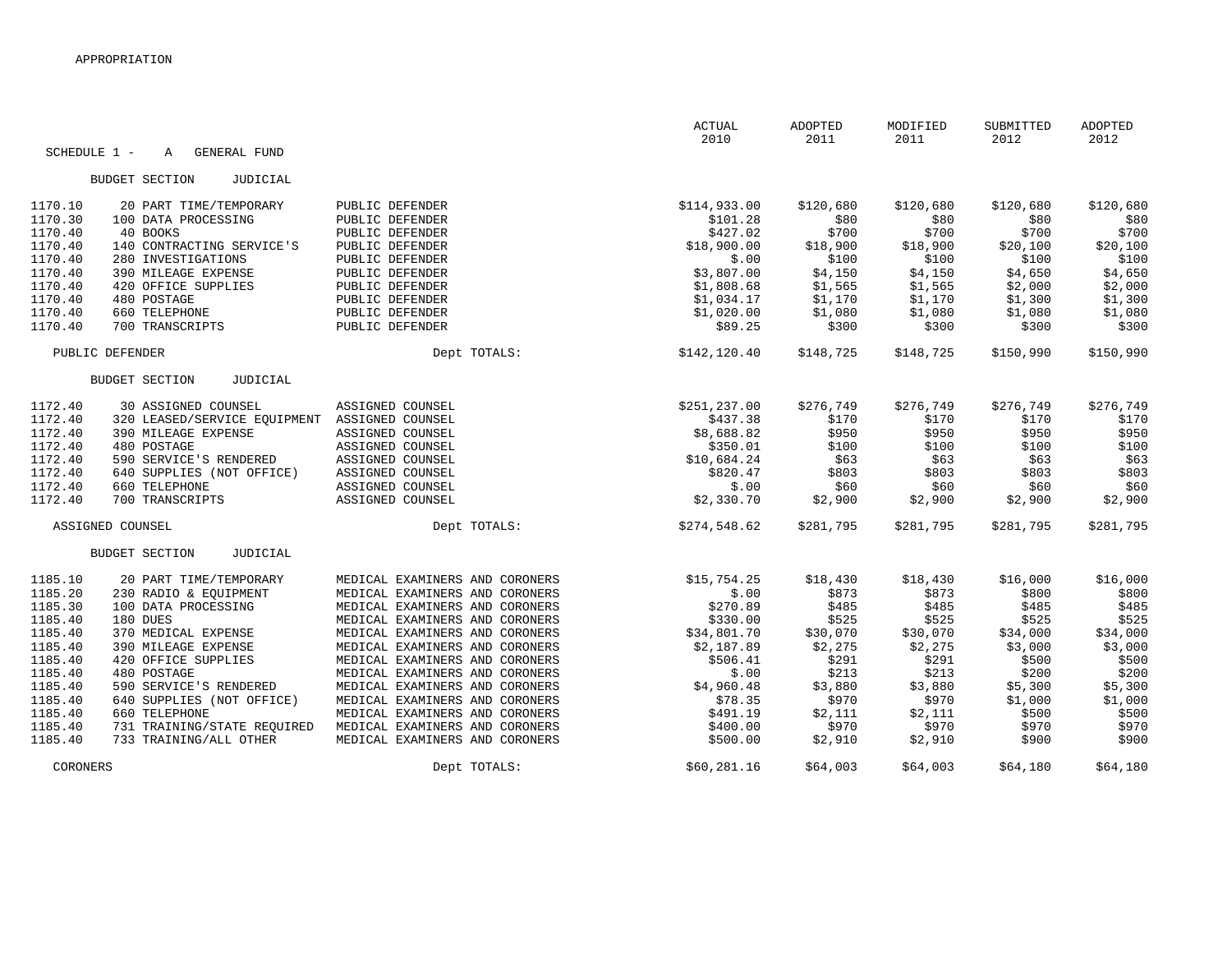|                    |                                          |                     |                                                              | <b>ACTUAL</b><br>2010    | ADOPTED<br>2011  | MODIFIED<br>2011 | SUBMITTED<br>2012  | <b>ADOPTED</b><br>2012 |
|--------------------|------------------------------------------|---------------------|--------------------------------------------------------------|--------------------------|------------------|------------------|--------------------|------------------------|
| SCHEDULE 1 -       | A                                        | <b>GENERAL FUND</b> |                                                              |                          |                  |                  |                    |                        |
|                    | <b>BUDGET SECTION</b>                    | JUDICIAL            |                                                              |                          |                  |                  |                    |                        |
| 1180.40            | 450 PAYMENT TO STATE                     |                     | JUSTICES AND CONSTABLES                                      | \$2,160.00               | \$2,500          | \$2,500          | \$2,500            | \$2,500                |
|                    | UNCLASSIFIED GENERAL                     |                     | Dept TOTALS:                                                 | \$2,160.00               | \$2,500          | \$2,500          | \$2,500            | \$2,500                |
|                    | JUDICIAL                                 |                     | Sect TOTALS:                                                 | \$776,290.55             | \$821,732        | \$825,232        | \$859,972          | \$859,972              |
|                    | <b>BUDGET SECTION</b>                    | FINANCE             |                                                              |                          |                  |                  |                    |                        |
| 1325.10            | 10 FULL TIME                             |                     | TREASURER                                                    | \$309,661.38             | \$311,502        | \$307,721        | \$303,222          | \$303,222              |
| 1325.10            | 30 OVERTIME/OTHER                        |                     | TREASURER                                                    | \$.00                    | \$1,000          | \$1,000          | \$1,000            | \$1,000                |
| 1325.20            | 50 CALCULATOR                            |                     | TREASURER                                                    | \$.00                    | \$150            | \$150            | \$150              | \$150                  |
| 1325.20            | 200 OFFICE EQUIPMENT                     |                     | TREASURER                                                    | \$1,525.80               | \$4,000          | \$4,000          | \$3,000            | \$3,000                |
| 1325.30            | 100 DATA PROCESSING                      |                     | TREASURER                                                    | \$48,079.09              | \$50,000         | \$50,000         | \$46,545           | \$46,545               |
| 1325.30            | 300 LEGAL                                |                     | TREASURER                                                    | \$1,400.00               | \$6,000          | \$6,000          | \$6,000            | \$6,000                |
| 1325.40            | 40 BOOKS                                 |                     | TREASURER                                                    | \$657.25                 | \$500            | \$500            | \$500              | \$500                  |
| 1325.40            | 140 CONTRACTING SERVICE'S                |                     | TREASURER                                                    | \$97,750.41              | \$80,000         | \$83,000         | \$80,000           | \$80,000               |
| 1325.40            | 180 DUES                                 |                     | TREASURER                                                    | \$560.00                 | \$700            | \$700            | \$700              | \$700                  |
| 1325.40            | 220 AUTOMOBILE FUEL                      |                     | TREASURER                                                    | \$19.76                  | \$100            | \$100            | \$150              | \$150                  |
| 1325.40            | 320 LEASED/SERVICE EQUIPMENT             |                     | TREASURER                                                    | \$1,716.11               | \$2,400          | \$2,400          | \$2,400            | \$2,400                |
| 1325.40            | 330 LEGAL FEES                           |                     | TREASURER                                                    | \$6.00                   | \$14,000         | \$14,000         | \$10,000           | \$10,000               |
| 1325.40            | 350 OFFICE EQUIP MAINTENANCE             |                     | TREASURER                                                    | \$245.00                 | \$400            | \$400            | \$400              | \$400                  |
| 1325.40            | 390 MILEAGE EXPENSE                      |                     | TREASURER                                                    | \$774.00                 | \$1,100          | \$1,100          | \$1,100            | \$1,100                |
| 1325.40            | 420 OFFICE SUPPLIES<br>480 POSTAGE       |                     | TREASURER                                                    | \$2,285.64               | \$1,200          | \$1,200          | \$1,300            | \$1,300                |
| 1325.40<br>1325.40 | 485 PRINTING/PAPER                       |                     | TREASURER                                                    | \$1,999.95               | \$2,500          | \$2,500          | \$2,500            | \$2,500                |
| 1325.40            | 590 SERVICE'S RENDERED                   |                     | TREASURER<br>TREASURER                                       | \$2,638.49<br>\$110.00   | \$3,000<br>\$500 | \$3,000<br>\$500 | \$3,000<br>\$400   | \$3,000<br>\$400       |
|                    |                                          |                     |                                                              |                          |                  |                  |                    |                        |
| 1325.40<br>1325.40 | 630 STATIONERY SUPPLIES<br>660 TELEPHONE |                     | TREASURER                                                    | \$1,032.49<br>\$3,343.37 | \$1,400          | \$1,400          | \$1,300<br>\$3,800 | \$1,300                |
| 1325.40            |                                          |                     | TREASURER                                                    |                          | \$3,900          | \$3,900          |                    | \$3,800                |
| 1362.40            | 733 TRAINING/ALL OTHER<br>10 ADVERTISING |                     | TREASURER                                                    | \$3,416.17               | \$3,100          | \$3,100          | \$3,500            | \$3,500                |
|                    |                                          |                     | TAX ADVERTISING AND EXPENSES<br>TAX ADVERTISING AND EXPENSES | \$16,889.14              | \$20,000         | \$20,000         | \$20,000           | \$20,000               |
| 1362.40            | 330 LEGAL FEES                           |                     |                                                              | \$310.00                 | \$2,000          | \$2,000          | \$1,000            | \$1,000                |
| 1362.40<br>1362.40 | 480 POSTAGE<br>485 PRINTING/PAPER        |                     | TAX ADVERTISING AND EXPENSES<br>TAX ADVERTISING AND EXPENSES | \$8,104.98               | \$9,000          | \$9,000          | \$10,000           | \$10,000               |
|                    |                                          |                     |                                                              | \$9,413.06               | \$7,000          | \$7,000          | \$10,000           | \$10,000               |
| 1364.40            | 140 CONTRACTING SERVICE'S                |                     | EXPENSE OF COUNTY OWNED PROPERTY                             | \$3,949.40               | \$500            | \$19,000         | \$16,000           | \$16,000               |
| TREASURER          |                                          |                     | Dept TOTALS:                                                 | \$515,887.49             | \$525,952        | \$543,671        | \$527,967          | \$527,967              |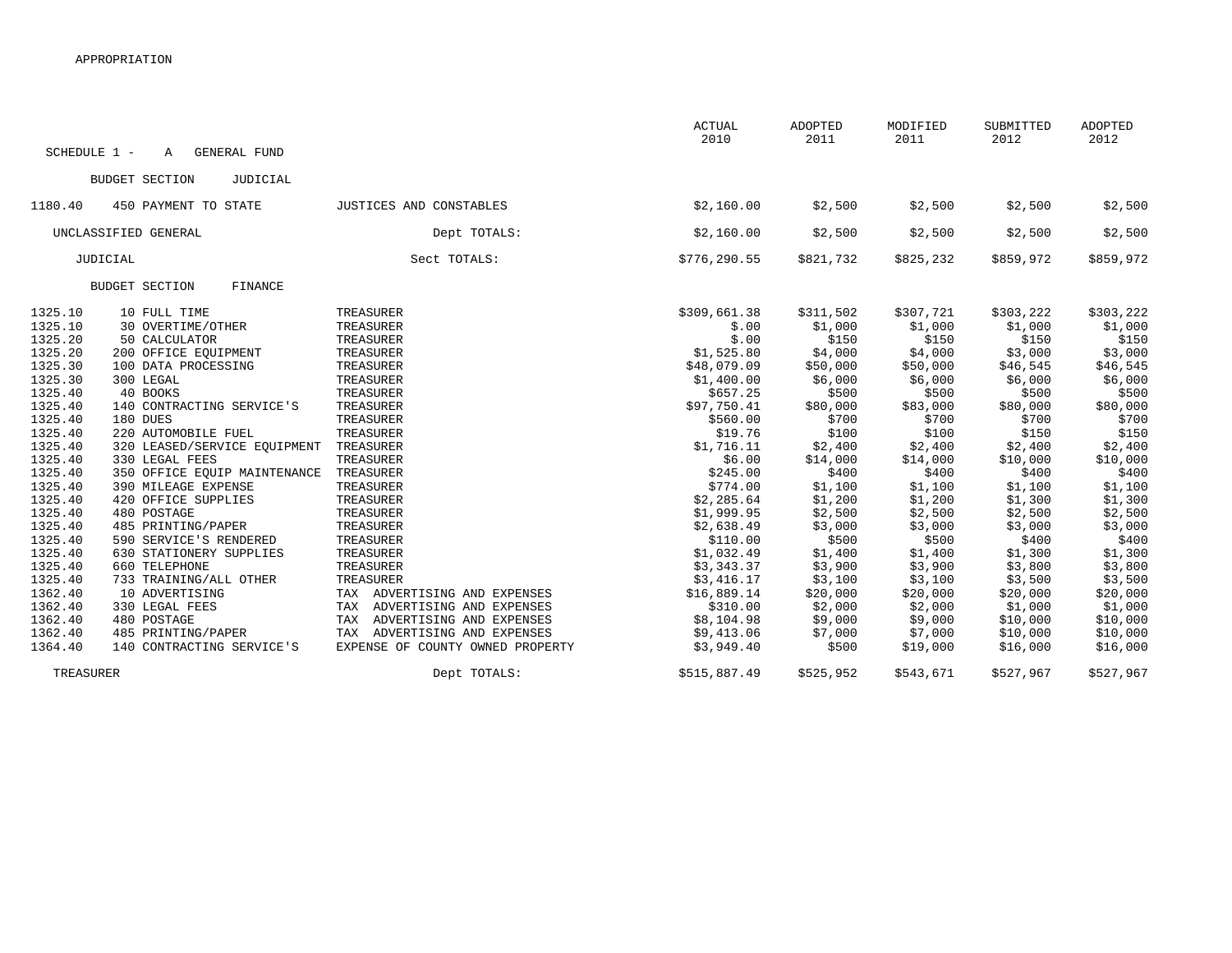|                    |                                         |               | <b>ACTUAL</b><br>2010 | ADOPTED<br>2011 | MODIFIED<br>2011 | SUBMITTED<br>2012 | ADOPTED<br>2012 |
|--------------------|-----------------------------------------|---------------|-----------------------|-----------------|------------------|-------------------|-----------------|
| SCHEDULE 1 -       | <b>GENERAL FUND</b><br>A                |               |                       |                 |                  |                   |                 |
|                    | FINANCE<br><b>BUDGET SECTION</b>        |               |                       |                 |                  |                   |                 |
| 1355.10            | 10 FULL TIME                            | ASSESSMENTS   | \$89,135.31           | \$91,459        | \$91,459         | \$91,459          | \$91,459        |
| 1355.10            | 20 PART TIME                            | ASSESSMENTS   | \$.00                 | \$0             | \$0              | \$13,963          | \$13,963        |
| 1355.30            | 100 DATA PROCESSING                     | ASSESSMENTS   | \$1,318.34            | \$3,000         | \$3,000          | \$3,000           | \$3,000         |
| 1355.30            | 300 LEGAL                               | ASSESSMENTS   | \$25.00               | \$400           | \$400            | \$400             | \$400           |
| 1355.40            | 140 CONTRACTING SERVICE'S               | ASSESSMENTS   | \$24,000.00           | \$25,920        | \$25,920         | \$26,520          | \$26,520        |
| 1355.40            | 150 COPIER SUPPLIES                     | ASSESSMENTS   | \$111.62              | \$600           | \$600            | \$600             | \$600           |
| 1355.40            | 360 MEALS/FOOD                          | ASSESSMENTS   | \$.00                 | \$50            | \$50             | \$50              | \$50            |
| 1355.40            | 390 MILEAGE EXPENSE                     | ASSESSMENTS   | \$101.63              | \$100           | \$100            | \$100             | \$100           |
| 1355.40            | 420 OFFICE SUPPLIES                     | ASSESSMENTS   | \$265.32              | \$400           | \$400            | \$400             | \$400           |
| 1355.40            | 450 PAYMENT TO STATE                    | ASSESSMENTS   | \$10,040.00           | \$10,000        | \$10,000         | \$10,040          | \$10,040        |
| 1355.40            | 480 POSTAGE                             | ASSESSMENTS   | \$183.69              | \$300           | \$300            | \$300             | \$300           |
| 1355.40            | 485 PRINTING/PAPER                      | ASSESSMENTS   | \$176.82              | \$0             | \$0              | \$0               | \$0             |
| 1355.40            | 500 PRINTER SUPPLIES                    | ASSESSMENTS   | \$305.60              | \$500           | \$500            | \$500             | \$500           |
| 1355.40            | 520 RECORDING/MICROFILM                 | ASSESSMENTS   | \$500.00              | \$550           | \$550            | \$550             | \$550           |
| 1355.40            | 650 TAXES                               | ASSESSMENTS   | \$952.56              | \$3,500         | \$3,500          | \$3,500           | \$3,500         |
| 1355.40            | 660 TELEPHONE                           | ASSESSMENTS   | \$776.91              | \$1,000         | \$1,000          | \$1,000           | \$1,000         |
| 1355.40            | 731 TRAINING/STATE REQUIRED             | ASSESSMENTS   | \$742.00              | \$1,000         | \$1,000          | \$1,000           | \$1,000         |
| 1355.40            | 733 TRAINING/ALL OTHER                  | ASSESSMENTS   | \$.00                 | \$32            | \$32             | \$50              | \$50            |
| <b>ASSESSMENTS</b> |                                         | Dept TOTALS:  | \$128,634.80          | \$138,811       | \$138,811        | \$153,432         | \$153,432       |
|                    | <b>BUDGET SECTION</b><br>FINANCE        |               |                       |                 |                  |                   |                 |
| 1340.10            | 10 FULL TIME                            | <b>BUDGET</b> | \$.00                 | \$15,000        | \$15,781         | \$15,000          | \$15,000        |
| 1340.30            | 100 DATA PROCESSING                     | <b>BUDGET</b> | \$4,296.94            | \$9,000         | \$9,000          | \$9,000           | \$9,000         |
| <b>BUDGET</b>      |                                         | Dept TOTALS:  | \$4,296.94            | \$24,000        | \$24,781         | \$24,000          | \$24,000        |
|                    | <b>FINANCE</b><br><b>BUDGET SECTION</b> |               |                       |                 |                  |                   |                 |
| 1345.30            | 100 DATA PROCESSING                     | PURCHASING    | \$.00                 | \$500           | \$500            | \$500             | \$500           |
| 1345.30            | 300 LEGAL                               | PURCHASING    | \$.00                 | \$300           | \$300            | \$300             | \$300           |
| 1345.40            | 10 ADVERTISING                          | PURCHASING    | \$.00                 | \$350           | \$350            | \$350             | \$350           |
| 1345.40            | 180 DUES                                | PURCHASING    | \$.00                 | \$200           | \$200            | \$200             | \$200           |
| 1345.40            | 340 LITERATURE                          | PURCHASING    | \$3.02                | \$200           | \$200            | \$200             | \$200           |
| 1345.40            | 420 OFFICE SUPPLIES                     | PURCHASING    | \$115.91              | \$200           | \$200            | \$200             | \$200           |
| 1345.40            | 480 POSTAGE                             | PURCHASING    | \$.00                 | \$200           | \$200            | \$200             | \$200           |
| 1345.40            | 485 PRINTING/PAPER                      | PURCHASING    | \$.00                 | \$200           | \$200            | \$200             | \$200           |
| 1345.40            | 660 TELEPHONE                           | PURCHASING    | \$95.72               | \$500           | \$500            | \$500             | \$500           |
| 1345.40            | 733 TRAINING/ALL OTHER                  | PURCHASING    | \$.00                 | \$650           | \$650            | \$650             | \$650           |
| PURCHASING         |                                         | Dept TOTALS:  | \$214.65              | \$3,300         | \$3,300          | \$3,300           | \$3,300         |
|                    | FINANCE                                 | Sect TOTALS:  | \$649,033.88          | \$692,063       | \$710,563        | \$708,699         | \$708,699       |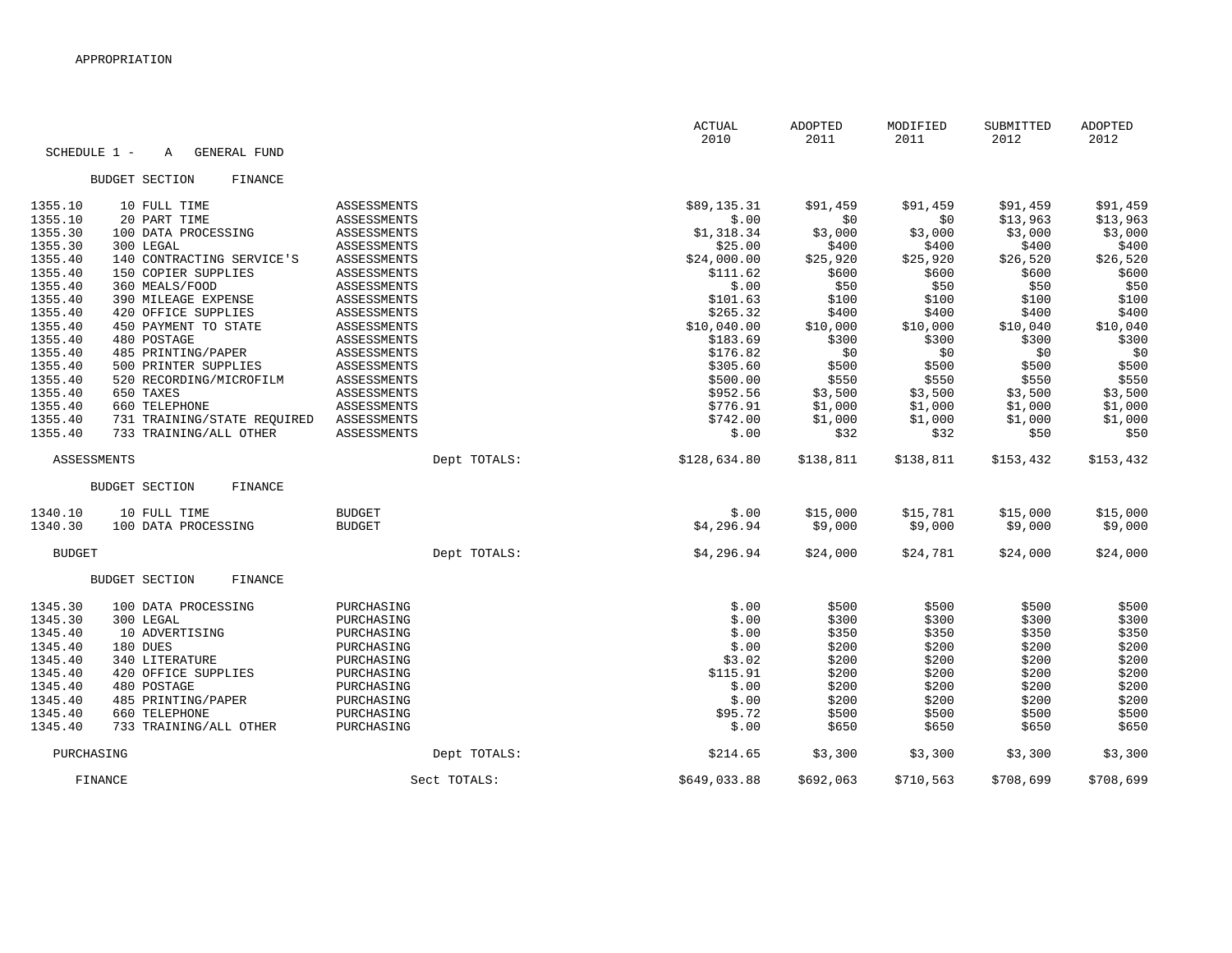|         |                                          |                    | <b>ACTUAL</b><br>2010 | ADOPTED<br>2011 | MODIFIED<br>2011 | SUBMITTED<br>2012 | ADOPTED<br>2012 |
|---------|------------------------------------------|--------------------|-----------------------|-----------------|------------------|-------------------|-----------------|
|         | SCHEDULE 1 -<br><b>GENERAL FUND</b><br>Α |                    |                       |                 |                  |                   |                 |
|         | <b>BUDGET SECTION</b><br>STAFF           |                    |                       |                 |                  |                   |                 |
| 1410.10 | 10 FULL TIME                             | COUNTY CLERK       | \$184,868.91          | \$188,621       | \$188,621        | \$200,246         | \$200,246       |
| 1410.10 | 20 PART TIME/TEMPORARY                   | COUNTY CLERK       | \$10,707.05           | \$10,707        | \$10,707         | \$11,183          | \$11,183        |
| 1410.30 | 100 DATA PROCESSING                      | COUNTY CLERK       | \$602.42              | \$1,300         | \$1,300          | \$1,000           | \$1,000         |
| 1410.30 | 300 LEGAL                                | COUNTY CLERK       | \$150.00              | \$156           | \$156            | \$456             | \$456           |
| 1410.40 | 140 CONTRACTING SERVICE'S                | COUNTY CLERK       | \$9,000.00            | \$9,000         | \$9,000          | \$9,000           | \$9,000         |
| 1410.40 | 320 LEASED/SERVICE EQUIPMENT             | COUNTY CLERK       | \$5,320.88            | \$4,500         | \$4,500          | \$4,500           | \$4,500         |
| 1410.40 | 360 MEALS/FOOD                           | COUNTY CLERK       | \$.00                 | \$40            | \$40             | \$0               | \$0             |
| 1410.40 | 390 MILEAGE EXPENSE                      | COUNTY CLERK       | \$65.25               | \$100           | \$100            | \$100             | \$100           |
| 1410.40 | 420 OFFICE SUPPLIES                      | COUNTY CLERK       | \$1,698.46            | \$5,000         | \$5,000          | \$5,000           | \$5,000         |
| 1410.40 | 480 POSTAGE                              | COUNTY CLERK       | \$1,065.79            | \$2,000         | \$2,000          | \$2,000           | \$2,000         |
| 1410.40 | 485 PRINTING/PAPER                       | COUNTY CLERK       | \$805.90              | \$2,000         | \$2,000          | \$2,000           | \$2,000         |
| 1410.40 | 520 RECORDING/MICROFILM                  | COUNTY CLERK       | \$3,914.61            | \$2,500         | \$2,500          | \$2,500           | \$2,500         |
| 1410.40 | 660 TELEPHONE                            | COUNTY CLERK       | \$1,748.00            | \$1,500         | \$1,500          | \$1,500           | \$1,500         |
| 1410.40 | 733 TRAINING/ALL OTHER                   | COUNTY CLERK       | \$550.00              | \$1,200         | \$1,200          | \$0               | \$0             |
|         | COUNTY CLERK                             | Dept TOTALS:       | \$220,497.27          | \$228,624       | \$228,624        | \$239,485         | \$239,485       |
|         | <b>BUDGET SECTION</b><br>STAFF           |                    |                       |                 |                  |                   |                 |
| 1460.30 | 100 DATA PROCESSING                      | RECORDS MANAGEMENT | \$64.72               | \$1,100         | \$1,100          | \$1,100           | \$1,100         |
| 1460.30 | 300 LEGAL                                | RECORDS MANAGEMENT | \$.00                 | \$80            | \$80             | \$80              | \$80            |
| 1460.40 | 70 CAR MAINTENANCE                       | RECORDS MANAGEMENT | \$138.09              | \$200           | \$200            | \$200             | \$200           |
| 1460.40 | 150 COPIER SUPPLIES                      | RECORDS MANAGEMENT | \$.00                 | \$100           | \$100            | \$100             | \$100           |
| 1460.40 | 180 DUES                                 | RECORDS MANAGEMENT | \$55.00               | \$60            | \$60             | \$60              | \$60            |
| 1460.40 | 220 AUTOMOBILE FUEL                      | RECORDS MANAGEMENT | \$139.24              | \$200           | \$200            | \$200             | \$200           |
| 1460.40 | 350 OFFICE EQUIP MAINTENANCE             | RECORDS MANAGEMENT | \$160.68              | \$200           | \$200            | \$200             | \$200           |
| 1460.40 | 360 MEALS/FOOD                           | RECORDS MANAGEMENT | \$22.28               | \$30            | \$30             | \$30              | \$30            |
| 1460.40 | 390 MILEAGE EXPENSE                      | RECORDS MANAGEMENT | \$168.39              | \$150           | \$150            | \$150             | \$150           |
| 1460.40 | 420 OFFICE SUPPLIES                      | RECORDS MANAGEMENT | \$28.11               | \$100           | \$100            | \$100             | \$100           |
| 1460.40 | 480 POSTAGE                              | RECORDS MANAGEMENT | \$7.71                | \$60            | \$60             | \$60              | \$60            |
| 1460.40 | 485 PRINTING/PAPER                       | RECORDS MANAGEMENT | \$55.00               | \$100           | \$100            | \$100             | \$100           |
| 1460.40 | 595 SERVICES RENDERED (OTHER)            | RECORDS MANAGEMENT | \$3,984.36            | \$3,400         | \$3,400          | \$3,800           | \$3,800         |
| 1460.40 | 640 SUPPLIES (NOT OFFICE)                | RECORDS MANAGEMENT | \$.00                 | \$100           | \$100            | \$100             | \$100           |
| 1460.40 | 660 TELEPHONE                            | RECORDS MANAGEMENT | \$790.99              | \$800           | \$800            | \$800             | \$800           |
| 1460.40 | 733 TRAINING/ALL OTHER                   | RECORDS MANAGEMENT | \$285.00              | \$450           | \$450            | \$450             | \$450           |
| 1460.41 | 140 CONTRACTING SERVICE'S                | RECORDS MANAGEMENT | \$49,008.51           | \$0             | \$6,698          | \$46,416          | \$46,416        |
|         | RECORDS MANAGEMENT                       | Dept TOTALS:       | \$54,908.08           | \$7,130         | \$13,828         | \$53,946          | \$53,946        |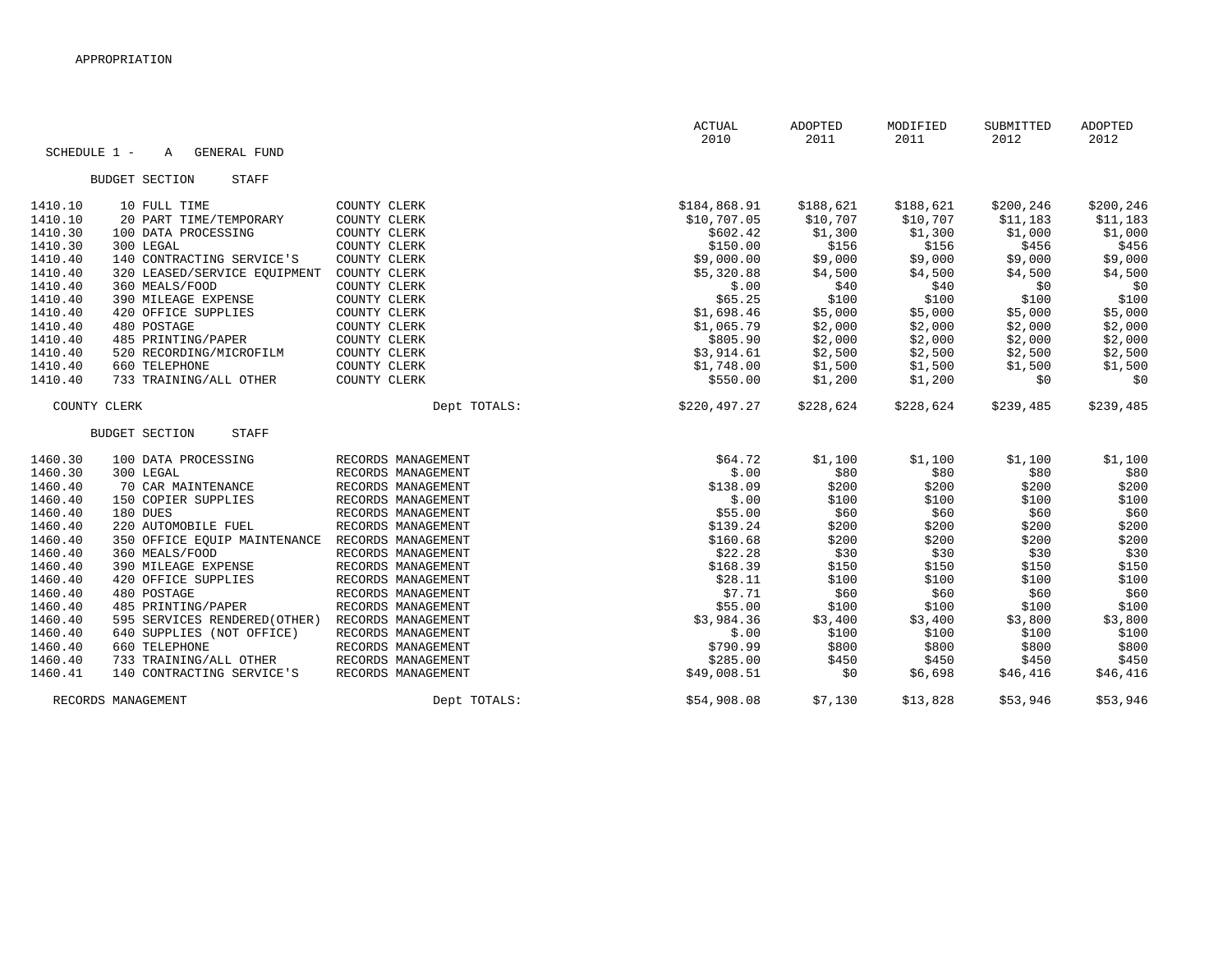| SCHEDULE 1 - | <b>GENERAL FUND</b><br>$\mathbb{A}$   |                              | ACTUAL<br>2010 | ADOPTED<br>2011 | MODIFIED<br>2011 | SUBMITTED<br>2012 | ADOPTED<br>2012 |
|--------------|---------------------------------------|------------------------------|----------------|-----------------|------------------|-------------------|-----------------|
|              |                                       |                              |                |                 |                  |                   |                 |
|              | <b>BUDGET SECTION</b><br><b>STAFF</b> |                              |                |                 |                  |                   |                 |
| 1411.10      | 10 FULL TIME                          | DEPARTMENT OF MOTOR VEHICLES | \$149,556.91   | \$155,632       | \$155,632        | \$155,632         | \$155,632       |
| 1411.10      | 20 PART TIME/TEMPORARY                | DEPARTMENT OF MOTOR VEHICLES | \$9,848.08     | \$10,446        | \$10,446         | \$11,150          | \$11,150        |
| 1411.30      | 100 DATA PROCESSING                   | DEPARTMENT OF MOTOR VEHICLES | \$94.40        | \$250           | \$250            | \$250             | \$250           |
| 1411.30      | 300 LEGAL                             | DEPARTMENT OF MOTOR VEHICLES | \$.00          | \$125           | \$125            | \$125             | \$125           |
| 1411.40      | 320 LEASED/SERVICE EQUIPMENT          | DEPARTMENT OF MOTOR VEHICLES | \$2,093.87     | \$2,160         | \$2,160          | \$2,160           | \$2,160         |
| 1411.40      | 390 MILEAGE EXPENSE                   | DEPARTMENT OF MOTOR VEHICLES | \$.00          | \$50            | \$50             | \$50              | \$50            |
| 1411.40      | 420 OFFICE SUPPLIES                   | DEPARTMENT OF MOTOR VEHICLES | \$1,032.94     | \$2,000         | \$2,000          | \$2,000           | \$2,000         |
| 1411.40      | 480 POSTAGE                           | DEPARTMENT OF MOTOR VEHICLES | \$2,670.89     | \$2,000         | \$2,000          | \$2,000           | \$2,000         |
| 1411.40      | 485 PRINTING/PAPER                    | DEPARTMENT OF MOTOR VEHICLES | \$698.41       | \$750           | \$750            | \$750             | \$750           |
| 1411.40      | 660 TELEPHONE                         | DEPARTMENT OF MOTOR VEHICLES | \$317.31       | \$2,000         | \$2,000          | \$2,000           | \$2,000         |
| 1411.40      | 733 TRAINING/ALL OTHER                | DEPARTMENT OF MOTOR VEHICLES | \$291.00       | \$600           | \$600            | \$0               | \$0             |
|              | MOTOR VEHICLES                        | Dept TOTALS:                 | \$166,603.81   | \$176,013       | \$176,013        | \$176,117         | \$176,117       |
|              | <b>BUDGET SECTION</b><br><b>STAFF</b> |                              |                |                 |                  |                   |                 |
| 1420.10      | 10 FULL TIME                          | LAW                          | \$114,778.56   | \$131,009       | \$131,009        | \$131,009         | \$131,009       |
| 1420.10      | 20 PART TIME/TEMPORARY                | LAW                          | \$18,020.86    | \$6,944         | \$6,944          | \$6,944           | \$6,944         |
| 1420.20      | 200 OFFICE EOUIPMENT                  | LAW                          | \$112.44       | \$200           | \$200            | \$200             | \$200           |
| 1420.30      | 100 DATA PROCESSING                   | LAW                          | \$324.27       | \$350           | \$350            | \$350             | \$350           |
| 1420.40      | 10 ADVERTISING                        | LAW                          | \$387.50       | \$50            | \$50             | \$50              | \$50            |
| 1420.40      | 40 BOOKS                              | LAW                          | \$1,406.05     | \$1,750         | \$1,750          | \$1,750           | \$1,750         |
| 1420.40      | 180 DUES                              | LAW                          | \$724.00       | \$1,100         | \$1,100          | \$1,100           | \$1,100         |
| 1420.40      | 320 LEASED/SERVICE EOUIPMENT          | LAW                          | \$238.75       | \$325           | \$325            | \$325             | \$325           |
| 1420.40      | 330 LEGAL FEES                        | LAW                          | \$24,386.92    | \$50,000        | \$50,458         | \$50,458          | \$50,458        |
| 1420.40      | 390 MILEAGE EXPENSE                   | LAW                          | \$.00          | \$150           | \$150            | \$150             | \$150           |
| 1420.40      | 420 OFFICE SUPPLIES                   | LAW                          | \$640.49       | \$400           | \$400            | \$400             | \$400           |
| 1420.40      | 480 POSTAGE                           | LAW                          | \$267.13       | \$200           | \$200            | \$200             | \$200           |
| 1420.40      | 485 PRINTING/PAPER                    | LAW                          | \$78.00        | \$100           | \$100            | \$100             | \$100           |
| 1420.40      | 620 SOFTWARE EXPENSE                  | LAW                          | \$159.00       | \$0             | \$0              | \$0               | \$0             |
| 1420.40      | 660 TELEPHONE                         | LAW                          | \$388.50       | \$750           | \$750            | \$750             | \$750           |
| 1420.40      | 731 TRAINING/STATE REQUIRED           | LAW                          | \$532.60       | \$1,000         | \$1,000          | \$1,000           | \$1,000         |
| LAW          |                                       | Dept TOTALS:                 | \$162, 445.07  | \$194,328       | \$194,786        | \$194,786         | \$194,786       |
|              | <b>BUDGET SECTION</b><br>STAFF        |                              |                |                 |                  |                   |                 |
| 1430.10      | 10 FULL TIME                          | PERSONNEL                    | \$183,935.28   | \$141,918       | \$140,578        | \$142,559         | \$142,559       |
| 1430.30      | 100 DATA PROCESSING                   | PERSONNEL                    | \$1,532.60     | \$1,500         | \$1,500          | \$1,500           | \$1,500         |
| 1430.30      | 300 LEGAL                             | PERSONNEL                    | \$1,920.00     | \$1,500         | \$1,500          | \$2,000           | \$2,000         |
| 1430.40      | 10 ADVERTISING                        | PERSONNEL                    | \$2,125.04     | \$5,320         | \$5,770          | \$4,541           | \$4,541         |
| 1430.40      | 140 CONTRACTING SERVICE'S             | PERSONNEL                    | \$6,602.40     | \$7,000         | \$7,000          | \$80,736          | \$80,736        |
| 1430.40      | 180 DUES                              | PERSONNEL                    | \$300.00       | \$300           | \$300            | \$300             | \$300           |
| 1430.40      | 320 LEASED/SERVICE EQUIPMENT          | PERSONNEL                    | \$3,827.86     | \$2,285         | \$2,285          | \$1,800           | \$1,800         |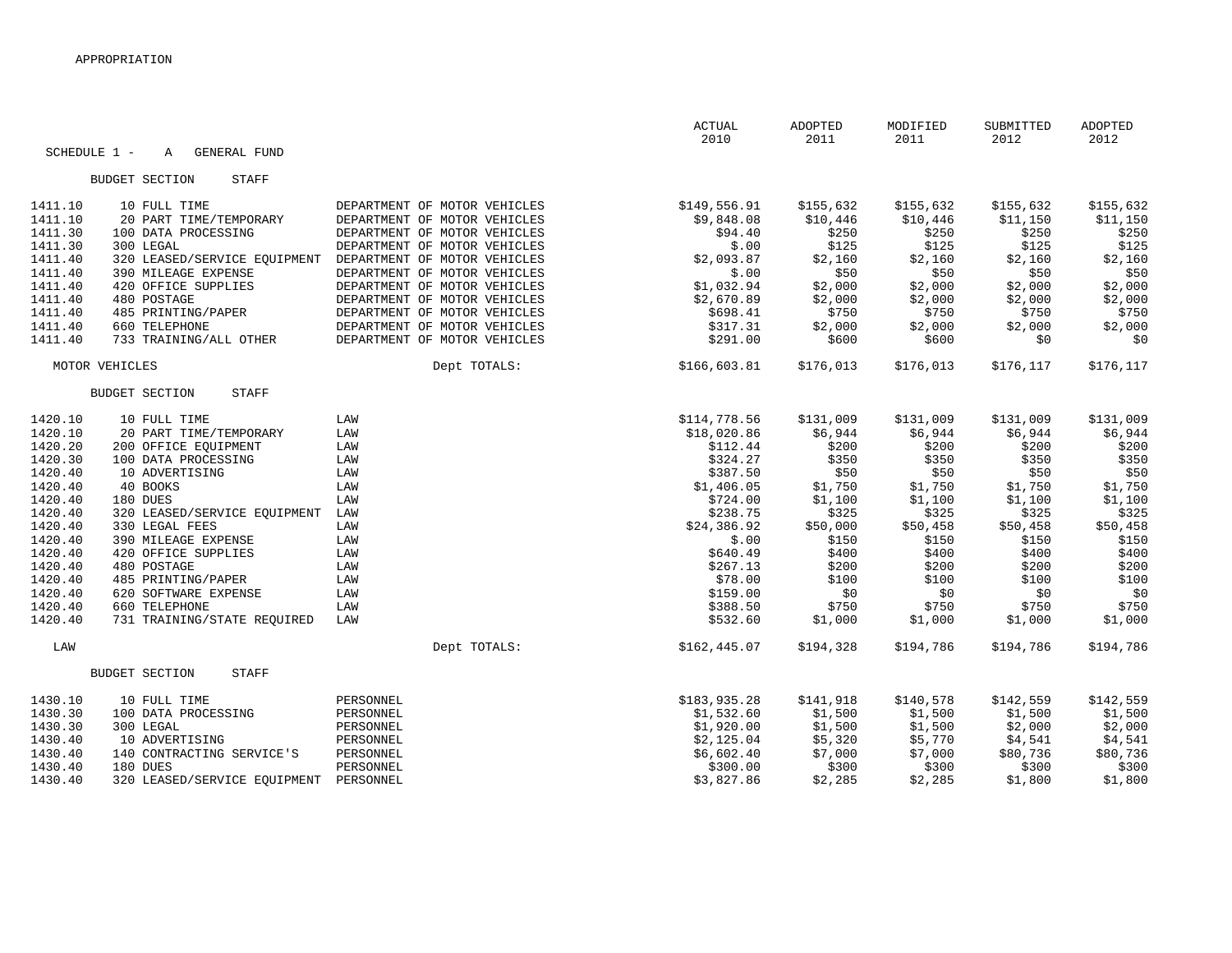|         |                                          |                  | <b>ACTUAL</b><br>2010 | ADOPTED<br>2011 | MODIFIED<br>2011 | SUBMITTED<br>2012 | ADOPTED<br>2012 |
|---------|------------------------------------------|------------------|-----------------------|-----------------|------------------|-------------------|-----------------|
|         | SCHEDULE 1 -<br><b>GENERAL FUND</b><br>Α |                  |                       |                 |                  |                   |                 |
|         | <b>BUDGET SECTION</b><br>STAFF           |                  |                       |                 |                  |                   |                 |
| 1430.40 | 330 LEGAL FEES                           | PERSONNEL        | \$50.00               | \$2,000         | \$2,200          | \$1,500           | \$1,500         |
| 1430.40 | 340 LITERATURE                           | PERSONNEL        | \$642.50              | \$650           | \$1,990          | \$650             | \$650           |
| 1430.40 | 420 OFFICE SUPPLIES                      | PERSONNEL        | \$319.82              | \$450           | \$450            | \$500             | \$500           |
| 1430.40 | 450 PAYMENT TO STATE                     | PERSONNEL        | \$2,085.00            | \$2,000         | \$3,165          | \$3,935           | \$3,935         |
| 1430.40 | 470 PHYSICALS                            | PERSONNEL        | \$.00                 | \$200           | \$200            | \$200             | \$200           |
| 1430.40 | 480 POSTAGE                              | PERSONNEL        | \$693.51              | \$1,200         | \$1,200          | \$1,200           | \$1,200         |
| 1430.40 | 485 PRINTING/PAPER                       | PERSONNEL        | \$94.50               | \$100           | \$106            | \$0               | \$0             |
| 1430.40 | 500 PRINTER SUPPLIES                     | PERSONNEL        | \$29.62               | \$40            | \$40             | \$40              | \$40            |
| 1430.40 | 620 SOFTWARE EXPENSE                     | PERSONNEL        | \$6,137.00            | \$6,321         | \$6,321          | \$6,574           | \$6,574         |
| 1430.40 | 660 TELEPHONE                            | PERSONNEL        | \$1,748.00            | \$2,000         | \$2,000          | \$2,000           | \$2,000         |
| 1430.40 | 733 TRAINING/ALL OTHER                   | PERSONNEL        | \$485.04              | \$2,300         | \$2,350          | \$2,300           | \$2,300         |
|         | PERSONNEL                                | Dept TOTALS:     | \$212,528.17          | \$177,084       | \$178,955        | \$252,335         | \$252,335       |
|         | <b>BUDGET SECTION</b><br><b>STAFF</b>    |                  |                       |                 |                  |                   |                 |
| 1450.10 | 10 FULL TIME                             | <b>ELECTIONS</b> | \$121,828.16          | \$124,440       | \$124,440        | \$124,440         | \$124,440       |
| 1450.10 | 20 PART TIME/TEMPORARY                   | <b>ELECTIONS</b> | \$10,519.69           | \$15,000        | \$15,000         | \$15,000          | \$15,000        |
| 1450.20 | 220 PRINTER                              | ELECTIONS        | \$2,873.32            | \$2,000         | \$2,000          | \$2,000           | \$2,000         |
| 1450.30 | 100 DATA PROCESSING                      | <b>ELECTIONS</b> | \$2,051.67            | \$2,000         | \$2,000          | \$2,000           | \$2,000         |
| 1450.30 | 300 LEGAL                                | ELECTIONS        | \$570.00              | \$1,000         | \$1,000          | \$1,000           | \$1,000         |
| 1450.40 | 10 ADVERTISING                           | <b>ELECTIONS</b> | \$2,075.42            | \$3,000         | \$3,000          | \$3,000           | \$3,000         |
| 1450.40 | 140 CONTRACTING SERVICE'S                | <b>ELECTIONS</b> | \$64,459.81           | \$78,000        | \$78,000         | \$85,000          | \$85,000        |
| 1450.40 | 320 LEASED/SERVICE EQUIPMENT             | ELECTIONS        | \$682.22              | \$1,000         | \$1,000          | \$1,000           | \$1,000         |
| 1450.40 | 390 MILEAGE EXPENSE                      | <b>ELECTIONS</b> | \$425.42              | \$1,000         | \$1,000          | \$1,000           | \$1,000         |
| 1450.40 | 420 OFFICE SUPPLIES                      | <b>ELECTIONS</b> | \$2,100.02            | \$3,000         | \$3,000          | \$3,300           | \$3,300         |
| 1450.40 | 480 POSTAGE                              | <b>ELECTIONS</b> | \$9,276.53            | \$10,000        | \$10,000         | \$14,000          | \$14,000        |
| 1450.40 | 485 PRINTING/PAPER                       | ELECTIONS        | \$2,625.52            | \$3,500         | \$3,500          | \$3,500           | \$3,500         |
| 1450.40 | 490 ELECTION EXPENSE                     | <b>ELECTIONS</b> | \$60,615.36           | \$78,000        | \$78,000         | \$88,000          | \$88,000        |
| 1450.40 | 520 RECORDING/MICROFILM                  | <b>ELECTIONS</b> | \$.00                 | \$450           | \$450            | \$450             | \$450           |
| 1450.40 | 540 REIMBURSEMENTS                       | ELECTIONS        | \$.00                 | \$1,000         | \$1,000          | \$1,000           | \$1,000         |
| 1450.40 | 550 RENT                                 | ELECTIONS        | \$600.00              | \$900           | \$900            | \$2,000           | \$2,000         |
| 1450.40 | 560 REPAIR/AC                            | ELECTIONS        | \$.00                 | \$0             | \$0              | \$700             | \$700           |
| 1450.40 | 620 SOFTWARE EXPENSE                     | ELECTIONS        | \$30,940.80           | \$29,560        | \$29,560         | \$35,000          | \$35,000        |
| 1450.40 | 660 TELEPHONE                            | ELECTIONS        | \$1,413.92            | \$2,500         | \$2,500          | \$2,625           | \$2,625         |
| 1450.40 | 733 TRAINING/ALL OTHER                   | <b>ELECTIONS</b> | \$3,036.20            | \$5,000         | \$5,000          | \$5,000           | \$5,000         |
|         | <b>ELECTIONS</b>                         | Dept TOTALS:     | \$316,094.06          | \$361,350       | \$361,350        | \$390,015         | \$390,015       |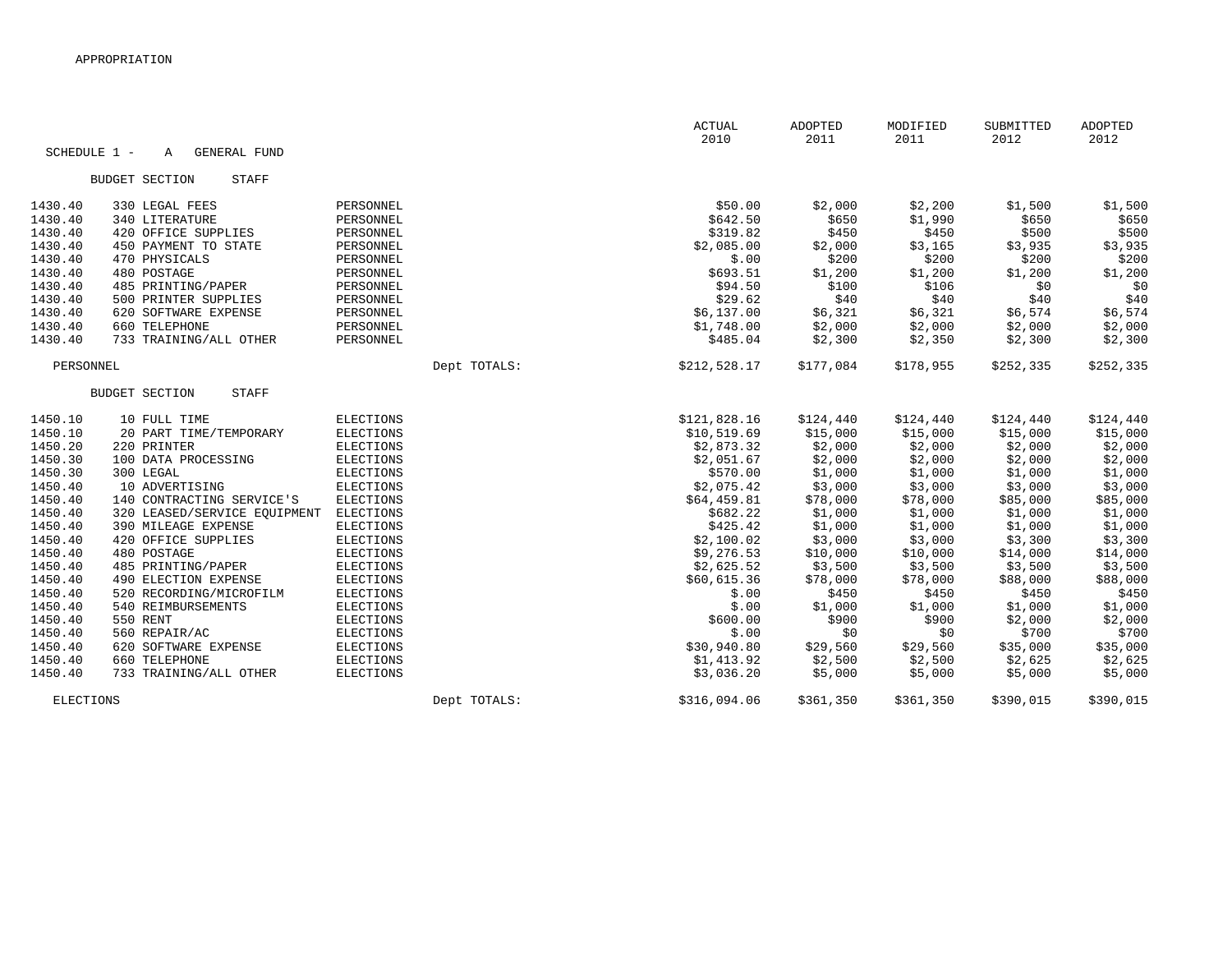|              |                                          |                             | ACTUAL         | ADOPTED     | MODIFIED    | SUBMITTED   | ADOPTED     |
|--------------|------------------------------------------|-----------------------------|----------------|-------------|-------------|-------------|-------------|
|              |                                          |                             | 2010           | 2011        | 2011        | 2012        | 2012        |
| SCHEDULE 1 - | GENERAL FUND<br>A                        |                             |                |             |             |             |             |
|              | <b>BUDGET SECTION</b><br><b>STAFF</b>    |                             |                |             |             |             |             |
|              |                                          |                             |                |             |             |             |             |
| 1490.10      | 10 FULL TIME                             | PUBLIC WORKS ADMINISTRATION | \$145,760.00   | \$149,442   | \$147,402   | \$139,390   | \$139,390   |
| 1490.10      | 20 PART TIME/TEMPORARY                   | PUBLIC WORKS ADMINISTRATION | \$810.00       | \$1,000     | \$3,040     | \$500       | \$500       |
| 1490.20      | 200 OFFICE EQUIPMENT                     | PUBLIC WORKS ADMINISTRATION | \$.00          | \$500       | \$500       | \$500       | \$500       |
| 1490.30      | 100 DATA PROCESSING                      | PUBLIC WORKS ADMINISTRATION | \$991.81       | \$500       | \$500       | \$500       | \$500       |
| 1490.30      | 141 GIS                                  | PUBLIC WORKS ADMINISTRATION | \$.00          | \$500       | \$500       | \$500       | \$500       |
| 1490.30      | 300 LEGAL                                | PUBLIC WORKS ADMINISTRATION | \$3,565.00     | \$500       | \$500       | \$500       | \$500       |
| 1490.40      | 141 GIS CREATE & MAINTENANCE             | PUBLIC WORKS ADMINISTRATION | \$.00          | \$100       | \$100       | \$100       | \$100       |
| 1490.40      | 150 COPIER SUPPLIES                      | PUBLIC WORKS ADMINISTRATION | \$.00          | \$100       | \$100       | \$100       | \$100       |
| 1490.40      | 180 DUES                                 | PUBLIC WORKS ADMINISTRATION | \$740.00       | \$750       | \$750       | \$750       | \$750       |
| 1490.40      | 320 LEASED/SERVICE EQUIPMENT             | PUBLIC WORKS ADMINISTRATION | \$.00          | \$2,800     | \$2,800     | \$2,800     | \$2,800     |
| 1490.40      | 360 MEALS/FOOD                           | PUBLIC WORKS ADMINISTRATION | \$.00          | \$100       | \$100       | \$100       | \$100       |
| 1490.40      | 390 MILEAGE EXPENSE                      | PUBLIC WORKS ADMINISTRATION | \$200.35       | \$400       | \$400       | \$400       | \$400       |
| 1490.40      | 480 POSTAGE                              | PUBLIC WORKS ADMINISTRATION | \$726.84       | \$1,000     | \$1,000     | \$1,000     | \$1,000     |
| 1490.40      | 485 PRINTING/PAPER                       | PUBLIC WORKS ADMINISTRATION | \$143.18       | \$150       | \$150       | \$150       | \$150       |
| 1490.40      | 630 STATIONERY SUPPLIES                  | PUBLIC WORKS ADMINISTRATION | \$2,039.38     | \$2,000     | \$2,569     | \$2,200     | \$2,200     |
| 1490.40      | 660 TELEPHONE                            | PUBLIC WORKS ADMINISTRATION | \$5,218.28     | \$6,500     | \$6,500     | \$6,500     | \$6,500     |
| 1490.40      | 731 TRAINING/STATE REQUIRED              | PUBLIC WORKS ADMINISTRATION | \$95.00        | \$1,200     | \$1,200     | \$1,200     | \$1,200     |
| 1490.40      | 733 TRAINING/ALL OTHER                   | PUBLIC WORKS ADMINISTRATION | \$1,232.00     | \$1,500     | \$1,500     | \$1,500     | \$1,500     |
|              |                                          |                             |                |             |             |             |             |
|              | PUBLIC WORKS/BUILDINGS                   | Dept TOTALS:                | \$161,521.84   | \$169,042   | \$169,611   | \$158,690   | \$158,690   |
| <b>STAFF</b> |                                          | Sect TOTALS:                | \$1,294,598.30 | \$1,313,571 | \$1,323,167 | \$1,465,374 | \$1,465,374 |
|              | <b>BUDGET SECTION</b><br>SHARED SERVICES |                             |                |             |             |             |             |
|              |                                          |                             |                |             |             |             |             |
| 1620.10      | 10 FULL TIME                             | <b>BUILDINGS</b>            | \$429,010.20   | \$418,207   | \$418,207   | \$453,223   | \$453,223   |
| 1620.10      | 20 PART TIME/TEMPORARY                   | <b>BUILDINGS</b>            | \$12,388.35    | \$10,459    | \$10,459    | \$10,640    | \$10,640    |
| 1620.10      | 30 OVERTIME/OTHER                        | <b>BUILDINGS</b>            | \$22,885.56    | \$23,000    | \$23,000    | \$25,000    | \$25,000    |
| 1620.20      | 280 TOOLS                                | <b>BUILDINGS</b>            | \$973.95       | \$3,000     | \$3,000     | \$3,000     | \$3,000     |
| 1620.30      | 100 DATA PROCESSING                      | <b>BUILDINGS</b>            | \$187.50       | \$100       | \$100       | \$100       | \$100       |
| 1620.40      | 10 ADVERTISING                           | <b>BUILDINGS</b>            | \$23.87        | \$50        | \$50        | \$50        | \$50        |
| 1620.40      | 60 BUILDING SUPPLIES                     | <b>BUILDINGS</b>            | \$.00          | \$5,000     | \$5,000     | \$5,000     | \$5,000     |
| 1620.40      | 70 CAR MAINTENANCE                       | <b>BUILDINGS</b>            | \$1,311.01     | \$500       | \$500       | \$1,000     | \$1,000     |
| 1620.40      | 72 CLEANING SUPPLIES                     | <b>BUILDINGS</b>            | \$19,793.61    | \$15,000    | \$15,000    | \$18,000    | \$18,000    |
| 1620.40      | 90 CLOTHING                              | <b>BUILDINGS</b>            | \$5,840.00     | \$4,745     | \$4,745     | \$4,745     | \$4,745     |
| 1620.40      | 93 BUILDING MAINT & REPAIR               | <b>BUILDINGS</b>            | \$31,362.46    | \$20,000    | \$20,000    | \$20,000    | \$20,000    |
| 1620.40      | 140 CONTRACTING SERVICE'S                | <b>BUILDINGS</b>            | \$160,966.70   | \$155,000   | \$155,338   | \$150,000   | \$150,000   |
| 1620.40      | 180 DUES                                 | <b>BUILDINGS</b>            | \$15.00        | \$500       | \$500       | \$500       | \$500       |
| 1620.40      | 191 ELECTRIC UTILITY                     | <b>BUILDINGS</b>            | \$323,714.78   | \$300,000   | \$303,770   | \$325,000   | \$325,000   |
| 1620.40      | 192 ELEVATORS                            | <b>BUILDINGS</b>            | \$13,327.14    | \$10,000    | \$10,000    | \$10,000    | \$10,000    |
| 1620.40      | 210 GARBAGE DISPOSAL                     | <b>BUILDINGS</b>            | \$6,445.50     | \$7,000     | \$7,000     | \$7,000     | \$7,000     |
| 1620.40      | 220 AUTOMOBILE FUEL                      | <b>BUILDINGS</b>            | \$11,736.98    | \$12,000    | \$12,262    | \$12,000    | \$12,000    |
| 1620.40      | 221 GROUNDSKEEPING                       | <b>BUILDINGS</b>            | \$4,200.43     | \$4,000     | \$4,000     | \$4,000     | \$4,000     |
| 1620.40      | 231 HEATING FUEL                         | <b>BUILDINGS</b>            | \$178,731.85   | \$165,000   | \$169,907   | \$170,000   | \$170,000   |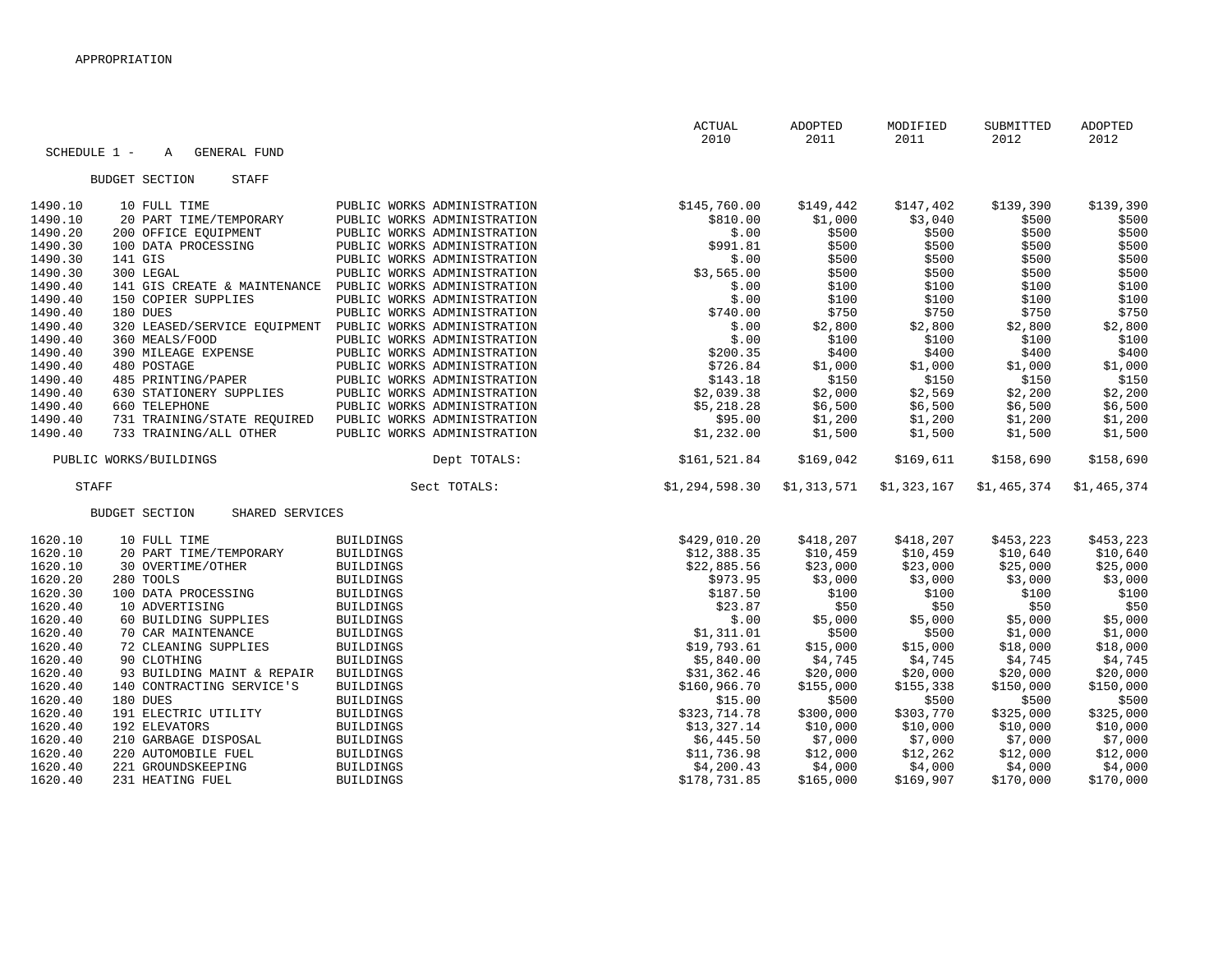|              |                                          |                        | ACTUAL<br>2010         | ADOPTED<br>2011 | MODIFIED<br>2011   | SUBMITTED<br>2012  | ADOPTED<br>2012    |
|--------------|------------------------------------------|------------------------|------------------------|-----------------|--------------------|--------------------|--------------------|
| SCHEDULE 1 - | GENERAL FUND<br>Α                        |                        |                        |                 |                    |                    |                    |
|              | <b>BUDGET SECTION</b><br>SHARED SERVICES |                        |                        |                 |                    |                    |                    |
| 1620.40      | 232 HEATING REPAIR & MAINT.              | <b>BUILDINGS</b>       | \$16,006.69            | \$16,000        | \$16,000           | \$16,000           | \$16,000           |
| 1620.40      | 320 LEASED/SERVICE EQUIPMENT             | <b>BUILDINGS</b>       | \$1,702.68             | \$2,000         | \$2,000            | \$2,000            | \$2,000            |
| 1620.40      | 390 MILEAGE EXPENSE                      | <b>BUILDINGS</b>       | \$166.56               | \$500           | \$500              | \$500              | \$500              |
| 1620.40      | 443 PARKING LOT MAINTENANCE              | <b>BUILDINGS</b>       | \$323.00               | \$2,000         | \$2,000            | \$2,000            | \$2,000            |
| 1620.40      | 444 PERMITS, FEES, INSP, CERT            | <b>BUILDINGS</b>       | \$.00                  | \$600           | \$700              | \$700              | \$700              |
| 1620.40      | 480 POSTAGE                              | <b>BUILDINGS</b>       | \$.00                  | \$100           | \$100              | \$100              | \$100              |
| 1620.40      | 485 PRINTING/PAPER                       | <b>BUILDINGS</b>       | \$70.53                | \$100           | \$100              | \$100              | \$100              |
| 1620.40      | 581 SECURITY SYSTEMS & SVC               | <b>BUILDINGS</b>       | \$.00                  | \$5,000         | \$5,000            | \$5,000            | \$5,000            |
| 1620.40      | 591 SEWER                                | <b>BUILDINGS</b>       | \$28,850.62            | \$20,000        | \$20,000           | \$20,000           | \$20,000           |
| 1620.40      | 630 STATIONERY SUPPLIES                  | <b>BUILDINGS</b>       | \$200.00               | \$200           | \$200              | \$200              | \$200              |
| 1620.40      | 660 TELEPHONE                            | <b>BUILDINGS</b>       | \$7,111.45             | \$8,000         | \$8,258            | \$8,000            | \$8,000            |
| 1620.40      | 733 TRAINING/ALL OTHER                   | <b>BUILDINGS</b>       | \$35.00                | \$1,000         | \$1,000            | \$1,000            | \$1,000            |
| 1620.40      | 751 WATER                                | <b>BUILDINGS</b>       | \$15,369.06            | \$20,000        | \$20,000           | \$20,000           | \$20,000           |
| 1621.40      | 72 CLEANING SUPPLIES                     | <b>BUILDINGS</b>       | \$.00                  | \$0             | \$0                | \$10,000           | \$10,000           |
| 1621.40      | 93 BUILDING MAINT & REPAIR               | <b>BUILDINGS</b>       | \$.00                  | \$260,000       | \$260,000          | \$50,000           | \$50,000           |
| 1621.40      | 140 CONTRACTING SERVICE'S                | <b>BUILDINGS</b>       | \$.00                  | \$0             | \$0                | \$45,000           | \$45,000           |
| 1621.40      | 191 ELECTRIC UTILITY                     | <b>BUILDINGS</b>       | \$.00                  | \$0             | \$0                | \$90,000           | \$90,000           |
| 1621.40      | 192 ELEVATORS0                           | <b>BUILDINGS</b>       | \$.00                  | \$0             | \$0                | \$5,000            | \$5,000            |
| 1621.40      | 231 HEATING FUEL                         | <b>BUILDINGS</b>       | \$.00                  | \$0             | \$0                | \$55,000           | \$55,000           |
| 1621.40      | 591 SEWER                                | <b>BUILDINGS</b>       | \$.00                  | \$0             | \$0                | \$4,000            | \$4,000            |
| 1621.40      | 751 WATER                                | <b>BUILDINGS</b>       | \$.00                  | \$0             | \$0                | \$1,000            | \$1,000            |
|              | PUBLIC WORKS/BUILDINGS                   | Dept TOTALS:           | \$1,292,750.48         | \$1,489,061     | \$1,498,696        | \$1,554,858        | \$1,554,858        |
|              | <b>BUDGET SECTION</b><br>SHARED SERVICES |                        |                        |                 |                    |                    |                    |
|              |                                          |                        |                        |                 |                    |                    |                    |
| 1680.10      | 10 FULL TIME                             | INFORMATION TECHNOLOGY |                        |                 |                    |                    |                    |
| 1680.30      | 300 LEGAL                                | INFORMATION TECHNOLOGY | \$497,560.00           | \$510, 202      | \$510,202<br>\$600 | \$480,324<br>\$600 | \$480,324<br>\$600 |
| 1680.40      | 40 BOOKS                                 | INFORMATION TECHNOLOGY | \$720.00<br>\$248.12   | \$600<br>\$500  | \$500              | \$500              | \$500              |
| 1680.40      | 70 CAR MAINTENANCE                       | INFORMATION TECHNOLOGY |                        | \$700           | \$700              | \$700              |                    |
| 1680.40      | 140 CONTRACTING SERVICE'S                | INFORMATION TECHNOLOGY | \$965.39<br>\$9,047.50 | \$30,000        | \$47,968           | \$30,000           | \$700<br>\$30,000  |
| 1680.40      | 180 DUES                                 | INFORMATION TECHNOLOGY | \$439.00               | \$230           | \$230              | \$230              | \$230              |
| 1680.40      | 220 AUTOMOBILE FUEL                      | INFORMATION TECHNOLOGY | \$315.40               | \$1,240         | \$1,240            | \$1,240            | \$1,240            |
| 1680.40      | 320 LEASED/SERVICE EQUIPMENT             | INFORMATION TECHNOLOGY | \$6,818.66             | \$30,530        | \$33,310           | \$30,530           | \$30,530           |
| 1680.40      | 350 OFFICE EQUIP MAINTENANCE             | INFORMATION TECHNOLOGY | \$44,024.54            | \$47,500        | \$47,500           | \$47,500           | \$47,500           |
| 1680.40      | 390 MILEAGE EXPENSE                      | INFORMATION TECHNOLOGY | \$133.20               | \$400           | \$400              | \$400              | \$400              |
| 1680.40      | 420 OFFICE SUPPLIES                      | INFORMATION TECHNOLOGY | \$935.25               | \$1,936         | \$1,996            | \$1,936            | \$1,936            |
| 1680.40      | 480 POSTAGE                              | INFORMATION TECHNOLOGY | \$474.95               | \$350           | \$350              | \$350              | \$350              |
| 1680.40      | 485 PRINTING/PAPER                       | INFORMATION TECHNOLOGY | \$1,904.16             | \$3,300         | \$3,300            | \$3,300            | \$3,300            |
| 1680.40      | 620 SOFTWARE EXPENSE                     | INFORMATION TECHNOLOGY | \$65,896.30            | \$75,620        | \$98,652           | \$201,073          | \$201,073          |
| 1680.40      | 640 SUPPLIES (NOT OFFICE)                | INFORMATION TECHNOLOGY | \$5,297.96             | \$7,000         | \$7,189            | \$7,000            | \$7,000            |
| 1680.40      | 660 TELEPHONE                            | INFORMATION TECHNOLOGY | \$27,183.82            | \$17,475        | \$17,475           | \$17,475           | \$17,475           |
| 1680.40      | 661 TELEPHONE MAINTENANCE                | INFORMATION TECHNOLOGY | $$82.80-$              | \$3,241         | \$3,241            | \$3,241            | \$3,241            |
| 1680.40      | 733 TRAINING/ALL OTHER                   | INFORMATION TECHNOLOGY | \$10,390.57            | \$10,800        | \$10,800           | \$10,800           | \$10,800           |
|              | INFORMATION TECHNOLOGY                   | Dept TOTALS:           | \$672,272.02           | \$741,624       | \$785,653          | \$837,199          | \$837,199          |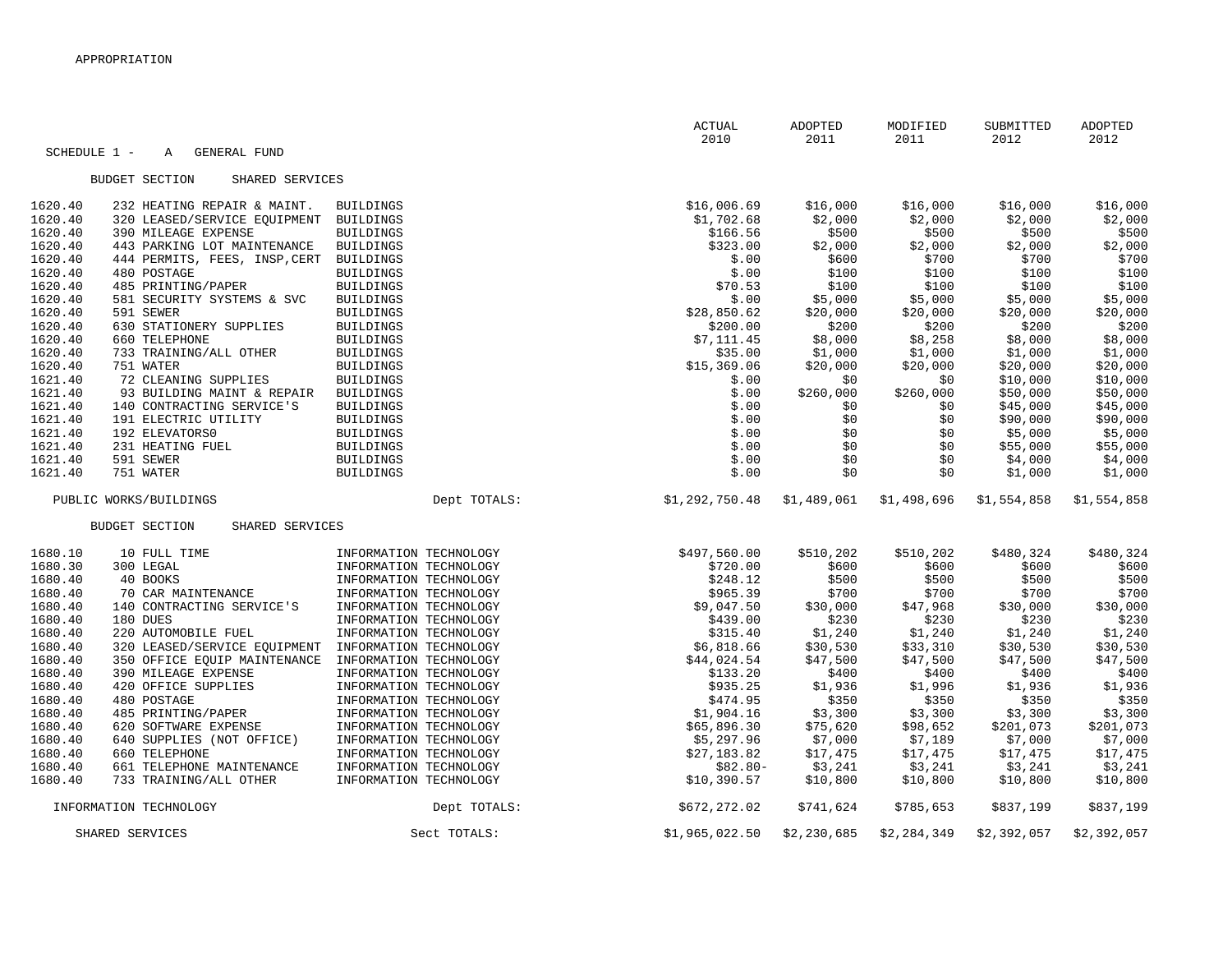|                    |                                        |                                                     | ACTUAL                     | ADOPTED              | MODIFIED             | SUBMITTED            | <b>ADOPTED</b> |
|--------------------|----------------------------------------|-----------------------------------------------------|----------------------------|----------------------|----------------------|----------------------|----------------|
| SCHEDULE 1 -       | <b>GENERAL FUND</b><br>A               |                                                     | 2010                       | 2011                 | 2011                 | 2012                 | 2012           |
|                    |                                        |                                                     |                            |                      |                      |                      |                |
|                    | <b>BUDGET SECTION</b><br>SPECIAL ITEMS |                                                     |                            |                      |                      |                      |                |
|                    |                                        |                                                     |                            |                      |                      |                      |                |
| 1910.40<br>1920.40 | 270 INSURANCE-LIABILITY<br>180 DUES    | UNALLOCATED INSURANCE<br>MUNICIPAL ASSOCIATION DUES | \$334,651.05<br>\$5,877.00 | \$333,594<br>\$6,053 | \$333,594<br>\$6,053 | \$393,802<br>\$6,053 | \$393,802      |
| 1950.40            | NOT ASSIGNED                           | TAXES ON COUNTY PROPERTY                            | \$196.89                   | \$0                  | \$0                  | \$0                  | \$6,053<br>\$0 |
| 1985.40            | 651 SALES TAX TOWNS/VILLAGES           | SALES TAX DISTRIBUTED                               | \$4,297,926.61             | \$3,950,000          | \$3,950,000          | \$4,050,000          | \$4,050,000    |
| 1990.40            | 715 TRANSFERS                          | CONTINGENT ACCOUNT                                  | \$.00                      | \$600,000            | \$581,500            | \$986,434            | \$986,434      |
|                    |                                        |                                                     |                            |                      |                      |                      |                |
|                    | UNCLASSIFIED GENERAL                   | Dept TOTALS:                                        | \$4,638,651.55             | \$4,889,647          | \$4,871,147          | \$5,436,289          | \$5,436,289    |
|                    | SPECIAL ITEMS                          | Sect TOTALS:                                        | \$4,638,651.55             | \$4,889,647          | \$4,871,147          | \$5,436,289          | \$5,436,289    |
|                    | <b>BUDGET SECTION</b><br>EDUCATION     |                                                     |                            |                      |                      |                      |                |
|                    |                                        |                                                     |                            |                      |                      |                      |                |
| 2490.40            | 487 PROGRAM EXPENSE                    | COMMUNITY COLLEGE TUITION                           | \$2,273,991.87             | \$2,600,000          | \$2,600,000          | \$2,600,000          | \$2,600,000    |
| 2960.40            | 140 CONTRACTING SERVICE'S              | EDUCATION OF HANDICAPPED CHILDREN                   | \$6,702.00                 | \$8,000              | \$10,973             | \$7,000              | \$7,000        |
| 2960.40            | 487 PROGRAM EXPENSE                    | EDUCATION OF HANDICAPPED CHILDREN                   | \$200,000.00               | \$0                  | \$0                  | \$0                  | \$0            |
| 2960.40            | 590 SERVICE'S RENDERED                 | EDUCATION OF HANDICAPPED CHILDREN                   | \$1,629,173.19             | \$1,900,000          | \$1,965,567          | \$1,700,000          | \$1,700,000    |
| 2960.40            | 710 TRANSPORT/HANDICAPPED              | EDUCATION OF HANDICAPPED CHILDREN                   | \$363,319.82               | \$347,000            | \$357,667            | \$340,000            | \$340,000      |
| EDUCATION          |                                        | Dept TOTALS:                                        | \$4,473,186.88             | \$4,855,000          | \$4,934,207          | \$4,647,000          | \$4,647,000    |
|                    | EDUCATION                              | Sect TOTALS:                                        |                            |                      |                      |                      |                |
|                    |                                        |                                                     | \$4,473,186.88             | \$4,855,000          | \$4,934,207          | \$4,647,000          | \$4,647,000    |
|                    | <b>BUDGET SECTION</b><br>PUBLIC SAFETY |                                                     |                            |                      |                      |                      |                |
| 3020.10            | 10 FULL TIME                           | PUBLIC SAFETY COMMUNICATION E 911 SYSTEM            | \$165,000.00               | \$165,000            | \$165,000            | \$165,000            | \$165,000      |
| 3020.20            | 90 COMPUTER                            | PUBLIC SAFETY COMMUNICATION E 911 SYSTEM            | \$1,358.40                 | \$1,500              | \$1,500              | \$1,000              | \$1,000        |
| 3020.20            | 130 EOUIPMENT (NOT CAR)                | PUBLIC SAFETY COMMUNICATION E 911 SYSTEM            | \$60.00                    | \$500                | \$500                | \$500                | \$500          |
| 3020.40            | 350 OFFICE EQUIP MAINTENANCE           | PUBLIC SAFETY COMMUNICATION E 911 SYSTEM            | \$2,965.20                 | \$3,000              | \$3,000              | \$3,000              | \$3,000        |
| 3020.40            | 510 RADIO REPAIRS                      | PUBLIC SAFETY COMMUNICATION E 911 SYSTEM            | \$11, 219.19               | \$15,000             | \$16, 107            | \$15,999             | \$15,999       |
| 3020.40            | 620 SOFTWARE EXPENSE                   | PUBLIC SAFETY COMMUNICATION E 911 SYSTEM            | \$19,793.47                | \$25,000             | \$25,000             | \$25,000             | \$25,000       |
| 3020.40            | 660 TELEPHONE                          | PUBLIC SAFETY COMMUNICATION E 911 SYSTEM            | \$37,371.53                | \$43,000             | \$45,628             | \$43,000             | \$43,000       |
| 3021.20            | 130 EOUIPMENT (NOT CAR)                | ENHANCED E911 RADIO EOUIPMENT                       | \$.00                      | \$0                  | \$0                  | \$10,000             | \$10,000       |
| 3021.20            | 621 COMPUTER EOUIP/SOFTWARE            | ENHANCED E911 EOUIPMENT                             | \$264,412.73               | \$0                  | \$0                  | \$0                  | \$0            |
|                    | PUBLIC SAFETY/E911                     | Dept TOTALS:                                        | \$502,180.52               | \$253,000            | \$256,735            | \$263,499            | \$263,499      |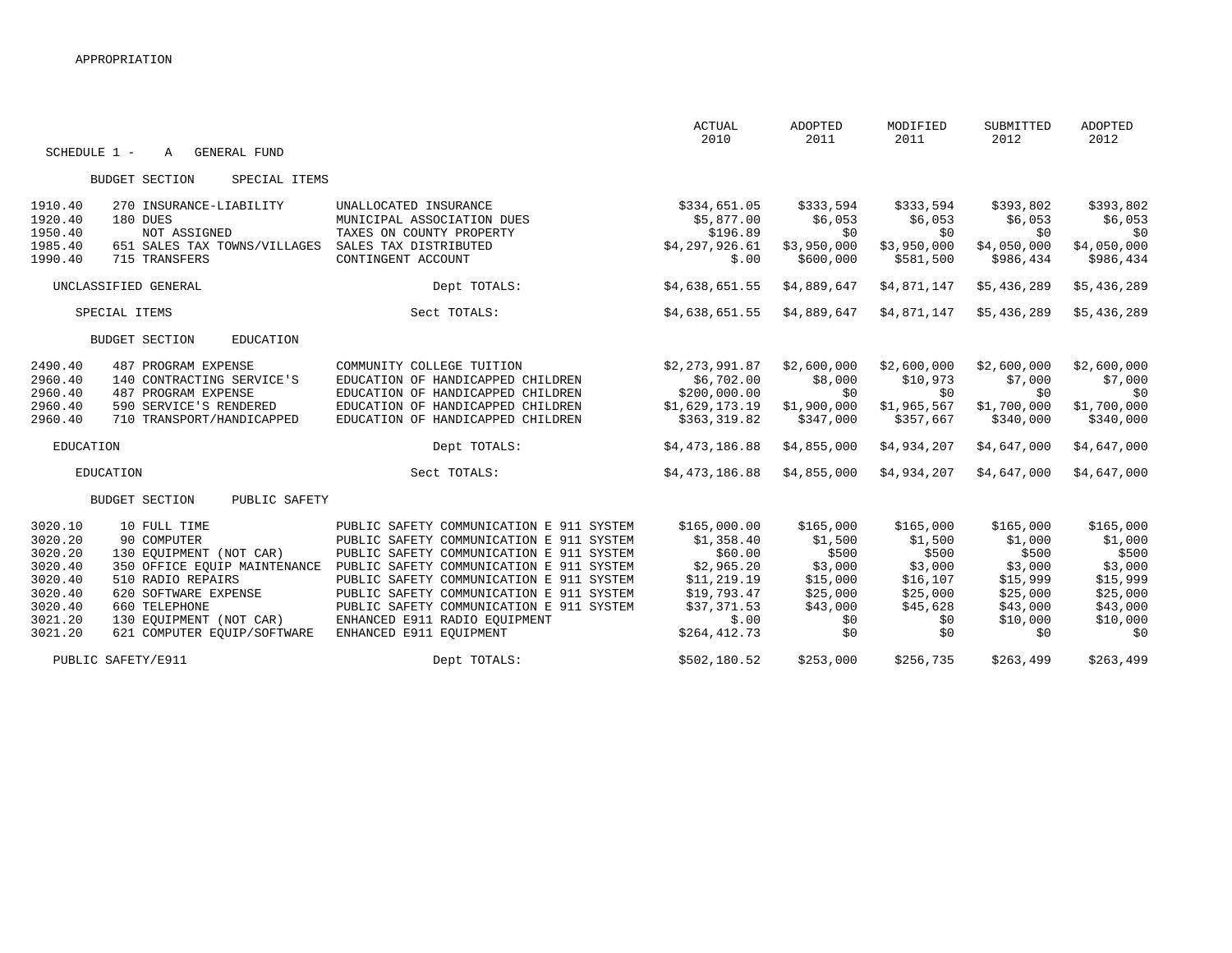|                |              |                                        |                                       | <b>ACTUAL</b>  | ADOPTED     | MODIFIED    | SUBMITTED   | ADOPTED     |
|----------------|--------------|----------------------------------------|---------------------------------------|----------------|-------------|-------------|-------------|-------------|
|                |              |                                        |                                       | 2010           | 2011        | 2011        | 2012        | 2012        |
|                | SCHEDULE 1 - | GENERAL FUND<br>A                      |                                       |                |             |             |             |             |
|                |              |                                        |                                       |                |             |             |             |             |
|                |              | <b>BUDGET SECTION</b><br>PUBLIC SAFETY |                                       |                |             |             |             |             |
|                |              |                                        |                                       |                |             |             |             |             |
| 3110.10        |              | 10 FULL TIME                           | <b>SHERIFF</b>                        | \$2,126,610.25 | \$2,343,977 | \$2,343,977 | \$2,401,591 | \$2,401,591 |
| 3110.10        |              | 20 PART TIME/TEMPORARY                 | <b>SHERIFF</b>                        | \$30,432.44    | \$55,000    | \$55,000    | \$55,925    | \$55,925    |
| 3110.10        |              | 30 OVERTIME/OTHER                      | SHERIFF                               | \$152,739.95   | \$130,000   | \$130,000   | \$130,000   | \$130,000   |
| 3110.20        |              | 130 EQUIPMENT (NOT CAR)                | <b>SHERIFF</b>                        | \$5,467.23     | \$7,000     | \$7,000     | \$7,000     | \$7,000     |
| 3110.20        |              | 191 EMERGENCY EQUIPMENT                | <b>SHERIFF</b>                        | \$5,795.84     | \$7,000     | \$7,000     | \$7,000     | \$7,000     |
| 3110.30        |              | 100 DATA PROCESSING                    | <b>SHERIFF</b>                        | \$8,868.99     | \$11,000    | \$11,000    | \$11,000    | \$11,000    |
| 3110.30        |              | 300 LEGAL                              | SHERIFF                               | \$2,945.00     | \$2,500     | \$2,500     | \$2,500     | \$2,500     |
| 3110.40        |              | 20 AMMUNITION                          | SHERIFF                               | \$8,356.00     | \$8,716     | \$8,716     | \$10,000    | \$10,000    |
| 3110.40        |              | 70 CAR MAINTENANCE                     | SHERIFF                               | \$12,472.21    | \$25,000    | \$26, 200   | \$25,000    | \$25,000    |
| 3110.40        |              | 90 CLOTHING                            | <b>SHERIFF</b>                        | \$23,017.16    | \$36,885    | \$38,634    | \$36,885    | \$36,885    |
| 3110.40        |              | 93 BUILDING MAINT & REPAIR             | SHERIFF                               | \$195.50       | \$2,929     | \$2,929     | \$5,000     | \$5,000     |
| 3110.40        |              | 220 AUTOMOBILE FUEL                    | SHERIFF                               | \$93,995.45    | \$121,000   | \$128,423   | \$130,000   | \$130,000   |
| 3110.40        |              | 330 LEGAL FEES                         | SHERIFF                               | \$2,522.00     | \$3,000     | \$3,000     | \$3,000     | \$3,000     |
| 3110.40        |              | 350 OFFICE EQUIP MAINTENANCE           | SHERIFF                               | \$2,665.00     | \$2,980     | \$2,980     | \$2,980     | \$2,980     |
| 3110.40        |              | 420 OFFICE SUPPLIES                    | <b>SHERIFF</b>                        | \$11,699.91    | \$11,057    | \$11,144    | \$11,057    | \$11,057    |
| 3110.40        |              | 444 PERMITS, FEES, INSP, CERT          | <b>SHERIFF</b>                        | \$15,000.00    | \$0         | \$0         | \$10,000    | \$10,000    |
| 3110.40        |              | 470 PHYSICALS                          | <b>SHERIFF</b>                        | \$75.00        | \$2,000     | \$2,000     | \$2,000     | \$2,000     |
| 3110.40        |              | 480 POSTAGE                            | <b>SHERIFF</b>                        | \$8,288.81     | \$11,490    | \$11,490    | \$11,490    | \$11,490    |
| 3110.40        |              | 485 PRINTING/PAPER                     | <b>SHERIFF</b>                        | \$3,284.11     | \$5,000     | \$5,000     | \$5,000     | \$5,000     |
| 3110.40        |              | 510 RADIO REPAIRS                      | SHERIFF                               | \$8,499.37     | \$10,000    | \$10,000    | \$10,000    | \$10,000    |
| 3110.40        |              | 560 REPAIRS                            | <b>SHERIFF</b>                        | \$687.52       | \$1,030     | \$1,030     | \$2,029     | \$2,029     |
| 3110.40        |              | 620 SOFTWARE EXPENSE                   | <b>SHERIFF</b>                        | \$5,900.00     | \$7,000     | \$7,000     | \$7,999     | \$7,999     |
| 3110.40        |              | 640 SUPPLIES (NOT OFFICE)              | SHERIFF                               | \$2,834.09     | \$3,698     | \$3,698     | \$4,697     | \$4,697     |
| 3110.40        |              | 660 TELEPHONE                          | <b>SHERIFF</b>                        | \$22,526.44    | \$31,500    | \$37,352    | \$31,500    | \$31,500    |
| 3110.40        |              | 680 TIRES                              | <b>SHERIFF</b>                        | \$11,254.76    | \$10,157    | \$10,157    | \$11,156    | \$11,156    |
| 3110.40        |              | 731 TRAINING/STATE REQUIRED            | SHERIFF                               | $$710.80-$     | \$5,000     | \$5,000     | \$5,000     | \$5,000     |
| 3110.40        |              | 733 TRAINING/ALL OTHER                 | SHERIFF                               | \$4,365.77     | \$7,000     | \$7,080     | \$7,000     | \$7,000     |
| 3111.10        |              | 30 OVERTIME/OTHER                      | STEP GRANT                            | \$.00          | \$0         | \$24,960    | \$0         | \$0         |
| 3111.20        |              | 130 EOUIPMENT (NOT CAR)                | STEP GRANT                            | \$2,155.00     | \$0         | \$0         | \$0         | \$0         |
| 3115.10        |              | 20 PART TIME/TEMPORARY                 | BUNY GRANT                            | \$5,000.00     | \$0         | \$0         | \$0         | \$0         |
| 3115.10        |              | 30 OVERTIME/OTHER                      | BUNY GRANT                            | \$.00          | \$0         | \$4,368     | \$0         | \$0         |
| 3116.20        |              | 130 EQUIPMENT (NOT CAR)                | SHERIFF LG 0508672 GRANT              | \$.00          | \$0         | \$3,350     | \$0         | \$0         |
| 3116.40        |              | 731 TRAINING/STATE REQUIRED            | SHERIFF LG 0508672                    | \$.00          | \$0         | \$700       | \$0         | \$0         |
| 3117.10        |              | 30 OVERTIME/OTHER                      | SHERIFF LE08-1020-EOO GRANT PERSONNEL | \$.00          | \$0         | \$5,364     | \$0         | \$0         |
| 3117.20        |              | 130 EOUIPMENT (NOT CAR)                | SHERIFF LE08-1020-EOO GRANT-EOUIP     | \$10,630.75    | \$0         | \$24,920    | \$0         | \$0         |
| 3119.10        |              | 30 OVERTIME/OTHER                      | SHERIFF LE09 1035 E00 GRANT           | \$.00          | \$0         | \$6,000     | \$0         | \$0         |
| 3119.20        |              | 130 EQUIPMENT (NOT CAR)                | SHERIFF LE09 1035 E00 GRANT           | \$8,277.86     | \$0         | \$32,000    | \$0         | \$0         |
| <b>SHERIFF</b> |              |                                        | Dept TOTALS:                          | \$2,595,851.61 | \$2,861,919 | \$2,979,972 | \$2,946,809 | \$2,946,809 |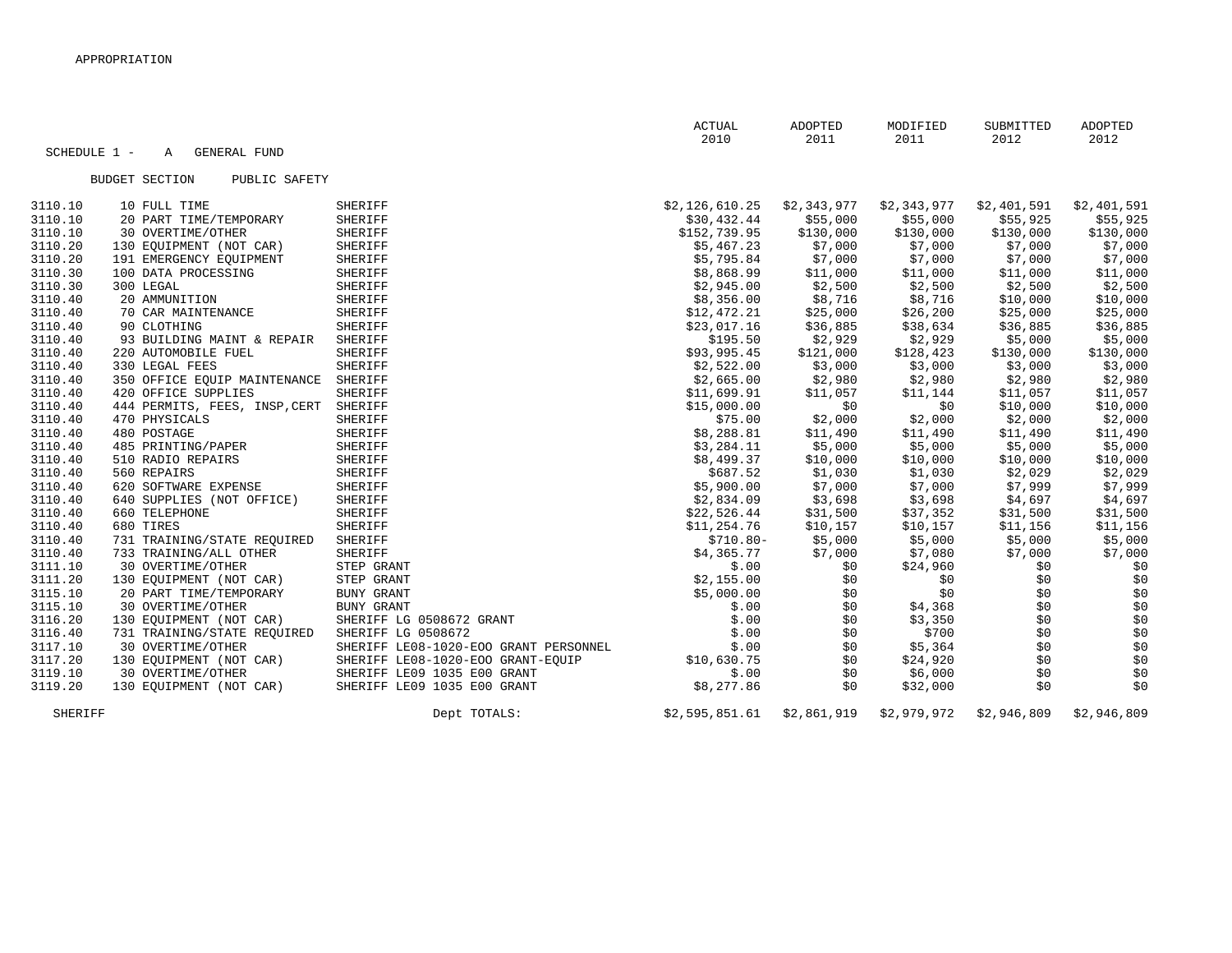| SCHEDULE 1 - | A<br>GENERAL FUND                      |                               | <b>ACTUAL</b><br>2010 |          | ADOPTED<br>2011 | MODIFIED<br>2011 | SUBMITTED<br>2012 | ADOPTED<br>2012 |
|--------------|----------------------------------------|-------------------------------|-----------------------|----------|-----------------|------------------|-------------------|-----------------|
|              |                                        |                               |                       |          |                 |                  |                   |                 |
|              | <b>BUDGET SECTION</b><br>PUBLIC SAFETY |                               |                       |          |                 |                  |                   |                 |
| 3140.10      | 10 FULL TIME                           | PROBATION                     | \$673,691.77          |          | \$703,473       | \$707,023        | \$705,408         | \$705,408       |
| 3140.10      | 20 PART TIME/TEMPORARY                 | PROBATION                     | \$7,838.90            |          | \$21,028        | \$21,028         | \$19,084          | \$19,084        |
| 3140.10      | 30 OVERTIME/OTHER                      | PROBATION                     | \$4,285.91            |          | \$7,000         | \$7,000          | \$7,000           | \$7,000         |
| 3140.20      | 70 CHAIRS                              | PROBATION                     |                       | \$.00    | \$200           | \$200            | \$200             | \$200           |
| 3140.20      | 200 OFFICE EQUIPMENT                   | PROBATION                     |                       | \$422.26 | \$2,400         | \$2,400          | \$2,500           | \$2,500         |
| 3140.30      | 100 DATA PROCESSING                    | PROBATION                     | \$1, 213.20           |          | \$2,500         | \$2,500          | \$2,500           | \$2,500         |
| 3140.30      | 300 LEGAL                              | PROBATION                     |                       | \$745.00 | \$1,000         | \$1,000          | \$1,000           | \$1,000         |
| 3140.40      | 20 AMMUNITION                          | PROBATION                     |                       | \$170.00 | \$0             | \$0              | \$0               | \$0             |
| 3140.40      | 70 CAR MAINTENANCE                     | PROBATION                     |                       | \$156.11 | \$1,000         | \$1,000          | \$1,000           | \$1,000         |
| 3140.40      | 80 CLINIC SUPPLIES                     | PROBATION                     | \$5,721.57            |          | \$6,000         | \$5,995          | \$6,000           | \$6,000         |
| 3140.40      | 150 COPIER SUPPLIES                    | PROBATION                     |                       | \$.00    | \$100           | \$100            | \$100             | \$100           |
| 3140.40      | 180 DUES                               | PROBATION                     |                       | \$670.00 | \$700           | \$700            | \$700             | \$700           |
| 3140.40      | 190 EDUCATION REIMBURSEMENTS           | PROBATION                     |                       | \$762.00 | \$800           | \$838            | \$800             | \$800           |
| 3140.40      | 220 AUTOMOBILE FUEL                    | PROBATION                     | \$1,902.25            |          | \$3,100         | \$3,100          | \$3,100           | \$3,100         |
| 3140.40      | 320 LEASED/SERVICE EQUIPMENT           | PROBATION                     | \$1,314.41            |          | \$2,700         | \$2,700          | \$3,000           | \$3,000         |
| 3140.40      | 340 LITERATURE                         | PROBATION                     |                       | \$594.89 | \$1,350         | \$1,350          | \$1,500           | \$1,500         |
| 3140.40      | 360 MEALS/FOOD                         | PROBATION                     |                       | \$498.85 | \$700           | \$700            | \$700             | \$700           |
| 3140.40      | 390 MILEAGE EXPENSE                    | PROBATION                     |                       | \$35.80  | \$300           | \$300            | \$1,500           | \$1,500         |
| 3140.40      | 480 POSTAGE                            | PROBATION                     | \$2,018.38            |          | \$2,750         | \$2,750          | \$2,750           | \$2,750         |
| 3140.40      | 485 PRINTING/PAPER                     | PROBATION                     |                       | \$677.00 | \$1,000         | \$1,000          | \$1,000           | \$1,000         |
| 3140.40      | 620 SOFTWARE EXPENSE                   | PROBATION                     | \$6,123.00            |          | \$7,900         | \$7,900          | \$7,900           | \$7,900         |
| 3140.40      | 630 STATIONERY SUPPLIES                | PROBATION                     | \$7,949.89            |          | \$8,500         | \$8,500          | \$8,500           | \$8,500         |
| 3140.40      | 660 TELEPHONE                          | PROBATION                     | \$7,662.24            |          | \$11,500        | \$11,500         | \$9,000           | \$9,000         |
| 3140.40      | 731 TRAINING/STATE REQUIRED            | PROBATION                     | \$6,196.60            |          | \$8,500         | \$8,500          | \$8,500           | \$8,500         |
| 3140.40      | 733 TRAINING/ALL OTHER                 | PROBATION                     |                       | \$91.00  | \$550           | \$550            | \$550             | \$550           |
| 3142.10      | 10 FULL TIME                           | ALTERNATIVES TO INCARCERATION | \$11, 163.02          |          | \$9,306         | \$9,306          | \$8,569           | \$8,569         |
| 3142.40      | 140 CONTRACTING SERVICE'S              | ALTERNATIVES TO INCARCERATION | \$10,608.20           |          | \$12,000        | \$12,000         | \$12,000          | \$12,000        |
| 3146.40      | 140 CONTRACTING SERVICE'S              | SEX OFFENDER PROGRAM          | \$105, 200.00         |          | \$105, 200      | \$105, 200       | \$110,880         | \$110,880       |
| PROBATION    |                                        | Dept TOTALS:                  | \$857,712.25          |          | \$921,557       | \$925,140        | \$925,741         | \$925,741       |
|              | <b>BUDGET SECTION</b><br>PUBLIC SAFETY |                               |                       |          |                 |                  |                   |                 |
| 3150.10      | 10 FULL TIME                           | JAIL                          | \$1,740,807.82        |          | \$1,801,159     | \$1,801,159      | \$1,846,335       | \$1,846,335     |
| 3150.10      | 20 PART TIME/TEMPORARY                 | JAIL                          | \$111,564.26          |          | \$156,055       | \$156,055        | \$168,506         | \$168,506       |
| 3150.10      | 30 OVERTIME/OTHER                      | JAIL                          | \$31,112.41           |          | \$120,000       | \$120,000        | \$110,000         | \$110,000       |
| 3150.20      | 191 EMERGENCY EQUIPMENT                | JAIL                          |                       | \$612.94 | \$2,685         | \$2,685          | \$1,686           | \$1,686         |
| 3150.40      | 40 BOOKS                               | JAIL                          | \$6,079.58            |          | \$8,000         | \$8,000          | \$8,000           | \$8,000         |
| 3150.40      | 90 CLOTHING                            | JAIL                          | \$4,132.99            |          | \$4,000         | \$4,000          | \$4,999           | \$4,999         |
| 3150.40      | 91 BEDDING                             | JAIL                          |                       | \$361.88 | \$1,000         | \$1,000          | \$1,000           | \$1,000         |
| 3150.40      | 93 BUILDING MAINT & REPAIR             | JAIL                          | \$5,128.04            |          | \$8,000         | \$8,000          | \$20,000          | \$20,000        |
| 3150.40      | 140 CONTRACTING SERVICE'S              | JAIL                          |                       | \$719.40 | \$720           | \$720            | \$800             | \$800           |
| 3150.40      | 210 GARBAGE DISPOSAL                   | JAIL                          | \$2,915.52            |          | \$2,916         | \$2,916          | \$2,916           | \$2,916         |
| 3150.40      | 350 OFFICE EQUIP MAINTENANCE           | JAIL                          |                       | \$604.33 | \$1,489         | \$1,489          | \$1,000           | \$1,000         |
| 3150.40      | 360 MEALS/FOOD                         | JAIL                          | \$168,969.53          |          | \$200,000       | \$201,717        | \$200,000         | \$200,000       |
|              |                                        |                               |                       |          |                 |                  |                   |                 |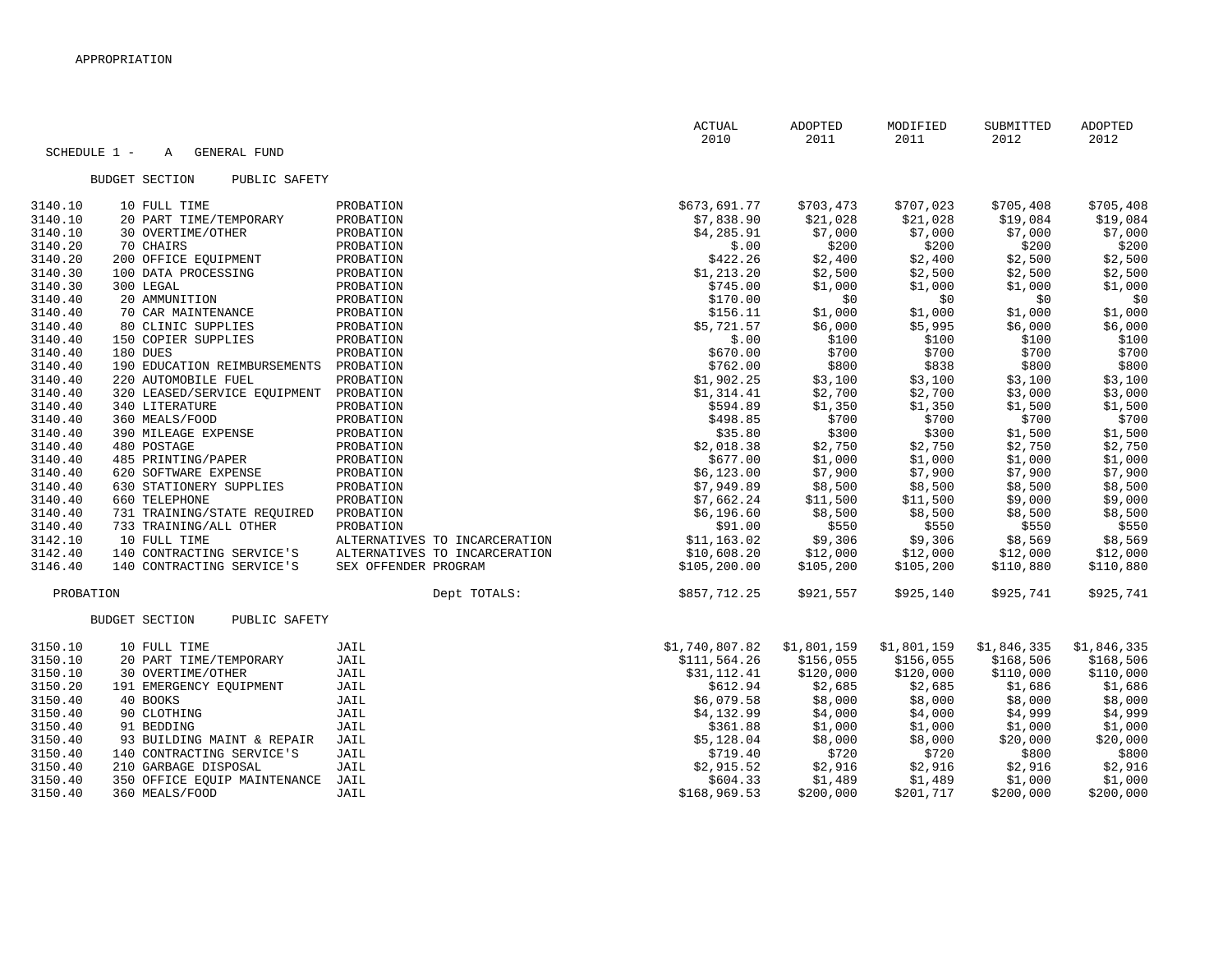| SCHEDULE 1 - | <b>GENERAL FUND</b><br>Α               |                             | <b>ACTUAL</b><br>2010 | ADOPTED<br>2011 | MODIFIED<br>2011 | SUBMITTED<br>2012 | ADOPTED<br>2012 |
|--------------|----------------------------------------|-----------------------------|-----------------------|-----------------|------------------|-------------------|-----------------|
|              |                                        |                             |                       |                 |                  |                   |                 |
|              | <b>BUDGET SECTION</b><br>PUBLIC SAFETY |                             |                       |                 |                  |                   |                 |
| 3150.40      | 370 MEDICAL EXPENSE                    | JAIL                        | \$311,548.07          | \$353,000       | \$368,823        | \$357,039         | \$357,039       |
| 3150.40      | 620 SOFTWARE EXPENSE                   | JAIL                        | \$43,173.61           | \$49,686        | \$50,896         | \$53,460          | \$53,460        |
| 3150.40      | 640 SUPPLIES (NOT OFFICE)              | JAIL                        | \$32,032.43           | \$30,000        | \$30,000         | \$30,999          | \$30,999        |
| 3151.10      | 10 FULL TIME                           | JAIL - ALTERNATIVES PROGRAM | \$28,171.82           | \$31,918        | \$31,918         | \$33,369          | \$33,369        |
| 3151.10      | 30 OVERTIME/OTHER                      | JAIL - ALTERNATIVES PROGRAM | \$179.90              | \$0             | \$0              | \$0               | \$0             |
| JAIL         |                                        | Dept TOTALS:                | \$2,488,114.53        | \$2,770,628     | \$2,789,378      | \$2,840,109       | \$2,840,109     |
|              | <b>BUDGET SECTION</b><br>PUBLIC SAFETY |                             |                       |                 |                  |                   |                 |
| 3315.10      | 20 PART TIME/TEMPORARY                 | SPECIAL TRAFFIC PROGRAMS    | \$.00                 | \$5,000         | \$5,000          | \$5,000           | \$5,000         |
| 3315.20      | 60 CAR/TRUCK                           | SPECIAL TRAFFIC PROGRAMS    | \$30,000.00           | \$35,000        | \$35,000         | \$30,000          | \$30,000        |
| 3315.20      | 130 EQUIPMENT (NOT CAR)                | SPECIAL TRAFFIC PROGRAMS    | \$1,236.00            | \$2,000         | \$2,000          | \$600             | \$600           |
| 3315.30      | 100 DATA PROCESSING                    | SPECIAL TRAFFIC PROGRAMS    | \$13.70               | \$0             | \$0              | \$0               | \$0             |
| 3315.40      | 10 ADVERTISING                         | SPECIAL TRAFFIC PROGRAMS    | \$7,491.31            | \$11,000        | \$11,000         | \$7,000           | \$7,000         |
| 3315.40      | 40 BOOKS                               | SPECIAL TRAFFIC PROGRAMS    | \$561.00              | \$300           | \$300            | \$300             | \$300           |
| 3315.40      | 140 CONTRACTING SERVICE'S              | SPECIAL TRAFFIC PROGRAMS    | \$71,185.01           | \$69,600        | \$59,300         | \$64,950          | \$64,950        |
| 3315.40      | 180 DUES                               | SPECIAL TRAFFIC PROGRAMS    | \$393.01              | \$450           | \$450            | \$450             | \$450           |
| 3315.40      | 420 OFFICE SUPPLIES                    | SPECIAL TRAFFIC PROGRAMS    | \$41.00               | \$500           | \$500            | \$500             | \$500           |
| 3315.40      | 487 PROGRAM EXPENSE                    | SPECIAL TRAFFIC PROGRAMS    | \$784.80              | \$6,000         | \$6,000          | \$6,000           | \$6,000         |
|              | SPECIAL TRAFFIC PROGRAMS               | Dept TOTALS:                | \$111,705.83          | \$129,850       | \$119,550        | \$114,800         | \$114,800       |
|              | <b>BUDGET SECTION</b><br>PUBLIC SAFETY |                             |                       |                 |                  |                   |                 |
| 3410.10      | 20 PART TIME/TEMPORARY                 | FIRE                        | \$51,063.25           | \$51,753        | \$51,753         | \$52,685          | \$52,685        |
| 3410.20      | 20 AUDIO VISUAL EQUIPMENT              | FIRE                        | \$.00                 | \$2,200         | \$2,200          | \$2,200           | \$2,200         |
| 3410.20      | 30 BATTERIES (PORTABLE)                | FIRE                        | \$656.41              | \$1,060         | \$1,060          | \$1,060           | \$1,060         |
| 3410.20      | 80 CLOTHING                            | FIRE                        | \$.00                 | \$500           | \$500            | \$500             | \$500           |
| 3410.20      | 130 EQUIPMENT (NOT CAR)                | FIRE                        | \$2,008.91            | \$500           | \$1,026          | \$500             | \$500           |
| 3410.20      | 160 FIRE & ALARMS EQUIPMENT            | FIRE                        | \$204.09              | \$400           | \$1,761          | \$400             | \$400           |
| 3410.20      | 190 NURSING EQUIPMENT                  | FIRE                        | \$.00                 | \$250           | \$250            | \$250             | \$250           |
| 3410.20      | 215 PERSONAL PROTECTIVE EQUP           | FIRE                        | \$1,765.96            | \$2,500         | \$2,500          | \$2,500           | \$2,500         |
| 3410.30      | 100 DATA PROCESSING                    | FIRE                        | \$993.32              | \$1,655         | \$1,655          | \$1,655           | \$1,655         |
| 3410.30      | 141 GIS                                | FIRE                        | \$.00                 | \$2,000         | \$2,000          | \$2,000           | \$2,000         |
| 3410.30      | 300 LEGAL                              | FIRE                        | \$.00                 | \$700           | \$700            | \$700             | \$700           |
| 3410.40      | 70 CAR MAINTENANCE                     | FIRE                        | \$547.37              | \$1,050         | \$1,050          | \$2,500           | \$2,500         |
| 3410.40      | 180 DUES                               | FIRE                        | \$480.00              | \$2,600         | \$2,600          | \$2,600           | \$2,600         |
| 3410.40      | 220 AUTOMOBILE FUEL                    | FIRE                        | \$2,702.36            | \$7,000         | \$7,033          | \$7,000           | \$7,000         |
| 3410.40      | 320 LEASED/SERVICE EQUIPMENT           | FIRE                        | \$2,680.22            | \$3,400         | \$3,400          | \$3,400           | \$3,400         |
| 3410.40      | 340 LITERATURE                         | FIRE                        | \$2,264.50            | \$400           | \$400            | \$400             | \$400           |
| 3410.40      | 350 OFFICE EQUIP MAINTENANCE           | FIRE                        | \$565.00              | \$2,200         | \$2,200          | \$2,200           | \$2,200         |
| 3410.40      | 360 MEALS/FOOD                         | FIRE                        | \$.00                 | \$200           | \$200            | \$200             | \$200           |
| 3410.40      | 370 MEDICAL EXPENSE                    | FIRE                        | \$.00                 | \$2,000         | \$2,000          | \$2,000           | \$2,000         |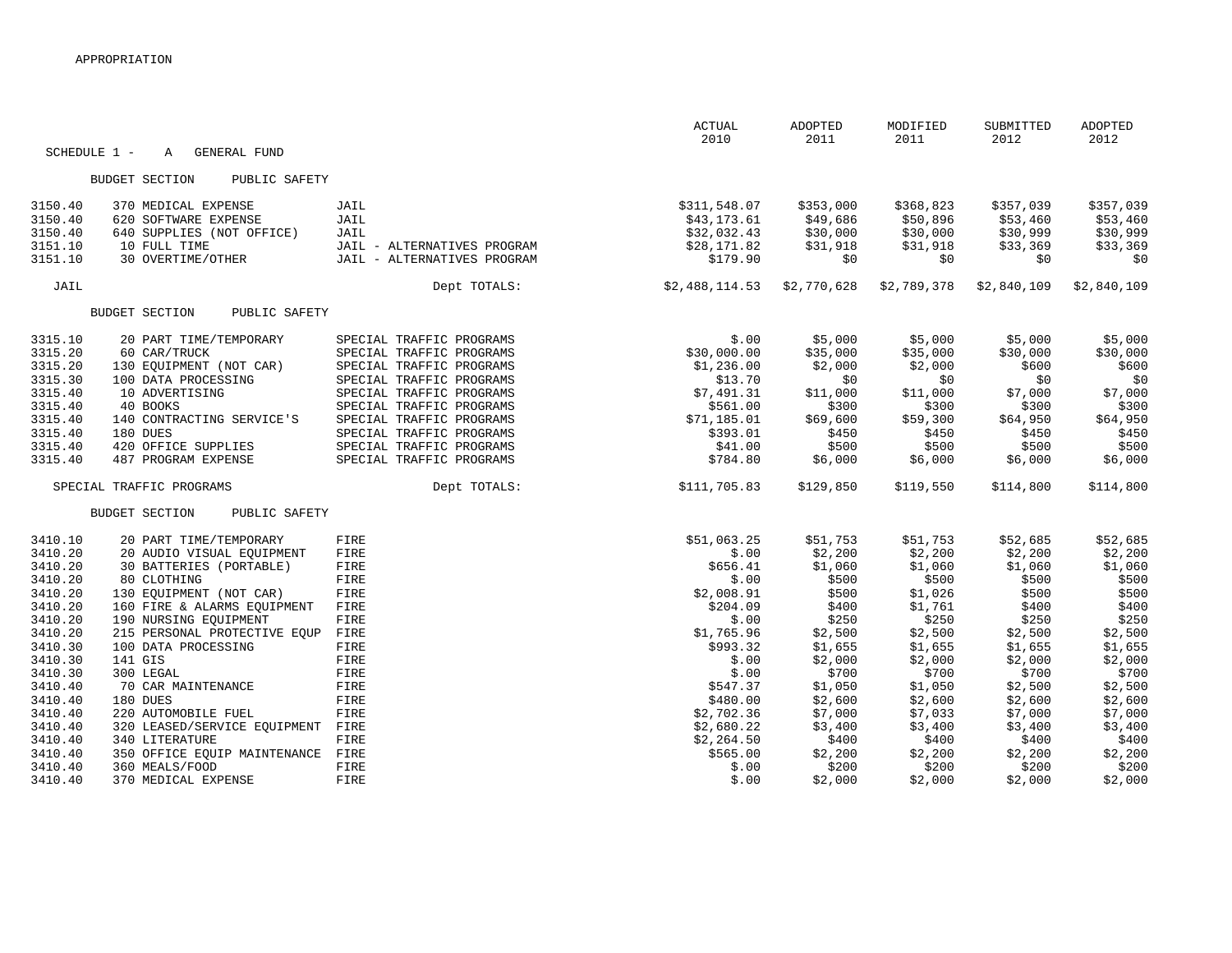|         |                                          |                              | <b>ACTUAL</b><br>2010 | ADOPTED<br>2011 | MODIFIED<br>2011 | SUBMITTED<br>2012 | ADOPTED<br>2012 |
|---------|------------------------------------------|------------------------------|-----------------------|-----------------|------------------|-------------------|-----------------|
|         | SCHEDULE 1 -<br><b>GENERAL FUND</b><br>Α |                              |                       |                 |                  |                   |                 |
|         |                                          |                              |                       |                 |                  |                   |                 |
|         | <b>BUDGET SECTION</b><br>PUBLIC SAFETY   |                              |                       |                 |                  |                   |                 |
| 3410.40 | 390 MILEAGE EXPENSE                      | FIRE                         | \$5,165.10            | \$4,000         | \$4,000          | \$4,500           | \$4,500         |
| 3410.40 | 410 NURSING SUPPLIES                     | FIRE                         | \$2,393.84            | \$2,546         | \$2,546          | \$2,546           | \$2,546         |
| 3410.40 | 480 POSTAGE                              | FIRE                         | \$239.77              | \$570           | \$570            | \$570             | \$570           |
| 3410.40 | 485 PRINTING/PAPER                       | FIRE                         | \$294.38              | \$300           | \$300            | \$300             | \$300           |
| 3410.40 | 560 REPAIRS                              | FIRE                         | \$.00                 | \$1,695         | \$1,695          | \$3,000           | \$3,000         |
| 3410.40 | 620 SOFTWARE EXPENSE                     | FIRE                         | \$.00                 | \$1,900         | \$1,900          | \$1,900           | \$1,900         |
| 3410.40 | 630 STATIONERY SUPPLIES                  | FIRE                         | \$1,153.87            | \$1,200         | \$1,200          | \$1,200           | \$1,200         |
| 3410.40 | 640 SUPPLIES (NOT OFFICE)                | FIRE                         | \$408.81              | \$1,300         | \$1,300          | \$1,300           | \$1,300         |
| 3410.40 | 660 TELEPHONE                            | FIRE                         | \$1,698.75            | \$3,200         | \$3,200          | \$3,200           | \$3,200         |
| 3410.40 | 731 TRAINING/STATE REQUIRED              | FIRE                         | \$32,433.44           | \$44,400        | \$45,075         | \$44,400          | \$44,400        |
| 3410.40 | 733 TRAINING/ALL OTHER                   | FIRE                         | \$640.00              | \$2,000         | \$2,206          | \$2,000           | \$2,000         |
| 3990.20 | 230 RADIO & EQUIPMENT                    | FIRE-SH08-1032-E00           | \$.00                 | \$78,000        | \$78,000         | \$78,000          | \$78,000        |
| 3991.20 | 130 EQUIPMENT (NOT CAR)                  | FIRE-SH08-HM09-1009-E00      | \$64,990.00           | \$0             | \$0              | \$0               | \$0             |
| FIRE    |                                          | Dept TOTALS:                 | \$175,349.35          | \$223,479       | \$226,280        | \$227,666         | \$227,666       |
|         |                                          |                              |                       |                 |                  |                   |                 |
|         | <b>BUDGET SECTION</b><br>PUBLIC SAFETY   |                              |                       |                 |                  |                   |                 |
| 3552.20 | 996 PSB LIGHTING                         | EMO GRANT-SHSP C837970       | \$71,841.00           | \$71,841        | \$71,841         | \$0               | \$0             |
| 3640.10 | 10 FULL TIME                             | EMERGENCY MGMT OFFICE        | \$2,600.00            | \$2,652         | \$2,652          | \$2,652           | \$2,652         |
| 3640.10 | 20 PART TIME/TEMPORARY                   | EMERGENCY MGMT OFFICE        | \$24,874.00           | \$24,874        | \$24,874         | \$25,319          | \$25,319        |
| 3640.30 | 100 DATA PROCESSING                      | EMERGENCY MGMT OFFICE        | \$362.50              | \$1,000         | \$1,000          | \$1,000           | \$1,000         |
| 3640.30 | 300 LEGAL                                | EMERGENCY MGMT OFFICE        | \$.00                 | \$1,000         | \$1,000          | \$1,000           | \$1,000         |
| 3640.40 | 70 CAR MAINTENANCE                       | EMERGENCY MGMT OFFICE        | \$.00                 | \$1,455         | \$1,455          | \$1,455           | \$1,455         |
| 3640.40 | 141 GIS CREATE & MAINTENANCE             | EMERGENCY MGMT OFFICE        | \$.00                 | \$500           | \$500            | \$500             | \$500           |
| 3640.40 | 180 DUES                                 | EMERGENCY MGMT OFFICE        | \$400.00              | \$859           | \$859            | \$859             | \$859           |
| 3640.40 | 220 AUTOMOBILE FUEL                      | EMERGENCY MGMT OFFICE        | \$1,988.93            | \$10,833        | \$13,344         | \$9,000           | \$9,000         |
| 3640.40 | 390 MILEAGE EXPENSE                      | EMERGENCY MGMT OFFICE        | \$.00                 | \$45            | \$45             | \$45              | \$45            |
| 3640.40 | 420 OFFICE SUPPLIES                      | EMERGENCY MGMT OFFICE        | \$475.27              | \$490           | \$490            | \$490             | \$490           |
| 3640.40 | 510 RADIO REPAIRS                        | EMERGENCY MGMT OFFICE        | \$.00                 | \$95            | \$95             | \$95              | \$95            |
| 3640.40 | 540 REIMBURSEMENTS                       | EMERGENCY MGMT OFFICE        | \$.00                 | \$95            | \$95             | \$95              | \$95            |
| 3640.40 | 560 REPAIRS                              | EMERGENCY MGMT OFFICE        | \$.00                 | \$145           | \$145            | \$145             | \$145           |
| 3640.40 | 660 TELEPHONE                            | EMERGENCY MGMT OFFICE        | \$3,822.41            | \$5,909         | \$5,933          | \$5,933           | \$5,933         |
| 3640.40 | 733 TRAINING/ALL OTHER                   | EMERGENCY MGMT OFFICE        | \$.00                 | \$135           | \$135            | \$135             | \$135           |
| 3641.20 | 130 EQUIPMENT (NOT CAR)                  | EMERGENCY MGMT GRANT PROGRAM | \$12,199.25           | \$3,800         | \$4,872          | \$6,500           | \$6,500         |
| 3641.20 | 215 PERSONAL PROTECTIVE EQUP             | EMERGENCY MGMT GRANT PROGRAM | \$810.99              | \$12,714        | \$12,714         | \$12,000          | \$12,000        |
| 3641.20 | 240 RECREATIONAL SUPPLIES                | EMERGENCY MGMT GRANT PROGRAM | \$.00                 | \$5,222         | \$5,434          | \$5,500           | \$5,500         |
| 3641.30 | 141 GIS                                  | EMERGENCY MGMT GRANT PROGRAM | \$.00                 | \$485           | \$485            | \$485             | \$485           |
| 3641.40 | 70 CAR MAINTENANCE                       | EMERGENCY MGMT GRANT PROGRAM | \$114.67              | \$679           | \$679            | \$679             | \$679           |
| 3641.40 | 540 REIMBURSEMENTS                       | EMERGENCY MGMT GRANT PROGRAM | \$.00                 | \$485           | \$485            | \$485             | \$485           |
| 3641.40 | 733 TRAINING/ALL OTHER                   | EMERGENCY MGMT GRANT PROGRAM | \$.00                 | \$970           | \$970            | \$970             | \$970           |
| 3647.40 | 140 CONTRACTING SERVICE'S                | LEPC GRANT C837942           | \$261.00              | \$1,048         | \$1,048          | \$0               | \$0             |
| 3653.20 | 996 PSB LIGHTING                         | EMO GRANT EDUCATION          | \$.00                 | \$9,735         | \$9,735          | \$0               | \$0             |
| 3656.20 | 230 RADIO & EOUIPMENT                    | EQUIP & RADIO C837900-FY10   | \$.00                 | \$0             | \$89,392         | \$0               | \$0             |
| 3992.20 | 230 RADIO & EQUIPMENT                    | EMO C837990 GRANT            | \$33,009.84           | \$66,222        | \$66,222         | \$0               | \$0             |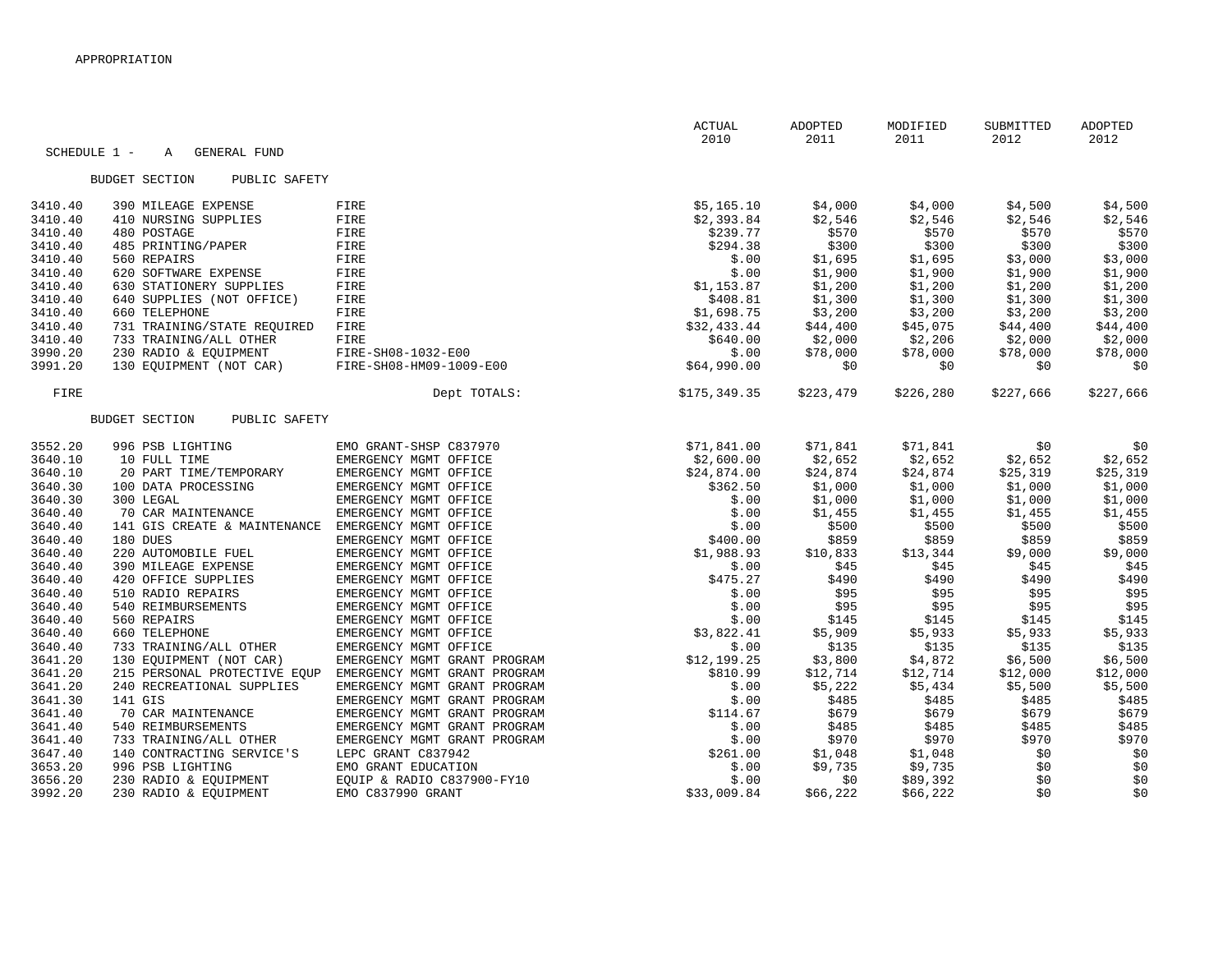|                    |                                                       |                                                | <b>ACTUAL</b><br>2010 | ADOPTED<br>2011   | MODIFIED<br>2011  | SUBMITTED<br>2012 | ADOPTED<br>2012  |
|--------------------|-------------------------------------------------------|------------------------------------------------|-----------------------|-------------------|-------------------|-------------------|------------------|
| SCHEDULE 1 -       | <b>GENERAL FUND</b><br>Α                              |                                                |                       |                   |                   |                   |                  |
|                    | <b>BUDGET SECTION</b><br>PUBLIC SAFETY                |                                                |                       |                   |                   |                   |                  |
| 3992.40            | 140 CONTRACTING SERVICE'S                             | EMO C837990 GRANT                              | \$.00                 | \$20,000          | \$20,000          | \$0               | \$0              |
|                    | EMERGENCY MANAGEMENT OFFICE                           | Dept TOTALS:                                   | \$152,759.86          | \$243,288         | \$336,499         | \$75,342          | \$75,342         |
|                    | PUBLIC SAFETY                                         | Sect TOTALS:                                   | \$6,883,673.95        | \$7,403,721       | \$7,633,554       | \$7,393,966       | \$7,393,966      |
|                    | <b>BUDGET SECTION</b><br>PUBLIC HEALTH                |                                                |                       |                   |                   |                   |                  |
| 4010.10            | 10 FULL TIME                                          | PUBLIC HEALTH NURSING                          | \$672,838.04          | \$763,207         | \$763,207         | \$740,269         | \$740,269        |
| 4010.10            | 20 PART TIME/TEMPORARY                                | PUBLIC HEALTH NURSING                          | \$30,949.61           | \$33,910          | \$33,910          | \$35,310          | \$35,310         |
| 4010.10<br>4010.20 | 30 OVERTIME/OTHER<br>90 COMPUTER                      | PUBLIC HEALTH NURSING<br>PUBLIC HEALTH NURSING | \$73,489.04           | \$69,030<br>\$0   | \$69,030<br>\$0   | \$69,030          | \$69,030         |
| 4010.20            | 190 NURSING EQUIPMENT                                 | PUBLIC HEALTH NURSING                          | \$1,093.70<br>\$.00   | \$1,000           | \$1,000           | \$0<br>\$1,000    | \$0<br>\$1,000   |
| 4010.20            | 200 OFFICE EQUIPMENT                                  | PUBLIC HEALTH NURSING                          | \$122.39              | \$500             | \$745             | \$500             | \$500            |
| 4010.30            | 100 DATA PROCESSING                                   | PUBLIC HEALTH NURSING                          | \$25.81               | \$500             | \$500             | \$150             | \$150            |
| 4010.40            | 10 ADVERTISING                                        | PUBLIC HEALTH NURSING                          | \$781.00              | \$1,800           | \$1,800           | \$1,000           | \$1,000          |
| 4010.40            | 40 BOOKS                                              | PUBLIC HEALTH NURSING                          | \$1,879.79            | \$1,500           | \$1,500           | \$1,000           | \$1,000          |
| 4010.40            | 120 CONSULTING FEES                                   | PUBLIC HEALTH NURSING                          | \$31,730.00           | \$31,730          | \$31,865          | \$31,730          | \$31,730         |
| 4010.40            | 130 CONTRACTS                                         | PUBLIC HEALTH NURSING                          | \$390,001.30          | \$500,000         | \$525,724         | \$445,000         | \$445,000        |
| 4010.40            | 140 CONTRACTING SERVICE'S                             | PUBLIC HEALTH NURSING                          | \$33,317.96           | \$47,000          | \$49,683          | \$35,000          | \$35,000         |
| 4010.40            | 180 DUES                                              | PUBLIC HEALTH NURSING                          | \$509.00              | \$750             | \$750             | \$3,829           | \$3,829          |
| 4010.40            | 220 AUTOMOBILE FUEL                                   | PUBLIC HEALTH NURSING                          | \$10,933.39           | \$10,000          | \$10,303          | \$13,750          | \$13,750         |
| 4010.40            | 390 MILEAGE EXPENSE                                   | PUBLIC HEALTH NURSING                          | \$2,473.13            | \$1,000           | \$2,305           | \$1,500           | \$1,500          |
| 4010.40            | 410 NURSING SUPPLIES                                  | PUBLIC HEALTH NURSING                          | \$4,244.72            | \$7,000           | \$8,778           | \$6,500           | \$6,500          |
| 4010.40            | 420 OFFICE SUPPLIES                                   | PUBLIC HEALTH NURSING                          | \$3,577.33            | \$4,000           | \$4,000           | \$4,000           | \$4,000          |
| 4010.40            | 480 POSTAGE                                           | PUBLIC HEALTH NURSING                          | \$1,203.93            | \$1,000           | \$1,000           | \$1,000           | \$1,000          |
| 4010.40            | 485 PRINTING/PAPER                                    | PUBLIC HEALTH NURSING                          | \$7,935.88            | \$7,500           | \$7,606           | \$6,200           | \$6,200          |
| 4010.40            | 590 SERVICE'S RENDERED                                | PUBLIC HEALTH NURSING                          | \$2,268.30            | \$3,840           | \$3,840           | \$3,840           | \$3,840          |
| 4010.40            | 595 SERVICES RENDERED (OTHER)                         | PUBLIC HEALTH NURSING                          | \$709.75              | \$800             | \$800             | \$800             | \$800            |
| 4010.40            | 620 SOFTWARE EXPENSE                                  | PUBLIC HEALTH NURSING                          | \$2,600.00            | \$0               | \$0               | \$0               | \$0              |
| 4010.40            | 640 SUPPLIES (NOT OFFICE)                             | PUBLIC HEALTH NURSING                          | \$36,626.92           | \$45,000          | \$49,607          | \$37,500          | \$37,500         |
| 4010.40            | 660 TELEPHONE                                         | PUBLIC HEALTH NURSING                          | \$11, 255.45          | \$11,000<br>\$300 | \$11,156<br>\$300 | \$11,000<br>\$300 | \$11,000         |
| 4010.40<br>4010.40 | 731 TRAINING/STATE REQUIRED<br>733 TRAINING/ALL OTHER | PUBLIC HEALTH NURSING<br>PUBLIC HEALTH NURSING | \$829.00<br>\$668.00  | \$6,000           | \$6,005           | \$2,500           | \$300<br>\$2,500 |
| 4011.10            | 10 FULL TIME                                          | PUBLIC HEALTH ADMINISTRATION                   | \$521,177.92          | \$568,727         | \$568,727         | \$551,779         | \$551,779        |
| 4011.10            | 20 PART TIME/TEMPORARY                                | PUBLIC HEALTH ADMINISTRATION                   | \$4,228.89            | \$6,618           | \$6,618           | \$6,618           | \$6,618          |
| 4011.20            | 90 COMPUTER                                           | PUBLIC HEALTH ADMINISTRATION                   | \$4,902.00            | \$0               | \$0               | \$0               | \$0              |
| 4011.20            | 130 EQUIPMENT (NOT CAR)                               | PUBLIC HEALTH ADMINISTRATION                   | \$20,728.70           | \$2,500           | \$22,500          | \$2,500           | \$2,500          |
| 4011.20            | 200 OFFICE EQUIPMENT                                  | PUBLIC HEALTH ADMINISTRATION                   | \$998.79              | \$1,000           | \$1,000           | \$1,000           | \$1,000          |
| 4011.20            | 620 SOFTWARE EXPENSE                                  | PUBLIC HEALTH ADMINISTRATION                   | \$630.37              | \$0               | \$0               | \$0               | \$0              |
| 4011.30            | 100 DATA PROCESSING                                   | PUBLIC HEALTH ADMINISTRATION                   | \$9,471.47            | \$9,000           | \$9,000           | \$9,000           | \$9,000          |
| 4011.30            | 141 GIS                                               | PUBLIC HEALTH ADMINISTRATION                   | \$50.04               | \$0               | \$0               | \$0               | \$0              |
| 4011.30            | 300 LEGAL                                             | PUBLIC HEALTH ADMINISTRATION                   | \$2,395.00            | \$1,860           | \$1,860           | \$2,400           | \$2,400          |
| 4011.30            | 551 MLR                                               | PUBLIC HEALTH ADMINISTRATION                   | \$82,370.01           | \$85,048          | \$85,048          | \$85,048          | \$85,048         |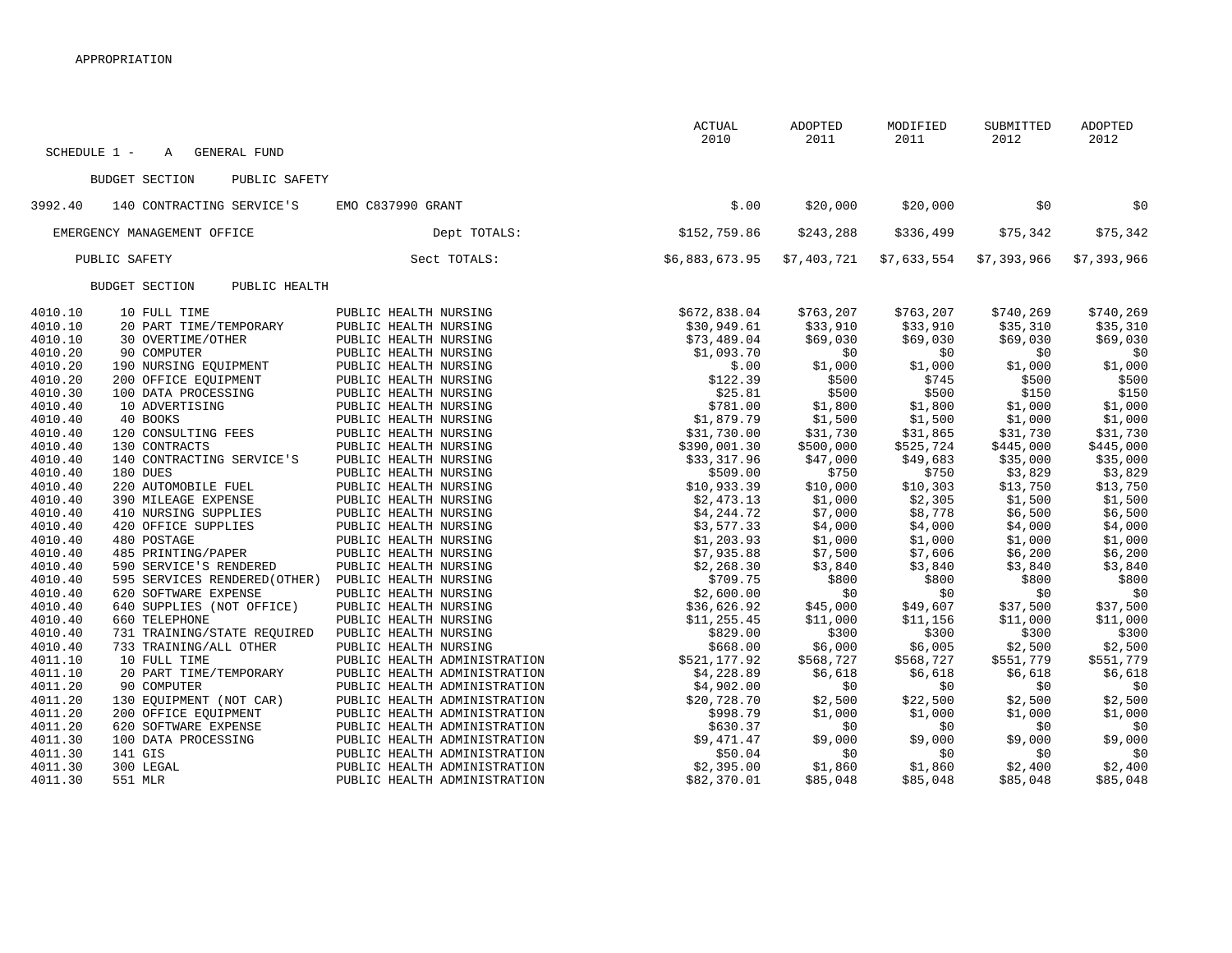| SCHEDULE 1 -<br>GENERAL FUND<br>Α<br>BUDGET SECTION<br>PUBLIC HEALTH<br>\$1,049.50<br>4011.40<br>\$3,000<br>\$3,000<br>\$1,000<br>\$1,000<br>10 ADVERTISING<br>PUBLIC HEALTH ADMINISTRATION<br>\$3,718.39<br>\$1,500<br>\$750<br>\$750<br>40 BOOKS<br>\$1,500<br>4011.40<br>PUBLIC HEALTH ADMINISTRATION<br>\$2,551.30<br>\$1,500<br>\$1,500<br>\$2,400<br>4011.40<br>70 CAR MAINTENANCE<br>PUBLIC HEALTH ADMINISTRATION<br>\$2,400<br>\$7,500.00<br>\$24,500<br>\$24,500<br>\$24,500<br>4011.40<br>120 CONSULTING FEES<br>PUBLIC HEALTH ADMINISTRATION<br>\$45,875<br>4011.40<br>130 CONTRACTS<br>PUBLIC HEALTH ADMINISTRATION<br>\$22,784.16<br>\$32,000<br>\$37,000<br>\$26,000<br>\$26,000<br>4011.40<br>\$6,307.34<br>\$3,000<br>\$3,000<br>140 CONTRACTING SERVICE'S<br>PUBLIC HEALTH ADMINISTRATION<br>\$10,000<br>\$10,000<br>4011.40<br>\$5,133.38<br>\$3,000<br>\$3,000<br>\$1,250<br>\$1,250<br>180 DUES<br>PUBLIC HEALTH ADMINISTRATION<br>4011.40<br>\$1,251.02<br>220 AUTOMOBILE FUEL<br>PUBLIC HEALTH ADMINISTRATION<br>\$1,500<br>\$1,911<br>\$1,500<br>\$1,500<br>4011.40<br>270 INSURANCE-LIABILITY<br>\$28,039.17<br>PUBLIC HEALTH ADMINISTRATION<br>\$31,000<br>\$31,000<br>\$29,000<br>\$29,000<br>4011.40<br>330 LEGAL FEES<br>\$5,000<br>\$2,000<br>PUBLIC HEALTH ADMINISTRATION<br>\$1,542.75<br>\$5,000<br>\$2,000<br>\$29,000<br>\$30,268<br>\$24,000<br>4011.40<br>350 OFFICE EQUIP MAINTENANCE<br>PUBLIC HEALTH ADMINISTRATION<br>\$22,562.72<br>\$24,000<br>4011.40<br>360 MEALS/FOOD<br>PUBLIC HEALTH ADMINISTRATION<br>\$1,011.35<br>\$1,200<br>\$1,200<br>\$1,200<br>\$1,200<br>\$5,583.83<br>4011.40<br>420 OFFICE SUPPLIES<br>PUBLIC HEALTH ADMINISTRATION<br>\$4,000<br>\$4,018<br>\$3,000<br>\$3,000<br>\$1,050<br>4011.40<br>480 POSTAGE<br>PUBLIC HEALTH ADMINISTRATION<br>\$930.45<br>\$1,050<br>\$1,050<br>\$1,050<br>\$927.17<br>\$600<br>4011.40<br>485 PRINTING/PAPER<br>PUBLIC HEALTH ADMINISTRATION<br>\$600<br>\$600<br>\$600<br>4011.40<br>\$2,587.42<br>487 PROGRAM EXPENSE<br>PUBLIC HEALTH ADMINISTRATION<br>\$18,533<br>\$18,533<br>\$19,089<br>\$19,089<br>4011.40<br>\$21,108.32<br>581 SECURITY SYSTEMS & SVC<br>PUBLIC HEALTH ADMINISTRATION<br>\$0<br>\$0<br>\$0<br>\$0<br>\$0<br>4011.40<br>590 SERVICE'S RENDERED<br>PUBLIC HEALTH ADMINISTRATION<br>\$2,724.00<br>\$1,000<br>\$1,000<br>\$0<br>4011.40<br>595 SERVICES RENDERED (OTHER)<br>PUBLIC HEALTH ADMINISTRATION<br>\$17,432.82<br>\$0<br>\$0<br>\$0<br>\$0<br>\$750<br>4011.40<br>620 SOFTWARE EXPENSE<br>\$5,914.95<br>\$750<br>\$750<br>PUBLIC HEALTH ADMINISTRATION<br>\$750<br>\$800<br>\$800<br>4011.40<br>640 SUPPLIES (NOT OFFICE)<br>PUBLIC HEALTH ADMINISTRATION<br>\$9,158.47<br>\$800<br>\$19,363<br>660 TELEPHONE<br>\$11,000<br>4011.40<br>PUBLIC HEALTH ADMINISTRATION<br>\$12,741.58<br>\$11,000<br>\$11,595<br>\$11,000<br>4011.40<br>731 TRAINING/STATE REQUIRED<br>\$0<br>PUBLIC HEALTH ADMINISTRATION<br>\$257.00<br>\$0<br>\$0<br>\$0<br>4011.40<br>733 TRAINING/ALL OTHER<br>\$6,141.17<br>PUBLIC HEALTH ADMINISTRATION<br>\$4,000<br>\$2,500<br>\$2,500<br>\$4,000<br>4012.10<br>10 FULL TIME<br>PUBLIC HEALTH EDUCATION<br>\$48,540.75<br>\$73,535<br>\$60,035<br>\$72,814<br>\$72,814<br>4012.10<br>30 OVERTIME/OTHER<br>PUBLIC HEALTH EDUCATION<br>\$780.81<br>\$0<br>\$0<br>\$0<br>\$0<br>4012.20<br>90 COMPUTER<br>PUBLIC HEALTH EDUCATION<br>\$9,603.81<br>\$0<br>\$0<br>\$0<br>\$0<br>\$2,491.99<br>\$250<br>4012.20<br>130 EQUIPMENT (NOT CAR)<br>PUBLIC HEALTH EDUCATION<br>\$500<br>\$6,000<br>\$250<br>4012.20<br>\$5,000<br>131 CAR SEATS<br>PUBLIC HEALTH EDUCATION<br>\$926.00<br>\$0<br>\$0<br>\$0<br>4012.40<br>\$2,550<br>10 ADVERTISING<br>PUBLIC HEALTH EDUCATION<br>\$1,235.00<br>\$2,550<br>\$1,000<br>\$1,000<br>4012.40<br>130 CONTRACTS<br>PUBLIC HEALTH EDUCATION<br>\$13,824.37<br>\$13,500<br>\$0<br>\$0<br>\$0<br>4012.40<br>\$210<br>\$210<br>180 DUES<br>PUBLIC HEALTH EDUCATION<br>\$.00<br>\$75<br>\$75<br>4012.40<br>220 AUTOMOBILE FUEL<br>PUBLIC HEALTH EDUCATION<br>\$314.43<br>\$580<br>\$300<br>\$505<br>\$300<br>\$0<br>4012.40<br>390 MILEAGE EXPENSE<br>PUBLIC HEALTH EDUCATION<br>$$312.00-$<br>\$0<br>\$0<br>\$0<br>4012.40<br>\$250<br>\$250<br>420 OFFICE SUPPLIES<br>PUBLIC HEALTH EDUCATION<br>\$104.96<br>\$600<br>\$600<br>4012.40<br>\$72.17<br>\$0<br>440 OTHER AWARDS<br>PUBLIC HEALTH EDUCATION<br>\$0<br>\$0<br>\$0<br>4012.40<br>\$139.07<br>480 POSTAGE<br>PUBLIC HEALTH EDUCATION<br>\$300<br>\$300<br>\$150<br>\$150<br>4012.40<br>485 PRINTING/PAPER<br>\$.00<br>\$100<br>PUBLIC HEALTH EDUCATION<br>\$300<br>\$300<br>\$100<br>4012.40<br>PUBLIC HEALTH EDUCATION<br>\$4,700.00<br>\$0<br>\$0<br>590 SERVICE'S RENDERED<br>\$0<br>\$0<br>\$0<br>4012.40<br>640 SUPPLIES (NOT OFFICE)<br>PUBLIC HEALTH EDUCATION<br>\$10,104.79<br>\$0<br>\$11,034<br>\$0<br>660 TELEPHONE<br>4012.40<br>PUBLIC HEALTH EDUCATION<br>\$972.96<br>\$1,000<br>\$1,000<br>\$1,000<br>\$1,000<br>\$133.00<br>\$100<br>4012.40<br>731 TRAINING/STATE REQUIRED<br>\$100<br>\$100<br>\$100<br>PUBLIC HEALTH EDUCATION<br>\$1,198.00<br>\$400<br>4012.40<br>733 TRAINING/ALL OTHER<br>PUBLIC HEALTH EDUCATION<br>\$400<br>\$400<br>\$400<br>4042.10<br>10 FULL TIME<br>RABIES CONTROL<br>\$20,744.54<br>\$21,471<br>\$21,471<br>\$21,471<br>\$21,471<br>\$1,400<br>4042.40<br>80 CLINIC SUPPLIES<br>RABIES CONTROL<br>\$3,412.01<br>\$1,600<br>\$1,600<br>\$1,400<br>4042.40<br>420 OFFICE SUPPLIES<br>RABIES CONTROL<br>\$50<br>\$50<br>\$50<br>\$11.00<br>\$50 |  | <b>ACTUAL</b><br>2010 | ADOPTED<br>2011 | MODIFIED<br>2011 | SUBMITTED<br>2012 | ADOPTED<br>2012 |
|---------------------------------------------------------------------------------------------------------------------------------------------------------------------------------------------------------------------------------------------------------------------------------------------------------------------------------------------------------------------------------------------------------------------------------------------------------------------------------------------------------------------------------------------------------------------------------------------------------------------------------------------------------------------------------------------------------------------------------------------------------------------------------------------------------------------------------------------------------------------------------------------------------------------------------------------------------------------------------------------------------------------------------------------------------------------------------------------------------------------------------------------------------------------------------------------------------------------------------------------------------------------------------------------------------------------------------------------------------------------------------------------------------------------------------------------------------------------------------------------------------------------------------------------------------------------------------------------------------------------------------------------------------------------------------------------------------------------------------------------------------------------------------------------------------------------------------------------------------------------------------------------------------------------------------------------------------------------------------------------------------------------------------------------------------------------------------------------------------------------------------------------------------------------------------------------------------------------------------------------------------------------------------------------------------------------------------------------------------------------------------------------------------------------------------------------------------------------------------------------------------------------------------------------------------------------------------------------------------------------------------------------------------------------------------------------------------------------------------------------------------------------------------------------------------------------------------------------------------------------------------------------------------------------------------------------------------------------------------------------------------------------------------------------------------------------------------------------------------------------------------------------------------------------------------------------------------------------------------------------------------------------------------------------------------------------------------------------------------------------------------------------------------------------------------------------------------------------------------------------------------------------------------------------------------------------------------------------------------------------------------------------------------------------------------------------------------------------------------------------------------------------------------------------------------------------------------------------------------------------------------------------------------------------------------------------------------------------------------------------------------------------------------------------------------------------------------------------------------------------------------------------------------------------------------------------------------------------------------------------------------------------------------------------------------------------------------------------------------------------------------------------------------------------------------------------------------------------------------------------------------------------------------------------------------------------------------------------------------------------------------------------------------------------------------------------------------------------------------------------------------------------------------------------------------------------------------------------------------------------------------------------------------------------------------------------------------------------------------------------------------------------------------------------------------------------------------------------------------------------------------------------------------------------------------------------------------------------------------------------------------------------------------------------------------------------------------------------------------------------------------------------------------------------------------------------------------------------------------------------------------------------------------------------|--|-----------------------|-----------------|------------------|-------------------|-----------------|
|                                                                                                                                                                                                                                                                                                                                                                                                                                                                                                                                                                                                                                                                                                                                                                                                                                                                                                                                                                                                                                                                                                                                                                                                                                                                                                                                                                                                                                                                                                                                                                                                                                                                                                                                                                                                                                                                                                                                                                                                                                                                                                                                                                                                                                                                                                                                                                                                                                                                                                                                                                                                                                                                                                                                                                                                                                                                                                                                                                                                                                                                                                                                                                                                                                                                                                                                                                                                                                                                                                                                                                                                                                                                                                                                                                                                                                                                                                                                                                                                                                                                                                                                                                                                                                                                                                                                                                                                                                                                                                                                                                                                                                                                                                                                                                                                                                                                                                                                                                                                                                                                                                                                                                                                                                                                                                                                                                                                                                                                                                                                             |  |                       |                 |                  |                   |                 |
|                                                                                                                                                                                                                                                                                                                                                                                                                                                                                                                                                                                                                                                                                                                                                                                                                                                                                                                                                                                                                                                                                                                                                                                                                                                                                                                                                                                                                                                                                                                                                                                                                                                                                                                                                                                                                                                                                                                                                                                                                                                                                                                                                                                                                                                                                                                                                                                                                                                                                                                                                                                                                                                                                                                                                                                                                                                                                                                                                                                                                                                                                                                                                                                                                                                                                                                                                                                                                                                                                                                                                                                                                                                                                                                                                                                                                                                                                                                                                                                                                                                                                                                                                                                                                                                                                                                                                                                                                                                                                                                                                                                                                                                                                                                                                                                                                                                                                                                                                                                                                                                                                                                                                                                                                                                                                                                                                                                                                                                                                                                                             |  |                       |                 |                  |                   |                 |
|                                                                                                                                                                                                                                                                                                                                                                                                                                                                                                                                                                                                                                                                                                                                                                                                                                                                                                                                                                                                                                                                                                                                                                                                                                                                                                                                                                                                                                                                                                                                                                                                                                                                                                                                                                                                                                                                                                                                                                                                                                                                                                                                                                                                                                                                                                                                                                                                                                                                                                                                                                                                                                                                                                                                                                                                                                                                                                                                                                                                                                                                                                                                                                                                                                                                                                                                                                                                                                                                                                                                                                                                                                                                                                                                                                                                                                                                                                                                                                                                                                                                                                                                                                                                                                                                                                                                                                                                                                                                                                                                                                                                                                                                                                                                                                                                                                                                                                                                                                                                                                                                                                                                                                                                                                                                                                                                                                                                                                                                                                                                             |  |                       |                 |                  |                   |                 |
|                                                                                                                                                                                                                                                                                                                                                                                                                                                                                                                                                                                                                                                                                                                                                                                                                                                                                                                                                                                                                                                                                                                                                                                                                                                                                                                                                                                                                                                                                                                                                                                                                                                                                                                                                                                                                                                                                                                                                                                                                                                                                                                                                                                                                                                                                                                                                                                                                                                                                                                                                                                                                                                                                                                                                                                                                                                                                                                                                                                                                                                                                                                                                                                                                                                                                                                                                                                                                                                                                                                                                                                                                                                                                                                                                                                                                                                                                                                                                                                                                                                                                                                                                                                                                                                                                                                                                                                                                                                                                                                                                                                                                                                                                                                                                                                                                                                                                                                                                                                                                                                                                                                                                                                                                                                                                                                                                                                                                                                                                                                                             |  |                       |                 |                  |                   |                 |
|                                                                                                                                                                                                                                                                                                                                                                                                                                                                                                                                                                                                                                                                                                                                                                                                                                                                                                                                                                                                                                                                                                                                                                                                                                                                                                                                                                                                                                                                                                                                                                                                                                                                                                                                                                                                                                                                                                                                                                                                                                                                                                                                                                                                                                                                                                                                                                                                                                                                                                                                                                                                                                                                                                                                                                                                                                                                                                                                                                                                                                                                                                                                                                                                                                                                                                                                                                                                                                                                                                                                                                                                                                                                                                                                                                                                                                                                                                                                                                                                                                                                                                                                                                                                                                                                                                                                                                                                                                                                                                                                                                                                                                                                                                                                                                                                                                                                                                                                                                                                                                                                                                                                                                                                                                                                                                                                                                                                                                                                                                                                             |  |                       |                 |                  |                   |                 |
|                                                                                                                                                                                                                                                                                                                                                                                                                                                                                                                                                                                                                                                                                                                                                                                                                                                                                                                                                                                                                                                                                                                                                                                                                                                                                                                                                                                                                                                                                                                                                                                                                                                                                                                                                                                                                                                                                                                                                                                                                                                                                                                                                                                                                                                                                                                                                                                                                                                                                                                                                                                                                                                                                                                                                                                                                                                                                                                                                                                                                                                                                                                                                                                                                                                                                                                                                                                                                                                                                                                                                                                                                                                                                                                                                                                                                                                                                                                                                                                                                                                                                                                                                                                                                                                                                                                                                                                                                                                                                                                                                                                                                                                                                                                                                                                                                                                                                                                                                                                                                                                                                                                                                                                                                                                                                                                                                                                                                                                                                                                                             |  |                       |                 |                  |                   |                 |
|                                                                                                                                                                                                                                                                                                                                                                                                                                                                                                                                                                                                                                                                                                                                                                                                                                                                                                                                                                                                                                                                                                                                                                                                                                                                                                                                                                                                                                                                                                                                                                                                                                                                                                                                                                                                                                                                                                                                                                                                                                                                                                                                                                                                                                                                                                                                                                                                                                                                                                                                                                                                                                                                                                                                                                                                                                                                                                                                                                                                                                                                                                                                                                                                                                                                                                                                                                                                                                                                                                                                                                                                                                                                                                                                                                                                                                                                                                                                                                                                                                                                                                                                                                                                                                                                                                                                                                                                                                                                                                                                                                                                                                                                                                                                                                                                                                                                                                                                                                                                                                                                                                                                                                                                                                                                                                                                                                                                                                                                                                                                             |  |                       |                 |                  |                   |                 |
|                                                                                                                                                                                                                                                                                                                                                                                                                                                                                                                                                                                                                                                                                                                                                                                                                                                                                                                                                                                                                                                                                                                                                                                                                                                                                                                                                                                                                                                                                                                                                                                                                                                                                                                                                                                                                                                                                                                                                                                                                                                                                                                                                                                                                                                                                                                                                                                                                                                                                                                                                                                                                                                                                                                                                                                                                                                                                                                                                                                                                                                                                                                                                                                                                                                                                                                                                                                                                                                                                                                                                                                                                                                                                                                                                                                                                                                                                                                                                                                                                                                                                                                                                                                                                                                                                                                                                                                                                                                                                                                                                                                                                                                                                                                                                                                                                                                                                                                                                                                                                                                                                                                                                                                                                                                                                                                                                                                                                                                                                                                                             |  |                       |                 |                  |                   |                 |
|                                                                                                                                                                                                                                                                                                                                                                                                                                                                                                                                                                                                                                                                                                                                                                                                                                                                                                                                                                                                                                                                                                                                                                                                                                                                                                                                                                                                                                                                                                                                                                                                                                                                                                                                                                                                                                                                                                                                                                                                                                                                                                                                                                                                                                                                                                                                                                                                                                                                                                                                                                                                                                                                                                                                                                                                                                                                                                                                                                                                                                                                                                                                                                                                                                                                                                                                                                                                                                                                                                                                                                                                                                                                                                                                                                                                                                                                                                                                                                                                                                                                                                                                                                                                                                                                                                                                                                                                                                                                                                                                                                                                                                                                                                                                                                                                                                                                                                                                                                                                                                                                                                                                                                                                                                                                                                                                                                                                                                                                                                                                             |  |                       |                 |                  |                   |                 |
|                                                                                                                                                                                                                                                                                                                                                                                                                                                                                                                                                                                                                                                                                                                                                                                                                                                                                                                                                                                                                                                                                                                                                                                                                                                                                                                                                                                                                                                                                                                                                                                                                                                                                                                                                                                                                                                                                                                                                                                                                                                                                                                                                                                                                                                                                                                                                                                                                                                                                                                                                                                                                                                                                                                                                                                                                                                                                                                                                                                                                                                                                                                                                                                                                                                                                                                                                                                                                                                                                                                                                                                                                                                                                                                                                                                                                                                                                                                                                                                                                                                                                                                                                                                                                                                                                                                                                                                                                                                                                                                                                                                                                                                                                                                                                                                                                                                                                                                                                                                                                                                                                                                                                                                                                                                                                                                                                                                                                                                                                                                                             |  |                       |                 |                  |                   |                 |
|                                                                                                                                                                                                                                                                                                                                                                                                                                                                                                                                                                                                                                                                                                                                                                                                                                                                                                                                                                                                                                                                                                                                                                                                                                                                                                                                                                                                                                                                                                                                                                                                                                                                                                                                                                                                                                                                                                                                                                                                                                                                                                                                                                                                                                                                                                                                                                                                                                                                                                                                                                                                                                                                                                                                                                                                                                                                                                                                                                                                                                                                                                                                                                                                                                                                                                                                                                                                                                                                                                                                                                                                                                                                                                                                                                                                                                                                                                                                                                                                                                                                                                                                                                                                                                                                                                                                                                                                                                                                                                                                                                                                                                                                                                                                                                                                                                                                                                                                                                                                                                                                                                                                                                                                                                                                                                                                                                                                                                                                                                                                             |  |                       |                 |                  |                   |                 |
|                                                                                                                                                                                                                                                                                                                                                                                                                                                                                                                                                                                                                                                                                                                                                                                                                                                                                                                                                                                                                                                                                                                                                                                                                                                                                                                                                                                                                                                                                                                                                                                                                                                                                                                                                                                                                                                                                                                                                                                                                                                                                                                                                                                                                                                                                                                                                                                                                                                                                                                                                                                                                                                                                                                                                                                                                                                                                                                                                                                                                                                                                                                                                                                                                                                                                                                                                                                                                                                                                                                                                                                                                                                                                                                                                                                                                                                                                                                                                                                                                                                                                                                                                                                                                                                                                                                                                                                                                                                                                                                                                                                                                                                                                                                                                                                                                                                                                                                                                                                                                                                                                                                                                                                                                                                                                                                                                                                                                                                                                                                                             |  |                       |                 |                  |                   |                 |
|                                                                                                                                                                                                                                                                                                                                                                                                                                                                                                                                                                                                                                                                                                                                                                                                                                                                                                                                                                                                                                                                                                                                                                                                                                                                                                                                                                                                                                                                                                                                                                                                                                                                                                                                                                                                                                                                                                                                                                                                                                                                                                                                                                                                                                                                                                                                                                                                                                                                                                                                                                                                                                                                                                                                                                                                                                                                                                                                                                                                                                                                                                                                                                                                                                                                                                                                                                                                                                                                                                                                                                                                                                                                                                                                                                                                                                                                                                                                                                                                                                                                                                                                                                                                                                                                                                                                                                                                                                                                                                                                                                                                                                                                                                                                                                                                                                                                                                                                                                                                                                                                                                                                                                                                                                                                                                                                                                                                                                                                                                                                             |  |                       |                 |                  |                   |                 |
|                                                                                                                                                                                                                                                                                                                                                                                                                                                                                                                                                                                                                                                                                                                                                                                                                                                                                                                                                                                                                                                                                                                                                                                                                                                                                                                                                                                                                                                                                                                                                                                                                                                                                                                                                                                                                                                                                                                                                                                                                                                                                                                                                                                                                                                                                                                                                                                                                                                                                                                                                                                                                                                                                                                                                                                                                                                                                                                                                                                                                                                                                                                                                                                                                                                                                                                                                                                                                                                                                                                                                                                                                                                                                                                                                                                                                                                                                                                                                                                                                                                                                                                                                                                                                                                                                                                                                                                                                                                                                                                                                                                                                                                                                                                                                                                                                                                                                                                                                                                                                                                                                                                                                                                                                                                                                                                                                                                                                                                                                                                                             |  |                       |                 |                  |                   |                 |
|                                                                                                                                                                                                                                                                                                                                                                                                                                                                                                                                                                                                                                                                                                                                                                                                                                                                                                                                                                                                                                                                                                                                                                                                                                                                                                                                                                                                                                                                                                                                                                                                                                                                                                                                                                                                                                                                                                                                                                                                                                                                                                                                                                                                                                                                                                                                                                                                                                                                                                                                                                                                                                                                                                                                                                                                                                                                                                                                                                                                                                                                                                                                                                                                                                                                                                                                                                                                                                                                                                                                                                                                                                                                                                                                                                                                                                                                                                                                                                                                                                                                                                                                                                                                                                                                                                                                                                                                                                                                                                                                                                                                                                                                                                                                                                                                                                                                                                                                                                                                                                                                                                                                                                                                                                                                                                                                                                                                                                                                                                                                             |  |                       |                 |                  |                   |                 |
|                                                                                                                                                                                                                                                                                                                                                                                                                                                                                                                                                                                                                                                                                                                                                                                                                                                                                                                                                                                                                                                                                                                                                                                                                                                                                                                                                                                                                                                                                                                                                                                                                                                                                                                                                                                                                                                                                                                                                                                                                                                                                                                                                                                                                                                                                                                                                                                                                                                                                                                                                                                                                                                                                                                                                                                                                                                                                                                                                                                                                                                                                                                                                                                                                                                                                                                                                                                                                                                                                                                                                                                                                                                                                                                                                                                                                                                                                                                                                                                                                                                                                                                                                                                                                                                                                                                                                                                                                                                                                                                                                                                                                                                                                                                                                                                                                                                                                                                                                                                                                                                                                                                                                                                                                                                                                                                                                                                                                                                                                                                                             |  |                       |                 |                  |                   |                 |
|                                                                                                                                                                                                                                                                                                                                                                                                                                                                                                                                                                                                                                                                                                                                                                                                                                                                                                                                                                                                                                                                                                                                                                                                                                                                                                                                                                                                                                                                                                                                                                                                                                                                                                                                                                                                                                                                                                                                                                                                                                                                                                                                                                                                                                                                                                                                                                                                                                                                                                                                                                                                                                                                                                                                                                                                                                                                                                                                                                                                                                                                                                                                                                                                                                                                                                                                                                                                                                                                                                                                                                                                                                                                                                                                                                                                                                                                                                                                                                                                                                                                                                                                                                                                                                                                                                                                                                                                                                                                                                                                                                                                                                                                                                                                                                                                                                                                                                                                                                                                                                                                                                                                                                                                                                                                                                                                                                                                                                                                                                                                             |  |                       |                 |                  |                   |                 |
|                                                                                                                                                                                                                                                                                                                                                                                                                                                                                                                                                                                                                                                                                                                                                                                                                                                                                                                                                                                                                                                                                                                                                                                                                                                                                                                                                                                                                                                                                                                                                                                                                                                                                                                                                                                                                                                                                                                                                                                                                                                                                                                                                                                                                                                                                                                                                                                                                                                                                                                                                                                                                                                                                                                                                                                                                                                                                                                                                                                                                                                                                                                                                                                                                                                                                                                                                                                                                                                                                                                                                                                                                                                                                                                                                                                                                                                                                                                                                                                                                                                                                                                                                                                                                                                                                                                                                                                                                                                                                                                                                                                                                                                                                                                                                                                                                                                                                                                                                                                                                                                                                                                                                                                                                                                                                                                                                                                                                                                                                                                                             |  |                       |                 |                  |                   |                 |
|                                                                                                                                                                                                                                                                                                                                                                                                                                                                                                                                                                                                                                                                                                                                                                                                                                                                                                                                                                                                                                                                                                                                                                                                                                                                                                                                                                                                                                                                                                                                                                                                                                                                                                                                                                                                                                                                                                                                                                                                                                                                                                                                                                                                                                                                                                                                                                                                                                                                                                                                                                                                                                                                                                                                                                                                                                                                                                                                                                                                                                                                                                                                                                                                                                                                                                                                                                                                                                                                                                                                                                                                                                                                                                                                                                                                                                                                                                                                                                                                                                                                                                                                                                                                                                                                                                                                                                                                                                                                                                                                                                                                                                                                                                                                                                                                                                                                                                                                                                                                                                                                                                                                                                                                                                                                                                                                                                                                                                                                                                                                             |  |                       |                 |                  |                   |                 |
|                                                                                                                                                                                                                                                                                                                                                                                                                                                                                                                                                                                                                                                                                                                                                                                                                                                                                                                                                                                                                                                                                                                                                                                                                                                                                                                                                                                                                                                                                                                                                                                                                                                                                                                                                                                                                                                                                                                                                                                                                                                                                                                                                                                                                                                                                                                                                                                                                                                                                                                                                                                                                                                                                                                                                                                                                                                                                                                                                                                                                                                                                                                                                                                                                                                                                                                                                                                                                                                                                                                                                                                                                                                                                                                                                                                                                                                                                                                                                                                                                                                                                                                                                                                                                                                                                                                                                                                                                                                                                                                                                                                                                                                                                                                                                                                                                                                                                                                                                                                                                                                                                                                                                                                                                                                                                                                                                                                                                                                                                                                                             |  |                       |                 |                  |                   |                 |
|                                                                                                                                                                                                                                                                                                                                                                                                                                                                                                                                                                                                                                                                                                                                                                                                                                                                                                                                                                                                                                                                                                                                                                                                                                                                                                                                                                                                                                                                                                                                                                                                                                                                                                                                                                                                                                                                                                                                                                                                                                                                                                                                                                                                                                                                                                                                                                                                                                                                                                                                                                                                                                                                                                                                                                                                                                                                                                                                                                                                                                                                                                                                                                                                                                                                                                                                                                                                                                                                                                                                                                                                                                                                                                                                                                                                                                                                                                                                                                                                                                                                                                                                                                                                                                                                                                                                                                                                                                                                                                                                                                                                                                                                                                                                                                                                                                                                                                                                                                                                                                                                                                                                                                                                                                                                                                                                                                                                                                                                                                                                             |  |                       |                 |                  |                   |                 |
|                                                                                                                                                                                                                                                                                                                                                                                                                                                                                                                                                                                                                                                                                                                                                                                                                                                                                                                                                                                                                                                                                                                                                                                                                                                                                                                                                                                                                                                                                                                                                                                                                                                                                                                                                                                                                                                                                                                                                                                                                                                                                                                                                                                                                                                                                                                                                                                                                                                                                                                                                                                                                                                                                                                                                                                                                                                                                                                                                                                                                                                                                                                                                                                                                                                                                                                                                                                                                                                                                                                                                                                                                                                                                                                                                                                                                                                                                                                                                                                                                                                                                                                                                                                                                                                                                                                                                                                                                                                                                                                                                                                                                                                                                                                                                                                                                                                                                                                                                                                                                                                                                                                                                                                                                                                                                                                                                                                                                                                                                                                                             |  |                       |                 |                  |                   |                 |
|                                                                                                                                                                                                                                                                                                                                                                                                                                                                                                                                                                                                                                                                                                                                                                                                                                                                                                                                                                                                                                                                                                                                                                                                                                                                                                                                                                                                                                                                                                                                                                                                                                                                                                                                                                                                                                                                                                                                                                                                                                                                                                                                                                                                                                                                                                                                                                                                                                                                                                                                                                                                                                                                                                                                                                                                                                                                                                                                                                                                                                                                                                                                                                                                                                                                                                                                                                                                                                                                                                                                                                                                                                                                                                                                                                                                                                                                                                                                                                                                                                                                                                                                                                                                                                                                                                                                                                                                                                                                                                                                                                                                                                                                                                                                                                                                                                                                                                                                                                                                                                                                                                                                                                                                                                                                                                                                                                                                                                                                                                                                             |  |                       |                 |                  |                   |                 |
|                                                                                                                                                                                                                                                                                                                                                                                                                                                                                                                                                                                                                                                                                                                                                                                                                                                                                                                                                                                                                                                                                                                                                                                                                                                                                                                                                                                                                                                                                                                                                                                                                                                                                                                                                                                                                                                                                                                                                                                                                                                                                                                                                                                                                                                                                                                                                                                                                                                                                                                                                                                                                                                                                                                                                                                                                                                                                                                                                                                                                                                                                                                                                                                                                                                                                                                                                                                                                                                                                                                                                                                                                                                                                                                                                                                                                                                                                                                                                                                                                                                                                                                                                                                                                                                                                                                                                                                                                                                                                                                                                                                                                                                                                                                                                                                                                                                                                                                                                                                                                                                                                                                                                                                                                                                                                                                                                                                                                                                                                                                                             |  |                       |                 |                  |                   |                 |
|                                                                                                                                                                                                                                                                                                                                                                                                                                                                                                                                                                                                                                                                                                                                                                                                                                                                                                                                                                                                                                                                                                                                                                                                                                                                                                                                                                                                                                                                                                                                                                                                                                                                                                                                                                                                                                                                                                                                                                                                                                                                                                                                                                                                                                                                                                                                                                                                                                                                                                                                                                                                                                                                                                                                                                                                                                                                                                                                                                                                                                                                                                                                                                                                                                                                                                                                                                                                                                                                                                                                                                                                                                                                                                                                                                                                                                                                                                                                                                                                                                                                                                                                                                                                                                                                                                                                                                                                                                                                                                                                                                                                                                                                                                                                                                                                                                                                                                                                                                                                                                                                                                                                                                                                                                                                                                                                                                                                                                                                                                                                             |  |                       |                 |                  |                   |                 |
|                                                                                                                                                                                                                                                                                                                                                                                                                                                                                                                                                                                                                                                                                                                                                                                                                                                                                                                                                                                                                                                                                                                                                                                                                                                                                                                                                                                                                                                                                                                                                                                                                                                                                                                                                                                                                                                                                                                                                                                                                                                                                                                                                                                                                                                                                                                                                                                                                                                                                                                                                                                                                                                                                                                                                                                                                                                                                                                                                                                                                                                                                                                                                                                                                                                                                                                                                                                                                                                                                                                                                                                                                                                                                                                                                                                                                                                                                                                                                                                                                                                                                                                                                                                                                                                                                                                                                                                                                                                                                                                                                                                                                                                                                                                                                                                                                                                                                                                                                                                                                                                                                                                                                                                                                                                                                                                                                                                                                                                                                                                                             |  |                       |                 |                  |                   |                 |
|                                                                                                                                                                                                                                                                                                                                                                                                                                                                                                                                                                                                                                                                                                                                                                                                                                                                                                                                                                                                                                                                                                                                                                                                                                                                                                                                                                                                                                                                                                                                                                                                                                                                                                                                                                                                                                                                                                                                                                                                                                                                                                                                                                                                                                                                                                                                                                                                                                                                                                                                                                                                                                                                                                                                                                                                                                                                                                                                                                                                                                                                                                                                                                                                                                                                                                                                                                                                                                                                                                                                                                                                                                                                                                                                                                                                                                                                                                                                                                                                                                                                                                                                                                                                                                                                                                                                                                                                                                                                                                                                                                                                                                                                                                                                                                                                                                                                                                                                                                                                                                                                                                                                                                                                                                                                                                                                                                                                                                                                                                                                             |  |                       |                 |                  |                   |                 |
|                                                                                                                                                                                                                                                                                                                                                                                                                                                                                                                                                                                                                                                                                                                                                                                                                                                                                                                                                                                                                                                                                                                                                                                                                                                                                                                                                                                                                                                                                                                                                                                                                                                                                                                                                                                                                                                                                                                                                                                                                                                                                                                                                                                                                                                                                                                                                                                                                                                                                                                                                                                                                                                                                                                                                                                                                                                                                                                                                                                                                                                                                                                                                                                                                                                                                                                                                                                                                                                                                                                                                                                                                                                                                                                                                                                                                                                                                                                                                                                                                                                                                                                                                                                                                                                                                                                                                                                                                                                                                                                                                                                                                                                                                                                                                                                                                                                                                                                                                                                                                                                                                                                                                                                                                                                                                                                                                                                                                                                                                                                                             |  |                       |                 |                  |                   |                 |
|                                                                                                                                                                                                                                                                                                                                                                                                                                                                                                                                                                                                                                                                                                                                                                                                                                                                                                                                                                                                                                                                                                                                                                                                                                                                                                                                                                                                                                                                                                                                                                                                                                                                                                                                                                                                                                                                                                                                                                                                                                                                                                                                                                                                                                                                                                                                                                                                                                                                                                                                                                                                                                                                                                                                                                                                                                                                                                                                                                                                                                                                                                                                                                                                                                                                                                                                                                                                                                                                                                                                                                                                                                                                                                                                                                                                                                                                                                                                                                                                                                                                                                                                                                                                                                                                                                                                                                                                                                                                                                                                                                                                                                                                                                                                                                                                                                                                                                                                                                                                                                                                                                                                                                                                                                                                                                                                                                                                                                                                                                                                             |  |                       |                 |                  |                   |                 |
|                                                                                                                                                                                                                                                                                                                                                                                                                                                                                                                                                                                                                                                                                                                                                                                                                                                                                                                                                                                                                                                                                                                                                                                                                                                                                                                                                                                                                                                                                                                                                                                                                                                                                                                                                                                                                                                                                                                                                                                                                                                                                                                                                                                                                                                                                                                                                                                                                                                                                                                                                                                                                                                                                                                                                                                                                                                                                                                                                                                                                                                                                                                                                                                                                                                                                                                                                                                                                                                                                                                                                                                                                                                                                                                                                                                                                                                                                                                                                                                                                                                                                                                                                                                                                                                                                                                                                                                                                                                                                                                                                                                                                                                                                                                                                                                                                                                                                                                                                                                                                                                                                                                                                                                                                                                                                                                                                                                                                                                                                                                                             |  |                       |                 |                  |                   |                 |
|                                                                                                                                                                                                                                                                                                                                                                                                                                                                                                                                                                                                                                                                                                                                                                                                                                                                                                                                                                                                                                                                                                                                                                                                                                                                                                                                                                                                                                                                                                                                                                                                                                                                                                                                                                                                                                                                                                                                                                                                                                                                                                                                                                                                                                                                                                                                                                                                                                                                                                                                                                                                                                                                                                                                                                                                                                                                                                                                                                                                                                                                                                                                                                                                                                                                                                                                                                                                                                                                                                                                                                                                                                                                                                                                                                                                                                                                                                                                                                                                                                                                                                                                                                                                                                                                                                                                                                                                                                                                                                                                                                                                                                                                                                                                                                                                                                                                                                                                                                                                                                                                                                                                                                                                                                                                                                                                                                                                                                                                                                                                             |  |                       |                 |                  |                   |                 |
|                                                                                                                                                                                                                                                                                                                                                                                                                                                                                                                                                                                                                                                                                                                                                                                                                                                                                                                                                                                                                                                                                                                                                                                                                                                                                                                                                                                                                                                                                                                                                                                                                                                                                                                                                                                                                                                                                                                                                                                                                                                                                                                                                                                                                                                                                                                                                                                                                                                                                                                                                                                                                                                                                                                                                                                                                                                                                                                                                                                                                                                                                                                                                                                                                                                                                                                                                                                                                                                                                                                                                                                                                                                                                                                                                                                                                                                                                                                                                                                                                                                                                                                                                                                                                                                                                                                                                                                                                                                                                                                                                                                                                                                                                                                                                                                                                                                                                                                                                                                                                                                                                                                                                                                                                                                                                                                                                                                                                                                                                                                                             |  |                       |                 |                  |                   |                 |
|                                                                                                                                                                                                                                                                                                                                                                                                                                                                                                                                                                                                                                                                                                                                                                                                                                                                                                                                                                                                                                                                                                                                                                                                                                                                                                                                                                                                                                                                                                                                                                                                                                                                                                                                                                                                                                                                                                                                                                                                                                                                                                                                                                                                                                                                                                                                                                                                                                                                                                                                                                                                                                                                                                                                                                                                                                                                                                                                                                                                                                                                                                                                                                                                                                                                                                                                                                                                                                                                                                                                                                                                                                                                                                                                                                                                                                                                                                                                                                                                                                                                                                                                                                                                                                                                                                                                                                                                                                                                                                                                                                                                                                                                                                                                                                                                                                                                                                                                                                                                                                                                                                                                                                                                                                                                                                                                                                                                                                                                                                                                             |  |                       |                 |                  |                   |                 |
|                                                                                                                                                                                                                                                                                                                                                                                                                                                                                                                                                                                                                                                                                                                                                                                                                                                                                                                                                                                                                                                                                                                                                                                                                                                                                                                                                                                                                                                                                                                                                                                                                                                                                                                                                                                                                                                                                                                                                                                                                                                                                                                                                                                                                                                                                                                                                                                                                                                                                                                                                                                                                                                                                                                                                                                                                                                                                                                                                                                                                                                                                                                                                                                                                                                                                                                                                                                                                                                                                                                                                                                                                                                                                                                                                                                                                                                                                                                                                                                                                                                                                                                                                                                                                                                                                                                                                                                                                                                                                                                                                                                                                                                                                                                                                                                                                                                                                                                                                                                                                                                                                                                                                                                                                                                                                                                                                                                                                                                                                                                                             |  |                       |                 |                  |                   |                 |
|                                                                                                                                                                                                                                                                                                                                                                                                                                                                                                                                                                                                                                                                                                                                                                                                                                                                                                                                                                                                                                                                                                                                                                                                                                                                                                                                                                                                                                                                                                                                                                                                                                                                                                                                                                                                                                                                                                                                                                                                                                                                                                                                                                                                                                                                                                                                                                                                                                                                                                                                                                                                                                                                                                                                                                                                                                                                                                                                                                                                                                                                                                                                                                                                                                                                                                                                                                                                                                                                                                                                                                                                                                                                                                                                                                                                                                                                                                                                                                                                                                                                                                                                                                                                                                                                                                                                                                                                                                                                                                                                                                                                                                                                                                                                                                                                                                                                                                                                                                                                                                                                                                                                                                                                                                                                                                                                                                                                                                                                                                                                             |  |                       |                 |                  |                   |                 |
|                                                                                                                                                                                                                                                                                                                                                                                                                                                                                                                                                                                                                                                                                                                                                                                                                                                                                                                                                                                                                                                                                                                                                                                                                                                                                                                                                                                                                                                                                                                                                                                                                                                                                                                                                                                                                                                                                                                                                                                                                                                                                                                                                                                                                                                                                                                                                                                                                                                                                                                                                                                                                                                                                                                                                                                                                                                                                                                                                                                                                                                                                                                                                                                                                                                                                                                                                                                                                                                                                                                                                                                                                                                                                                                                                                                                                                                                                                                                                                                                                                                                                                                                                                                                                                                                                                                                                                                                                                                                                                                                                                                                                                                                                                                                                                                                                                                                                                                                                                                                                                                                                                                                                                                                                                                                                                                                                                                                                                                                                                                                             |  |                       |                 |                  |                   |                 |
|                                                                                                                                                                                                                                                                                                                                                                                                                                                                                                                                                                                                                                                                                                                                                                                                                                                                                                                                                                                                                                                                                                                                                                                                                                                                                                                                                                                                                                                                                                                                                                                                                                                                                                                                                                                                                                                                                                                                                                                                                                                                                                                                                                                                                                                                                                                                                                                                                                                                                                                                                                                                                                                                                                                                                                                                                                                                                                                                                                                                                                                                                                                                                                                                                                                                                                                                                                                                                                                                                                                                                                                                                                                                                                                                                                                                                                                                                                                                                                                                                                                                                                                                                                                                                                                                                                                                                                                                                                                                                                                                                                                                                                                                                                                                                                                                                                                                                                                                                                                                                                                                                                                                                                                                                                                                                                                                                                                                                                                                                                                                             |  |                       |                 |                  |                   |                 |
|                                                                                                                                                                                                                                                                                                                                                                                                                                                                                                                                                                                                                                                                                                                                                                                                                                                                                                                                                                                                                                                                                                                                                                                                                                                                                                                                                                                                                                                                                                                                                                                                                                                                                                                                                                                                                                                                                                                                                                                                                                                                                                                                                                                                                                                                                                                                                                                                                                                                                                                                                                                                                                                                                                                                                                                                                                                                                                                                                                                                                                                                                                                                                                                                                                                                                                                                                                                                                                                                                                                                                                                                                                                                                                                                                                                                                                                                                                                                                                                                                                                                                                                                                                                                                                                                                                                                                                                                                                                                                                                                                                                                                                                                                                                                                                                                                                                                                                                                                                                                                                                                                                                                                                                                                                                                                                                                                                                                                                                                                                                                             |  |                       |                 |                  |                   |                 |
|                                                                                                                                                                                                                                                                                                                                                                                                                                                                                                                                                                                                                                                                                                                                                                                                                                                                                                                                                                                                                                                                                                                                                                                                                                                                                                                                                                                                                                                                                                                                                                                                                                                                                                                                                                                                                                                                                                                                                                                                                                                                                                                                                                                                                                                                                                                                                                                                                                                                                                                                                                                                                                                                                                                                                                                                                                                                                                                                                                                                                                                                                                                                                                                                                                                                                                                                                                                                                                                                                                                                                                                                                                                                                                                                                                                                                                                                                                                                                                                                                                                                                                                                                                                                                                                                                                                                                                                                                                                                                                                                                                                                                                                                                                                                                                                                                                                                                                                                                                                                                                                                                                                                                                                                                                                                                                                                                                                                                                                                                                                                             |  |                       |                 |                  |                   |                 |
|                                                                                                                                                                                                                                                                                                                                                                                                                                                                                                                                                                                                                                                                                                                                                                                                                                                                                                                                                                                                                                                                                                                                                                                                                                                                                                                                                                                                                                                                                                                                                                                                                                                                                                                                                                                                                                                                                                                                                                                                                                                                                                                                                                                                                                                                                                                                                                                                                                                                                                                                                                                                                                                                                                                                                                                                                                                                                                                                                                                                                                                                                                                                                                                                                                                                                                                                                                                                                                                                                                                                                                                                                                                                                                                                                                                                                                                                                                                                                                                                                                                                                                                                                                                                                                                                                                                                                                                                                                                                                                                                                                                                                                                                                                                                                                                                                                                                                                                                                                                                                                                                                                                                                                                                                                                                                                                                                                                                                                                                                                                                             |  |                       |                 |                  |                   |                 |
|                                                                                                                                                                                                                                                                                                                                                                                                                                                                                                                                                                                                                                                                                                                                                                                                                                                                                                                                                                                                                                                                                                                                                                                                                                                                                                                                                                                                                                                                                                                                                                                                                                                                                                                                                                                                                                                                                                                                                                                                                                                                                                                                                                                                                                                                                                                                                                                                                                                                                                                                                                                                                                                                                                                                                                                                                                                                                                                                                                                                                                                                                                                                                                                                                                                                                                                                                                                                                                                                                                                                                                                                                                                                                                                                                                                                                                                                                                                                                                                                                                                                                                                                                                                                                                                                                                                                                                                                                                                                                                                                                                                                                                                                                                                                                                                                                                                                                                                                                                                                                                                                                                                                                                                                                                                                                                                                                                                                                                                                                                                                             |  |                       |                 |                  |                   |                 |
|                                                                                                                                                                                                                                                                                                                                                                                                                                                                                                                                                                                                                                                                                                                                                                                                                                                                                                                                                                                                                                                                                                                                                                                                                                                                                                                                                                                                                                                                                                                                                                                                                                                                                                                                                                                                                                                                                                                                                                                                                                                                                                                                                                                                                                                                                                                                                                                                                                                                                                                                                                                                                                                                                                                                                                                                                                                                                                                                                                                                                                                                                                                                                                                                                                                                                                                                                                                                                                                                                                                                                                                                                                                                                                                                                                                                                                                                                                                                                                                                                                                                                                                                                                                                                                                                                                                                                                                                                                                                                                                                                                                                                                                                                                                                                                                                                                                                                                                                                                                                                                                                                                                                                                                                                                                                                                                                                                                                                                                                                                                                             |  |                       |                 |                  |                   |                 |
|                                                                                                                                                                                                                                                                                                                                                                                                                                                                                                                                                                                                                                                                                                                                                                                                                                                                                                                                                                                                                                                                                                                                                                                                                                                                                                                                                                                                                                                                                                                                                                                                                                                                                                                                                                                                                                                                                                                                                                                                                                                                                                                                                                                                                                                                                                                                                                                                                                                                                                                                                                                                                                                                                                                                                                                                                                                                                                                                                                                                                                                                                                                                                                                                                                                                                                                                                                                                                                                                                                                                                                                                                                                                                                                                                                                                                                                                                                                                                                                                                                                                                                                                                                                                                                                                                                                                                                                                                                                                                                                                                                                                                                                                                                                                                                                                                                                                                                                                                                                                                                                                                                                                                                                                                                                                                                                                                                                                                                                                                                                                             |  |                       |                 |                  |                   |                 |
|                                                                                                                                                                                                                                                                                                                                                                                                                                                                                                                                                                                                                                                                                                                                                                                                                                                                                                                                                                                                                                                                                                                                                                                                                                                                                                                                                                                                                                                                                                                                                                                                                                                                                                                                                                                                                                                                                                                                                                                                                                                                                                                                                                                                                                                                                                                                                                                                                                                                                                                                                                                                                                                                                                                                                                                                                                                                                                                                                                                                                                                                                                                                                                                                                                                                                                                                                                                                                                                                                                                                                                                                                                                                                                                                                                                                                                                                                                                                                                                                                                                                                                                                                                                                                                                                                                                                                                                                                                                                                                                                                                                                                                                                                                                                                                                                                                                                                                                                                                                                                                                                                                                                                                                                                                                                                                                                                                                                                                                                                                                                             |  |                       |                 |                  |                   |                 |
|                                                                                                                                                                                                                                                                                                                                                                                                                                                                                                                                                                                                                                                                                                                                                                                                                                                                                                                                                                                                                                                                                                                                                                                                                                                                                                                                                                                                                                                                                                                                                                                                                                                                                                                                                                                                                                                                                                                                                                                                                                                                                                                                                                                                                                                                                                                                                                                                                                                                                                                                                                                                                                                                                                                                                                                                                                                                                                                                                                                                                                                                                                                                                                                                                                                                                                                                                                                                                                                                                                                                                                                                                                                                                                                                                                                                                                                                                                                                                                                                                                                                                                                                                                                                                                                                                                                                                                                                                                                                                                                                                                                                                                                                                                                                                                                                                                                                                                                                                                                                                                                                                                                                                                                                                                                                                                                                                                                                                                                                                                                                             |  |                       |                 |                  |                   |                 |
|                                                                                                                                                                                                                                                                                                                                                                                                                                                                                                                                                                                                                                                                                                                                                                                                                                                                                                                                                                                                                                                                                                                                                                                                                                                                                                                                                                                                                                                                                                                                                                                                                                                                                                                                                                                                                                                                                                                                                                                                                                                                                                                                                                                                                                                                                                                                                                                                                                                                                                                                                                                                                                                                                                                                                                                                                                                                                                                                                                                                                                                                                                                                                                                                                                                                                                                                                                                                                                                                                                                                                                                                                                                                                                                                                                                                                                                                                                                                                                                                                                                                                                                                                                                                                                                                                                                                                                                                                                                                                                                                                                                                                                                                                                                                                                                                                                                                                                                                                                                                                                                                                                                                                                                                                                                                                                                                                                                                                                                                                                                                             |  |                       |                 |                  |                   |                 |
|                                                                                                                                                                                                                                                                                                                                                                                                                                                                                                                                                                                                                                                                                                                                                                                                                                                                                                                                                                                                                                                                                                                                                                                                                                                                                                                                                                                                                                                                                                                                                                                                                                                                                                                                                                                                                                                                                                                                                                                                                                                                                                                                                                                                                                                                                                                                                                                                                                                                                                                                                                                                                                                                                                                                                                                                                                                                                                                                                                                                                                                                                                                                                                                                                                                                                                                                                                                                                                                                                                                                                                                                                                                                                                                                                                                                                                                                                                                                                                                                                                                                                                                                                                                                                                                                                                                                                                                                                                                                                                                                                                                                                                                                                                                                                                                                                                                                                                                                                                                                                                                                                                                                                                                                                                                                                                                                                                                                                                                                                                                                             |  |                       |                 |                  |                   |                 |
|                                                                                                                                                                                                                                                                                                                                                                                                                                                                                                                                                                                                                                                                                                                                                                                                                                                                                                                                                                                                                                                                                                                                                                                                                                                                                                                                                                                                                                                                                                                                                                                                                                                                                                                                                                                                                                                                                                                                                                                                                                                                                                                                                                                                                                                                                                                                                                                                                                                                                                                                                                                                                                                                                                                                                                                                                                                                                                                                                                                                                                                                                                                                                                                                                                                                                                                                                                                                                                                                                                                                                                                                                                                                                                                                                                                                                                                                                                                                                                                                                                                                                                                                                                                                                                                                                                                                                                                                                                                                                                                                                                                                                                                                                                                                                                                                                                                                                                                                                                                                                                                                                                                                                                                                                                                                                                                                                                                                                                                                                                                                             |  |                       |                 |                  |                   |                 |
|                                                                                                                                                                                                                                                                                                                                                                                                                                                                                                                                                                                                                                                                                                                                                                                                                                                                                                                                                                                                                                                                                                                                                                                                                                                                                                                                                                                                                                                                                                                                                                                                                                                                                                                                                                                                                                                                                                                                                                                                                                                                                                                                                                                                                                                                                                                                                                                                                                                                                                                                                                                                                                                                                                                                                                                                                                                                                                                                                                                                                                                                                                                                                                                                                                                                                                                                                                                                                                                                                                                                                                                                                                                                                                                                                                                                                                                                                                                                                                                                                                                                                                                                                                                                                                                                                                                                                                                                                                                                                                                                                                                                                                                                                                                                                                                                                                                                                                                                                                                                                                                                                                                                                                                                                                                                                                                                                                                                                                                                                                                                             |  |                       |                 |                  |                   |                 |
|                                                                                                                                                                                                                                                                                                                                                                                                                                                                                                                                                                                                                                                                                                                                                                                                                                                                                                                                                                                                                                                                                                                                                                                                                                                                                                                                                                                                                                                                                                                                                                                                                                                                                                                                                                                                                                                                                                                                                                                                                                                                                                                                                                                                                                                                                                                                                                                                                                                                                                                                                                                                                                                                                                                                                                                                                                                                                                                                                                                                                                                                                                                                                                                                                                                                                                                                                                                                                                                                                                                                                                                                                                                                                                                                                                                                                                                                                                                                                                                                                                                                                                                                                                                                                                                                                                                                                                                                                                                                                                                                                                                                                                                                                                                                                                                                                                                                                                                                                                                                                                                                                                                                                                                                                                                                                                                                                                                                                                                                                                                                             |  |                       |                 |                  |                   |                 |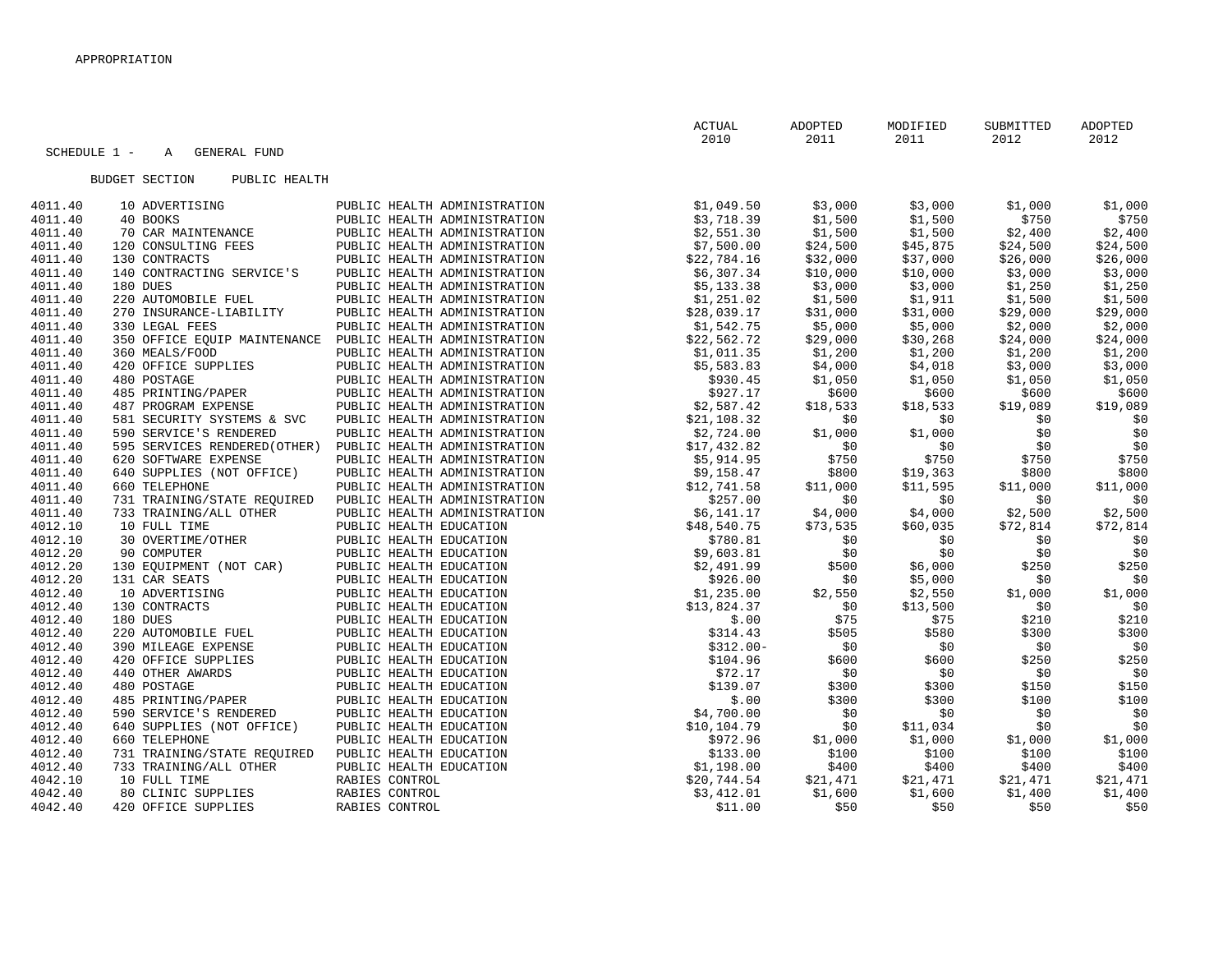|         | SCHEDULE 1 -<br>GENERAL FUND<br>Α      |                                        | ACTUAL<br>2010 | ADOPTED<br>2011 | MODIFIED<br>2011 | SUBMITTED<br>2012 | ADOPTED<br>2012 |
|---------|----------------------------------------|----------------------------------------|----------------|-----------------|------------------|-------------------|-----------------|
|         |                                        |                                        |                |                 |                  |                   |                 |
|         | <b>BUDGET SECTION</b><br>PUBLIC HEALTH |                                        |                |                 |                  |                   |                 |
| 4042.40 | 485 PRINTING/PAPER                     | RABIES CONTROL                         | \$.00          | \$25            | \$25             | \$0               | \$0             |
| 4042.40 | 590 SERVICE'S RENDERED                 | RABIES CONTROL                         | \$16,645.15    | \$24,500        | \$31,365         | \$21,000          | \$21,000        |
| 4042.40 | 660 TELEPHONE                          | RABIES CONTROL                         | \$874.21       | \$1,000         | \$1,000          | \$900             | \$900           |
| 4044.10 | 10 FULL TIME                           | EARLY INTERVENTION                     | \$118, 316.17  | \$121,959       | \$121,959        | \$122,259         | \$122, 259      |
| 4044.20 | 90 COMPUTER                            | EARLY INTERVENTION                     | \$3,250.00     | \$0             | \$0              | \$0               | \$0             |
| 4044.20 | 130 EQUIPMENT (NOT CAR)                | EARLY INTERVENTION                     | \$2,431.53     | \$9,000         | \$17,170         | \$4,000           | \$4,000         |
| 4044.20 | 200 OFFICE EQUIPMENT                   | EARLY INTERVENTION                     | \$29.99        | \$150           | \$150            | \$150             | \$150           |
| 4044.30 | 100 DATA PROCESSING                    | EARLY INTERVENTION                     | \$12.50        | \$23            | \$23             | \$23              | \$23            |
| 4044.40 | 10 ADVERTISING                         | EARLY INTERVENTION                     | \$.00          | \$400           | \$400            | \$250             | \$250           |
| 4044.40 | 140 CONTRACTING SERVICE'S              | EARLY INTERVENTION                     | \$548,177.50   | \$580,000       | \$627,995        | \$425,000         | \$425,000       |
| 4044.40 | 180 DUES                               | EARLY INTERVENTION                     | \$3,500.00     | \$3,500         | \$3,500          | \$3,600           | \$3,600         |
| 4044.40 | 220 AUTOMOBILE FUEL                    | EARLY INTERVENTION                     | \$1,015.50     | \$500           | \$465            | \$1,120           | \$1,120         |
| 4044.40 | 350 OFFICE EQUIP MAINTENANCE           | EARLY INTERVENTION                     | \$220.10       | \$500           | \$682            | \$275             | \$275           |
| 4044.40 | 420 OFFICE SUPPLIES                    | EARLY INTERVENTION                     | \$1,069.91     | \$1,250         | \$1,342          | \$1,000           | \$1,000         |
| 4044.40 | 480 POSTAGE                            | EARLY INTERVENTION                     | \$3,174.97     | \$3,500         | \$3,500          | \$3,000           | \$3,000         |
| 4044.40 | 485 PRINTING/PAPER                     | EARLY INTERVENTION                     | \$425.24       | \$350           | \$350            | \$350             | \$350           |
| 4044.40 | 590 SERVICE'S RENDERED                 | EARLY INTERVENTION                     | \$1,450.00     | \$2,000         | \$3,100          | \$2,000           | \$2,000         |
| 4044.40 | 640 SUPPLIES (NOT OFFICE)              | EARLY INTERVENTION                     | \$81.56        | \$0             | \$18,479         | \$0               | \$0             |
| 4044.40 | 660 TELEPHONE                          | EARLY INTERVENTION                     | \$1,878.48     | \$2,000         | \$2,000          | \$2,000           | \$2,000         |
| 4044.40 | 710 TRANSPORT/HANDICAPPED              | EARLY INTERVENTION                     | \$1,755.12     | \$1,000         | \$1,506          | \$750             | \$750           |
| 4044.40 | 731 TRAINING/STATE REQUIRED            | EARLY INTERVENTION                     | \$90.00        | \$15            | \$15             | \$0               | \$0             |
| 4044.40 | 733 TRAINING/ALL OTHER                 | EARLY INTERVENTION                     | \$1,161.73     | \$700           | \$720            | \$700             | \$700           |
| 4046.40 | 670 THERAPEUTIC                        | CARE & TREATMENT                       | \$.00          | \$4,000         | \$4,000          | \$4,000           | \$4,000         |
| 4047.10 | 10 FULL TIME                           | HANDICAPPED EDUCATION ADMINISTRATION   | \$20,350.00    | \$20,890        | \$20,890         | \$20,890          | \$20,890        |
| 4047.40 | 420 OFFICE SUPPLIES                    | HANDICAPPED EDUCATION ADMINISTRATION   | \$69.18        | \$75            | \$75             | \$75              | \$75            |
| 4047.40 | 480 POSTAGE                            | HANDICAPPED EDUCATION ADMINISTRATION   | \$52.62        | \$50            | \$50             | \$50              | \$50            |
| 4047.40 | 485 PRINTING/PAPER                     | HANDICAPPED EDUCATION ADMINISTRATION   | \$75.00        | \$75            | \$75             | \$75              | \$75            |
| 4047.40 | 660 TELEPHONE                          | HANDICAPPED EDUCATION ADMINISTRATION   | \$582.66       | \$550           | \$550            | \$550             | \$550           |
| 4053.10 | 10 FULL TIME                           | PREVENTIVE AND PRIMARY HEALTH SERVICES | \$58,402.36    | \$58,071        | \$58,071         | \$58,371          | \$58,371        |
| 4053.10 | 20 PART TIME/TEMPORARY                 | PREVENTIVE AND PRIMARY HEALTH SERVICES | \$78,543.94    | \$86,629        | \$86,629         | \$89,386          | \$89,386        |
| 4053.10 | 30 OVERTIME/OTHER                      | PREVENTIVE AND PRIMARY HEALTH SERVICES | \$10, 262.09   | \$0             | \$0              | \$0               | \$0             |
| 4053.20 | 90 COMPUTER                            | PREVENTIVE AND PRIMARY HEALTH SERVICES | \$2,197.34     | \$0             | \$0              | \$0               | \$0             |
| 4053.20 | 130 EQUIPMENT (NOT CAR)                | PREVENTIVE AND PRIMARY HEALTH SERVICES | \$534.00       | \$0             | \$13,900         | \$0               | \$0             |
| 4053.20 | 190 NURSING EOUIPMENT                  | PREVENTIVE AND PRIMARY HEALTH SERVICES | \$.00          | \$100           | \$100            | \$100             | \$100           |
| 4053.30 | 100 DATA PROCESSING                    | PREVENTIVE AND PRIMARY HEALTH SERVICES | \$39.85        | \$75            | \$75             | \$40              | \$40            |
| 4053.40 | 10 ADVERTISING                         | PREVENTIVE AND PRIMARY HEALTH SERVICES | \$1,659.29     | \$1,500         | \$1,500          | \$750             | \$750           |
| 4053.40 | 40 BOOKS                               | PREVENTIVE AND PRIMARY HEALTH SERVICES | \$267.90       | \$0             | \$0              | \$0               | \$0             |
| 4053.40 | 80 CLINIC SUPPLIES                     | PREVENTIVE AND PRIMARY HEALTH SERVICES | \$1,140.17     | \$1,750         | \$1,871          | \$1,500           | \$1,500         |
| 4053.40 | 140 CONTRACTING SERVICE'S              | PREVENTIVE AND PRIMARY HEALTH SERVICES | \$22.00        | \$2,000         | \$2,000          | \$750             | \$750           |
| 4053.40 | 220 AUTOMOBILE FUEL                    | PREVENTIVE AND PRIMARY HEALTH SERVICES | \$397.55       | \$400           | \$533            | \$450             | \$450           |
| 4053.40 | 390 MILEAGE EXPENSE                    | PREVENTIVE AND PRIMARY HEALTH SERVICES | \$139.05       | \$100           | \$133            | \$100             | \$100           |
| 4053.40 | 420 OFFICE SUPPLIES                    | PREVENTIVE AND PRIMARY HEALTH SERVICES | \$557.20       | \$250           | \$250            | \$400             | \$400           |
| 4053.40 | 480 POSTAGE                            | PREVENTIVE AND PRIMARY HEALTH SERVICES | \$1,418.05     | \$2,600         | \$2,600          | \$1,600           | \$1,600         |
| 4053.40 | 485 PRINTING/PAPER                     | PREVENTIVE AND PRIMARY HEALTH SERVICES | \$100.00       | \$150           | \$150            | \$150             | \$150           |
| 4053.40 | 640 SUPPLIES (NOT OFFICE)              | PREVENTIVE AND PRIMARY HEALTH SERVICES | \$1,165.82     | \$0             | \$11,600         | \$0               | \$0             |
| 4053.40 | 660 TELEPHONE                          | PREVENTIVE AND PRIMARY HEALTH SERVICES | \$2,752.82     | \$2,700         | \$2,700          | \$2,800           | \$2,800         |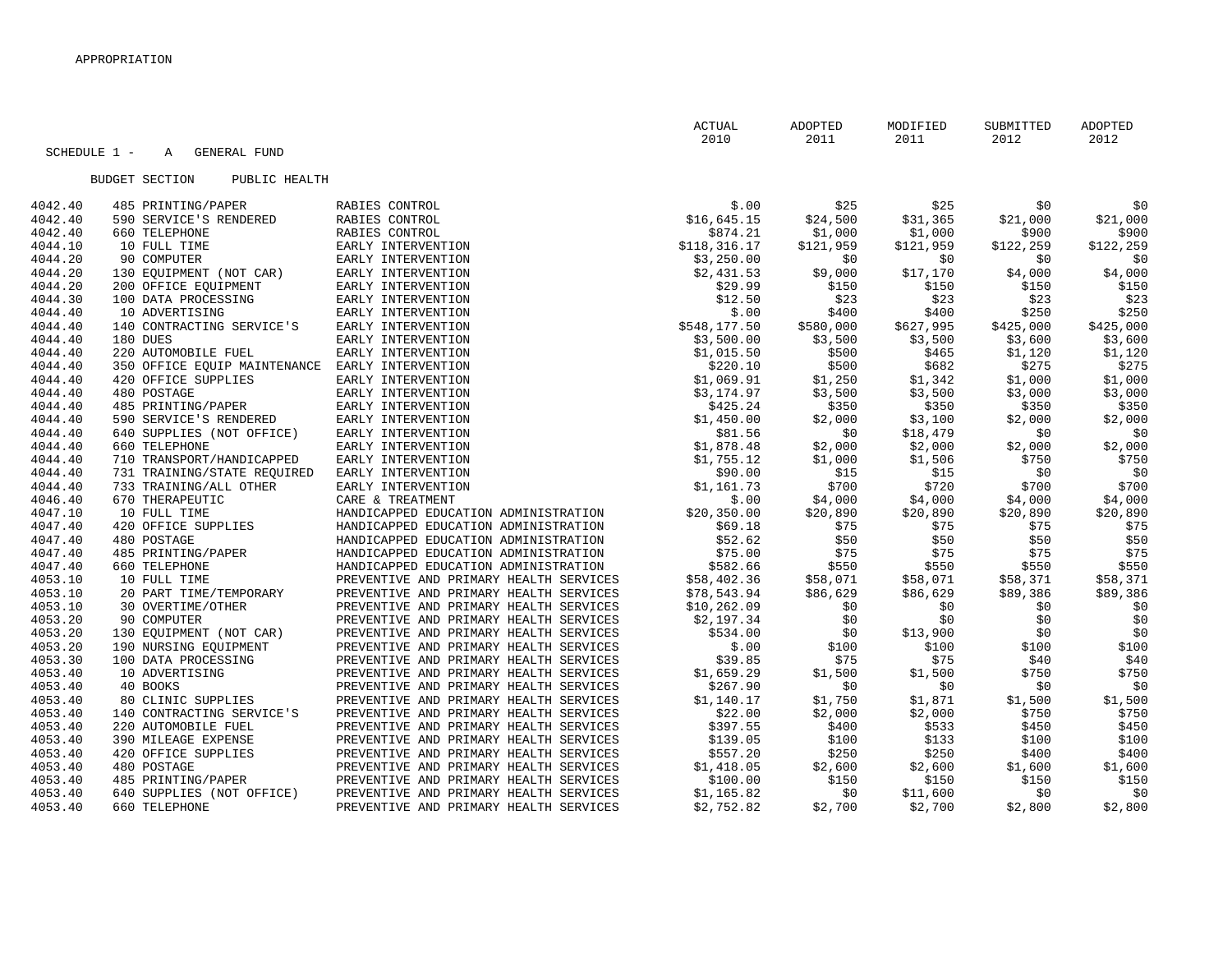|                    |                                            |                                                                  | <b>ACTUAL</b><br>2010       | ADOPTED<br>2011 | MODIFIED<br>2011 | SUBMITTED<br>2012 | ADOPTED<br>2012  |
|--------------------|--------------------------------------------|------------------------------------------------------------------|-----------------------------|-----------------|------------------|-------------------|------------------|
| SCHEDULE 1 -       | <b>GENERAL FUND</b><br>$\mathbb A$         |                                                                  |                             |                 |                  |                   |                  |
|                    |                                            |                                                                  |                             |                 |                  |                   |                  |
|                    | <b>BUDGET SECTION</b><br>PUBLIC HEALTH     |                                                                  |                             |                 |                  |                   |                  |
|                    |                                            |                                                                  |                             |                 |                  |                   |                  |
| 4053.40            | 731 TRAINING/STATE REQUIRED                | PREVENTIVE AND PRIMARY HEALTH SERVICES                           | \$30.00                     | \$150           | \$150            | \$150             | \$150            |
| 4053.40            | 733 TRAINING/ALL OTHER                     | PREVENTIVE AND PRIMARY HEALTH SERVICES                           | \$120.00                    | \$150           | \$180            | \$150             | \$150            |
| 4054.10            | 10 FULL TIME                               | PREVENTIVE DENTAL SERVICES                                       | \$13,806.78                 | \$23,434        | \$23,434         | \$35,151          | \$35,151         |
| 4054.10            | 20 PART TIME/TEMPORARY                     | PREVENTIVE DENTAL SERVICES                                       | \$.00                       | \$1,000         | \$1,000          | \$1,000           | \$1,000          |
| 4054.20            | 130 EOUIPMENT (NOT CAR)                    | PREVENTIVE DENTAL SERVICES                                       | \$.00                       | \$4,000         | \$4,000          | \$3,000           | \$3,000          |
| 4054.40            | 10 ADVERTISING                             | PREVENTIVE DENTAL SERVICES                                       | \$.00                       | \$1,000         | \$1,000          | \$500             | \$500            |
| 4054.40            | 80 CLINIC SUPPLIES                         | PREVENTIVE DENTAL SERVICES                                       | \$657.63                    | \$3,500         | \$4,927          | \$11,500          | \$11,500         |
| 4054.40            | 140 CONTRACTING SERVICE'S                  | PREVENTIVE DENTAL SERVICES                                       | \$8,823.20                  | \$23,000        | \$25,280         | \$25,000          | \$25,000         |
| 4054.40            | 220 AUTOMOBILE FUEL                        | PREVENTIVE DENTAL SERVICES                                       | \$67.61                     | \$0             | \$0              | \$125             | \$125            |
| 4054.40            | 420 OFFICE SUPPLIES                        | PREVENTIVE DENTAL SERVICES                                       | \$18.99                     | \$200           | \$200            | \$500             | \$500            |
| 4054.40            | 480 POSTAGE                                | PREVENTIVE DENTAL SERVICES                                       | \$79.12                     | \$75            | \$75             | \$575             | \$575            |
| 4054.40            | 485 PRINTING/PAPER                         | PREVENTIVE DENTAL SERVICES                                       | \$.00                       | \$50            | \$50             | \$50              | \$50             |
| 4054.40            | 640 SUPPLIES (NOT OFFICE)                  | PREVENTIVE DENTAL SERVICES                                       | \$491.50                    | \$0             | \$0              | \$0               | \$0              |
| 4054.40            | 660 TELEPHONE                              | PREVENTIVE DENTAL SERVICES                                       | \$1,191.60                  | \$1,800         | \$1,810          | \$1,800           | \$1,800          |
| 4054.40            | 733 TRAINING/ALL OTHER                     | PREVENTIVE DENTAL SERVICES                                       | \$65.00                     | \$250           | \$250            | \$200             | \$200            |
| 4056.10            | 10 FULL TIME                               | PRE-NATAL CARE AND ASSISTANCE                                    | \$18,997.29                 | \$26,134        | \$26,134         | \$26,497          | \$26,497         |
| 4062.10            | 10 FULL TIME                               | LEAD POISONING PROGRAM                                           | \$10,368.75                 | \$10,732        | \$10,732         | \$10,732          | \$10,732         |
| 4062.20            | 130 EQUIPMENT (NOT CAR)                    | LEAD POISONING PROGRAM                                           | \$276.89                    | \$500           | \$500            | \$300             | \$300            |
| 4062.40            | 10 ADVERTISING                             | LEAD POISONING PROGRAM                                           | \$1,601.04                  | \$1,700         | \$1,700          | \$1,300           | \$1,300          |
| 4062.40            | 140 CONTRACTING SERVICE'S                  | LEAD POISONING PROGRAM                                           | \$174.85                    | \$300           | \$472            | \$300             | \$300            |
| 4062.40            | 420 OFFICE SUPPLIES                        | LEAD POISONING PROGRAM                                           | \$95.55                     | \$100           | \$153            | \$100             | \$100            |
| 4062.40            | 480 POSTAGE                                | LEAD POISONING PROGRAM                                           | \$.00                       | \$150           | \$150            | \$100             | \$100            |
| 4062.40            | 733 TRAINING/ALL OTHER                     | LEAD POISONING PROGRAM                                           | \$.00                       | \$50            | \$50             | \$50              | \$50             |
| 4064.10            | 10 FULL TIME                               | MANAGED CARE - DENTAL SERVICES                                   | \$32,117.26                 | \$23,434        | \$23,434         | \$11,717          | \$11,717         |
| 4064.20            | 130 EQUIPMENT (NOT CAR)                    | MANAGED CARE - DENTAL SERVICES<br>MANAGED CARE - DENTAL SERVICES | \$.00                       | \$15,000        | \$16,102         | \$8,000<br>\$0    | \$8,000          |
| 4064.40<br>4064.40 | 10 ADVERTISING<br>80 CLINIC SUPPLIES       | MANAGED CARE - DENTAL SERVICES                                   | \$485.00                    | \$0<br>\$18,000 | \$0<br>\$18, 204 | \$10,000          | \$0<br>\$10,000  |
|                    |                                            |                                                                  | \$19,016.77                 | \$0             | \$0              | \$0               |                  |
| 4064.40<br>4064.40 | 130 CONTRACTS<br>140 CONTRACTING SERVICE'S | MANAGED CARE - DENTAL SERVICES<br>MANAGED CARE - DENTAL SERVICES | \$2,327.81<br>\$156, 503.12 | \$180,000       | \$181,021        | \$189,000         | \$0<br>\$189,000 |
| 4064.40            | 220 AUTOMOBILE FUEL                        | MANAGED CARE - DENTAL SERVICES                                   |                             |                 | \$23             |                   |                  |
| 4064.40            | 420 OFFICE SUPPLIES                        | MANAGED CARE - DENTAL SERVICES                                   | \$51.58<br>\$301.12         | \$0<br>\$300    | \$300            | \$0<br>\$0        | \$0<br>\$0       |
| 4064.40            | 480 POSTAGE                                | MANAGED CARE - DENTAL SERVICES                                   | \$442.17                    | \$500           | \$500            | \$0               | \$0              |
| 4064.40            | 485 PRINTING/PAPER                         | MANAGED CARE - DENTAL SERVICES                                   | \$27.30                     | \$150           | \$150            | \$50              | \$50             |
| 4064.40            | 590 SERVICE'S RENDERED                     | MANAGED CARE - DENTAL SERVICES                                   | \$2,813.35                  | \$4,000         | \$4,190          | \$3,500           | \$3,500          |
| 4064.40            | 640 SUPPLIES (NOT OFFICE)                  | MANAGED CARE - DENTAL SERVICES                                   | \$136.73                    | \$0             | \$0              | \$0               | \$0              |
| 4064.40            | 660 TELEPHONE                              | MANAGED CARE - DENTAL SERVICES                                   | \$651.37                    | \$1,200         | \$1,200          | \$0               | \$0              |
| 4070.10            | 10 FULL TIME                               | DISEASE CONTROL                                                  | \$73,528.39                 | \$76,452        | \$76,452         | \$76,452          | \$76,452         |
| 4070.10            | 20 PART TIME/TEMPORARY                     | DISEASE CONTROL                                                  | \$22,604.64                 | \$20,411        | \$20,411         | \$21,297          | \$21,297         |
| 4070.10            | 30 OVERTIME/OTHER                          | DISEASE CONTROL                                                  | \$1,237.89                  | \$0             | \$0              | \$0               | \$0              |
| 4070.20            | 200 OFFICE EQUIPMENT                       | DISEASE CONTROL                                                  | \$.00                       | \$200           | \$200            | \$0               | \$0              |
| 4070.40            | 80 CLINIC SUPPLIES                         | DISEASE CONTROL                                                  | \$21, 213.36                | \$28,000        | \$28,630         | \$25,000          | \$25,000         |
| 4070.40            | 140 CONTRACTING SERVICE'S                  | DISEASE CONTROL                                                  | \$34,820.92                 | \$40,000        | \$42,042         | \$40,000          | \$40,000         |
| 4070.40            | 220 AUTOMOBILE FUEL                        | DISEASE CONTROL                                                  | \$.00                       | \$50            | \$50             | \$50              | \$50             |
| 4070.40            | 370 MEDICAL EXPENSE                        | DISEASE CONTROL                                                  | \$1,164.43                  | \$2,000         | \$2,896          | \$1,500           | \$1,500          |
| 4070.40            | 420 OFFICE SUPPLIES                        | DISEASE CONTROL                                                  | \$666.49                    | \$600           | \$600            | \$600             | \$600            |
| 4070.40            | 480 POSTAGE                                | DISEASE CONTROL                                                  | \$128.46                    | \$125           | \$125            | \$125             | \$125            |
|                    |                                            |                                                                  |                             |                 |                  |                   |                  |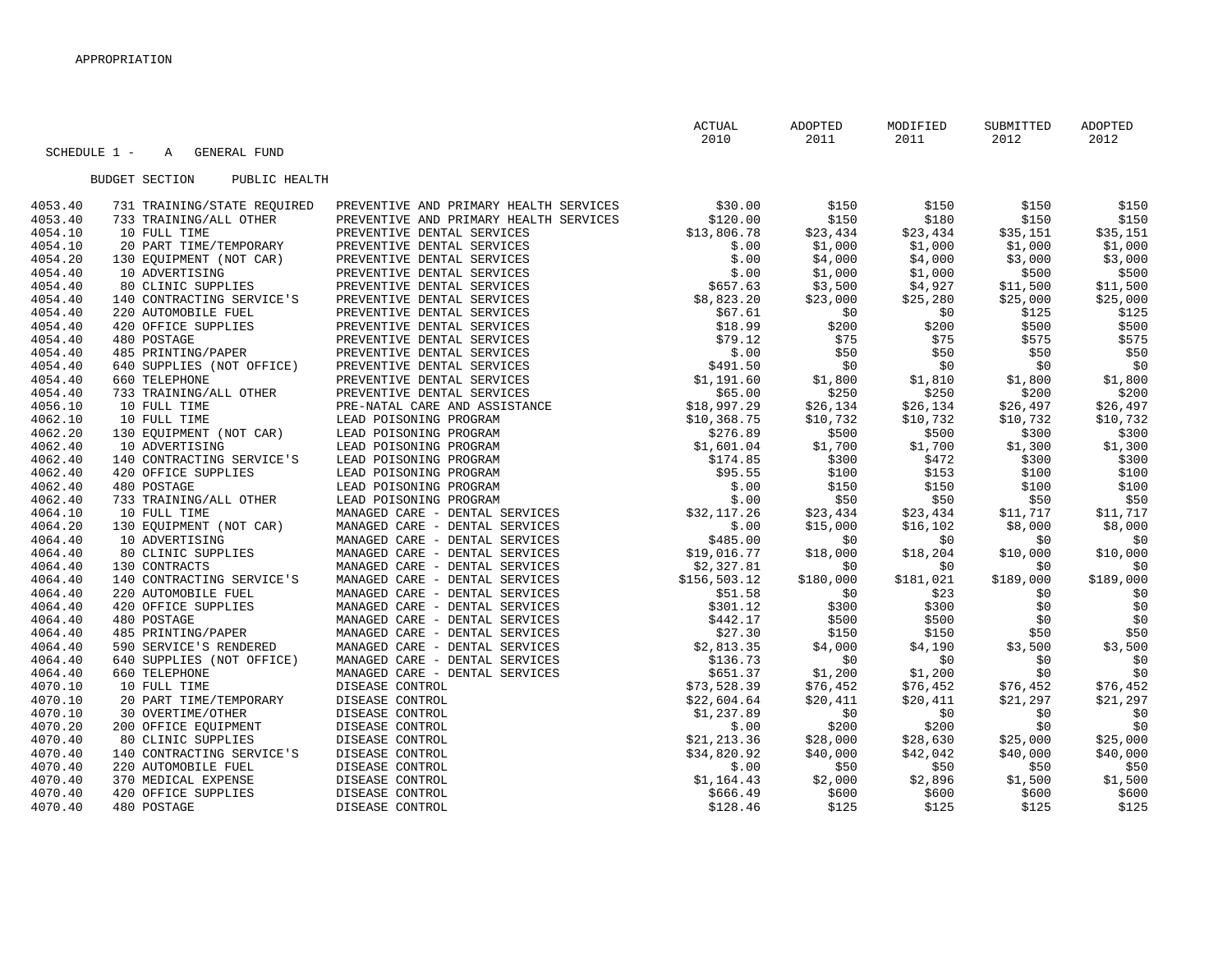|              |                                        |                                              | ACTUAL         | ADOPTED     | MODIFIED    | SUBMITTED   | ADOPTED        |
|--------------|----------------------------------------|----------------------------------------------|----------------|-------------|-------------|-------------|----------------|
|              |                                        |                                              | 2010           | 2011        | 2011        | 2012        | 2012           |
| SCHEDULE 1 - | GENERAL FUND<br>$\mathbb{A}$           |                                              |                |             |             |             |                |
|              |                                        |                                              |                |             |             |             |                |
|              | <b>BUDGET SECTION</b><br>PUBLIC HEALTH |                                              |                |             |             |             |                |
| 4070.40      | 640 SUPPLIES (NOT OFFICE)              | DISEASE CONTROL                              | \$32.00        | \$130       | \$130       | \$130       | \$130          |
| 4070.40      | 660 TELEPHONE                          | DISEASE CONTROL                              | \$1,115.03     | \$1,200     | \$1,200     | \$1,200     | \$1,200        |
| 4070.40      | 731 TRAINING/STATE REQUIRED            | DISEASE CONTROL                              | \$327.40       | \$100       | \$100       | \$100       | \$100          |
| 4070.40      | 733 TRAINING/ALL OTHER                 | DISEASE CONTROL                              | \$10.00        | \$100       | \$100       | \$100       | \$100          |
| 4090.10      | 10 FULL TIME                           | ENVIRONMENTAL HEALTH                         | \$203,633.32   | \$211,318   | \$211,318   | \$240,043   | \$240,043      |
| 4090.10      | 30 OVERTIME/OTHER                      | ENVIRONMENTAL HEALTH                         | \$17,980.92    | \$17,630    | \$17,630    | \$17,630    | \$17,630       |
| 4090.20      | 90 COMPUTER                            |                                              | \$1,495.76     |             | \$0         | \$0         |                |
| 4090.20      | 130 EQUIPMENT (NOT CAR)                | ENVIRONMENTAL HEALTH<br>ENVIRONMENTAL HEALTH |                | \$0         | \$1,500     | \$1,000     | \$0<br>\$1,000 |
| 4090.20      |                                        |                                              | \$.00          | \$1,500     |             |             |                |
|              | 200 OFFICE EQUIPMENT                   | ENVIRONMENTAL HEALTH                         | \$.00          | \$150       | \$150       | \$150       | \$150<br>\$175 |
| 4090.30      | 100 DATA PROCESSING                    | ENVIRONMENTAL HEALTH                         | \$181.25       | \$100       | \$100       | \$175       |                |
| 4090.30      | 300 LEGAL                              | ENVIRONMENTAL HEALTH                         | \$2,405.00     | \$770       | \$770       | \$500       | \$500          |
| 4090.40      | 40 BOOKS                               | ENVIRONMENTAL HEALTH                         | \$164.08       | \$250       | \$250       | \$100       | \$100          |
| 4090.40      | 70 CAR MAINTENANCE                     | ENVIRONMENTAL HEALTH                         | \$1,058.76     | \$400       | \$400       | \$400       | \$400          |
| 4090.40      | 140 CONTRACTING SERVICE'S              | ENVIRONMENTAL HEALTH                         | \$75,382.87    | \$80,250    | \$80,618    | \$5,000     | \$5,000        |
| 4090.40      | 180 DUES                               | ENVIRONMENTAL HEALTH                         | \$140.00       | \$250       | \$250       | \$600       | \$600          |
| 4090.40      | 190 EDUCATION REIMBURSEMENTS           | ENVIRONMENTAL HEALTH                         | \$1,215.00     | \$0         | \$0         | \$0         | \$0            |
| 4090.40      | 220 AUTOMOBILE FUEL                    | ENVIRONMENTAL HEALTH                         | \$2,954.04     | \$2,900     | \$2,883     | \$4,300     | \$4,300        |
| 4090.40      | 330 LEGAL FEES                         | ENVIRONMENTAL HEALTH                         | \$2,412.50     | \$2,200     | \$2,950     | \$2,000     | \$2,000        |
| 4090.40      | 340 LITERATURE                         | ENVIRONMENTAL HEALTH                         | \$313.00       | \$400       | \$400       | \$0         | \$0            |
| 4090.40      | 420 OFFICE SUPPLIES                    | ENVIRONMENTAL HEALTH                         | \$1,319.69     | \$3,000     | \$3,000     | \$2,000     | \$2,000        |
| 4090.40      | 480 POSTAGE                            | ENVIRONMENTAL HEALTH                         | \$1,883.37     | \$2,100     | \$2,100     | \$2,000     | \$2,000        |
| 4090.40      | 485 PRINTING/PAPER                     | ENVIRONMENTAL HEALTH                         | \$291.15       | \$2,500     | \$2,500     | \$500       | \$500          |
| 4090.40      | 590 SERVICE'S RENDERED                 | ENVIRONMENTAL HEALTH                         | \$1,020.00     | \$1,000     | \$1,000     | \$1,000     | \$1,000        |
| 4090.40      | 620 SOFTWARE EXPENSE                   | ENVIRONMENTAL HEALTH                         | \$660.27       | \$1,400     | \$1,400     | \$700       | \$700          |
| 4090.40      | 640 SUPPLIES (NOT OFFICE)              | ENVIRONMENTAL HEALTH                         | \$.00          | \$400       | \$400       | \$0         | \$0            |
| 4090.40      | 660 TELEPHONE                          | ENVIRONMENTAL HEALTH                         | \$3,093.59     | \$3,600     | \$3,735     | \$3,600     | \$3,600        |
| 4090.40      | 731 TRAINING/STATE REQUIRED            | ENVIRONMENTAL HEALTH                         | \$2,056.09     | \$3,500     | \$3,500     | \$1,500     | \$1,500        |
| 4090.40      | 733 TRAINING/ALL OTHER                 | ENVIRONMENTAL HEALTH                         | \$2,401.80     | \$1,500     | \$1,500     | \$1,500     | \$1,500        |
|              | PUBLIC HEALTH                          | Dept TOTALS:                                 | \$3,913,911.95 | \$4,292,721 | \$4,539,084 | \$3,928,950 | \$3,928,950    |
|              | PUBLIC HEALTH<br><b>BUDGET SECTION</b> |                                              |                |             |             |             |                |
|              |                                        |                                              |                |             |             |             |                |
| 4210.10      | 10 FULL TIME                           | ALCOHOL AND DRUG SERVICES                    | \$256, 235.57  | \$277,615   | \$280,865   | \$290,258   | \$290,258      |
| 4210.10      | 30 OVERTIME/OTHER                      | ALCOHOL AND DRUG SERVICES                    | \$1,937.76     | \$0         | \$0         | \$0         | \$0            |
| 4210.30      | 551 MLR                                | ALCOHOL AND DRUG SERVICES                    | \$6,626.04     | \$6,107     | \$6,107     | \$6,107     | \$6,107        |
| 4210.40      | 120 CONSULTING FEES                    | ALCOHOL AND DRUG SERVICES                    | \$5,135.00     | \$0         | \$0         | \$0         | \$0            |
| 4210.40      | 130 CONTRACTS                          | ALCOHOL AND DRUG SERVICES                    | \$118,431.00   | \$157,400   | \$175,105   | \$121,745   | \$121,745      |
| 4210.40      | 140 CONTRACTING SERVICE'S              | ALCOHOL AND DRUG SERVICES                    | \$14,760.00    | \$32,200    | \$32,440    | \$32,000    | \$32,000       |
| 4210.40      | 190 EDUCATION REIMBURSEMENTS           | ALCOHOL AND DRUG SERVICES                    | \$1,396.00     | \$0         | \$0         | \$0         | \$0            |
| 4210.40      | 270 INSURANCE-LIABILITY                | ALCOHOL AND DRUG SERVICES                    | \$5,573.00     | \$5,573     | \$5,573     | \$5,575     | \$5,575        |
| 4210.40      | 550 RENT                               | ALCOHOL AND DRUG SERVICES                    | \$2,685.96     | \$2,786     | \$2,786     | \$2,786     | \$2,786        |
| 4210.40      | 640 SUPPLIES (NOT OFFICE)              | ALCOHOL AND DRUG SERVICES                    | \$3,548.28     | \$6,500     | \$6,503     | \$7,000     | \$7,000        |
| 4210.40      | 660 TELEPHONE                          | ALCOHOL AND DRUG SERVICES                    | \$5,573.44     | \$5,400     | \$5,447     | \$5,400     | \$5,400        |
| 4210.40      | 731 TRAINING/STATE REQUIRED            | ALCOHOL AND DRUG SERVICES                    | \$300.00       | \$0         | \$0         | \$0         | \$0            |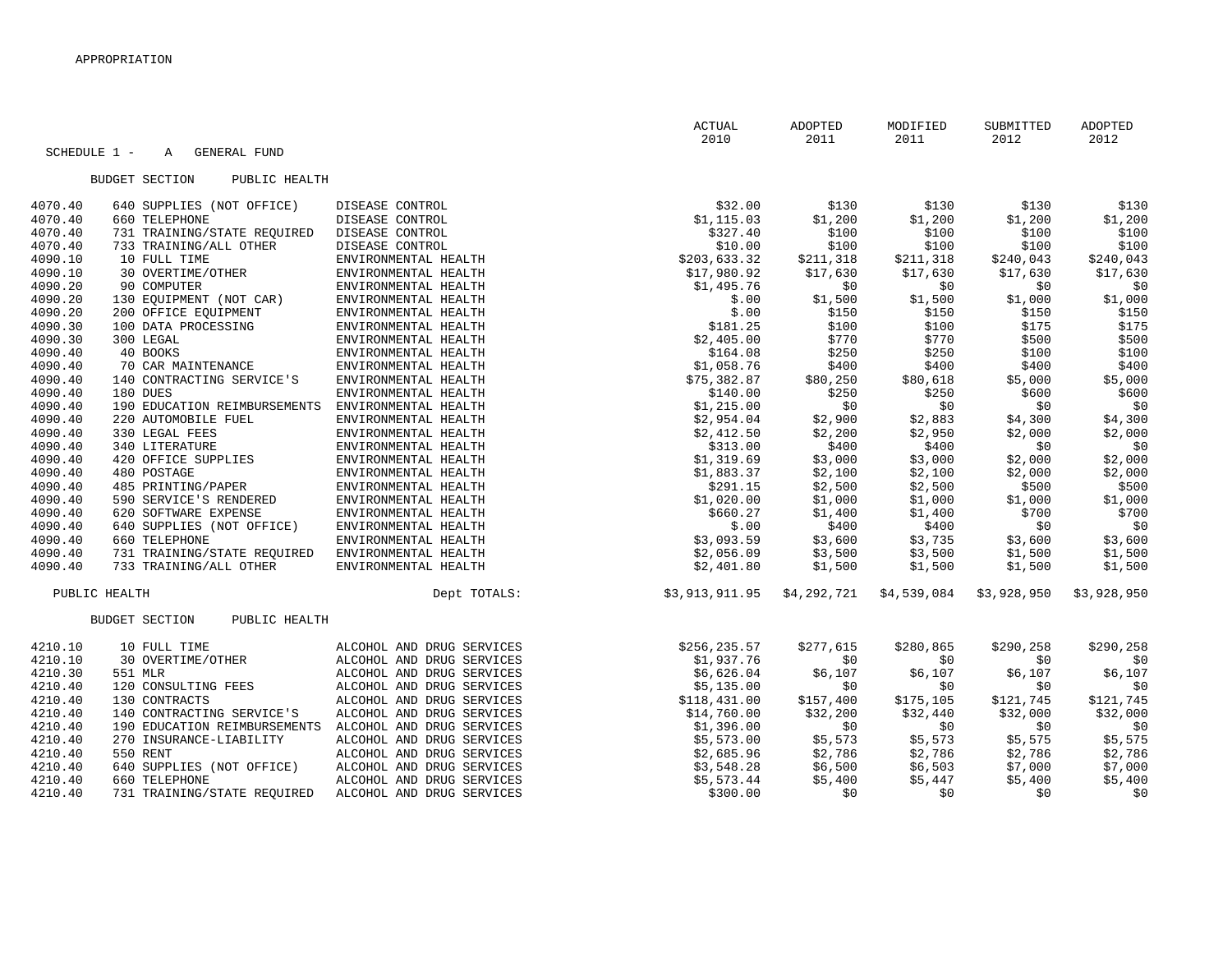|                    | SCHEDULE 1 -<br><b>GENERAL FUND</b><br>Α             |                                                                              | <b>ACTUAL</b><br>2010     | ADOPTED<br>2011 | MODIFIED<br>2011 | SUBMITTED<br>2012 | <b>ADOPTED</b><br>2012 |
|--------------------|------------------------------------------------------|------------------------------------------------------------------------------|---------------------------|-----------------|------------------|-------------------|------------------------|
|                    | <b>BUDGET SECTION</b><br>PUBLIC HEALTH               |                                                                              |                           |                 |                  |                   |                        |
| 4210.40            | 733 TRAINING/ALL OTHER                               | ALCOHOL AND DRUG SERVICES                                                    | \$235.00                  | \$1,000         | \$1,000          | \$1,000           | \$1,000                |
| 4210.40            | 740 UTILITIES                                        | ALCOHOL AND DRUG SERVICES                                                    | \$3,700.24                | \$4,800         | \$5,100          | \$4,800           | \$4,800                |
| 4211.40            | 590 SERVICE'S RENDERED                               | COUNCIL ON ALCOHOLISM                                                        | \$120,883.92              | \$119,084       | \$119,084        | \$131,884         | \$131,884              |
| 4211.40            | 595 SERVICES RENDERED (OTHER)                        | COUNCIL ON ALCOHOLISM                                                        | \$44,672.81               | \$44,796        | \$44,919         | \$0               | \$0                    |
| 4309.10            | 10 FULL TIME                                         | MENTAL HYGIENE COUNTY ADMINISTRATION                                         | \$572,527.14              | \$606,751       | \$606,751        | \$572,052         | \$572,052              |
| 4309.10            | 20 PART TIME/TEMPORARY                               | MENTAL HYGIENE COUNTY ADMINISTRATION                                         | \$4,142.13                | \$6,382         | \$6,382          | \$7,118           | \$7,118                |
| 4309.10            | 30 OVERTIME/OTHER                                    | MENTAL HYGIENE COUNTY ADMINISTRATION                                         | \$4.17                    | \$500           | \$500            | \$500             | \$500                  |
| 4309.20            | 70 CHAIRS                                            | MENTAL HYGIENE COUNTY ADMINISTRATION                                         | \$.00                     | \$500           | \$500            | \$500             | \$500                  |
| 4309.20            | 200 OFFICE EQUIPMENT                                 | MENTAL HYGIENE COUNTY ADMINISTRATION                                         | \$987.58                  | \$2,000         | \$2,893          | \$2,000           | \$2,000                |
| 4309.30            | 100 DATA PROCESSING                                  | MENTAL HYGIENE COUNTY ADMINISTRATION                                         | \$5,777.73                | \$6,621         | \$6,621          | \$7,800           | \$7,800                |
| 4309.30            | 300 LEGAL                                            | MENTAL HYGIENE COUNTY ADMINISTRATION                                         | \$1,060.00                | \$590           | \$590            | \$3,400           | \$3,400                |
| 4309.30            | 551 MLR                                              | MENTAL HYGIENE COUNTY ADMINISTRATION                                         | \$29,022.27               | \$24,425        | \$24,425         | \$24,425          | \$24,425               |
| 4309.40            | 10 ADVERTISING                                       | MENTAL HYGIENE COUNTY ADMINISTRATION                                         | \$439.00                  | \$0             | \$0              | \$0               | \$0                    |
| 4309.40            | 40 BOOKS                                             | MENTAL HYGIENE COUNTY ADMINISTRATION                                         | \$89.75                   | \$0             | \$0              | \$0               | \$0                    |
| 4309.40            | 70 CAR MAINTENANCE                                   | MENTAL HYGIENE COUNTY ADMINISTRATION                                         | \$718.01                  | \$500           | \$500            | \$500             | \$500                  |
| 4309.40            | 120 CONSULTING FEES                                  | MENTAL HYGIENE COUNTY ADMINISTRATION                                         | \$.00                     | \$7,300         | \$13,800         | \$7,300           | \$7,300                |
| 4309.40            | 130 CONTRACTS                                        | MENTAL HYGIENE COUNTY ADMINISTRATION                                         | \$29,600.00               | \$22,000        | \$22,000         | \$22,000          | \$22,000               |
| 4309.40            | 140 CONTRACTING SERVICE'S                            | MENTAL HYGIENE COUNTY ADMINISTRATION                                         | \$57,909.63               | \$85,533        | \$87,414         | \$86,000          | \$86,000               |
| 4309.40            | 180 DUES                                             | MENTAL HYGIENE COUNTY ADMINISTRATION                                         | \$1,662.00                | \$1,712         | \$1,712          | \$1,763           | \$1,763                |
| 4309.40            | 220 AUTOMOBILE FUEL                                  | MENTAL HYGIENE COUNTY ADMINISTRATION                                         | \$2,933.30                | \$2,700         | \$2,632          | \$3,200           | \$3,200                |
| 4309.40            | 270 INSURANCE-LIABILITY                              | MENTAL HYGIENE COUNTY ADMINISTRATION                                         | \$8,000.00                | \$8,800         | \$8,800          | \$8,800           | \$8,800                |
| 4309.40            | 330 LEGAL FEES                                       | MENTAL HYGIENE COUNTY ADMINISTRATION                                         | \$.00                     | \$1,000         | \$1,000          | \$1,000           | \$1,000                |
| 4309.40            | 350 OFFICE EQUIP MAINTENANCE                         | MENTAL HYGIENE COUNTY ADMINISTRATION                                         | \$15,079.80               | \$14,000        | \$15,419         | \$15,000          | \$15,000               |
| 4309.40            | 360 MEALS/FOOD                                       | MENTAL HYGIENE COUNTY ADMINISTRATION                                         | \$566.57                  | \$900           | \$900            | \$900             | \$900                  |
| 4309.40            | 420 OFFICE SUPPLIES                                  | MENTAL HYGIENE COUNTY ADMINISTRATION                                         | \$13,032.01               | \$14,750        | \$15,660         | \$14,750          | \$14,750               |
| 4309.40            | 480 POSTAGE                                          | MENTAL HYGIENE COUNTY ADMINISTRATION                                         | \$954.05                  | \$4,500         | \$4,500          | \$3,500           | \$3,500                |
| 4309.40            | 485 PRINTING/PAPER                                   | MENTAL HYGIENE COUNTY ADMINISTRATION                                         | \$2,412.76                | \$1,750         | \$1,750          | \$1,750           | \$1,750                |
| 4309.40<br>4309.40 | 581 SECURITY SYSTEMS & SVC<br>590 SERVICE'S RENDERED | MENTAL HYGIENE COUNTY ADMINISTRATION<br>MENTAL HYGIENE COUNTY ADMINISTRATION | \$29,029.49<br>\$5,074.59 | \$0<br>\$5,250  | \$0<br>\$5,225   | \$0<br>\$5,250    | \$0<br>\$5,250         |
| 4309.40            | 640 SUPPLIES (NOT OFFICE)                            | MENTAL HYGIENE COUNTY ADMINISTRATION                                         | \$2,501.01                | \$2,500         | \$2,516          | \$2,500           | \$2,500                |
| 4309.40            | 660 TELEPHONE                                        | MENTAL HYGIENE COUNTY ADMINISTRATION                                         | \$15,850.76               | \$19,000        | \$19,000         | \$17,000          | \$17,000               |
| 4309.40            | 733 TRAINING/ALL OTHER                               | MENTAL HYGIENE COUNTY ADMINISTRATION                                         | \$1,723.65                | \$2,500         | \$2,539          | \$2,500           | \$2,500                |
| 4310.10            | 10 FULL TIME                                         | MENTAL HEALTH CLINIC                                                         | \$756,185.93              | \$852,021       | \$852,021        | \$808,821         | \$808,821              |
| 4310.10            | 30 OVERTIME/OTHER                                    | MENTAL HEALTH CLINIC                                                         | \$15,905.21               | \$21,015        | \$21,015         | \$21,015          | \$21,015               |
| 4310.30            | 551 MLR                                              | MENTAL HEALTH CLINIC                                                         | \$32,350.33               | \$30,531        | \$30,531         | \$30,531          | \$30,531               |
| 4310.40            | 120 CONSULTING FEES                                  | MENTAL HEALTH CLINIC                                                         | \$67,052.00               | \$74,000        | \$85,150         | \$69,000          | \$69,000               |
| 4310.40            | 130 CONTRACTS                                        | MENTAL HEALTH CLINIC                                                         | \$318,847.00              | \$342,000       | \$361,547        | \$351,000         | \$351,000              |
| 4310.40            | 140 CONTRACTING SERVICE'S                            | MENTAL HEALTH CLINIC                                                         | \$193,315.04              | \$295,000       | \$388,225        | \$293,000         | \$293,000              |
| 4310.40            | 270 INSURANCE-LIABILITY                              | MENTAL HEALTH CLINIC                                                         | \$25,330.55               | \$27,000        | \$27,000         | \$25,500          | \$25,500               |
| 4310.40            | 550 RENT                                             | MENTAL HEALTH CLINIC                                                         | \$80,144.04               | \$81,144        | \$81,144         | \$81,144          | \$81,144               |
| 4310.40            | 590 SERVICE'S RENDERED                               | MENTAL HEALTH CLINIC                                                         | \$11,500.00               | \$0             | \$0              | \$0               | \$0                    |
| 4310.40            | 640 SUPPLIES (NOT OFFICE)                            | MENTAL HEALTH CLINIC                                                         | \$1,806.41                | \$400           | \$440            | \$400             | \$400                  |
| 4310.40            | 660 TELEPHONE                                        | MENTAL HEALTH CLINIC                                                         | \$15,936.34               | \$17,000        | \$17,626         | \$16,500          | \$16,500               |
| 4310.40            | 733 TRAINING/ALL OTHER                               | MENTAL HEALTH CLINIC                                                         | \$1,748.81                | \$2,500         | \$2,500          | \$2,500           | \$2,500                |
| 4310.40            | 740 UTILITIES                                        | MENTAL HEALTH CLINIC                                                         | \$4,300.78                | \$5,500         | \$5,795          | \$5,500           | \$5,500                |
| 4311.40            | 590 SERVICE'S RENDERED                               | REHABILITATION SUPPORT SERVICES                                              | \$.00                     | \$0             | \$3,044          | \$0               | \$0                    |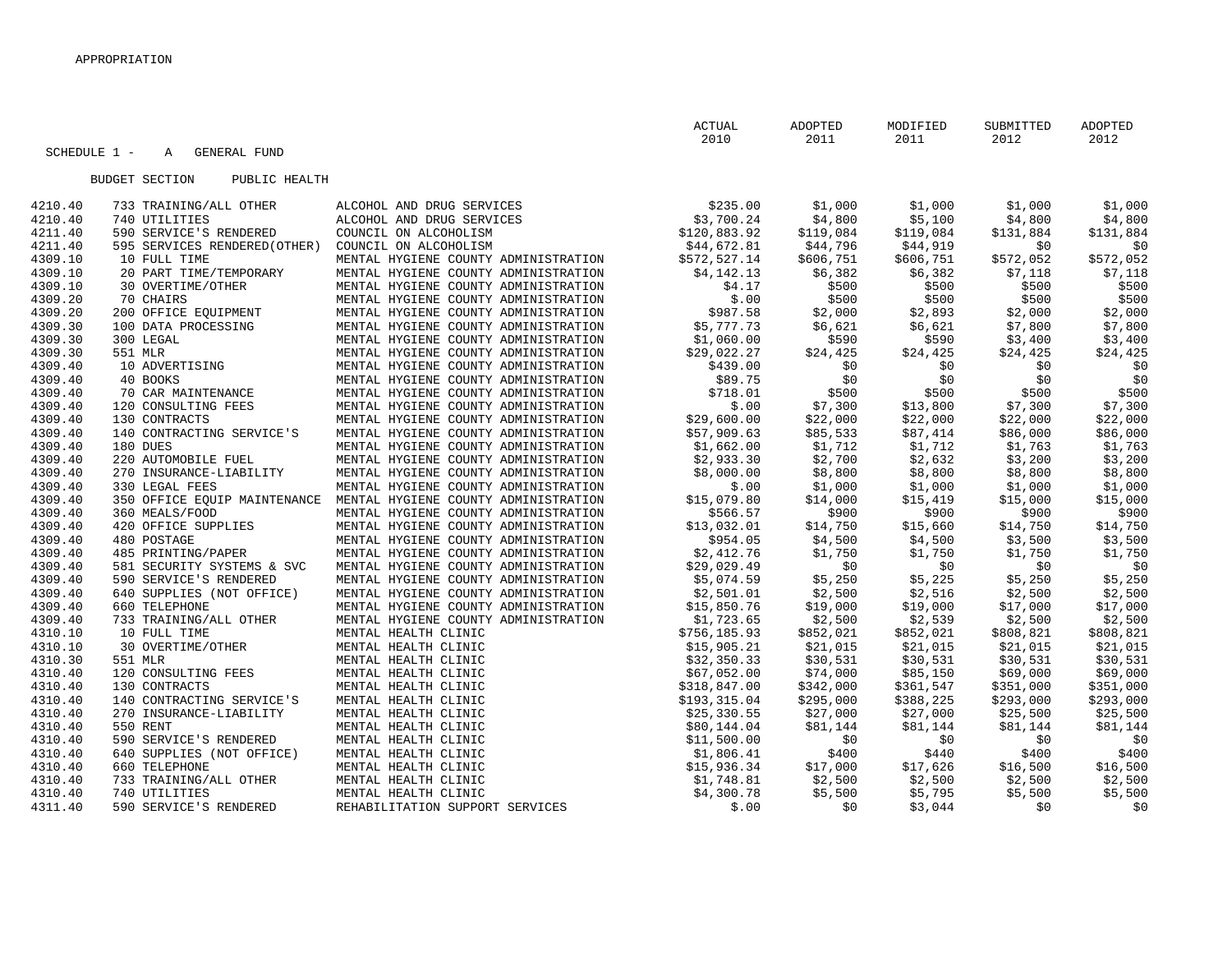|                    |                                                     |                                                                  | ACTUAL<br>2010             | ADOPTED<br>2011      | MODIFIED<br>2011     | SUBMITTED<br>2012    | ADOPTED<br>2012      |
|--------------------|-----------------------------------------------------|------------------------------------------------------------------|----------------------------|----------------------|----------------------|----------------------|----------------------|
| SCHEDULE 1 -       | <b>GENERAL FUND</b><br>$\mathbb A$                  |                                                                  |                            |                      |                      |                      |                      |
|                    | <b>BUDGET SECTION</b><br>PUBLIC HEALTH              |                                                                  |                            |                      |                      |                      |                      |
| 4311.40            | 595 SERVICES RENDERED (OTHER)                       | REHABILITATION SUPPORT SERVICES                                  | \$14,051.50                | \$14,988             | \$21,936             | \$14,988             | \$14,988             |
| 4315.40            | 670 THERAPEUTIC                                     | MENTAL RETARDATION                                               | \$26,828.35                | \$27,628             | \$57,817             | \$27,823             | \$27,823             |
| 4320.40            | 120 CONSULTING FEES                                 | CRISIS INTERVENTION SERVICES                                     | \$.00                      | \$0                  | \$0                  | \$40,000             | \$40,000             |
| 4320.40            | 130 CONTRACTS                                       | CRISIS INTERVENTION SERVICES                                     | \$45,030.85                | \$44,000             | \$41,969             | \$46,000             | \$46,000             |
| 4320.40<br>4320.40 | 140 CONTRACTING SERVICE'S<br>590 SERVICE'S RENDERED | CRISIS INTERVENTION SERVICES<br>CRISIS INTERVENTION SERVICES     | \$53,410.92<br>\$81,733.97 | \$73,000<br>\$94,169 | \$84,475<br>\$97,950 | \$62,000<br>\$94,169 | \$62,000<br>\$94,169 |
| 4321.40            | NOT ASSIGNED                                        | INTENSIVE CASE MANAGEMENT                                        | $$5.25-$                   | \$0                  | \$0                  | \$0                  | \$0                  |
| 4321.40            | 590 SERVICE'S RENDERED                              | INTENSIVE CASE MANAGEMENT                                        | \$563.70                   | \$6,808              | \$7,808              | \$6,808              | \$6,808              |
| 4321.40            | 640 SUPPLIES (NOT OFFICE)                           | INTENSIVE CASE MANAGEMENT                                        | \$24,969.35                | \$24,509             | \$24,793             | \$24,509             | \$24,509             |
| 4333.40            | 140 CONTRACTING SERVICE'S                           | PSYCHO SOCIAL CLUB                                               | \$156,681.00               | \$156,681            | \$156,681            | \$150,187            | \$150,187            |
| 4356.10            | 10 FULL TIME                                        | TREATMENT - ALTERNATIVES PROGRAM                                 | \$50,908.00                | \$52,690             | \$52,690             | \$52,690             | \$52,690             |
| 4356.30            | 551 MLR                                             | TREATMENT - ALTERNATIVES PROGRAM                                 | \$621.34                   | \$0                  | \$0                  | \$0                  | \$0                  |
| 4390.40            | 590 SERVICES RENDERED (OTHER)                       | CRIMINAL PSYCHIATRIC EXPENDITURES                                | \$.00                      | \$0                  | \$0                  | \$5,000              | \$5,000              |
|                    | MENTAL HEALTH                                       | Dept TOTALS:                                                     | \$3,372,007.59             | \$3,748,309          | \$3,961,115          | \$3,649,148          | \$3,649,148          |
|                    | PUBLIC HEALTH                                       | Sect TOTALS:                                                     | \$7,285,919.54             | \$8,041,030          | \$8,500,199          | \$7,578,098          | \$7,578,098          |
|                    | TRANSPORTATION<br><b>BUDGET SECTION</b>             |                                                                  |                            |                      |                      |                      |                      |
| 5630.40            | 487 PROGRAM EXPENSE                                 | BUS OPERATIONS                                                   | \$1,072,578.67             | \$930,000            | \$930,000            | \$812,400            | \$812,400            |
|                    | TRANSPORTATION                                      | Dept TOTALS:                                                     | \$1,072,578.67             | \$930,000            | \$930,000            | \$812,400            | \$812,400            |
|                    | TRANSPORTATION                                      | Sect TOTALS:                                                     | \$1,072,578.67             | \$930,000            | \$930,000            | \$812,400            | \$812,400            |
|                    | <b>BUDGET SECTION</b><br>SOCIAL SERVICES            |                                                                  |                            |                      |                      |                      |                      |
| 6010.10            | 10 FULL TIME                                        | SOCIAL SERVICES ADMINISTRATION                                   | \$3,609,300.81             | \$3,785,389          | \$3,785,389          | \$3,761,667          | \$3,761,667          |
| 6010.10            | 20 PART TIME/TEMPORARY                              | SOCIAL SERVICES ADMINISTRATION                                   | \$54,823.82                | \$59,600             | \$59,600             | \$59,656             | \$59,656             |
| 6010.10            | 30 OVERTIME/OTHER                                   | SOCIAL SERVICES ADMINISTRATION                                   | \$65,087.49                | \$62,000             | \$62,000             | \$62,000             | \$62,000             |
| 6010.10            | 40 WORKERS COMPENSATION                             | SOCIAL SERVICES ADMINISTRATION                                   | \$2,349.78                 | \$0                  | \$0                  | \$0                  | \$0                  |
| 6010.20            | 70 CHAIRS<br>90 COMPUTER                            | SOCIAL SERVICES ADMINISTRATION                                   | \$.00                      | \$600                | \$600                | \$0                  | \$0<br>\$5,000       |
| 6010.20<br>6010.20 | 100 COPIER                                          | SOCIAL SERVICES ADMINISTRATION<br>SOCIAL SERVICES ADMINISTRATION | \$4,690.00<br>\$1,475.00   | \$0<br>\$0           | SO.<br>\$0           | \$5,000<br>\$0       | \$0                  |
| 6010.20            | 150 FILE CABINETS                                   | SOCIAL SERVICES ADMINISTRATION                                   | \$.00                      | \$1,000              | \$1,000              | \$0                  | \$0                  |
| 6010.20            | 210 OTHER FURNITURE                                 | SOCIAL SERVICES ADMINISTRATION                                   | \$.00                      | \$3,400              | \$3,400              | \$0                  | \$0                  |
| 6010.20            | 620 SOFTWARE EXPENSE                                | SOCIAL SERVICES ADMINISTRATION                                   | \$10.00                    | \$0                  | \$0                  | \$0                  | \$0                  |
| 6010.30            | 100 DATA PROCESSING                                 | SOCIAL SERVICES ADMINISTRATION                                   | \$704.52                   | \$1,000              | \$1,000              | \$750                | \$750                |
| 6010.30            | 300 LEGAL                                           | SOCIAL SERVICES ADMINISTRATION                                   | \$3,250.00                 | \$5,000              | \$5,000              | \$5,000              | \$5,000              |
| 6010.30            | 551 MLR                                             | SOCIAL SERVICES ADMINISTRATION                                   | \$97,344.02                | \$110,000            | \$110,000            | \$110,000            | \$110,000            |
| 6010.40            | 10 ADVERTISING                                      | SOCIAL SERVICES ADMINISTRATION                                   | \$1,171.84                 | \$1,000              | \$1,000              | \$1,000              | \$1,000              |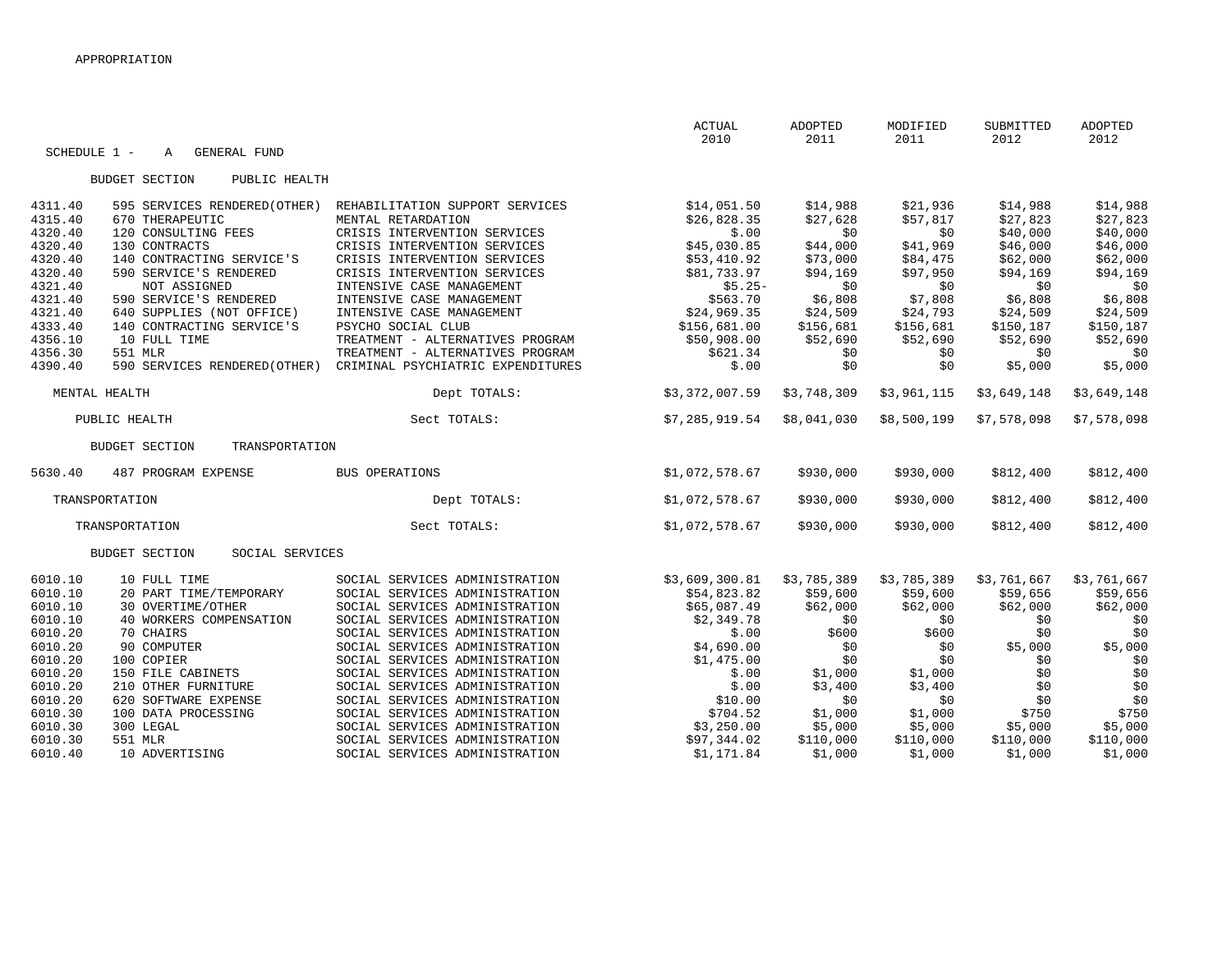|         | SCHEDULE 1 -<br><b>GENERAL FUND</b><br>A |                                | ACTUAL<br>2010 | ADOPTED<br>2011 | MODIFIED<br>2011 | SUBMITTED<br>2012 | ADOPTED<br>2012 |
|---------|------------------------------------------|--------------------------------|----------------|-----------------|------------------|-------------------|-----------------|
|         | <b>BUDGET SECTION</b><br>SOCIAL SERVICES |                                |                |                 |                  |                   |                 |
| 6010.40 | 40 BOOKS                                 | SOCIAL SERVICES ADMINISTRATION | \$7,372.58     | \$10,000        | \$10,000         | \$9,000           | \$9,000         |
| 6010.40 | 70 CAR MAINTENANCE                       | SOCIAL SERVICES ADMINISTRATION | \$3,910.48     | \$4,000         | \$4,000          | \$4,000           | \$4,000         |
| 6010.40 | 140 CONTRACTING SERVICE'S                | SOCIAL SERVICES ADMINISTRATION | \$942,117.92   | \$900,000       | \$949,277        | \$900,000         | \$900,000       |
| 6010.40 | 180 DUES                                 | SOCIAL SERVICES ADMINISTRATION | \$3,617.00     | \$3,750         | \$3,750          | \$3,825           | \$3,825         |
| 6010.40 | 190 EDUCATION REIMBURSEMENTS             | SOCIAL SERVICES ADMINISTRATION | \$2,556.00     | \$2,000         | \$2,000          | \$2,000           | \$2,000         |
| 6010.40 | 191 ELECTRIC UTILITY                     | SOCIAL SERVICES ADMINISTRATION | \$1,731.22     | \$2,000         | \$2,100          | \$3,300           | \$3,300         |
| 6010.40 | 201 FOOD STAMPS/CLIENT REIMB             | SOCIAL SERVICES ADMINISTRATION | \$1,901.50     | \$3,000         | \$3,000          | \$2,000           | \$2,000         |
| 6010.40 | 210 GARBAGE DISPOSAL                     | SOCIAL SERVICES ADMINISTRATION | \$3,249.95     | \$4,000         | \$4,008          | \$4,000           | \$4,000         |
| 6010.40 | 220 AUTOMOBILE FUEL                      | SOCIAL SERVICES ADMINISTRATION | \$19, 255.27   | \$18,000        | \$18,000         | \$21,500          | \$21,500        |
| 6010.40 | 270 INSURANCE-LIABILITY                  | SOCIAL SERVICES ADMINISTRATION | \$19,455.76    | \$20,000        | \$20,000         | \$20,000          | \$20,000        |
| 6010.40 | 320 LEASED/SERVICE EQUIPMENT             | SOCIAL SERVICES ADMINISTRATION | \$37,562.66    | \$38,000        | \$40,244         | \$38,000          | \$38,000        |
| 6010.40 | 330 LEGAL FEES                           | SOCIAL SERVICES ADMINISTRATION | \$4,341.05     | \$13,000        | \$13,000         | \$13,000          | \$13,000        |
| 6010.40 | 360 MEALS/FOOD                           | SOCIAL SERVICES ADMINISTRATION | \$267.73       | \$500           | \$500            | \$500             | \$500           |
| 6010.40 | 370 MEDICAL EXPENSE                      | SOCIAL SERVICES ADMINISTRATION | \$986.00       | \$500           | \$500            | \$500             | \$500           |
| 6010.40 | 390 MILEAGE EXPENSE                      | SOCIAL SERVICES ADMINISTRATION | \$12.75        | \$500           | \$500            | \$500             | \$500           |
| 6010.40 | 420 OFFICE SUPPLIES                      | SOCIAL SERVICES ADMINISTRATION | \$35,211.20    | \$45,000        | \$45,000         | \$40,000          | \$40,000        |
| 6010.40 | 441 PATERNITY TESTING                    | SOCIAL SERVICES ADMINISTRATION | \$805.80       | \$3,000         | \$3,000          | \$3,000           | \$3,000         |
| 6010.40 | 480 POSTAGE                              | SOCIAL SERVICES ADMINISTRATION | \$71,346.06    | \$79,000        | \$79,000         | \$79,000          | \$79,000        |
| 6010.40 | 485 PRINTING/PAPER                       | SOCIAL SERVICES ADMINISTRATION | \$8,188.00     | \$13,500        | \$13,500         | \$10,000          | \$10,000        |
| 6010.40 | 487 PROGRAM EXPENSE                      | SOCIAL SERVICES ADMINISTRATION | \$9,332.38     | \$10,000        | \$10,000         | \$10,000          | \$10,000        |
| 6010.40 | 595 SERVICES RENDERED (OTHER)            | SOCIAL SERVICES ADMINISTRATION | $$38,770.41-$  | $$47,000-$      | $$47,000-$       | $$47,000-$        | $$47,000-$      |
| 6010.40 | 640 SUPPLIES (NOT OFFICE)                | SOCIAL SERVICES ADMINISTRATION | \$3,128.81     | \$6,500         | \$6,500          | \$4,500           | \$4,500         |
| 6010.40 | 660 TELEPHONE                            | SOCIAL SERVICES ADMINISTRATION | \$52,562.78    | \$53,000        | \$53,937         | \$53,000          | \$53,000        |
| 6010.40 | 731 TRAINING/STATE REQUIRED              | SOCIAL SERVICES ADMINISTRATION | \$151.00       | \$5,000         | \$5,000          | \$5,000           | \$5,000         |
| 6010.40 | 733 TRAINING/ALL OTHER                   | SOCIAL SERVICES ADMINISTRATION | \$19,167.80    | \$15,000        | \$15,326         | \$15,000          | \$15,000        |
| 6010.40 | 810 NYSCHG-CSEU                          | SOCIAL SERVICES ADMINISTRATION | $$5,713.98-$   | \$10,000        | \$10,000         | \$16,000          | \$16,000        |
| 6010.40 | 820 NYSCHG-EBICS                         | SOCIAL SERVICES ADMINISTRATION | \$107,625.00   | \$30,000        | \$30,000         | \$32,000          | \$32,000        |
| 6010.40 | 830 NYSCHG JOBS-DOL                      | SOCIAL SERVICES ADMINISTRATION | \$.00          | \$300           | \$300            | \$0               | \$0             |
| 6010.40 | 840 NYSCHG-LEGAL                         | SOCIAL SERVICES ADMINISTRATION | \$163.00       | \$10,000        | \$10,000         | \$10,000          | \$10,000        |
| 6010.40 | 850 NYSCHG-TRAINING                      | SOCIAL SERVICES ADMINISTRATION | \$.00          | \$13,000        | \$13,000         | \$5,000           | \$5,000         |
|         | DEPARTMENT OF SOCIAL SERVICES            | Dept TOTALS:                   | \$5,151,742.59 | \$5,294,539     | \$5,347,431      | \$5,262,698       | \$5,262,698     |
|         | SOCIAL SERVICES                          | Sect TOTALS:                   | \$5,151,742.59 | \$5,294,539     | \$5,347,431      | \$5,262,698       | \$5,262,698     |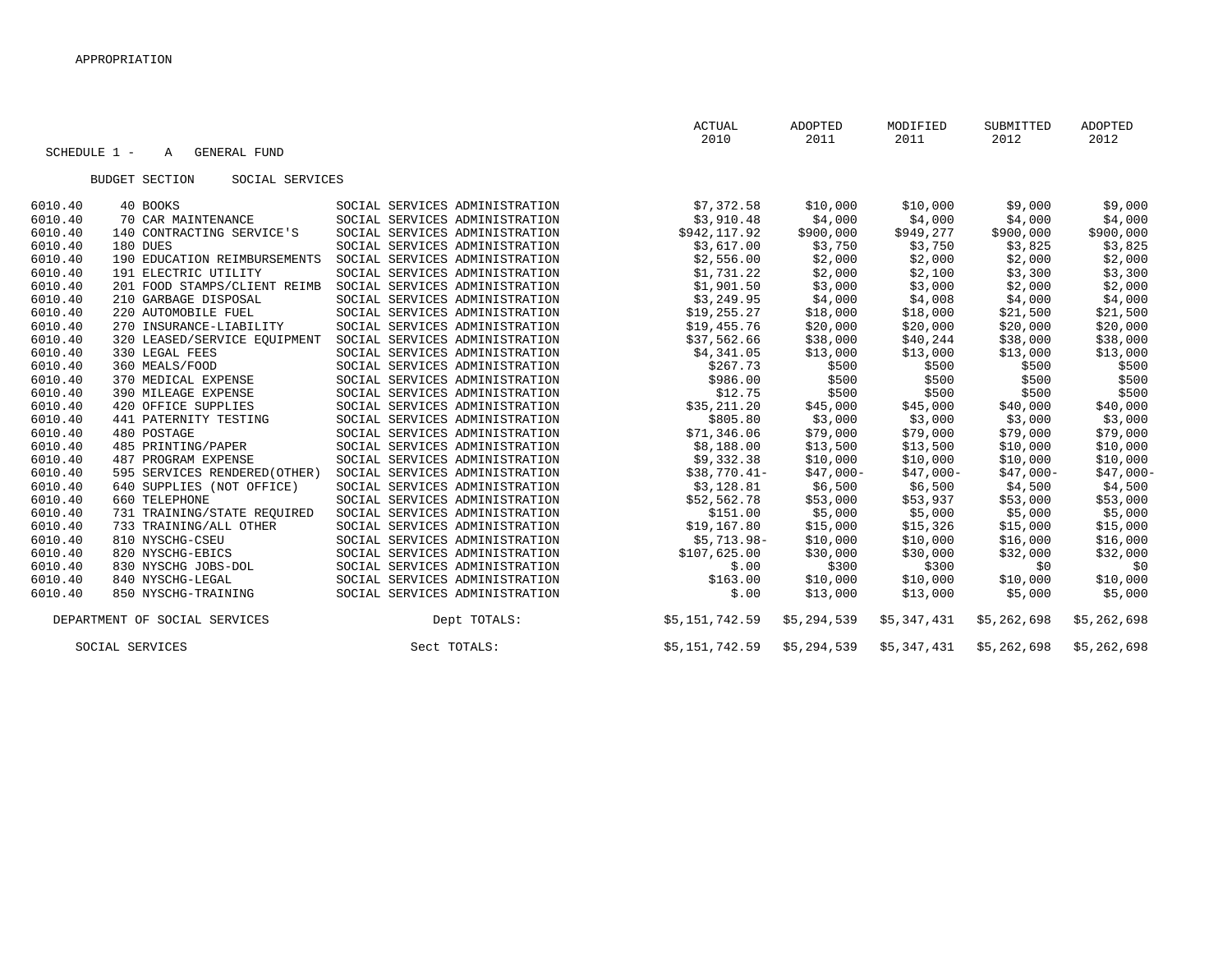|         |                                                   |                                     | <b>ACTUAL</b>                                                            | ADOPTED     | MODIFIED    | SUBMITTED   | ADOPTED      |
|---------|---------------------------------------------------|-------------------------------------|--------------------------------------------------------------------------|-------------|-------------|-------------|--------------|
|         | SCHEDULE 1 -<br>A<br>GENERAL FUND                 |                                     | 2010                                                                     | 2011        | 2011        | 2012        | 2012         |
|         |                                                   |                                     |                                                                          |             |             |             |              |
|         | <b>BUDGET SECTION</b><br>SOCIAL SERVICES PROGRAMS |                                     |                                                                          |             |             |             |              |
| 6055.40 | 487 PROGRAM EXPENSE                               | DAY CARE                            | \$1,537,257.00                                                           | \$1,400,000 | \$1,400,000 | \$1,600,000 | \$1,600,000  |
| 6070.40 | 487 PROGRAM EXPENSE                               | SERVICES FOR RECIPIENTS             | \$228,895.48                                                             | \$200,000   | \$200,000   | \$190,000   | \$190,000    |
| 6101.40 | 201 FOOD STAMPS/CLIENT REIMB                      | MEDICAL ASSISTANCE                  | \$266.20                                                                 | \$0         | \$0         | \$0         | \$0          |
| 6101.40 | 487 PROGRAM EXPENSE                               | MEDICAL ASSISTANCE                  | \$367,934.88                                                             | \$465,000   | \$465,000   | \$590,000   | \$590,000    |
| 6102.40 | 487 PROGRAM EXPENSE                               | MEDICAL ASSISTANCE - MMIS           | \$7,689,008.00                                                           | \$7,942,883 | \$7,942,883 | \$8,305,229 | \$8,305,229  |
| 6109.40 | 201 FOOD STAMPS/CLIENT REIMB                      | FAMILY ASSISTANCE                   | \$7,458.07                                                               | \$0         | \$0         | \$0         | \$0          |
| 6109.40 | 487 PROGRAM EXPENSE                               | FAMILY ASSISTANCE                   | \$1,896,815.93                                                           | \$1,900,000 | \$1,900,000 | \$2,000,000 | \$2,000,000  |
| 6119.40 | 487 PROGRAM EXPENSE                               | CHILD CARE                          | \$1,310,691.09                                                           | \$1,300,000 | \$1,300,000 | \$1,250,000 | \$1,250,000  |
| 6123.40 | 487 PROGRAM EXPENSE                               | JUVENILE DELINQUENT CARE            | \$159,932.36                                                             | \$200,000   | \$200,000   | \$175,000   | \$175,000    |
| 6129.40 | 487 PROGRAM EXPENSE                               | STATE TRAINING SCHOOLS              | \$112,490.49                                                             | \$150,000   | \$150,000   | \$0         | \$0          |
| 6140.40 | 487 PROGRAM EXPENSE                               | SAFETY NET                          | \$875,724.86                                                             | \$875,000   | \$875,000   | \$1,000,000 | \$1,000,000  |
| 6141.40 | 140 CONTRACTING SERVICE'S                         | ENERGY CRISIS ASSISTANCE PROGRAMS   | \$122,300.42                                                             | \$140,000   | \$140,000   | \$120,000   | \$120,000    |
| 6141.40 | 487 PROGRAM EXPENSE                               | ENERGY CRISIS ASSISTANCE PROGRAMS   | \$37,755.86                                                              | \$30,000    | \$30,000    | \$30,000    | \$30,000     |
| 6142.40 | 487 PROGRAM EXPENSE                               | EMERGENCY ASSISTANCE TO ADULTS      | \$49,043.04                                                              | \$55,000    | \$55,000    | \$100,000   | \$100,000    |
|         | DEPARTMENT OF SOCIAL SERVICES                     | Dept TOTALS:                        | $$14,395,573.68$ $$14,657,883$ $$14,657,883$ $$15,360,229$               |             |             |             | \$15,360,229 |
|         | SOCIAL SERVICES PROGRAMS                          | Sect TOTALS:                        | $$14,395,573.68$ $$14,657,883$ $$14,657,883$ $$15,360,229$ $$15,360,229$ |             |             |             |              |
|         | <b>BUDGET SECTION</b>                             | ECONOMIC ASSISTANCE AND OPPORTUNITY |                                                                          |             |             |             |              |
| 6422.10 | 10 FULL TIME                                      | ECONOMIC DEVELOPMENT                | \$104, 110.00                                                            | \$106, 190  | \$106,190   | \$104,190   | \$104,190    |
| 6422.30 | 100 DATA PROCESSING                               | ECONOMIC DEVELOPMENT                | \$696.31                                                                 | \$875       | \$875       | \$875       | \$875        |
| 6422.30 | 300 LEGAL                                         | ECONOMIC DEVELOPMENT                | \$1,375.00                                                               | \$10,000    | \$10,000    | \$10,000    | \$10,000     |
| 6422.40 | 10 ADVERTISING                                    | ECONOMIC DEVELOPMENT                | \$2,353.16                                                               | \$10,000    | \$10,000    | \$10,000    | \$10,000     |
| 6422.40 | 40 BOOKS                                          | ECONOMIC DEVELOPMENT                | \$268.97                                                                 | \$200       | \$200       | \$200       | \$200        |
| 6422.40 | 70 CAR MAINTENANCE                                | ECONOMIC DEVELOPMENT                | \$352.99                                                                 | \$500       | \$500       | \$500       | \$500        |
| 6422.40 | 180 DUES                                          | ECONOMIC DEVELOPMENT                | \$140.00                                                                 | \$500       | \$500       | \$500       | \$500        |
| 6422.40 | 220 AUTOMOBILE FUEL                               | ECONOMIC DEVELOPMENT                | \$314.35                                                                 | \$800       | \$800       | \$800       | \$800        |
| 6422.40 | 320 LEASED/SERVICE EQUIPMENT                      | ECONOMIC DEVELOPMENT                | \$616.36                                                                 | \$1,000     | \$1,000     | \$1,000     | \$1,000      |
| 6422.40 | 360 MEALS/FOOD                                    | ECONOMIC DEVELOPMENT                | \$126.57                                                                 | \$700       | \$700       | \$700       | \$700        |
| 6422.40 | 390 MILEAGE EXPENSE                               | ECONOMIC DEVELOPMENT                | \$6.00                                                                   | \$600       | \$600       | \$500       | \$500        |
| 6422.40 | 420 OFFICE SUPPLIES                               | ECONOMIC DEVELOPMENT                | \$1,376.61                                                               | \$1,200     | \$1,200     | \$1,200     | \$1,200      |
| 6422.40 | 480 POSTAGE                                       | ECONOMIC DEVELOPMENT                | \$501.46                                                                 | \$850       | \$850       | \$850       | \$850        |
| 6422.40 | 485 PRINTING/PAPER                                | ECONOMIC DEVELOPMENT                | \$.00                                                                    | \$900       | \$900       | \$800       | \$800        |
| 6422.40 | 620 SOFTWARE EXPENSE                              | ECONOMIC DEVELOPMENT                | \$5.00                                                                   | \$750       | \$750       | \$750       | \$750        |
| 6422.40 | 660 TELEPHONE                                     | ECONOMIC DEVELOPMENT                | \$1,429.14                                                               | \$2,200     | \$2,200     | \$2,200     | \$2,200      |
| 6422.40 | 733 TRAINING/ALL OTHER                            | ECONOMIC DEVELOPMENT                | \$1,764.00                                                               | \$1,250     | \$1,250     | \$1,250     | \$1,250      |
|         | ECONOMIC DEVELOPMENT                              | Dept TOTALS:                        | \$115,435.92                                                             | \$138,515   | \$138,515   | \$136,315   | \$136,315    |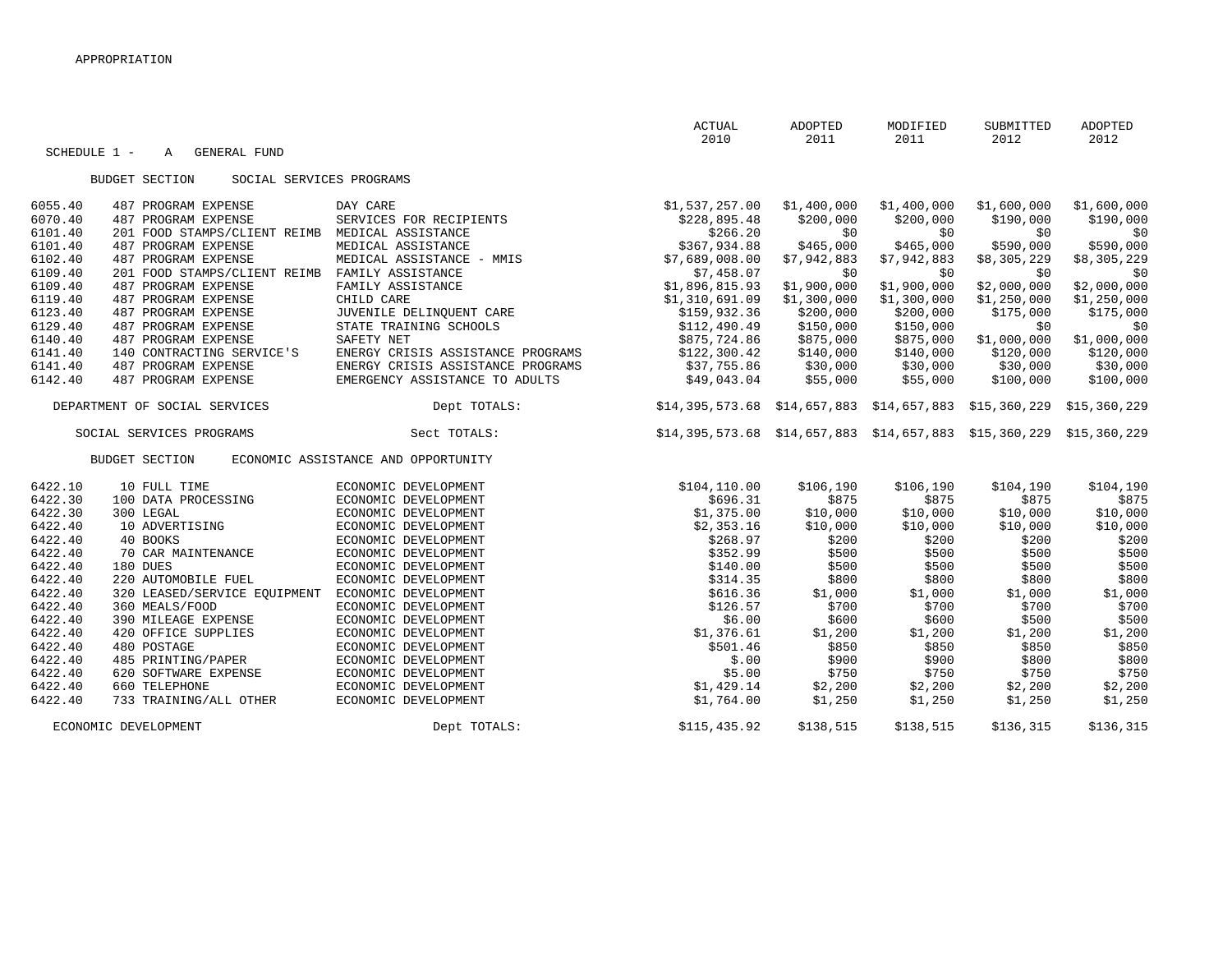|         |              |                                     |                                     | ACTUAL<br>2010 | ADOPTED<br>2011 | MODIFIED<br>2011 | SUBMITTED<br>2012 | ADOPTED<br>2012 |
|---------|--------------|-------------------------------------|-------------------------------------|----------------|-----------------|------------------|-------------------|-----------------|
|         | SCHEDULE 1 - | <b>GENERAL FUND</b><br>A            |                                     |                |                 |                  |                   |                 |
|         |              | <b>BUDGET SECTION</b>               | ECONOMIC ASSISTANCE AND OPPORTUNITY |                |                 |                  |                   |                 |
| 6510.10 |              | 10 FULL TIME                        | VETERANS' SERVICE                   | \$13,958.64    | \$0             | \$0              | \$0               | \$0             |
| 6510.10 |              | 20 PART TIME/TEMPORARY              | VETERANS' SERVICE                   | \$15,522.46    | \$26,421        | \$26,421         | \$27,179          | \$27,179        |
| 6510.20 |              | 100 COPIER                          | VETERANS' SERVICE                   | \$2,492.00     | \$0             | \$0              | \$0               | \$0             |
| 6510.30 |              | 100 DATA PROCESSING                 | VETERANS' SERVICE                   | \$234.35       | \$150           | \$150            | \$150             | \$150           |
| 6510.40 |              | 10 ADVERTISING                      | VETERANS' SERVICE                   | \$284.25       | \$1,250         | \$1,250          | \$2,050           | \$2,050         |
| 6510.40 |              | 180 DUES                            | VETERANS' SERVICE                   | \$30.00        | \$150           | \$150            | \$150             | \$150           |
| 6510.40 |              | 320 LEASED/SERVICE EQUIPMENT        | VETERANS' SERVICE                   | \$168.18       | \$200           | \$200            | \$150             | \$150           |
| 6510.40 |              | 340 LITERATURE                      | VETERANS' SERVICE                   | \$182.00       | \$750           | \$750            | \$750             | \$750           |
| 6510.40 |              | 390 MILEAGE EXPENSE                 | VETERANS' SERVICE                   | \$.00          | \$500           | \$500            | \$300             | \$300           |
| 6510.40 |              | 480 POSTAGE                         | VETERANS' SERVICE                   | \$216.03       | \$600           | \$600            | \$600             | \$600           |
| 6510.40 |              | 485 PRINTING/PAPER                  | VETERANS' SERVICE                   | \$25.00        | \$425           | \$425            | \$425             | \$425           |
| 6510.40 |              | 620 SOFTWARE EXPENSE                | VETERANS' SERVICE                   | \$700.00       | \$700           | \$700            | \$700             | \$700           |
| 6510.40 |              | 630 STATIONERY SUPPLIES             | VETERANS' SERVICE                   | \$1,150.39     | \$2,000         | \$2,000          | \$2,050           | \$2,050         |
| 6510.40 |              | 660 TELEPHONE                       | VETERANS' SERVICE                   | \$582.67       | \$750           | \$750            | \$750             | \$750           |
| 6510.40 |              | 731 TRAINING/STATE REOUIRED         | VETERANS' SERVICE                   | \$.00          | \$1,500         | \$1,500          | \$900             | \$900           |
| 6510.40 |              | 733 TRAINING/ALL OTHER              | VETERANS' SERVICE                   | \$.00          | \$45            | \$45             | \$45              | \$45            |
|         |              | VETERANS' SERVICES                  | Dept TOTALS:                        | \$35,545.97    | \$35,441        | \$35,441         | \$36,199          | \$36,199        |
|         |              | <b>BUDGET SECTION</b>               | ECONOMIC ASSISTANCE AND OPPORTUNITY |                |                 |                  |                   |                 |
| 6610.10 |              | 20 PART TIME/TEMPORARY              | SEALER OF WEIGHTS AND MEASURES      | \$16,040.00    | \$16,361        | \$16,361         | \$16,361          | \$16,361        |
| 6610.20 |              | 130 EQUIPMENT (NOT CAR)             | SEALER OF WEIGHTS AND MEASURES      | \$.00          | \$900           | \$900            | \$900             | \$900           |
| 6610.40 |              | 90 CLOTHING                         | SEALER OF WEIGHTS AND MEASURES      | \$.00          | \$75            | \$75             | \$75              | \$75            |
| 6610.40 |              | 180 DUES                            | SEALER OF WEIGHTS AND MEASURES      | \$135.00       | \$135           | \$135            | \$135             | \$135           |
| 6610.40 |              | 220 AUTOMOBILE FUEL                 | SEALER OF WEIGHTS AND MEASURES      | \$504.42       | \$450           | \$485            | \$450             | \$450           |
| 6610.40 |              | 390 MILEAGE EXPENSE                 | SEALER OF WEIGHTS AND MEASURES      | \$1,415.74     | \$1,200         | \$1,314          | \$1,400           | \$1,400         |
| 6610.40 |              | 420 OFFICE SUPPLIES                 | SEALER OF WEIGHTS AND MEASURES      | \$10.32        | \$10            | \$10             | \$10              | \$10            |
| 6610.40 |              | 480 POSTAGE                         | SEALER OF WEIGHTS AND MEASURES      | \$35.11        | \$50            | \$50             | \$50              | \$50            |
| 6610.40 |              | 640 SUPPLIES (NOT OFFICE)           | SEALER OF WEIGHTS AND MEASURES      | \$885.80       | \$760           | \$760            | \$600             | \$600           |
| 6610.40 |              | 660 TELEPHONE                       | SEALER OF WEIGHTS AND MEASURES      | \$502.34       | \$550           | \$550            | \$500             | \$500           |
| 6610.40 |              | 733 TRAINING/ALL OTHER              | SEALER OF WEIGHTS AND MEASURES      | \$101.35       | \$700           | \$700            | \$600             | \$600           |
|         |              | SEALER OF WEIGHTS & MEASURES        | Dept TOTALS:                        | \$19,630.08    | \$21,191        | \$21,340         | \$21,081          | \$21,081        |
|         |              | <b>BUDGET SECTION</b>               | ECONOMIC ASSISTANCE AND OPPORTUNITY |                |                 |                  |                   |                 |
| 6310.40 |              | 429 OUTSIDE SUPPORT                 | TIOGA OPPORTUNITIES PROGRAM, INC.   | \$122, 289.00  | \$122,289       | \$122,289        | \$122,289         | \$122,289       |
| 6773.40 |              | 429 OUTSIDE SUPPORT                 | NEW HOPE                            | \$13,773.00    | \$13,773        | \$13,773         | \$13,773          | \$13,773        |
|         |              | PROGRAMS W/ COUNTY SUPPORT          | Dept TOTALS:                        | \$136,062.00   | \$136,062       | \$136,062        | \$136,062         | \$136,062       |
|         |              | ECONOMIC ASSISTANCE AND OPPORTUNITY | Sect TOTALS:                        | \$306,673.97   | \$331,209       | \$331,358        | \$329,657         | \$329,657       |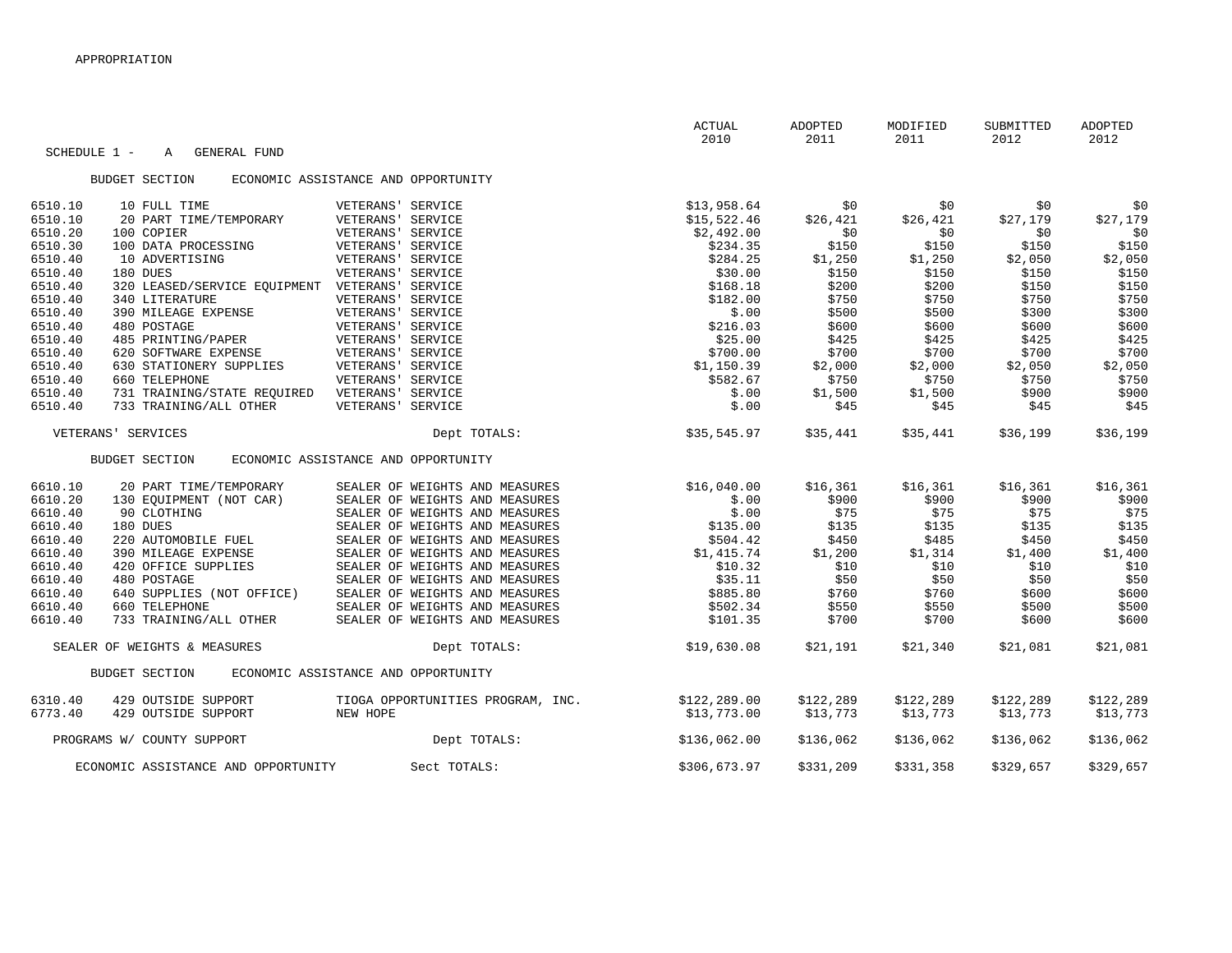|              |                                                 |                          | <b>ACTUAL</b><br>2010 | ADOPTED<br>2011 | MODIFIED<br>2011 | SUBMITTED<br>2012 | <b>ADOPTED</b><br>2012 |
|--------------|-------------------------------------------------|--------------------------|-----------------------|-----------------|------------------|-------------------|------------------------|
| SCHEDULE 1 - | GENERAL FUND<br>Α                               |                          |                       |                 |                  |                   |                        |
|              | <b>BUDGET SECTION</b><br>CULTURE AND RECREATION |                          |                       |                 |                  |                   |                        |
| 7180.40      | 590 SERVICE'S RENDERED                          | SNOWMOBILE GRANT PROGRAM | \$61,822.57           | \$55,000        | \$55,000         | \$55,000          | \$55,000               |
| PLANNING     |                                                 | Dept TOTALS:             | \$61,822.57           | \$55,000        | \$55,000         | \$55,000          | \$55,000               |
|              | CULTURE AND RECREATION<br><b>BUDGET SECTION</b> |                          |                       |                 |                  |                   |                        |
| 7310.10      | 20 PART TIME/TEMPORARY                          | YOUTH PROGRAMS           | \$19,306.05           | \$19,977        | \$19,977         | \$19,482          | \$19,482               |
| 7310.30      | 100 DATA PROCESSING                             | YOUTH PROGRAMS           | \$100.00              | \$30            | \$30             | \$30              | \$30                   |
| 7310.30      | 300 LEGAL                                       | YOUTH PROGRAMS           | \$.00                 | \$100           | \$100            | \$100             | \$100                  |
| 7310.40      | 180 DUES                                        | YOUTH PROGRAMS           | \$.00                 | \$118           | \$118            | \$0               | \$0                    |
| 7310.40      | 320 LEASED/SERVICE EQUIPMENT                    | YOUTH PROGRAMS           | \$200.00              | \$200           | \$200            | \$200             | \$200                  |
| 7310.40      | 360 MEALS/FOOD                                  | YOUTH PROGRAMS           | \$69.82               | \$100           | \$100            | \$100             | \$100                  |
| 7310.40      | 390 MILEAGE EXPENSE                             | YOUTH PROGRAMS           | \$.00                 | \$15            | \$15             | \$0               | \$0                    |
| 7310.40      | 420 OFFICE SUPPLIES                             | YOUTH PROGRAMS           | \$500.00              | \$250           | \$250            | \$250             | \$250                  |
| 7310.40      | 480 POSTAGE                                     | YOUTH PROGRAMS           | \$400.00              | \$400           | \$400            | \$400             | \$400                  |
| 7310.40      | 485 PRINTING/PAPER                              | YOUTH PROGRAMS           | \$175.00              | \$175           | \$175            | \$175             | \$175                  |
| 7310.40      | 660 TELEPHONE                                   | YOUTH PROGRAMS           | \$194.34              | \$240           | \$240            | \$220             | \$220                  |
| 7310.40      | 733 TRAINING/ALL OTHER                          | YOUTH PROGRAMS           | \$55.00               | \$25            | \$25             | \$0               | \$0                    |
| 7310.41      | 540 REIMBURSEMENTS                              | YOUTH PROGRAMS           | \$49,523.00           | \$59,282        | \$59,282         | \$44,179          | \$44,179               |
|              | YOUTH PROGRAMS                                  | Dept TOTALS:             | \$70,523.21           | \$80,912        | \$80,912         | \$65,136          | \$65,136               |
|              | <b>BUDGET SECTION</b><br>CULTURE AND RECREATION |                          |                       |                 |                  |                   |                        |
| 7510.10      | 20 PART TIME/TEMPORARY                          | HISTORIAN                | \$3,857.00            | \$3,934         | \$3,934          | \$3,934           | \$3,934                |
| 7510.30      | 100 DATA PROCESSING                             | HISTORIAN                | \$18.75               | \$0             | \$0              | \$0               | \$0                    |
| 7510.40      | 40 BOOKS                                        | HISTORIAN                | \$92.95               | \$75            | \$75             | \$75              | \$75                   |
| 7510.40      | 180 DUES                                        | HISTORIAN                | \$40.00               | \$50            | \$50             | \$50              | \$50                   |
| 7510.40      | 390 MILEAGE EXPENSE                             | HISTORIAN                | \$9.00                | \$115           | \$115            | \$115             | \$115                  |
| 7510.40      | 420 OFFICE SUPPLIES                             | HISTORIAN                | \$.00                 | \$50            | \$50             | \$50              | \$50                   |
| 7510.40      | 480 POSTAGE                                     | HISTORIAN                | \$2.27                | \$100           | \$100            | \$100             | \$100                  |
| 7510.40      | 485 PRINTING/PAPER                              | HISTORIAN                | \$.00                 | \$100           | \$100            | \$100             | \$100                  |
| 7510.40      | 640 SUPPLIES (NOT OFFICE)                       | HISTORIAN                | \$41.38               | \$50            | \$50             | \$50              | \$50                   |
| 7510.40      | 660 TELEPHONE                                   | HISTORIAN                | \$194.24              | \$200           | \$200            | \$200             | \$200                  |
| 7510.40      | 733 TRAINING/ALL OTHER                          | HISTORIAN                | \$16.00               | \$375           | \$375            | \$375             | \$375                  |
| HISTORIAN    |                                                 | Dept TOTALS:             | \$4,271.59            | \$5,049         | \$5,049          | \$5,049           | \$5,049                |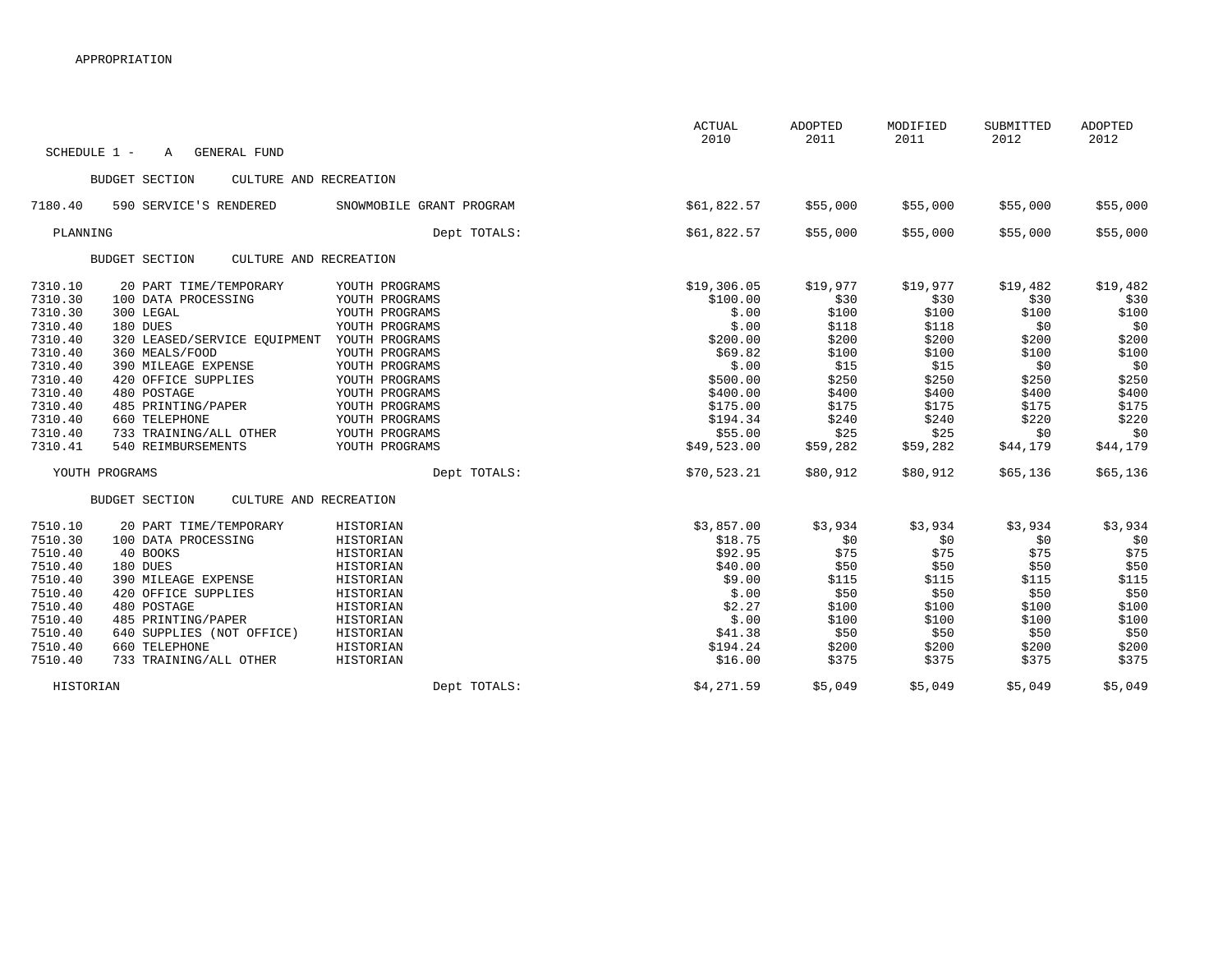|                    |                                                  |                                                 | ACTUAL<br>2010          | ADOPTED<br>2011   | MODIFIED<br>2011 | SUBMITTED<br>2012 | ADOPTED<br>2012   |
|--------------------|--------------------------------------------------|-------------------------------------------------|-------------------------|-------------------|------------------|-------------------|-------------------|
| SCHEDULE 1 -       | <b>GENERAL FUND</b><br>A                         |                                                 |                         |                   |                  |                   |                   |
|                    | <b>BUDGET SECTION</b><br>CULTURE AND RECREATION  |                                                 |                         |                   |                  |                   |                   |
| 7010.40            | 429 OUTSIDE SUPPORT                              | COUNCIL ON ARTS                                 | \$9,004.00              | \$9,004           | \$9,004          | \$9,004           | \$9,004           |
| 7410.40            | 429 OUTSIDE SUPPORT                              | LIBRARY                                         | \$77,992.00             | \$77,995          | \$77,995         | \$77,995          | \$77,995          |
| 7515.40            | 429 OUTSIDE SUPPORT                              | HISTORICAL SOCIETIES                            | \$5,981.00              | \$5,981           | \$5,981          | \$5,981           | \$5,981           |
| 7989.40            | 429 OUTSIDE SUPPORT                              | TOURISM                                         | \$128,862.00            | \$130,420         | \$130,420        | \$144,853         | \$144,853         |
|                    | PROGRAMS W/ COUNTY SUPPORT                       | Dept TOTALS:                                    | \$221,839.00            | \$223,400         | \$223,400        | \$237,833         | \$237,833         |
|                    | CULTURE AND RECREATION                           | Sect TOTALS:                                    | \$358,456.37            | \$364,361         | \$364,361        | \$363,018         | \$363,018         |
|                    | <b>BUDGET SECTION</b>                            | HOME AND COMMUNITY SERVICES                     |                         |                   |                  |                   |                   |
| 8020.10            | 10 FULL TIME                                     | PLANNING                                        | \$115,725.00            | \$118,040         | \$118,040        | \$116,040         | \$116,040         |
| 8020.10            | 20 PART TIME/TEMPORARY                           | PLANNING                                        | \$.00                   | \$18,000          | \$18,000         | \$18,000          | \$18,000          |
| 8020.40            | 10 ADVERTISING                                   | PLANNING                                        | \$.00                   | \$200             | \$200            | \$200             | \$200             |
| 8020.40            | 40 BOOKS                                         | PLANNING                                        | \$198.96                | \$100             | \$100            | \$100             | \$100             |
| 8020.40            | 140 CONTRACTING SERVICE'S                        | PLANNING                                        | \$.00                   | \$2,000           | \$2,000          | \$2,000           | \$2,000           |
| 8020.40            | 180 DUES                                         | PLANNING                                        | \$733.00                | \$900             | \$900            | \$900             | \$900             |
| 8020.40            | 220 AUTOMOBILE FUEL                              | PLANNING                                        | \$380.12                | \$600             | \$600            | \$600             | \$600             |
| 8020.40            | 320 LEASED/SERVICE EQUIPMENT                     | PLANNING                                        | \$670.71                | \$3,700           | \$3,700          | \$4,000           | \$4,000           |
| 8020.40            | 360 MEALS/FOOD                                   | PLANNING                                        | \$25.21                 | \$50              | \$50             | \$50              | \$50              |
| 8020.40            | 390 MILEAGE EXPENSE                              | PLANNING                                        | \$347.00                | \$1,000           | \$1,000          | \$1,000           | \$1,000           |
| 8020.40            | 420 OFFICE SUPPLIES                              | PLANNING                                        | \$235.90                | \$700             | \$700            | \$900             | \$900             |
| 8020.40            | 480 POSTAGE                                      | PLANNING                                        | \$240.55                | \$3,500           | \$3,500          | \$8,000           | \$8,000           |
| 8020.40<br>8020.40 | 485 PRINTING/PAPER<br>660 TELEPHONE              | PLANNING                                        | \$.00                   | \$900             | \$900            | \$2,000           | \$2,000           |
|                    |                                                  | PLANNING                                        | \$410.71                | \$1,000           | \$1,000          | \$1,200           | \$1,200           |
| 8020.40<br>8025.41 | 733 TRAINING/ALL OTHER<br>590 SERVICE'S RENDERED | PLANNING<br>REGIONAL PLANNING<br>7-COUNTY BOARD | \$538.94<br>\$11,137.00 | \$800<br>\$11,137 | \$800            | \$800             | \$800<br>\$11,137 |
|                    |                                                  |                                                 |                         |                   | \$11,137         | \$11,137          |                   |
| PLANNING           |                                                  | Dept TOTALS:                                    | \$130,643.10            | \$162,627         | \$162,627        | \$166,927         | \$166,927         |
|                    | <b>BUDGET SECTION</b>                            | HOME AND COMMUNITY SERVICES                     |                         |                   |                  |                   |                   |
| 8730.40            | 429 OUTSIDE SUPPORT                              | SOIL CONSERVATION DISTRICT                      | \$189,235.00            | \$189,837         | \$189,837        | \$189,635         | \$189,635         |
| 8731.40            | 429 OUTSIDE SUPPORT                              | DEAN CREEK RESERVE/SOIL AND WATER               | \$602.00                | \$0               | \$0              | \$0               | \$0               |
| 8750.40            | 429 OUTSIDE SUPPORT                              | AGRICULTURAL SOCIETY                            | \$7,028.00              | \$7,028           | \$7,028          | \$7,028           | \$7,028           |
| 8751.40            | 429 OUTSIDE SUPPORT                              | COOPERATIVE EXTENSION SERVICE                   | \$278,028.00            | \$278,027         | \$278,027        | \$278,027         | \$278,027         |
|                    | PROGRAMS W/ COUNTY SUPPORT                       | Dept TOTALS:                                    | \$474,893.00            | \$474,892         | \$474,892        | \$474,690         | \$474,690         |
|                    | HOME AND COMMUNITY SERVICES                      | Sect TOTALS:                                    | \$605, 536.10           | \$637,519         | \$637,519        | \$641,617         | \$641,617         |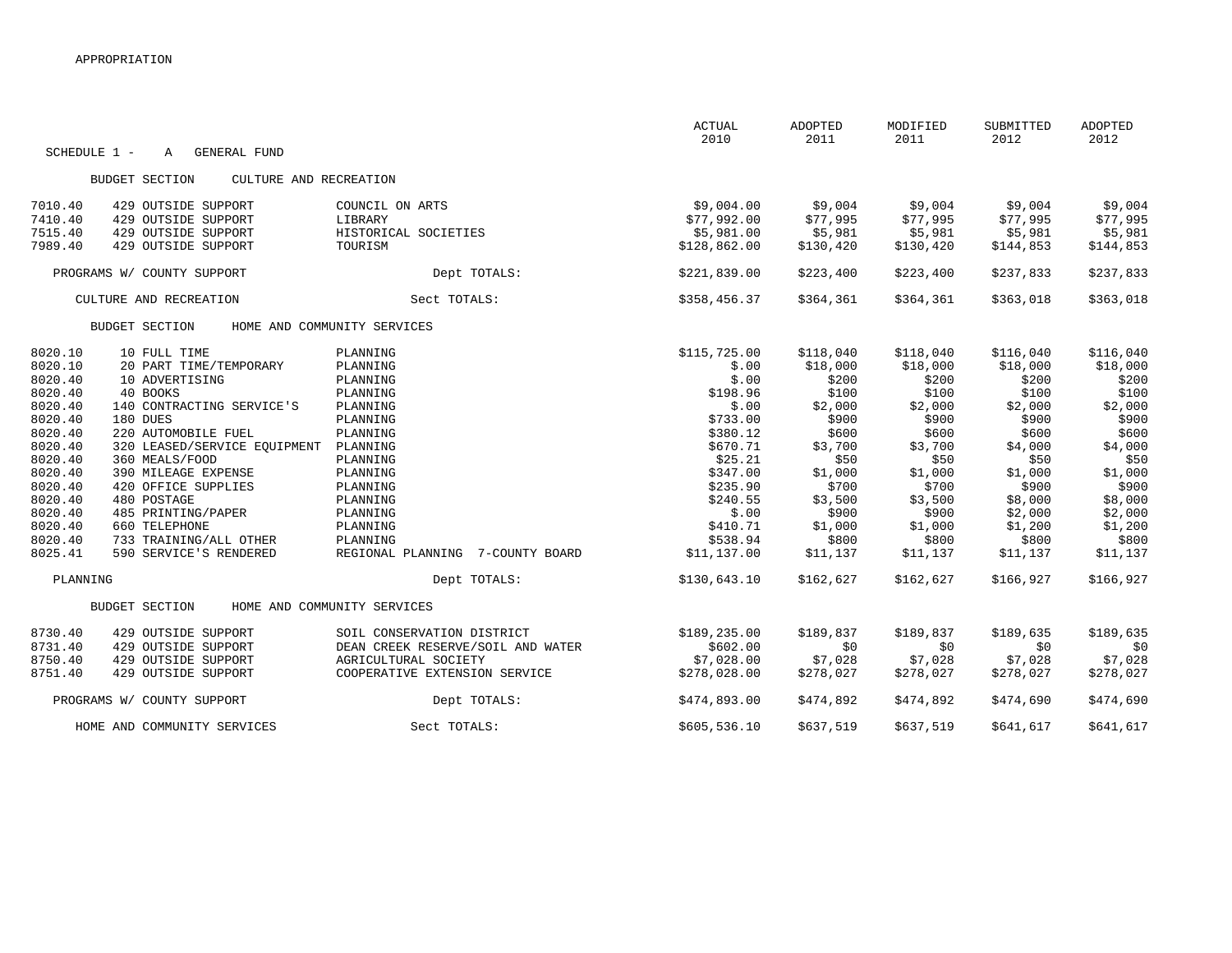|              |                          |                         | <b>ACTUAL</b><br>2010                                                                  | <b>ADOPTED</b><br>2011 | MODIFIED<br>2011                       | SUBMITTED<br>2012 | <b>ADOPTED</b><br>2012 |
|--------------|--------------------------|-------------------------|----------------------------------------------------------------------------------------|------------------------|----------------------------------------|-------------------|------------------------|
| SCHEDULE 1 - | <b>GENERAL FUND</b><br>A |                         |                                                                                        |                        |                                        |                   |                        |
|              | <b>BUDGET SECTION</b>    | EMPLOYEE BENEFITS       |                                                                                        |                        |                                        |                   |                        |
| 9010.80      | 88 FRINGE                | STATE RETIREMENT        | \$1,656,733.55                                                                         | \$2,521,403            | \$2,521,403                            | \$2,952,937       | \$2,952,937            |
| 9030.80      | NOT ASSIGNED             | SOCIAL SECURITY         | \$1,307,620.51                                                                         | \$0                    | \$0                                    | \$0               | \$0                    |
| 9030.80      | 88 FRINGE                | SOCIAL SECURITY         | $$107,463.73-$                                                                         | \$1,290,100            | \$1,290,100                            | \$1,303,741       | \$1,303,741            |
| 9040.80      | 88 FRINGE                | WORKERS' COMPENSATION   | \$458,709.25                                                                           | \$459,000              | \$459,000                              | \$507,933         | \$507,933              |
| 9045.80      | NOT ASSIGNED             | LIFE INSURANCE          | \$139.20                                                                               | \$0                    | \$0                                    | \$0               | \$0                    |
| 9045.80      | 88 FRINGE                | LIFE INSURANCE          | \$1,521.05                                                                             | \$2,000                | \$2,000                                | \$4,000           | \$4,000                |
| 9050.80      | 88 FRINGE                | UNEMPLOYMENT INSURANCE  | \$50,776.88                                                                            | \$82,000               | \$82,000                               | \$71,500          | \$71,500               |
| 9055.80      | 88 FRINGE                | DISABILITY INSURANCE    | \$30,624.38                                                                            | \$25,000               | \$25,000                               | \$27,500          | \$27,500               |
| 9060.80      | NOT ASSIGNED             | HEALTH INSURANCE        | \$82,282.94-                                                                           | \$0                    | \$0                                    | \$0               | \$0                    |
| 9060.80      | 88 FRINGE                | HEALTH INSURANCE        | \$6,773,136.15                                                                         | \$7,500,000            | \$7,500,000                            | \$7,753,313       | \$7,753,313            |
|              | EMPLOYEE BENEFITS        | Dept TOTALS:            | \$10,089,514.30                                                                        |                        | \$11,879,503 \$11,879,503 \$12,620,924 |                   | \$12,620,924           |
|              | EMPLOYEE BENEFITS        | Sect TOTALS:            | $$10,089,514.30$ $$11,879,503$ $$11,879,503$ $$11,879,503$ $$12,620,924$ $$12,620,924$ |                        |                                        |                   |                        |
|              | <b>BUDGET SECTION</b>    | LONG TERM DEBT SERVICE  |                                                                                        |                        |                                        |                   |                        |
| 9710.60      | PRINCIPAL                | SERIAL BOND PRINCIPAL   | \$730,000.00                                                                           | \$1,210,100            | \$1,210,100                            | \$1,050,000       | \$1,050,000            |
| 9710.70      | INTEREST                 | SERIAL BOND INTEREST    | \$144,600.00                                                                           | \$300,000              | \$300,000                              | \$635,012         | \$635,012              |
| 9710.80      | <b>FEES</b>              | SERIAL BOND FEES        | \$.00                                                                                  | \$0                    | \$0                                    | \$9,727           | \$9,727                |
|              | UNCLASSIFIED GENERAL     | Dept TOTALS:            | \$874,600.00                                                                           | \$1,510,100            | \$1,510,100                            | \$1,694,739       | \$1,694,739            |
|              | LONG TERM DEBT SERVICE   | Sect TOTALS:            | \$874,600.00                                                                           | \$1,510,100            | \$1,510,100                            | \$1,694,739       | \$1,694,739            |
|              | <b>BUDGET SECTION</b>    | INTER-FUND TRANSFERS    |                                                                                        |                        |                                        |                   |                        |
| 9901.91      | 715 TRANSFERS            | TRANSFER TO OTHER FUNDS | \$1,912,630.00                                                                         | \$1,948,876            | \$1,948,876                            | \$1,880,170       | \$1,880,170            |
| 9901.92      | 715 TRANSFERS            | TRANSFER TO OTHER FUNDS | \$674,178.59                                                                           | \$662,500              | \$662,500                              | \$668,471         | \$668,471              |
| 9901.92      | 716 TRANSFERS            | TRANSFER TO OTHER FUNDS | \$20,928.41                                                                            | \$0                    | \$0                                    | \$495,000         | \$495,000              |
|              | UNCLASSIFIED GENERAL     | Dept TOTALS:            | \$2,607,737.00                                                                         | \$2,611,376            | \$2,611,376                            | \$3,043,641       | \$3,043,641            |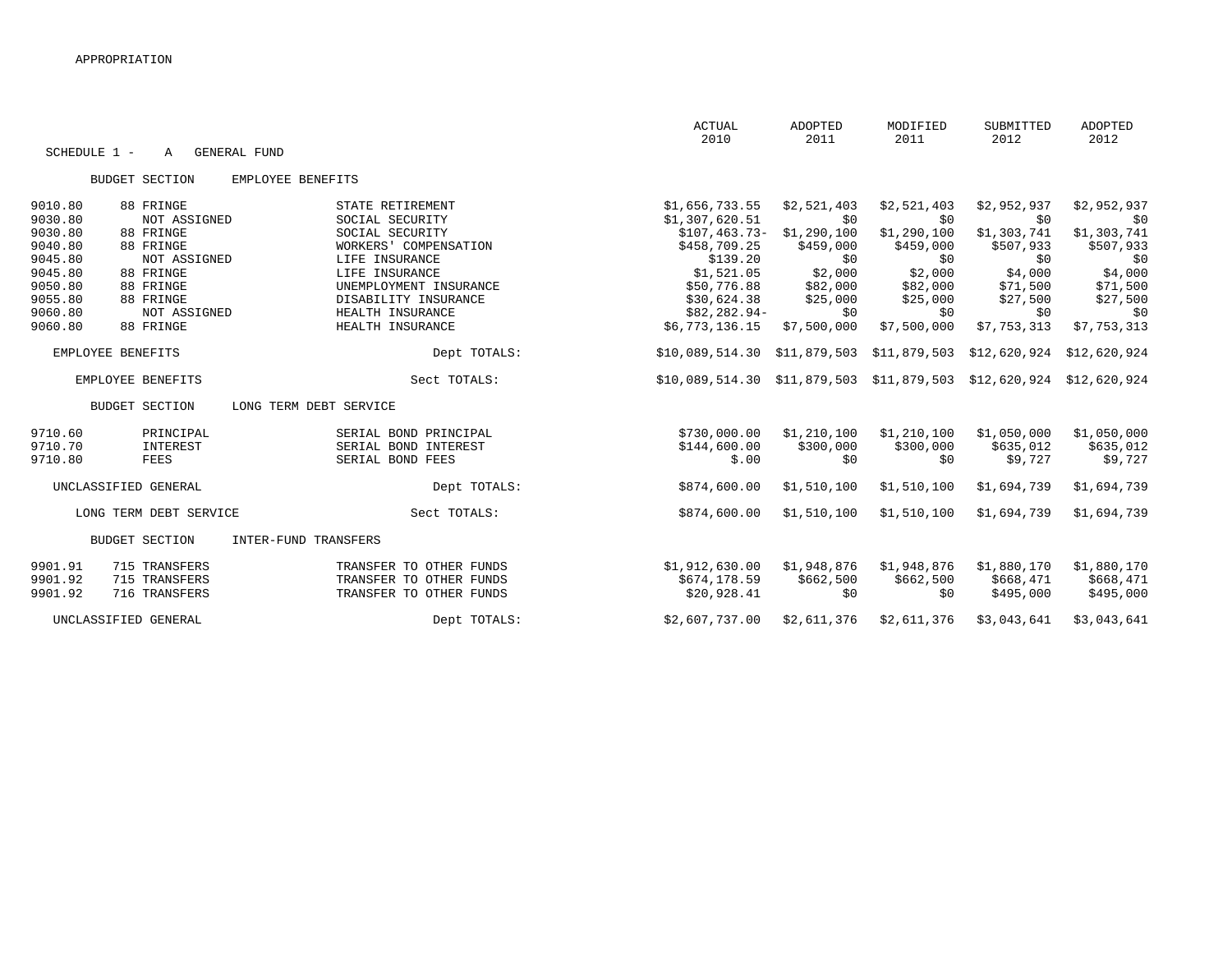|                    |                                                         |                            | <b>ACTUAL</b><br>2010                                  | ADOPTED<br>2011    | MODIFIED<br>2011   | SUBMITTED<br>2012 | ADOPTED<br>2012 |
|--------------------|---------------------------------------------------------|----------------------------|--------------------------------------------------------|--------------------|--------------------|-------------------|-----------------|
| SCHEDULE 1 -       | <b>GENERAL FUND</b><br>Α                                |                            |                                                        |                    |                    |                   |                 |
|                    | <b>BUDGET SECTION</b><br>INTER-FUND TRANSFERS           |                            |                                                        |                    |                    |                   |                 |
| 9950.93            | 716 TRANSFERS                                           | TRANSFER TO CAPITAL FUND   | \$69,900.00                                            | \$0                | \$0                | \$600,315         | \$600,315       |
|                    | UNCLASSIFIED GENERAL                                    | Dept TOTALS:               | \$69,900.00                                            | \$0                | \$0                | \$600, 315        | \$600,315       |
|                    | INTER-FUND TRANSFERS                                    | Sect TOTALS:               | \$2,677,637.00                                         | \$2,611,376        | \$2,611,376        | \$3,643,956       | \$3,643,956     |
| SCHEDULE 1 -       | A GENERAL FUND                                          | TOTALS:                    | \$63,744,501.94 \$68,776,115 \$69,664,192 \$71,547,147 |                    |                    |                   | \$71,547,147    |
| SCHEDULE 1 -       | SOLID WASTE DISPOSAL FUND<br>В                          |                            |                                                        |                    |                    |                   |                 |
|                    | <b>BUDGET SECTION</b><br>ADMINISTRATION                 |                            |                                                        |                    |                    |                   |                 |
| 8160.10            | 10 FULL TIME                                            | SOLID WASTE                | \$112,557.72                                           | \$115,370          | \$115,370          | \$44,120          | \$44,120        |
| 8160.10            | 20 PART TIME/TEMPORARY                                  | SOLID WASTE                | \$33,360.86                                            | \$41,780           | \$41,780           | \$0               | \$0             |
| 8160.30            | 100 DATA PROCESSING                                     | SOLID WASTE                | \$208.31                                               | \$400              | \$400              | \$400             | \$400           |
| 8160.30            | 300 LEGAL                                               | SOLID WASTE                | \$550.00                                               | \$600              | \$600              | \$600             | \$600           |
| 8160.40            | 10 ADVERTISING                                          | SOLID WASTE                | \$3,107.39                                             | \$3,300            | \$3,257            | \$3,300           | \$3,300         |
| 8160.40            | 70 CAR MAINTENANCE                                      | SOLID WASTE                | \$1,265.30                                             | \$1,500            | \$1,500            | \$0               | \$0             |
| 8160.40            | 72 CLEANING SUPPLIES                                    | SOLID WASTE                | \$861.00                                               | \$200              | \$200              | \$0               | \$0             |
| 8160.40<br>8160.40 | 90 CLOTHING                                             | SOLID WASTE                | \$730.00                                               | \$705              | \$705              | \$365             | \$365           |
| 8160.40            | 93 BUILDING MAINT & REPAIR<br>140 CONTRACTING SERVICE'S | SOLID WASTE<br>SOLID WASTE | \$3,883.23<br>\$2,749.90                               | \$6,700<br>\$2,500 | \$9,047<br>\$2,500 | \$0<br>\$0        | \$0<br>\$0      |
| 8160.40            | 180 DUES                                                | SOLID WASTE                | \$75.00                                                | \$135              | \$135              | \$135             | \$135           |
| 8160.40            | 191 ELECTRIC UTILITY                                    | SOLID WASTE                | \$5,986.38                                             | \$5,992            | \$6,069            | \$0               | \$0             |
| 8160.40            | 220 AUTOMOBILE FUEL                                     | SOLID WASTE                | \$2,582.34                                             | \$10,992           | \$13,410           | \$0               | \$0             |
| 8160.40            | 231 HEATING FUEL                                        | SOLID WASTE                | \$3,517.03                                             | \$6,760            | \$8,243            | \$0               | \$0             |
| 8160.40            | 270 INSURANCE-LIABILITY                                 | SOLID WASTE                | \$4,823.95                                             | \$5,300            | \$5,300            | \$2,400           | \$2,400         |
| 8160.40            | 290 JANITORIAL SERVICES                                 | SOLID WASTE                | \$2,848.56                                             | \$3,321            | \$3,472            | \$0               | \$0             |
| 8160.40            | 390 MILEAGE EXPENSE                                     | SOLID WASTE                | \$856.04                                               | \$2,393            | \$2,794            | \$500             | \$500           |
| 8160.40            | 420 OFFICE SUPPLIES                                     | SOLID WASTE                | \$1,959.74                                             | \$1,921            | \$2,119            | \$1,000           | \$1,000         |
| 8160.40            | 444 PERMITS, FEES, INSP, CERT                           | SOLID WASTE                | \$75.00                                                | \$450              | \$540              | \$75              | \$75            |
| 8160.40            | 480 POSTAGE                                             | SOLID WASTE                | \$255.33                                               | \$370              | \$370              | \$350             | \$350           |
| 8160.40            | 485 PRINTING/PAPER                                      | SOLID WASTE                | \$1,206.39                                             | \$1,250            | \$1,250            | \$0               | \$0             |
| 8160.40            | 660 TELEPHONE                                           | SOLID WASTE                | \$3,165.20                                             | \$3,209            | \$3,209            | \$0               | \$0             |
| 8160.40            | 680 TIRES                                               | SOLID WASTE                | \$602.59                                               | \$800              | \$800              | \$0               | \$0             |
| 8160.41            | 140 SW HAULING                                          | SOLID WASTE                | \$330,048.01                                           | \$297,269          | \$294,620          | \$0               | \$0             |
| 8160.42            | 140 RECYCLING PROGRAM                                   | SOLID WASTE                | \$608,062.00                                           | \$682,582          | \$682,582          | \$1,054,944       | \$1,054,944     |
| 8160.42            | 261 HAZARDOUS WASTE                                     | SOLID WASTE                | \$26,025.25                                            | \$20,000           | \$22,834           | \$25,000          | \$25,000        |
| 8160.42            | 485 PRINTING                                            | SOLID WASTE                | \$.00                                                  | \$500              | \$500              | \$2,000           | \$2,000         |
| 8160.42            | 596 ADVERTISING                                         | SOLID WASTE                | \$1,831.26                                             | \$2,719            | \$2,719            | \$0               | \$0             |
| 8160.42            | 640 RECYCLING BINS                                      | SOLID WASTE                | \$1,772.22                                             | \$7,000            | \$8,438            | \$7,000           | \$7,000         |
| 8160.42            | 680 TIRE DISPOSAL                                       | SOLID WASTE                | $$1,773.55-$                                           | \$4,200            | \$10,842           | \$0               | \$0             |
|                    | SOLID WASTE FUND                                        | Dept TOTALS:               | \$1,153,192.45                                         | \$1,230,218        | \$1,245,605        | \$1,142,189       | \$1,142,189     |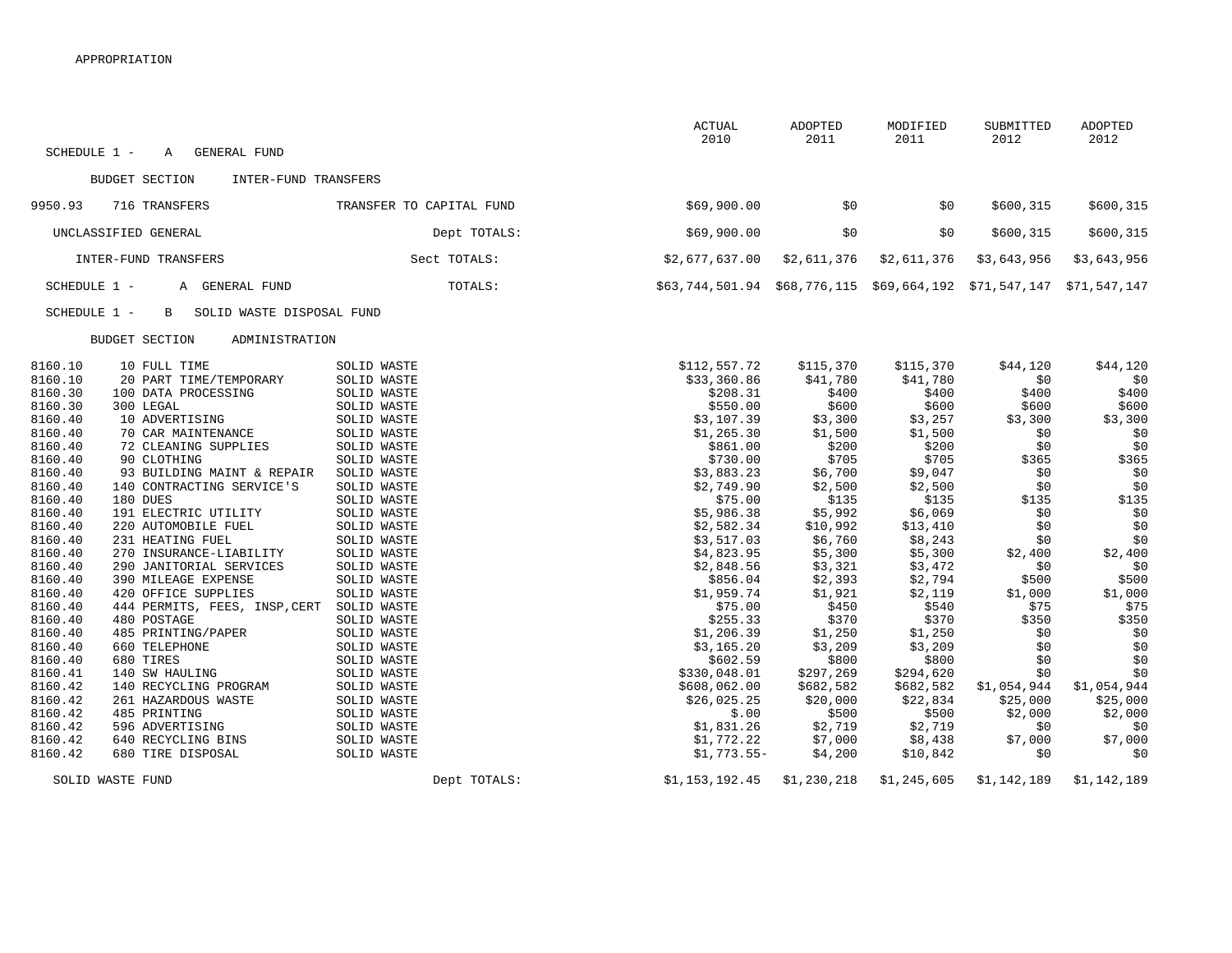|                                                     |                                                                                                   |                                                                                                                          | ACTUAL<br>2010                                                      | ADOPTED<br>2011                                      | MODIFIED<br>2011                                     | SUBMITTED<br>2012                                  | <b>ADOPTED</b><br>2012                             |
|-----------------------------------------------------|---------------------------------------------------------------------------------------------------|--------------------------------------------------------------------------------------------------------------------------|---------------------------------------------------------------------|------------------------------------------------------|------------------------------------------------------|----------------------------------------------------|----------------------------------------------------|
| SCHEDULE 1 -                                        | SOLID WASTE DISPOSAL FUND<br>B                                                                    |                                                                                                                          |                                                                     |                                                      |                                                      |                                                    |                                                    |
|                                                     | <b>BUDGET SECTION</b><br>ADMINISTRATION                                                           |                                                                                                                          |                                                                     |                                                      |                                                      |                                                    |                                                    |
| 1990.40                                             | 715 TRANSFERS                                                                                     | SOLID WASTE<br>- CONTINGENT ACCOUNT                                                                                      | \$.00                                                               | \$10,000                                             | \$10,000                                             | \$0                                                | \$0                                                |
|                                                     | UNCLASSIFIED GENERAL                                                                              | Dept TOTALS:                                                                                                             | \$.00                                                               | \$10,000                                             | \$10,000                                             | \$0                                                | \$0                                                |
|                                                     | ADMINISTRATION                                                                                    | Sect TOTALS:                                                                                                             | \$1,153,192.45                                                      | \$1,240,218                                          | \$1,255,605                                          | \$1,142,189                                        | \$1,142,189                                        |
|                                                     | EMPLOYEE BENEFITS<br><b>BUDGET SECTION</b>                                                        |                                                                                                                          |                                                                     |                                                      |                                                      |                                                    |                                                    |
| 9010.80<br>9030.80<br>9040.80<br>9055.80<br>9060.80 | 88 FRINGE<br>88 FRINGE<br>88 FRINGE<br>88 FRINGE<br>88 FRINGE                                     | STATE RETIREMENT<br>SOCIAL SECURITY<br>WORKMEN'S COMPENSATION<br>DISABILITY INSURANCE<br>HEALTH INSURANCE                | \$12,355.17<br>\$10,975.83<br>\$4,194.60<br>\$208.44<br>\$48,091.20 | \$23,500<br>\$12,000<br>\$4,200<br>\$235<br>\$51,790 | \$23,500<br>\$12,000<br>\$4,200<br>\$235<br>\$51,790 | \$7,645<br>\$3,375<br>\$1,315<br>\$200<br>\$19,127 | \$7,645<br>\$3,375<br>\$1,315<br>\$200<br>\$19,127 |
|                                                     | EMPLOYEE BENEFITS                                                                                 | Dept TOTALS:                                                                                                             | \$75,825.24                                                         | \$91,725                                             | \$91,725                                             | \$31,662                                           | \$31,662                                           |
|                                                     | EMPLOYEE BENEFITS                                                                                 | Sect TOTALS:                                                                                                             | \$75,825.24                                                         | \$91,725                                             | \$91,725                                             | \$31,662                                           | \$31,662                                           |
| SCHEDULE 1 -<br>SCHEDULE 1 -                        | B SOLID WASTE DISPOSAL FUND<br>SPECIAL GRANT FUND<br>CD                                           | TOTALS:                                                                                                                  | \$1,229,017.69                                                      | \$1,331,943                                          | \$1,347,330                                          | \$1,173,851                                        | \$1,173,851                                        |
|                                                     | <b>BUDGET SECTION</b><br>ADMINISTRATION                                                           |                                                                                                                          |                                                                     |                                                      |                                                      |                                                    |                                                    |
| 6293.10<br>6293.10<br>6293.20<br>6293.30            | 10 FULL TIME<br>20 PART TIME/TEMPORARY<br>90 COMPUTER<br>100 DATA PROCESSING                      | FEDERAL EMPLOYMENT PROGRAMS<br>FEDERAL EMPLOYMENT PROGRAMS<br>FEDERAL EMPLOYMENT PROGRAMS<br>FEDERAL EMPLOYMENT PROGRAMS | \$115,321.00<br>\$21,063.96<br>\$.00<br>\$784.80                    | \$120,237<br>\$18,200<br>\$500<br>\$1,000            | \$125,039<br>\$18,200<br>\$500<br>\$1,000            | \$144,100<br>\$8,000<br>\$1,000<br>\$1,000         | \$144,100<br>\$8,000<br>\$1,000<br>\$1,000         |
| 6293.30<br>6293.30<br>6293.40                       | 300 LEGAL<br>551 MLR<br>10 ADVERTISING                                                            | FEDERAL EMPLOYMENT PROGRAMS<br>FEDERAL EMPLOYMENT PROGRAMS<br>FEDERAL EMPLOYMENT PROGRAMS                                | \$150.00<br>\$12,083.36<br>\$843.54                                 | \$175<br>\$14,000<br>\$900                           | \$175<br>\$14,000<br>\$900                           | \$175<br>\$14,500<br>\$500                         | \$175<br>\$14,500<br>\$500                         |
| 6293.40<br>6293.40<br>6293.40<br>6293.40            | 130 CONTRACTS<br>140 CONTRACTING SERVICE'S<br>190 EDUCATION REIMBURSEMENTS<br>390 MILEAGE EXPENSE | FEDERAL EMPLOYMENT PROGRAMS<br>FEDERAL EMPLOYMENT PROGRAMS<br>FEDERAL EMPLOYMENT PROGRAMS<br>FEDERAL EMPLOYMENT PROGRAMS | \$25,377.00<br>\$15,450.89<br>\$118,393.72<br>\$900.00              | \$65,525<br>\$16,000<br>\$50,000<br>\$900            | \$72,940<br>\$16,000<br>\$62,044<br>\$900            | \$30,910<br>\$0<br>\$30,408<br>\$700               | \$30,910<br>\$0<br>\$30,408<br>\$700               |
| 6293.40<br>6293.40<br>6293.40                       | 420 OFFICE SUPPLIES<br>480 POSTAGE<br>487 PROGRAM EXPENSE                                         | FEDERAL EMPLOYMENT PROGRAMS<br>FEDERAL EMPLOYMENT PROGRAMS<br>FEDERAL EMPLOYMENT PROGRAMS                                | \$2,730.21<br>\$1,402.93<br>\$900.00                                | \$4,000<br>\$1,100<br>\$2,200                        | \$4,000<br>\$1,100<br>\$2,200                        | \$4,000<br>\$1,000<br>\$1,000                      | \$4,000<br>\$1,000<br>\$1,000                      |
| 6293.40<br>6293.40                                  | 660 TELEPHONE<br>690 CLIENT TOOLS                                                                 | FEDERAL EMPLOYMENT PROGRAMS<br>FEDERAL EMPLOYMENT PROGRAMS                                                               | \$1,814.76<br>\$2,655.00                                            | \$2,400<br>\$2,700                                   | \$2,400<br>\$2,700                                   | \$1,500<br>\$2,700                                 | \$1,500<br>\$2,700                                 |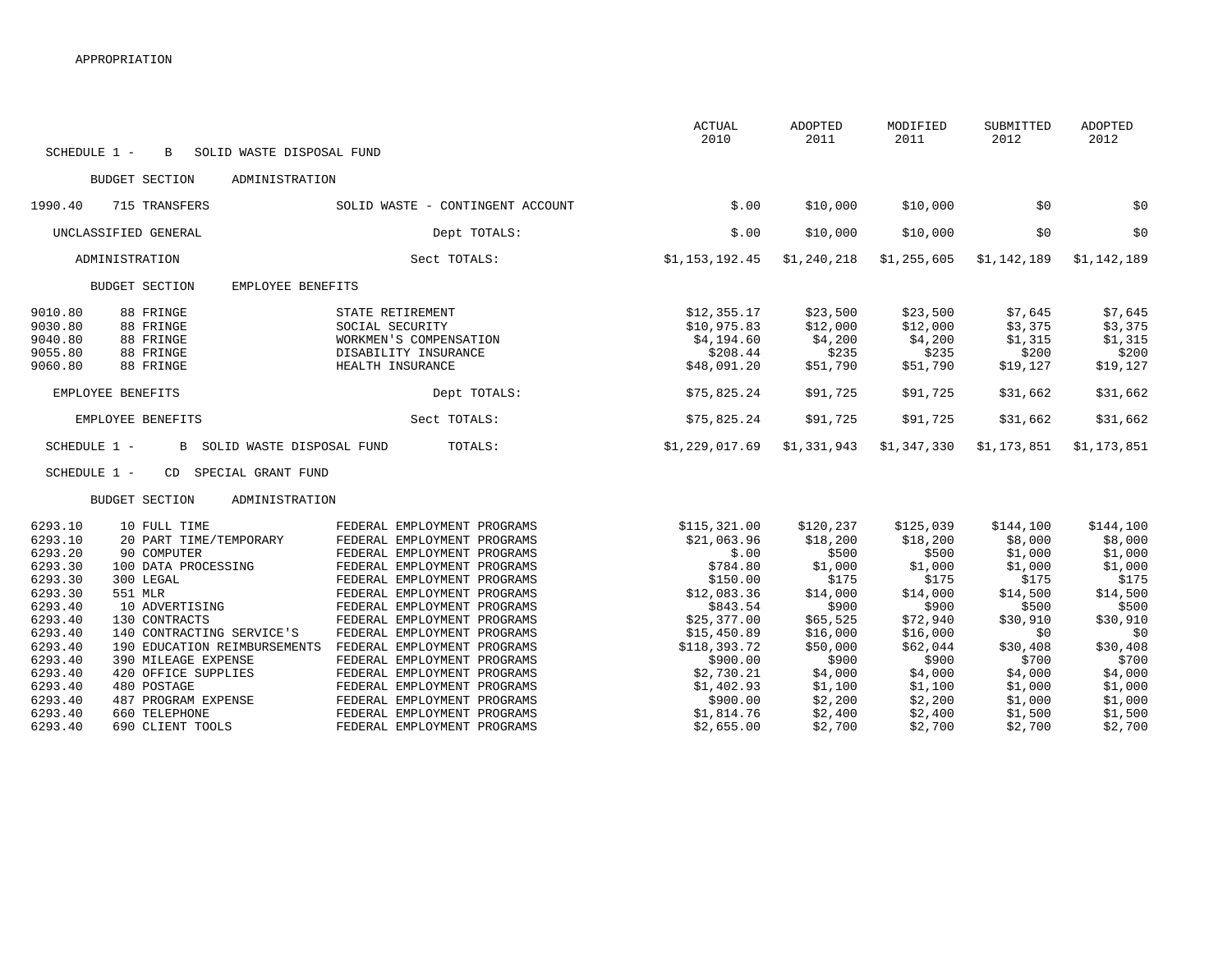|                                                                                                                      |                                                                                                          | ACTUAL<br>2010                                                          | ADOPTED<br>2011                                      | MODIFIED<br>2011                                      | SUBMITTED<br>2012                                    | ADOPTED<br>2012                                      |
|----------------------------------------------------------------------------------------------------------------------|----------------------------------------------------------------------------------------------------------|-------------------------------------------------------------------------|------------------------------------------------------|-------------------------------------------------------|------------------------------------------------------|------------------------------------------------------|
| SCHEDULE 1 -<br>CD SPECIAL GRANT FUND                                                                                |                                                                                                          |                                                                         |                                                      |                                                       |                                                      |                                                      |
| <b>BUDGET SECTION</b><br>ADMINISTRATION                                                                              |                                                                                                          |                                                                         |                                                      |                                                       |                                                      |                                                      |
| 6293.40<br>733 TRAINING/ALL OTHER                                                                                    | FEDERAL EMPLOYMENT PROGRAMS                                                                              | \$3,003.02                                                              | \$3,000                                              | \$6,001                                               | \$1,500                                              | \$1,500                                              |
| SPECIAL GRANT FUND, FED EMPLOYMENT PGMS                                                                              | Dept TOTALS:                                                                                             | \$322,874.19                                                            | \$302,837                                            | \$330,099                                             | \$242,993                                            | \$242,993                                            |
| ADMINISTRATION                                                                                                       | Sect TOTALS:                                                                                             | \$322,874.19                                                            | \$302,837                                            | \$330,099                                             | \$242,993                                            | \$242,993                                            |
| EMPLOYEE BENEFITS<br><b>BUDGET SECTION</b>                                                                           |                                                                                                          |                                                                         |                                                      |                                                       |                                                      |                                                      |
| 9010.80<br>88 FRINGE<br>9030.80<br>88 FRINGE<br>9040.80<br>88 FRINGE<br>9055.80<br>88 FRINGE<br>88 FRINGE<br>9060.80 | STATE RETIREMENT<br>SOCIAL SECURITY<br>WORKERS' COMPENSATION<br>DISABILITY INSURANCE<br>HEALTH INSURANCE | \$11,924.75<br>\$10,594.35<br>\$3,745.18<br>\$250.20<br>\$35,991.96     | \$31,600<br>\$16,150<br>\$4,000<br>\$300<br>\$39,800 | \$31,600<br>\$16, 150<br>\$4,000<br>\$300<br>\$39,800 | \$26,403<br>\$11,635<br>\$4,541<br>\$500<br>\$66,058 | \$26,403<br>\$11,635<br>\$4,541<br>\$500<br>\$66,058 |
| EMPLOYEE BENEFITS                                                                                                    | Dept TOTALS:                                                                                             | \$62,506.44                                                             | \$91,850                                             | \$91,850                                              | \$109,137                                            | \$109,137                                            |
| EMPLOYEE BENEFITS                                                                                                    | Sect TOTALS:                                                                                             | \$62,506.44                                                             | \$91,850                                             | \$91,850                                              | \$109,137                                            | \$109,137                                            |
| SCHEDULE 1 -<br>CD SPECIAL GRANT FUND                                                                                | TOTALS:                                                                                                  | \$385,380.63                                                            | \$394,687                                            | \$421,949                                             | \$352,130                                            | \$352,130                                            |
| COMMUNITY DEVELOPMENT FUND<br>SCHEDULE 1 -<br>CE                                                                     |                                                                                                          |                                                                         |                                                      |                                                       |                                                      |                                                      |
| <b>BUDGET SECTION</b><br>SPECIAL ITEMS                                                                               |                                                                                                          |                                                                         |                                                      |                                                       |                                                      |                                                      |
| 3654.40<br>NOT ASSIGNED<br>8510.40<br>487 PROGRAM EXPENSE                                                            | COMMUNITY DEVELOPMENT FUND<br>COMMUNITY DEVELOPMENT FUND                                                 | \$303,190.24<br>\$.00                                                   | \$0<br>\$0                                           | \$0<br>\$471,143                                      | \$0<br>\$0                                           | \$0<br>\$0                                           |
| EMO FLOOD REMEDIATION                                                                                                | Dept TOTALS:                                                                                             | \$303,190.24                                                            | \$0                                                  | \$471,143                                             | \$0                                                  | \$0                                                  |
| SPECIAL ITEMS                                                                                                        | Sect TOTALS:                                                                                             | \$303,190.24                                                            | \$0                                                  | \$471,143                                             | \$0                                                  | \$0                                                  |
| SCHEDULE 1 -<br>CE COMMUNITY DEVELOPMENT FUND                                                                        | TOTALS:                                                                                                  | \$303,190.24                                                            | \$0                                                  | \$471,143                                             | \$0                                                  | \$0                                                  |
| SCHEDULE 1 -<br>CH CONSOLIDATED HEALTH INSURANCE                                                                     |                                                                                                          |                                                                         |                                                      |                                                       |                                                      |                                                      |
| <b>BUDGET SECTION</b><br>ADMINISTRATION                                                                              |                                                                                                          |                                                                         |                                                      |                                                       |                                                      |                                                      |
| 9060.81<br>87 EXCELLUS PAYMENTS                                                                                      | HEALTH INSURANCE                                                                                         | $$9,301,118.86$ $$10,722,853$ $$10,729,444$ $$11,039,849$ $$11,039,849$ |                                                      |                                                       |                                                      |                                                      |
| EMPLOYEE BENEFITS                                                                                                    | Dept TOTALS:                                                                                             | \$9,301,118.86 \$10,722,853                                             |                                                      | \$10,729,444 \$11,039,849                             |                                                      | \$11,039,849                                         |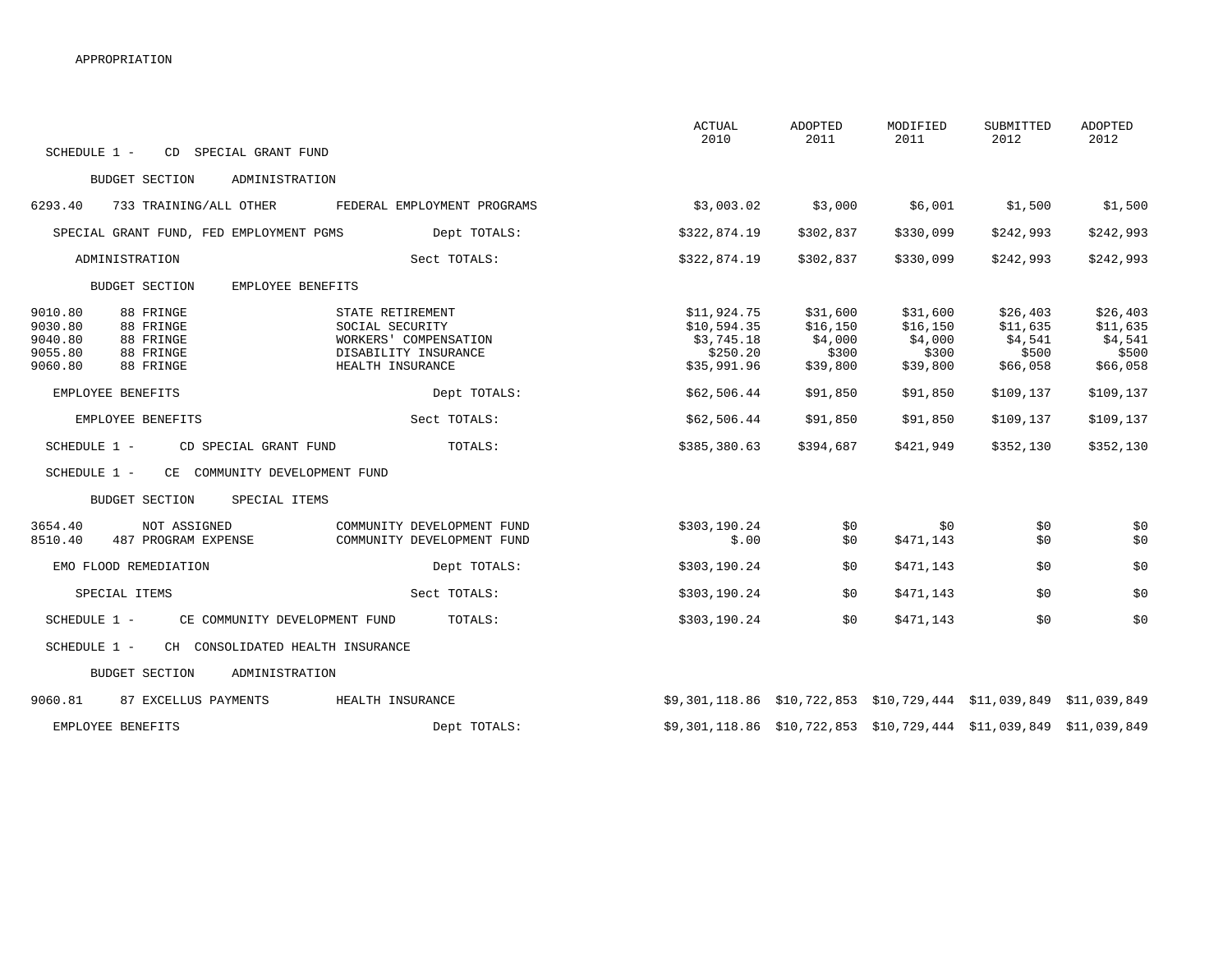|                    |                                            |                                                                                | <b>ACTUAL</b><br>2010                                              | <b>ADOPTED</b><br>2011 | MODIFIED<br>2011  | SUBMITTED<br>2012 | <b>ADOPTED</b><br>2012 |
|--------------------|--------------------------------------------|--------------------------------------------------------------------------------|--------------------------------------------------------------------|------------------------|-------------------|-------------------|------------------------|
| SCHEDULE 1 -       | CH CONSOLIDATED HEALTH INSURANCE           |                                                                                |                                                                    |                        |                   |                   |                        |
|                    | <b>BUDGET SECTION</b><br>ADMINISTRATION    |                                                                                |                                                                    |                        |                   |                   |                        |
|                    |                                            |                                                                                |                                                                    |                        |                   |                   |                        |
| 1710.10<br>1710.30 | 10 FULL TIME<br>100 DATA PROCESSING        | CONSOLIDATED HEALTH INSURANCE PROGRAM<br>CONSOLIDATED HEALTH INSURANCE PROGRAM | \$34,840.31<br>\$82.25                                             | \$35,597<br>\$500      | \$35,597<br>\$500 | \$35,917<br>\$500 | \$35,917<br>\$500      |
| 1710.30            | 300 LEGAL                                  | CONSOLIDATED HEALTH INSURANCE PROGRAM                                          | \$130.00                                                           | \$500                  | \$500             | \$500             | \$500                  |
| 1710.40            | 140 CONTRACTING SERVICE'S                  | CONSOLIDATED HEALTH INSURANCE PROGRAM                                          | \$15,379.79                                                        | \$16,000               | \$16,000          | \$15,700          | \$15,700               |
| 1710.40            | 320 LEASED/SERVICE EOUIPMENT               | CONSOLIDATED HEALTH INSURANCE PROGRAM                                          | \$1,228.35                                                         | \$1,200                | \$1,200           | \$1,000           | \$1,000                |
| 1710.40            | 330 LEGAL FEES                             | CONSOLIDATED HEALTH INSURANCE PROGRAM                                          | \$312.50                                                           | \$0                    | \$0               | \$0               | \$0                    |
| 1710.40            | 420 OFFICE SUPPLIES                        | CONSOLIDATED HEALTH INSURANCE PROGRAM                                          | \$50.00                                                            | \$50                   | \$50              | \$50              | \$50                   |
| 1710.40            | 480 POSTAGE                                | CONSOLIDATED HEALTH INSURANCE PROGRAM                                          | \$906.90                                                           | \$600                  | \$600             | \$800             | \$800                  |
| 1710.40            | 485 PRINTING/PAPER                         | CONSOLIDATED HEALTH INSURANCE PROGRAM                                          | \$.00                                                              | \$50                   | \$50              | \$50              | \$50                   |
| 1710.40            | 660 TELEPHONE                              | CONSOLIDATED HEALTH INSURANCE PROGRAM                                          | \$97.10                                                            | \$125                  | \$125             | \$125             | \$125                  |
| 1710.40            | 733 TRAINING/ALL OTHER                     | CONSOLIDATED HEALTH INSURANCE PROGRAM                                          | \$.00                                                              | \$100                  | \$100             | \$100             | \$100                  |
| 1722.40            | 270 INSURANCE-LIABILITY                    | EXCESS INSURANCE                                                               | \$344,751.34                                                       | \$410,993              | \$410,993         | \$443,540         | \$443,540              |
|                    |                                            |                                                                                |                                                                    |                        |                   |                   |                        |
|                    | CONSOLIDATED HEALTH INS FUND               | Dept TOTALS:                                                                   | \$397,778.54                                                       | \$465,715              | \$465,715         | \$498,282         | \$498,282              |
|                    | ADMINISTRATION                             | Sect TOTALS:                                                                   | \$9,698,897.40 \$11,188,568 \$11,195,159 \$11,538,131 \$11,538,131 |                        |                   |                   |                        |
|                    | <b>BUDGET SECTION</b><br>EMPLOYEE BENEFITS |                                                                                |                                                                    |                        |                   |                   |                        |
| 9010.80            | 88 FRINGE                                  | STATE RETIREMENT                                                               | \$2,748.18                                                         | \$5,322                | \$5,322           | \$6,235           | \$6,235                |
| 9030.80            | 88 FRINGE                                  | SOCIAL SECURITY                                                                | \$2,645.49                                                         | \$2,723                | \$2,723           | \$2,748           | \$2,748                |
| 9040.80            | 88 FRINGE                                  | WORKERS, COMPENSATION                                                          | \$998.71                                                           | \$1,000                | \$1,000           | \$1,672           | \$1,672                |
| 9055.80            | 88 FRINGE                                  | DISABILITY INSURANCE                                                           | \$68.16                                                            | \$84                   | \$84              | \$96              | \$96                   |
| 9060.80            | 88 FRINGE                                  | HEALTH INSURANCE                                                               | \$12,903.23                                                        | \$14,194               | \$14,194          | \$16,000          | \$16,000               |
|                    | EMPLOYEE BENEFITS                          | Dept TOTALS:                                                                   | \$19,363.77                                                        | \$23,323               | \$23,323          | \$26,751          | \$26,751               |
|                    |                                            |                                                                                |                                                                    |                        |                   |                   |                        |
|                    | EMPLOYEE BENEFITS                          | Sect TOTALS:                                                                   | \$19,363.77                                                        | \$23,323               | \$23,323          | \$26,751          | \$26,751               |
| SCHEDULE 1 -       | CH CONSOLIDATED HEALTH INSURANCE           | TOTALS:                                                                        | \$9,718,261.17 \$11,211,891                                        |                        | \$11,218,482      | \$11,564,882      | \$11,564,882           |
| SCHEDULE 1 -       | CI LIABILITY INSURANCE FUND                |                                                                                |                                                                    |                        |                   |                   |                        |
|                    |                                            |                                                                                |                                                                    |                        |                   |                   |                        |
|                    | <b>BUDGET SECTION</b><br>ADMINISTRATION    |                                                                                |                                                                    |                        |                   |                   |                        |
| 8042.10            | 20 PART TIME/TEMPORARY                     | SAFETY PROGRAM                                                                 | \$21,746.04                                                        | \$24,640               | \$24,640          | \$25,134          | \$25,134               |
| 8042.30            | 100 DATA PROCESSING                        | SAFETY PROGRAM                                                                 | \$349.06                                                           | \$50                   | \$50              | \$50              | \$50                   |
| 8042.30            | 300 LEGAL                                  | SAFETY PROGRAM                                                                 | \$.00                                                              | \$50                   | \$50              | \$50              | \$50                   |

 8042.40 10 ADVERTISING SAFETY PROGRAM \$781.00 \$0 \$0 \$0 \$0 8042.40 140 CONTRACTING SERVICE'S SAFETY PROGRAM \$1,092.00 \$1,500 \$1,500 \$1,500 \$1,500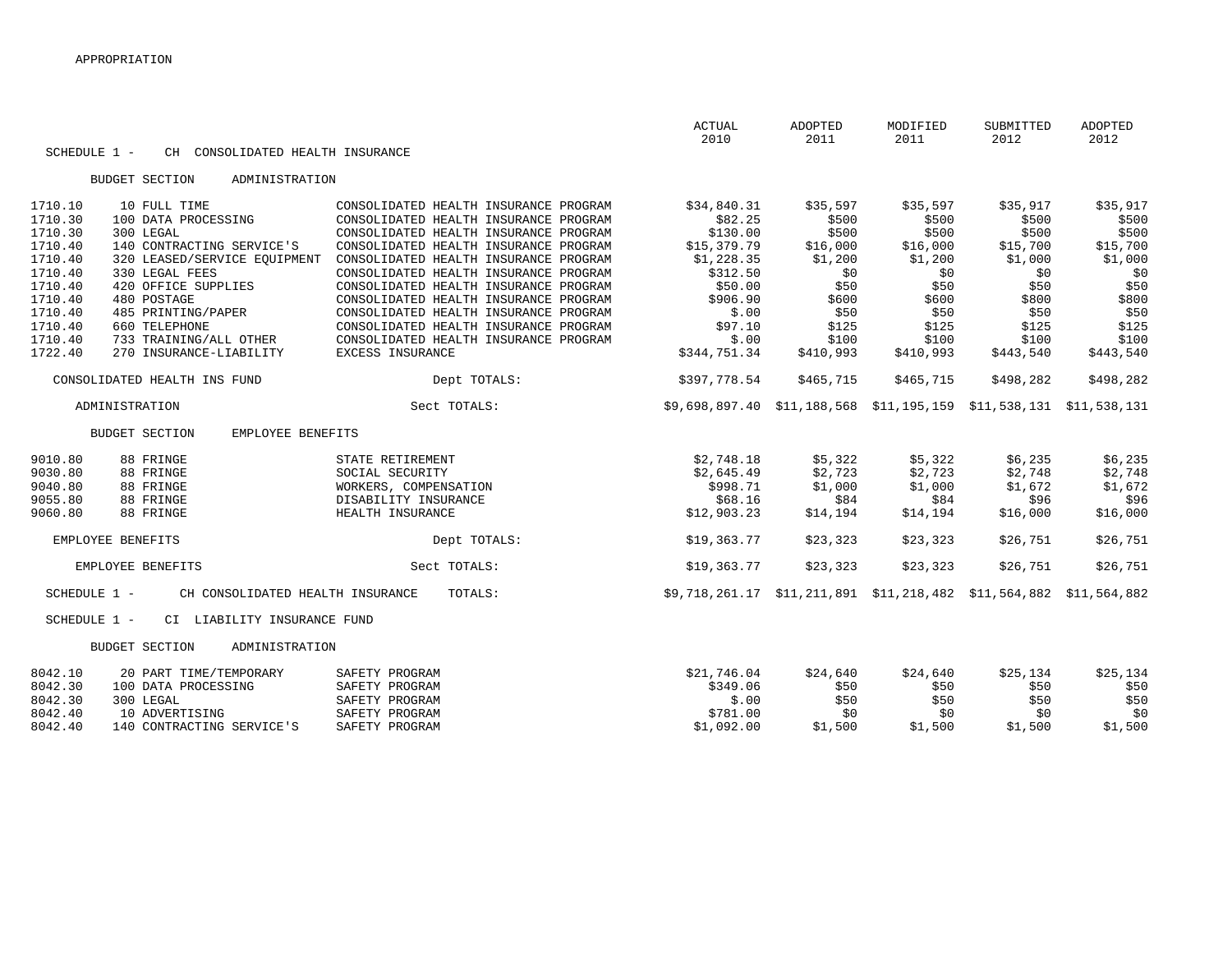|              |                                            |                                | <b>ACTUAL</b><br>2010 | <b>ADOPTED</b><br>2011 | MODIFIED<br>2011 | SUBMITTED<br>2012 | <b>ADOPTED</b><br>2012 |
|--------------|--------------------------------------------|--------------------------------|-----------------------|------------------------|------------------|-------------------|------------------------|
| SCHEDULE 1 - | CI LIABILITY INSURANCE FUND                |                                |                       |                        |                  |                   |                        |
|              | ADMINISTRATION<br><b>BUDGET SECTION</b>    |                                |                       |                        |                  |                   |                        |
| 8042.40      | 320 LEASED/SERVICE EOUIPMENT               | SAFETY PROGRAM                 | \$.50                 | \$100                  | \$100            | \$100             | \$100                  |
| 8042.40      | 340 LITERATURE                             | SAFETY PROGRAM                 | \$539.97              | \$1,500                | \$1,500          | \$1,500           | \$1,500                |
| 8042.40      | 410 NURSING SUPPLIES                       | SAFETY PROGRAM                 | \$645.40              | \$2,000                | \$2,000          | \$2,000           | \$2,000                |
| 8042.40      | 420 OFFICE SUPPLIES                        | SAFETY PROGRAM                 | \$127.17              | \$1,000                | \$1,000          | \$1,000           | \$1,000                |
| 8042.40      | 480 POSTAGE                                | SAFETY PROGRAM                 | \$32.06               | \$300                  | \$300            | \$300             | \$300                  |
| 8042.40      | 485 PRINTING/PAPER                         | SAFETY PROGRAM                 | \$73.95               | \$250                  | \$250            | \$250             | \$250                  |
| 8042.40      | 640 SUPPLIES (NOT OFFICE)                  | SAFETY PROGRAM                 | \$141.79              | \$1,000                | \$1,000          | \$1,000           | \$1,000                |
| 8042.40      | 660 TELEPHONE                              | SAFETY PROGRAM                 | \$445.77              | \$735                  | \$735            | \$735             | \$735                  |
| 8042.40      | 733 TRAINING/ALL OTHER                     | SAFETY PROGRAM                 | \$1,279.90            | \$4,000                | \$4,135          | \$4,000           | \$4,000                |
|              | SAFETY PROGRAM - LIABILITY INS FUND        | Dept TOTALS:                   | \$27,254.61           | \$37,125               | \$37,260         | \$37,619          | \$37,619               |
|              | <b>BUDGET SECTION</b><br>ADMINISTRATION    |                                |                       |                        |                  |                   |                        |
| 1910.40      | 270 INSURANCE-LIABILITY                    | UNALLOCATED INSURANCE          | \$387,720.08          | \$370,500              | \$370,500        | \$375,000         | \$375,000              |
| 1930.40      | 270 INSURANCE-LIABILITY                    | JUDGEMENTS AND CLAIMS          | \$14,021.79           | \$25,000               | \$25,000         | \$75,000          | \$75,000               |
|              | UNCLASSIFIED GENERAL                       | Dept TOTALS:                   | \$401,741.87          | \$395,500              | \$395,500        | \$450,000         | \$450,000              |
|              | ADMINISTRATION                             | Sect TOTALS:                   | \$428,996.48          | \$432,625              | \$432,760        | \$487,619         | \$487,619              |
|              | <b>BUDGET SECTION</b><br>EMPLOYEE BENEFITS |                                |                       |                        |                  |                   |                        |
| 9010.80      | 88 FRINGE                                  | STATE RETIREMENT               | \$2,899.80            | \$3,684                | \$3,684          | \$4,363           | \$4,363                |
| 9030.80      | 88 FRINGE                                  | SOCIAL SECURITY                | \$1,448.05            | \$1,885                | \$1,885          | \$1,925           | \$1,925                |
| 9040.80      | 88 FRINGE                                  | WORKERS' COMPENSATION          | \$798.97              | \$800                  | \$800            | \$750             | \$750                  |
|              | EMPLOYEE BENEFITS                          | Dept TOTALS:                   | \$5,146.82            | \$6,369                | \$6,369          | \$7,038           | \$7,038                |
|              | EMPLOYEE BENEFITS                          | Sect TOTALS:                   | \$5,146.82            | \$6,369                | \$6,369          | \$7,038           | \$7,038                |
| SCHEDULE 1 - | CI LIABILITY INSURANCE FUND                | TOTALS:                        | \$434,143.30          | \$438,994              | \$439,129        | \$494,657         | \$494,657              |
| SCHEDULE 1 - | COUNTY ROAD FUND<br>D                      |                                |                       |                        |                  |                   |                        |
|              | <b>BUDGET SECTION</b><br>MAINTENANCE       |                                |                       |                        |                  |                   |                        |
| 5110.10      | 10 FULL TIME                               | MAINTENANCE, ROADS AND BRIDGES | \$728,848.34          | \$752,565              | \$752,565        | \$740,588         | \$740,588              |
| 5110.10      | 20 PART TIME/TEMPORARY                     | MAINTENANCE, ROADS AND BRIDGES | \$27.270.00           | \$20,000               | \$20,000         | \$14,401          | \$14,401               |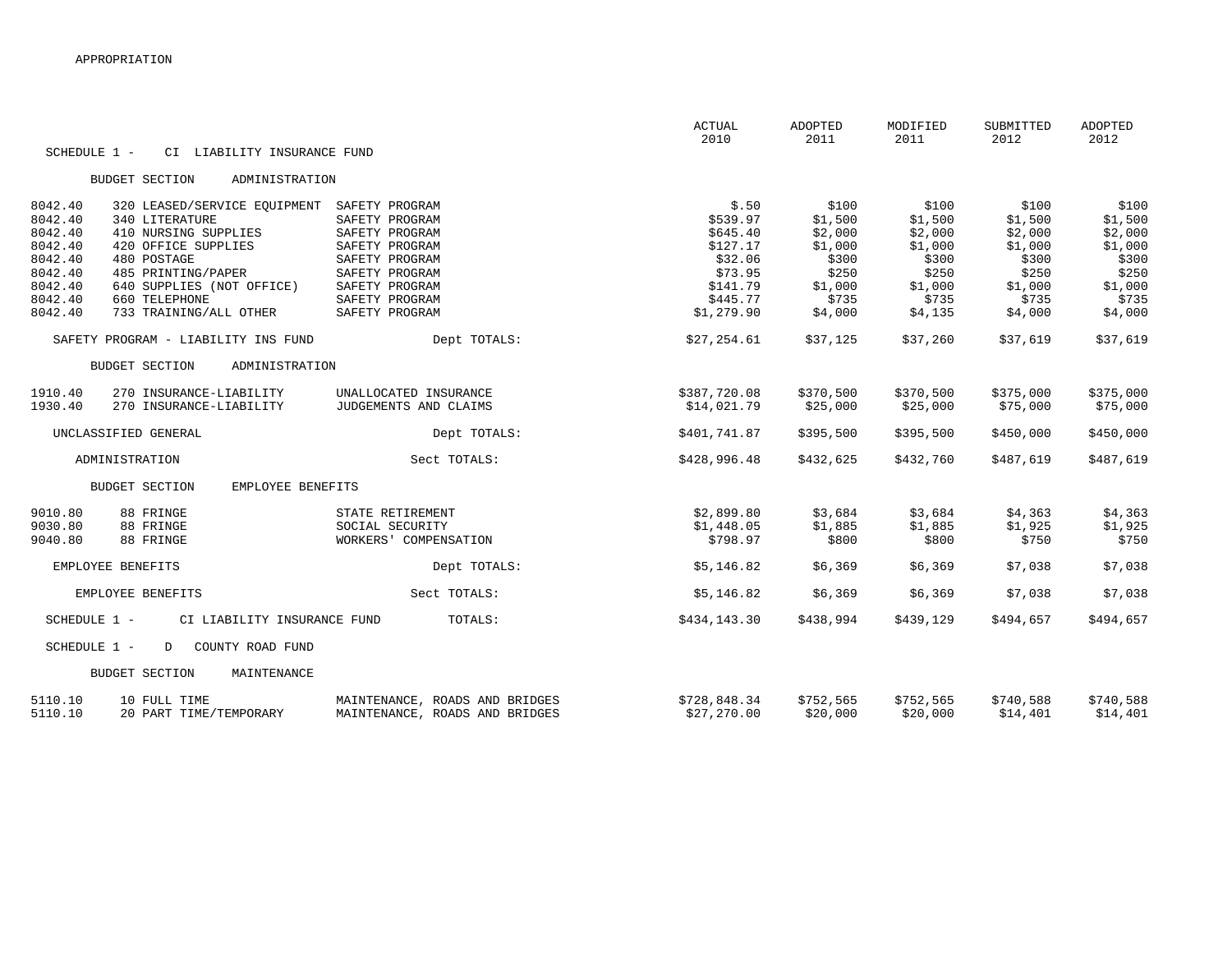|                                            |                                 | <b>ACTUAL</b>    | ADOPTED     | MODIFIED    | SUBMITTED   | ADOPTED     |
|--------------------------------------------|---------------------------------|------------------|-------------|-------------|-------------|-------------|
| SCHEDULE 1 -<br>COUNTY ROAD FUND<br>D      |                                 | 2010             | 2011        | 2011        | 2012        | 2012        |
|                                            |                                 |                  |             |             |             |             |
| <b>BUDGET SECTION</b><br>MAINTENANCE       |                                 |                  |             |             |             |             |
| 5110.10<br>30 OVERTIME/OTHER               | MAINTENANCE, ROADS AND BRIDGES  | \$86,953.86      | \$65,000    | \$65,000    | \$70,000    | \$70,000    |
| 5110.40<br>10 ADVERTISING                  | MAINTENANCE, ROADS, AND BRIDGES | \$62.96          | \$200       | \$200       | \$200       | \$200       |
| 5110.40<br>50 BRIDGE PROJECTS              | MAINTENANCE, ROADS, AND BRIDGES | \$8,255.13       | \$45,000    | \$63,400    | \$40,000    | \$40,000    |
| 5110.40<br>70 CAR MAINTENANCE              | MAINTENANCE, ROADS, AND BRIDGES | \$.00            | \$1,000     | \$1,000     | \$1,000     | \$1,000     |
| 5110.40<br>90 CLOTHING                     | MAINTENANCE, ROADS, AND BRIDGES | \$9,855.00       | \$9,000     | \$9,000     | \$10,585    | \$10,585    |
| 5110.40<br>140 CONTRACTING SERVICE'S       | MAINTENANCE, ROADS, AND BRIDGES | \$17,666.81      | \$30,000    | \$30,000    | \$30,000    | \$30,000    |
| 5110.40<br>240 HIGHWAY MAINTENANCE         | MAINTENANCE, ROADS, AND BRIDGES | \$9,857.96       | \$15,000    | \$15,000    | \$15,000    | \$15,000    |
| 5110.40<br>241 HIGHWAY PAVEMENTPATCHING    | MAINTENANCE, ROADS, AND BRIDGES | \$31,170.57      | \$50,000    | \$50,000    | \$54,000    | \$54,000    |
| 5110.40<br>242 HIGHWAY PAVEMENTSTRIPING    | MAINTENANCE, ROADS, AND BRIDGES | \$15,617.59      | \$35,000    | \$35,000    | \$35,000    | \$35,000    |
| 260 HIGHWAY SUPPLIES/SIGNS<br>5110.40      | MAINTENANCE, ROADS, AND BRIDGES | \$12,806.18      | \$20,000    | \$22,070    | \$20,000    | \$20,000    |
| 5110.40<br>262 METAL PIPES/CULVERTS        | MAINTENANCE, ROADS, AND BRIDGES | \$3,944.40       | \$5,000     | \$5,000     | \$5,000     | \$5,000     |
| 5110.40<br>264 HEAVY STONE/GABIONS         | MAINTENANCE, ROADS, AND BRIDGES | \$.00            | \$2,500     | \$2,500     | \$2,500     | \$2,500     |
| 5110.40<br>270 INSURANCE-LIABILITY         | MAINTENANCE, ROADS, AND BRIDGES | \$7,316.02       | \$8,000     | \$8,000     | \$8,000     | \$8,000     |
| 5110.40<br>320 LEASED/SERVICE EQUIPMENT    | MAINTENANCE, ROADS, AND BRIDGES | \$398.55         | \$10,000    | \$10,000    | \$10,000    | \$10,000    |
| 5110.40<br>602 CINDERS/SALT                | MAINTENANCE, ROADS, AND BRIDGES | \$253,032.80     | \$180,000   | \$180,531   | \$190,000   | \$190,000   |
| COUNTY ROAD FUND                           | Dept TOTALS:                    | \$1, 213, 056.17 | \$1,248,265 | \$1,269,266 | \$1,246,274 | \$1,246,274 |
| MAINTENANCE                                | Sect TOTALS:                    | \$1,213,056.17   | \$1,248,265 | \$1,269,266 | \$1,246,274 | \$1,246,274 |
| <b>BUDGET SECTION</b><br>EMPLOYEE BENEFITS |                                 |                  |             |             |             |             |
| 9010.80<br>88 FRINGE                       | STATE RETIREMENT                | \$79,922.02      | \$115,511   | \$115,511   | \$148,788   | \$148,788   |
| 9030.80<br>88 FRINGE                       | SOCIAL SECURITY                 | \$63,364.79      | \$60,100    | \$60,100    | \$65,691    | \$65,691    |
| 9040.80<br>88 FRINGE                       | WORKERS' COMPENSATION           | \$24,368.62      | \$24,500    | \$24,500    | \$25,593    | \$25,593    |
| 88 FRINGE<br>9050.80                       | UNEMPLOYMENT INSURANCE          | \$7,159.47       | \$8,000     | \$8,000     | \$3,496     | \$3,496     |
| 9055.80<br>88 FRINGE                       | DISABILITY INSURANCE            | \$1,626.12       | \$2,000     | \$2,000     | \$3,000     | \$3,000     |
| 9060.80<br>88 FRINGE                       | HEALTH INSURANCE                | \$457,472.10     | \$490,500   | \$490,500   | \$387,324   | \$387,324   |
| EMPLOYEE BENEFITS                          | Dept TOTALS:                    | \$633,913.12     | \$700,611   | \$700,611   | \$633,892   | \$633,892   |
| EMPLOYEE BENEFITS                          | Sect TOTALS:                    | \$633,913.12     | \$700,611   | \$700,611   | \$633,892   | \$633,892   |
| SCHEDULE 1 -<br>COUNTY ROAD FUND<br>D      | TOTALS:                         | \$1,846,969.29   | \$1,948,876 | \$1,969,877 | \$1,880,166 | \$1,880,166 |
| SCHEDULE 1 -<br>DM ROAD MACHINERY FUND     |                                 |                  |             |             |             |             |
| <b>BUDGET SECTION</b><br>ROAD MACHINERY    |                                 |                  |             |             |             |             |
| 5130.10<br>10 FULL TIME                    | ROAD MACHINERY FUND             | \$187,910.73     | \$191,803   | \$191,803   | \$166,612   | \$166,612   |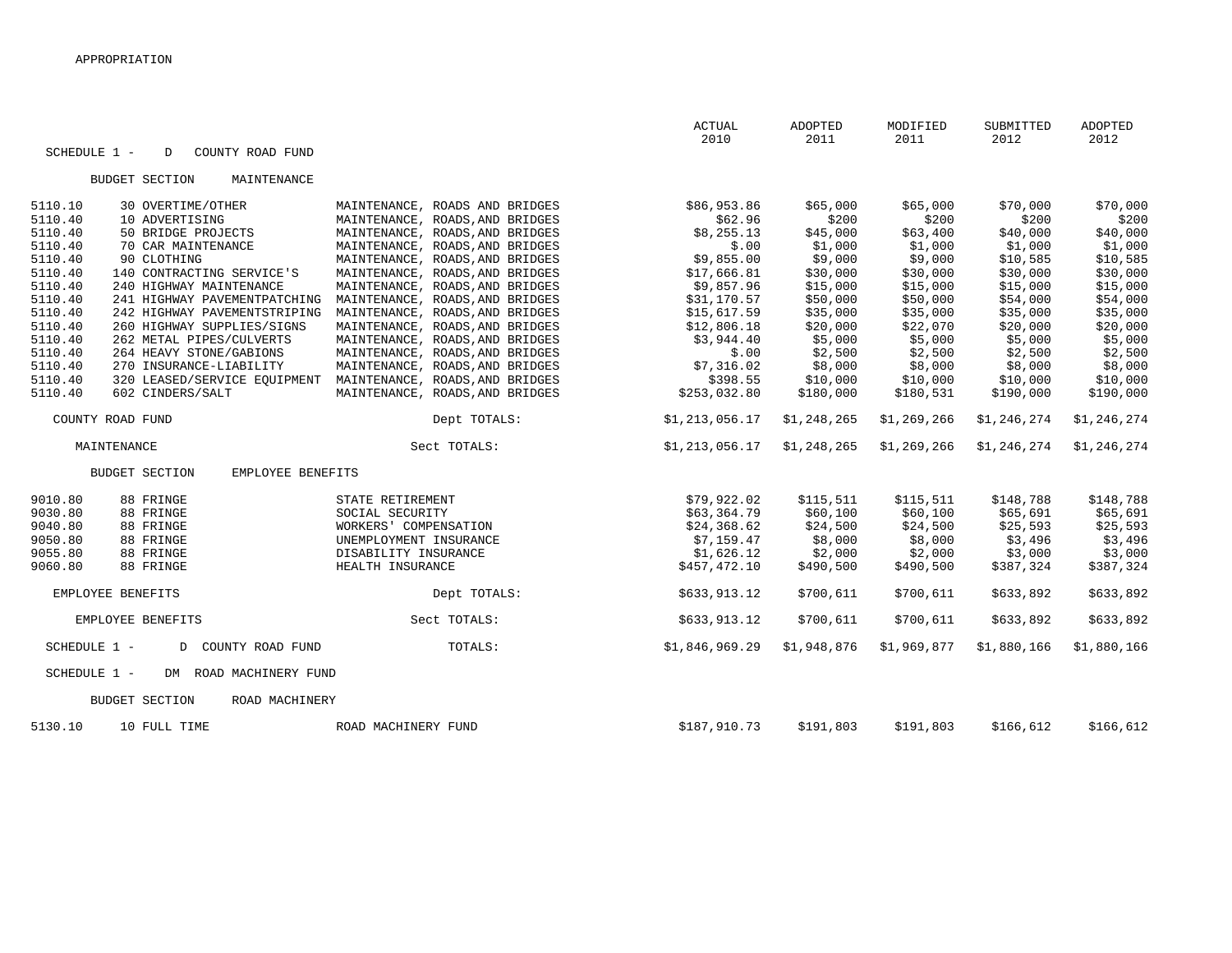| SCHEDULE 1 -        | DM ROAD MACHINERY FUND                     |                       | ACTUAL<br>2010 | ADOPTED<br>2011 | MODIFIED<br>2011 | SUBMITTED<br>2012 | ADOPTED<br>2012 |
|---------------------|--------------------------------------------|-----------------------|----------------|-----------------|------------------|-------------------|-----------------|
|                     | <b>BUDGET SECTION</b><br>ROAD MACHINERY    |                       |                |                 |                  |                   |                 |
| 5130.10             | 30 OVERTIME/OTHER                          | ROAD MACHINERY FUND   | \$26,104.74    | \$23,000        | \$23,000         | \$25,000          | \$25,000        |
| 5130.20             | 280 TOOLS                                  | ROAD MACHINERY FUND   | \$1,520.04     | \$3,000         | \$3,000          | \$3,000           | \$3,000         |
| 5130.40             | NOT ASSIGNED                               | ROAD MACHINERY FUND   | $$2,660.35-$   | \$0             | \$0              | \$0               | \$0             |
| 5130.40             | 140 CONTRACTING SERVICE'S                  | ROAD MACHINERY FUND   | \$1,047.99     | \$1,000         | \$1,000          | \$1,000           | \$1,000         |
| 5130.40             | 191 ELECTRIC UTILITY                       | ROAD MACHINERY FUND   | \$18,317.20    | \$20,000        | \$20,822         | \$20,000          | \$20,000        |
| 5130.40             | 210 GARBAGE DISPOSAL                       | ROAD MACHINERY FUND   | \$579.00       | \$1,000         | \$1,000          | \$1,000           | \$1,000         |
| 5130.40             | 220 AUTOMOBILE FUEL                        | ROAD MACHINERY FUND   | \$97,756.70    | \$110,000       | \$112,781        | \$120,000         | \$120,000       |
| 5130.40             | 231 HEATING FUEL                           | ROAD MACHINERY FUND   | \$16,148.75    | \$25,000        | \$25,000         | \$25,000          | \$25,000        |
| 5130.40             | 320 LEASED/SERVICE EQUIPMENT               | ROAD MACHINERY FUND   | \$5,250.88     | \$5,000         | \$5,000          | \$5,000           | \$5,000         |
| 5130.40             | 350 OFFICE EOUIP MAINTENANCE               | ROAD MACHINERY FUND   | \$493.00       | \$1,000         | \$1,000          | \$1,000           | \$1,000         |
| 5130.40<br>430 OIL  |                                            | ROAD MACHINERY FUND   | \$7,959.84     | \$7,000         | \$7,000          | \$7,000           | \$7,000         |
| 5130.40             | 510 RADIO REPAIRS                          | ROAD MACHINERY FUND   | \$1,653.39     | \$1,500         | \$1,500          | \$1,500           | \$1,500         |
| 5130.40             | 560 REPAIRS                                | ROAD MACHINERY FUND   | \$78,208.58    | \$140,000       | \$151,520        | \$150,000         | \$150,000       |
| 5130.40             | 680 TIRES                                  | ROAD MACHINERY FUND   | \$22,151.74    | \$20,000        | \$20,000         | \$20,000          | \$20,000        |
| ROAD MACHINERY FUND |                                            | Dept TOTALS:          | \$462,442.23   | \$549,303       | \$564,426        | \$546,112         | \$546,112       |
| ROAD MACHINERY      |                                            | Sect TOTALS:          | \$462,442.23   | \$549,303       | \$564,426        | \$546,112         | \$546,112       |
|                     | <b>BUDGET SECTION</b><br>EMPLOYEE BENEFITS |                       |                |                 |                  |                   |                 |
| 9010.80             | 88 FRINGE                                  | STATE RETIREMENT      | \$22,675.20    | \$32,117        | \$32,117         | \$33,261          | \$33,261        |
| 9030.80             | 88 FRINGE                                  | SOCIAL SECURITY       | \$16,018.53    | \$16,450        | \$16,450         | \$14,658          | \$14,658        |
| 9040.80             | 88 FRINGE                                  | WORKERS' COMPENSATION | \$5,542.86     | \$5,600         | \$5,600          | \$5,721           | \$5,721         |
| 9055.80             | 88 FRINGE                                  | DISABILITY INSURANCE  | \$333.60       | \$350           | \$350            | \$500             | \$500           |
| 9060.80             | 88 FRINGE                                  | HEALTH INSURANCE      | \$58,704.78    | \$58,680        | \$58,680         | \$83,219          | \$83,219        |
| EMPLOYEE BENEFITS   |                                            | Dept TOTALS:          | \$103,274.97   | \$113,197       | \$113,197        | \$137,359         | \$137,359       |
| EMPLOYEE BENEFITS   |                                            | Sect TOTALS:          | \$103,274.97   | \$113,197       | \$113,197        | \$137,359         | \$137,359       |
| SCHEDULE 1 -        | DM ROAD MACHINERY FUND                     | TOTALS:               | \$565,717.20   | \$662,500       | \$677,623        | \$683,471         | \$683,471       |
| SCHEDULE 1 -        | H<br>CAPITAL FUND                          |                       |                |                 |                  |                   |                 |
|                     | <b>BUDGET SECTION</b><br><b>STAFF</b>      |                       |                |                 |                  |                   |                 |
| 1410.21             | CAPITAL EQUIPMENT                          | COUNTY CLERK          | \$.00          | \$0             | \$0              | \$10,230          | \$10,230        |
| COUNTY CLERK        |                                            | Dept TOTALS:          | \$.00          | \$0             | \$0              | \$10,230          | \$10,230        |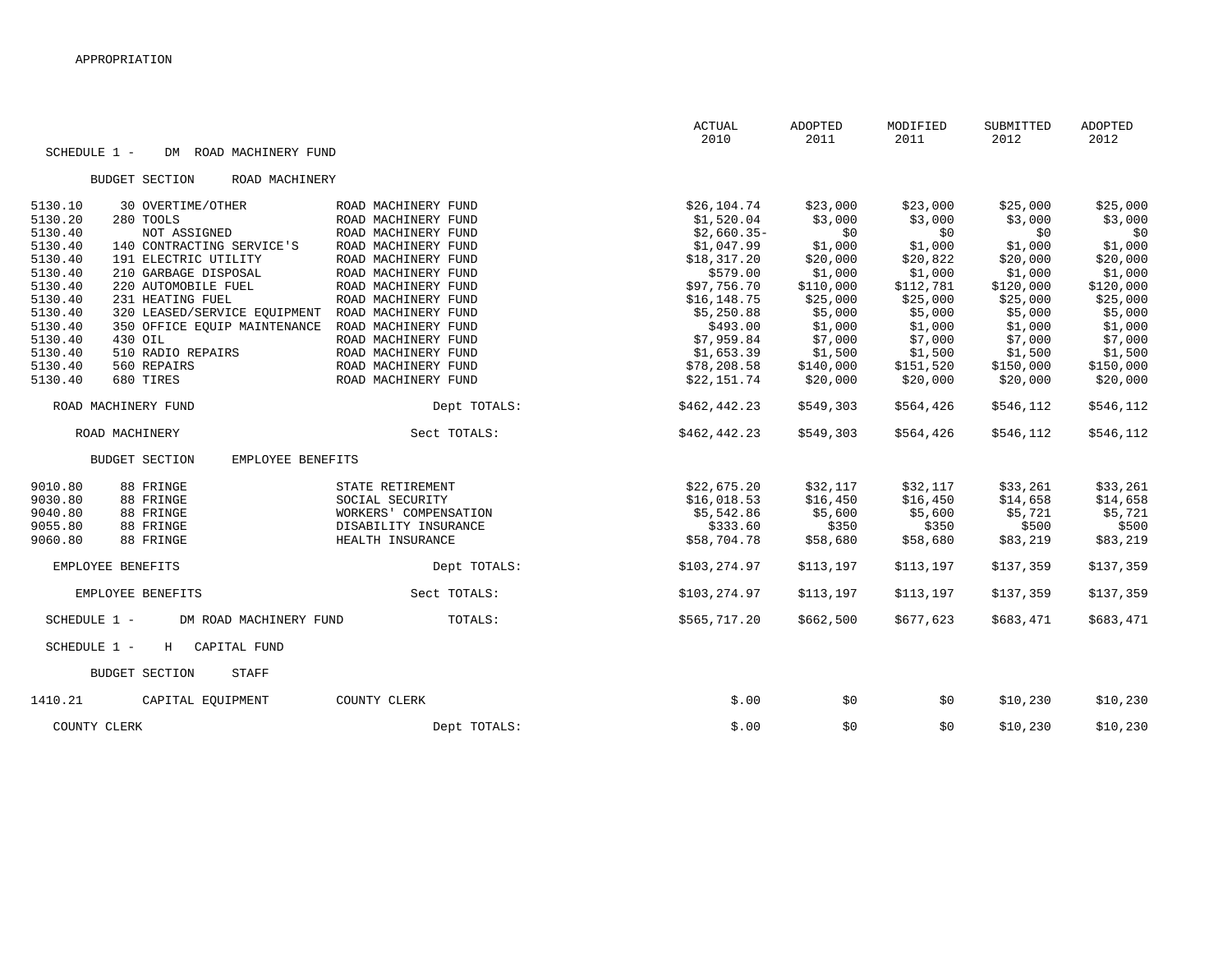|                                                                                      |                                                                                                                                                                                                           |                                                                                                                                                                          | ACTUAL<br>2010                                                                           | ADOPTED<br>2011                                                 | MODIFIED<br>2011                                                              | SUBMITTED<br>2012                                                          | <b>ADOPTED</b><br>2012                                                     |
|--------------------------------------------------------------------------------------|-----------------------------------------------------------------------------------------------------------------------------------------------------------------------------------------------------------|--------------------------------------------------------------------------------------------------------------------------------------------------------------------------|------------------------------------------------------------------------------------------|-----------------------------------------------------------------|-------------------------------------------------------------------------------|----------------------------------------------------------------------------|----------------------------------------------------------------------------|
| SCHEDULE 1 -                                                                         | CAPITAL FUND<br>H                                                                                                                                                                                         |                                                                                                                                                                          |                                                                                          |                                                                 |                                                                               |                                                                            |                                                                            |
|                                                                                      | <b>BUDGET SECTION</b><br>STAFF                                                                                                                                                                            |                                                                                                                                                                          |                                                                                          |                                                                 |                                                                               |                                                                            |                                                                            |
| 1460.21                                                                              | CAPITAL EQUIPMENT                                                                                                                                                                                         | RECORDS MANAGEMENT                                                                                                                                                       | \$.00                                                                                    | \$0                                                             | \$0                                                                           | \$0                                                                        | \$0                                                                        |
|                                                                                      | RECORDS MANAGEMENT                                                                                                                                                                                        | Dept TOTALS:                                                                                                                                                             | \$.00                                                                                    | \$0                                                             | \$0                                                                           | \$0                                                                        | \$0                                                                        |
|                                                                                      | <b>STAFF</b><br><b>BUDGET SECTION</b>                                                                                                                                                                     |                                                                                                                                                                          |                                                                                          |                                                                 |                                                                               |                                                                            |                                                                            |
| 1450.21                                                                              | 60 CAR/TRUCK                                                                                                                                                                                              | ELECTIONS - CAPITAL                                                                                                                                                      | \$31,621.69                                                                              | \$0                                                             | \$0                                                                           | \$0                                                                        | \$0                                                                        |
| ELECTIONS                                                                            |                                                                                                                                                                                                           | Dept TOTALS:                                                                                                                                                             | \$31,621.69                                                                              | \$0                                                             | \$0                                                                           | \$0                                                                        | \$0                                                                        |
|                                                                                      | <b>BUDGET SECTION</b><br>STAFF                                                                                                                                                                            |                                                                                                                                                                          |                                                                                          |                                                                 |                                                                               |                                                                            |                                                                            |
| 1620.20<br>1620.21<br>1620.21<br>1620.21<br>1620.21<br>1620.21                       | 121 ELEVATORS<br>10 AIR CONDITIONER<br>913 JAIL RENOVATIONS<br>929 BOILER<br>988 COURTHOUSE RENOVATIONS<br>996 PSB LIGHTING                                                                               | BUILDINGS-CAPITAL<br>BUILDINGS - CAPITAL<br>BUILDINGS - CAPITAL<br>BUILDINGS - CAPITAL<br>BUILDINGS - CAPITAL<br>BUILDINGS - CAPITAL                                     | \$.00<br>\$18,050.00<br>\$.00<br>\$12,935.00<br>\$15,070.00<br>\$6,750.00                | \$0<br>\$0<br>\$0<br>\$0<br>\$0<br>\$0                          | \$50,000<br>\$0<br>\$10,000<br>\$7,065<br>\$234,930<br>\$43,250               | \$0<br>\$0<br>\$0<br>\$360,000<br>\$0<br>\$0                               | \$0<br>\$0<br>\$0<br>\$360,000<br>\$0<br>\$0                               |
|                                                                                      | PUBLIC WORKS/BUILDINGS                                                                                                                                                                                    | Dept TOTALS:                                                                                                                                                             | \$52,805.00                                                                              | \$0                                                             | \$345,245                                                                     | \$360,000                                                                  | \$360,000                                                                  |
| <b>STAFF</b>                                                                         |                                                                                                                                                                                                           | Sect TOTALS:                                                                                                                                                             | \$84,426.69                                                                              | \$0                                                             | \$345,245                                                                     | \$370,230                                                                  | \$370,230                                                                  |
|                                                                                      | <b>BUDGET SECTION</b><br>SHARED SERVICES                                                                                                                                                                  |                                                                                                                                                                          |                                                                                          |                                                                 |                                                                               |                                                                            |                                                                            |
| 1620.20<br>1620.20<br>1620.20<br>1620.20<br>1620.20<br>1620.20<br>1620.20<br>1620.21 | 923 STANDBY GENERATOR<br>924 COURTHOUSE FACADE REPAIR<br>925 56 MAIN ST BLDG FACADE<br>926 HVAC CONTROL SYSTEM<br>927 CRTHOUSE EXT RENOVATION<br>928 COB BATHROOMS<br>936 56 Main St. Roof<br>901 Tractor | BUILDINGS-CAPITAL<br>BUILDINGS-CAPITAL<br>BUILDINGS-CAPITAL<br>BUILDINGS-CAPITAL<br>BUILDINGS-CAPITAL<br>BUILDINGS-CAPITAL<br>BUILDINGS - CAPITAL<br>BUILDINGS - CAPITAL | \$68,731.00<br>\$20, 114.04<br>\$.00<br>\$.00<br>\$286,601.60<br>\$.00<br>\$.00<br>\$.00 | \$0<br>\$0<br>\$0<br>\$0<br>\$150,000<br>\$20,000<br>\$0<br>\$0 | \$0<br>\$53,877<br>\$3,101<br>\$30,000<br>\$276,322<br>\$20,000<br>\$0<br>\$0 | \$125,000<br>\$0<br>\$0<br>\$30,000<br>\$250,000<br>\$0<br>\$0<br>\$10,000 | \$125,000<br>\$0<br>\$0<br>\$30,000<br>\$250,000<br>\$0<br>\$0<br>\$10,000 |
|                                                                                      | PUBLIC WORKS/BUILDINGS                                                                                                                                                                                    | Dept TOTALS:                                                                                                                                                             | \$375,446.64                                                                             | \$170,000                                                       | \$383,300                                                                     | \$415,000                                                                  | \$415,000                                                                  |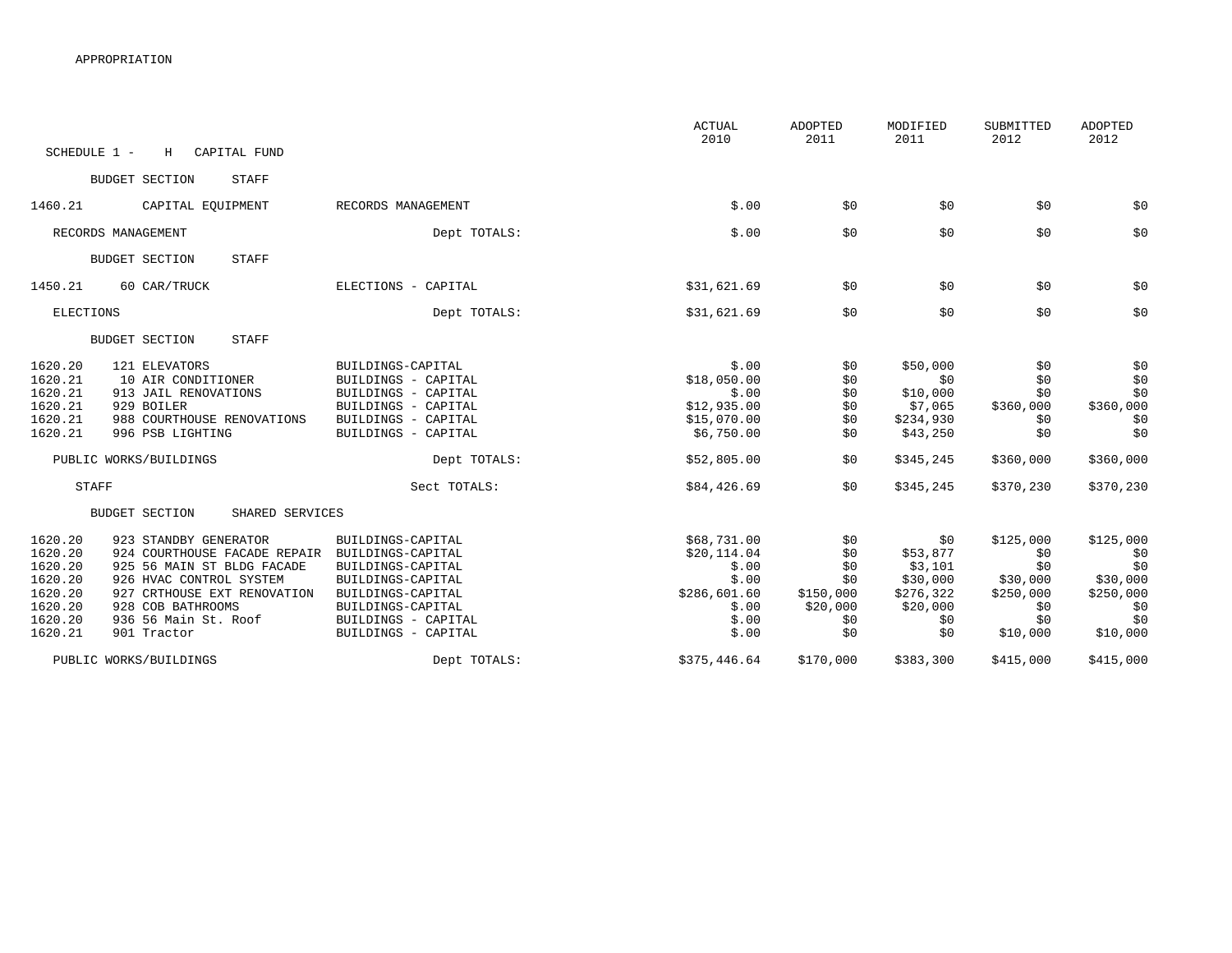|                    |                        |                   |                                                                      | <b>ACTUAL</b><br>2010      | <b>ADOPTED</b><br>2011 | MODIFIED<br>2011 | SUBMITTED<br>2012 | <b>ADOPTED</b><br>2012 |
|--------------------|------------------------|-------------------|----------------------------------------------------------------------|----------------------------|------------------------|------------------|-------------------|------------------------|
| SCHEDULE 1 -       | Н                      | CAPITAL FUND      |                                                                      |                            |                        |                  |                   |                        |
|                    | <b>BUDGET SECTION</b>  | SHARED SERVICES   |                                                                      |                            |                        |                  |                   |                        |
| 1680.21<br>1680.21 | 90 COMPUTER            |                   | INFORMATION TECHNOLOGY - CAPITAL<br>INFORMATION TECHNOLOGY - CAPITAL | \$23,232.63<br>\$91,055.57 | \$0<br>\$0             | \$0<br>\$21,668  | \$0<br>\$38,000   | \$0<br>\$38,000        |
|                    | INFORMATION TECHNOLOGY |                   | Dept TOTALS:                                                         | \$114,288.20               | \$0                    | \$21,668         | \$38,000          | \$38,000               |
|                    | SHARED SERVICES        |                   | Sect TOTALS:                                                         | \$489,734.84               | \$170,000              | \$404,968        | \$453,000         | \$453,000              |
|                    | <b>BUDGET SECTION</b>  | PUBLIC SAFETY     |                                                                      |                            |                        |                  |                   |                        |
| 3110.21            | 60 CAR/TRUCK           | SHERIFF - CAPITAL |                                                                      | \$35,000.00                | \$60,000               | \$60,000         | \$87,500          | \$87,500               |
| SHERIFF            |                        |                   | Dept TOTALS:                                                         | \$35,000.00                | \$60,000               | \$60,000         | \$87,500          | \$87,500               |
|                    | <b>BUDGET SECTION</b>  | PUBLIC SAFETY     |                                                                      |                            |                        |                  |                   |                        |
| 3150.21            |                        | JAIL - CAPITAL    |                                                                      | \$.00                      | \$20,000               | \$20,000         | \$16,929          | \$16,929               |
| JAIL               |                        |                   | Dept TOTALS:                                                         | \$.00                      | \$20,000               | \$20,000         | \$16,929          | \$16,929               |
|                    | <b>BUDGET SECTION</b>  | PUBLIC SAFETY     |                                                                      |                            |                        |                  |                   |                        |
| 3410.21            |                        |                   | FIRE - CAPITAL-TOWER MAINTENANCE                                     | \$13,000.00                | \$0                    | \$0              | \$0               | \$0                    |
| FIRE               |                        |                   | Dept TOTALS:                                                         | \$13,000.00                | \$0                    | \$0              | \$0               | \$0                    |
|                    | PUBLIC SAFETY          |                   | Sect TOTALS:                                                         | \$48,000.00                | \$80,000               | \$80,000         | \$104,429         | \$104,429              |
|                    | <b>BUDGET SECTION</b>  | PUBLIC HEALTH     |                                                                      |                            |                        |                  |                   |                        |
| 4011.21<br>4064.21 |                        |                   | PUBLIC HEALTH ADMIN. - CAPITAL<br>DENTAL SERVICES-CAPITAL EQUIP      | \$52,403.61<br>\$14,000.00 | \$32,500<br>\$0        | \$32,500<br>\$0  | \$0<br>\$0        | \$0<br>\$0             |
|                    | PUBLIC HEALTH          |                   | Dept TOTALS:                                                         | \$66,403.61                | \$32,500               | \$32,500         | \$0               | \$0                    |
|                    | PUBLIC HEALTH          |                   | Sect TOTALS:                                                         | \$66, 403.61               | \$32,500               | \$32,500         | \$0               | \$0                    |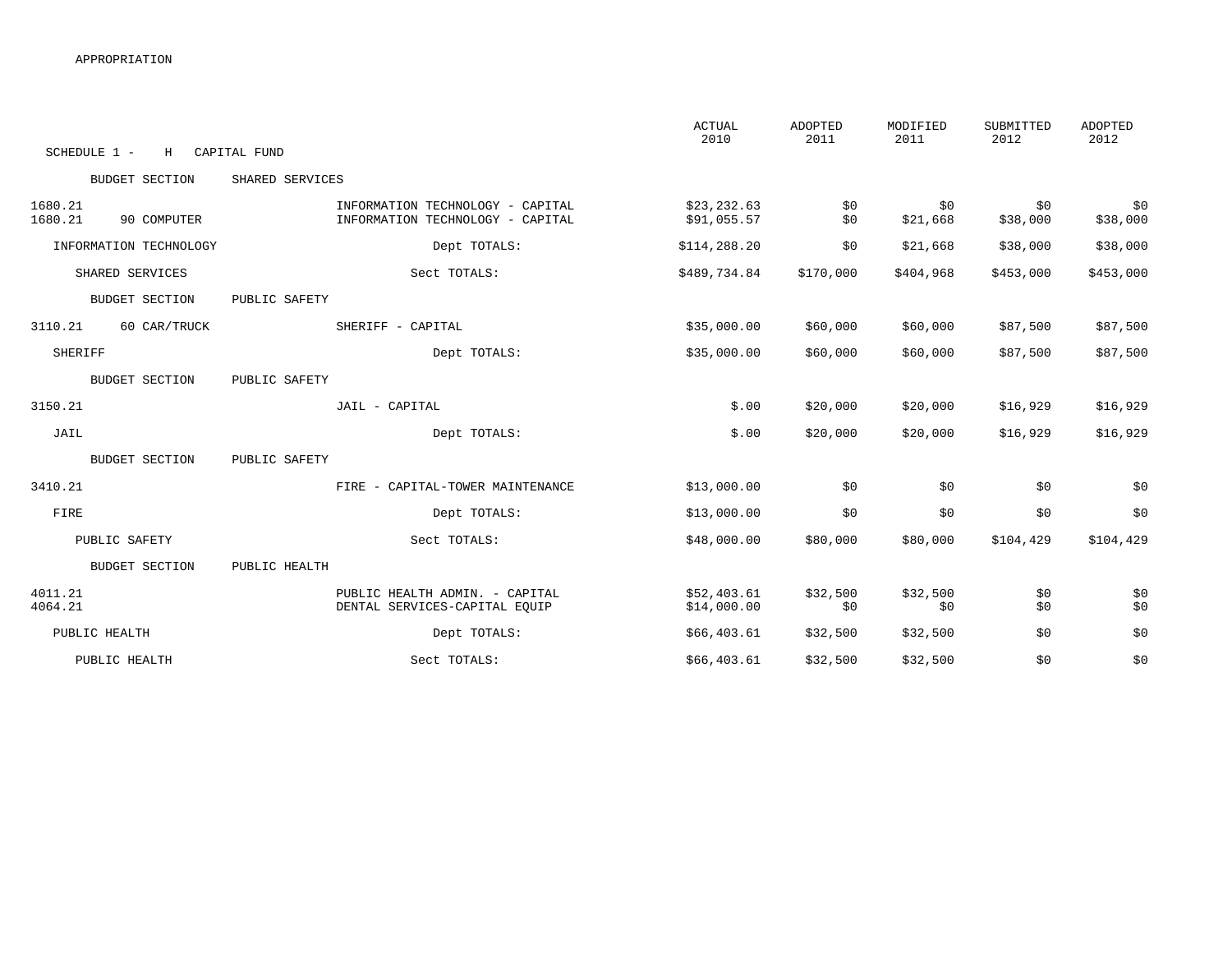| SCHEDULE 1 -                                                                                                          | H                             | CAPITAL FUND    |                                                                                                                                                                                                                                                                                     | <b>ACTUAL</b><br>2010                                                                                                                                        | ADOPTED<br>2011                                                                   | MODIFIED<br>2011                                                                                                | SUBMITTED<br>2012                                                               | ADOPTED<br>2012                                                                           |
|-----------------------------------------------------------------------------------------------------------------------|-------------------------------|-----------------|-------------------------------------------------------------------------------------------------------------------------------------------------------------------------------------------------------------------------------------------------------------------------------------|--------------------------------------------------------------------------------------------------------------------------------------------------------------|-----------------------------------------------------------------------------------|-----------------------------------------------------------------------------------------------------------------|---------------------------------------------------------------------------------|-------------------------------------------------------------------------------------------|
|                                                                                                                       | <b>BUDGET SECTION</b>         | TRANSPORTATION  |                                                                                                                                                                                                                                                                                     |                                                                                                                                                              |                                                                                   |                                                                                                                 |                                                                                 |                                                                                           |
| 5630.21                                                                                                               |                               |                 | BUS OPERATIONS - CAPITAL                                                                                                                                                                                                                                                            | \$477,707.00                                                                                                                                                 | \$0                                                                               | \$593,608                                                                                                       | \$0                                                                             | \$0                                                                                       |
|                                                                                                                       | TRANSPORTATION                |                 | Dept TOTALS:                                                                                                                                                                                                                                                                        | \$477,707.00                                                                                                                                                 | \$0                                                                               | \$593,608                                                                                                       | \$0                                                                             | \$0                                                                                       |
|                                                                                                                       | <b>BUDGET SECTION</b>         | TRANSPORTATION  |                                                                                                                                                                                                                                                                                     |                                                                                                                                                              |                                                                                   |                                                                                                                 |                                                                                 |                                                                                           |
| 2011.01<br>2011.02<br>2011.03<br>2011.04<br>2011.05                                                                   |                               |                 | STANTON HILL RD. 3.22 MILES<br>CODDINGTON RD. 2.3 MILES<br>E. RIVER RD. 7.76 MILES<br>HARFORD RD<br>1.02 MILES<br>WILLSEYVILLE RD.<br>.72 MILE                                                                                                                                      | \$.00<br>\$.00<br>\$.00<br>\$.00<br>\$.00                                                                                                                    | \$435,000<br>\$35,000<br>\$340,000<br>\$15,000<br>\$25,000                        | \$435,000<br>\$35,000<br>\$340,000<br>\$15,000<br>\$25,000                                                      | \$0<br>\$0<br>\$0<br>\$0<br>\$0                                                 | \$0<br>\$0<br>$\$0$<br>$\frac{1}{50}$                                                     |
| 2011.06<br>2011.07                                                                                                    |                               |                 | WAVERLY HILL RD.<br>.33 MILE<br>DAY HOLLOW SPUR<br>1.5 MILES                                                                                                                                                                                                                        | \$.00<br>\$.00                                                                                                                                               | \$25,000<br>\$115,000                                                             | \$25,000<br>\$115,000                                                                                           | \$0<br>\$0                                                                      | \$0<br>\$0                                                                                |
|                                                                                                                       | COUNTY ROAD FUND              |                 | Dept TOTALS:                                                                                                                                                                                                                                                                        | \$.00                                                                                                                                                        | \$990,000                                                                         | \$990,000                                                                                                       | \$0                                                                             | \$0                                                                                       |
|                                                                                                                       | TRANSPORTATION                |                 | Sect TOTALS:                                                                                                                                                                                                                                                                        | \$477,707.00                                                                                                                                                 | \$990,000                                                                         | \$1,583,608                                                                                                     | \$0                                                                             | \$0                                                                                       |
|                                                                                                                       | <b>BUDGET SECTION</b>         | SOCIAL SERVICES |                                                                                                                                                                                                                                                                                     |                                                                                                                                                              |                                                                                   |                                                                                                                 |                                                                                 |                                                                                           |
| 6010.21<br>6010.21                                                                                                    | 90 COMPUTER                   |                 | SOCIAL SERVICES - CAPITAL<br>SOCIAL SERVICES - CAPITAL                                                                                                                                                                                                                              | \$375.20<br>\$15, 565.20                                                                                                                                     | \$0<br>\$55,000                                                                   | \$0<br>\$55,000                                                                                                 | \$0<br>\$55,000                                                                 | \$0<br>\$55,000                                                                           |
|                                                                                                                       | DEPARTMENT OF SOCIAL SERVICES |                 | Dept TOTALS:                                                                                                                                                                                                                                                                        | \$15,940.40                                                                                                                                                  | \$55,000                                                                          | \$55,000                                                                                                        | \$55,000                                                                        | \$55,000                                                                                  |
|                                                                                                                       | SOCIAL SERVICES               |                 | Sect TOTALS:                                                                                                                                                                                                                                                                        | \$15,940.40                                                                                                                                                  | \$55,000                                                                          | \$55,000                                                                                                        | \$55,000                                                                        | \$55,000                                                                                  |
|                                                                                                                       | <b>BUDGET SECTION</b>         | MAINTENANCE     |                                                                                                                                                                                                                                                                                     |                                                                                                                                                              |                                                                                   |                                                                                                                 |                                                                                 |                                                                                           |
| 2008.02<br>2008.03<br>2008.04<br>2010.01<br>2010.02<br>2010.03<br>2010.04<br>2010.05<br>2010.09<br>2010.10<br>2012.03 |                               |                 | BODLE HILL RD. RESURFACING<br>GOODRICH RD. PAVING<br>MONTROSE TURNPIKE RECONSTRUCTION<br>WEST RIVER RD<br>HALSEY VALLEY RD<br>HAMILTON VALLEY RD<br>MICHIGAN HOLLOW RD<br>CRUMTOWN RD<br><b>BOND ISSUE</b><br>HALSEY VALLEY RD BRIDGE OVER PIPE CREEK<br>5.7 MILES<br>GLEN MARY DR. | \$42,281.17<br>\$22,511.04<br>\$3,206.00<br>\$70,829.75<br>\$59,071.68<br>\$249,514.50<br>\$40,000.00<br>\$414,923.79<br>\$50,306.98<br>\$49,341.10<br>\$.00 | \$0<br>\$0<br>\$0<br>\$0<br>\$0<br>\$0<br>\$0<br>\$0<br>\$0<br>\$1,100,000<br>\$0 | \$20,970<br>\$0<br>\$25,622<br>\$49,170<br>\$30,928<br>\$10,486<br>\$0<br>\$35,076<br>\$0<br>\$1,110,659<br>\$0 | \$0<br>\$0<br>\$0<br>\$0<br>\$0<br>\$0<br>\$0<br>\$0<br>\$0<br>\$0<br>\$661,971 | \$0<br>\$0<br>$$0$<br>$\dot{\$}0$<br>\$0<br>\$0<br>$$0$<br>\$0<br>\$0<br>\$0<br>\$661,971 |
|                                                                                                                       | COUNTY ROAD FUND              |                 | Dept TOTALS:                                                                                                                                                                                                                                                                        | \$1,001,986.01                                                                                                                                               | \$1,100,000                                                                       | \$1,282,911                                                                                                     | \$661,971                                                                       | \$661,971                                                                                 |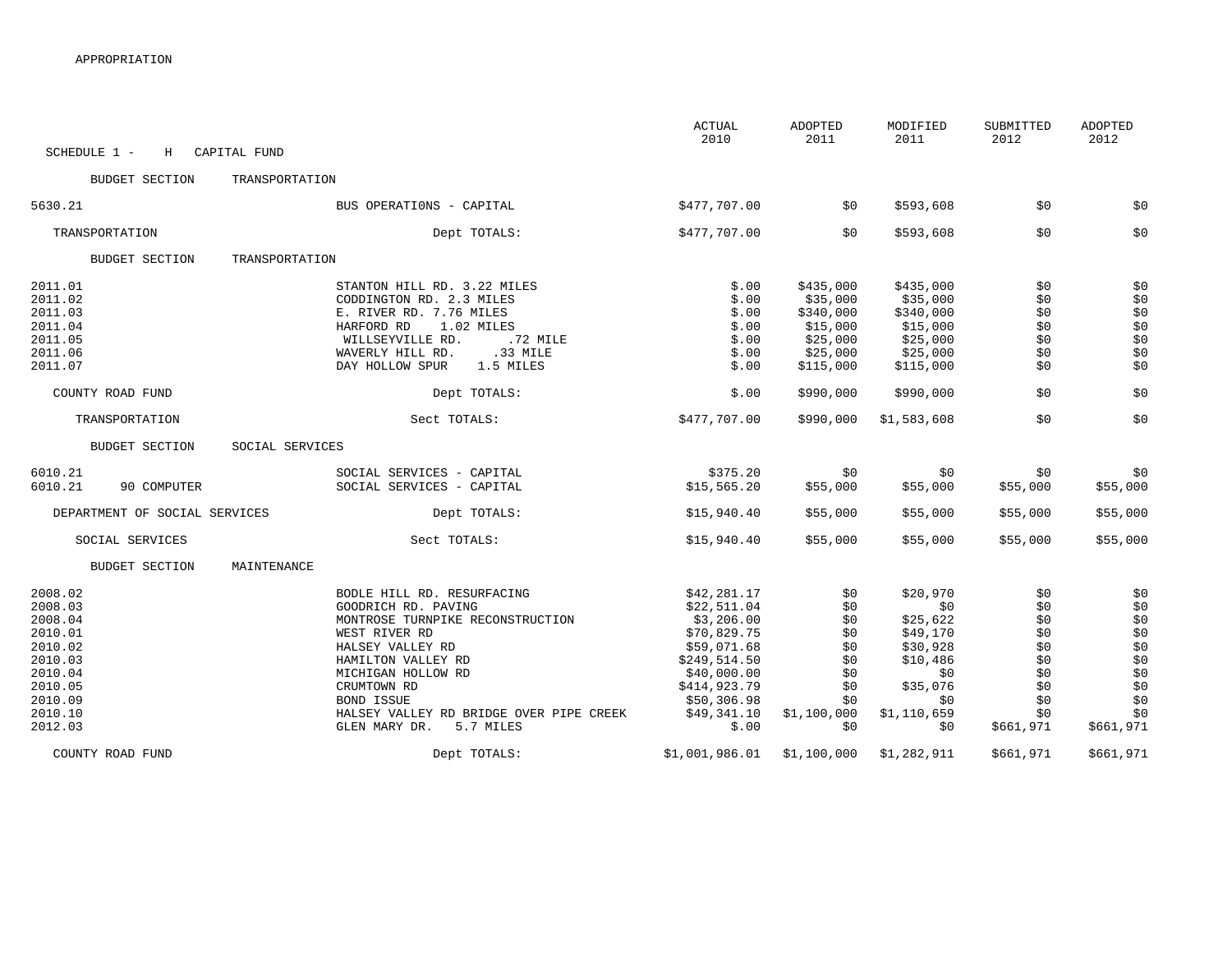| SCHEDULE 1 - | Н                            | CAPITAL FUND   |                                          | <b>ACTUAL</b><br>2010 | ADOPTED<br>2011 | MODIFIED<br>2011 | SUBMITTED<br>2012 | <b>ADOPTED</b><br>2012 |
|--------------|------------------------------|----------------|------------------------------------------|-----------------------|-----------------|------------------|-------------------|------------------------|
|              | <b>BUDGET SECTION</b>        | MAINTENANCE    |                                          |                       |                 |                  |                   |                        |
| 2007.14      |                              |                | TAPPAN RD BRIDGE 3335280                 | \$25,958.36           | \$1,555,000     | \$1,555,000      | \$0               | \$0                    |
| 2008.08      |                              |                | SOUTHSIDE DR BRIDGE OVER PUMPELLY CREEK  | \$1,387,869.35        | \$0             | \$309,933        | \$0               | \$0                    |
| 2009.01      |                              |                | WEST CREEK RD. RECONSTRUCTION            | \$9,646.02            | \$0             | \$157, 193       | \$0               | \$0                    |
| 2009.02      |                              |                | E. RIVER RD. BRIDGE OVER WAPPASENING CRE | \$26,977.86           | \$0             | \$35,790         | \$0               | $$0$$                  |
| 2009.03      |                              |                | CULVERT REPLACEMENT                      | \$90,409.84           | \$0             | \$0              | \$0               | \$0                    |
| 2009.05      |                              |                | MAIN ST BRIDGE OVER CAYUTA LOCKWOOD      | \$38,783.41           | \$1,500,000     | \$1,556,869      | \$0               | $$0$$                  |
| 2010.06      |                              |                | STRAITS CORNERS RD BRIDGE                | \$53,742.50           | \$1,100,000     | \$1,137,625      | \$0               | \$0                    |
| 2010.07      |                              |                | LILLIE HILL RD BRIDGE                    | \$53,742.50           | \$0             | \$57,125         | \$0               | \$0                    |
| 2010.08      |                              |                | CULVERT REPLACEMENT                      | \$39,839.40           | \$0             | \$42,161         | \$0               | \$0                    |
| 2011.08      |                              |                | GASKILL RD BRIDGE BIN 3335370            | \$.00                 | \$0             | \$69,871         | \$1,000,000       | \$1,000,000            |
| 2011.09      |                              |                | DEAN CREEK & SABIN RD BR 3334850 3334860 | \$.00                 | \$0             | \$74,900         | \$1,400,000       | \$1,400,000            |
| 2011.10      |                              |                | GRIDLEYVILLE CROSSING RD 3335090         | \$.00                 | \$0             | \$69,997         | \$1,500,000       | \$1,500,000            |
| 2012.01      |                              |                | PENN AVE 3.3 MILES                       | \$.00                 | \$0             | \$0              | \$165,000         | \$165,000              |
| 2012.02      |                              |                | HALSEY VALLEY RD<br>9.13 MILES           | \$.00                 | \$0             | \$0              | \$200,000         | \$200,000              |
|              | COUNTY ROAD FUND             |                | Dept TOTALS:                             | \$1,726,969.24        | \$4,155,000     | \$5,066,464      | \$4,265,000       | \$4,265,000            |
|              | <b>BUDGET SECTION</b>        | MAINTENANCE    |                                          |                       |                 |                  |                   |                        |
| 2006.03      |                              |                | HALSEY VALLEY RD BRIDGE 3335010 TOB      | \$.00                 | \$0             | \$31,527         | \$0               | \$0                    |
| 2007.09      |                              |                | WEST CRK ROAD BRIDGE 3335160 TB          | \$10,000.00           | \$0             | \$0              | \$0               | \$0                    |
|              |                              |                |                                          |                       |                 |                  |                   |                        |
|              | COUNTY ROAD FUND             |                | Dept TOTALS:                             | \$10,000.00           | \$0             | \$31,527         | \$0               | \$0                    |
|              | MAINTENANCE                  |                | Sect TOTALS:                             | \$2,738,955.25        | \$5,255,000     | \$6,380,902      | \$4,926,971       | \$4,926,971            |
|              | <b>BUDGET SECTION</b>        | ROAD MACHINERY |                                          |                       |                 |                  |                   |                        |
| 5130.21      | 60 CAR/TRUCK                 |                | ROAD MACHINERY-CAPITAL                   | \$123,810.29          | \$0             | \$0              | \$0               | \$0                    |
| 5130.21      | 908 TANDEM DUMP TRUCK        |                | ROAD MACHINERY-CAPITAL                   | \$253,231.53          | \$220,000       | \$220,000        | \$225,000         | \$225,000              |
| 5130.21      | 915 PATROL TRUCK REPLACEMENT |                | ROAD MACHINERY-CAPITAL                   | \$30,417.81           | \$100,000       | \$100,000        | \$45,000          | \$45,000               |
| 5130.21      | 918 FLAIL MOWER              |                | ROAD MACHINERY-CAPITAL                   | \$23,470.00           | \$80,000        | \$80,000         | \$25,000          | \$25,000               |
|              |                              |                |                                          |                       |                 |                  |                   |                        |
|              | ROAD MACHINERY FUND          |                | Dept TOTALS:                             | \$430,929.63          | \$400,000       | \$400,000        | \$295,000         | \$295,000              |
|              | ROAD MACHINERY               |                | Sect TOTALS:                             | \$430,929.63          | \$400,000       | \$400,000        | \$295,000         | \$295,000              |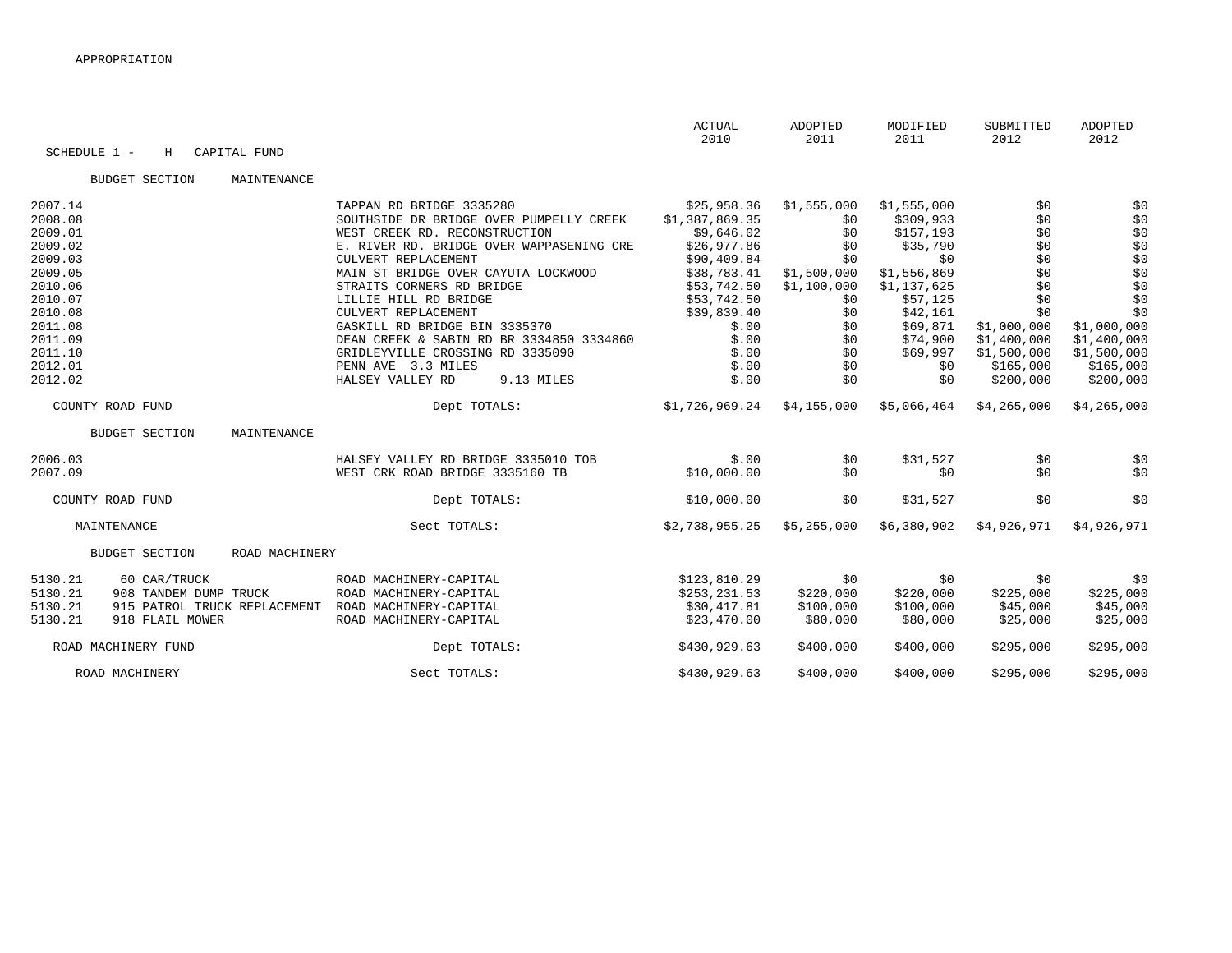|                                                                                                                                                                                                                                                                                                 |                                                                                                                                                                                                                                                                                                          | <b>ACTUAL</b><br>2010                                                                                         | ADOPTED<br>2011                                                                        | MODIFIED<br>2011                                                                       | SUBMITTED<br>2012                                                                      | <b>ADOPTED</b><br>2012                                                                 |
|-------------------------------------------------------------------------------------------------------------------------------------------------------------------------------------------------------------------------------------------------------------------------------------------------|----------------------------------------------------------------------------------------------------------------------------------------------------------------------------------------------------------------------------------------------------------------------------------------------------------|---------------------------------------------------------------------------------------------------------------|----------------------------------------------------------------------------------------|----------------------------------------------------------------------------------------|----------------------------------------------------------------------------------------|----------------------------------------------------------------------------------------|
| SCHEDULE 1 -<br>CAPITAL FUND<br>H                                                                                                                                                                                                                                                               |                                                                                                                                                                                                                                                                                                          |                                                                                                               |                                                                                        |                                                                                        |                                                                                        |                                                                                        |
| <b>BUDGET SECTION</b><br>INTER-FUND TRANSFERS                                                                                                                                                                                                                                                   |                                                                                                                                                                                                                                                                                                          |                                                                                                               |                                                                                        |                                                                                        |                                                                                        |                                                                                        |
| 9901.93<br>715 TRANSFERS                                                                                                                                                                                                                                                                        | TRANSFER TO GENERAL FUND                                                                                                                                                                                                                                                                                 | \$1,655,000.00                                                                                                | \$0                                                                                    | \$0                                                                                    | \$0                                                                                    | \$0                                                                                    |
| UNCLASSIFIED GENERAL                                                                                                                                                                                                                                                                            | Dept TOTALS:                                                                                                                                                                                                                                                                                             | \$1,655,000.00                                                                                                | \$0                                                                                    | \$0                                                                                    | \$0                                                                                    | \$0                                                                                    |
| INTER-FUND TRANSFERS                                                                                                                                                                                                                                                                            | Sect TOTALS:                                                                                                                                                                                                                                                                                             | \$1,655,000.00                                                                                                | \$0                                                                                    | \$0                                                                                    | \$0                                                                                    | \$0                                                                                    |
| SCHEDULE 1 -<br>H CAPITAL FUND                                                                                                                                                                                                                                                                  | TOTALS:                                                                                                                                                                                                                                                                                                  | \$6,007,097.42                                                                                                | \$6,982,500                                                                            | \$9,282,223                                                                            | \$6,204,630                                                                            | \$6,204,630                                                                            |
| SCHEDULE 1 -<br>SELF-INSURANCE FUND<br>S                                                                                                                                                                                                                                                        |                                                                                                                                                                                                                                                                                                          |                                                                                                               |                                                                                        |                                                                                        |                                                                                        |                                                                                        |
| <b>BUDGET SECTION</b><br>ADMINISTRATION                                                                                                                                                                                                                                                         |                                                                                                                                                                                                                                                                                                          |                                                                                                               |                                                                                        |                                                                                        |                                                                                        |                                                                                        |
| 1710.10<br>10 FULL TIME<br>1710.30<br>100 DATA PROCESSING<br>1710.30<br>300 LEGAL<br>1710.40<br>140 CONTRACTING SERVICE'S<br>1710.40<br>180 DUES<br>1710.40<br>270 INSURANCE-LIABILITY<br>1710.40<br>280 INVESTIGATIONS<br>1710.40<br>320 LEASED/SERVICE EQUIPMENT<br>1710.40<br>340 LITERATURE | WORKERS'<br>COMPENSATION<br>WORKERS'<br>COMPENSATION<br><b>WORKERS'</b><br>COMPENSATION<br><b>WORKERS'</b><br>COMPENSATION<br><b>WORKERS'</b><br>COMPENSATION<br><b>WORKERS'</b><br>COMPENSATION<br><b>WORKERS'</b><br>COMPENSATION<br><b>WORKERS</b><br>COMPENSATION<br><b>WORKERS'</b><br>COMPENSATION | \$34,839.26<br>\$20.65<br>\$65.00<br>\$18,675.00<br>\$55.00<br>\$11,942.88<br>\$3,803.23<br>\$198.29<br>\$.00 | \$35,597<br>\$50<br>\$150<br>\$20,000<br>\$50<br>\$12,267<br>\$3,000<br>\$250<br>\$160 | \$34,976<br>\$50<br>\$150<br>\$20,000<br>\$50<br>\$11,405<br>\$3,000<br>\$250<br>\$320 | \$35,917<br>\$50<br>\$300<br>\$19,350<br>\$55<br>\$11,700<br>\$3,000<br>\$300<br>\$250 | \$35,917<br>\$50<br>\$300<br>\$19,350<br>\$55<br>\$11,700<br>\$3,000<br>\$300<br>\$250 |
| 1710.40<br>390 MILEAGE EXPENSE<br>1710.40<br>420 OFFICE SUPPLIES<br>1710.40<br>450 PAYMENT TO STATE<br>1710.40<br>480 POSTAGE<br>1710.40<br>660 TELEPHONE<br>1710.40<br>733 TRAINING/ALL OTHER                                                                                                  | <b>WORKERS'</b><br>COMPENSATION<br><b>WORKERS'</b><br>COMPENSATION<br><b>WORKERS'</b><br>COMPENSATION<br><b>WORKERS'</b><br>COMPENSATION<br><b>WORKERS'</b><br>COMPENSATION<br>WORKERS'<br>COMPENSATION                                                                                                  | \$171.50<br>\$5.75<br>\$100,010.51<br>\$75.49<br>\$97.06<br>\$466.00                                          | \$0<br>\$40<br>\$125,000<br>\$200<br>\$100<br>\$500                                    | \$0<br>\$40<br>\$128,500<br>\$200<br>\$100<br>\$500                                    | \$0<br>\$50<br>\$133,000<br>\$150<br>\$100<br>\$500                                    | \$0<br>\$50<br>\$133,000<br>\$150<br>\$100<br>\$500                                    |
| 1720.40<br>101 COMPENSATION AWARDS<br>1720.40<br>270 INSURANCE-LIABILITY<br>1720.40<br>330 LEGAL FEES<br>1720.40<br>370 MEDICAL EXPENSE<br>1720.40<br>380 MEDICAL AWARDS<br>1720.40<br>390 MILEAGE EXPENSE<br>1722.40<br>270 INSURANCE-LIABILITY                                                | BENEFITS AND AWARDS<br>BENEFITS AND AWARDS<br>BENEFITS AND AWARDS<br>BENEFITS AND AWARDS<br>BENEFITS AND AWARDS<br>BENEFITS AND AWARDS<br>EXCESS INSURANCE                                                                                                                                               | \$417,292.56<br>\$165.00<br>\$3,089.00<br>\$114,834.09<br>\$487,457.23<br>\$5,263.24<br>\$94,490.00           | \$450,000<br>\$0<br>\$4,000<br>\$85,000<br>\$345,000<br>\$4,000<br>\$99,215            | \$448,751<br>\$0<br>\$5,000<br>\$85,000<br>\$345,000<br>\$4,000<br>\$101,947           | \$485,000<br>\$0<br>\$7,000<br>\$100,000<br>\$400,000<br>\$4,000<br>\$110,000          | \$485,000<br>\$0<br>\$7,000<br>\$100,000<br>\$400,000<br>\$4,000<br>\$110,000          |
| WORKERS COMPENSATION FUND                                                                                                                                                                                                                                                                       | Dept TOTALS:                                                                                                                                                                                                                                                                                             | \$1,293,016.74                                                                                                | \$1,184,579                                                                            | \$1,189,239                                                                            | \$1,310,722                                                                            | \$1,310,722                                                                            |
| ADMINISTRATION                                                                                                                                                                                                                                                                                  | Sect TOTALS:                                                                                                                                                                                                                                                                                             | \$1,293,016.74                                                                                                | \$1,184,579                                                                            | \$1,189,239                                                                            | \$1,310,722                                                                            | \$1,310,722                                                                            |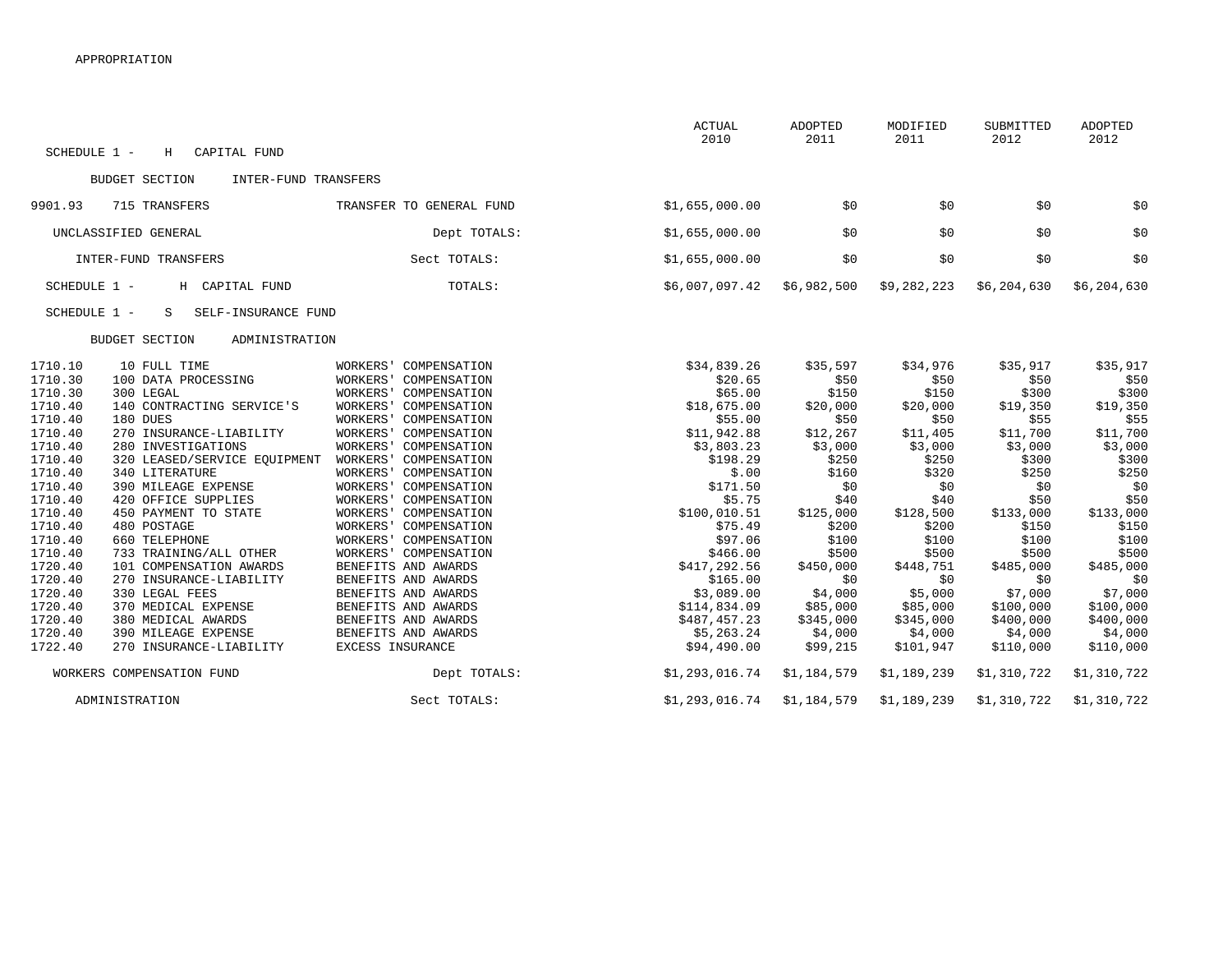|              |                       |                     |                       | <b>ACTUAL</b><br>2010 | ADOPTED<br>2011 | MODIFIED<br>2011 | SUBMITTED<br>2012 | ADOPTED<br>2012 |
|--------------|-----------------------|---------------------|-----------------------|-----------------------|-----------------|------------------|-------------------|-----------------|
| SCHEDULE 1 - | S                     | SELF-INSURANCE FUND |                       |                       |                 |                  |                   |                 |
|              | <b>BUDGET SECTION</b> | EMPLOYEE BENEFITS   |                       |                       |                 |                  |                   |                 |
| 9010.80      | 88 FRINGE             |                     | STATE RETIREMENT      | \$2,748.08            | \$5,322         | \$5,322          | \$6,234           | \$6,234         |
| 9030.80      | 88 FRINGE             |                     | SOCIAL SECURITY       | \$2,416.69            | \$2,723         | \$2,723          | \$2,747           | \$2,747         |
| 9040.80      | 88 FRINGE             |                     | WORKERS' COMPENSATION | \$998.71              | \$1,000         | \$1,000          | \$1,072           | \$1,072         |
| 9055.80      | 88 FRINGE             |                     | DISABILITY INSURANCE  | \$68.40               | \$84            | \$84             | \$84              | \$84            |
| 9060.80      | 88 FRINGE             |                     | HEALTH INSURANCE      | \$20,250.89           | \$22,126        | \$22,126         | \$16,000          | \$16,000        |
|              | EMPLOYEE BENEFITS     |                     | Dept TOTALS:          | \$26,482.77           | \$31,255        | \$31,255         | \$26,137          | \$26,137        |
|              | EMPLOYEE BENEFITS     |                     | Sect TOTALS:          | \$26,482.77           | \$31,255        | \$31,255         | \$26,137          | \$26,137        |
| SCHEDULE 1 - | S.                    | SELF-INSURANCE FUND | TOTALS:               | \$1,319,499.51        | \$1,215,834     | \$1,220,494      | \$1,336,859       | \$1,336,859     |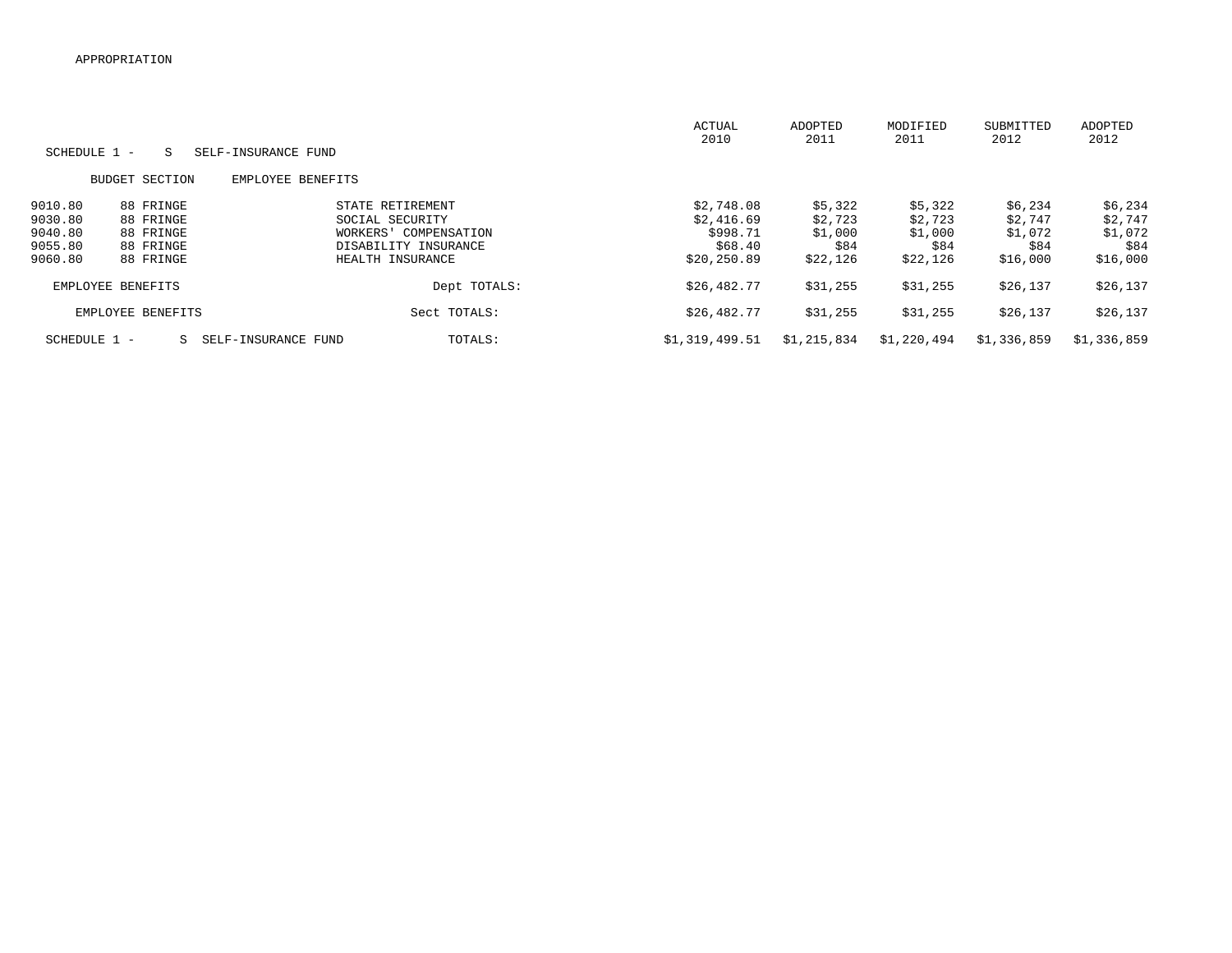| <b>ACTUAL</b> | ADOPTED | MODIFIED | SUBMITTED             | ADOPTED |
|---------------|---------|----------|-----------------------|---------|
|               |         |          |                       |         |
|               |         |          |                       |         |
| 2010          | 2011    | 2011     | <b>001</b><br>2 ∪ ⊥ 2 | 2012    |

SCHEDULE 1

# REPORT TOTALS: \$85,553,778.39 \$92,963,340 \$96,712,442 \$95,237,793 \$95,237,793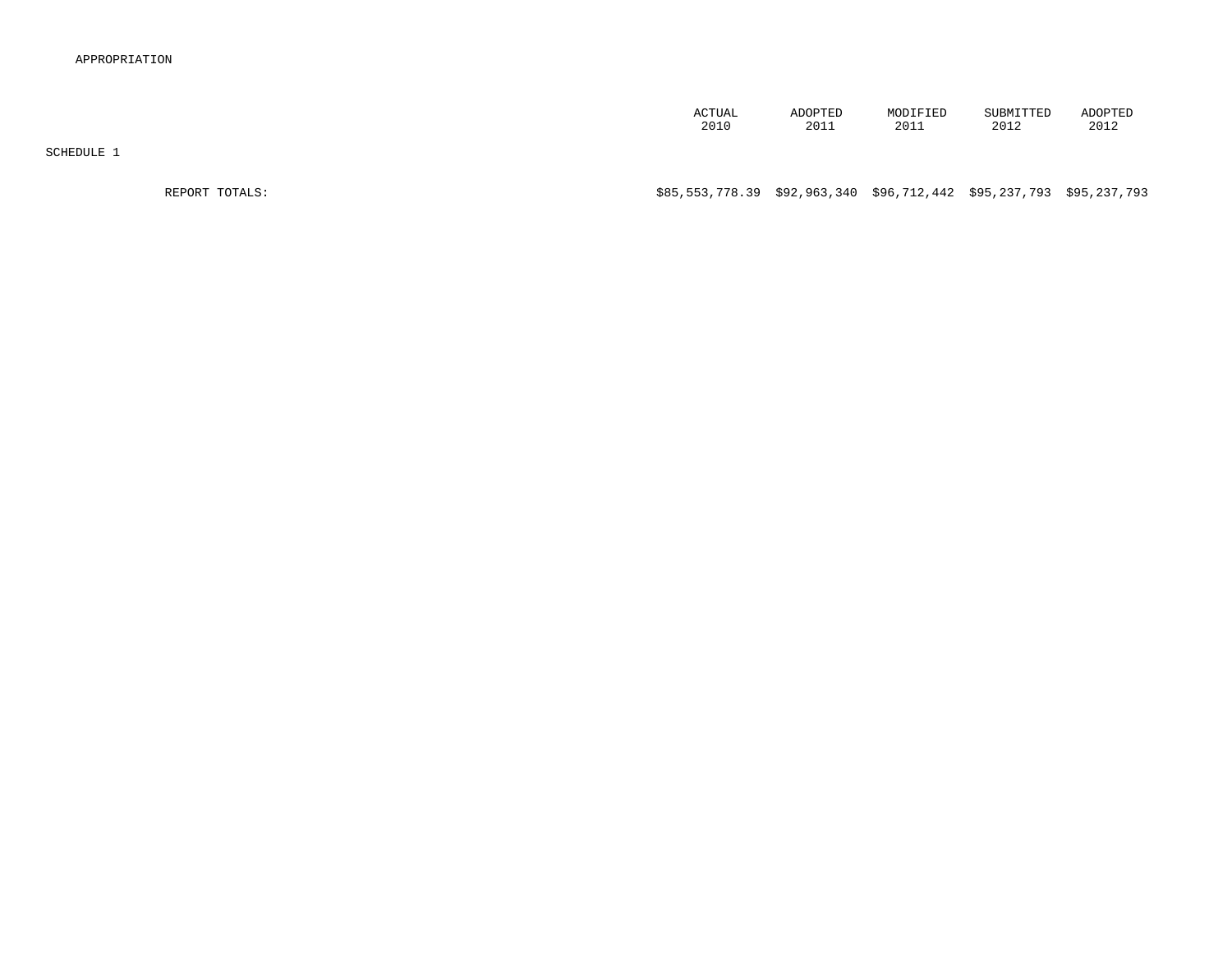Schedule 2

Revenues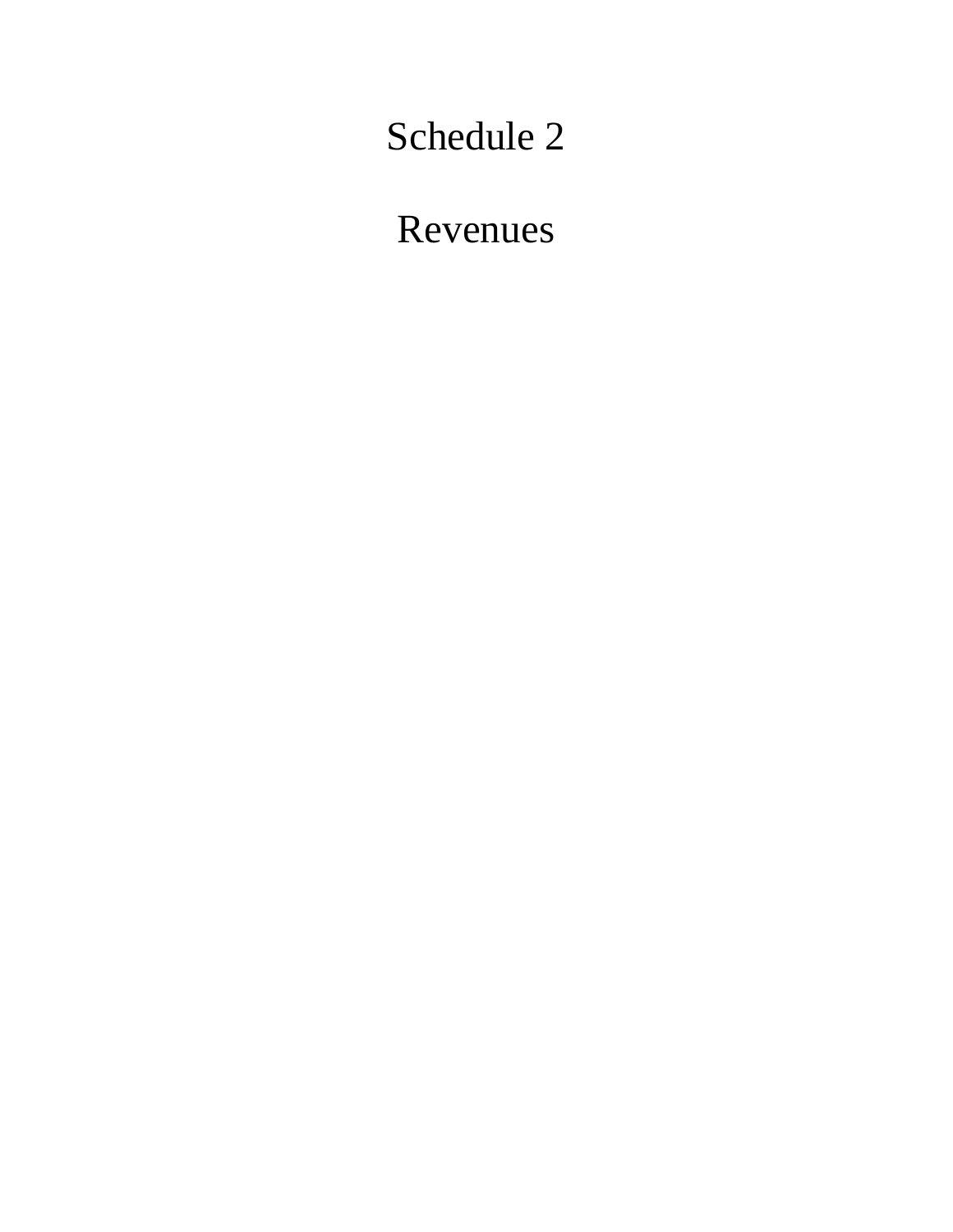| SCHEDULE 2 - A GENERAL FUND                                                                                                                            |              | ACTUAL<br>2010                                                                     | ADOPTED<br>2011 | MODIFIED<br>2011                                                  | SUBMITTED<br>2012                             | ADOPTED<br>2012                 |
|--------------------------------------------------------------------------------------------------------------------------------------------------------|--------------|------------------------------------------------------------------------------------|-----------------|-------------------------------------------------------------------|-----------------------------------------------|---------------------------------|
| BUDGET SECTION REAL PROPERTY TAX ITEMS                                                                                                                 |              |                                                                                    |                 |                                                                   |                                               |                                 |
| 1051.00<br>GAIN FROM SALE OF TAX ACOUIRED PROPERTY<br>1081.00<br>OTHER PAYMENTS IN LIEU OF TAXES<br>1090.00<br>INTEREST & PENALTIES ON REAL PROP TAXES |              | \$1,405,061.59 \$1,028,102<br>\$849,056.11                                         | \$856,742       | \$0<br>\$856,742                                                  | \$0<br>$$1,028,102$ $$1,441,167$<br>\$850,000 | \$0<br>\$1,441,167<br>\$850,000 |
| TREASURER                                                                                                                                              | Dept TOTALS: | \$2,547,003.77 \$1,884,844 \$1,884,844 \$2,291,167                                 |                 |                                                                   |                                               | \$2,291,167                     |
| BUDGET SECTION<br>REAL PROPERTY TAX ITEMS                                                                                                              |              |                                                                                    |                 |                                                                   |                                               |                                 |
| 1001.00 REAL PROPERTY TAXES                                                                                                                            |              | \$19,932,661.19                                                                    |                 | $$0$ $$20, 260, 838$                                              | $\sim$ \$0                                    | \$0                             |
| UNCLASSIFIED GENERAL                                                                                                                                   | Dept TOTALS: | \$19,932,661.19                                                                    |                 | \$0\$20,260,838                                                   | \$0                                           | \$0                             |
| REAL PROPERTY TAX ITEMS                                                                                                                                | Sect TOTALS: | $$22,479,664.96$ $$1,884,844$ $$22,145,682$ $$2,291,167$ $$2,291,167$              |                 |                                                                   |                                               |                                 |
| BUDGET SECTION<br>NON-PROPERTY TAXES                                                                                                                   |              |                                                                                    |                 |                                                                   |                                               |                                 |
| 1113.10 TAX ON HOTEL/MOTEL ROOM OCCUPANCY                                                                                                              |              | \$10,174.34                                                                        | \$8,000         | \$8,000                                                           | \$10,168                                      | \$10,168                        |
| TREASURER                                                                                                                                              | Dept TOTALS: | \$10,174.34                                                                        | \$8,000         | \$8,000                                                           | \$10,168                                      | \$10,168                        |
| BUDGET SECTION<br>NON-PROPERTY TAXES                                                                                                                   |              |                                                                                    |                 |                                                                   |                                               |                                 |
| 1140.00 EMERGENCY TELEPHONE E911 SURCHARGE                                                                                                             |              | \$180,698.89                                                                       | \$180,000       | \$180,000                                                         | \$180,000                                     | \$180,000                       |
| PUBLIC SAFETY/E911                                                                                                                                     | Dept TOTALS: | \$180,698.89                                                                       | \$180,000       | \$180,000                                                         | \$180,000                                     | \$180,000                       |
| BUDGET SECTION<br>NON-PROPERTY TAXES                                                                                                                   |              |                                                                                    |                 |                                                                   |                                               |                                 |
| 1113.11<br>TAX ON HOTEL/MOTEL ROOM OCCUPANCY                                                                                                           |              | \$48,328.12                                                                        | \$38,000        | \$38,000                                                          | \$45,000                                      | \$45,000                        |
| ECONOMIC DEVELOPMENT                                                                                                                                   | Dept TOTALS: | \$48,328.12                                                                        | \$38,000        | \$38,000                                                          | \$45,000                                      | \$45,000                        |
| NON-PROPERTY TAXES<br>BUDGET SECTION                                                                                                                   |              |                                                                                    |                 |                                                                   |                                               |                                 |
| 1113.00<br>TAX ON HOTEL/MOTEL ROOM OCCUPANCY                                                                                                           |              | \$144,984.14                                                                       | \$114,000       | \$114,000                                                         | \$144,853                                     | \$144,853                       |
| PROGRAMS W/ COUNTY SUPPORT                                                                                                                             | Dept TOTALS: | \$144,984.14                                                                       | \$114,000       | \$114,000                                                         | \$144,853                                     | \$144,853                       |
| BUDGET SECTION NON-PROPERTY TAXES                                                                                                                      |              |                                                                                    |                 |                                                                   |                                               |                                 |
| 1110.00<br>SALES AND USE TAX<br>1110.10<br>SALES TAX-CAPITAL                                                                                           |              | $$15, 710, 271.91$ $$13, 825, 000$ $$13, 825, 000$ $$14, 500, 000$ $$14, 500, 000$ |                 | $$763,704.50$ $$1,510,100$ $$1,510,100$ $$1,685,000$ $$1,685,000$ |                                               |                                 |
| UNCLASSIFIED GENERAL                                                                                                                                   | Dept TOTALS: | $$16,473,976.41$ $$15,335,100$ $$15,335,100$ $$16,185,000$ $$16,185,000$           |                 |                                                                   |                                               |                                 |
| NON-PROPERTY TAXES                                                                                                                                     | Sect TOTALS: | $$16,858,161.90$ $$15,675,100$ $$15,675,100$ $$16,565,021$ $$16,565,021$           |                 |                                                                   |                                               |                                 |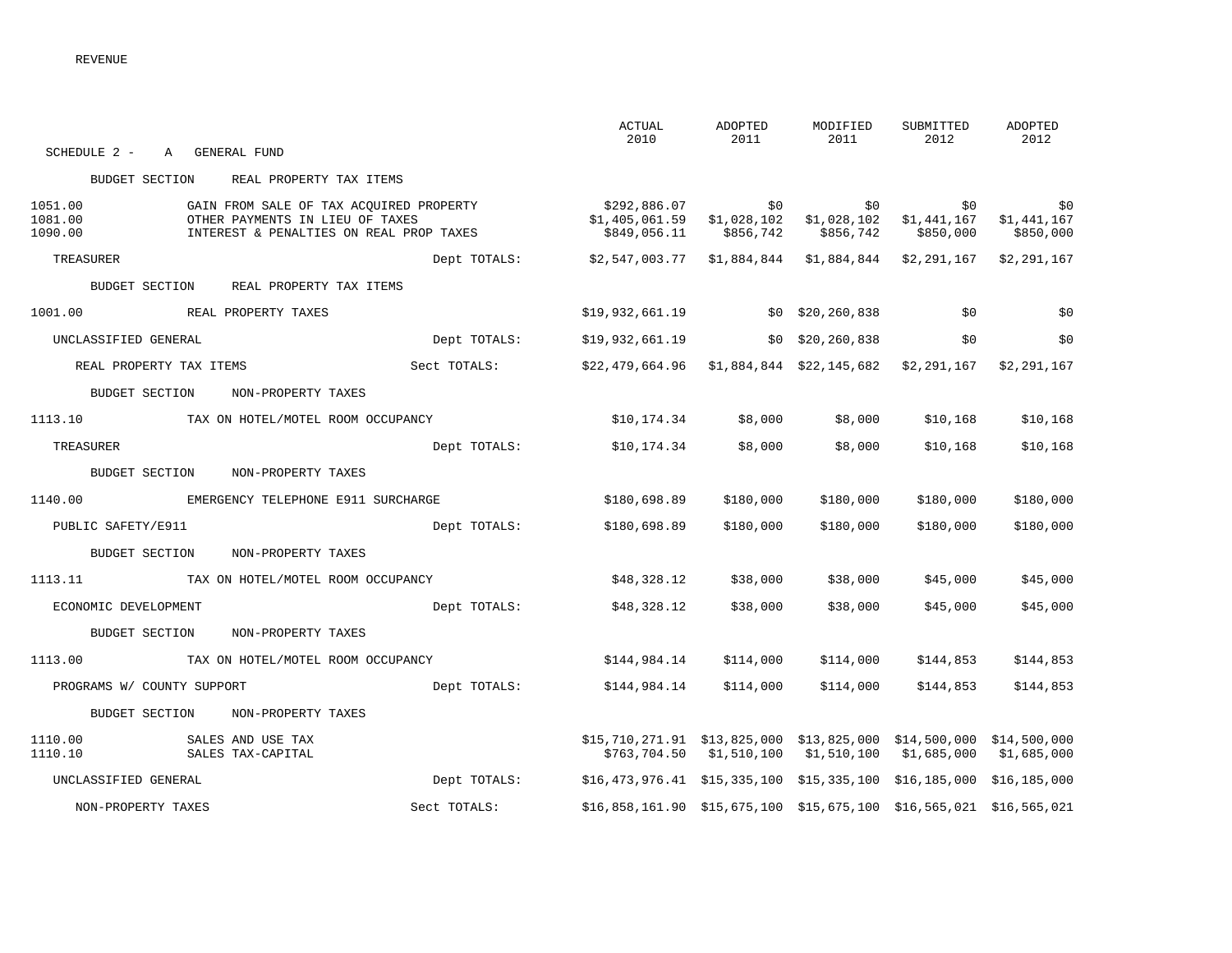|                                                                                                                                                                             |              | <b>ACTUAL</b><br>2010                                   | ADOPTED<br>2011                              | MODIFIED<br>2011                             | SUBMITTED<br>2012                            | ADOPTED<br>2012                              |
|-----------------------------------------------------------------------------------------------------------------------------------------------------------------------------|--------------|---------------------------------------------------------|----------------------------------------------|----------------------------------------------|----------------------------------------------|----------------------------------------------|
| SCHEDULE 2 -<br>$\mathbb{A}$<br>GENERAL FUND                                                                                                                                |              |                                                         |                                              |                                              |                                              |                                              |
| <b>BUDGET SECTION</b><br>DEPARTMENTAL INCOME                                                                                                                                |              |                                                         |                                              |                                              |                                              |                                              |
| 2627.00<br>STOP DWI PROGRAM                                                                                                                                                 |              | \$.00                                                   | \$0                                          | \$0                                          | \$14,000                                     | \$14,000                                     |
| DISTRICT ATTORNEY                                                                                                                                                           | Dept TOTALS: | \$.00                                                   | \$0                                          | \$0                                          | \$14,000                                     | \$14,000                                     |
| <b>BUDGET SECTION</b><br>DEPARTMENTAL INCOME                                                                                                                                |              |                                                         |                                              |                                              |                                              |                                              |
| 1230.00<br>TREASURER FEES<br>1230.10<br>TREASURER FEES - PROPERTY SEARCHES<br>1230.20<br>TREASURER FEES - IDA REPAYMENT<br>1235.00<br>CHARGES FOR TAX ADVT & REDEMPTION EXP |              | \$12,088.01<br>\$55,720.00<br>\$30,000.00<br>\$9,241.65 | \$13,000<br>\$55,000<br>\$30,000<br>\$10,000 | \$13,000<br>\$55,000<br>\$30,000<br>\$10,000 | \$12,000<br>\$56,000<br>\$30,000<br>\$10,000 | \$12,000<br>\$56,000<br>\$30,000<br>\$10,000 |
| TREASURER                                                                                                                                                                   | Dept TOTALS: | \$107,049.66                                            | \$108,000                                    | \$108,000                                    | \$108,000                                    | \$108,000                                    |
| DEPARTMENTAL INCOME<br><b>BUDGET SECTION</b>                                                                                                                                |              |                                                         |                                              |                                              |                                              |                                              |
| 1290.00<br>TAX MAPS & ASSESSMENT FEES                                                                                                                                       |              | \$30,347.46                                             | \$20,000                                     | \$20,000                                     | \$30,000                                     | \$30,000                                     |
| ASSESSMENTS                                                                                                                                                                 | Dept TOTALS: | \$30,347.46                                             | \$20,000                                     | \$20,000                                     | \$30,000                                     | \$30,000                                     |
| <b>BUDGET SECTION</b><br>DEPARTMENTAL INCOME                                                                                                                                |              |                                                         |                                              |                                              |                                              |                                              |
| 1255.00<br>CLERK FEES                                                                                                                                                       |              | \$474,367.00                                            | \$368,701                                    | \$368,701                                    | \$378,600                                    | \$378,600                                    |
| COUNTY CLERK                                                                                                                                                                | Dept TOTALS: | \$474,367.00                                            | \$368,701                                    | \$368,701                                    | \$378,600                                    | \$378,600                                    |
| <b>BUDGET SECTION</b><br>DEPARTMENTAL INCOME                                                                                                                                |              |                                                         |                                              |                                              |                                              |                                              |
| 1256.00<br>DEPARTMENT OF MOTOR VEHICLES FEES<br>1256.10<br>DEPARTMENT OF MOTOR VEHICLES USER FEES                                                                           |              | \$342,915.94<br>\$323,683.40                            | \$358,325<br>\$339,172                       | \$358,325<br>\$339,172                       | \$376,550<br>\$350,062                       | \$376,550<br>\$350,062                       |
| MOTOR VEHICLES                                                                                                                                                              | Dept TOTALS: | \$666,599.34                                            | \$697,497                                    | \$697,497                                    | \$726,612                                    | \$726,612                                    |
| <b>BUDGET SECTION</b><br>DEPARTMENTAL INCOME                                                                                                                                |              |                                                         |                                              |                                              |                                              |                                              |
| 1270.60<br>SHARED SERVICES-ATTORNEY                                                                                                                                         |              | \$49,385.00                                             | \$144,901                                    | \$144,901                                    | \$144,901                                    | \$144,901                                    |
| LAW                                                                                                                                                                         | Dept TOTALS: | \$49,385.00                                             | \$144,901                                    | \$144,901                                    | \$144,901                                    | \$144,901                                    |
| <b>BUDGET SECTION</b><br>DEPARTMENTAL INCOME                                                                                                                                |              |                                                         |                                              |                                              |                                              |                                              |
| 1260.00<br>PERSONNEL FEES                                                                                                                                                   |              | \$4,473.75                                              | \$1,200                                      | \$1,200                                      | \$3,935                                      | \$3,935                                      |
| PERSONNEL                                                                                                                                                                   | Dept TOTALS: | \$4,473.75                                              | \$1,200                                      | \$1,200                                      | \$3,935                                      | \$3,935                                      |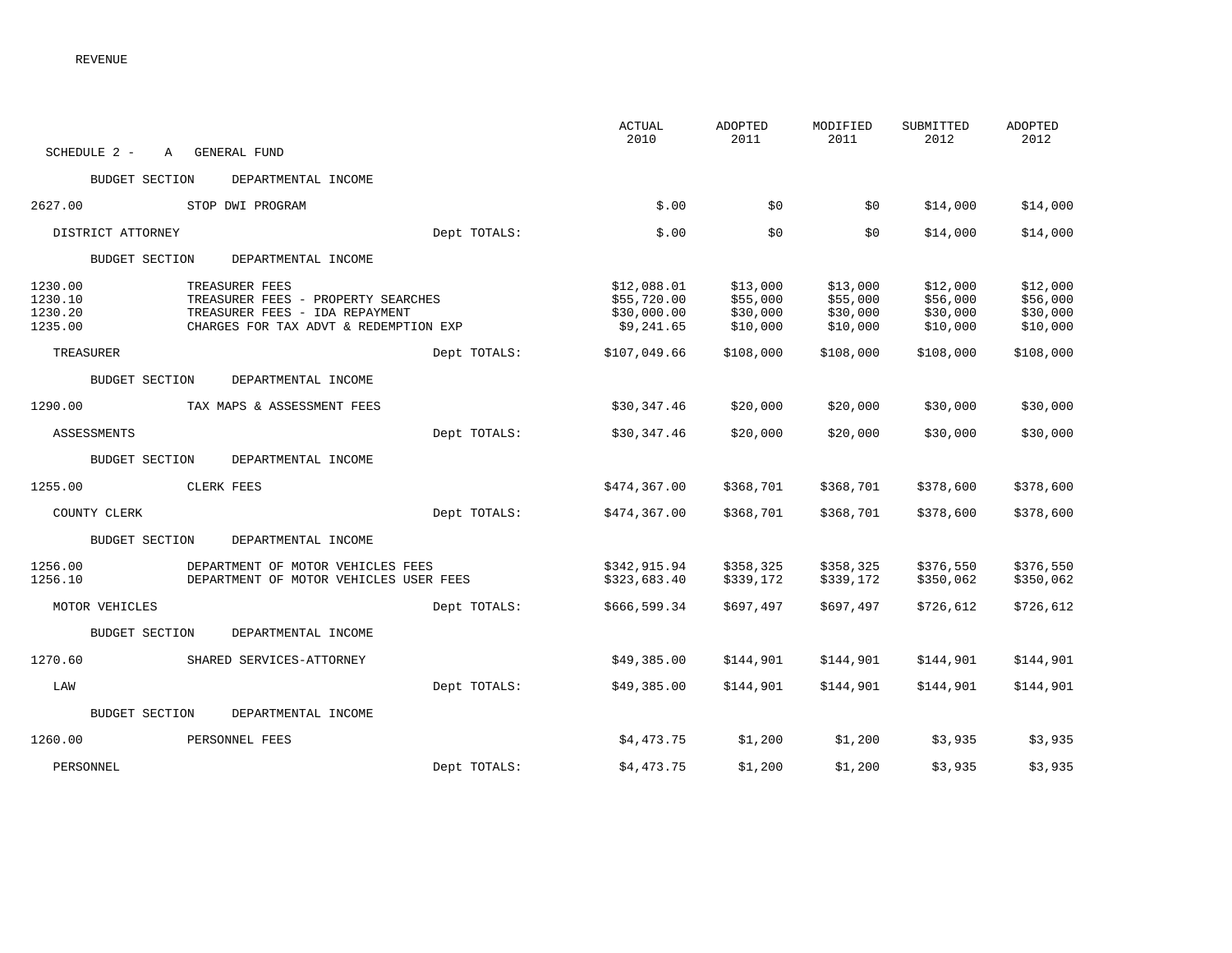|                        |                                        |              | <b>ACTUAL</b><br>2010 | <b>ADOPTED</b><br>2011 | MODIFIED<br>2011 | SUBMITTED<br>2012 | ADOPTED<br>2012 |
|------------------------|----------------------------------------|--------------|-----------------------|------------------------|------------------|-------------------|-----------------|
| SCHEDULE 2 -           | GENERAL FUND<br>A                      |              |                       |                        |                  |                   |                 |
| <b>BUDGET SECTION</b>  | DEPARTMENTAL INCOME                    |              |                       |                        |                  |                   |                 |
| 1291.00                | ELECTION FEES                          |              | \$1,482.80            | \$1,200                | \$1,200          | \$1,200           | \$1,200         |
| 1292.00                | REQUEST FOR DOCUMENT MAILINGS          |              | \$.00                 | \$0                    | \$0              | \$1,000           | \$1,000         |
| 1293.00                | B&G SERVICE FEES                       |              | \$.00                 | \$0                    | \$0              | \$42,896          | \$42,896        |
| ELECTIONS              |                                        | Dept TOTALS: | \$1,482.80            | \$1,200                | \$1,200          | \$45,096          | \$45,096        |
| <b>BUDGET SECTION</b>  | DEPARTMENTAL INCOME                    |              |                       |                        |                  |                   |                 |
| 1270.10                | SHARED SERVICES-BUILDINGS              |              | \$248,334.01          | \$256,111              | \$256,111        | \$270,611         | \$270,611       |
| PUBLIC WORKS/BUILDINGS |                                        | Dept TOTALS: | \$248,334.01          | \$256,111              | \$256,111        | \$270,611         | \$270,611       |
| <b>BUDGET SECTION</b>  | DEPARTMENTAL INCOME                    |              |                       |                        |                  |                   |                 |
| 1270.20                | SHARED SERVICES-INFORMATION TECHNOLOGY |              | \$91,037.95           | \$108,508              | \$108,508        | \$108,858         | \$108,858       |
| 1270.70                | SHARED SERVICES-GIS                    |              | \$50.04               | \$2,985                | \$2,985          | \$2,985           | \$2,985         |
| 2228.00                | DATA PROCESSING/PRINTING OTHER GOV'TS  |              | \$2,019.14            | \$1,500                | \$1,500          | \$1,500           | \$1,500         |
| INFORMATION TECHNOLOGY |                                        | Dept TOTALS: | \$93,107.13           | \$112,993              | \$112,993        | \$113,343         | \$113,343       |
| <b>BUDGET SECTION</b>  | DEPARTMENTAL INCOME                    |              |                       |                        |                  |                   |                 |
| 1510.00                | SHERIFF FEES                           |              | \$76, 200.61          | \$55,000               | \$55,000         | \$62,000          | \$62,000        |
| <b>SHERIFF</b>         |                                        | Dept TOTALS: | \$76, 200.61          | \$55,000               | \$55,000         | \$62,000          | \$62,000        |
| <b>BUDGET SECTION</b>  | DEPARTMENTAL INCOME                    |              |                       |                        |                  |                   |                 |
| 1515.00                | ALTERNATIVES TO INCARCERATION FEES     |              | \$697.50              | \$600                  | \$600            | \$600             | \$600           |
| 1580.00                | RESTITUTION SURCHARGE                  |              | \$7,402.03            | \$4,400                | \$4,400          | \$4,400           | \$4,400         |
| 1581.00                | PROBATION - DWI SUPERVISION FEES       |              | \$22,146.00           | \$20,000               | \$20,000         | \$20,000          | \$20,000        |
| PROBATION              |                                        | Dept TOTALS: | \$30, 245.53          | \$25,000               | \$25,000         | \$25,000          | \$25,000        |
| <b>BUDGET SECTION</b>  | DEPARTMENTAL INCOME                    |              |                       |                        |                  |                   |                 |
| 2264.00                | JAIL - FOR OTHER GOVERNMENTS           |              | \$703,076.00          | \$450,000              | \$450,000        | \$550,000         | \$550,000       |
| 2265.00                | JAIL - INMATE FORFEITURES              |              | \$1,309.20            | \$1,000                | \$1,000          | \$1,000           | \$1,000         |
| 2772.00                | MISC JAIL REVENUE                      |              | \$7,586.00            | \$3,000                | \$3,000          | \$3,000           | \$3,000         |
| JAIL                   |                                        | Dept TOTALS: | \$711,971.20          | \$454,000              | \$454,000        | \$554,000         | \$554,000       |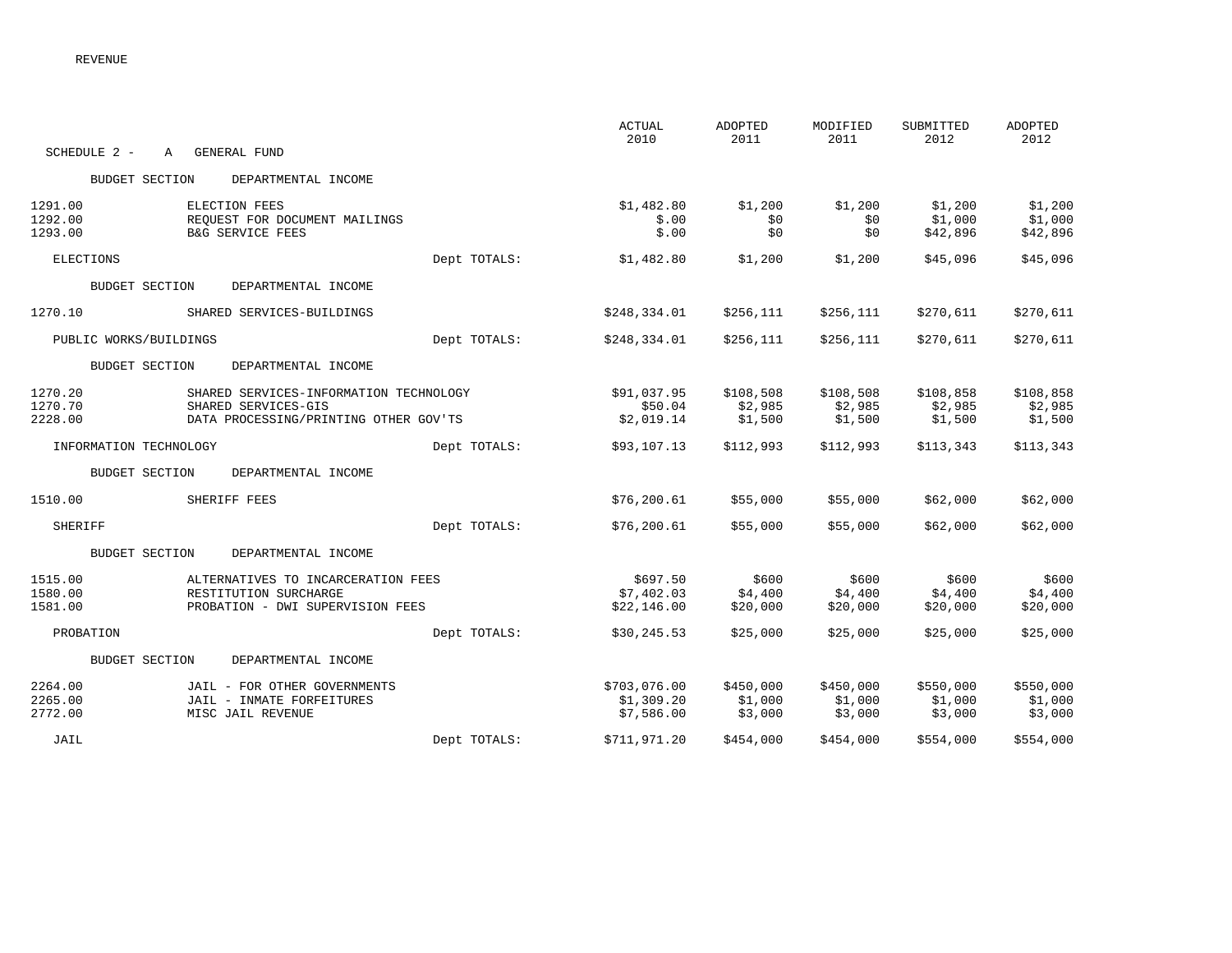| <b>ACTUAL</b><br>2010<br>SCHEDULE 2 -<br>A GENERAL FUND           | ADOPTED<br>MODIFIED<br>2011<br>2011 | SUBMITTED<br>2012 | ADOPTED<br>2012 |
|-------------------------------------------------------------------|-------------------------------------|-------------------|-----------------|
|                                                                   |                                     |                   |                 |
| BUDGET SECTION<br>DEPARTMENTAL INCOME                             |                                     |                   |                 |
| 1589.00<br>\$15.00<br>HANDICAPPED PARKING SURCHARGE               | \$0<br>\$0                          | \$0               | \$0             |
| SPECIAL TRAFFIC PROGRAMS<br>Dept TOTALS:<br>\$15.00               | \$0<br>\$0                          | \$0               | \$0             |
| BUDGET SECTION<br>DEPARTMENTAL INCOME                             |                                     |                   |                 |
| 1588.00<br>\$6,595.00<br>FIRE/EMS REIMBURSEMENTS                  | \$0<br>\$0                          | \$4,000           | \$4,000         |
| Dept TOTALS:<br>FIRE<br>\$6,595.00                                | \$0<br>\$0                          | \$4,000           | \$4,000         |
| <b>BUDGET SECTION</b><br>DEPARTMENTAL INCOME                      |                                     |                   |                 |
| 1601.00<br>\$25, 201.00<br>PUBLIC HEALTH FEES                     | \$32,000<br>\$32,000                | \$32,000          | \$32,000        |
| 1601.10<br>PUBLIC HEALTH FEES-COMMUNITY SANITATION<br>\$10,416.00 | \$15,000<br>\$15,000                | \$15,000          | \$15,000        |
| 1601.11<br>PUBLIC HEALTH FEES-WATER<br>\$2,412.00                 | \$3,000<br>\$3,000                  | \$3,000           | \$3,000         |
| 1601.12<br>\$6,790.00<br>PUBLIC HEALTH FEES, FINES & PENALTIES    | \$16,000<br>\$16,000                | \$16,000          | \$16,000        |
| 1601.13<br>DISEASE CONTROL CLINIC FEES<br>\$68.00                 | \$16,000<br>\$16,000                | \$20,000          | \$20,000        |
| 1601.14<br>PUBLIC HEALTH FEES-OTHER<br>\$8,307.00                 | \$8,000<br>\$8,000                  | \$8,000           | \$8,000         |
| PUBLIC HEALTH FEES - OSHA<br>1601.16<br>\$292.50                  | \$0<br>\$0                          | \$0               | \$0             |
| 1601.18<br>PUBLIC HEALTH - INSPECTION FEES<br>\$21,926.00         | \$41,000<br>\$41,000                | \$41,000          | \$41,000        |
| 1610.00<br>HOME NURSING CHARGES<br>\$2,157,978.04                 | \$1,850,000<br>\$1,850,000          | \$1,670,000       | \$1,670,000     |
| 1610.10<br>PREVENTIVE AND PRIMARY CHARGES<br>\$34,352.25          | \$20,000<br>\$20,000                | \$25,000          | \$25,000        |
| \$3,036.00<br>1610.15<br>EVALUATION TEAM REVENUE                  | \$0<br>\$0                          | \$0               | \$0             |
| 1610.16<br>HANDICAPPED EDUCATION FEES<br>\$113,465.77             | \$280,000<br>\$280,000              | \$280,000         | \$280,000       |
| 1610.17<br>EARLY INTERVENTION FEES<br>\$442,512.42                | \$455,000<br>\$455,000              | \$450,000         | \$450,000       |
| 1610.18<br>HEALTH EDUCATION PROGRAM<br>\$68,073.00                | \$0<br>\$0                          | \$0               | \$0             |
| 1610.20<br>DENTAL VAN FEES<br>\$111, 251.03<br>1610.22            | \$165,000<br>\$165,000              | \$165,000         | \$165,000       |
| PUBLIC HEALTH ADMIN RECEIPTS<br>\$18,187.00<br>2280.00<br>\$.00   | \$0<br>\$0<br>\$38,770              | \$0               | \$0<br>\$36,366 |
| LOCAL GRANTS                                                      | \$38,770                            | \$36,366          |                 |
| Dept TOTALS:<br>\$3,024,268.01<br>PUBLIC HEALTH                   | \$2,939,770<br>\$2,939,770          | \$2,761,366       | \$2,761,366     |
| DEPARTMENTAL INCOME<br><b>BUDGET SECTION</b>                      |                                     |                   |                 |
| 1620.00<br>\$1,034,042.35<br>MENTAL HEALTH FEES                   | \$2,455,691<br>\$2,455,691          | \$2,431,816       | \$2,431,816     |
| 1622.00<br>TREATMENT ALTERNATIVES PROGRAM<br>\$12,500.00          | \$12,500<br>\$12,500                | \$12,500          | \$12,500        |
| 1628.00<br>MEDICAID COPS PAYMENTS<br>\$1,206,891.19               | \$140,834<br>\$140,834              | \$133,792         | \$133,792       |
| 1630.00<br>NARCOTIC PROGRAM CHARGES<br>\$283,450.20               | \$316,062<br>\$316,062              | \$308,114         | \$308,114       |
| MENTAL HEALTH<br>Dept TOTALS:<br>\$2,536,883.74                   | \$2,925,087<br>\$2,925,087          | \$2,886,222       | \$2,886,222     |
| DEPARTMENTAL INCOME<br><b>BUDGET SECTION</b>                      |                                     |                   |                 |
| 1801.00<br>\$454,490.54<br>REPAYMENTS OF MEDICAL ASSISTANCE       | \$400,000<br>\$400,000              | \$410,000         | \$410,000       |
| 1809.00<br>\$307,295.72<br>REPAYMENTS FAMILY ASSISTANCE (WAS ADC) | \$335,000<br>\$335,000              | \$350,000         | \$350,000       |
| 1811.00<br>REPAYMENTS OF FOOD STAMP BENEFITS<br>\$190.19          | \$0<br>\$0                          | \$0               | \$0             |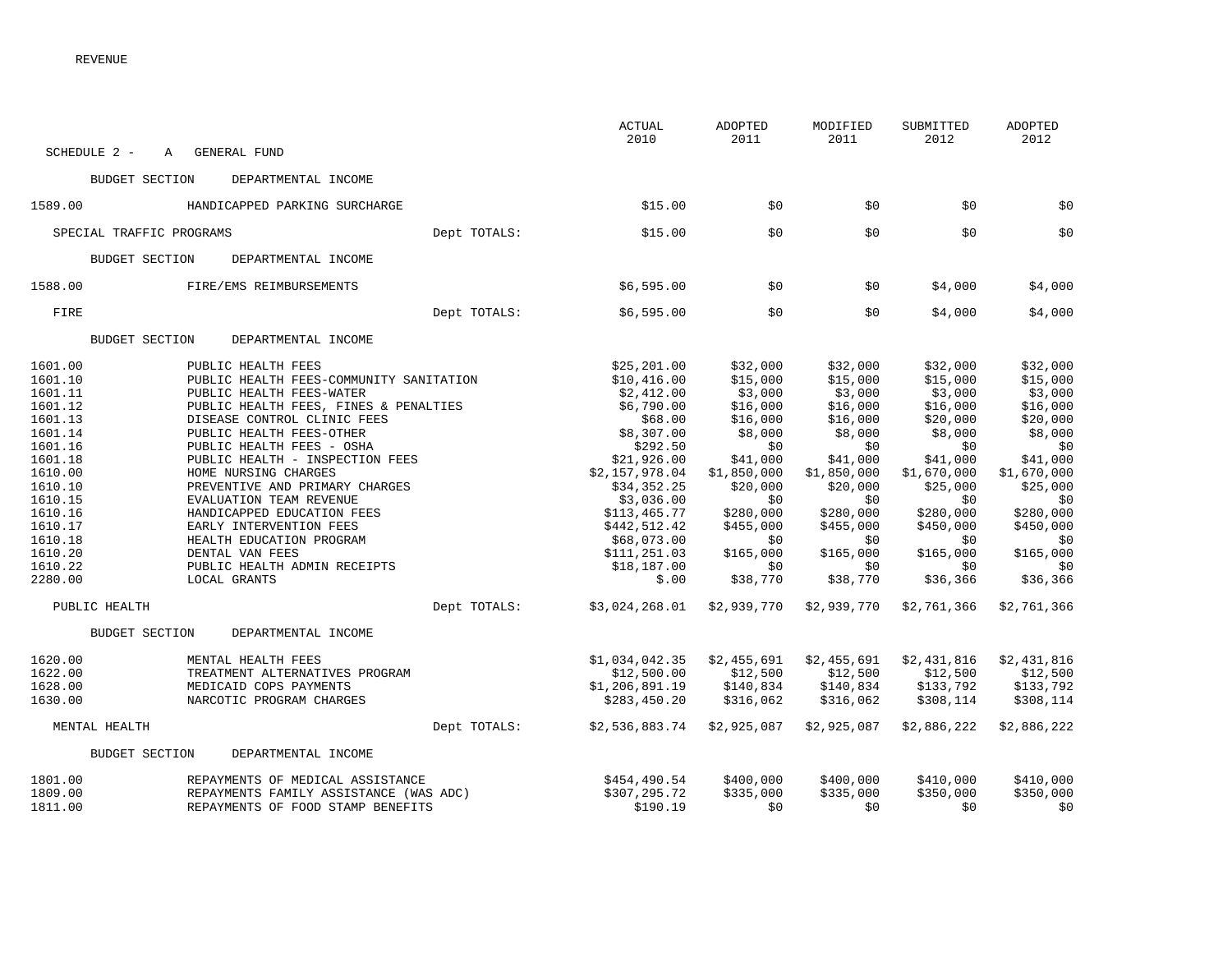|                      |                                              |              | <b>ACTUAL</b><br>2010 | <b>ADOPTED</b><br>2011 | MODIFIED<br>2011 | SUBMITTED<br>2012 | ADOPTED<br>2012 |
|----------------------|----------------------------------------------|--------------|-----------------------|------------------------|------------------|-------------------|-----------------|
| SCHEDULE 2 -         | GENERAL FUND<br>A                            |              |                       |                        |                  |                   |                 |
|                      | <b>BUDGET SECTION</b><br>DEPARTMENTAL INCOME |              |                       |                        |                  |                   |                 |
| 1819.00              | REPAYMENTS OF CHILD CARE                     |              | \$71,439.80           | \$35,000               | \$35,000         | \$50,000          | \$50,000        |
| 1823.00              | REPAYMENTS OF JUVENILE DELINQUENT CARE       |              | \$19, 261.12          | \$20,000               | \$20,000         | \$20,000          | \$20,000        |
| 1840.00              | REPAYMENTS OF SAFETY NET ASSISTANCE (HR)     |              | \$230,026.05          | \$190,000              | \$190,000        | \$175,000         | \$175,000       |
| 1841.00              | REPAYMENTS OF HOME ENERGY ASSISTANCE         |              | \$164,017.59          | \$120,000              | \$120,000        | \$130,000         | \$130,000       |
| 1842.00              | REPAYMENTS OF EMERGENCY AID FOR ADULTS       |              | \$31.88               | \$0                    | \$0              | \$0               | \$0             |
| 1855.00              | REPAYMENTS OF DAY CARE SERVICES              |              | \$170.01              | \$0                    | \$0              | \$0               | \$0             |
| 1870.00              | REPAYMENTS OF SERVICES FOR RECIPIENTS        |              | \$340.60              | \$0                    | \$0              | \$0               | \$0             |
|                      | DEPARTMENT OF SOCIAL SERVICES                | Dept TOTALS: | \$1,247,263.50        | \$1,100,000            | \$1,100,000      | \$1,135,000       | \$1,135,000     |
|                      | <b>BUDGET SECTION</b><br>DEPARTMENTAL INCOME |              |                       |                        |                  |                   |                 |
| 1289.00              | GIS SERVICE FEES - PLANNING                  |              | \$177.40              | \$0                    | \$0              | \$0               | \$0             |
| 1989.10              | LDC REAP REIMBURSEMENT                       |              | \$2,100.00            | \$3,000                | \$3,000          | \$0               | \$0             |
| ECONOMIC DEVELOPMENT |                                              | Dept TOTALS: | \$2,277.40            | \$3,000                | \$3,000          | \$0               | \$0             |
|                      | <b>BUDGET SECTION</b><br>DEPARTMENTAL INCOME |              |                       |                        |                  |                   |                 |
| 1962.00              | SEALER OF WEIGHTS AND MEASURES FEES          |              | \$11,776.00           | \$14,000               | \$14,000         | \$14,000          | \$14,000        |
|                      | SEALER OF WEIGHTS & MEASURES                 | Dept TOTALS: | \$11,776.00           | \$14,000               | \$14,000         | \$14,000          | \$14,000        |
|                      | <b>BUDGET SECTION</b><br>DEPARTMENTAL INCOME |              |                       |                        |                  |                   |                 |
| 2801.00              | <b>INTERFUND REVENUES</b>                    |              | \$14,423.43           | \$17,475               | \$17,475         | \$0               | \$0             |
| UNCLASSIFIED GENERAL |                                              | Dept TOTALS: | \$14,423.43           | \$17,475               | \$17,475         | \$0               | \$0             |
|                      | DEPARTMENTAL INCOME                          | Sect TOTALS: | \$9,337,065.57        | \$9,243,935            | \$9,243,935      | \$9,276,686       | \$9,276,686     |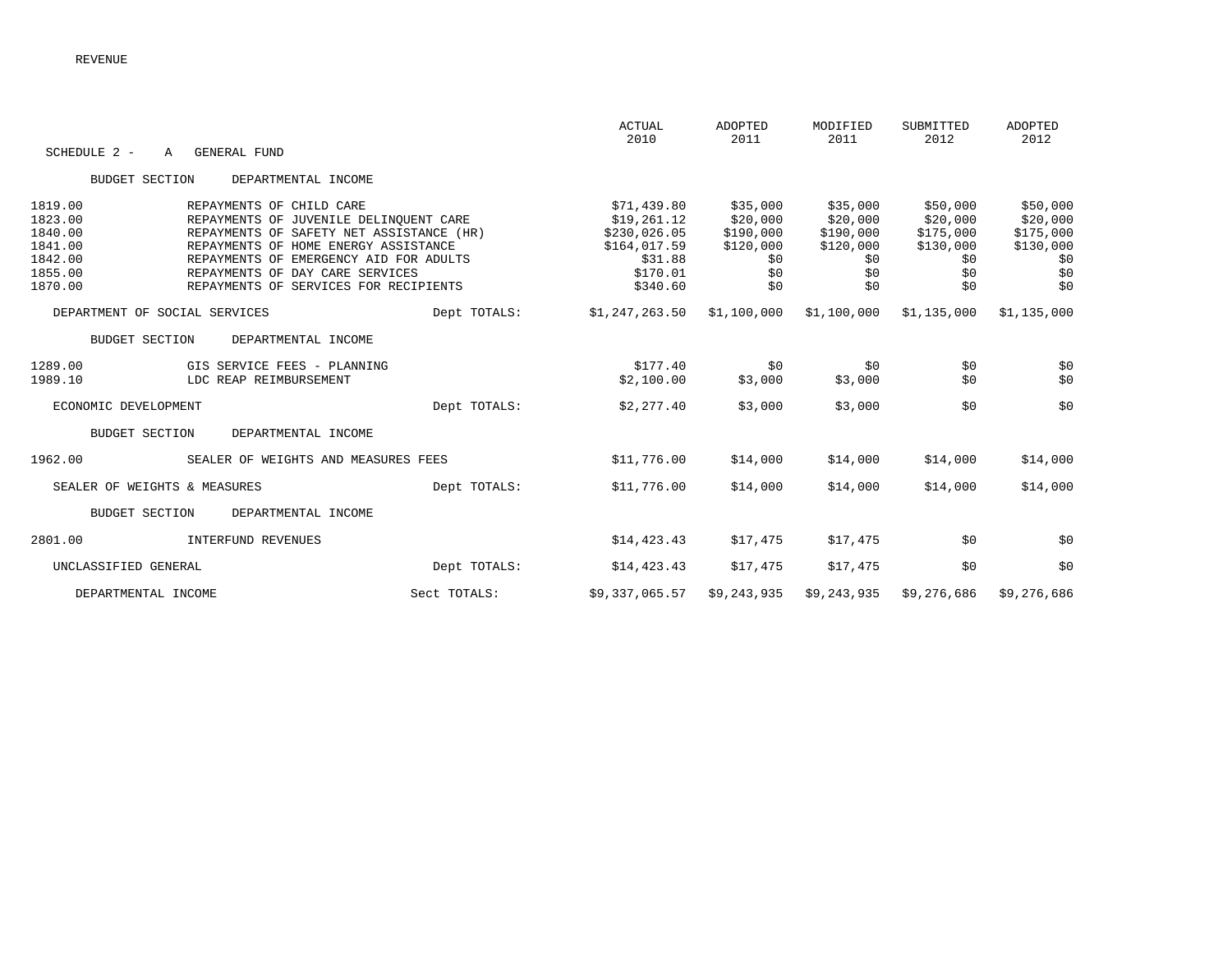|                                                                                               |              | <b>ACTUAL</b><br>2010      | ADOPTED<br>2011      | MODIFIED<br>2011     | SUBMITTED<br>2012    | ADOPTED<br>2012      |
|-----------------------------------------------------------------------------------------------|--------------|----------------------------|----------------------|----------------------|----------------------|----------------------|
| SCHEDULE 2 -<br>GENERAL FUND<br>$\mathbb{A}$                                                  |              |                            |                      |                      |                      |                      |
| <b>BUDGET SECTION</b><br>USE OF MONEY AND PROPERTY                                            |              |                            |                      |                      |                      |                      |
| 2401.00<br>INTEREST AND EARNINGS<br>2410.00<br>RENTAL OF REAL PROPERTY                        |              | \$65,024.35<br>\$37,941.00 | \$70,000<br>\$37,941 | \$70,000<br>\$37,941 | \$60,000<br>\$37,941 | \$60,000<br>\$37,941 |
| TREASURER                                                                                     | Dept TOTALS: | \$102, 965.35              | \$107,941            | \$107,941            | \$97,941             | \$97,941             |
| USE OF MONEY AND PROPERTY                                                                     | Sect TOTALS: | \$102, 965.35              | \$107,941            | \$107,941            | \$97,941             | \$97,941             |
| <b>BUDGET SECTION</b><br>LICENSES AND PERMITS                                                 |              |                            |                      |                      |                      |                      |
| 2545.00<br>LICENSES                                                                           |              | \$2,925.00                 | \$2,000              | \$2,000              | \$16,000             | \$16,000             |
| SHERIFF                                                                                       | Dept TOTALS: | \$2,925.00                 | \$2,000              | \$2,000              | \$16,000             | \$16,000             |
| LICENSES AND PERMITS                                                                          | Sect TOTALS: | \$2,925.00                 | \$2,000              | \$2,000              | \$16,000             | \$16,000             |
| <b>BUDGET SECTION</b><br>FINES AND FORFEITURES                                                |              |                            |                      |                      |                      |                      |
| 2625.00<br>FORFEITURE OF CRIME PROCEEDS<br>2626.00<br>FORFEITURE OF CRIME PROCEEDS-RESTRICTED |              | \$2,704.00<br>\$193.50     | \$0<br>\$0           | \$0<br>\$0           | \$0<br>\$0           | \$0<br>\$0           |
| DISTRICT ATTORNEY                                                                             | Dept TOTALS: | \$2,897.50                 | \$0                  | \$0                  | \$0                  | \$0                  |
| <b>BUDGET SECTION</b><br>FINES AND FORFEITURES                                                |              |                            |                      |                      |                      |                      |
| $S.T.O.P. - D.W.I. FINES$<br>2615.00                                                          |              | \$114,701.50               | \$140,000            | \$140,000            | \$110,000            | \$110,000            |
| SPECIAL TRAFFIC PROGRAMS                                                                      | Dept TOTALS: | \$114,701.50               | \$140,000            | \$140,000            | \$110,000            | \$110,000            |
| FINES AND FORFEITURES                                                                         | Sect TOTALS: | \$117,599.00               | \$140,000            | \$140,000            | \$110,000            | \$110,000            |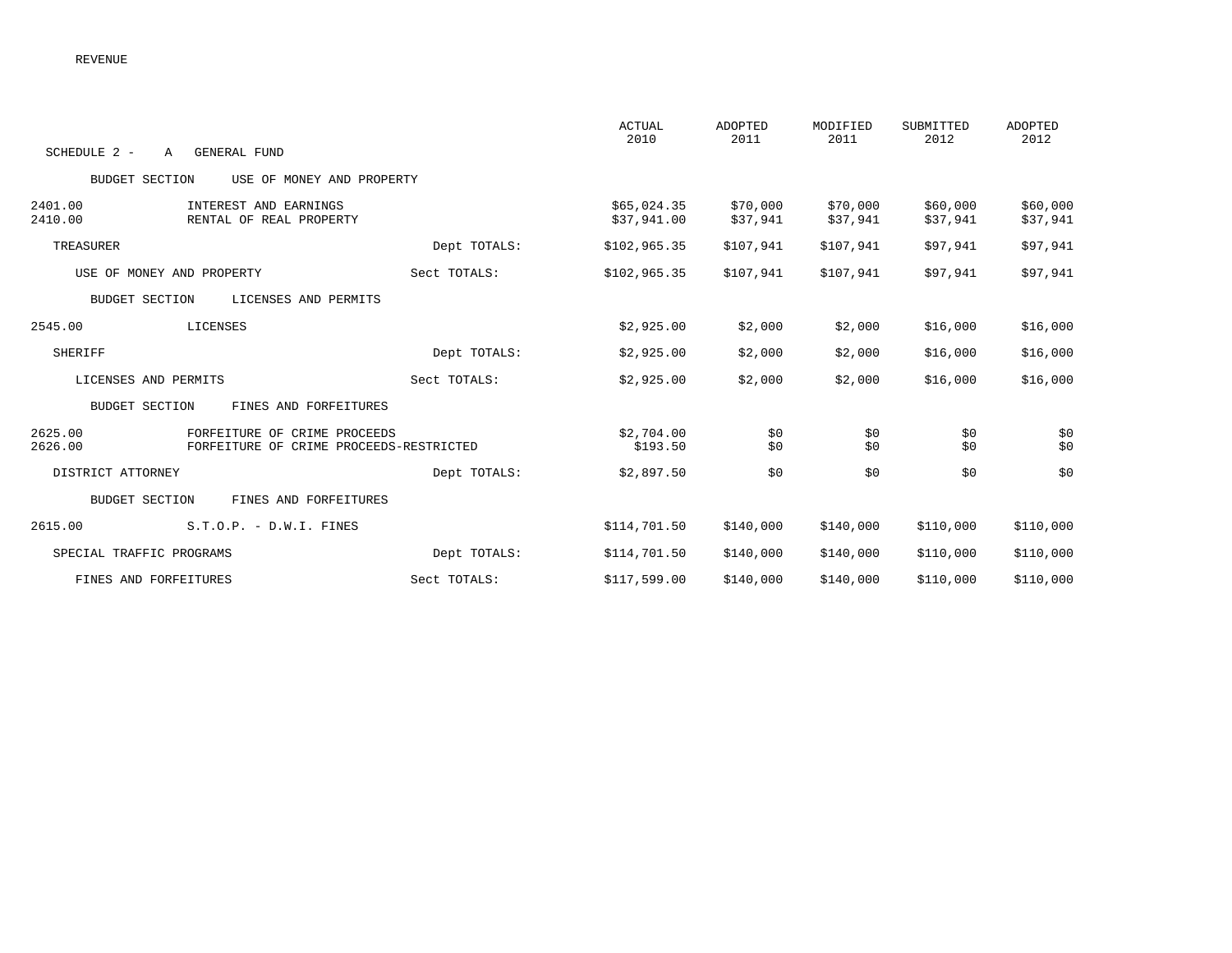|                                          |                                                                                                                  |              | <b>ACTUAL</b><br>2010                                 | <b>ADOPTED</b><br>2011        | MODIFIED<br>2011              | SUBMITTED<br>2012                 | ADOPTED<br>2012                   |
|------------------------------------------|------------------------------------------------------------------------------------------------------------------|--------------|-------------------------------------------------------|-------------------------------|-------------------------------|-----------------------------------|-----------------------------------|
| SCHEDULE 2 -                             | <b>GENERAL FUND</b><br>Α                                                                                         |              |                                                       |                               |                               |                                   |                                   |
| <b>BUDGET SECTION</b>                    | MISCELLANEOUS                                                                                                    |              |                                                       |                               |                               |                                   |                                   |
| 2690.00<br>2725.00                       | TTASC<br>GENERAL PURPOSE VLT                                                                                     |              | \$140,000.00<br>\$183,219.00                          | \$40,000<br>\$183,219         | \$40,000<br>\$183, 219        | \$40,000<br>\$183,219             | \$40,000<br>\$183,219             |
| TREASURER                                |                                                                                                                  | Dept TOTALS: | \$323,219.00                                          | \$223,219                     | \$223,219                     | \$223, 219                        | \$223,219                         |
| <b>BUDGET SECTION</b>                    | MISCELLANEOUS                                                                                                    |              |                                                       |                               |                               |                                   |                                   |
| 2655.00<br>2701.00<br>2720.00<br>2770.00 | MINOR SALES, OTHER<br>REFUNDS OF PRIOR YEARS EXPENSES<br>OTB-DISTRIBUTED EARNINGS<br>OTHER UNCLASSIFIED REVENUES |              | \$282.86<br>\$6,540.49<br>\$77,262.10<br>\$20, 145.36 | \$0<br>\$0<br>\$70,000<br>\$0 | \$0<br>\$0<br>\$70,000<br>\$0 | \$0<br>\$0<br>\$60,000<br>\$3,000 | \$0<br>\$0<br>\$60,000<br>\$3,000 |
| UNCLASSIFIED GENERAL                     |                                                                                                                  | Dept TOTALS: | \$104,230.81                                          | \$70,000                      | \$70,000                      | \$63,000                          | \$63,000                          |
| MISCELLANEOUS                            |                                                                                                                  | Sect TOTALS: | \$427,449.81                                          | \$293,219                     | \$293, 219                    | \$286,219                         | \$286,219                         |
| <b>BUDGET SECTION</b>                    | TRANSFERS                                                                                                        |              |                                                       |                               |                               |                                   |                                   |
| 5031.00                                  | INTERFUND TRANSFERS                                                                                              |              | \$1,655,000.00                                        | \$0                           | \$0                           | \$0                               | \$0                               |
| UNCLASSIFIED GENERAL                     |                                                                                                                  | Dept TOTALS: | \$1,655,000.00                                        | \$0                           | \$0                           | \$0                               | \$0                               |
| TRANSFERS                                |                                                                                                                  | Sect TOTALS: | \$1,655,000.00                                        | \$0                           | \$0                           | \$0                               | \$0                               |
| <b>BUDGET SECTION</b>                    | STATE AID                                                                                                        |              |                                                       |                               |                               |                                   |                                   |
| 3030.00<br>3089.00                       | STATE AID-DISTRICT ATTORNEY<br>STATE AID-AID TO PROSECUTION                                                      |              | \$39,055.00<br>\$.00                                  | \$50,000<br>\$35,300          | \$50,000<br>\$35,300          | \$39,489<br>\$29,200              | \$39,489<br>\$29,200              |
| DISTRICT ATTORNEY                        |                                                                                                                  | Dept TOTALS: | \$39,055.00                                           | \$85,300                      | \$85,300                      | \$68,689                          | \$68,689                          |
| <b>BUDGET SECTION</b>                    | STATE AID                                                                                                        |              |                                                       |                               |                               |                                   |                                   |
| 3025.00                                  | STATE AID-INDIGENT LEGAL SERVICES                                                                                |              | \$82,534.00                                           | \$74,280                      | \$74,280                      | \$60,000                          | \$60,000                          |
| PUBLIC DEFENDER                          |                                                                                                                  | Dept TOTALS: | \$82,534.00                                           | \$74,280                      | \$74,280                      | \$60,000                          | \$60,000                          |
| <b>BUDGET SECTION</b>                    | STATE AID                                                                                                        |              |                                                       |                               |                               |                                   |                                   |
| 3070.00                                  | STATE AID-RR INFRASTRUCTURE INVEST ACT                                                                           |              | \$9,524.00                                            | \$0                           | \$0                           | \$0                               | \$0                               |
| <b>ASSESSMENTS</b>                       |                                                                                                                  | Dept TOTALS: | \$9,524.00                                            | \$0                           | \$0                           | \$0                               | \$0                               |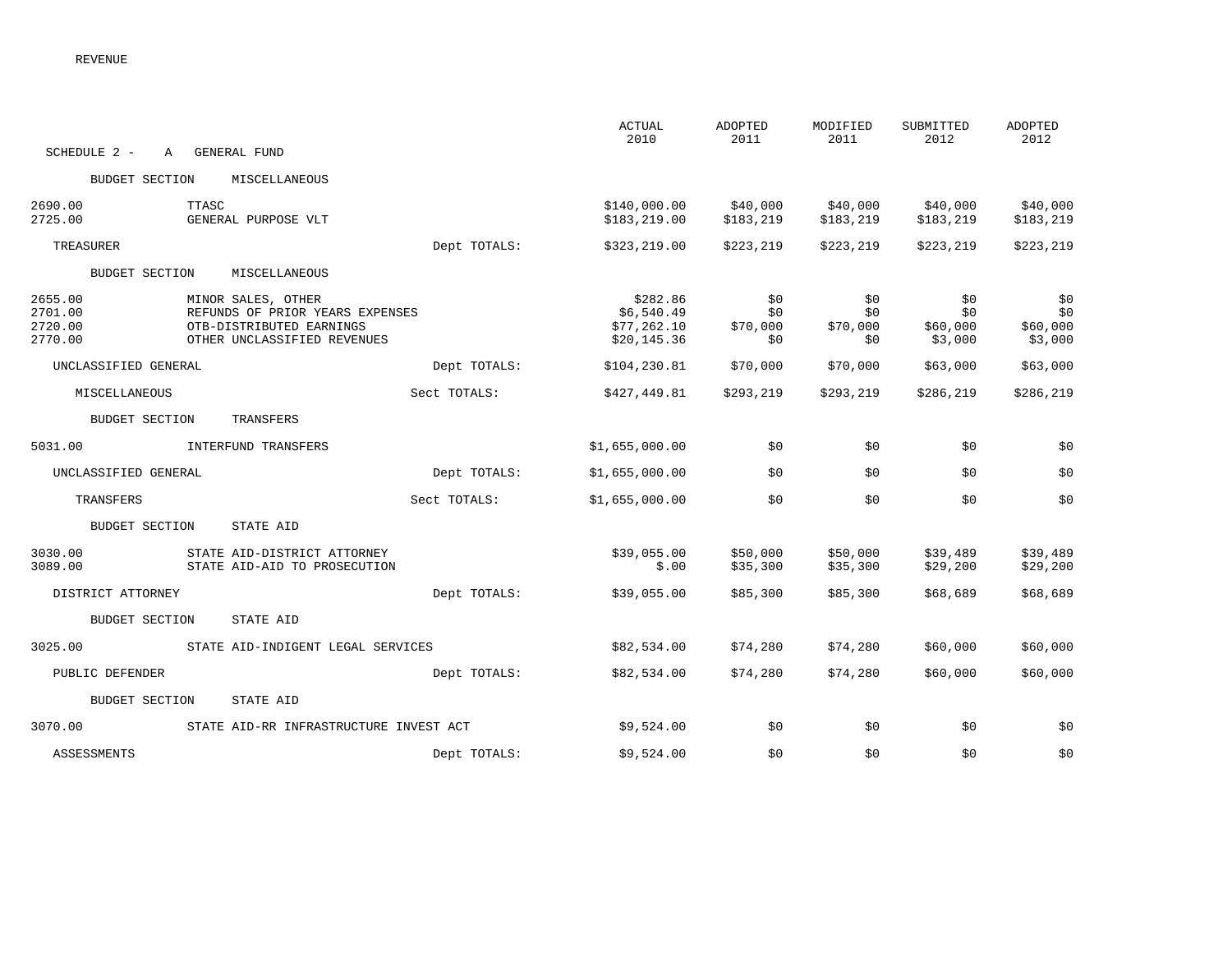| SCHEDULE 2 -                                                   | A GENERAL FUND |                                                                                                                                                                                                                                          |              | ACTUAL<br>2010                                                               | ADOPTED<br>2011                         | MODIFIED<br>2011                                         | SUBMITTED<br>2012                           | ADOPTED<br>2012                             |
|----------------------------------------------------------------|----------------|------------------------------------------------------------------------------------------------------------------------------------------------------------------------------------------------------------------------------------------|--------------|------------------------------------------------------------------------------|-----------------------------------------|----------------------------------------------------------|---------------------------------------------|---------------------------------------------|
| <b>BUDGET SECTION</b>                                          |                | STATE AID                                                                                                                                                                                                                                |              |                                                                              |                                         |                                                          |                                             |                                             |
| 3060.00                                                        |                | STATE AID-RECORDS MANAGEMENT                                                                                                                                                                                                             |              | \$55,678.00                                                                  | \$0                                     | \$38,195                                                 | \$46,416                                    | \$46,416                                    |
| RECORDS MANAGEMENT                                             |                |                                                                                                                                                                                                                                          | Dept TOTALS: | \$55,678.00                                                                  | \$0                                     | \$38,195                                                 | \$46,416                                    | \$46,416                                    |
| <b>BUDGET SECTION</b>                                          |                | STATE AID                                                                                                                                                                                                                                |              |                                                                              |                                         |                                                          |                                             |                                             |
| 3021.00                                                        |                | STATE AID-COURT FACILITIES                                                                                                                                                                                                               |              | \$91,718.00                                                                  | \$204,411                               | \$204,411                                                | \$119,068                                   | \$119,068                                   |
| PUBLIC WORKS/BUILDINGS                                         |                |                                                                                                                                                                                                                                          | Dept TOTALS: | \$91,718.00                                                                  | \$204,411                               | \$204,411                                                | \$119,068                                   | \$119,068                                   |
| <b>BUDGET SECTION</b>                                          |                | STATE AID                                                                                                                                                                                                                                |              |                                                                              |                                         |                                                          |                                             |                                             |
| 3460.00                                                        |                | STATE AID-HANDICAPPED EDUCATION T & T                                                                                                                                                                                                    |              | \$1,261,986.55                                                               | \$1,175,125                             | \$1,175,125                                              | \$1,051,365                                 | \$1,051,365                                 |
| EDUCATION                                                      |                |                                                                                                                                                                                                                                          | Dept TOTALS: | \$1,261,986.55                                                               | \$1,175,125                             | \$1,175,125                                              | \$1,051,365                                 | \$1,051,365                                 |
| BUDGET SECTION                                                 |                | STATE AID                                                                                                                                                                                                                                |              |                                                                              |                                         |                                                          |                                             |                                             |
| 3331.00                                                        |                | STATE AID-ENHANCED WIRELESS 911                                                                                                                                                                                                          |              | \$26,741.00                                                                  | \$23,000                                | \$23,000                                                 | \$23,000                                    | \$23,000                                    |
| PUBLIC SAFETY/E911                                             |                |                                                                                                                                                                                                                                          | Dept TOTALS: | \$26,741.00                                                                  | \$23,000                                | \$23,000                                                 | \$23,000                                    | \$23,000                                    |
| BUDGET SECTION                                                 |                | STATE AID                                                                                                                                                                                                                                |              |                                                                              |                                         |                                                          |                                             |                                             |
| 3315.00<br>3330.00<br>3390.00<br>3395.00<br>3396.00<br>3397.00 |                | STATE AID-NAVIGATIONAL LAW ENFORCEMENT<br>STATE AID-UNIFIED COURT SECURITY SERVICE<br>STATE AID-SHERIFF STEP GRANT PT-5400061<br>STATE AID-BUCKLE UP NEW YORK GRANT<br>STATE AID-SHERIFF DCJS LG0508672<br>STATE AID-SHERIFF WM 06837962 |              | $$456.81-$<br>\$4,022.69<br>\$27,033.44<br>\$3,668.00<br>\$.00<br>\$8,754.75 | \$0<br>\$0<br>\$0<br>\$0<br>\$0<br>\$0  | \$0<br>\$0<br>\$24,960<br>\$4,368<br>\$4,050<br>\$54,586 | \$0<br>\$0<br>\$0<br>\$0<br>\$0<br>\$0      | \$0<br>\$0<br>\$0<br>\$0<br>\$0<br>\$0      |
| SHERIFF                                                        |                |                                                                                                                                                                                                                                          | Dept TOTALS: | \$43,022.07                                                                  | \$0                                     | \$87,964                                                 | \$0                                         | \$0                                         |
| BUDGET SECTION                                                 |                | STATE AID                                                                                                                                                                                                                                |              |                                                                              |                                         |                                                          |                                             |                                             |
| 3310.00<br>3312.00<br>3316.00<br>3317.00                       |                | STATE AID-PROBATION<br>STATE AID-ALTERNATIVES TO INCARCERATION<br>STATE AID-ENHANCED PROB SUPR OF SORA LEV<br>IGNITION INTERLOCK DEVICE MONITORING SER                                                                                   |              | \$129,457.65<br>\$9,649.99<br>\$25,584.00<br>\$.00                           | \$113,784<br>\$9,306<br>\$20,080<br>\$0 | \$113,784<br>\$9,306<br>\$20,080<br>\$0                  | \$93,653<br>\$8,569<br>\$20,080<br>\$12,727 | \$93,653<br>\$8,569<br>\$20,080<br>\$12,727 |
| PROBATION                                                      |                |                                                                                                                                                                                                                                          | Dept TOTALS: | \$164,691.64                                                                 | \$143,170                               | \$143,170                                                | \$135,029                                   | \$135,029                                   |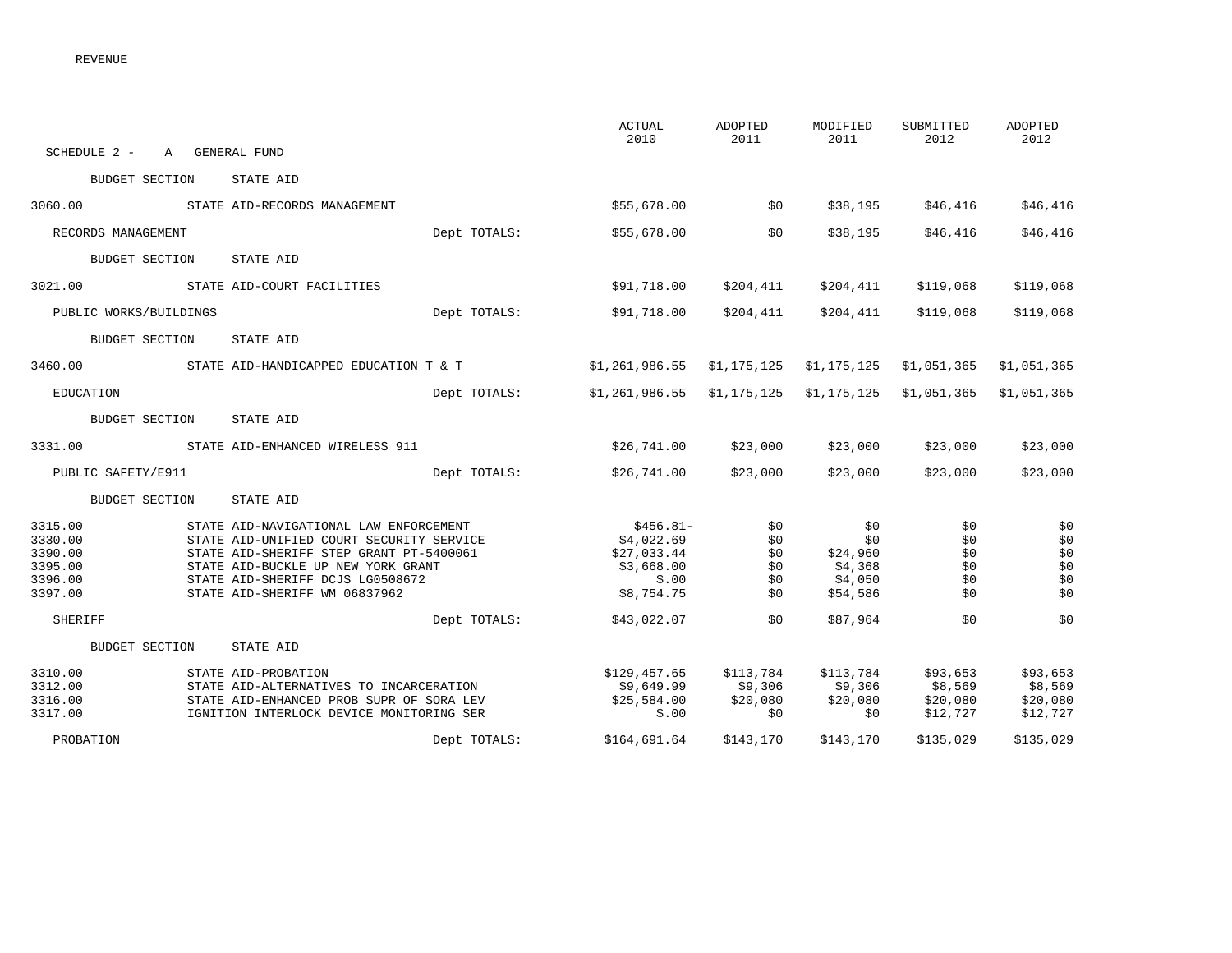|                                                                                                                                                        | SCHEDULE 2 -<br>A           | GENERAL FUND                                                                                                                                                                                                                                                                                                                                                                                                                                                                                                               | <b>ACTUAL</b><br>2010                                                                                                                                                                                                       | ADOPTED<br>2011                                                                                                                                                                    | MODIFIED<br>2011                                                                                                                                                                     | SUBMITTED<br>2012                                                                                                                                                             | ADOPTED<br>2012                                                                                                                                                               |
|--------------------------------------------------------------------------------------------------------------------------------------------------------|-----------------------------|----------------------------------------------------------------------------------------------------------------------------------------------------------------------------------------------------------------------------------------------------------------------------------------------------------------------------------------------------------------------------------------------------------------------------------------------------------------------------------------------------------------------------|-----------------------------------------------------------------------------------------------------------------------------------------------------------------------------------------------------------------------------|------------------------------------------------------------------------------------------------------------------------------------------------------------------------------------|--------------------------------------------------------------------------------------------------------------------------------------------------------------------------------------|-------------------------------------------------------------------------------------------------------------------------------------------------------------------------------|-------------------------------------------------------------------------------------------------------------------------------------------------------------------------------|
|                                                                                                                                                        |                             |                                                                                                                                                                                                                                                                                                                                                                                                                                                                                                                            |                                                                                                                                                                                                                             |                                                                                                                                                                                    |                                                                                                                                                                                      |                                                                                                                                                                               |                                                                                                                                                                               |
|                                                                                                                                                        | <b>BUDGET SECTION</b>       | STATE AID                                                                                                                                                                                                                                                                                                                                                                                                                                                                                                                  |                                                                                                                                                                                                                             |                                                                                                                                                                                    |                                                                                                                                                                                      |                                                                                                                                                                               |                                                                                                                                                                               |
| 3392.00                                                                                                                                                |                             | STATE AID-JAIL/BREAKFAST & LUNCH PROG.                                                                                                                                                                                                                                                                                                                                                                                                                                                                                     | \$232.00                                                                                                                                                                                                                    | \$250                                                                                                                                                                              | \$250                                                                                                                                                                                | \$250                                                                                                                                                                         | \$250                                                                                                                                                                         |
| JAIL                                                                                                                                                   |                             | Dept TOTALS:                                                                                                                                                                                                                                                                                                                                                                                                                                                                                                               | \$232.00                                                                                                                                                                                                                    | \$250                                                                                                                                                                              | \$250                                                                                                                                                                                | \$250                                                                                                                                                                         | \$250                                                                                                                                                                         |
|                                                                                                                                                        | <b>BUDGET SECTION</b>       | STATE AID                                                                                                                                                                                                                                                                                                                                                                                                                                                                                                                  |                                                                                                                                                                                                                             |                                                                                                                                                                                    |                                                                                                                                                                                      |                                                                                                                                                                               |                                                                                                                                                                               |
| 3306.00                                                                                                                                                |                             | STATE AID-FIRE-SH08-1032-E00                                                                                                                                                                                                                                                                                                                                                                                                                                                                                               | \$.00                                                                                                                                                                                                                       | \$78,000                                                                                                                                                                           | \$78,000                                                                                                                                                                             | \$78,000                                                                                                                                                                      | \$78,000                                                                                                                                                                      |
| 3320.00                                                                                                                                                |                             | STATE AID-EMERGENCY MEDICAL SERVICE                                                                                                                                                                                                                                                                                                                                                                                                                                                                                        | \$22,045.00                                                                                                                                                                                                                 | \$30,000                                                                                                                                                                           | \$30,000                                                                                                                                                                             | \$26,000                                                                                                                                                                      | \$26,000                                                                                                                                                                      |
| FIRE                                                                                                                                                   |                             | Dept TOTALS:                                                                                                                                                                                                                                                                                                                                                                                                                                                                                                               | \$22,045.00                                                                                                                                                                                                                 | \$108,000                                                                                                                                                                          | \$108,000                                                                                                                                                                            | \$104,000                                                                                                                                                                     | \$104,000                                                                                                                                                                     |
|                                                                                                                                                        | <b>BUDGET SECTION</b>       | STATE AID                                                                                                                                                                                                                                                                                                                                                                                                                                                                                                                  |                                                                                                                                                                                                                             |                                                                                                                                                                                    |                                                                                                                                                                                      |                                                                                                                                                                               |                                                                                                                                                                               |
| 3308.00<br>3342.00<br>3353.00<br>3354.00<br>3356.00                                                                                                    | EMO ED                      | STATE AID-C837990 GRANT<br>STATE AID-LEPC GRANT HOMELAND SECURITY<br>EMO GRANT<br>STATE AID SHSP 10                                                                                                                                                                                                                                                                                                                                                                                                                        | \$.00<br>\$3,776.00<br>\$12,388.52<br>\$2,805.00<br>\$.00                                                                                                                                                                   | \$86,222<br>\$3,600<br>\$73,000<br>\$0<br>\$0                                                                                                                                      | \$86,222<br>\$3,600<br>\$73,000<br>\$0<br>\$89,392                                                                                                                                   | \$0<br>\$0<br>\$0<br>\$0<br>\$0                                                                                                                                               | \$0<br>\$0<br>\$0<br>\$0<br>\$0                                                                                                                                               |
|                                                                                                                                                        | EMERGENCY MANAGEMENT OFFICE | Dept TOTALS:                                                                                                                                                                                                                                                                                                                                                                                                                                                                                                               | \$18,969.52                                                                                                                                                                                                                 | \$162,822                                                                                                                                                                          | \$252,214                                                                                                                                                                            | \$0                                                                                                                                                                           | \$0                                                                                                                                                                           |
|                                                                                                                                                        | <b>BUDGET SECTION</b>       | STATE AID                                                                                                                                                                                                                                                                                                                                                                                                                                                                                                                  |                                                                                                                                                                                                                             |                                                                                                                                                                                    |                                                                                                                                                                                      |                                                                                                                                                                               |                                                                                                                                                                               |
| 3401.00<br>3401.10<br>3401.12<br>3401.20<br>3401.21<br>3402.10<br>3402.30<br>3403.00<br>3441.10<br>3442.00<br>3446.00<br>3460.10<br>3464.00<br>3482.00 | PUBLIC HEALTH               | STATE AID-PUBLIC HEALTH<br>STATE AID-PREVENTIVE & PRIMARY HEALTH<br>STATE AID-PUBLIC HEALTH EDUCATION<br>STATE AID-PREVENTIVE DENTAL SERVICES<br>STATE AID-MANAGED CARE DENTAL PROGRAM<br>STATE AID-LEAD POISNING PROGRAM<br>STATE AID-EARLY INTERVENTION PROGRAM<br>STATE AID-PRENATAL CARE & ASSISTANCE<br>STATE AID-SMOKING ENFORCEMENT GRANT<br>STATE AID-RABIES<br>STATE AID-CARE & TREATMENT<br>STATE AID-HANDICAPPED EDUCATION ADMIN<br>STATE AID-ENVIRONMENTAL HEALTH<br>STATE AID-DISEASE CONTROL<br>Dept TOTALS: | \$433,671.44<br>\$68,723.45<br>\$15, 241.59<br>\$30,500.00<br>\$105,000.00<br>\$33,683.84<br>\$307,932.17<br>\$11,000.00<br>\$29,835.70<br>\$37,335.21<br>\$.00<br>\$.00<br>\$169, 446.50<br>\$112,000.00<br>\$1,354,369.90 | \$493,111<br>\$105,469<br>\$79,865<br>\$58,309<br>\$47,930<br>\$32,052<br>\$163,829<br>\$0<br>\$29,467<br>\$48,646<br>\$2,000<br>\$19,000<br>\$192,651<br>\$153,368<br>\$1,425,697 | \$537,174<br>\$105,469<br>\$100, 365<br>\$58,309<br>\$47,930<br>\$32,052<br>\$163,829<br>\$0<br>\$29,467<br>\$48,646<br>\$2,000<br>\$19,000<br>\$192,651<br>\$153,368<br>\$1,490,260 | \$429,451<br>\$100, 104<br>\$76,574<br>\$78,401<br>\$0<br>\$31,849<br>\$96,554<br>\$0<br>\$27,510<br>\$44,821<br>\$2,000<br>\$22,000<br>\$142,188<br>\$145,668<br>\$1,197,120 | \$429,451<br>\$100, 104<br>\$76,574<br>\$78,401<br>\$0<br>\$31,849<br>\$96,554<br>\$0<br>\$27,510<br>\$44,821<br>\$2,000<br>\$22,000<br>\$142,188<br>\$145,668<br>\$1,197,120 |
|                                                                                                                                                        | <b>BUDGET SECTION</b>       | STATE AID                                                                                                                                                                                                                                                                                                                                                                                                                                                                                                                  |                                                                                                                                                                                                                             |                                                                                                                                                                                    |                                                                                                                                                                                      |                                                                                                                                                                               |                                                                                                                                                                               |
| 3486.00<br>3486.10<br>3490.00<br>3490.10                                                                                                               |                             | STATE AID-ALCOHOL AND DRUG SERVICES<br>STATE AID-COUNCIL ON ALCOHOLISM<br>STATE AID-MENTAL HEALTH<br>STATE AID-MENTAL HEALTH ADMINISTRATION                                                                                                                                                                                                                                                                                                                                                                                | \$145,946.00<br>\$.00<br>\$133,403.00<br>\$29,079.00                                                                                                                                                                        | \$91,957<br>\$44,796<br>\$176,688<br>\$31,636                                                                                                                                      | \$91,957<br>\$44,796<br>\$176,688<br>\$31,636                                                                                                                                        | \$91,957<br>\$0<br>\$170,888<br>\$30,578                                                                                                                                      | \$91,957<br>\$0<br>\$170,888<br>\$30,578                                                                                                                                      |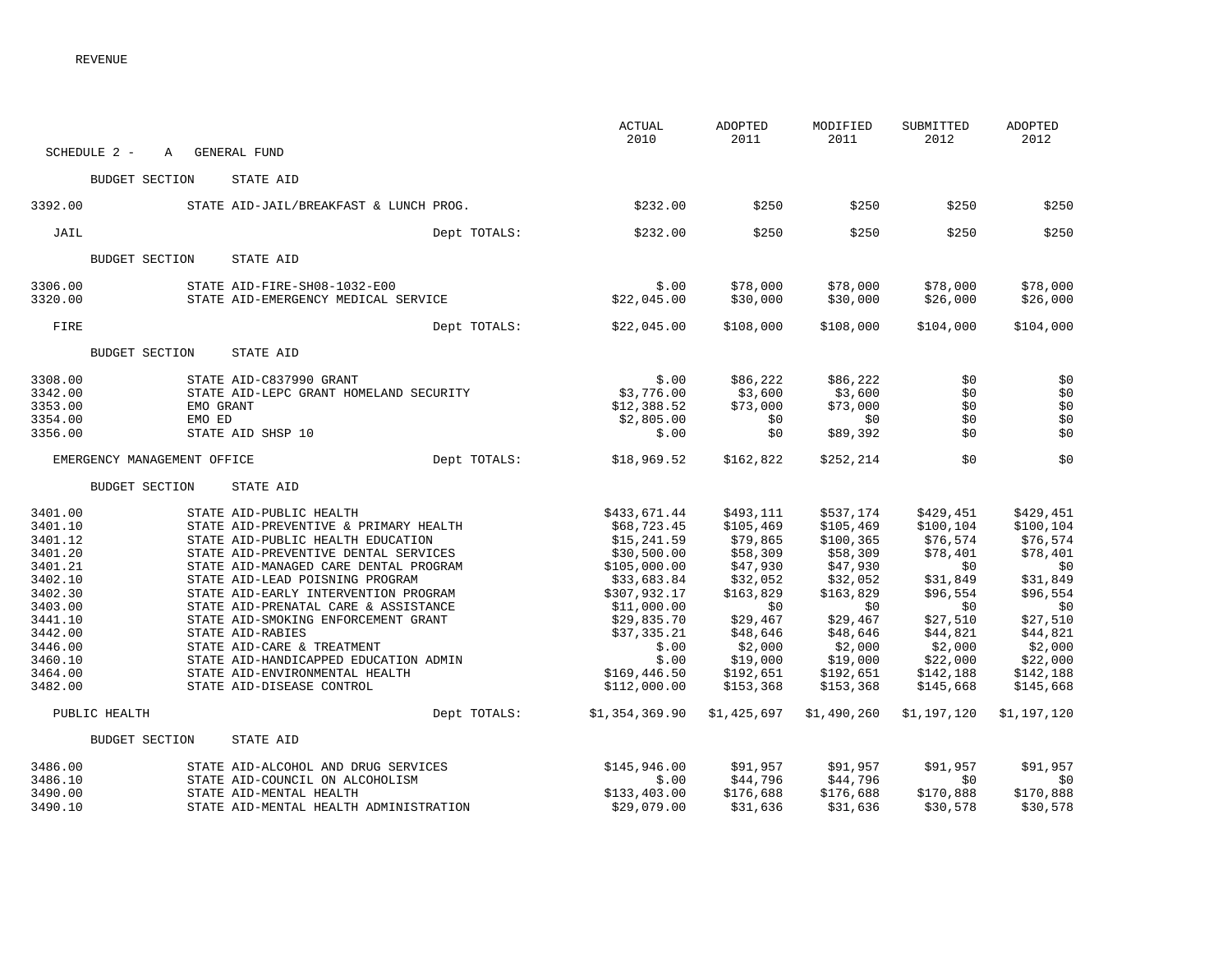| SCHEDULE 2 -                  | A              | GENERAL FUND                             |              | ACTUAL<br>2010 | ADOPTED<br>2011 | MODIFIED<br>2011 | SUBMITTED<br>2012 | ADOPTED<br>2012 |
|-------------------------------|----------------|------------------------------------------|--------------|----------------|-----------------|------------------|-------------------|-----------------|
| BUDGET SECTION                |                | STATE AID                                |              |                |                 |                  |                   |                 |
| 3490.30                       |                | STATE AID-CSS REHABILITATION SUPPORT SVS |              | \$12,485.00    | \$16,238        | \$16,238         | \$14,824          | \$14,824        |
| 3491.00                       |                | STATE AID-CRISIS INTERVENTION            |              | \$174, 209.00  | \$247,484       | \$247,484        | \$238,264         | \$238,264       |
| 3497.00                       |                | STATE AID-INTENSIVE CASE MANAGEMENT      |              | \$46,550.00    | \$54,108        | \$54,108         | \$53,512          | \$53,512        |
| 3498.00                       |                | STATE AID-MENTAL RETARDATION             |              | \$62,931.00    | \$67,863        | \$67,863         | \$69,776          | \$69,776        |
| 3500.00                       |                | STATE AID-TREATMENT ALTERNATIVES PROGRAM |              | \$15,847.09    | \$17,500        | \$17,500         | \$14,719          | \$14,719        |
| MENTAL HEALTH                 |                |                                          | Dept TOTALS: | \$620,450.09   | \$748,270       | \$748,270        | \$684,518         | \$684,518       |
| BUDGET SECTION                |                | STATE AID                                |              |                |                 |                  |                   |                 |
| 3090.00                       | <b>BUSSING</b> |                                          |              | \$684,911.07   | \$739,000       | \$739,000        | \$605,000         | \$605,000       |
| TRANSPORTATION                |                |                                          | Dept TOTALS: | \$684,911.07   | \$739,000       | \$739,000        | \$605,000         | \$605,000       |
| <b>BUDGET SECTION</b>         |                | STATE AID                                |              |                |                 |                  |                   |                 |
| 3601.00                       |                | STATE AID-MEDICAL ASSISTANCE             |              | $$57,565.00-$  | \$20,000        | \$20,000         | \$80,000          | \$80,000        |
| 3609.00                       |                | STATE AID-FAMILY ASSISTANCE (WAS ADC)    |              | \$406,797.00   | \$375,000       | \$375,000        | \$5,000           | \$5,000         |
| 3610.00                       |                | STATE AID-SOCIAL SERVICES ADMINISTRATION |              | \$1,299,629.00 | \$1,900,000     | \$1,900,000      | \$1,675,000       | \$1,675,000     |
| 3619.00                       |                | STATE AID-CHILD CARE                     |              | \$870,430.00   | \$900,000       | \$900,000        | \$900,000         | \$900,000       |
| 3623.00                       |                | STATE AID-JUVENILE DELINQUENT CARE       |              | \$2,638.65     | \$5,000         | \$5,000          | \$5,000           | \$5,000         |
| 3640.00                       |                | STATE AID-SAFETY NET (WAS HR)            |              | \$318,208.00   | \$305,000       | \$305,000        | \$239,250         | \$239,250       |
| 3642.00                       |                | STATE AID-EMERGENCY AID FOR ADULTS       |              | \$26,657.00    | \$25,000        | \$25,000         | \$50,000          | \$50,000        |
| 3655.00                       |                | STATE AID-DAY CARE                       |              | \$1,449,251.00 | \$1,350,000     | \$1,350,000      | \$1,450,000       | \$1,450,000     |
| DEPARTMENT OF SOCIAL SERVICES |                |                                          | Dept TOTALS: | \$4,316,045.65 | \$4,880,000     | \$4,880,000      | \$4,404,250       | \$4,404,250     |
| BUDGET SECTION                |                | STATE AID                                |              |                |                 |                  |                   |                 |
| 3717.00                       |                | STATE AID-EDZ ADMINISTRATIVE GRANT       |              | \$.00          | \$15,000        | \$15,000         | \$15,000          | \$15,000        |
| ECONOMIC DEVELOPMENT          |                |                                          | Dept TOTALS: | \$.00          | \$15,000        | \$15,000         | \$15,000          | \$15,000        |
| <b>BUDGET SECTION</b>         |                | STATE AID                                |              |                |                 |                  |                   |                 |
| 3989.00                       |                | STATE AID-SNOWMOBILE GRANT PROGRAM       |              | \$61,822.57    | \$55,000        | \$55,000         | \$55,000          | \$55,000        |
| PLANNING                      |                |                                          | Dept TOTALS: | \$61,822.57    | \$55,000        | \$55,000         | \$55,000          | \$55,000        |
| <b>BUDGET SECTION</b>         |                | STATE AID                                |              |                |                 |                  |                   |                 |
| 3710.00                       |                | STATE AID-VETERANS' SERVICE AGENCIES     |              | \$8,558.81     | \$8,600         | \$8,600          | \$8,600           | \$8,600         |
| VETERANS' SERVICES            |                |                                          | Dept TOTALS: | \$8,558.81     | \$8,600         | \$8,600          | \$8,600           | \$8,600         |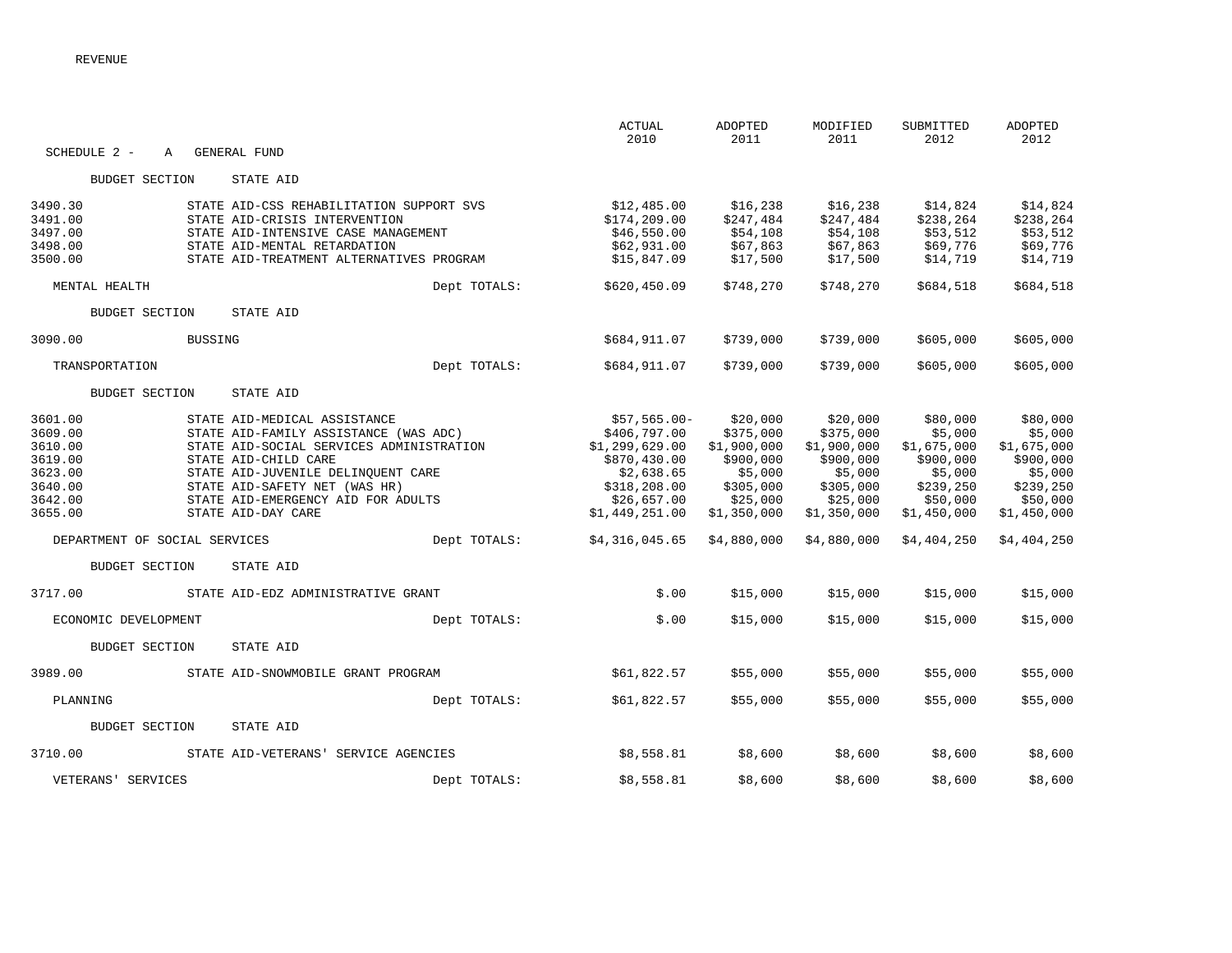| SCHEDULE 2 -<br>A GENERAL FUND                     |              | ACTUAL<br>2010                                      | ADOPTED<br>2011 | MODIFIED<br>2011 | SUBMITTED<br>2012 | ADOPTED<br>2012 |
|----------------------------------------------------|--------------|-----------------------------------------------------|-----------------|------------------|-------------------|-----------------|
| <b>BUDGET SECTION</b><br>STATE AID                 |              |                                                     |                 |                  |                   |                 |
| 3589.00<br>STATE AID-OCTANE TESTING                |              | \$2,084.87                                          | \$1,950         | \$1,950          | \$1,950           | \$1,950         |
| SEALER OF WEIGHTS & MEASURES                       | Dept TOTALS: | \$2,084.87                                          | \$1,950         | \$1,950          | \$1,950           | \$1,950         |
| <b>BUDGET SECTION</b><br>STATE AID                 |              |                                                     |                 |                  |                   |                 |
| 3820.00<br>STATE AID-YOUTH PROGRAMS                |              | \$58,976.45                                         | \$61,029        | \$61,029         | \$61,993          | \$61,993        |
| YOUTH PROGRAMS                                     | Dept TOTALS: | \$58,976.45                                         | \$61,029        | \$61,029         | \$61,993          | \$61,993        |
| STATE AID                                          | Sect TOTALS: | \$8,923,416.19 \$9,910,904 \$10,191,018 \$8,641,248 |                 |                  |                   | \$8,641,248     |
| BUDGET SECTION<br>FEDERAL AID                      |              |                                                     |                 |                  |                   |                 |
| 4289.00 FEDERAL AID-HANDICAPPED ED ARRA            |              | \$45,131.74                                         | \$0             | \$0              | \$0               | \$0             |
| EDUCATION                                          | Dept TOTALS: | \$45,131.74                                         | \$0             | \$0              | \$0               | \$0             |
| BUDGET SECTION<br>FEDERAL AID                      |              |                                                     |                 |                  |                   |                 |
| 4392.00 FEDERAL AID-JAIL/BREAKFAST & LUNCH PROG.   |              | \$6,772.00                                          | \$7,000         | \$7,000          | \$7,000           | \$7,000         |
| JAIL                                               | Dept TOTALS: | \$6,772.00                                          | \$7,000         | \$7,000          | \$7,000           | \$7,000         |
| <b>BUDGET SECTION</b><br>FEDERAL AID               |              |                                                     |                 |                  |                   |                 |
| 4305.00<br>FEDERAL AID-CIVIL DEFENSE (LEMPG) GRANT |              | $$2,301.00-$                                        | \$24,000        | \$24,000         | \$24,000          | \$24,000        |
| EMERGENCY MANAGEMENT OFFICE                        | Dept TOTALS: | $$2,301.00-$                                        | \$24,000        | \$24,000         | \$24,000          | \$24,000        |
| BUDGET SECTION<br>FEDERAL AID                      |              |                                                     |                 |                  |                   |                 |
| 4401.00 FEDERAL AID-PUBLIC HEALTH ADMIN            |              | \$.00                                               | \$14,250        | \$57,329         | \$0               | \$0             |
| PUBLIC HEALTH                                      | Dept TOTALS: | \$.00                                               | \$14,250        | \$57,329         | \$0               | \$0             |
| BUDGET SECTION<br>FEDERAL AID                      |              |                                                     |                 |                  |                   |                 |
| 4486.00<br>FEDERAL AID-COUNCIL ON ALCOHOLISM       |              | \$123,448.00                                        | \$119,084       | \$119,084        | \$131,884         | \$131,884       |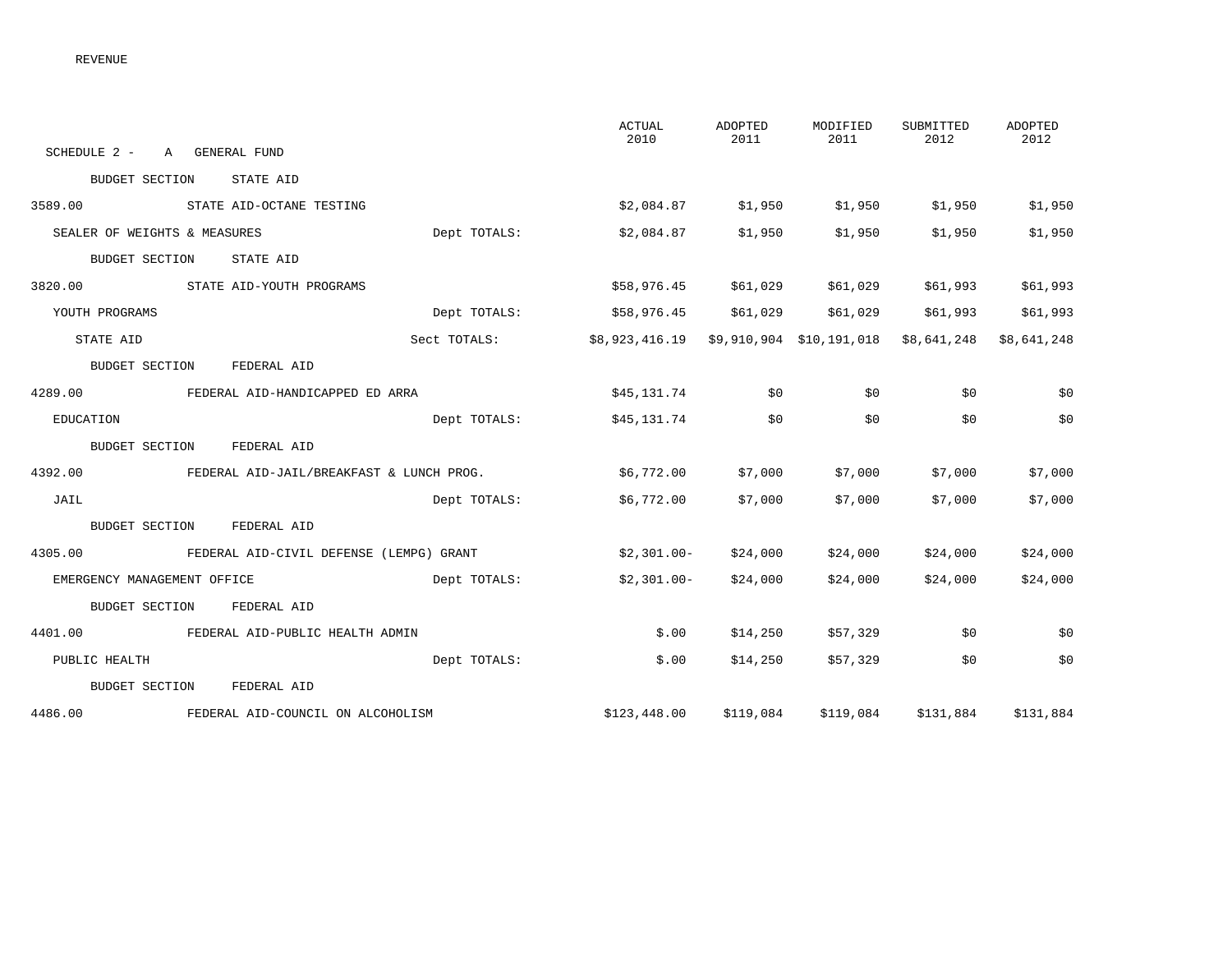|                               |                                                                       |              | <b>ACTUAL</b><br>2010 | ADOPTED<br>2011 | MODIFIED<br>2011          | SUBMITTED<br>2012 | <b>ADOPTED</b><br>2012 |
|-------------------------------|-----------------------------------------------------------------------|--------------|-----------------------|-----------------|---------------------------|-------------------|------------------------|
| SCHEDULE 2 -                  | <b>GENERAL FUND</b><br>A                                              |              |                       |                 |                           |                   |                        |
| <b>BUDGET SECTION</b>         | FEDERAL AID                                                           |              |                       |                 |                           |                   |                        |
| 4490.00                       | FEDERAL AID-MEDICAID SALARY SHARING                                   |              | \$130,000.00          | \$150,000       | \$150,000                 | \$150,000         | \$150,000              |
| MENTAL HEALTH                 |                                                                       | Dept TOTALS: | \$253,448.00          | \$269,084       | \$269,084                 | \$281,884         | \$281,884              |
| <b>BUDGET SECTION</b>         | FEDERAL AID                                                           |              |                       |                 |                           |                   |                        |
| 4090.00                       | FEDERAL AID-BUSSING                                                   |              | \$58,500.00           | \$191,000       | \$191,000                 | \$207,400         | \$207,400              |
| TRANSPORTATION                |                                                                       | Dept TOTALS: | \$58,500.00           | \$191,000       | \$191,000                 | \$207,400         | \$207,400              |
| <b>BUDGET SECTION</b>         | FEDERAL AID                                                           |              |                       |                 |                           |                   |                        |
| 4489.00                       | FEDERAL AID-FMAP                                                      |              | \$1,758,429.00        | \$0             | \$0                       | \$0               | \$0                    |
| 4601.00                       | FEDERAL AID-MEDICAL ASSISTANCE                                        |              | $$15,773.00-$         | \$30,000        | \$30,000                  | \$100,000         | \$100,000              |
| 4609.00                       | FEDERAL AID-FAMILY ASSISTANCE (WAS ADC)                               |              | \$862,064.00          | \$700,000       | \$700,000                 | \$1,565,000       | \$1,565,000            |
| 4610.00                       | FEDERAL AID-SOCIAL SERVICES ADMIN.                                    |              | \$2,451,554.00        | \$2,100,000     | \$2,117,420               | \$2,400,000       | \$2,400,000            |
| 4611.00                       | FEDERAL AID-FOOD STAMP PROGRAM ADMIN.                                 |              | \$868,196.00          | \$850,000       | \$850,000                 | \$850,000         | \$850,000              |
| 4615.00                       | FEDERAL AID-FLEXIBLE FUND FAMILY SERVICE                              |              | \$2,172,012.00        | \$1,650,000     | \$1,650,000               | \$1,650,000       | \$1,650,000            |
| 4619.00<br>4640.00            | FEDERAL AID-CHILD CARE                                                |              | \$468,295.00          | \$430,000       | \$430,000                 | \$410,000         | \$410,000              |
| 4641.00                       | FEDERAL AID-SAFETY NET (WAS HR)<br>FEDERAL AID-HOME ENERGY ASSISTANCE |              | \$2,544.00            | \$2,000         | \$2,000<br>\$0            | \$2,000           | \$2,000<br>$$100,000-$ |
| 4670.00                       | FEDERAL AID-SERVICES FOR RECIPIENTS                                   |              | $$100,661.00-$        | \$0             | \$90,000                  | $$100,000-$       |                        |
|                               |                                                                       |              | \$75,422.00           | \$90,000        |                           | \$85,000          | \$85,000               |
| DEPARTMENT OF SOCIAL SERVICES |                                                                       | Dept TOTALS: | \$8,542,082.00        | \$5,852,000     | \$5,869,420               | \$6,962,000       | \$6,962,000            |
| <b>BUDGET SECTION</b>         | FEDERAL AID                                                           |              |                       |                 |                           |                   |                        |
| 4097.00                       | FEDERAL AID - MBBA SUBSIDY                                            |              | \$.00                 | \$0             | \$0                       | \$168,683         | \$168,683              |
| UNCLASSIFIED GENERAL          |                                                                       | Dept TOTALS: | \$.00                 | \$0             | \$0                       | \$168,683         | \$168,683              |
| FEDERAL AID                   |                                                                       | Sect TOTALS: | \$8,903,632.74        | \$6,357,334     | \$6,417,833               | \$7,650,967       | \$7,650,967            |
| SCHEDULE 2 -                  | A GENERAL FUND                                                        | TOTALS:      | \$68,807,880.52       |                 | \$43,615,277 \$64,216,728 | \$44,935,249      | \$44,935,249           |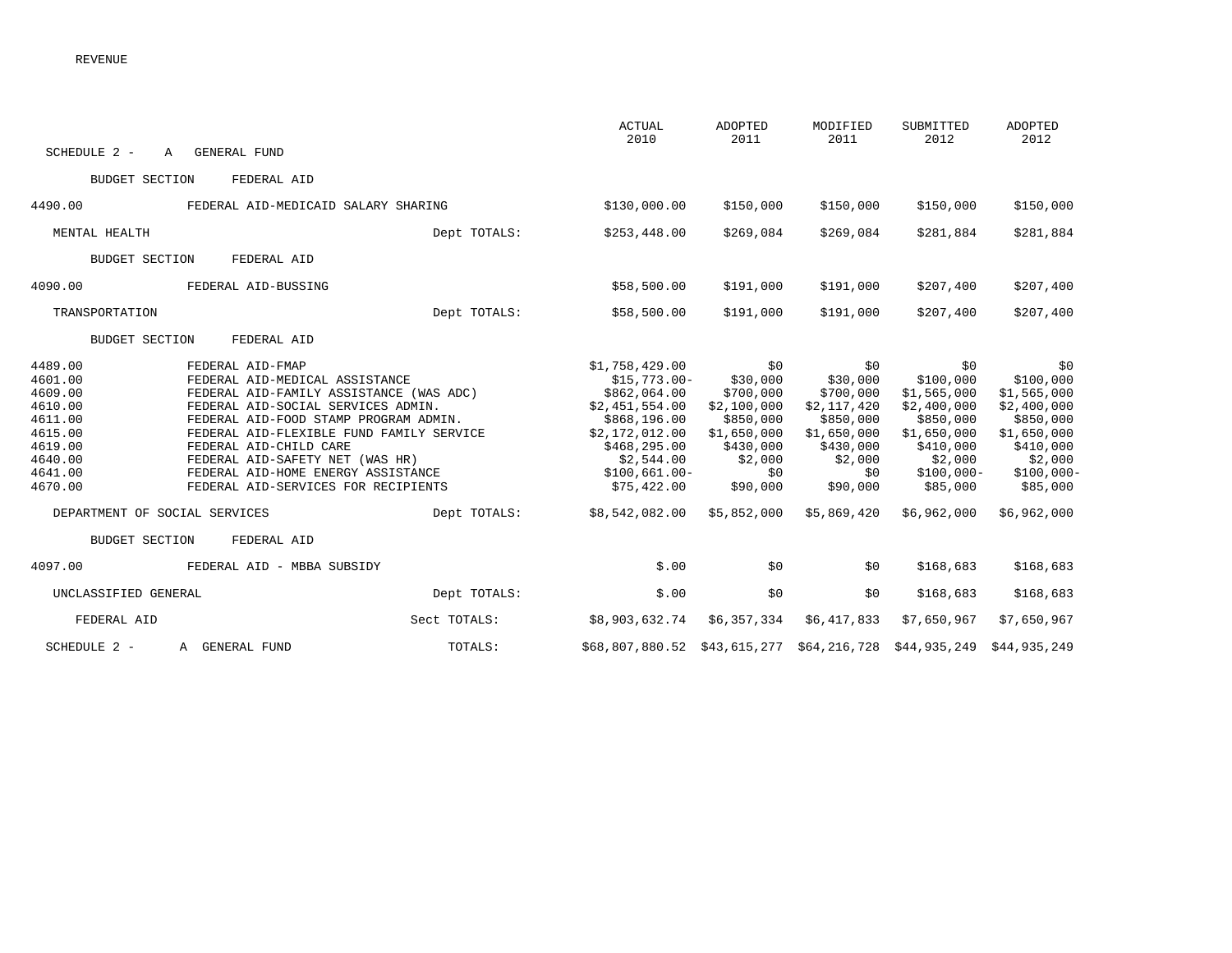|                                                                                     |              | <b>ACTUAL</b><br>2010       | <b>ADOPTED</b><br>2011 | MODIFIED<br>2011      | SUBMITTED<br>2012 | ADOPTED<br>2012 |
|-------------------------------------------------------------------------------------|--------------|-----------------------------|------------------------|-----------------------|-------------------|-----------------|
| SCHEDULE 2 -<br>SOLID WASTE DISPOSAL FUND<br>B                                      |              |                             |                        |                       |                   |                 |
| <b>BUDGET SECTION</b><br>REAL PROPERTY TAX ITEMS                                    |              |                             |                        |                       |                   |                 |
| 1001.00<br>REAL PROPERTY TAXES<br>1081.00<br>OTHER PAYMENTS IN LIEU OF TAXES        |              | \$827,453.01<br>\$42,821.10 | SO.<br>\$42,093        | \$847,850<br>\$42,093 | \$0<br>\$42,443   | \$0<br>\$42,443 |
| SOLID WASTE FUND                                                                    | Dept TOTALS: | \$870,274.11                | \$42,093               | \$889,943             | \$42,443          | \$42,443        |
| REAL PROPERTY TAX ITEMS                                                             | Sect TOTALS: | \$870,274.11                | \$42,093               | \$889,943             | \$42,443          | \$42,443        |
| <b>BUDGET SECTION</b><br>DEPARTMENTAL INCOME                                        |              |                             |                        |                       |                   |                 |
| 1221.00<br>TIPPING FEES<br>1222.00<br>RECYCLING FEES                                |              | \$457,736.20<br>\$47,205.46 | \$390,000<br>\$50,000  | \$390,000<br>\$50,000 | \$0<br>\$35,000   | \$0<br>\$35,000 |
| SOLID WASTE FUND                                                                    | Dept TOTALS: | \$504,941.66                | \$440,000              | \$440,000             | \$35,000          | \$35,000        |
| DEPARTMENTAL INCOME                                                                 | Sect TOTALS: | \$504,941.66                | \$440,000              | \$440,000             | \$35,000          | \$35,000        |
| <b>BUDGET SECTION</b><br>USE OF MONEY AND PROPERTY                                  |              |                             |                        |                       |                   |                 |
| 2401.00<br>INTEREST AND EARNINGS                                                    |              | \$1,730.74                  | \$2,000                | \$2,000               | \$0               | \$0             |
| SOLID WASTE FUND                                                                    | Dept TOTALS: | \$1,730.74                  | \$2,000                | \$2,000               | \$0               | \$0             |
| USE OF MONEY AND PROPERTY                                                           | Sect TOTALS: | \$1,730.74                  | \$2,000                | \$2,000               | \$0               | \$0             |
| <b>BUDGET SECTION</b><br>MISCELLANEOUS                                              |              |                             |                        |                       |                   |                 |
| 2701.00<br>REFUNDS OF PRIOR YEAR EXPENSES<br>2770.00<br>OTHER UNCLASSIFIED REVENUES |              | \$100.00<br>\$45.00         | \$0<br>\$0             | \$0<br>\$0            | \$0<br>\$0        | \$0<br>\$0      |
| SOLID WASTE FUND                                                                    | Dept TOTALS: | \$145.00                    | \$0                    | \$0                   | \$0               | \$0             |
| MISCELLANEOUS                                                                       | Sect TOTALS: | \$145.00                    | \$0                    | \$0                   | \$0               | \$0             |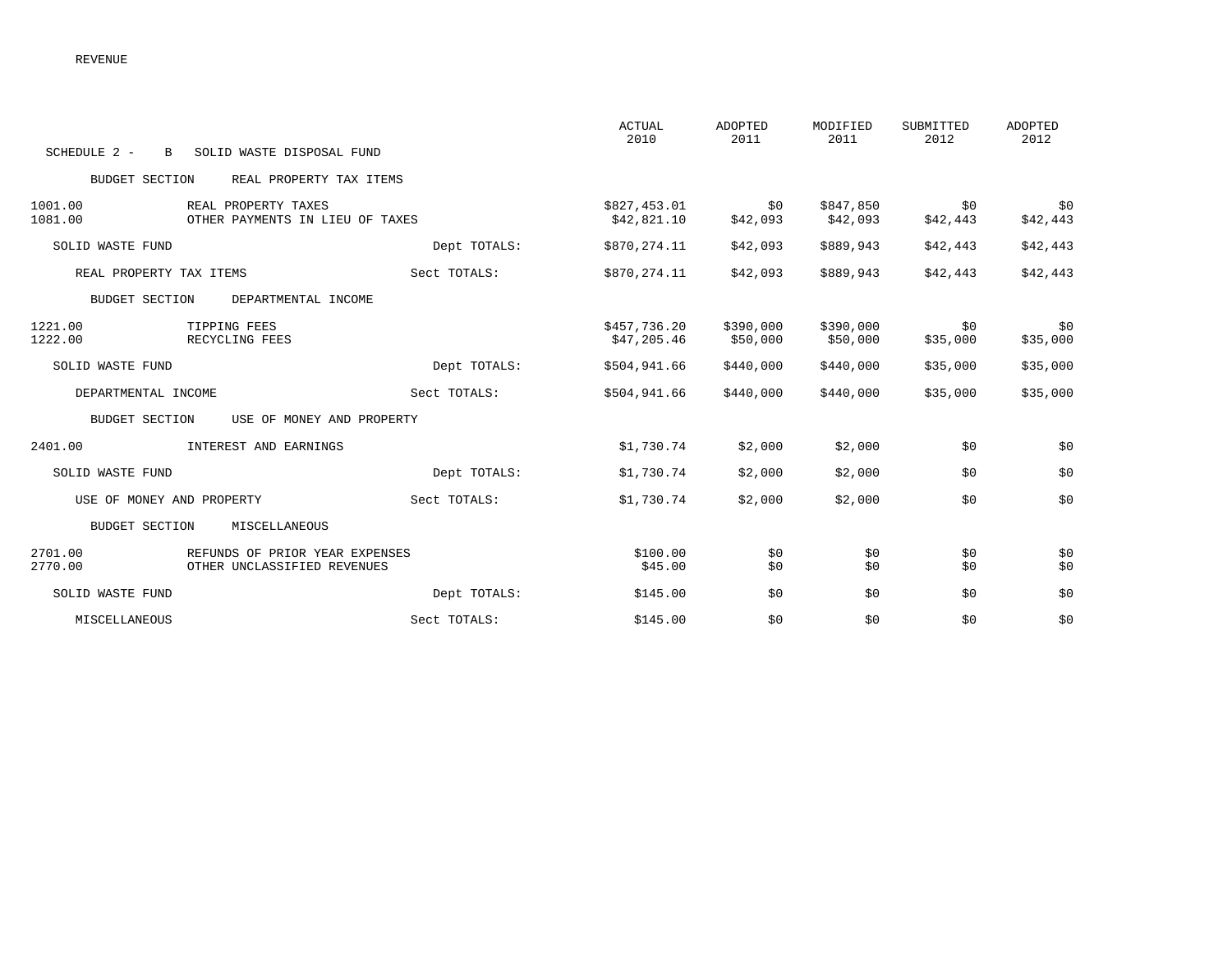|                                                                                         |              | <b>ACTUAL</b><br>2010       | ADOPTED<br>2011  | MODIFIED<br>2011 | SUBMITTED<br>2012 | ADOPTED<br>2012  |
|-----------------------------------------------------------------------------------------|--------------|-----------------------------|------------------|------------------|-------------------|------------------|
| SCHEDULE 2 -<br>SOLID WASTE DISPOSAL FUND<br>$\mathbf{B}$                               |              |                             |                  |                  |                   |                  |
| <b>BUDGET SECTION</b><br>STATE AID                                                      |              |                             |                  |                  |                   |                  |
| 3989.00                                                                                 |              | \$.00                       | \$0              | \$0              | \$65,000          | \$65,000         |
| SOLID WASTE FUND                                                                        | Dept TOTALS: | \$.00                       | \$0              | \$0              | \$65,000          | \$65,000         |
| STATE AID                                                                               | Sect TOTALS: | \$.00                       | \$0              | \$0              | \$65,000          | \$65,000         |
| SCHEDULE 2 -<br>B SOLID WASTE DISPOSAL FUND                                             | TOTALS:      | \$1,377,091.51              | \$484,093        | \$1,331,943      | \$142,443         | \$142,443        |
| CD SPECIAL GRANT FUND<br>SCHEDULE 2 -                                                   |              |                             |                  |                  |                   |                  |
| <b>BUDGET SECTION</b><br>USE OF MONEY AND PROPERTY                                      |              |                             |                  |                  |                   |                  |
| 2401.00<br>INTEREST                                                                     |              | \$752.53                    | \$0              | \$0              | \$0               | \$0              |
| SPECIAL GRANT FUND, FED EMPLOYMENT PGMS                                                 | Dept TOTALS: | \$752.53                    | \$0              | \$0              | \$0               | \$0              |
| USE OF MONEY AND PROPERTY                                                               | Sect TOTALS: | \$752.53                    | \$0              | \$0              | \$0               | \$0              |
| <b>BUDGET SECTION</b><br>FEDERAL AID                                                    |              |                             |                  |                  |                   |                  |
| 4489.00<br>FEDERAL AID - STIMULUS<br>4791.00<br>FEDERAL AID-FEDERAL EMPLOYMENT PROGRAMS |              | \$92,052.19<br>\$286,849.34 | \$0<br>\$394,687 | \$0<br>\$414,534 | \$0<br>\$352,130  | \$0<br>\$352,130 |
| SPECIAL GRANT FUND, FED EMPLOYMENT PGMS                                                 | Dept TOTALS: | \$378,901.53                | \$394,687        | \$414,534        | \$352,130         | \$352,130        |
| FEDERAL AID                                                                             | Sect TOTALS: | \$378,901.53                | \$394,687        | \$414,534        | \$352,130         | \$352,130        |
| SCHEDULE 2 -<br>CD SPECIAL GRANT FUND                                                   | TOTALS:      | \$379,654.06                | \$394,687        | \$414,534        | \$352,130         | \$352,130        |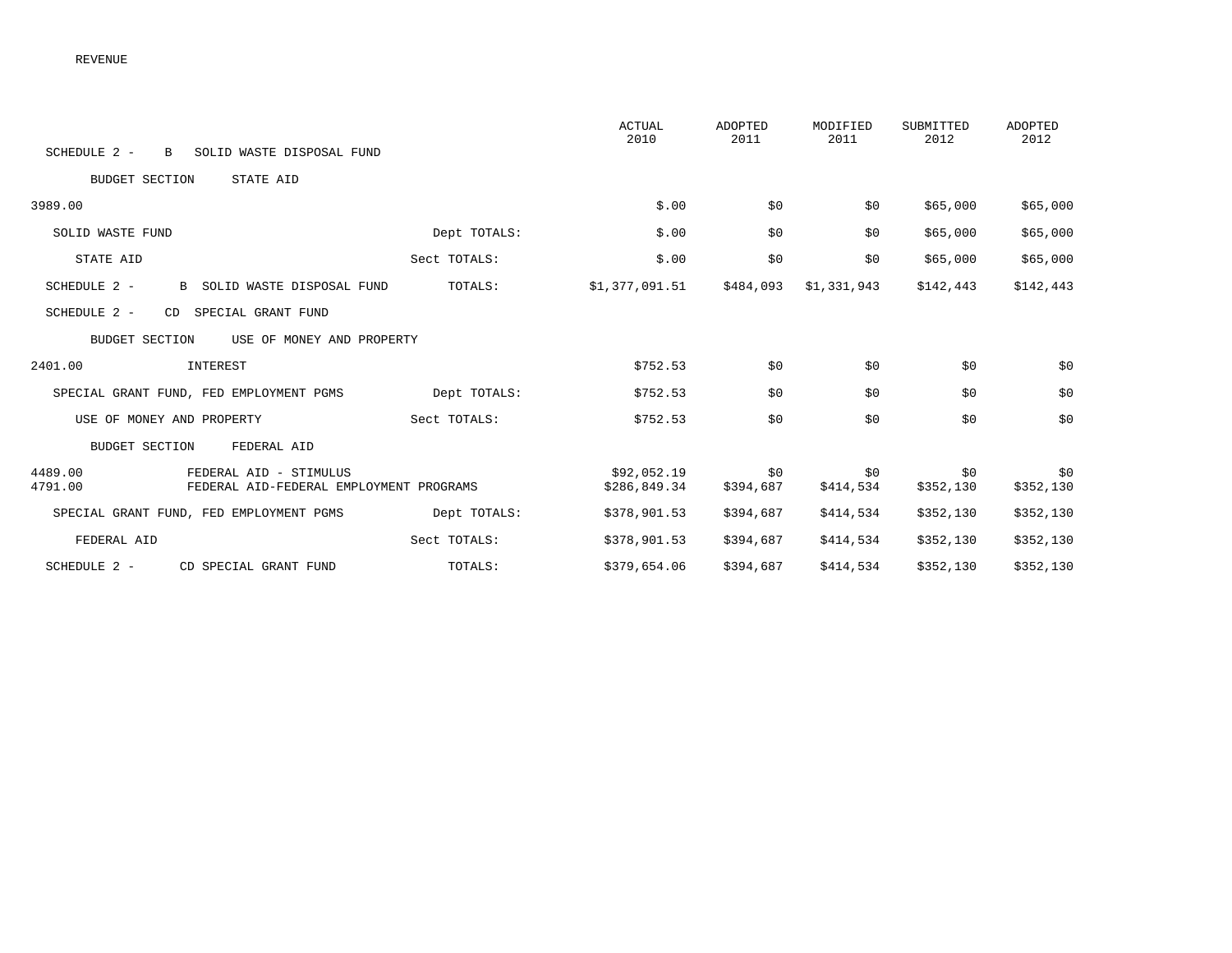|                                                                                        |              | <b>ACTUAL</b><br>2010                                               | <b>ADOPTED</b><br>2011 | MODIFIED<br>2011 | SUBMITTED<br>2012 | <b>ADOPTED</b><br>2012 |
|----------------------------------------------------------------------------------------|--------------|---------------------------------------------------------------------|------------------------|------------------|-------------------|------------------------|
| SCHEDULE 2 -<br>CE COMMUNITY DEVELOPMENT FUND                                          |              |                                                                     |                        |                  |                   |                        |
| <b>BUDGET SECTION</b><br>MISCELLANEOUS                                                 |              |                                                                     |                        |                  |                   |                        |
| 2401.00<br>INTEREST AND EARNINGS                                                       |              | \$5,674.70                                                          | \$0                    | \$0              | \$0               | \$0                    |
| EMO FLOOD REMEDIATION                                                                  | Dept TOTALS: | \$5,674.70                                                          | \$0                    | \$0              | \$0               | \$0                    |
| MISCELLANEOUS                                                                          | Sect TOTALS: | \$5,674.70                                                          | \$0                    | \$0              | \$0               | \$0                    |
| <b>BUDGET SECTION</b><br>STATE AID                                                     |              |                                                                     |                        |                  |                   |                        |
| 3355.00<br>EMO FLOOD REMEDIATION GRANT<br>3990.00<br>2010 NEW YORK MAIN STREET PROGRAM |              | \$171,390.02<br>\$.00                                               | \$0<br>\$0             | \$0<br>\$471,143 | \$0<br>\$0        | \$0<br>\$0             |
| EMO FLOOD REMEDIATION                                                                  | Dept TOTALS: | \$171,390.02                                                        | \$0                    | \$471,143        | \$0               | \$0                    |
| STATE AID                                                                              | Sect TOTALS: | \$171,390.02                                                        | \$0                    | \$471,143        | \$0               | \$0                    |
| SCHEDULE 2 -<br>CE COMMUNITY DEVELOPMENT FUND                                          | TOTALS:      | \$177,064.72                                                        | \$0                    | \$471,143        | \$0               | \$0                    |
| SCHEDULE 2 -<br>CH CONSOLIDATED HEALTH INSURANCE                                       |              |                                                                     |                        |                  |                   |                        |
| <b>BUDGET SECTION</b><br>DEPARTMENTAL INCOME                                           |              |                                                                     |                        |                  |                   |                        |
| 2222.00<br>ASSESSMENTS                                                                 |              | \$10,381,872.36 \$11,211,805 \$11,211,805 \$11,564,882 \$11,564,882 |                        |                  |                   |                        |
| CONSOLIDATED HEALTH INS FUND                                                           | Dept TOTALS: | \$10,381,872.36 \$11,211,805 \$11,211,805 \$11,564,882 \$11,564,882 |                        |                  |                   |                        |
| DEPARTMENTAL INCOME                                                                    | Sect TOTALS: | \$10,381,872.36 \$11,211,805 \$11,211,805 \$11,564,882 \$11,564,882 |                        |                  |                   |                        |
| <b>BUDGET SECTION</b><br>USE OF MONEY AND PROPERTY                                     |              |                                                                     |                        |                  |                   |                        |
| 2401.00<br>INTEREST AND EARNINGS                                                       |              | \$16,274.98                                                         | \$86                   | \$86             | \$0               | \$0                    |
| CONSOLIDATED HEALTH INS FUND                                                           | Dept TOTALS: | \$16,274.98                                                         | \$86                   | \$86             | \$0               | \$0                    |
| USE OF MONEY AND PROPERTY                                                              | Sect TOTALS: | \$16,274.98                                                         | \$86                   | \$86             | \$0               | \$0                    |
| SCHEDULE 2 -<br>CH CONSOLIDATED HEALTH INSURANCE                                       | TOTALS:      | \$10,398,147.34 \$11,211,891 \$11,211,891 \$11,564,882 \$11,564,882 |                        |                  |                   |                        |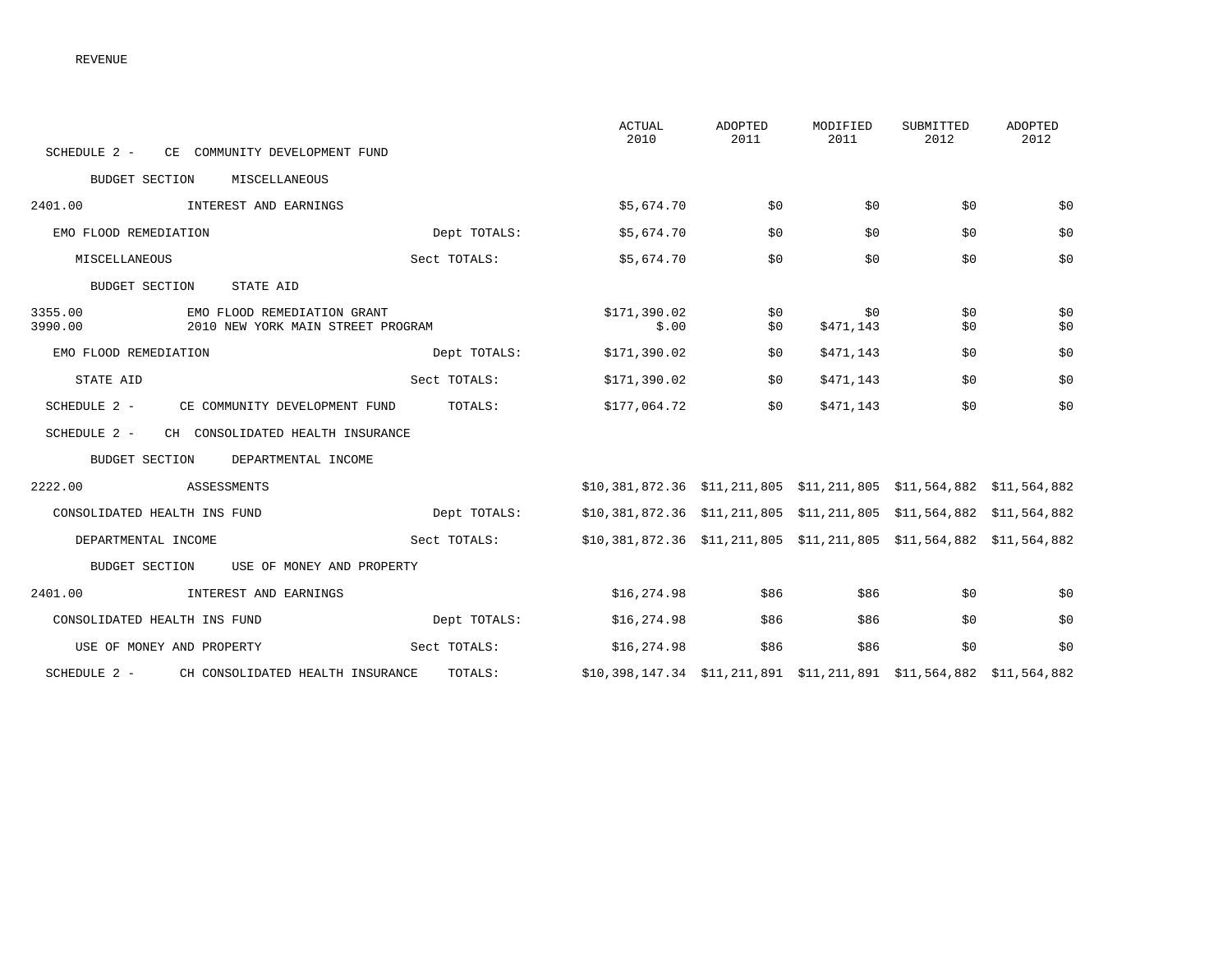|                                                    |              | <b>ACTUAL</b><br>2010 | ADOPTED<br>2011 | MODIFIED<br>2011 | SUBMITTED<br>2012 | <b>ADOPTED</b><br>2012 |
|----------------------------------------------------|--------------|-----------------------|-----------------|------------------|-------------------|------------------------|
| SCHEDULE 2 - CI LIABILITY INSURANCE FUND           |              |                       |                 |                  |                   |                        |
| <b>BUDGET SECTION</b><br>DEPARTMENTAL INCOME       |              |                       |                 |                  |                   |                        |
| 2222.00<br>ASSESSMENTS                             |              | \$433,189.50          | \$438,994       | \$438,994        | \$494,657         | \$494,657              |
| SAFETY PROGRAM - LIABILITY INS FUND                | Dept TOTALS: | \$433,189.50          | \$438,994       | \$438,994        | \$494,657         | \$494,657              |
| DEPARTMENTAL INCOME                                | Sect TOTALS: | \$433,189.50          | \$438,994       | \$438,994        | \$494,657         | \$494,657              |
| BUDGET SECTION<br>USE OF MONEY AND PROPERTY        |              |                       |                 |                  |                   |                        |
| 2401.00 INTEREST AND EARNINGS                      |              | \$619.26              | \$0             | \$0              | \$0               | \$0                    |
| SAFETY PROGRAM - LIABILITY INS FUND                | Dept TOTALS: | \$619.26              | \$0             | \$0              | \$0               | \$0                    |
| USE OF MONEY AND PROPERTY                          | Sect TOTALS: | \$619.26              | \$0             | \$0              | \$0               | \$0                    |
| <b>BUDGET SECTION</b><br>MISCELLANEOUS             |              |                       |                 |                  |                   |                        |
| 2770.00<br>OTHER UNCLASSIFIED REVENUES             |              | \$24,321.06           | \$0             | \$0              | \$0               | \$0                    |
| SAFETY PROGRAM - LIABILITY INS FUND                | Dept TOTALS: | \$24,321.06           | \$0             | \$0              | \$0               | \$0                    |
| MISCELLANEOUS                                      | Sect TOTALS: | \$24,321.06           | \$0             | \$0              | \$0               | \$0                    |
| SCHEDULE 2 -<br>CI LIABILITY INSURANCE FUND        | TOTALS:      | \$458,129.82          | \$438,994       | \$438,994        | \$494,657         | \$494,657              |
| SCHEDULE 2 -<br>D COUNTY ROAD FUND                 |              |                       |                 |                  |                   |                        |
| <b>BUDGET SECTION</b><br>USE OF MONEY AND PROPERTY |              |                       |                 |                  |                   |                        |
| 2401.00<br>INTEREST AND EARNINGS                   |              | \$3,174.34            | \$0             | \$0              | \$0               | \$0                    |
| COUNTY ROAD FUND                                   | Dept TOTALS: | \$3,174.34            | \$0             | \$0              | \$0               | \$0                    |
| USE OF MONEY AND PROPERTY                          | Sect TOTALS: | \$3,174.34            | \$0             | \$0              | \$0               | \$0                    |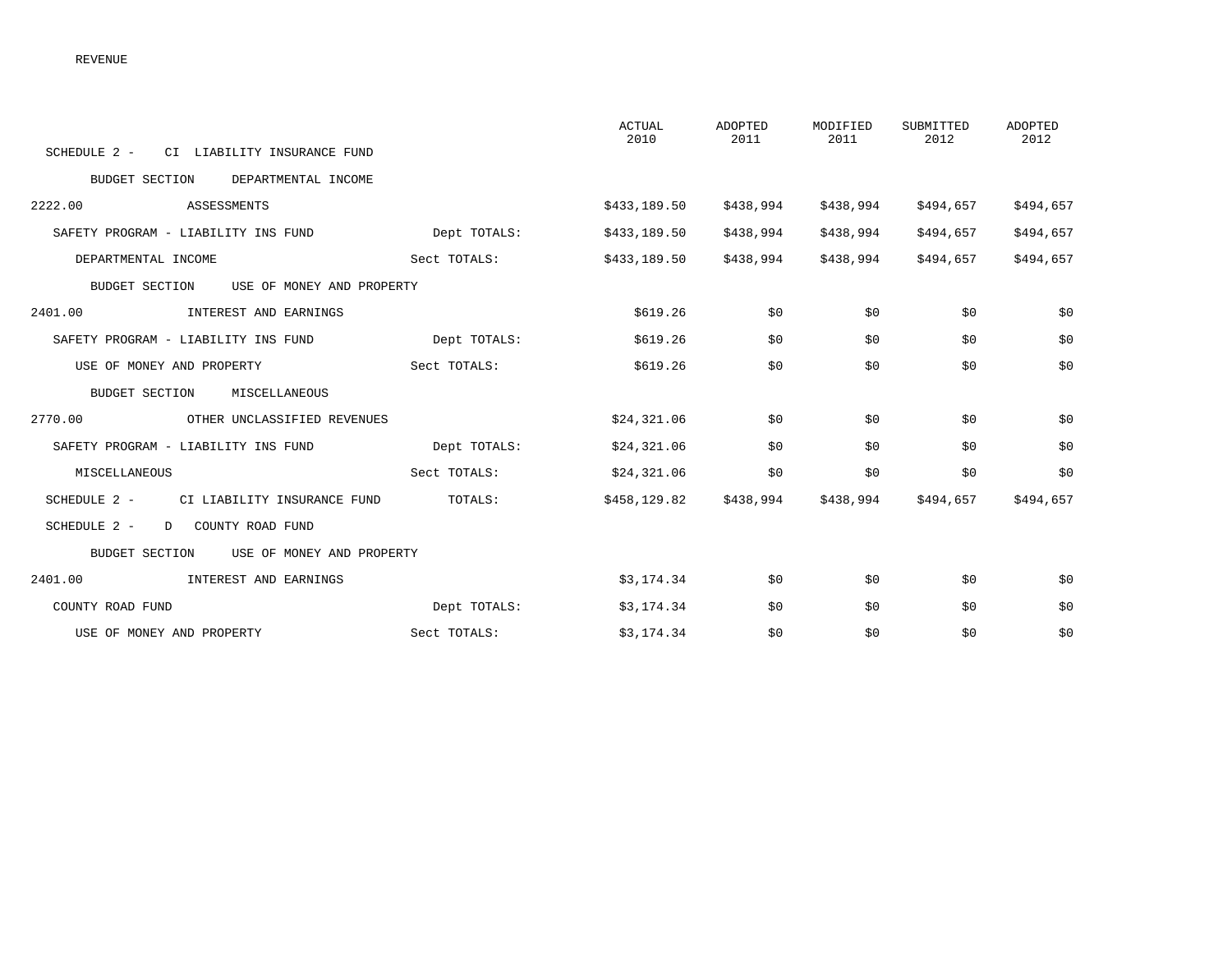| SCHEDULE 2 -<br>D COUNTY ROAD FUND           |              | <b>ACTUAL</b><br>2010        | ADOPTED<br>2011 | MODIFIED<br>2011 | SUBMITTED<br>2012         | ADOPTED<br>2012 |
|----------------------------------------------|--------------|------------------------------|-----------------|------------------|---------------------------|-----------------|
| <b>BUDGET SECTION</b><br>TRANSFERS           |              |                              |                 |                  |                           |                 |
| 5031.00<br>INTERFUND TRANSFERS               |              | \$1,912,630.00               | \$1,948,876     | \$1,948,876      | \$1,880,166               | \$1,880,166     |
| COUNTY ROAD FUND                             | Dept TOTALS: | \$1,912,630.00               | \$1,948,876     | \$1,948,876      | \$1,880,166               | \$1,880,166     |
| TRANSFERS                                    | Sect TOTALS: | \$1,912,630.00               | \$1,948,876     | \$1,948,876      | \$1,880,166               | \$1,880,166     |
| SCHEDULE 2 -<br>D COUNTY ROAD FUND           | TOTALS:      | $$1,915,804.34$ $$1,948,876$ |                 |                  | $$1,948,876$ $$1,880,166$ | \$1,880,166     |
| SCHEDULE 2 -<br>DM ROAD MACHINERY FUND       |              |                              |                 |                  |                           |                 |
| DEPARTMENTAL INCOME<br><b>BUDGET SECTION</b> |              |                              |                 |                  |                           |                 |
| 2665.00<br>SALE OF EQUIPMENT ON AUCTION SITE |              | \$.00                        | \$0             | \$0              | \$15,000                  | \$15,000        |
| ROAD MACHINERY FUND                          | Dept TOTALS: | \$.00                        | \$0             | \$0              | \$15,000                  | \$15,000        |
| DEPARTMENTAL INCOME                          | Sect TOTALS: | \$.00                        | \$0             | \$0              | \$15,000                  | \$15,000        |
| BUDGET SECTION<br>USE OF MONEY AND PROPERTY  |              |                              |                 |                  |                           |                 |
| 2401.00<br>INTEREST AND EARNINGS             |              | \$1,079.03                   | \$0             | \$0              | \$0                       | \$0             |
| ROAD MACHINERY FUND                          | Dept TOTALS: | \$1,079.03                   | \$0             | \$0              | \$0                       | \$0             |
| USE OF MONEY AND PROPERTY                    | Sect TOTALS: | \$1,079.03                   | \$0             | \$0              | \$0                       | \$0             |
| <b>BUDGET SECTION</b><br>TRANSFERS           |              |                              |                 |                  |                           |                 |
| 5031.00<br>INTERFUND TRANSFERS               |              | \$695,107.00                 | \$662,500       | \$662,500        | \$668,471                 | \$668,471       |
| ROAD MACHINERY FUND                          | Dept TOTALS: | \$695,107.00                 | \$662,500       | \$662,500        | \$668,471                 | \$668,471       |
| TRANSFERS                                    | Sect TOTALS: | \$695,107.00                 | \$662,500       | \$662,500        | \$668,471                 | \$668,471       |
| SCHEDULE 2 - DM ROAD MACHINERY FUND          | TOTALS:      | \$696,186.03                 | \$662,500       | \$662,500        | \$683,471                 | \$683,471       |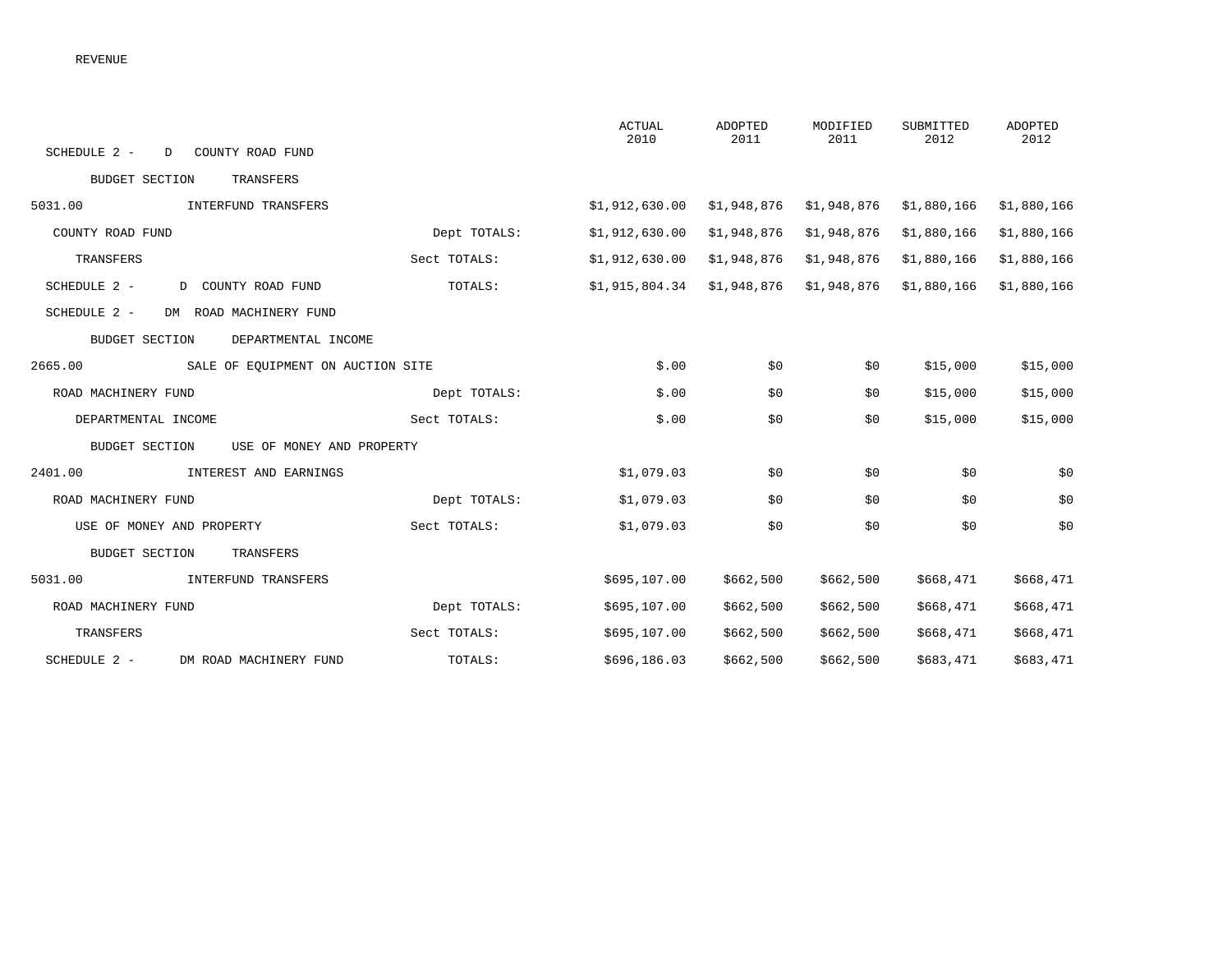|                               |                                                                                               |              | <b>ACTUAL</b><br>2010                | ADOPTED<br>2011   | MODIFIED<br>2011  | SUBMITTED<br>2012             | <b>ADOPTED</b><br>2012        |
|-------------------------------|-----------------------------------------------------------------------------------------------|--------------|--------------------------------------|-------------------|-------------------|-------------------------------|-------------------------------|
| SCHEDULE 2 -<br>Н             | CAPITAL FUND                                                                                  |              |                                      |                   |                   |                               |                               |
| <b>BUDGET SECTION</b>         | NON-PROPERTY TAXES                                                                            |              |                                      |                   |                   |                               |                               |
| 1110.10                       | SALES TAX - CAPITAL                                                                           |              | \$1,083,686.64                       | \$464,900         | \$464,900         | \$315,000                     | \$315,000                     |
| UNCLASSIFIED GENERAL          |                                                                                               | Dept TOTALS: | \$1,083,686.64                       | \$464,900         | \$464,900         | \$315,000                     | \$315,000                     |
| NON-PROPERTY TAXES            |                                                                                               | Sect TOTALS: | \$1,083,686.64                       | \$464,900         | \$464,900         | \$315,000                     | \$315,000                     |
| <b>BUDGET SECTION</b>         | DEPARTMENTAL INCOME                                                                           |              |                                      |                   |                   |                               |                               |
| 2401.01<br>2401.02<br>2401.03 | INTEREST AND EARNINGS-BABS<br>INTEREST AND EARNINGS RZED<br>INTEREST AND EARNINGS BRIDGE BOND |              | \$2,914.70<br>\$461.13<br>\$1,089.12 | \$0<br>\$0<br>\$0 | \$0<br>\$0<br>\$0 | \$1,000<br>\$3,000<br>\$4,000 | \$1,000<br>\$3,000<br>\$4,000 |
| TREASURER                     |                                                                                               | Dept TOTALS: | \$4,464.95                           | \$0               | \$0               | \$8,000                       | \$8,000                       |
| <b>BUDGET SECTION</b>         | DEPARTMENTAL INCOME                                                                           |              |                                      |                   |                   |                               |                               |
| 1750.00                       | BUS COMPANY CONTRIBUTION                                                                      |              | \$101,237.80                         | \$0               | \$0               | \$0                           | \$0                           |
| TRANSPORTATION                |                                                                                               | Dept TOTALS: | \$101,237.80                         | \$0               | \$0               | \$0                           | \$0                           |
| DEPARTMENTAL INCOME           |                                                                                               | Sect TOTALS: | \$105,702.75                         | \$0               | \$0               | \$8,000                       | \$8,000                       |
| <b>BUDGET SECTION</b>         | USE OF MONEY AND PROPERTY                                                                     |              |                                      |                   |                   |                               |                               |
| 2401.10<br>2401.30            | INTEREST AND EARNINGS-CAPITAL SALES TAX<br>INTEREST AND EARNINGS-TOBACCO RESERVE              |              | \$16,474.26<br>\$1,767.96            | \$5,000<br>\$0    | \$5,000<br>\$0    | \$10,000<br>\$0               | \$10,000<br>\$0               |
| TREASURER                     |                                                                                               | Dept TOTALS: | \$18,242.22                          | \$5,000           | \$5,000           | \$10,000                      | \$10,000                      |
| USE OF MONEY AND PROPERTY     |                                                                                               | Sect TOTALS: | \$18,242.22                          | \$5,000           | \$5,000           | \$10,000                      | \$10,000                      |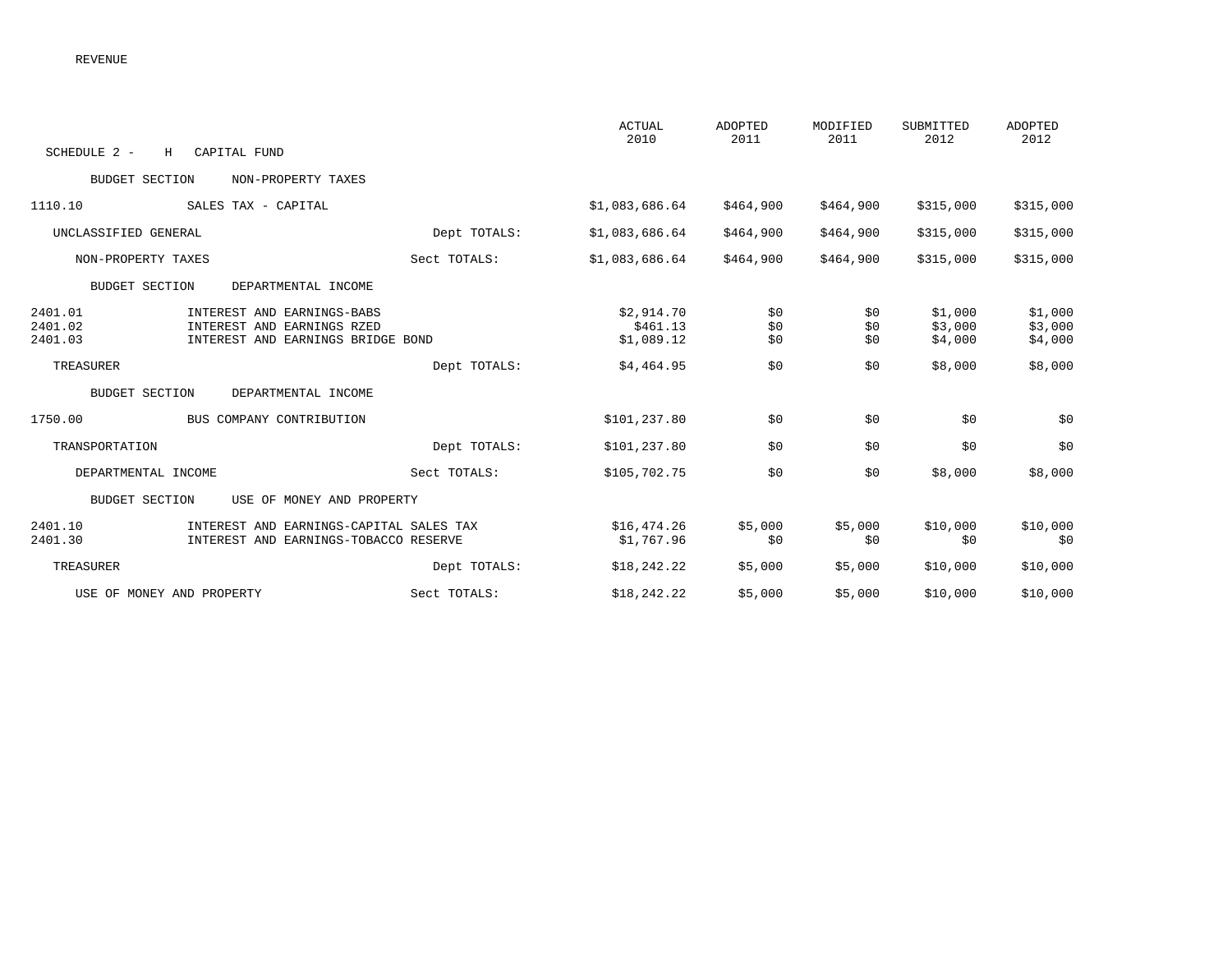|                                                  |              | ACTUAL<br>2010                                   | ADOPTED<br>2011          | MODIFIED<br>2011 | SUBMITTED<br>2012                      | ADOPTED<br>2012 |
|--------------------------------------------------|--------------|--------------------------------------------------|--------------------------|------------------|----------------------------------------|-----------------|
| SCHEDULE 2 - H CAPITAL FUND                      |              |                                                  |                          |                  |                                        |                 |
| BUDGET SECTION<br>TRANSFERS                      |              |                                                  |                          |                  |                                        |                 |
| 5031.30 INTERFUND TRANSFER-ALL OTHER             |              | \$69,900.00                                      | \$0                      | \$0              | \$903,409                              | \$903,409       |
| UNCLASSIFIED GENERAL                             | Dept TOTALS: | \$69,900.00                                      | \$0                      | \$0              | \$903,409                              | \$903,409       |
| TRANSFERS                                        | Sect TOTALS: | \$69,900.00                                      | \$0                      | \$0              | \$903,409                              | \$903,409       |
| BUDGET SECTION<br>STATE AID                      |              |                                                  |                          |                  |                                        |                 |
| 3401.00 STATE AID-PUBLIC HEALTH                  |              | \$.00                                            | \$11,700                 | \$11,700         | \$0                                    | \$0             |
| PUBLIC HEALTH                                    | Dept TOTALS: | \$.00                                            | \$11,700                 | \$11,700         | \$0                                    | \$0             |
| STATE AID<br>BUDGET SECTION                      |              |                                                  |                          |                  |                                        |                 |
| 3090.10 STATE AID-BUS COMPANIES - CAPITAL        |              | \$101,237.80                                     | \$0                      | \$0              | \$0                                    | \$0             |
| TRANSPORTATION                                   | Dept TOTALS: | \$101,237.80                                     | \$0                      | \$0              | \$0                                    | \$0             |
| BUDGET SECTION<br>STATE AID                      |              |                                                  |                          |                  |                                        |                 |
| 3610.00 STATE AID-SOCIAL SERVICES ADMINISTRATION |              | \$.00                                            | \$13,750                 |                  | $$13,750$ $$13,750$                    | \$13,750        |
| DEPARTMENT OF SOCIAL SERVICES                    | Dept TOTALS: | \$.00                                            | \$13,750                 | \$13,750         | \$13,750                               | \$13,750        |
| BUDGET SECTION<br>STATE AID                      |              |                                                  |                          |                  |                                        |                 |
| 3501.00 STATE AID-CONSOLIDATED HIGHWAY (CHIPS)   |              | \$875,380.75 \$1,026,971                         |                          |                  | \$1,026,971 \$1,026,971                | \$1,026,971     |
| COUNTY ROAD FUND                                 | Dept TOTALS: | \$875,380.75 \$1,026,971 \$1,026,971 \$1,026,971 |                          |                  |                                        | \$1,026,971     |
| BUDGET SECTION<br>STATE AID                      |              |                                                  |                          |                  |                                        |                 |
| 3502.00 STATE AID-COUNTY ROAD BRIDGE PROJECTS    |              | \$150.00                                         | \$0                      | \$0              | \$0                                    | \$0             |
| COUNTY ROAD FUND                                 | Dept TOTALS: | \$150.00                                         | \$0                      | \$0              | \$0                                    | \$0             |
| STATE AID                                        | Sect TOTALS: |                                                  | \$976,768.55 \$1,052,421 |                  | $$1,052,421$ $$1,040,721$ $$1,040,721$ |                 |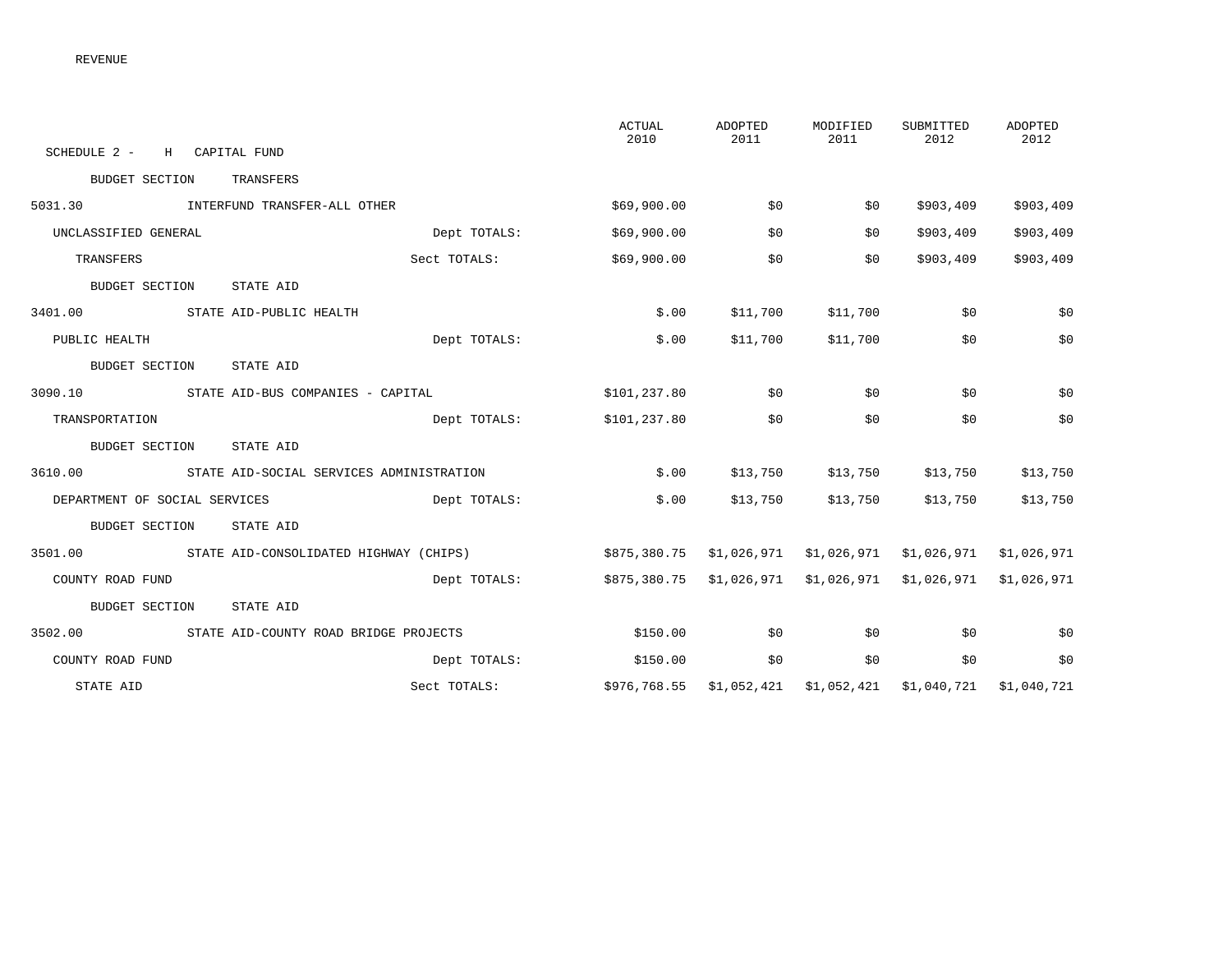| SCHEDULE 2 -                  | H CAPITAL FUND                                                             |              | <b>ACTUAL</b><br>2010                            | <b>ADOPTED</b><br>2011 | MODIFIED<br>2011  | SUBMITTED<br>2012 | <b>ADOPTED</b><br>2012 |
|-------------------------------|----------------------------------------------------------------------------|--------------|--------------------------------------------------|------------------------|-------------------|-------------------|------------------------|
| <b>BUDGET SECTION</b>         | FEDERAL AID                                                                |              |                                                  |                        |                   |                   |                        |
| 4089.00                       | FEDERAL AID-HAVA                                                           |              | \$51,300.65                                      | \$0                    | \$0               | \$0               | \$0                    |
| ELECTIONS                     |                                                                            | Dept TOTALS: | \$51,300.65                                      | \$0                    | \$0               | \$0               | \$0                    |
| <b>BUDGET SECTION</b>         | FEDERAL AID                                                                |              |                                                  |                        |                   |                   |                        |
| 4090.10                       | FEDERAL AID-BUS COMPANIES - CAPITAL                                        |              | \$809,902.40                                     | \$0                    | \$0               | \$0               | \$0                    |
| TRANSPORTATION                |                                                                            | Dept TOTALS: | \$809,902.40                                     | \$0                    | \$0               | \$0               | \$0                    |
| <b>BUDGET SECTION</b>         | FEDERAL AID                                                                |              |                                                  |                        |                   |                   |                        |
| 4610.00                       | FEDERAL AID-SOCIAL SERVICES ADMIN                                          |              | \$.00                                            | \$27,500               | \$27,500          | \$27,500          | \$27,500               |
| DEPARTMENT OF SOCIAL SERVICES |                                                                            | Dept TOTALS: | \$.00                                            | \$27,500               | \$27,500          | \$27,500          | \$27,500               |
| <b>BUDGET SECTION</b>         | FEDERAL AID                                                                |              |                                                  |                        |                   |                   |                        |
| 4502.00                       | FEDERAL AID-COUNTY ROAD BRIDGE PROJECTS                                    |              | \$1,387,869.35                                   | \$1,166,000            | \$1,166,000       | \$0               | \$0                    |
| COUNTY ROAD FUND              |                                                                            | Dept TOTALS: | \$1,387,869.35                                   | \$1,166,000            | \$1,166,000       | \$0               | \$0                    |
| FEDERAL AID                   |                                                                            | Sect TOTALS: | \$2,249,072.40                                   | \$1,193,500            | \$1,193,500       | \$27,500          | \$27,500               |
| <b>BUDGET SECTION</b>         | DEBT PROCEEDS                                                              |              |                                                  |                        |                   |                   |                        |
| 5710.01<br>5710.02<br>5710.03 | BUILD AMERICA BONDS PROCEEDS<br>RZED BOND PROCEEDS<br>BRIDGE BOND PROCEEDS |              | \$5,910,000.00<br>\$935,000.00<br>\$2,208,358.41 | \$0<br>\$0<br>\$0      | \$0<br>\$0<br>\$0 | \$0<br>\$0<br>\$0 | \$0<br>\$0<br>\$0      |
| TREASURER                     |                                                                            | Dept TOTALS: | \$9,053,358.41                                   | \$0                    | \$0               | \$0               | \$0                    |
| DEBT PROCEEDS                 |                                                                            | Sect TOTALS: | \$9,053,358.41                                   | \$0                    | \$0               | \$0               | \$0                    |
| SCHEDULE 2 -                  | H CAPITAL FUND                                                             | TOTALS:      | \$13,556,730.97                                  | \$2,715,821            | \$2,715,821       | \$2,304,630       | \$2,304,630            |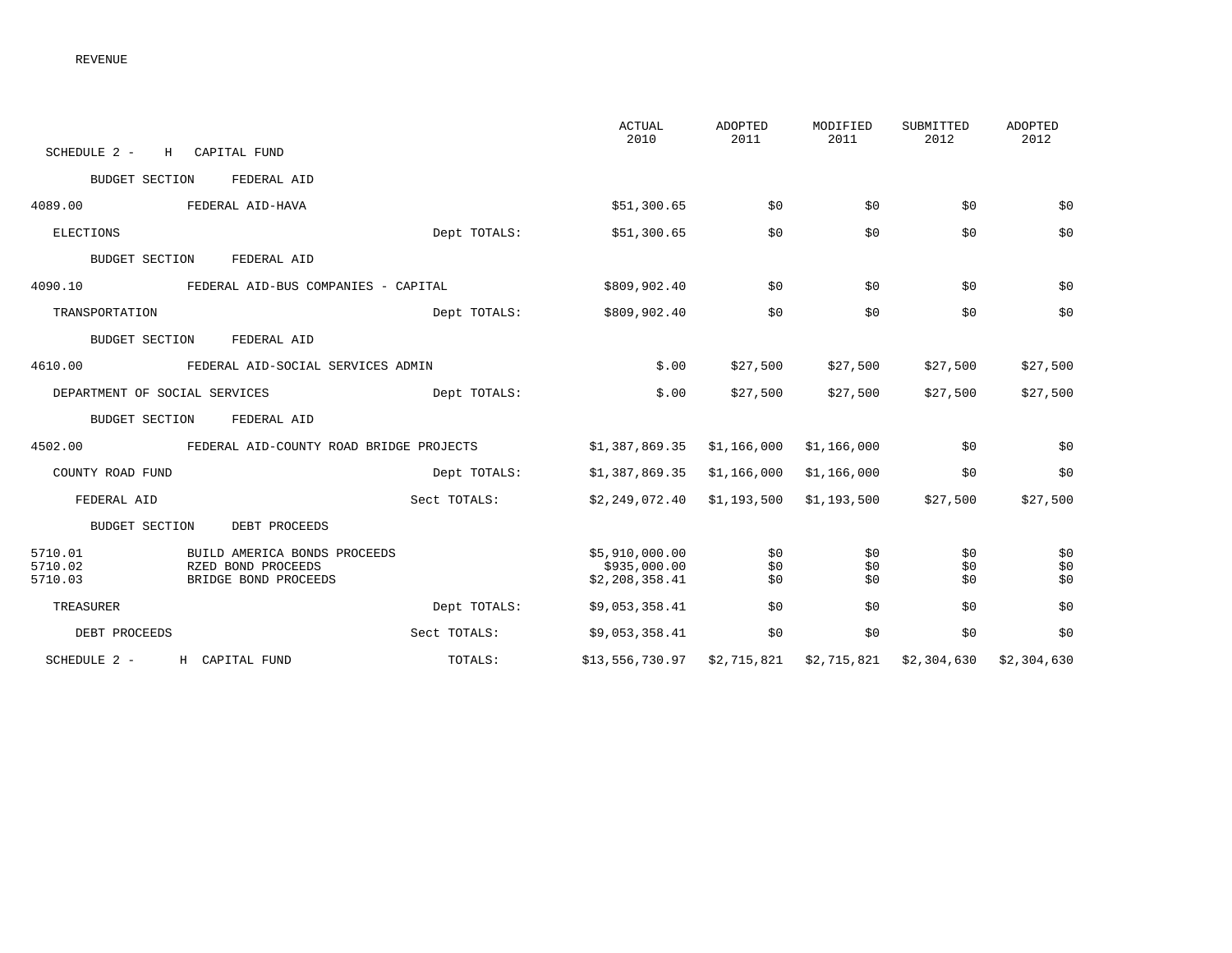| SCHEDULE 2 -<br>S.<br>SELF-INSURANCE FUND                                              |              | <b>ACTUAL</b><br>2010    | <b>ADOPTED</b><br>2011 | MODIFIED<br>2011 | SUBMITTED<br>2012 | ADOPTED<br>2012 |
|----------------------------------------------------------------------------------------|--------------|--------------------------|------------------------|------------------|-------------------|-----------------|
|                                                                                        |              |                          |                        |                  |                   |                 |
| <b>BUDGET SECTION</b><br>DEPARTMENTAL INCOME                                           |              |                          |                        |                  |                   |                 |
| 2222.00<br>PARTICIPANTS ASSESSMENTS                                                    |              | \$962,474.00             | \$917,047              | \$917,047        | \$989,702         | \$989,702       |
| WORKERS COMPENSATION FUND                                                              | Dept TOTALS: | \$962,474.00             | \$917,047              | \$917,047        | \$989,702         | \$989,702       |
| DEPARTMENTAL INCOME                                                                    | Sect TOTALS: | \$962,474.00             | \$917,047              | \$917,047        | \$989,702         | \$989,702       |
| <b>BUDGET SECTION</b><br>USE OF MONEY AND PROPERTY                                     |              |                          |                        |                  |                   |                 |
| 2401.00<br>INTEREST AND EARNINGS<br>2401.10<br>INTEREST & EARNINGS/CONTRIBUTED RESERVE |              | \$8,540.76<br>\$4,745.23 | \$1,086<br>\$0         | \$1,086<br>\$0   | \$0<br>\$0        | \$0<br>\$0      |
| WORKERS COMPENSATION FUND                                                              | Dept TOTALS: | \$13, 285.99             | \$1,086                | \$1,086          | \$0               | \$0             |
| USE OF MONEY AND PROPERTY                                                              | Sect TOTALS: | \$13, 285.99             | \$1,086                | \$1,086          | \$0               | \$0             |
| <b>BUDGET SECTION</b><br>MISCELLANEOUS                                                 |              |                          |                        |                  |                   |                 |
| 2701.00<br>REFUNDS OF PRIOR YEARS EXPENSES                                             |              | \$47,701.40              | \$47,701               | \$47,701         | \$47,701          | \$47,701        |
| WORKERS COMPENSATION FUND                                                              | Dept TOTALS: | \$47,701.40              | \$47,701               | \$47,701         | \$47,701          | \$47,701        |
| MISCELLANEOUS                                                                          | Sect TOTALS: | \$47,701.40              | \$47,701               | \$47,701         | \$47,701          | \$47,701        |
| SCHEDULE 2 -<br>SELF-INSURANCE FUND<br>S                                               | TOTALS:      | \$1,023,461.39           | \$965,834              | \$965,834        | \$1,037,403       | \$1,037,403     |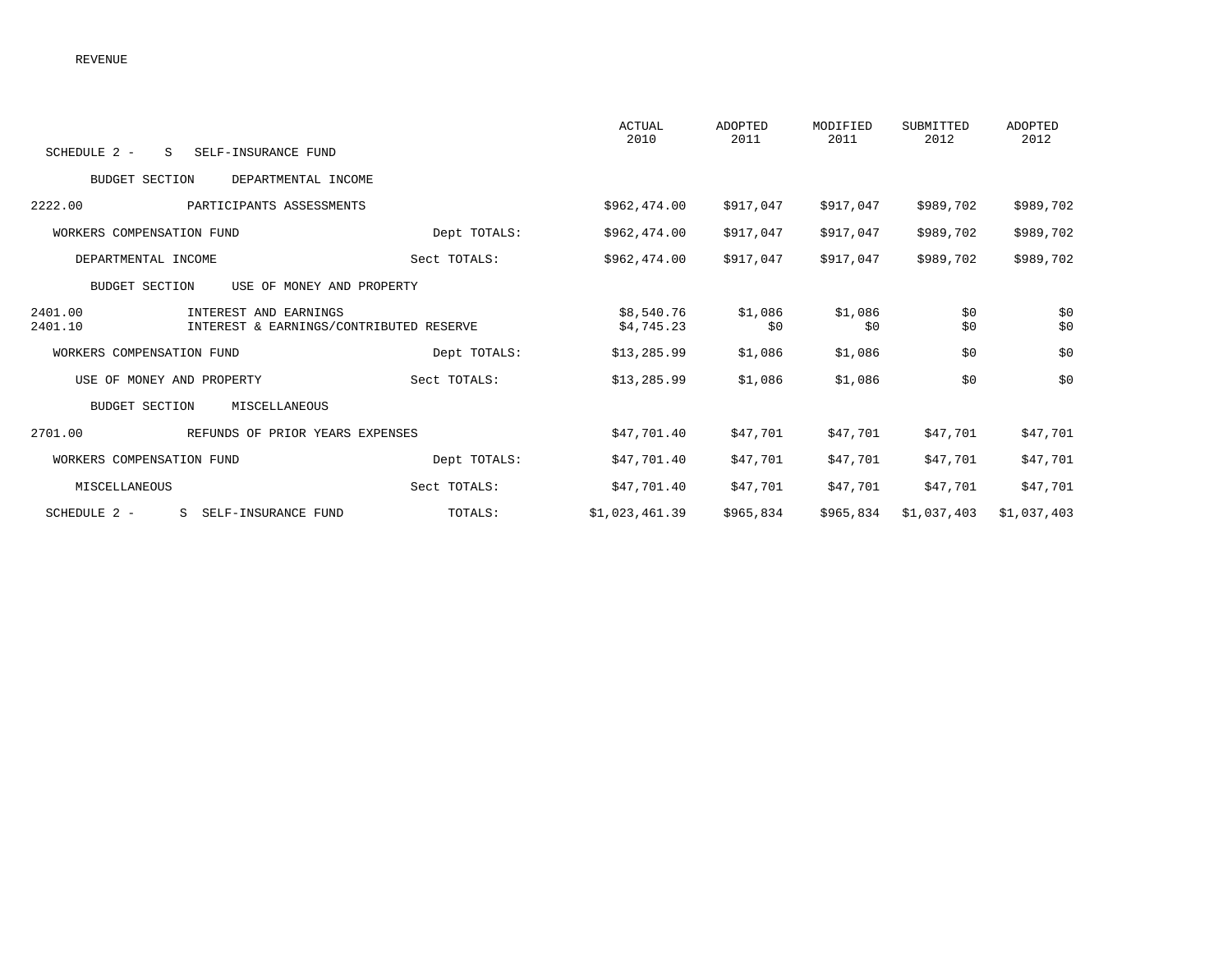| ACTUAL | ADOPTED | MODIFIED | SUBMITTED | <b>ADOPTED</b> |
|--------|---------|----------|-----------|----------------|
| 2010   | 2011    | 2011     | 2012      | 2012           |

SCHEDULE 2

REPORT TOTALS: \$98,790,150.70 \$62,437,973 \$84,378,264 \$63,395,031 \$63,395,031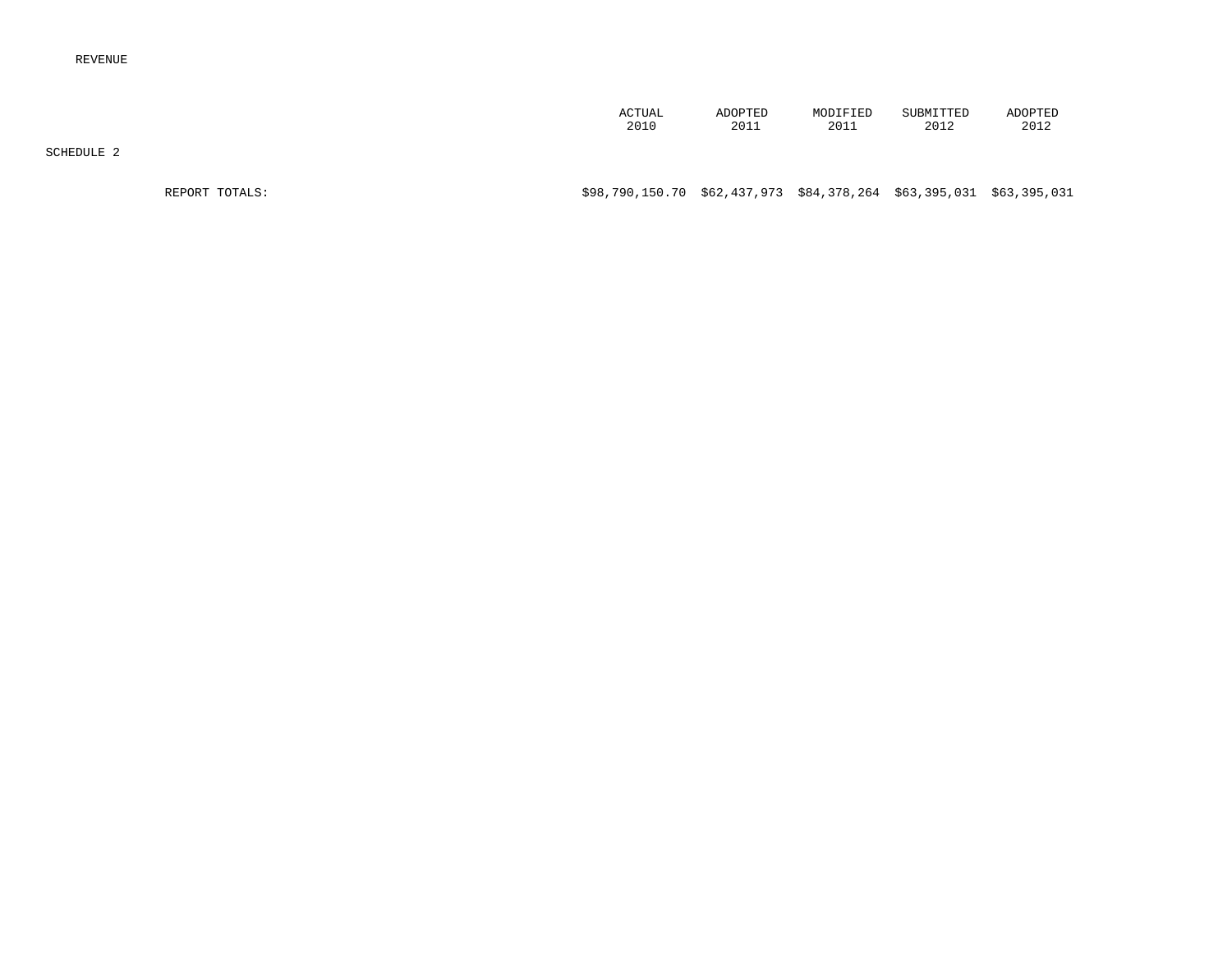# Schedule 3

# Estimated Surplus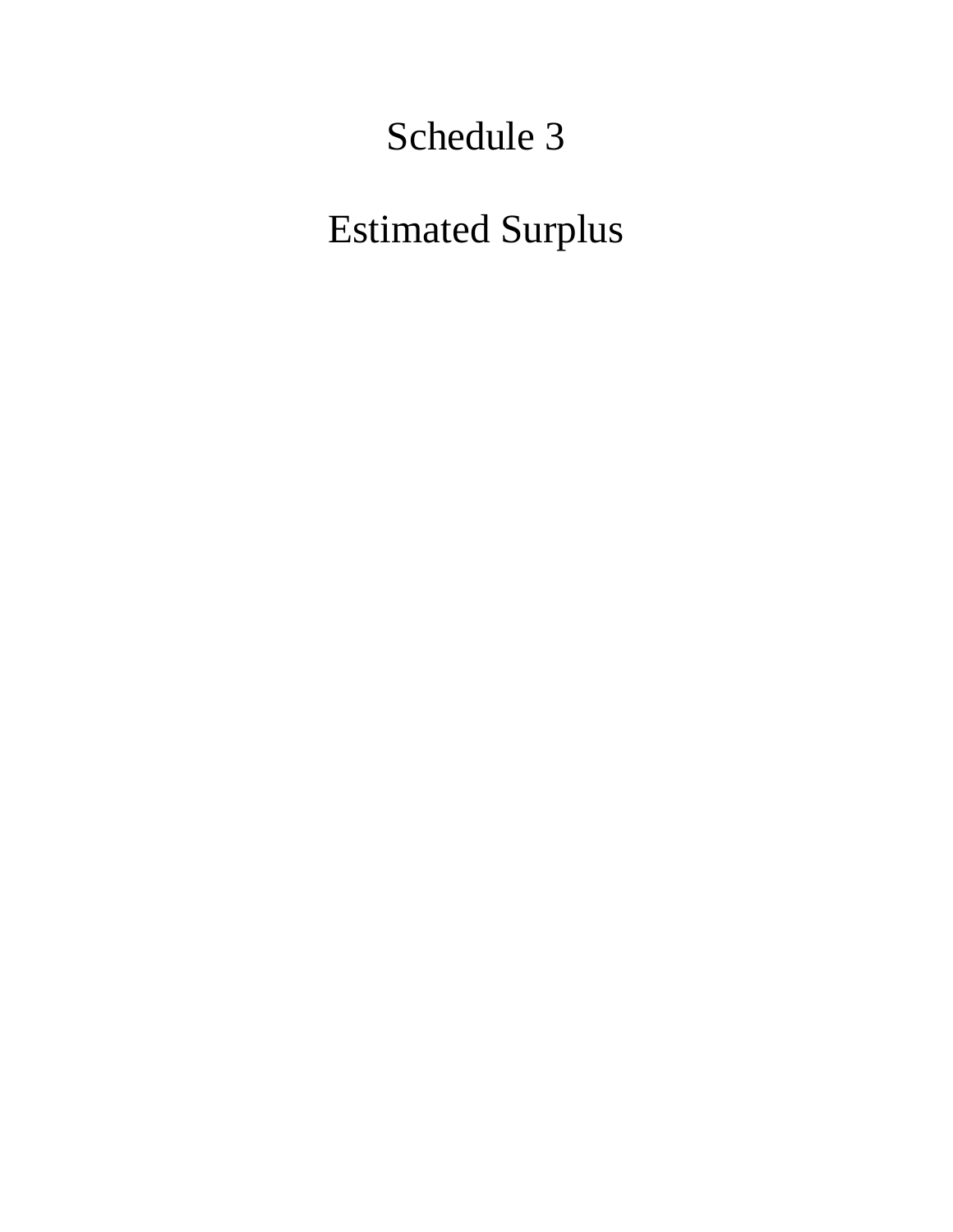# **SCHEDULE 3ESTIMATED FUND BALANCES AS OF DECEMBER 31, 2011**

| <b>FUND</b>                     | <b>ESTIMATED FUND BALANCE AS</b><br>OF DECEMBER 31, 2011, AFTER<br><b>DEDUCTIONS FOR ESTIMATED</b><br><b>ENCUMBRANCES</b> | <b>ESTIMATED FUND BALANCES</b><br><b>APPROPRIATED BY</b><br><b>LEGISLATIVE BOARD</b><br>(TRANSFER TO EXHIBIT A) |           |  |
|---------------------------------|---------------------------------------------------------------------------------------------------------------------------|-----------------------------------------------------------------------------------------------------------------|-----------|--|
| <b>A - GENERAL FUND</b>         | \$<br>13,000,000                                                                                                          | \$                                                                                                              | 6,015,000 |  |
| <b>B - SOLID WASTE FUND</b>     | \$<br>330,000                                                                                                             | \$                                                                                                              | 100,000   |  |
| <b>D - COUNTY ROAD FUND</b>     | \$<br>400,000                                                                                                             | \$                                                                                                              |           |  |
| <b>DM - ROAD MACHINERY FUND</b> | \$<br>200,000                                                                                                             | \$                                                                                                              |           |  |
| <b>H - CAPITAL FUND</b>         | \$<br>9,900,000                                                                                                           | \$                                                                                                              | 3,900,000 |  |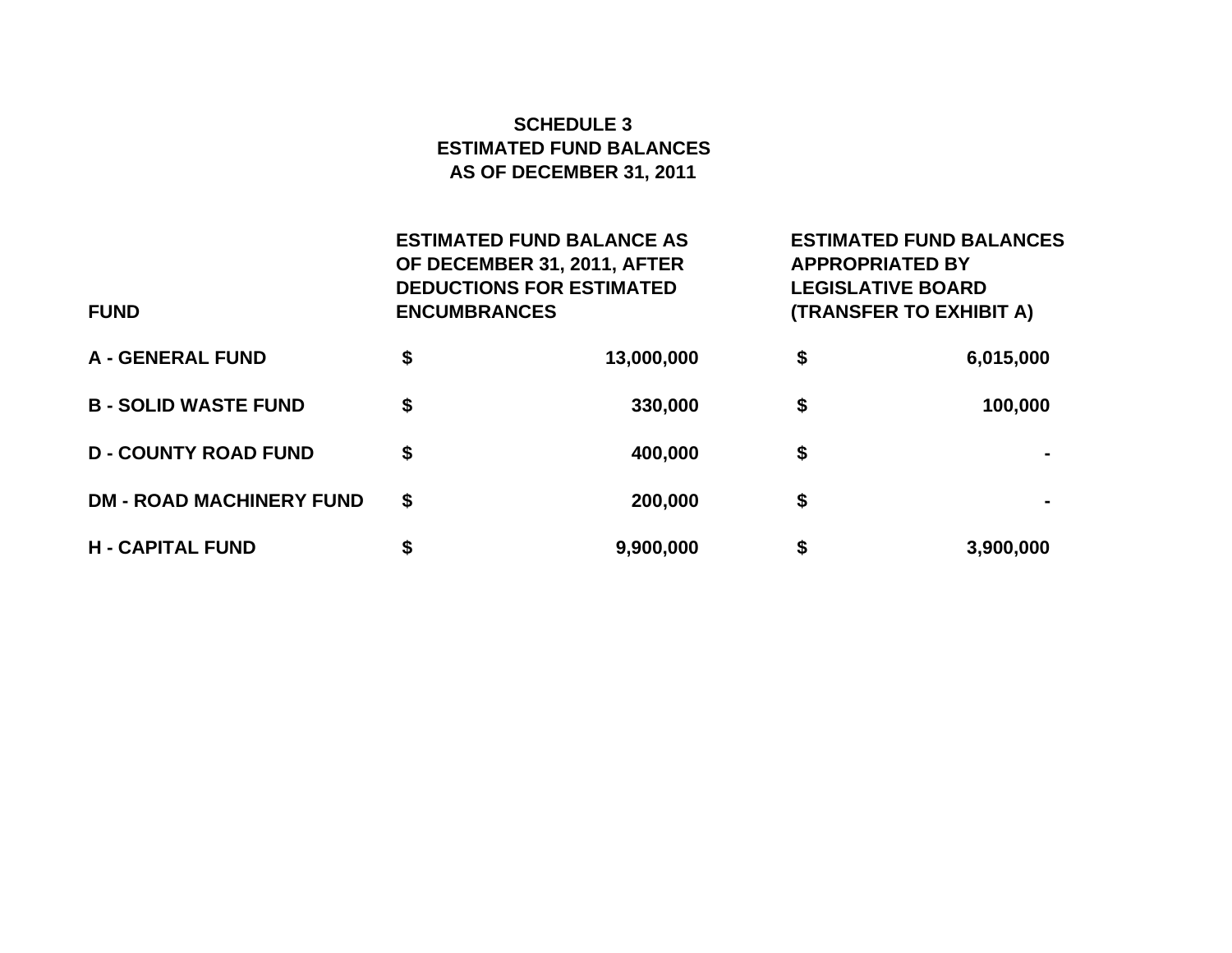Estimated Reserves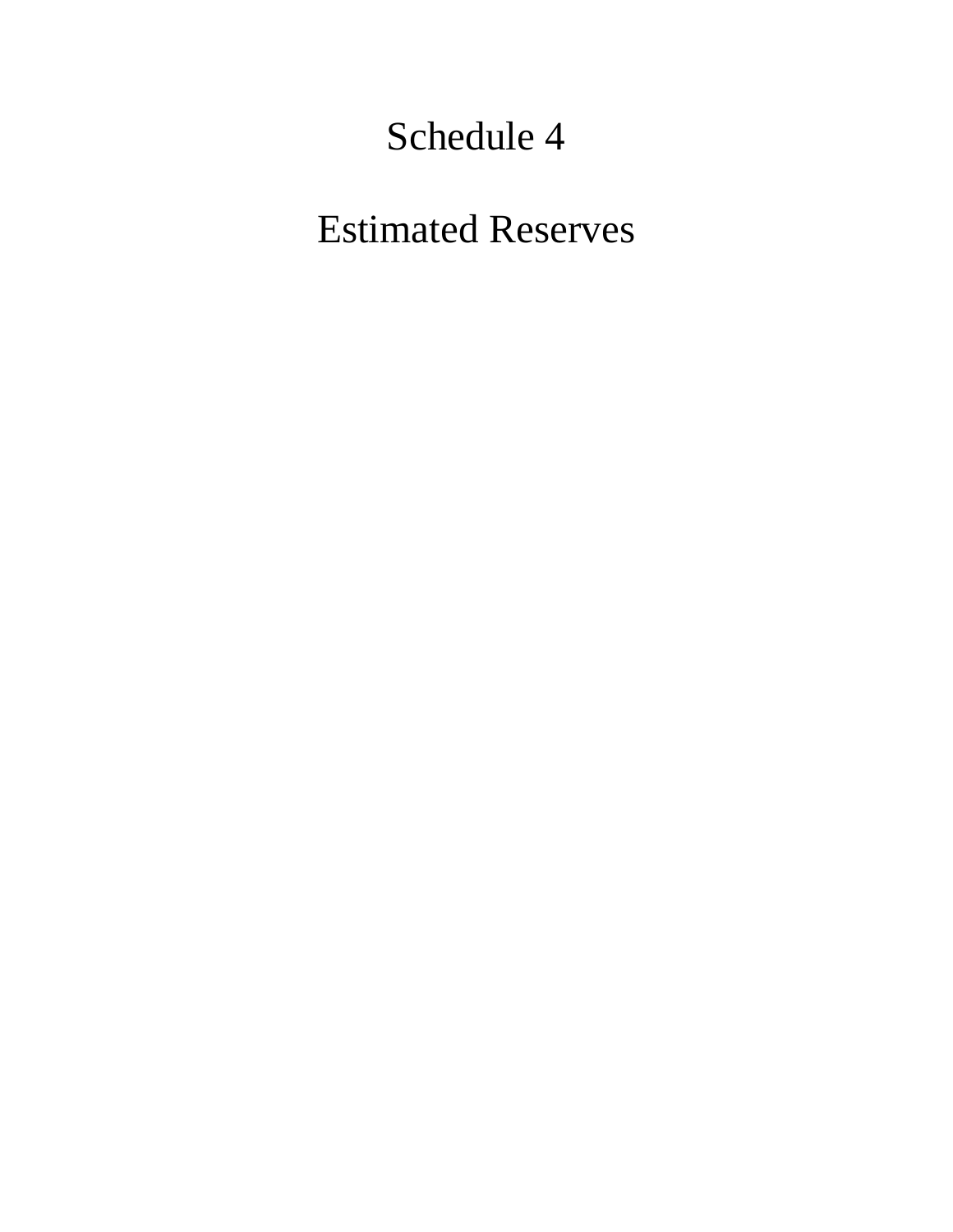## **SCHEDULE 4STATEMENT OF ESTIMATED RESERVESAS OF DECEMBER 31, 2011**

| <b>RESERVE NAME</b>                                                   | <b>BALANCE</b>   |
|-----------------------------------------------------------------------|------------------|
| <b>CAPITAL FUND, ESTABLISHED IN 1956</b>                              | \$<br>10,000,000 |
| <b>CAPITAL SALES TAX DEBT SERVICE RESERVE, ESTABLISHED IN 1994</b>    | \$<br>130,000    |
| <b>UNEMPLOYMENT RESERVE, ESTABLISHED IN 1979</b>                      | \$<br>68,000     |
| STOP DWI RESERVE, ESTABLISHED IN 1981                                 | \$<br>133,000    |
| <b>TOURISM AND RECREATION, ESTABLISHED IN 1990</b>                    | \$<br>110,000    |
| E 911 EMERGENCY TELEPHONE RESERVE, ESTABLISHED IN 1991                | \$<br>123,000    |
| <b>LIABILITY INSURANCE RESERVE, ESTABLISHED IN 1992</b>               | \$<br>150,000    |
| <b>CONSOLIDATED HEALTH INSURANCE, ESTABLISHED IN 1992</b>             | \$<br>2,400,000  |
| <b>CRIMINAL PROCEEDS FORFEITURE RESERVE, ESTABLISHED IN 1993</b>      | \$<br>24,000     |
| <b>WORKERS' COMPENSATION CONTRIBUTED RESERVE, ESTABLISHED IN 1994</b> | \$<br>700,000    |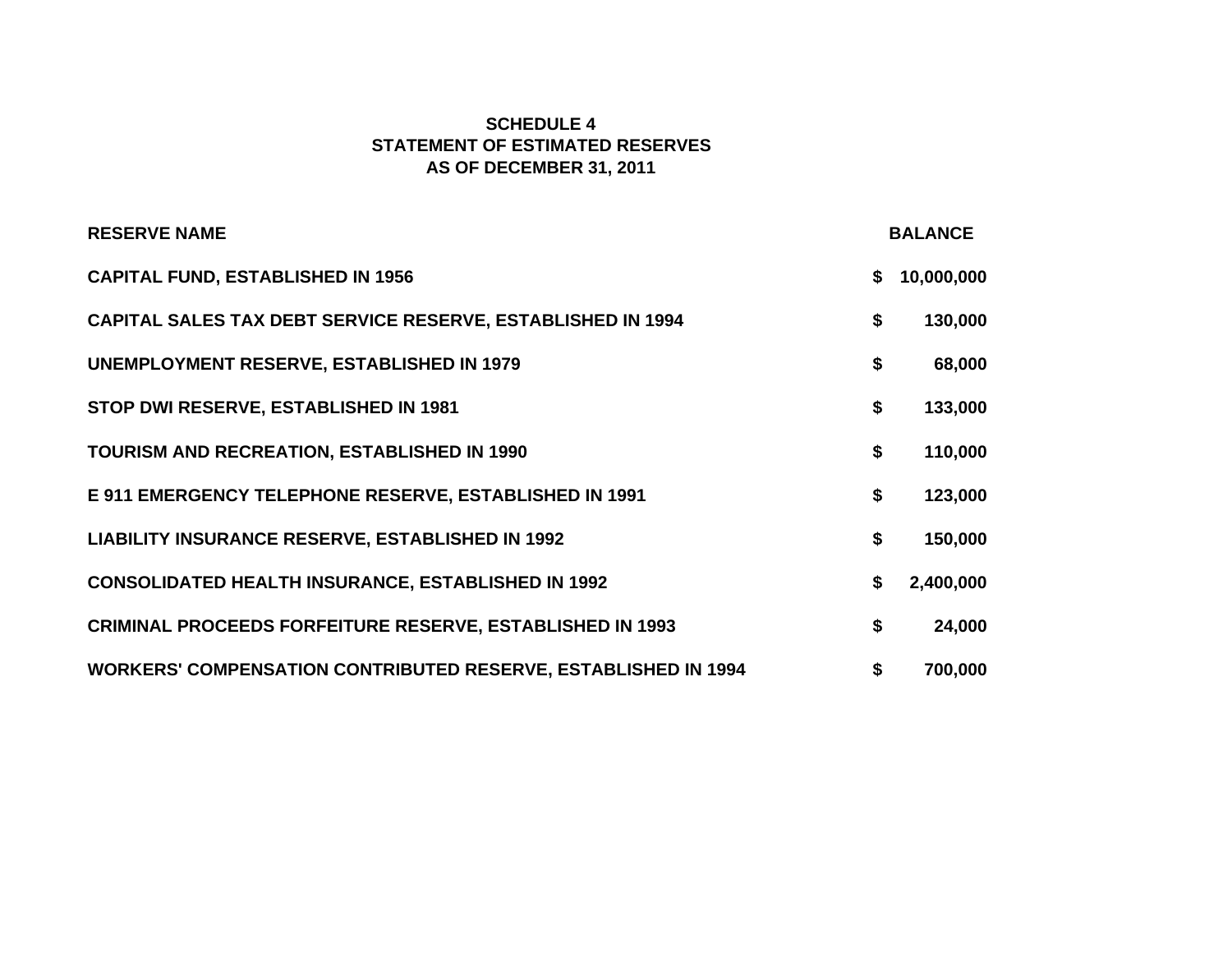Salary and Wages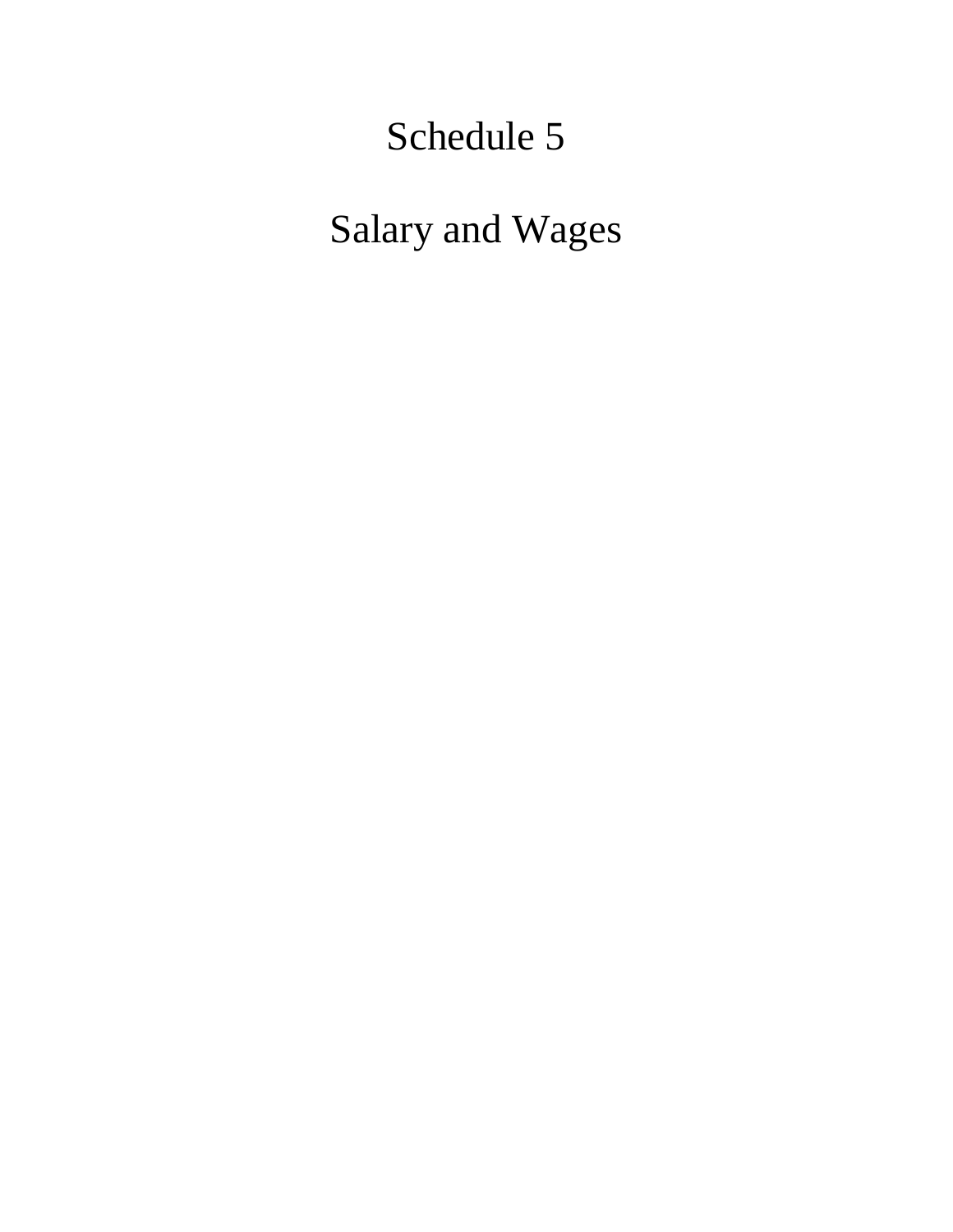|              |                                                     |                |                              | Adopted   |
|--------------|-----------------------------------------------------|----------------|------------------------------|-----------|
| SCHEDULE 5-A | ACCOUNT NUMBER AND DEPARTMENT                       | EMP#           | JOB CODE JOB TITLE           | 2012      |
| 1010.10      | <b>10 LEGISLATIVE BOARD</b>                         | 14             | 1780 CLERK TC CO LEGISLATURE | 59222.00  |
| 1010.10      | <b>10 LEGISLATIVE BOARD</b>                         | 1170 Y         | 2930 DEP CLK TC CO LEGISLATU | 38262.00  |
| 1010.10      | 10 LEGISLATIVE BOARD                                | 92             | 9005 TIOGA COUNTY LEGISLATOR | 9400.00   |
| 1010.10      | 10 LEGISLATIVE BOARD                                | 17             | 9005 TIOGA COUNTY LEGISLATOR | 9400.00   |
| 1010.10      | <b>10 LEGISLATIVE BOARD</b>                         |                | 9005 TIOGA COUNTY LEGISLATOR | 9400.00   |
| 1010.10      | <b>10 LEGISLATIVE BOARD</b>                         | 73             | 9005 TIOGA COUNTY LEGISLATOR | 9400.00   |
| 1010.10      | <b>10 LEGISLATIVE BOARD</b>                         | 62             | 9005 TIOGA COUNTY LEGISLATOR | 9400.00   |
|              |                                                     |                |                              |           |
| 1010.10      | <b>10 LEGISLATIVE BOARD</b><br>10 LEGISLATIVE BOARD | 18<br>72       | 9005 TIOGA COUNTY LEGISLATOR | 9400.00   |
| 1010.10      |                                                     | 86             | 9005 TIOGA COUNTY LEGISLATOR | 9400.00   |
| 1010.10      | <b>10 LEGISLATIVE BOARD</b>                         |                | 9005 TIOGA COUNTY LEGISLATOR | 9400.00   |
| 1010.10      | <b>10 LEGISLATIVE BOARD</b>                         | 12             | 9005 TIOGA COUNTY LEGISLATOR | 30400.00  |
| 1165.10      | <b>10 DISTRICT ATTORNEY</b>                         | 24             | 3370 DISTRICT ATTORNEY       | 140154.00 |
| 1165.10      | <b>10 DISTRICT ATTORNEY</b>                         | 183            | 7230 SEC TO DIST ATTORNEY    | 42933.00  |
| 1165.20      | <b>10 DISTRICT ATTORNEY</b>                         | 1240           | 9350 TYPIST P/T              | 10007.00  |
| 1165.20      | <b>10 DISTRICT ATTORNEY</b>                         | 240            | 9890 1ST ASST DIST ATTORNEY  | 41116.00  |
| 1165.20      | <b>10 DISTRICT ATTORNEY</b>                         | 185            | 9930 2ND ASST DIST ATTORNEY  | 37690.00  |
| 1165.20      | <b>10 DISTRICT ATTORNEY</b>                         | 1450           | 9990 3RD ASST DIST ATTORNEY  | 31372.00  |
| 1170.20      | 10 PUBLIC DEFENDER                                  | 26             | 6610 PUBLIC DEFENDER         | 49655.00  |
| 1170.20      | 10 PUBLIC DEFENDER                                  | 32             | 9900 1ST ASST PUB DEFENDER   | 36366.00  |
| 1170.20      | 10 PUBLIC DEFENDER                                  | 454            | 9960 2ND ASST PUB DEFENDER   | 30879.00  |
| 1185.20      | 10 MEDICAL EXAMINERS AND CORONERS                   | 1354           | 2300 COUNTY CORONER          | 4200.00   |
| 1185.20      | 10 MEDICAL EXAMINERS AND CORONERS                   | 247            | 2300 COUNTY CORONER          | 1200.00   |
| 1185.20      | 10 MEDICAL EXAMINERS AND CORONERS                   | 93             | 2300 COUNTY CORONER          | 1200.00   |
| 1185.20      | 10 MEDICAL EXAMINERS AND CORONERS                   | 0              | 2300 COUNTY CORONER          | 1200.00   |
| 1325.10      | 10 TREASURER                                        | $\mathbf 0$    | 370 ACCT CLERK - TYPIST      | 0.00      |
| 1325.10      | 10 TREASURER                                        | 91 Y           | 1330 CHIEF ACCOUNTANT        | 51850.00  |
| 1325.10      | 10 TREASURER                                        | $\overline{7}$ | 2500 COUNTY TREASURER        | 57500.00  |
| 1325.10      | 10 TREASURER                                        | 400            | 2990 DEPUTY CO TREASURER     | 43000.00  |
| 1325.10      | 10 TREASURER                                        | 122            | 5510 PARALEGAL               | 37637.00  |
| 1325.10      | 10 TREASURER                                        | 635            | 5685 PAYROLL SUPERVISOR      | 43044.00  |
| 1325.10      | 10 TREASURER                                        | 130            | 7955 SR. PAYROLL CLERK       | 30275.00  |
| 1325.10      | 10 TREASURER                                        | 1012           | 9000 TAX ROLL SUPERVISOR     | 34416.00  |
| 1340.10      | 10 BUDGET                                           | 91 Y           | 1040 BUDGET OFFICER          | 15000.00  |
| 1355.10      | 10 ASSESSMENTS                                      | 665            | 500 ADMIN ASSISTANT          | 34427.00  |
| 1355.10      | 10 ASSESSMENTS                                      | 0              | 500 RPT TECHNICIAN           | 13689.00  |
| 1355.10      | 10 ASSESSMENTS                                      | 857            | 2400 CO DIR OF REAL PROP SVC | 57033.00  |
| 1410.10      | 10 COUNTY CLERK                                     | 871            | 370 RECORDING CLERK          | 31445.00  |
| 1410.10      | <b>10 COUNTY CLERK</b>                              | 65             | 370 RECORDING CLERK          | 33741.00  |
| 1410.10      | <b>10 COUNTY CLERK</b>                              | 946            | 370 RECORDING CLERK          | 28979.00  |
| 1410.10      | <b>10 COUNTY CLERK</b>                              | 242            | 2380 COUNTY CLERK            | 61000.00  |
| 1410.10      | <b>10 COUNTY CLERK</b>                              | 600            | 2980 DEPUTY COUNTY CLERK     | 45021.00  |
| 1410.20      | <b>10 COUNTY CLERK</b>                              | 1336           | 6686 RECORDING CLERK         | 11183.00  |
| 1411.10      | 10 DEPARTMENT OF MOTOR VEHICLES                     | 407            | 370 ACCT CLERK - TYPIST      | 41006.00  |
| 1411.10      | 10 DEPARTMENT OF MOTOR VEHICLES                     | 311            | 5295 MOTOR VEHICLE EXAMINER  | 23520.00  |
| 1411.10      | 10 DEPARTMENT OF MOTOR VEHICLES                     | 385            | 5295 MOTOR VEHICLE EXAMINER  | 24438.00  |
| 1411.10      | 10 DEPARTMENT OF MOTOR VEHICLES                     | 34             | 7800 SPVR MTR VEHICLE BUREAU | 39139.00  |
| 1411.10      | 10 DEPARTMENT OF MOTOR VEHICLES                     | 341            | 7950 SR MOTOR VEH LIC CLERK  | 27529.00  |
| 1411.20      | 10 DEPARTMENT OF MOTOR VEHICLES                     | 347            | 5295 MOTOR VEHICLE EXAMINER  | 10590.00  |
| 1420.10      | <b>10 LAW</b>                                       | 317            | 2350 COUNTY ATTORNEY         | 91800.00  |
| 1420.10      | <b>10 LAW</b>                                       | 831            | 7220 SEC TO CO ATTORNEY      | 39209.00  |
| 1430.10      | 10 PERSONNEL                                        | 882 Y          | 885 BENEFITS MANAGER         | 6917.00   |
| 1430.10      | 10 PERSONNEL                                        | 685            | 1412 CIVIL SERVICE ADMINIS   | 42852.00  |
| 1430.10      | 10 PERSONNEL                                        | 402            | 1414 CIVIL SERVICE ASSISTANT | 27913.00  |
| 1430.10      | 10 PERSONNEL                                        | 110 Y          | 5800 PERSONNEL OFFICER       | 51377.00  |
| 1430.10      | 10 PERSONNEL                                        | 1425 Y         | 7240 SEC TO PERSONNEL OFF    | 13500.00  |
| 1450.10      | 10 ELECTIONS                                        | 1323           | 1900 COMIS BOARD OF ELEC     | 34680.00  |
| 1450.10      | 10 ELECTIONS                                        | 1102           | 1900 COMIS BOARD OF ELEC     | 34680.00  |
| 1450.10      | 10 ELECTIONS                                        | 1441           | 2731 DEP COMM OF ELEC BOARD  | 27540.00  |
| 1450.10      | 10 ELECTIONS                                        | 677            | 2731 DEP COMM OF ELEC BOARD  | 27540.00  |
| 1450.20      | 10 ELECTIONS                                        | 1364           | 9600 VOTING MACHINE TECH     | 7500.00   |
| 1450.20      | 10 ELECTIONS                                        | 1407           | 9600 VOTING MACHINE TECH     | 7500.00   |
| 1490.10      | 10 PUBLIC WORKS ADMINISTRATION                      | 566            | 370 ACCT CLERK - TYPIST      | 26832.00  |
| 1490.10      | 10 PUBLIC WORKS ADMINISTRATION                      | 100 Y          | 1930 COMIS PUBLIC WORKS      | 43684.00  |
| 1490.10      | 10 PUBLIC WORKS ADMINISTRATION                      | 619 Y          | 2733 DEP COMM OF PUBLIC WRKS | 34306.00  |
| 1490.10      | 10 PUBLIC WORKS ADMINISTRATION                      | 1367 Y         | 3731 ENGINEERING TECHNICIAN  | 15482.00  |
| 1490.10      | 10 PUBLIC WORKS ADMINISTRATION                      | 1293 Y         | 7223 SEC TO COMM PUBLIC WRKS | 18586.00  |
| 1490.20      | 10 PUBLIC WORKS ADMINISTRATION                      | 203            | 1865 CODE ENFORCE OFFICER    | 500.00    |
| 1620.10      | 10 BUILDINGS                                        | 540            | 1050 BLDG MAINT MECHANIC I   | 30946.80  |
|              |                                                     |                |                              |           |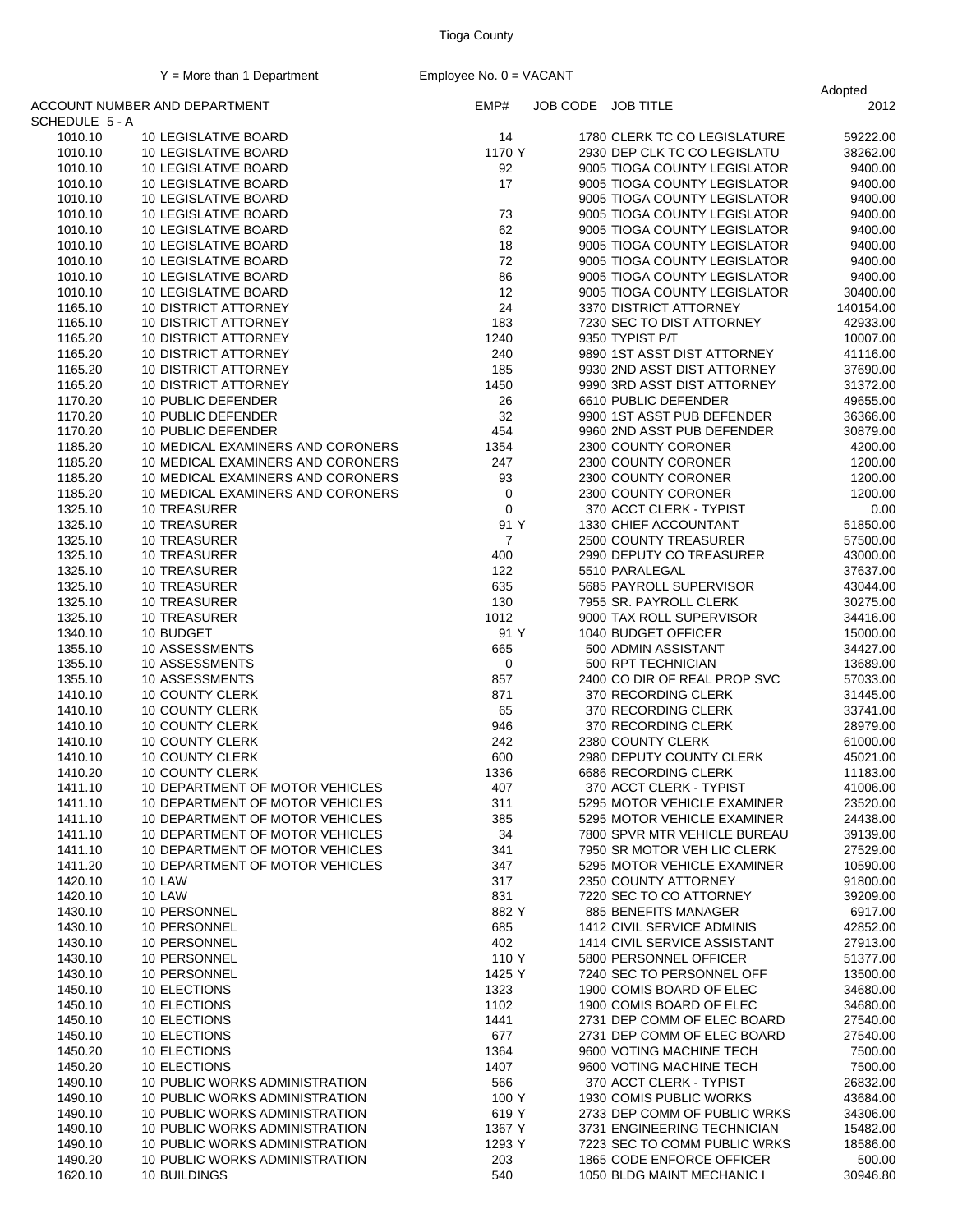Adopted

|                | ACCOUNT NUMBER AND DEPARTMENT | EMP# | JOB CODE JOB TITLE |                                     | 2012     |
|----------------|-------------------------------|------|--------------------|-------------------------------------|----------|
| SCHEDULE 5 - A |                               |      |                    |                                     |          |
| 1620.10        | 10 BUILDINGS                  | 1152 |                    | 1480 CLEANER I                      | 26595.40 |
| 1620.10        | 10 BUILDINGS                  | 1017 |                    | 1480 CLEANER I                      | 25492.00 |
| 1620.10        | 10 BUILDINGS                  | 816  |                    | 1510 CLEANER II                     | 39205.40 |
| 1620.10        | 10 BUILDINGS                  | 1370 |                    | 4755 MAINTENANCE MECH I             | 30217.20 |
| 1620.10        | 10 BUILDINGS                  | 1022 |                    | 4756 MAINTENANCE MECH II            | 34168.00 |
| 1620.10        | 10 BUILDINGS                  | 724  |                    | 4757 MAINTENANCE MECH III           | 39553.80 |
|                |                               |      |                    |                                     |          |
| 1620.10        | 10 BUILDINGS                  | 1216 |                    | 4757 MAINTENANCE MECH III           | 36339.20 |
| 1620.10        | 10 BUILDINGS                  | 645  |                    | 4757 MAINTENANCE MECH III           | 35451.00 |
| 1620.10        | 10 BUILDINGS                  | 662  |                    | 4757 MAINTENANCE MECH III           | 38383.80 |
| 1620.10        | 10 BUILDINGS                  | 1015 |                    | 9040 TECHNICAL FACILITY SUPR        | 36610.60 |
| 1620.10        | 10 BUILDINGS                  | 574  |                    | 9780 WORKING SUPERVISOR             | 45952.40 |
| 1620.20        | 10 BUILDINGS                  | 1322 |                    | 1425 CLEANER (PT)                   | 10641.00 |
| 1680.10        | 10 INFORMATION TECHNOLOGY     | 437  |                    | 2040 COMPUTER MAINT TECH            | 10078.00 |
|                |                               |      |                    |                                     |          |
| 1680.10        | 10 INFORMATION TECHNOLOGY     | 936  |                    | 2080 COMPUTER PROGRAMMER            | 43852.00 |
| 1680.10        | 10 INFORMATION TECHNOLOGY     | 358  |                    | 2081 COMPUTER PGMER (SPEC)          | 43605.00 |
| 1680.10        | 10 INFORMATION TECHNOLOGY     | 954  |                    | 2081 COMPUTER PGMER (SPEC)          | 45969.00 |
| 1680.10        | 10 INFORMATION TECHNOLOGY     | 805  |                    | 3133 DIR OF INFO TECH/COMM S        | 95260.00 |
| 1680.10        | 10 INFORMATION TECHNOLOGY     | 1260 |                    | 3861 GIS MANAGER                    | 44752.00 |
| 1680.10        | 10 INFORMATION TECHNOLOGY     | 680  |                    | 5310 NETWORK ADMINISTRATOR          | 49042.00 |
|                | 10 INFORMATION TECHNOLOGY     | 123  |                    |                                     | 28671.00 |
| 1680.10        |                               |      |                    | 6691 RECORDS MGT OFFICER            |          |
| 1680.10        | 10 INFORMATION TECHNOLOGY     | 174  |                    | <b>7685 SOFTWARE SUPPORT LIAISO</b> | 41289.00 |
| 1680.10        | 10 INFORMATION TECHNOLOGY     | 588  |                    | 7924 SR COMP MAINT TECH             | 40025.00 |
| 1680.10        | 10 INFORMATION TECHNOLOGY     | 646  |                    | 7924 SR COMP MAINT TECH             | 37781.00 |
| 3110.10        | 10 SHERIFF                    | 1233 |                    | 370 ACCT CLERK - TYPIST             | 24270.00 |
| 3110.10        | 10 SHERIFF                    | 988  |                    | 1120 CAPTAIN-OPERATIONS OFFI        | 61200.00 |
| 3110.10        | 10 SHERIFF                    | 648  |                    | 1331 CHIEF E-911 DISPATCHER         | 49594.00 |
|                |                               |      |                    |                                     |          |
| 3110.10        | 10 SHERIFF                    | 1501 |                    | 1365 CIVIL LAW CLERK                | 24438.00 |
| 3110.10        | 10 SHERIFF                    | 691  |                    | 1370 CIVIL MANAGER                  | 39780.00 |
| 3110.10        | 10 SHERIFF                    | 114  |                    | 2475 COUNTY SHERIFF                 | 77000.00 |
| 3110.10        | 10 SHERIFF                    | 457  |                    | 2650 DATA ENTRY MACH OPERATR        | 35679.00 |
| 3110.10        | 10 SHERIFF                    | 750  |                    | 3010 DEPUTY SHERIFF                 | 52833.00 |
| 3110.10        | 10 SHERIFF                    | 1019 |                    | 3010 DEPUTY SHERIFF                 | 52833.00 |
|                |                               |      |                    |                                     |          |
| 3110.10        | 10 SHERIFF                    | 1025 |                    | 3010 DEPUTY SHERIFF                 | 52833.00 |
| 3110.10        | 10 SHERIFF                    | 414  |                    | 3010 DEPUTY SHERIFF                 | 52833.00 |
| 3110.10        | 10 SHERIFF                    | 1261 |                    | 3010 DEPUTY SHERIFF                 | 46504.00 |
| 3110.10        | 10 SHERIFF                    | 1160 |                    | 3010 DEPUTY SHERIFF                 | 52833.00 |
| 3110.10        | 10 SHERIFF                    | 1009 |                    | 3010 DEPUTY SHERIFF                 | 52833.00 |
| 3110.10        | 10 SHERIFF                    | 1304 |                    | 3010 DEPUTY SHERIFF                 | 52833.00 |
| 3110.10        | 10 SHERIFF                    | 644  |                    | 3010 DEPUTY SHERIFF                 | 52833.00 |
|                |                               | 738  |                    |                                     |          |
| 3110.10        | 10 SHERIFF                    |      |                    | 3010 DEPUTY SHERIFF                 | 52833.00 |
| 3110.10        | 10 SHERIFF                    | 753  |                    | 3010 DEPUTY SHERIFF                 | 52833.00 |
| 3110.10        | 10 SHERIFF                    | 1040 |                    | 3010 DEPUTY SHERIFF                 | 52833.00 |
| 3110.10        | 10 SHERIFF                    | 1077 |                    | 3010 DEPUTY SHERIFF                 | 52833.00 |
| 3110.10        | 10 SHERIFF                    | 1368 |                    | 3010 DEPUTY SHERIFF                 | 52833.00 |
| 3110.10        | 10 SHERIFF                    | 1384 |                    | 3010 DEPUTY SHERIFF                 | 52833.00 |
| 3110.10        | 10 SHERIFF                    | 674  |                    | 3010 DEPUTY SHERIFF                 | 52833.00 |
| 3110.10        | 10 SHERIFF                    |      |                    |                                     |          |
|                |                               | 312  |                    | 3010 DEPUTY SHERIFF                 | 52833.00 |
| 3110.10        | 10 SHERIFF                    | 1495 |                    | 3010 DEPUTY SHERIFF                 | 46504.00 |
| 3110.10        | 10 SHERIFF                    |      |                    | 3010 DEPUTY SHERIFF                 | 0.00     |
| 3110.10        | 10 SHERIFF                    |      |                    | 3010 DEPUTY SHERIFF                 | 0.00     |
| 3110.10        | 10 SHERIFF                    | 1073 |                    | 3625 E-911 DISPATCHER               | 31810.00 |
| 3110.10        | 10 SHERIFF                    | 325  |                    | 3625 E-911 DISPATCHER               | 30275.00 |
| 3110.10        | 10 SHERIFF                    | 835  |                    | 3625 E-911 DISPATCHER               | 33533.00 |
|                |                               |      |                    |                                     |          |
| 3110.10        | 10 SHERIFF                    | 1352 |                    | 3625 E-911 DISPATCHER               | 38459.00 |
| 3110.10        | 10 SHERIFF                    | 777  |                    | 3625 E-911 DISPATCHER               | 30263.00 |
| 3110.10        | 10 SHERIFF                    | 813  |                    | 3625 E-911 DISPATCHER               | 37309.00 |
| 3110.10        | 10 SHERIFF                    | 196  |                    | 3625 E-911 DISPATCHER               | 33970.00 |
| 3110.10        | 10 SHERIFF                    | 445  |                    | 3625 E-911 DISPATCHER               | 31213.00 |
| 3110.10        | 10 SHERIFF                    | 659  |                    | 3625 E-911 DISPATCHER               | 33533.00 |
| 3110.10        | 10 SHERIFF                    | 1396 |                    | 3625 E-911 DISPATCHER/TRAINE        | 29913.00 |
|                |                               |      |                    |                                     |          |
| 3110.10        | 10 SHERIFF                    | 1404 |                    | 3626 E911 DISPATCHER/TRAINEE        | 30263.00 |
| 3110.10        | 10 SHERIFF                    | 1413 |                    | 3626 E911 DISPATCHER/TRAINEE        | 29913.00 |
| 3110.10        | 10 SHERIFF                    | 514  |                    | 4390 INVESTIGATOR                   | 57833.00 |
| 3110.10        | 10 SHERIFF                    | 795  |                    | 4390 INVESTIGATOR                   | 57833.00 |
| 3110.10        | 10 SHERIFF                    | 858  |                    | 4390 INVESTIGATOR                   | 57833.00 |
| 3110.10        | 10 SHERIFF                    | 433  |                    | 4390 INVESTIGATOR                   | 57833.00 |
|                |                               |      |                    |                                     |          |
| 3110.10        | 10 SHERIFF                    | 488  |                    | 4390 INVESTIGATOR                   | 57833.00 |
| 3110.10        | 10 SHERIFF                    | 84   |                    | 4690 LIEUTENANT                     | 62833.00 |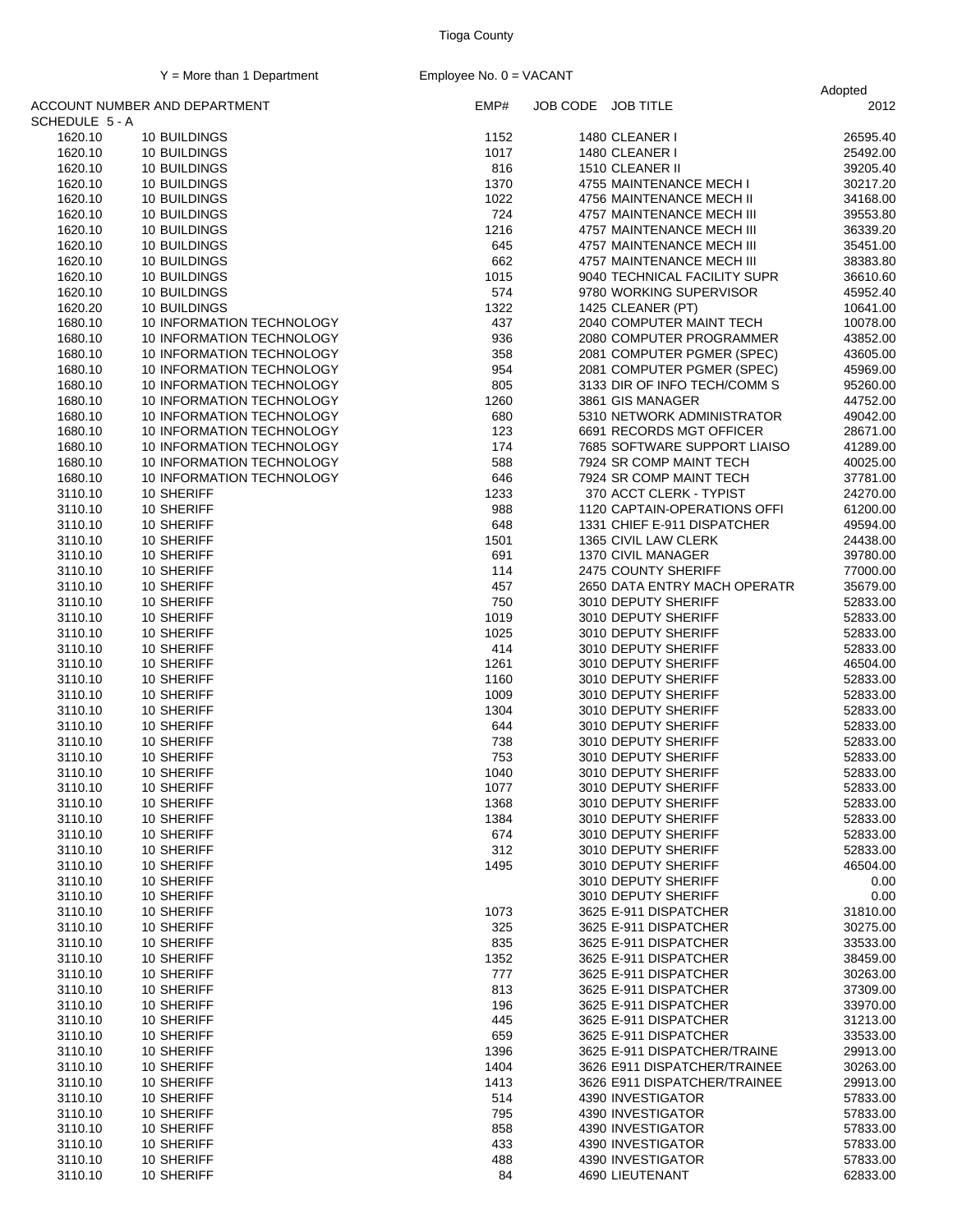Adopted

|                | ACCOUNT NUMBER AND DEPARTMENT    | EMP#   | JOB CODE JOB TITLE |                              | 2012     |
|----------------|----------------------------------|--------|--------------------|------------------------------|----------|
| SCHEDULE 5 - A |                                  |        |                    |                              |          |
| 3110.10        | 10 SHERIFF                       | 973    |                    | 4690 LIEUTENANT              | 62833.00 |
| 3110.10        | 10 SHERIFF                       | 546    |                    | 5682 PAYROLL CLERK TYPIST    | 30263.00 |
| 3110.10        | 10 SHERIFF                       | 502 Y  |                    | 7250 SEC TO SHERIFF          | 46364.00 |
| 3110.10        | 10 SHERIFF                       | 1398   |                    | 7380 SERGEANT-SHERIFF        | 57833.00 |
| 3110.10        | 10 SHERIFF                       | 846    |                    | 7380 SERGEANT-SHERIFF        | 57833.00 |
| 3110.10        | 10 SHERIFF                       | 874    |                    | 7380 SERGEANT-SHERIFF        | 57833.00 |
|                |                                  |        |                    |                              |          |
| 3110.10        | 10 SHERIFF                       | 549    |                    | 7380 SERGEANT-SHERIFF        | 57833.00 |
| 3110.10        | 10 SHERIFF                       |        |                    | 7380 SERGEANT-SHERIFF        | 0.00     |
| 3110.10        | 10 SHERIFF                       | 525    |                    | 7940 SR INVESTIGATOR         | 62833.00 |
| 3110.10        | 10 SHERIFF                       | 127    |                    | 9390 UNDERSHERIFF            | 67835.00 |
| 3110.20        | 10 SHERIFF                       |        |                    | 1630 CLERK P/T               | 0.00     |
| 3110.20        | 10 SHERIFF                       |        |                    | 1630 CLERK P/T               | 0.00     |
| 3110.20        | 10 SHERIFF                       | 360    |                    | 2800 DEP SHERIFF P/T         | 18446.00 |
| 3110.20        | 10 SHERIFF                       | 120    |                    | 2800 DEP SHERIFF P/T         | 18446.00 |
|                |                                  |        |                    |                              |          |
| 3110.20        | 10 SHERIFF                       | 1150   |                    | 2800 DEP SHERIFF P/T         | 18446.00 |
| 3140.10        | 10 PROBATION                     | 561    |                    | 540 SR. ADMIN PROB OFFICER   | 53792.00 |
| 3140.10        | 10 PROBATION                     | 771    |                    | 6160 PRINCIPAL ACCOUNT CLERK | 34933.00 |
| 3140.10        | 10 PROBATION                     | 353    |                    | 6230 PROB SUPERVISOR         | 59632.00 |
| 3140.10        | 10 PROBATION                     | 365    |                    | 6230 PROB SUPERVISOR         | 62011.00 |
| 3140.10        | 10 PROBATION                     | 1167 Y |                    | 6280 PROBATION ASSISTANT     | 29369.00 |
| 3140.10        | 10 PROBATION                     | 340    |                    | 6340 PROBATION DIRECTOR II   | 65072.00 |
|                | 10 PROBATION                     |        |                    | 6370 PROBATION OFFICER       |          |
| 3140.10        |                                  | 1349   |                    |                              | 36407.00 |
| 3140.10        | 10 PROBATION                     | 649    |                    | 6370 PROBATION OFFICER       | 37520.00 |
| 3140.10        | 10 PROBATION                     | 1434   |                    | 6370 PROBATION OFFICER       | 36757.00 |
| 3140.10        | 10 PROBATION                     | 895    |                    | 6370 PROBATION OFFICER       | 40001.00 |
| 3140.10        | 10 PROBATION                     | 1423   |                    | 6370 PROBATION OFFICER       | 36407.00 |
| 3140.10        | 10 PROBATION                     | 521    |                    | 6370 PROBATION OFFICER       | 39112.00 |
| 3140.10        | 10 PROBATION                     | 534    |                    | 7224 SEC TO DIR OF PROBATION | 34231.00 |
|                |                                  |        |                    |                              |          |
| 3140.10        | 10 PROBATION                     | 592    |                    | 8010 SR PROBATION OFFICER    | 43595.00 |
| 3140.10        | 10 PROBATION                     | 436    |                    | 8010 SR PROBATION OFFICER    | 41476.00 |
| 3140.10        | 10 PROBATION                     | 522    |                    | 8010 SR PROBATION OFFICER    | 46658.00 |
| 3140.10        | 10 PROBATION                     | 714    |                    | 8150 SR TYPIST               | 26919.00 |
| 3140.20        | 10 PROBATION                     | 229 Y  |                    | 6371 PROBATION OFFICER P/T   | 10410.00 |
| 3140.20        | 10 PROBATION                     | 886    |                    | 9350 TYPIST P/T              | 10007.00 |
| 3142.10        | 10 ALTERNATIVES TO INCARCERATION | 1167 Y |                    | 6280 PROBATION ASSISTANT     | 29369.00 |
|                |                                  |        |                    |                              |          |
| 3142.20        | 10 UNKNOWN                       | 229 Y  |                    | 6371 PROBATION OFFICER P/T   | 4285.00  |
| 3150.10        | 10 JAIL                          | 977    |                    | 2260 COOK/MANAGER            | 50055.00 |
| 3150.10        | 10 JAIL                          | 542    |                    | 2310 CORRECTIONS LIEUTENANT  | 57601.00 |
| 3150.10        | 10 JAIL                          | 1044   |                    | 2315 CORRECTIONS OFFICER     | 36423.00 |
| 3150.10        | 10 JAIL                          | 970    |                    | 2315 CORRECTIONS OFFICER     | 35191.00 |
| 3150.10        | 10 JAIL                          | 1263   |                    | 2315 CORRECTIONS OFFICER     | 29908.00 |
| 3150.10        | 10 JAIL                          | 958    |                    | 2315 CORRECTIONS OFFICER     | 35191.00 |
|                |                                  |        |                    |                              |          |
| 3150.10        | 10 JAIL                          | 1088   |                    | 2315 CORRECTIONS OFFICER     | 49072.00 |
| 3150.10        | 10 JAIL                          | 1029   |                    | 2315 CORRECTIONS OFFICER     | 33691.00 |
| 3150.10        | 10 JAIL                          | 1366   |                    | 2315 CORRECTIONS OFFICER     | 29908.00 |
| 3150.10        | 10 JAIL                          | 1301   |                    | 2315 CORRECTIONS OFFICER     | 33691.00 |
| 3150.10        | 10 JAIL                          | 1062   |                    | 2315 CORRECTIONS OFFICER     | 35191.00 |
| 3150.10        | 10 JAIL                          | 1298   |                    | 2315 CORRECTIONS OFFICER     | 33691.00 |
| 3150.10        | 10 JAIL                          | 906    |                    | 2315 CORRECTIONS OFFICER     | 50055.00 |
|                |                                  |        |                    |                              |          |
| 3150.10        | 10 JAIL                          | 1311   |                    | 2315 CORRECTIONS OFFICER     | 29908.00 |
| 3150.10        | 10 JAIL                          | 1082   |                    | 2315 CORRECTIONS OFFICER     | 46032.00 |
| 3150.10        | 10 JAIL                          | 975    |                    | 2315 CORRECTIONS OFFICER     | 49072.00 |
| 3150.10        | 10 JAIL                          | 545    |                    | 2315 CORRECTIONS OFFICER     | 35191.00 |
| 3150.10        | 10 JAIL                          | 983    |                    | 2315 CORRECTIONS OFFICER     | 49072.00 |
| 3150.10        | 10 JAIL                          | 863    |                    | 2315 CORRECTIONS OFFICER     | 41112.00 |
| 3150.10        | 10 JAIL                          | 1085   |                    | 2315 CORRECTIONS OFFICER     | 46032.00 |
|                |                                  |        |                    |                              |          |
| 3150.10        | 10 JAIL                          | 1292   |                    | 2315 CORRECTIONS OFFICER     | 29908.00 |
| 3150.10        | 10 JAIL                          | 1284   |                    | 2315 CORRECTIONS OFFICER     | 29908.00 |
| 3150.10        | 10 JAIL                          | 1146   |                    | 2315 CORRECTIONS OFFICER     | 43827.00 |
| 3150.10        | 10 JAIL                          | 434    |                    | 2315 CORRECTIONS OFFICER     | 50055.00 |
| 3150.10        | 10 JAIL                          | 1249   |                    | 2315 CORRECTIONS OFFICER     | 29908.00 |
| 3150.10        | 10 JAIL                          | 1091   |                    | 2315 CORRECTIONS OFFICER     | 47643.00 |
|                |                                  |        |                    |                              |          |
| 3150.10        | 10 JAIL                          | 772    |                    | 2315 CORRECTIONS OFFICER     | 35191.00 |
| 3150.10        | 10 JAIL                          | 1306 Y |                    | 2315 CORRECTIONS OFFICER     | 50055.00 |
| 3150.10        | 10 JAIL                          | 1180   |                    | 2315 CORRECTIONS OFFICER     | 50055.00 |
| 3150.10        | 10 JAIL                          | 1101   |                    | 2315 CORRECTIONS OFFICER     | 33691.00 |
| 3150.10        | 10 JAIL                          | 1408   |                    | 2315 CORRECTIONS OFFICER     | 29908.00 |
| 3150.10        | 10 JAIL                          | 253    |                    | 2315 CORRECTIONS OFFICER     | 50055.00 |
|                |                                  |        |                    |                              |          |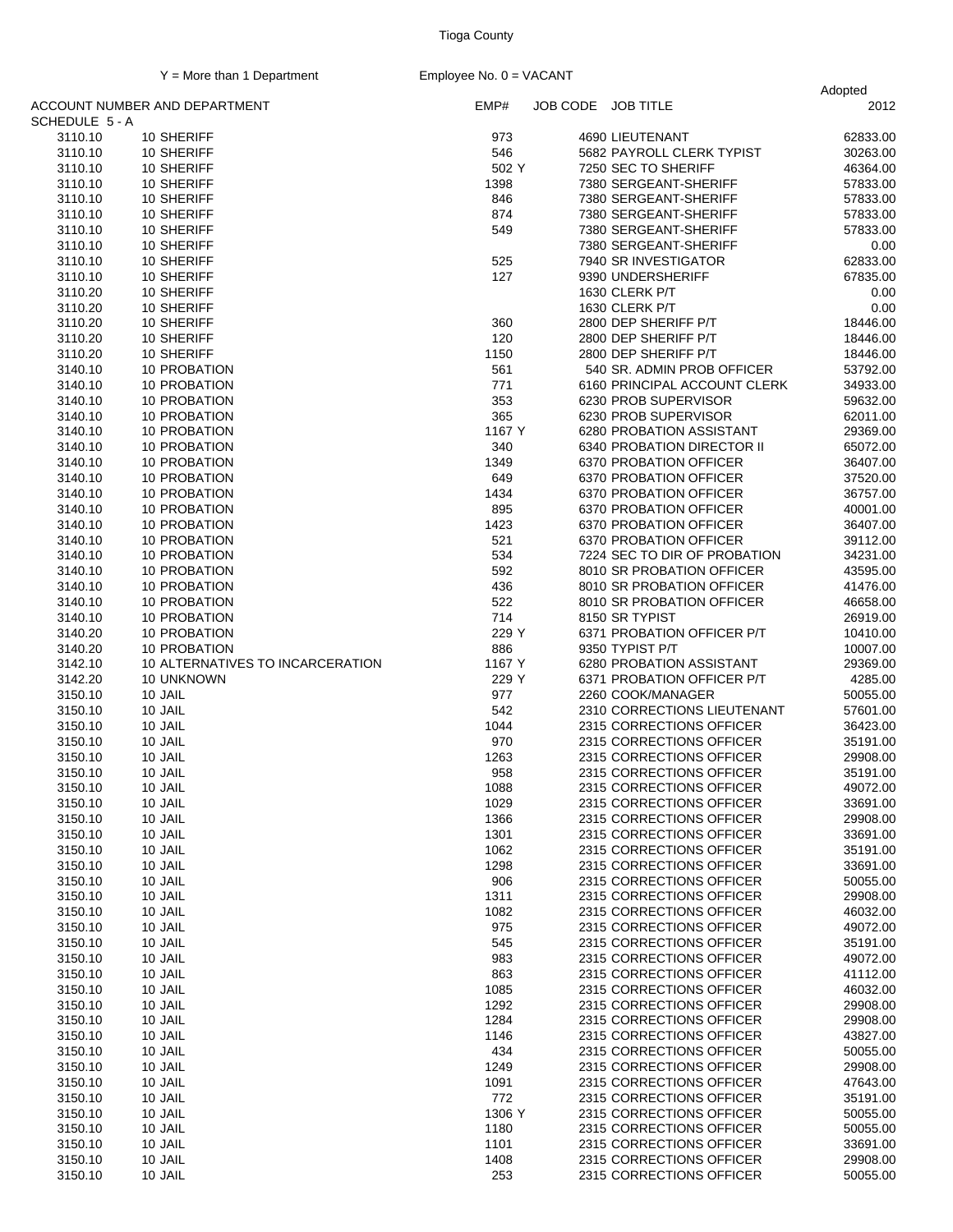|                |                                 |       |                    |                                                              | Adopted  |
|----------------|---------------------------------|-------|--------------------|--------------------------------------------------------------|----------|
| SCHEDULE 5 - A | ACCOUNT NUMBER AND DEPARTMENT   | EMP#  | JOB CODE JOB TITLE |                                                              | 2012     |
| 3150.10        | 10 JAIL                         | 243   |                    | 2315 CORRECTIONS OFFICER                                     | 50055.00 |
| 3150.10        | 10 JAIL                         | 1219  |                    | 2315 CORRECTIONS OFFICER                                     | 42551.00 |
| 3150.10        | 10 JAIL                         | 1377  |                    | 2315 CORRECTIONS OFFICER                                     | 29908.00 |
| 3150.10        | 10 JAIL                         | 848   |                    | 2315 CORRECTIONS OFFICER                                     | 50055.00 |
| 3150.10        | 10 JAIL                         | 1005  |                    | 2315 CORRECTIONS OFFICER                                     | 41112.00 |
| 3150.10        | 10 JAIL                         | 1440  |                    | 2315 CORRECTIONS OFFICER                                     | 29908.00 |
| 3150.10        | 10 JAIL                         | 1001  |                    | 2319 CORRECTIONS SERGEANT                                    | 53337.00 |
| 3150.10        | 10 JAIL                         | 990   |                    | 2319 CORRECTIONS SERGEANT                                    | 45112.00 |
| 3150.10        | 10 JAIL                         | 1164  |                    | 2319 CORRECTIONS SERGEANT                                    | 35191.00 |
| 3150.10        | 10 JAIL                         | 538   |                    | 2319 CORRECTIONS SERGEANT                                    | 54404.00 |
| 3150.10        | 10 JAIL                         | 1010  |                    | 2319 CORRECTIONS SERGEANT                                    | 54404.00 |
| 3150.10        | 10 JAIL                         | 374   |                    | 2319 CORRECTIONS SERGEANT                                    | 54404.00 |
| 3150.20        | 10 JAIL                         | 1100  | 2200 COOK          |                                                              | 13506.00 |
| 3150.20        | 10 JAIL                         | 1021  | 2200 COOK          |                                                              | 13506.00 |
| 3150.20        | 10 JAIL                         | 1401  |                    | 2315 CORRECTIONS OFFICER                                     | 29908.00 |
| 3150.20        | 10 JAIL                         |       |                    | 2318 CORRECTIONS OFFICER P/T                                 | 13506.00 |
| 3150.20        | 10 JAIL                         | 1385  |                    | 2318 CORRECTIONS OFFICER P/T                                 | 13506.00 |
| 3150.20        | 10 JAIL                         | 1089  |                    | 2318 CORRECTIONS OFFICER P/T                                 | 13506.00 |
|                |                                 |       |                    | 2318 CORRECTIONS OFFICER P/T                                 |          |
| 3150.20        | 10 JAIL<br>10 JAIL              | 1383  |                    |                                                              | 13506.00 |
| 3150.20        |                                 | 1391  |                    | 2318 CORRECTIONS OFFICER P/T<br>2318 CORRECTIONS OFFICER P/T | 13506.00 |
| 3150.20        | 10 JAIL                         | 652   |                    |                                                              | 13506.00 |
| 3150.20        | 10 JAIL                         | 1430  |                    | 2318 CORRECTIONS OFFICER P/T                                 | 13506.00 |
| 3150.20        | 10 JAIL                         | 1444  |                    | 2318 CORRECTIONS OFFICER P/T                                 | 13506.00 |
| 3150.20        | 10 JAIL                         | 1439  |                    | 2318 CORRECTIONS OFFICER P/T                                 | 13506.00 |
| 3150.20        | 10 JAIL                         |       |                    | 2318 CORRECTIONS OFFICER P/T                                 | 13506.00 |
| 3150.20        | 10 JAIL                         |       |                    | 2318 CORRECTIONS OFFICER P/T                                 | 13506.00 |
| 3150.20        | 10 JAIL                         |       |                    | 2318 CORRECTIONS OFFICER P/T                                 | 13506.00 |
| 3150.20        | 10 JAIL                         |       |                    | 2318 CORRECTIONS OFFICER P/T                                 | 13506.00 |
| 3410.20        | 10 FIRE                         | 599   |                    | 400 ACCT CLERK - TYPIST P/T                                  | 10590.00 |
| 3410.20        | 10 FIRE                         | 950   |                    | 760 ASST FIRE COORD P/T                                      | 4025.00  |
| 3410.20        | 10 FIRE                         | 465   |                    | 760 ASST FIRE COORD P/T                                      | 3789.00  |
| 3410.20        | 10 FIRE                         | 113   |                    | 760 ASST FIRE COORD P/T                                      | 3940.00  |
| 3410.20        | 10 FIRE                         | 978   |                    | 760 ASST FIRE COORD P/T                                      | 6468.00  |
| 3410.20        | 10 FIRE                         | 1234  |                    | 760 ASST FIRE COORD P/T                                      | 3851.00  |
| 3410.20        | 10 FIRE                         | 1038  |                    | 760 ASST FIRE COORD P/T                                      | 3940.00  |
| 3410.20        | 10 FIRE                         | 1294  |                    | 2410 COUNTY FIRE COORD P/T                                   | 16081.00 |
| 3640.10        | 10 EMERGENCY MGMT OFFICE        | 502 Y |                    | 7250 SEC TO SHERIFF                                          | 2600.00  |
| 3640.20        | 10 EMERGENCY MANAGEMENT OFFICE  | 653   |                    | 2750 DEP DIR EMERG PREPARED                                  | 5348.00  |
| 3640.20        | 10 EMERGENCY MANAGEMENT OFFICE  | 575   |                    | 3129 DIR EMERG PREPAREDNESS                                  | 19971.00 |
| 4010.10        | 10 PUBLIC HEALTH NURSING        | 694   |                    | 1845 CLINICAL SOCIAL WORKER                                  | 48517.00 |
| 4010.10        | 10 PUBLIC HEALTH NURSING        | 1116  |                    | 1993 COMMUNITY HEALTH NURSE                                  | 45972.00 |
| 4010.10        | 10 PUBLIC HEALTH NURSING        | 763   |                    | 1993 COMMUNITY HEALTH NURSE                                  | 47063.00 |
| 4010.10        | <b>10 PUBLIC HEALTH NURSING</b> | 949   |                    | <b>1993 COMMUNITY HEALTH NURSE</b>                           | 49101.00 |
| 4010.10        | 10 PUBLIC HEALTH NURSING        | 456   |                    | 4240 HOME HEALTH AIDE                                        | 28041.00 |
| 4010.10        | 10 PUBLIC HEALTH NURSING        | 965   |                    | 4240 HOME HEALTH AIDE                                        | 32849.00 |
| 4010.10        | 10 PUBLIC HEALTH NURSING        | 499   |                    | 4240 HOME HEALTH AIDE                                        | 25459.00 |
| 4010.10        | <b>10 PUBLIC HEALTH NURSING</b> |       |                    | 4240 HOME HEALTH AIDE                                        | 0.00     |
| 4010.10        | 10 PUBLIC HEALTH NURSING        | 728   |                    | 6669 PUBLIC HEALTH NURSE                                     | 49835.00 |
| 4010.10        | <b>10 PUBLIC HEALTH NURSING</b> | 1061  |                    | 6880 REG PROFESSIONAL NURSE                                  | 42429.00 |
| 4010.10        | 10 PUBLIC HEALTH NURSING        | 1416  |                    | 6880 REG PROFESSIONAL NURSE                                  | 42430.00 |
| 4010.10        | 10 PUBLIC HEALTH NURSING        | 631   |                    | 6880 REG PROFESSIONAL NURSE                                  | 42667.00 |
| 4010.10        | 10 PUBLIC HEALTH NURSING        | 1328  |                    | 6880 REG PROFESSIONAL NURSE                                  | 42429.00 |
| 4010.10        | 10 PUBLIC HEALTH NURSING        | 489   |                    | 6880 REG PROFESSIONAL NURSE                                  | 42429.00 |
| 4010.10        | 10 PUBLIC HEALTH NURSING        |       |                    | 6880 REG PROFESSIONAL NURSE                                  | 42130.00 |
| 4010.10        | 10 PUBLIC HEALTH NURSING        | 1342  | 8150 SR TYPIST     |                                                              | 23508.00 |
| 4010.10        | 10 PUBLIC HEALTH NURSING        | 1346  |                    | 8865 SUPVG COMM HEALTH NURSE                                 | 50049.00 |
| 4010.10        | 10 PUBLIC HEALTH NURSING        | 562   |                    | 8865 SUPVG COMM HEALTH NURSE                                 | 50287.00 |
| 4010.10        | 10 PUBLIC HEALTH NURSING        | 1417  | 9340 TYPIST        |                                                              | 21874.00 |
| 4010.10        | 10 PUBLIC HEALTH NURSING        | 617 Y | 9340 TYPIST        |                                                              | 13200.00 |
| 4010.20        | 10 PUBLIC HEALTH NURSING        | 421   |                    | 4660 LIC PRACTICAL NURSE                                     | 13684.00 |
| 4010.20        | 10 PUBLIC HEALTH NURSING        | 541   |                    | 6845 REG PROF NURSE P/T                                      | 19280.00 |
| 4011.10        | 10 PUBLIC HEALTH ADMINISTRATION | 809   |                    | 370 ACCT CLERK - TYPIST                                      | 28850.00 |
| 4011.10        | 10 PUBLIC HEALTH ADMINISTRATION | 1411  |                    | 370 ACCT CLERK - TYPIST                                      | 23158.00 |
| 4011.10        | 10 PUBLIC HEALTH ADMINISTRATION |       |                    | 370 ACCT CLERK - TYPIST                                      | 23158.00 |
| 4011.10        | 10 PUBLIC HEALTH ADMINISTRATION | 215   |                    | 496 ADMIN ACCTG SUPERVISOR                                   | 36990.00 |
| 4011.10        | 10 PUBLIC HEALTH ADMINISTRATION | 571   |                    | 560 ADMINISTRATIVE SEC                                       | 28472.00 |
| 4011.10        | 10 PUBLIC HEALTH ADMINISTRATION | 834   |                    | 2082 CONFIDENTIAL ASSISTANT                                  | 35700.00 |
| 4011.10        | 10 PUBLIC HEALTH ADMINISTRATION | 894   |                    | 3110 DIR OF ADMIN SERVICES                                   | 58906.00 |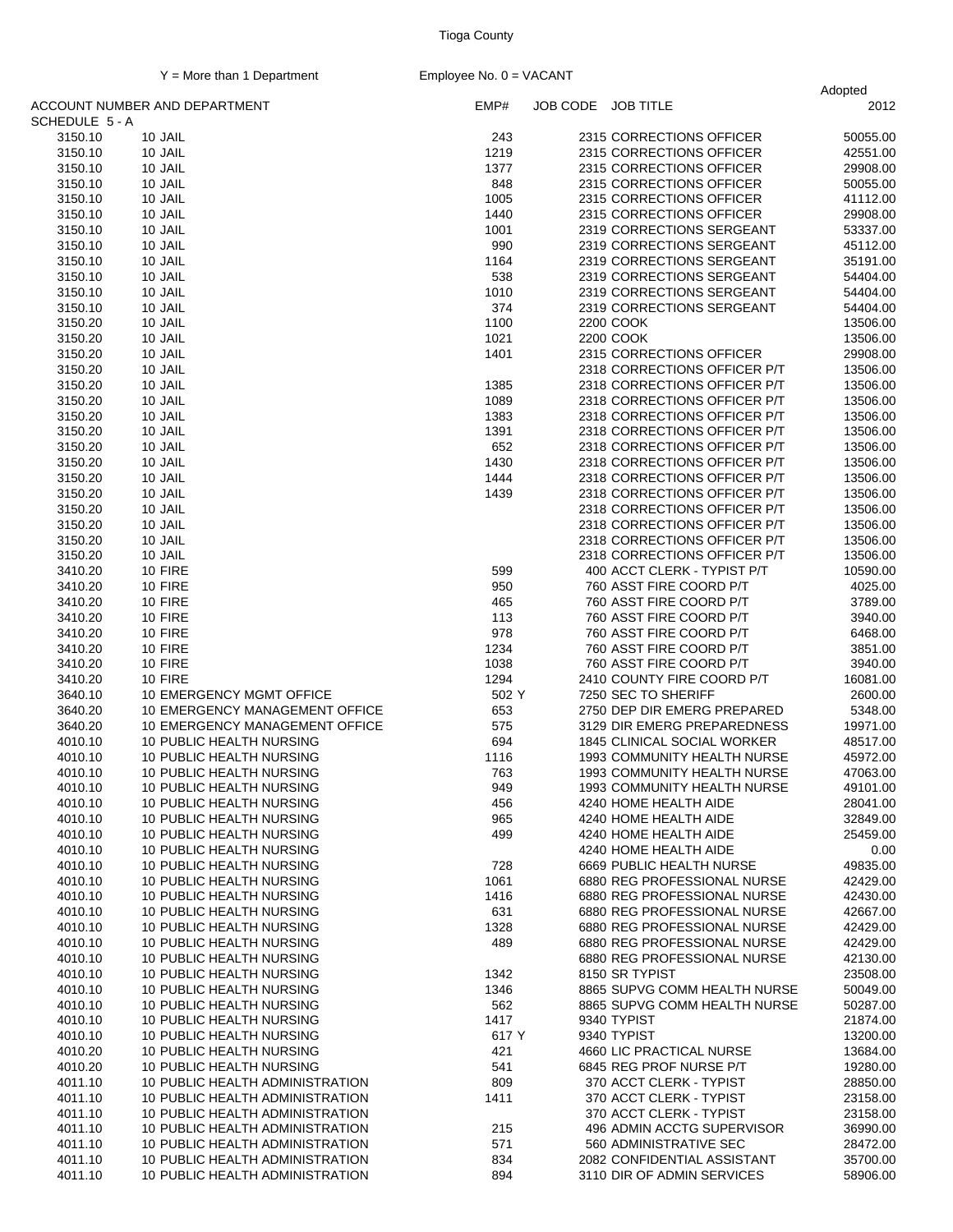|                    |                                                                         |                  |                                                           | Adopted              |
|--------------------|-------------------------------------------------------------------------|------------------|-----------------------------------------------------------|----------------------|
| SCHEDULE 5-A       | ACCOUNT NUMBER AND DEPARTMENT                                           | EMP#             | JOB CODE JOB TITLE                                        | 2012                 |
| 4011.10            | 10 PUBLIC HEALTH ADMINISTRATION                                         | 843              | 3145 DIR OF PATIENT SVCS                                  | 59502.00             |
| 4011.10            | 10 PUBLIC HEALTH ADMINISTRATION                                         | 896              | 6160 PRINCIPAL ACCOUNT CLERK                              | 39319.00             |
| 4011.10            | 10 PUBLIC HEALTH ADMINISTRATION                                         | 424              | 6620 PUBLIC HEALTH DIRECTOR                               | 82444.00             |
| 4011.10            | 10 PUBLIC HEALTH ADMINISTRATION                                         | 492              | 6880 REG PROFESSIONAL NURSE                               | 47024.00             |
| 4011.10            | 10 PUBLIC HEALTH ADMINISTRATION                                         | 1394             | 7245 SEC TO PUB HEALTH DIR                                | 27447.00             |
| 4011.10            | 10 PUBLIC HEALTH ADMINISTRATION                                         | 476              | 7685 SOFTWARE SUPPORT LIAISO                              | 36009.00             |
| 4011.10            | 10 PUBLIC HEALTH ADMINISTRATION                                         | 1264             | 7830 SR ACCT CLERK - TYPIST                               | 24800.00             |
| 4011.20            | 10 PUBLIC HEALTH ADMINISTRATION                                         | 1189             | 4700 MAIL CLERK                                           | 3336.00              |
| 4011.20            | 10 PUBLIC HEALTH ADMINISTRATION                                         | 979              | 4700 MAIL CLERK                                           | 3336.00              |
| 4012.10            | 10 PUBLIC HEALTH EDUCATION                                              | 1387             | 6630 PUBLIC HEALTH EDUCATOR                               | 36407.00             |
| 4012.10            | 10 PUBLIC HEALTH EDUCATION                                              | 1420             | 6630 PUBLIC HEALTH EDUCATOR                               | 36407.00             |
| 4042.10            | 10 RABIES CONTROL                                                       | 161 Y            | 6550 PUB HEALTH SANITARIAN                                | 21471.00             |
| 4044.10            | <b>10 EARLY INTERVENTION</b>                                            | 627 Y            | 3105 DIR OF CHILD SPEC NEEDS                              | 35307.00             |
| 4044.10            | <b>10 EARLY INTERVENTION</b>                                            | 629              | 3631 EARLY INTER SERV COORD                               | 38350.00             |
| 4044.10            | <b>10 EARLY INTERVENTION</b>                                            | 1347             | 3631 EARLY INTER SERV COORD                               | 34919.00             |
| 4044.10            | <b>10 EARLY INTERVENTION</b><br>10 HANDICAPPED EDUCATION ADMINISTRATION | 917 Y<br>627 Y   | 9340 TYPIST<br>3105 DIR OF CHILD SPEC NEEDS               | 13683.00<br>11769.00 |
| 4047.10<br>4047.10 | 10 HANDICAPPED EDUCATION ADMINISTRATION                                 | 917 Y            | 9340 TYPIST                                               | 9121.00              |
| 4053.10            | 10 PREVENTIVE AND PRIMARY HEALTH SERVICES                               | 451 Y            | 8910 SUPVG PUB HEALTH NURSE                               | 21463.00             |
| 4053.10            | 10 PREVENTIVE AND PRIMARY HEALTH SERVICES                               | 611              | 9340 TYPIST                                               | 23708.00             |
| 4053.10            | 10 PREVENTIVE AND PRIMARY HEALTH SERVICES                               | 617 Y            | 9340 TYPIST                                               | 13200.00             |
| 4053.20            | 10 PREVENTIVE AND PRIMARY HEALTH SERVICES                               | 1110             | 5320 NURSE PRACTITIONER P/T                               | 22763.00             |
| 4053.20            | 10 PREVENTIVE AND PRIMARY HEALTH SERVICES                               | 699              | 5320 NURSE PRACTITIONER P/T                               | 22763.00             |
| 4053.20            | 10 PREVENTIVE AND PRIMARY HEALTH SERVICES                               | 331 Y            | 6669 PUBLIC HEALTH NURSE                                  | 27802.00             |
| 4053.20            | 10 PREVENTIVE AND PRIMARY HEALTH SERVICES                               | 748 Y            | 6845 REG PROF NURSE P/T                                   | 19280.00             |
| 4054.10            | 10 PREVENTIVE DENTAL SERVICES                                           | 1380             | 3111 DIR OF DENTAL HEALTH SV                              | 35151.00             |
| 4056.10            | 10 PRE-NATAL CARE AND ASSISTANCE                                        | 573              | 7900 SR. CLERK                                            | 26497.00             |
| 4062.10            | 10 LEAD POISONING PROGRAM                                               | 451 Y            | 8910 SUPVG PUB HEALTH NURSE                               | 10732.00             |
| 4064.10            | 10 MANAGED CARE - DENTAL SERVICES                                       | 1380             | 3111 DIR OF DENTAL HEALTH SV                              | 11717.00             |
| 4070.10            | 10 DISEASE CONTROL                                                      | 425 Y            | 6669 PUBLIC HEALTH NURSE                                  | 54989.00             |
| 4070.10            | 10 DISEASE CONTROL                                                      | 451 Y            | 8910 SUPVG PUB HEALTH NURSE                               | 21463.00             |
| 4070.20            | 10 DISEASE CONTROL                                                      | 1355             | 6670 PUBLIC HEALTH NURSE P/T                              | 20898.00             |
| 4090.10            | 10 ENVIRONMENTAL HEALTH                                                 | 1253             | 370 ACCT CLERK - TYPIST                                   | 23520.00             |
| 4090.10            | 10 ENVIRONMENTAL HEALTH                                                 | 560              | 560 ADMINISTRATIVE SEC                                    | 28891.00             |
| 4090.10            | 10 ENVIRONMENTAL HEALTH                                                 | 1467             | 3880 GROUNDWATER MGT SPEC                                 | 46690.00             |
| 4090.10            | 10 ENVIRONMENTAL HEALTH                                                 | 826              | 6550 PUB HEALTH SANITARIAN                                | 34685.00             |
| 4090.10            | 10 ENVIRONMENTAL HEALTH                                                 | 1168             | 6550 PUB HEALTH SANITARIAN                                | 40786.00             |
| 4090.10            | 10 ENVIRONMENTAL HEALTH                                                 | 161 Y            | 6550 PUB HEALTH SANITARIAN                                | 21471.00             |
| 4090.10            | 10 ENVIRONMENTAL HEALTH                                                 | 1433             | 6571 PUB HEALTH ENGINEER TRA                              | 44000.00             |
| 4210.10            | 10 ALCOHOL AND DRUG SERVICES                                            | 1195 Y           | 1820 CLINICAL PROGRAM DIR                                 | 17136.00             |
| 4210.10            | 10 ALCOHOL AND DRUG SERVICES                                            | 1099 Y           | 1845 CLINICAL SOCIAL WORKER                               | 47947.00             |
| 4210.10<br>4210.10 | 10 ALCOHOL AND DRUG SERVICES                                            | 1379             | 1845 CLINICAL SOCIAL WORKER<br>7920 SR CLIN SOC WKR (CMH) | 47585.00             |
| 4210.10            | 10 ALCOHOL AND DRUG SERVICES<br>10 ALCOHOL AND DRUG SERVICES            | 1236 Y<br>1361 Y | 7920 SR CLIN SOC WKR (CMH)                                | 39801.00<br>49750.00 |
| 4210.10            | 10 ALCOHOL AND DRUG SERVICES                                            | 1373             | 7922 SR COM MENTAL HTH NURSE                              | 49749.00             |
| 4210.10            | 10 ALCOHOL AND DRUG SERVICES                                            |                  | 8861 SUPVG CLIN SOC WKR                                   | 51790.00             |
| 4309.10            | 10 MENTAL HYGIENE COUNTY ADMINISTRATION                                 | 1295             | 370 ACCT CLERK - TYPIST                                   | 23508.00             |
| 4309.10            | 10 MENTAL HYGIENE COUNTY ADMINISTRATION                                 | 905              | 370 ACCT CLERK - TYPIST                                   | 27781.00             |
| 4309.10            | 10 MENTAL HYGIENE COUNTY ADMINISTRATION                                 | 660              | 370 ACCT CLERK - TYPIST                                   | 24200.00             |
| 4309.10            | 10 MENTAL HYGIENE COUNTY ADMINISTRATION                                 | 615              | 370 ACCT CLERK - TYPIST                                   | 24438.00             |
| 4309.10            | 10 MENTAL HYGIENE COUNTY ADMINISTRATION                                 | 256              | 496 ADMIN ACCTG SUPERVISOR                                | 43508.00             |
| 4309.10            | 10 MENTAL HYGIENE COUNTY ADMINISTRATION                                 | 306              | 560 ADMINISTRATIVE SEC                                    | 34148.00             |
| 4309.10            | 10 MENTAL HYGIENE COUNTY ADMINISTRATION                                 | 1195 Y           | 1820 CLINICAL PROGRAM DIR                                 | 11424.00             |
| 4309.10            | 10 MENTAL HYGIENE COUNTY ADMINISTRATION                                 | 1350             | 3110 DIR OF ADMIN SERVICES                                | 51765.00             |
| 4309.10            | 10 MENTAL HYGIENE COUNTY ADMINISTRATION                                 | 501              | 3120 DIR OF COMMUNITY SERV                                | 81090.00             |
| 4309.10            | 10 MENTAL HYGIENE COUNTY ADMINISTRATION                                 | 938              | 6690 RECORDS MGT CLERK                                    | 32203.00             |
| 4309.10            | 10 MENTAL HYGIENE COUNTY ADMINISTRATION                                 | 172              | 6690 RECORDS MGT CLERK                                    | 35633.00             |
| 4309.10            | 10 MENTAL HYGIENE COUNTY ADMINISTRATION                                 | 1141             | 6690 RECORDS MGT CLERK                                    | 30935.00             |
| 4309.10            | 10 MENTAL HYGIENE COUNTY ADMINISTRATION                                 | 1422             | 7227 ADMIN SECRETARY                                      | 26909.00             |
| 4309.10            | 10 MENTAL HYGIENE COUNTY ADMINISTRATION                                 | 149              | 7830 SR ACCT CLERK - TYPIST                               | 31518.00             |
| 4309.10            | 10 MENTAL HYGIENE COUNTY ADMINISTRATION                                 | 956              | 7830 SR ACCT CLERK - TYPIST                               | 31744.00             |
| 4309.10            | 10 MENTAL HYGIENE COUNTY ADMINISTRATION                                 | 828              | 7830 SR ACCT CLERK - TYPIST                               | 30217.00             |
| 4309.10            | 10 MENTAL HYGIENE COUNTY ADMINISTRATION                                 | 411              | 8150 SR TYPIST                                            | 31031.00             |
| 4310.10            | 10 MENTAL HEALTH CLINIC                                                 | 1195 Y           | 1820 CLINICAL PROGRAM DIR                                 | 28560.00             |
| 4310.10            | 10 MENTAL HEALTH CLINIC                                                 | 1449             | 1845 CLINICAL SOCIAL WORKER                               | 47585.00             |
| 4310.10            | 10 MENTAL HEALTH CLINIC                                                 |                  | 1845 CLINICAL SOCIAL WORKER                               | 47585.00             |
| 4310.10            | 10 MENTAL HEALTH CLINIC                                                 | 1326             | 1845 CLINICAL SOCIAL WORKER                               | 47585.00             |
| 4310.10            | 10 MENTAL HEALTH CLINIC                                                 | 1361 Y           | 1845 CLINICAL SOCIAL WORKER                               | 47585.00             |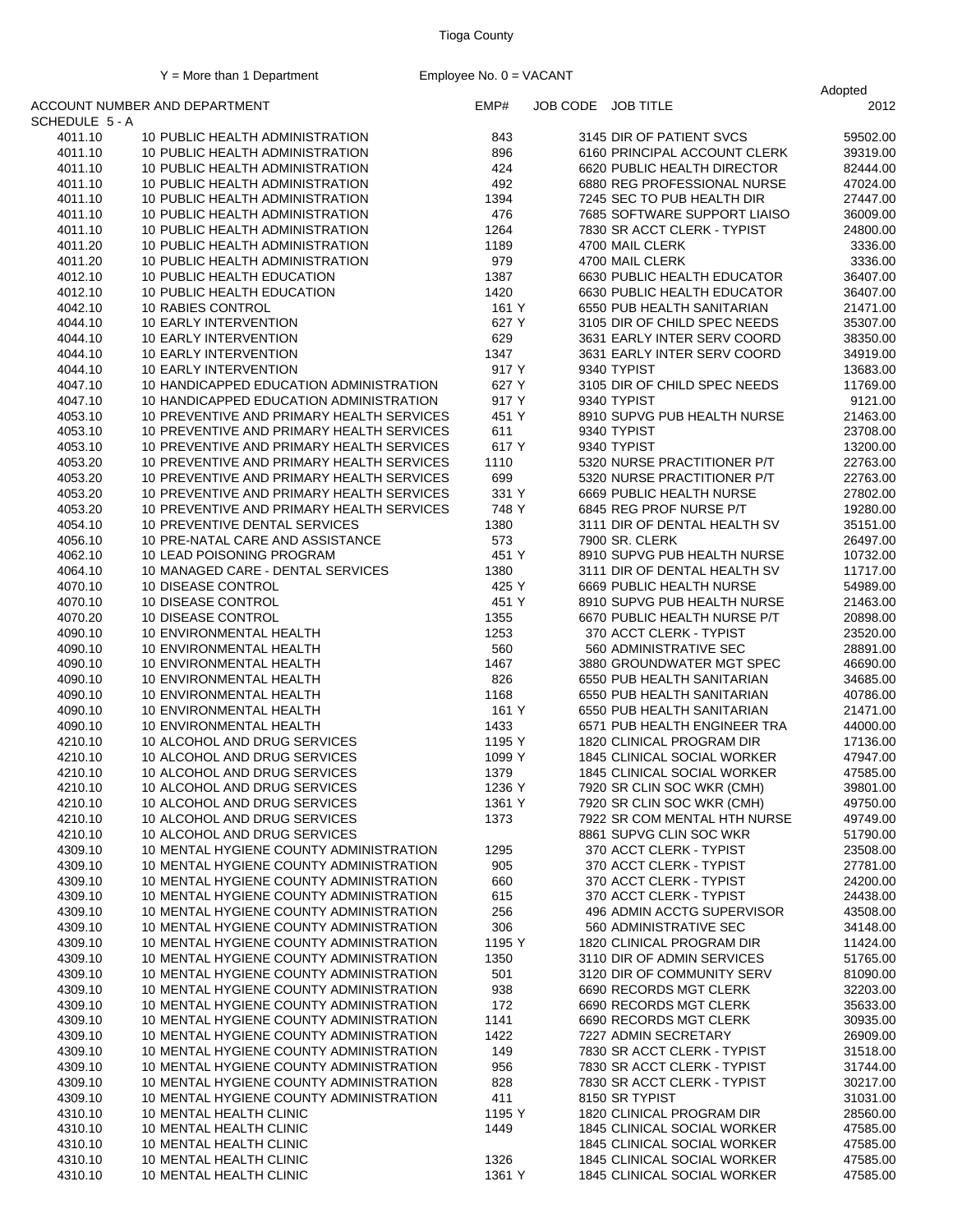|                    |                                                                        |             |                                                          | Adopted              |
|--------------------|------------------------------------------------------------------------|-------------|----------------------------------------------------------|----------------------|
| SCHEDULE 5 - A     | ACCOUNT NUMBER AND DEPARTMENT                                          | EMP#        | JOB CODE JOB TITLE                                       | 2012                 |
| 4310.10            | 10 MENTAL HEALTH CLINIC                                                | 1418        | <b>1845 CLINICAL SOCIAL WORKER</b>                       | 47585.00             |
| 4310.10            | 10 MENTAL HEALTH CLINIC                                                | 827         | 1860 CLINICAL SUPERVISOR                                 | 52028.00             |
| 4310.10            | 10 MENTAL HEALTH CLINIC                                                | 825         | 7680 SOCIAL WORK ASST II                                 | 46090.00             |
| 4310.10            | 10 MENTAL HEALTH CLINIC                                                | 1028        | 7920 SR CLIN SOC WKR (CMH)                               | 49751.00             |
| 4310.10            | 10 MENTAL HEALTH CLINIC                                                | 737         | 7920 SR CLIN SOC WKR (CMH)                               | 55397.00             |
| 4310.10            | 10 MENTAL HEALTH CLINIC                                                | 1236 Y      | 7920 SR CLIN SOC WKR (CMH)                               | 9950.00              |
| 4310.10            | 10 MENTAL HEALTH CLINIC                                                | 607         | 7920 SR CLIN SOC WKR (CMH)                               | 54290.00             |
| 4310.10            | 10 MENTAL HEALTH CLINIC                                                | 836         | 7920 SR CLIN SOC WKR (CMH)                               | 50233.00             |
| 4310.10<br>4310.10 | 10 MENTAL HEALTH CLINIC<br>10 MENTAL HEALTH CLINIC                     | 1105<br>585 | 7920 SR CLIN SOC WKR (CMH)<br>7920 SR CLIN SOC WKR (CMH) | 49749.00             |
| 4310.10            | 10 MENTAL HEALTH CLINIC                                                | 479         | 8861 SUPVG CLIN SOC WKR                                  | 54196.00<br>62536.00 |
| 4310.10            | 10 MENTAL HEALTH CLINIC                                                | 732         | 8861 SUPVG CLIN SOC WKR                                  | 55951.00             |
| 4356.10            | 10 TREATMENT - ALTERNATIVES PROGRAM                                    | 1215        | 8860 SUPVG CERT A&D COUNSEL                              | 52690.00             |
| 6010.10            | 10 SOCIAL SERVICES ADMINISTRATION                                      | 1272        | 370 ACCT CLERK - TYPIST                                  | 30188.00             |
| 6010.10            | 10 SOCIAL SERVICES ADMINISTRATION                                      | 815         | 370 ACCT CLERK - TYPIST                                  | 28941.00             |
| 6010.10            | 10 SOCIAL SERVICES ADMINISTRATION                                      | 523         | 470 ACCTG SUPVR - GRADE B                                | 46065.00             |
| 6010.10            | 10 SOCIAL SERVICES ADMINISTRATION                                      | 429         | 1180 CASE SUPVR - GRADE B                                | 43220.00             |
| 6010.10            | 10 SOCIAL SERVICES ADMINISTRATION                                      | 812         | 1180 CASE SUPVR - GRADE B                                | 45278.00             |
| 6010.10            | 10 SOCIAL SERVICES ADMINISTRATION                                      | 530         | 1180 CASE SUPVR - GRADE B                                | 43346.00             |
| 6010.10            | 10 SOCIAL SERVICES ADMINISTRATION                                      | 491         | 1180 CASE SUPVR - GRADE B                                | 43313.00             |
| 6010.10            | 10 SOCIAL SERVICES ADMINISTRATION                                      | 503         | 1180 CASE SUPVR - GRADE B                                | 58485.00             |
| 6010.10            | 10 SOCIAL SERVICES ADMINISTRATION                                      | 1432        | 1210 CASEWORKER                                          | 36407.00             |
| 6010.10            | 10 SOCIAL SERVICES ADMINISTRATION                                      | 1356        | 1210 CASEWORKER                                          | 36757.00             |
| 6010.10            | 10 SOCIAL SERVICES ADMINISTRATION                                      | 1313        | 1210 CASEWORKER                                          | 36769.00             |
| 6010.10            | 10 SOCIAL SERVICES ADMINISTRATION                                      | 1257        | 1210 CASEWORKER                                          | 36407.00             |
| 6010.10            | 10 SOCIAL SERVICES ADMINISTRATION                                      | 774         | 1210 CASEWORKER                                          | 41446.00             |
| 6010.10            | 10 SOCIAL SERVICES ADMINISTRATION                                      | 1456        | 1210 CASEWORKER                                          | 36407.00             |
| 6010.10            | 10 SOCIAL SERVICES ADMINISTRATION                                      | 1324        | 1210 CASEWORKER                                          | 37520.00             |
| 6010.10            | 10 SOCIAL SERVICES ADMINISTRATION                                      | 1156        | 1210 CASEWORKER                                          | 41036.00             |
| 6010.10            | 10 SOCIAL SERVICES ADMINISTRATION                                      | 1030        | 1210 CASEWORKER                                          | 37478.00             |
| 6010.10            | 10 SOCIAL SERVICES ADMINISTRATION                                      | 668         | 1210 CASEWORKER                                          | 38335.00             |
| 6010.10            | 10 SOCIAL SERVICES ADMINISTRATION                                      | 206         | 1210 CASEWORKER                                          | 39040.00             |
| 6010.10            | 10 SOCIAL SERVICES ADMINISTRATION                                      | 1200        | 1210 CASEWORKER                                          | 36769.00             |
| 6010.10            | 10 SOCIAL SERVICES ADMINISTRATION                                      | 1480        | 1210 CASEWORKER                                          | 36757.00             |
| 6010.10            | 10 SOCIAL SERVICES ADMINISTRATION                                      |             | 1210 CASEWORKER                                          | 36407.00             |
| 6010.10            | 10 SOCIAL SERVICES ADMINISTRATION                                      | 686         | 1333 CHILD SUPP ENFORCE SUPV                             | 48947.00             |
| 6010.10            | 10 SOCIAL SERVICES ADMINISTRATION                                      | 696         | 1960 COMIS SOCIAL SERVICE                                | 86704.00             |
| 6010.10            | 10 SOCIAL SERVICES ADMINISTRATION                                      | 1232        | 2020 COMMUNITY SERV WORKER                               | 23508.00             |
| 6010.10            | 10 SOCIAL SERVICES ADMINISTRATION                                      | 885         | 2020 COMMUNITY SERV WORKER                               | 31530.00             |
| 6010.10            | 10 SOCIAL SERVICES ADMINISTRATION                                      | 1443        | 2020 COMMUNITY SERV WORKER                               | 10590.00             |
| 6010.10            | 10 SOCIAL SERVICES ADMINISTRATION                                      | 1315        | 2020 COMMUNITY SERV WORKER                               | 10590.00             |
| 6010.10            | 10 SOCIAL SERVICES ADMINISTRATION                                      | 224         | 2290 COORD CHILD SPPT ENFCMT                             | 55143.00             |
| 6010.10            | 10 SOCIAL SERVICES ADMINISTRATION                                      |             | 2594 DATA BASE CLERK                                     | 23158.00             |
| 6010.10            | 10 SOCIAL SERVICES ADMINISTRATION                                      | 384         | 2735 DEP COMM SOCIAL SERVS                               | 71998.00             |
| 6010.10            | 10 SOCIAL SERVICES ADMINISTRATION                                      | 543         | 3110 DIR OF ADMIN SERVICES                               | 57126.00             |
| 6010.10            | 10 SOCIAL SERVICES ADMINISTRATION                                      | 817         | 3132 DIR EMPLOY & TRANS SUPP                             | 61397.00             |
| 6010.10            | 10 SOCIAL SERVICES ADMINISTRATION                                      |             | 3155 DIRECTOR OF SOCIAL SERV<br>3770 EXECUTIVE SECRETARY | 0.00                 |
| 6010.10            | 10 SOCIAL SERVICES ADMINISTRATION                                      | 167         |                                                          | 39229.00             |
| 6010.10            | 10 SOCIAL SERVICES ADMINISTRATION<br>10 SOCIAL SERVICES ADMINISTRATION | 798         | 3770 EXECUTIVE SECRETARY<br>3770 EXECUTIVE SECRETARY     | 35657.00             |
| 6010.10            |                                                                        | 870         |                                                          | 35314.00             |
| 6010.10<br>6010.10 | 10 SOCIAL SERVICES ADMINISTRATION<br>10 SOCIAL SERVICES ADMINISTRATION | 97          | 4700 MAIL CLERK\COURIER<br>4760 MANAGED CARE COORDINATO  | 6672.00<br>32911.00  |
| 6010.10            | 10 SOCIAL SERVICES ADMINISTRATION                                      | 448<br>432  | 5510 PARALEGAL                                           | 37382.00             |
|                    |                                                                        |             |                                                          |                      |
| 6010.10<br>6010.10 | 10 SOCIAL SERVICES ADMINISTRATION<br>10 SOCIAL SERVICES ADMINISTRATION | 1325<br>520 | 5510 PARALEGAL<br>6100 PRIN SOC WELF EXAMINER            | 35271.00<br>45164.00 |
| 6010.10            | 10 SOCIAL SERVICES ADMINISTRATION                                      | 1211        | 6100 PRIN SOC WELF EXAMINER                              | 40055.00             |
| 6010.10            | 10 SOCIAL SERVICES ADMINISTRATION                                      | 697         | 6100 PRIN SOC WELF EXAMINER                              | 41864.00             |
| 6010.10            | 10 SOCIAL SERVICES ADMINISTRATION                                      | 405         | 6100 PRIN SOC WELF EXAMINER                              | 37916.00             |
| 6010.10            | 10 SOCIAL SERVICES ADMINISTRATION                                      | 601         | 6100 PRIN SOC WELF EXAMINER                              | 44055.00             |
| 6010.10            | 10 SOCIAL SERVICES ADMINISTRATION                                      | 1023        | 6160 PRINCIPAL ACCOUNT CLERK                             | 37048.00             |
| 6010.10            | 10 SOCIAL SERVICES ADMINISTRATION                                      | 335         | 6683 QUALITY CONTROL INSPECT                             | 42830.00             |
| 6010.10            | 10 SOCIAL SERVICES ADMINISTRATION                                      | 1048        | 6687 RECORDS CLERK                                       | 23520.00             |
| 6010.10            | 10 SOCIAL SERVICES ADMINISTRATION                                      | 872         | 6840 RESOURCE ASSISTANT                                  | 37045.00             |
| 6010.10            | 10 SOCIAL SERVICES ADMINISTRATION                                      | 352         | 7225 SEC TO COMMISSIONER SS                              | 41962.00             |
| 6010.10            | 10 SOCIAL SERVICES ADMINISTRATION                                      | 125         | 7253 SEC 1ST ASST CO ATTNY                               | 36081.00             |
| 6010.10            | 10 SOCIAL SERVICES ADMINISTRATION                                      | 550         | 7565 SOCIAL SERV EMPL SPEC                               | 32690.00             |
| 6010.10            | 10 SOCIAL SERVICES ADMINISTRATION                                      | 379         | 7565 SOCIAL SERV EMPL SPEC                               | 35465.00             |
| 6010.10            | 10 SOCIAL SERVICES ADMINISTRATION                                      | 535         | 7565 SOCIAL SERV EMPL SPEC                               | 33533.00             |
|                    |                                                                        |             |                                                          |                      |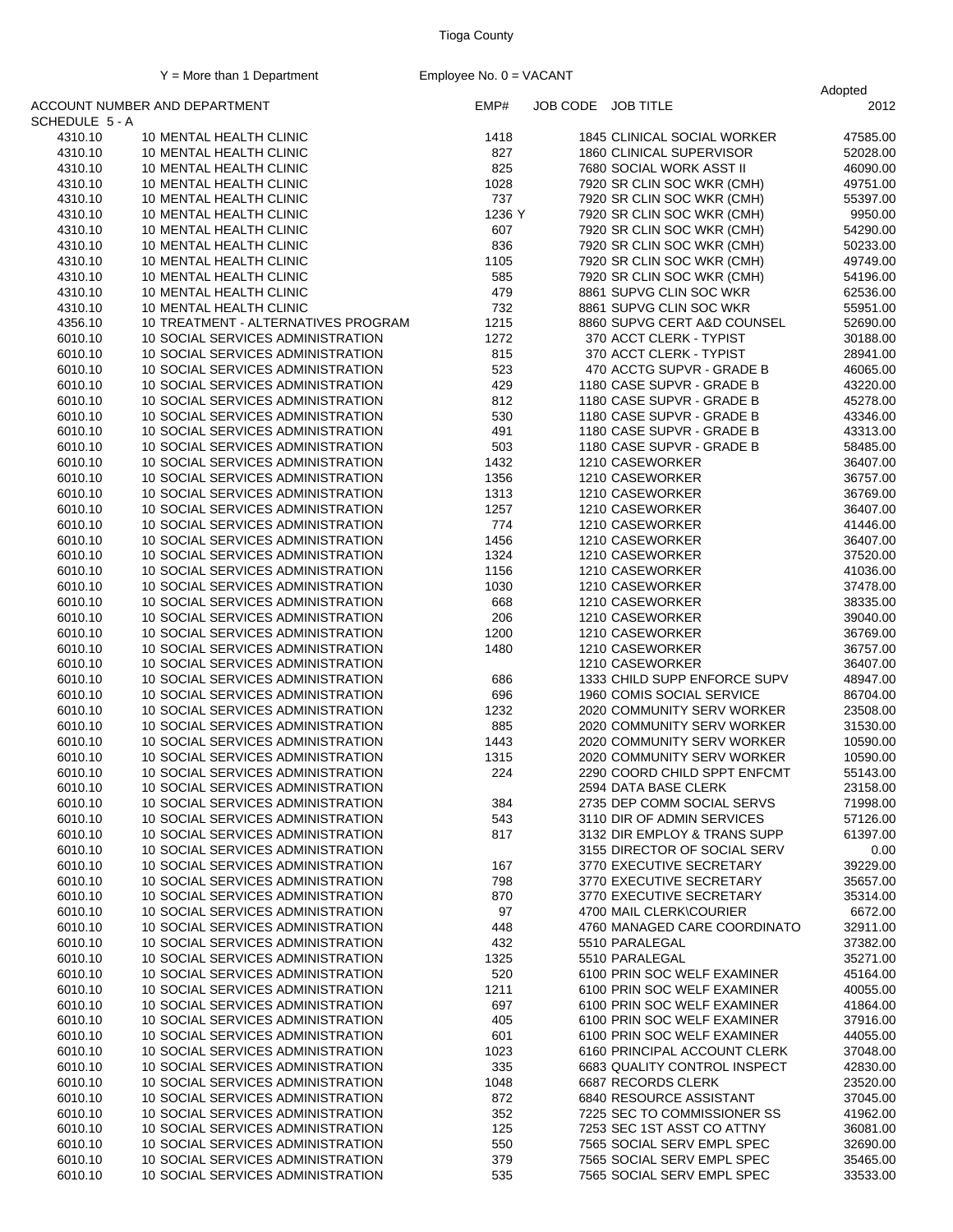|                    |                                                                        |            |                                                              | Adopted              |
|--------------------|------------------------------------------------------------------------|------------|--------------------------------------------------------------|----------------------|
| SCHEDULE 5 - A     | ACCOUNT NUMBER AND DEPARTMENT                                          | EMP#       | JOB CODE JOB TITLE                                           | 2012                 |
| 6010.10            | 10 SOCIAL SERVICES ADMINISTRATION                                      | 366        | 7565 SOCIAL SERV EMPL SPEC                                   | 39572.00             |
| 6010.10            | 10 SOCIAL SERVICES ADMINISTRATION                                      | 1173       | 7570 SOC SVCS INVESTIGATOR                                   | 34360.00             |
| 6010.10            | 10 SOCIAL SERVICES ADMINISTRATION                                      | 351        | 7570 SOC SVCS INVESTIGATOR                                   | 38472.00             |
| 6010.10            | 10 SOCIAL SERVICES ADMINISTRATION                                      | 1267       | 7650 SOCIAL WELFARE EXAMINER                                 | 27098.00             |
| 6010.10            | 10 SOCIAL SERVICES ADMINISTRATION                                      | 1056       | 7650 SOCIAL WELFARE EXAMINER                                 | 27135.00             |
| 6010.10            | 10 SOCIAL SERVICES ADMINISTRATION                                      | 1096       | 7650 SOCIAL WELFARE EXAMINER                                 | 27343.00             |
| 6010.10            | 10 SOCIAL SERVICES ADMINISTRATION                                      |            | 7650 SOCIAL WELFARE EXAMINER                                 | 26735.00             |
| 6010.10            | 10 SOCIAL SERVICES ADMINISTRATION                                      | 666        | 7650 SOCIAL WELFARE EXAMINER                                 | 35679.00             |
| 6010.10            | 10 SOCIAL SERVICES ADMINISTRATION                                      | 837        | 7650 SOCIAL WELFARE EXAMINER                                 | 28268.00             |
| 6010.10            | 10 SOCIAL SERVICES ADMINISTRATION                                      | 1426       | 7650 SOCIAL WELFARE EXAMINER                                 | 26372.00             |
| 6010.10            | 10 SOCIAL SERVICES ADMINISTRATION                                      | 1335       | 7650 SOCIAL WELFARE EXAMINER                                 | 26372.00             |
| 6010.10            | 10 SOCIAL SERVICES ADMINISTRATION                                      | 1115       | 7650 SOCIAL WELFARE EXAMINER                                 | 26735.00             |
| 6010.10            | 10 SOCIAL SERVICES ADMINISTRATION                                      | 1181       | 7650 SOCIAL WELFARE EXAMINER<br>7650 SOCIAL WELFARE EXAMINER | 26735.00             |
| 6010.10            | 10 SOCIAL SERVICES ADMINISTRATION                                      | 548<br>397 |                                                              | 27343.00             |
| 6010.10<br>6010.10 | 10 SOCIAL SERVICES ADMINISTRATION<br>10 SOCIAL SERVICES ADMINISTRATION | 676        | 7650 SOCIAL WELFARE EXAMINER<br>7650 SOCIAL WELFARE EXAMINER | 37587.00<br>29019.00 |
| 6010.10            | 10 SOCIAL SERVICES ADMINISTRATION                                      | 1155       | 7650 SOCIAL WELFARE EXAMINER                                 | 26735.00             |
| 6010.10            | 10 SOCIAL SERVICES ADMINISTRATION                                      | 1465       | 7650 SOCIAL WELFARE EXAMINER                                 | 12067.00             |
| 6010.10            | 10 SOCIAL SERVICES ADMINISTRATION                                      | 1406       | 7650 SOCIAL WELFARE EXAMINER                                 | 26372.00             |
| 6010.10            | 10 SOCIAL SERVICES ADMINISTRATION                                      | 1381       | 7830 SR ACCT CLERK - TYPIST                                  | 24438.00             |
| 6010.10            | 10 SOCIAL SERVICES ADMINISTRATION                                      | 1309       | 7830 SR ACCT CLERK - TYPIST                                  | 28172.00             |
| 6010.10            | 10 SOCIAL SERVICES ADMINISTRATION                                      | 1065       | 7830 SR ACCT CLERK - TYPIST                                  | 25509.00             |
| 6010.10            | 10 SOCIAL SERVICES ADMINISTRATION                                      | 769        | 7890 SR CASEWORKER                                           | 42139.00             |
| 6010.10            | 10 SOCIAL SERVICES ADMINISTRATION                                      | 463        | 7890 SR CASEWORKER                                           | 40280.00             |
| 6010.10            | 10 SOCIAL SERVICES ADMINISTRATION                                      | 1274       | 7890 SR CASEWORKER                                           | 38244.00             |
| 6010.10            | 10 SOCIAL SERVICES ADMINISTRATION                                      | 403        | 7890 SR CASEWORKER                                           | 40280.00             |
| 6010.10            | 10 SOCIAL SERVICES ADMINISTRATION                                      | 1302       | 7890 SR CASEWORKER                                           | 38244.00             |
| 6010.10            | 10 SOCIAL SERVICES ADMINISTRATION                                      | 869        | 7890 SR CASEWORKER                                           | 39777.00             |
| 6010.10            | 10 SOCIAL SERVICES ADMINISTRATION                                      | 512        | 7891 SR CASEWORKER/RN                                        | 54635.00             |
| 6010.10            | 10 SOCIAL SERVICES ADMINISTRATION                                      | 766        | 7925 SR DATA ENTRY MACH OPR                                  | 33693.00             |
| 6010.10            | 10 SOCIAL SERVICES ADMINISTRATION                                      | 1097       | 7925 SR DATA ENTRY MACH OPR                                  | 25551.00             |
| 6010.10            | 10 SOCIAL SERVICES ADMINISTRATION                                      | 1237       | 8070 SR SOC WELFARE EXAMINER                                 | 34125.00             |
| 6010.10            | 10 SOCIAL SERVICES ADMINISTRATION                                      | 1314       | 8070 SR SOC WELFARE EXAMINER                                 | 39295.00             |
| 6010.10            | 10 SOCIAL SERVICES ADMINISTRATION                                      | 498        | 8070 SR SOC WELFARE EXAMINER                                 | 44775.00             |
| 6010.10            | 10 SOCIAL SERVICES ADMINISTRATION                                      | 850        | 8070 SR SOC WELFARE EXAMINER                                 | 37755.00             |
| 6010.10            | 10 SOCIAL SERVICES ADMINISTRATION                                      | 1058       | 8150 SR TYPIST                                               | 28184.00             |
| 6010.10            | 10 SOCIAL SERVICES ADMINISTRATION                                      | 1050       | 8790 SUPPORT INVESTIGATOR                                    | 33331.00             |
| 6010.10            | 10 SOCIAL SERVICES ADMINISTRATION                                      | 564        | 8790 SUPPORT INVESTIGATOR                                    | 39779.00             |
| 6010.10            | 10 SOCIAL SERVICES ADMINISTRATION                                      | 387        | 8790 SUPPORT INVESTIGATOR                                    | 39179.00             |
| 6010.10            | 10 SOCIAL SERVICES ADMINISTRATION                                      | 736        | 8790 SUPPORT INVESTIGATOR                                    | 32911.00             |
| 6010.10            | 10 SOCIAL SERVICES ADMINISTRATION                                      | 462        | 9340 TYPIST                                                  | 23153.00             |
| 6010.10            | 10 SOCIAL SERVICES ADMINISTRATION                                      | 1154       | 9340 TYPIST                                                  | 22599.00             |
| 6010.10<br>6010.10 | 10 SOCIAL SERVICES ADMINISTRATION<br>10 SOCIAL SERVICES ADMINISTRATION | 446<br>704 | 9340 TYPIST<br>9340 TYPIST                                   | 23153.00<br>26400.00 |
| 6010.10            | 10 SOCIAL SERVICES ADMINISTRATION                                      | 899        | 9340 TYPIST                                                  | 27294.00             |
| 6010.10            | 10 SOCIAL SERVICES ADMINISTRATION                                      | 1382       | 9340 TYPIST                                                  | 21874.00             |
| 6010.10            | 10 SOCIAL SERVICES ADMINISTRATION                                      |            | 9340 TYPIST                                                  | 21874.00             |
| 6010.10            | 10 SOCIAL SERVICES ADMINISTRATION                                      | 1395       | 9340 TYPIST                                                  | 10007.00             |
| 6010.10            | 10 SOCIAL SERVICES ADMINISTRATION                                      | 1427       | 9340 TYPIST                                                  | 21874.00             |
| 6010.10            | 10 SOCIAL SERVICES ADMINISTRATION                                      | 235        | 9750 WELF MNGMT SYST COORD                                   | 52454.00             |
| 6010.10            | 10 SOCIAL SERVICES ADMINISTRATION                                      | 473        | 9755 WLF MGMT SYST ASSISTANT                                 | 30912.00             |
| 6010.10            | 10 SOCIAL SERVICES ADMINISTRATION                                      | 382        | 9885 1ST ASST CO ATTORNEY                                    | 76257.00             |
| 6010.10            | 10 SOCIAL SERVICES ADMINISTRATION                                      |            | 9885 2ND ASST CO ATTORNEY                                    | 0.00                 |
| 6010.10            | 10 SOCIAL SERVICES ADMINISTRATION                                      | 1197       | 9980 3RD ASST CO ATTORNEY                                    | 59275.00             |
| 6422.10            | 10 ECONOMIC DEVELOPMENT                                                | 625 Y      | 3126 DIR OF ECON DEV & PLAN                                  | 40236.00             |
| 6422.10            | 10 ECONOMIC DEVELOPMENT                                                | 948        | 3633 ECONOMIC DEV SPECIALIST                                 | 47824.00             |
| 6422.10            | 10 ECONOMIC DEVELOPMENT                                                | 1283 Y     | 7235 SEC TO ECON DEV & PLAN                                  | 18131.00             |
| 6510.20            | 10 VETERANS' SERVICE                                                   | 1060       | 3225 DIR VET SRV AGENCY                                      | 13790.00             |
| 6510.20            | 10 VETERANS' SERVICE                                                   | 1024       | 9410 VETERAN'S SERVICE OFF                                   | 13864.00             |
| 6610.20            | 10 SEALER OF WEIGHTS AND MEASURES                                      | 21         | 3230 DIR WEIGHTS & MSRS I PT                                 | 16361.00             |
| 7310.20            | <b>10 YOUTH PROGRAMS</b>                                               | 277        | 9845 YOUTH BUREAU DIRECTOR                                   | 19481.80             |
| 7510.20            | 10 HISTORIAN                                                           | 126        | 4235 HISTORIAN P/T                                           | 3934.00              |
| 8020.10            | 10 PLANNING                                                            | 1296       | 2470 COUNTY PLANNING DIRECTO                                 | 59673.00             |
| 8020.10            | 10 PLANNING                                                            | 625 Y      | 3126 DIR OF ECON DEV & PLAN                                  | 40236.00             |
| 8020.10            | 10 PLANNING                                                            | 1283 Y     | 7235 SEC TO ECON DEV & PLAN                                  | 18131.00             |
| 8020.20            | 10 PLANNING                                                            |            | 7235 AG PROGRAM ASSISTANT                                    | 18000.00             |
| 8160.10            | 10 SOLID WASTE                                                         | 510        | 7700 SOLID WASTE MANAGER                                     | 44120.00             |
| 6293.10            | 10 FEDERAL EMPLOYMENT PROGRAMS                                         | 819        | 3660 E & T COUNSELOR                                         | 39835.00             |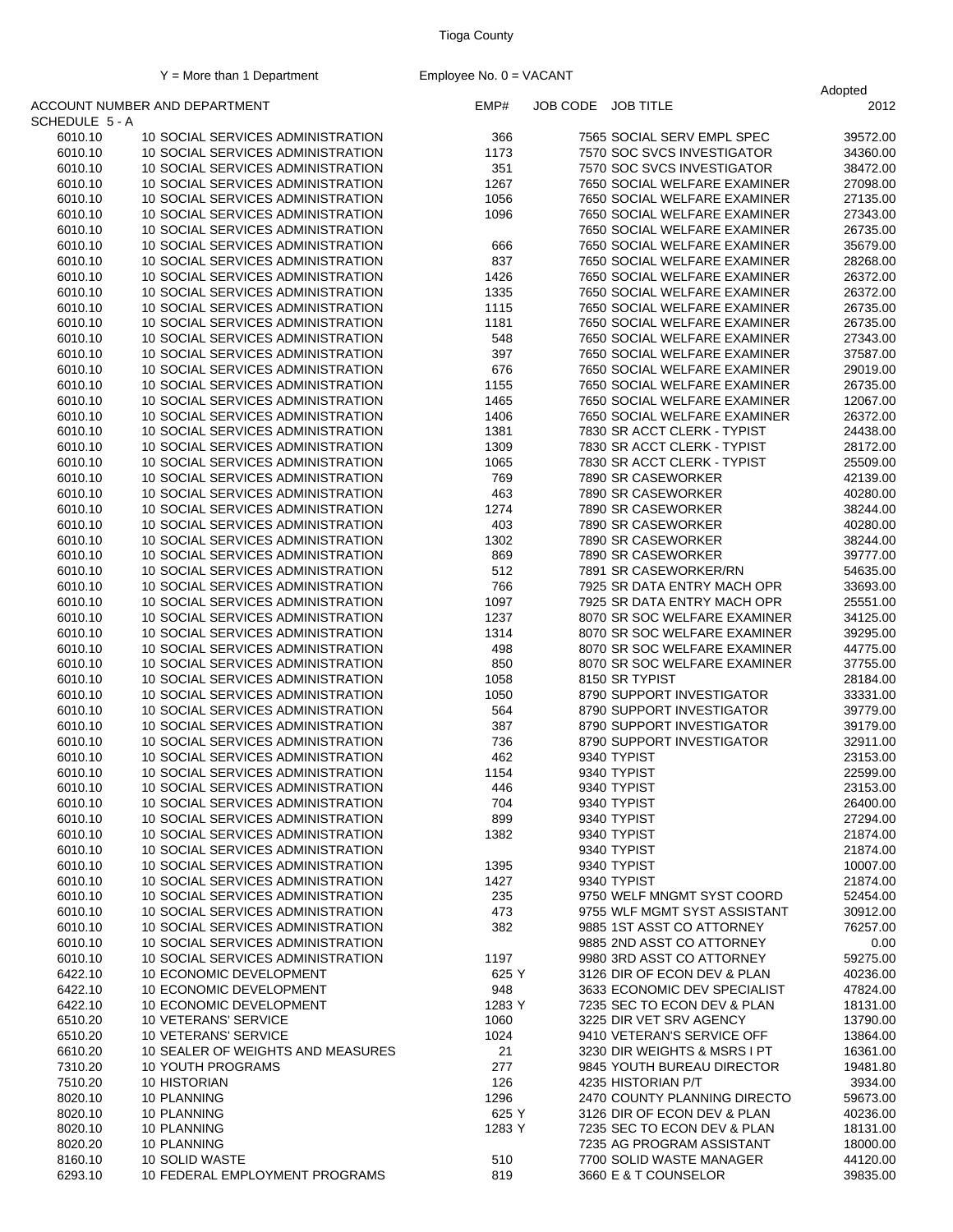|              | $\mathbf{r}$ = more than a Department    | $L$ in provecting. $\theta = \sqrt{N}$ |                    |                              | Adopted  |
|--------------|------------------------------------------|----------------------------------------|--------------------|------------------------------|----------|
| SCHEDULE 5-A | ACCOUNT NUMBER AND DEPARTMENT            | EMP#                                   | JOB CODE JOB TITLE |                              | 2012     |
| 6293.10      | 10 FEDERAL EMPLOYMENT PROGRAMS           | 370                                    |                    | 3660 E & T COUNSELOR         | 35459.00 |
| 6293.10      | 10 FEDERAL EMPLOYMENT PROGRAMS           | 559                                    |                    | 3672 EMPLOYMENT CTR SUPERVR  | 48859.00 |
| 6293.20      | 10 FEDERAL EMPLOYMENT PROGRAMS           | 554                                    |                    | 3673 EMPLMT CONTRACTS SPEC   | 8355.00  |
| 1710.10      | 10 CONSOLIDATED HEALTH INSURANCE PROGRAM | 882 Y                                  |                    | 885 BENEFITS MANAGER         | 18158.00 |
| 1710.10      | 10 CONSOLIDATED HEALTH INSURANCE PROGRAM | 110 Y                                  |                    | 5800 PERSONNEL OFFICER       | 11009.00 |
| 1710.10      | 10 CONSOLIDATED HEALTH INSURANCE PROGRAM | 1425 Y                                 |                    | 7240 SEC TO PERSONNEL OFF    | 6750.00  |
| 8042.20      | 10 SAFETY PROGRAM                        | 1453                                   |                    | 7100 SAFETY OFFICER          | 25134.20 |
| 5110.10      | 10 MAINTENANCE, ROADS AND BRIDGES        | 100 Y                                  |                    | 1930 COMIS PUBLIC WORKS      | 43683.00 |
| 5110.10      | 10 MAINTENANCE, ROADS AND BRIDGES        | 1367 Y                                 |                    | 3731 ENGINEERING TECHNICIAN  | 15481.00 |
| 5110.10      | 10 MAINTENANCE, ROADS AND BRIDGES        | 1026                                   |                    | 4120 HEAVY EQUIP OPERATOR I  | 33810.40 |
| 5110.10      | 10 MAINTENANCE, ROADS AND BRIDGES        | 394                                    |                    | 4120 HEAVY EQUIP OPERATOR I  | 37039.60 |
| 5110.10      | 10 MAINTENANCE, ROADS AND BRIDGES        | 972                                    |                    | 4120 HEAVY EQUIP OPERATOR I  | 34322.60 |
| 5110.10      | 10 MAINTENANCE, ROADS AND BRIDGES        | 506                                    |                    | 4150 HEAVY EQUIP OPERATOR II | 40393.60 |
| 5110.10      | 10 MAINTENANCE, ROADS AND BRIDGES        | 740                                    |                    | 4180 HEAVY EQUIP OPRATOR III | 39473.20 |
| 5110.10      | 10 MAINTENANCE, ROADS AND BRIDGES        | 539                                    |                    | 4180 HEAVY EQUIP OPRATOR III | 40044.20 |
| 5110.10      | 10 MAINTENANCE, ROADS AND BRIDGES        |                                        |                    | 4180 HEAVY EQUIP OPERATOR II | 32468.00 |
| 5110.10      | 10 MAINTENANCE, ROADS AND BRIDGES        | 664                                    |                    | 4185 HEO SITE LEADER         | 48741.68 |
| 5110.10      | 10 MAINTENANCE, ROADS AND BRIDGES        | 1020                                   |                    | 4236 HIGHWAY WORKER SEASONAL | 9287.00  |
| 5110.10      | 10 MAINTENANCE, ROADS AND BRIDGES        | 1268                                   |                    | 5230 MOTOR EQUIP OPERATOR I  | 26530.40 |
| 5110.10      | 10 MAINTENANCE, ROADS AND BRIDGES        | 939                                    |                    | 5230 MOTOR EQUIP OPERATOR I  | 31241.60 |
| 5110.10      | 10 MAINTENANCE, ROADS AND BRIDGES        | 1303                                   |                    | 5230 MOTOR EQUIP OPERATOR I  | 26521.60 |
| 5110.10      | 10 MAINTENANCE, ROADS AND BRIDGES        | 851                                    |                    | 5230 MOTOR EQUIP OPERATOR I  | 29255.20 |
| 5110.10      | 10 MAINTENANCE, ROADS AND BRIDGES        | 1053                                   |                    | 5230 MOTOR EQUIP OPERATOR I  | 31959.00 |
| 5110.10      | 10 MAINTENANCE, ROADS AND BRIDGES        | 721                                    |                    | 5260 MOTOR EQUIP OPERATOR II | 30539.60 |
| 5110.10      | 10 MAINTENANCE, ROADS AND BRIDGES        | 1243                                   |                    | 5260 MOTOR EQUIP OPERATOR II | 28112.80 |
| 5110.10      | 10 MAINTENANCE, ROADS AND BRIDGES        | 1069                                   |                    | 5290 MOTOR EQUIP OPRATOR III | 32213.00 |
| 5110.10      | 10 MAINTENANCE, ROADS AND BRIDGES        | 1014                                   |                    | 5290 MOTOR EQUIP OPRATOR III | 33157.80 |
| 5110.10      | 10 MAINTENANCE, ROADS AND BRIDGES        | 829                                    |                    | 5290 MOTOR EQUIP OPRATOR III | 31704.40 |
| 5110.10      | 10 MAINTENANCE, ROADS AND BRIDGES        | 1293 Y                                 |                    | 7223 SEC TO COMM PUBLIC WRKS | 18586.00 |
| 5110.10      | 10 MAINTENANCE, ROADS AND BRIDGES        | 459                                    |                    | 7540 SIGN MAINTENANCE WORKER | 39413.40 |
| 5110.10      | 10 MAINTENANCE, ROADS AND BRIDGES        | 654                                    |                    | 9780 WORKING SUPERVISOR      | 59523.40 |
| 5130.10      | 10 ROAD MACHINERY FUND                   | 879                                    |                    | 850 AUTOMOTIVE MECHANIC II   | 31974.80 |
| 5130.10      | 10 ROAD MACHINERY FUND                   |                                        |                    | 850 AUTOMOTIVE STOCK CLERK   | 34528.00 |
| 5130.10      | 10 ROAD MACHINERY FUND                   | 762                                    |                    | 5000 MECHANIC / WORKING SUPR | 57395.00 |
| 5130.10      | 10 ROAD MACHINERY FUND                   | 793                                    |                    | 5000 MECHANIC / WORKING SUPR | 42714.00 |
| 1710.10      | 10 WORKERS' COMPENSATION                 | 882 Y                                  |                    | 885 BENEFITS MANAGER         | 18158.00 |
| 1710.10      | 10 WORKERS' COMPENSATION                 | 110 Y                                  |                    | 5800 PERSONNEL OFFICER       | 11009.00 |
| 1710.10      | 10 WORKERS' COMPENSATION                 | 1425 Y                                 |                    | 7240 SEC TO PERSONNEL OFF    | 6750.00  |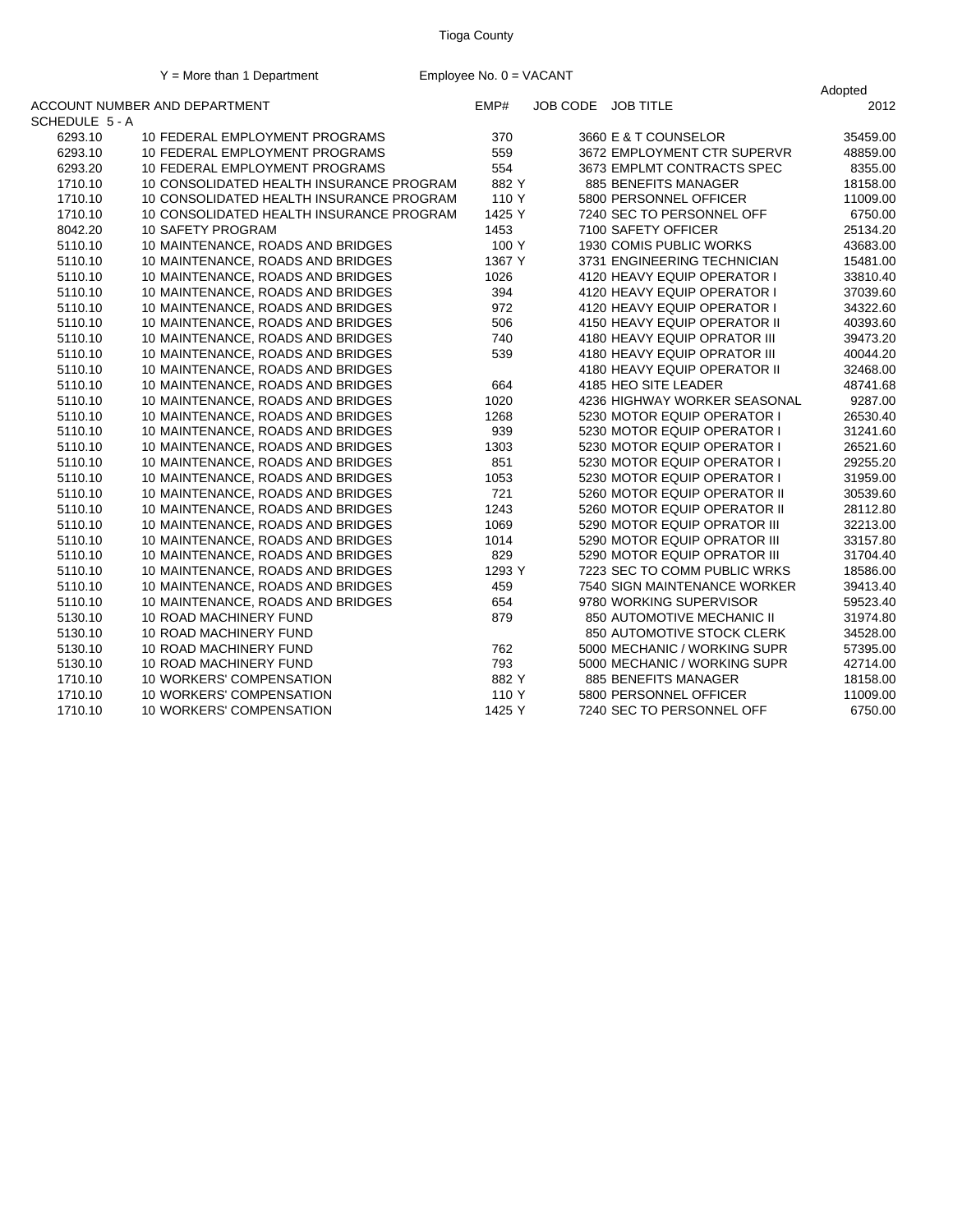Debt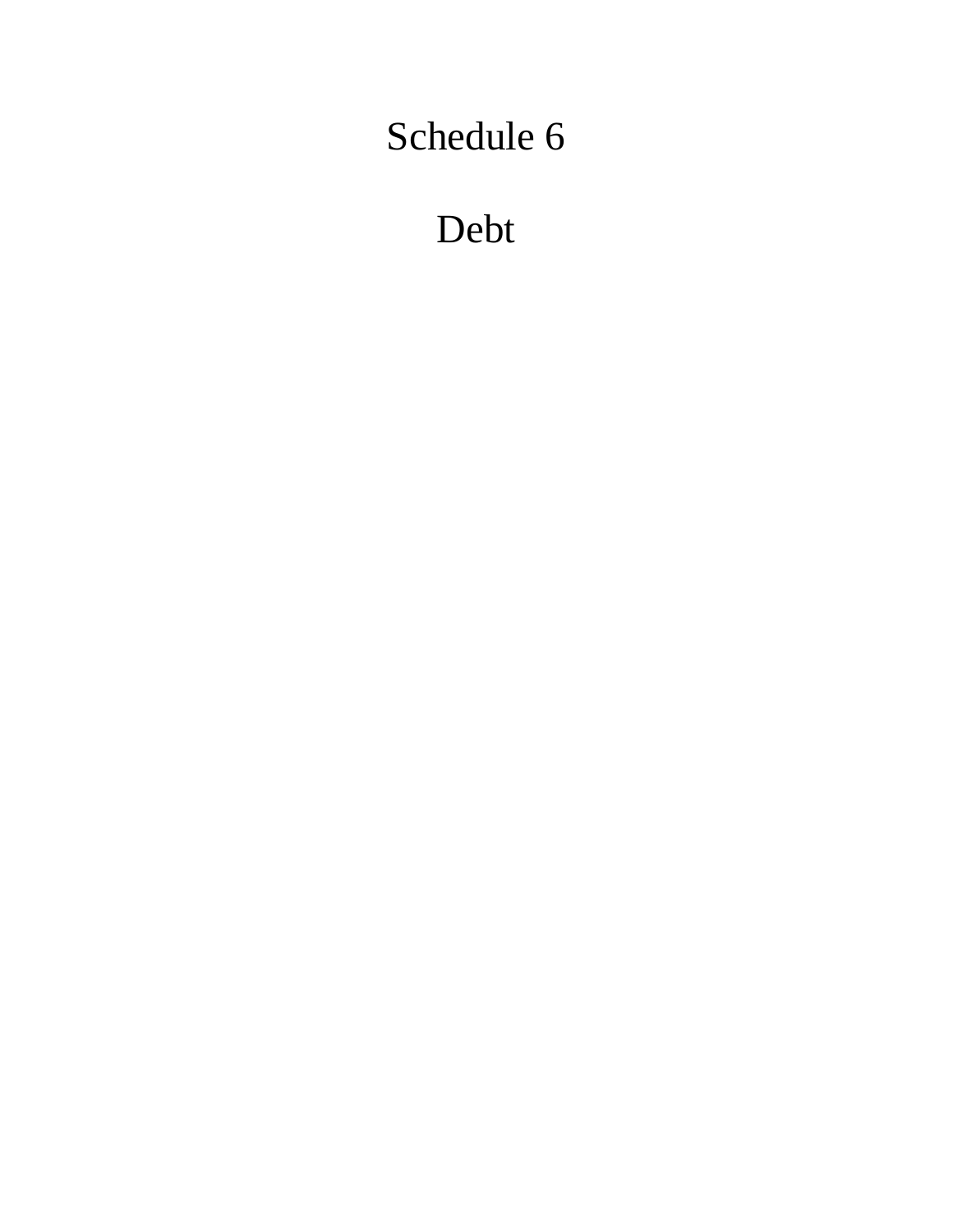### **Tioga County 2012 Budget Schedule 6 Statement of Debt as of December 31, 2012**

| Fund    | Purpose                                                              | Date<br><b>Issued</b> | <b>NIC</b> Interest<br>Rate | <b>Balance</b><br>12/31/2011 | Payments<br>Due in 2012 | <b>Maturity</b><br>Year |
|---------|----------------------------------------------------------------------|-----------------------|-----------------------------|------------------------------|-------------------------|-------------------------|
| Capital | <b>Public Improvement Refunding</b><br><b>Public Safety Building</b> | 2001                  | 3.9606%                     | \$2,185,000                  | \$816,825               | 2014                    |
| Capital | <b>Bridge Rehabilitation</b><br><b>Build America Bonds</b>           | 2010                  | 4.5400%                     | \$9,000,000                  | \$877,914               | 2030                    |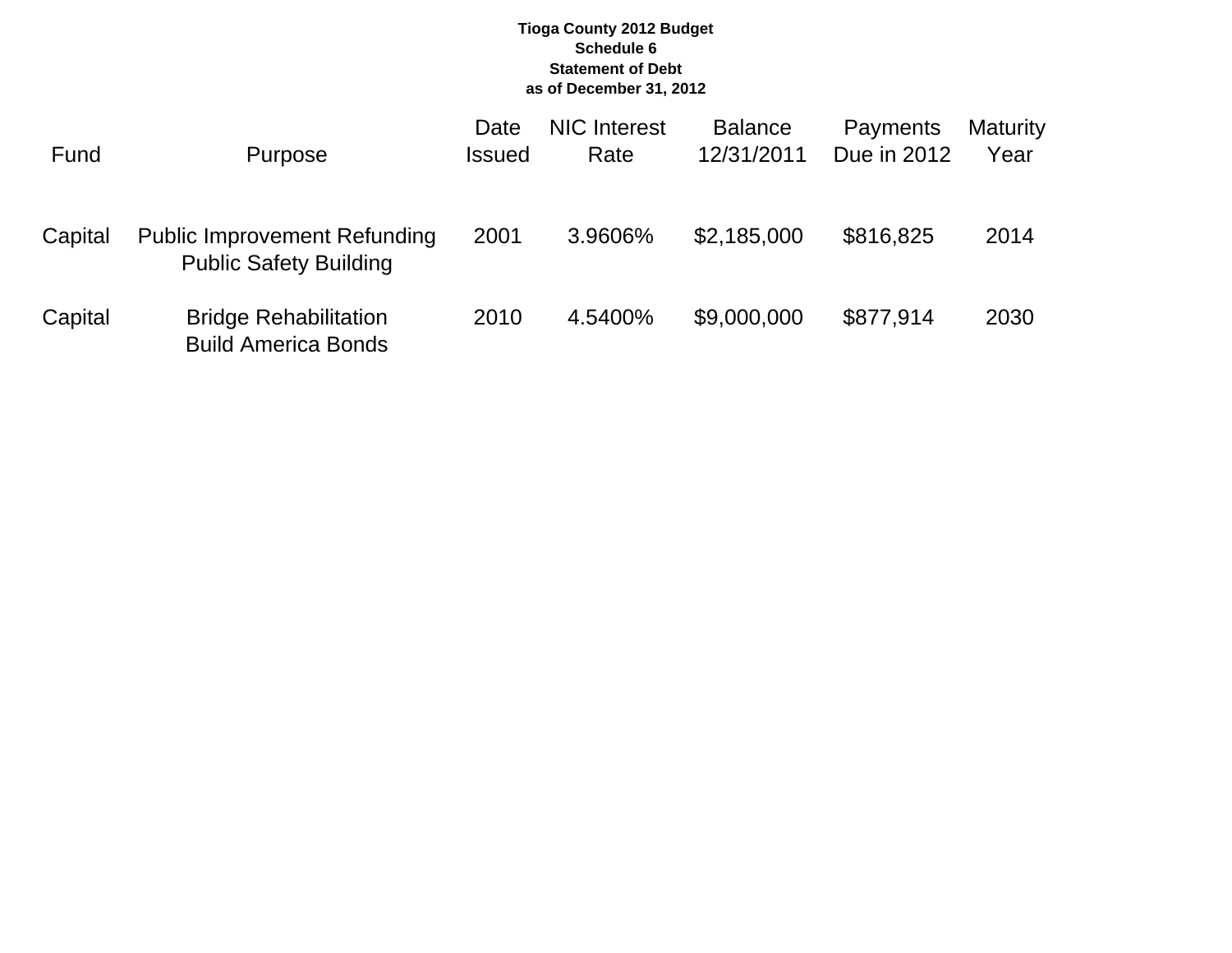Tax Rates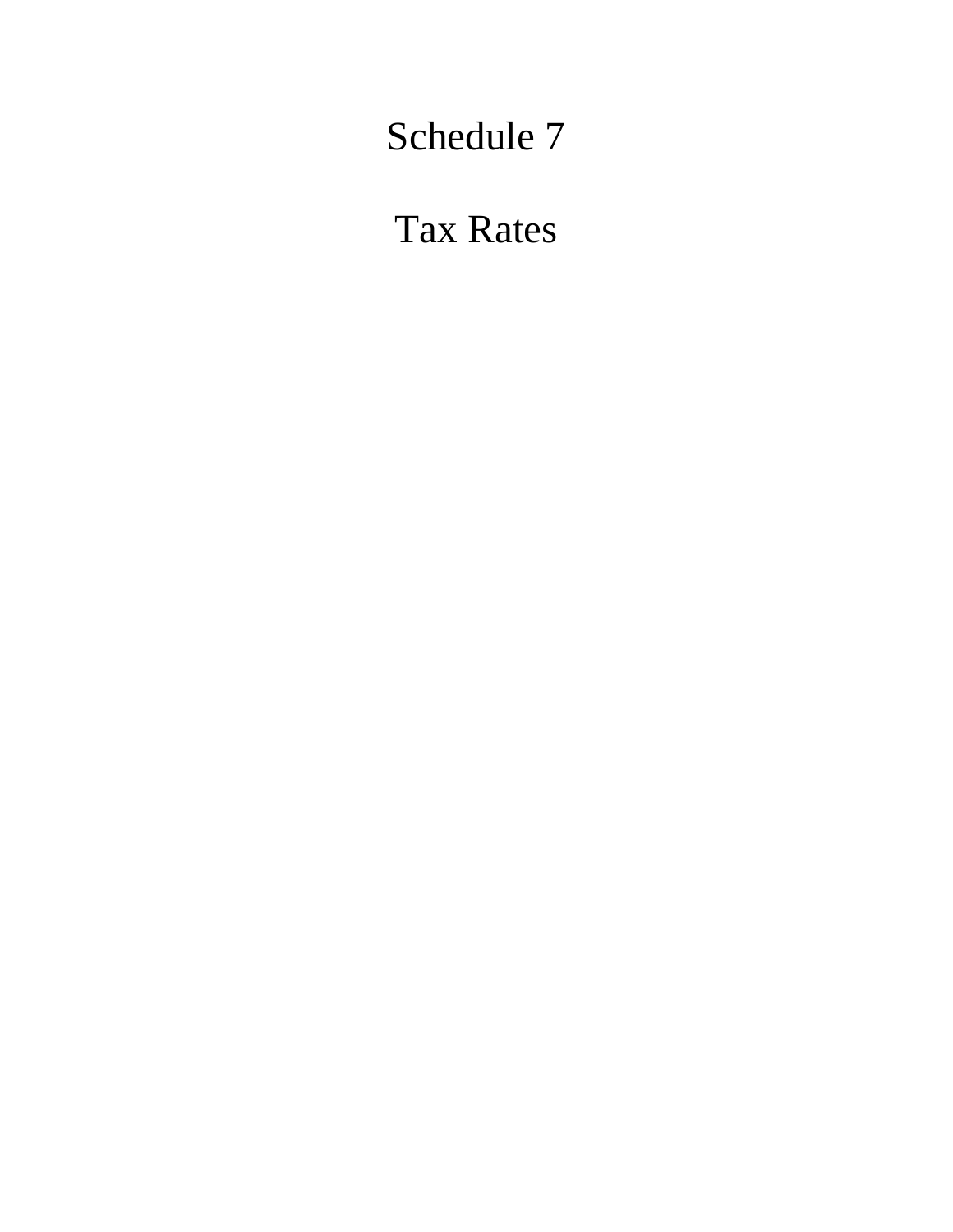# TIOGA COUNTY 2012 PROPERTY TAX RATES PER 1000INCREASE IN TAX LEVY \$336,060 = 1.66%

|                       |        |        |        |        | TAX RATE %    |
|-----------------------|--------|--------|--------|--------|---------------|
| <b>MUNICIPALITY</b>   | 2009   | 2010   | 2011   | 2012   | <b>CHANGE</b> |
| <b>BARTON</b>         | 8.23   | 7.74   | 8.04   | 8.63   | 7.38          |
| <b>BERKSHIRE</b>      | 236.62 | 7.78   | 8.30   | 8.69   | 4.59          |
| <b>CANDOR</b>         | 115.00 | 119.20 | 111.52 | 116.98 | 4.90          |
| <b>INEWARK VALLEY</b> | 11.21  | 11.80  | 12.74  | 12.94  | 1.56          |
| <b>NICHOLS</b>        | 32.15  | 31.15  | 30.62  | 30.67  | 0.16          |
| <b>OWEGO</b>          | 10.50  | 10.85  | 10.79  | 10.61  | (1.70)        |
| <b>RICHFORD</b>       | 5.80   | 5.50   | 6.66   | 6.72   | 0.87          |
| <b>SPENCER</b>        | 38.22  | 40.26  | 44.79  | 8.52   | 2.07          |
| <b>TIOGA</b>          | 115.51 | 119.63 | 109.56 | 114.92 | 4.90          |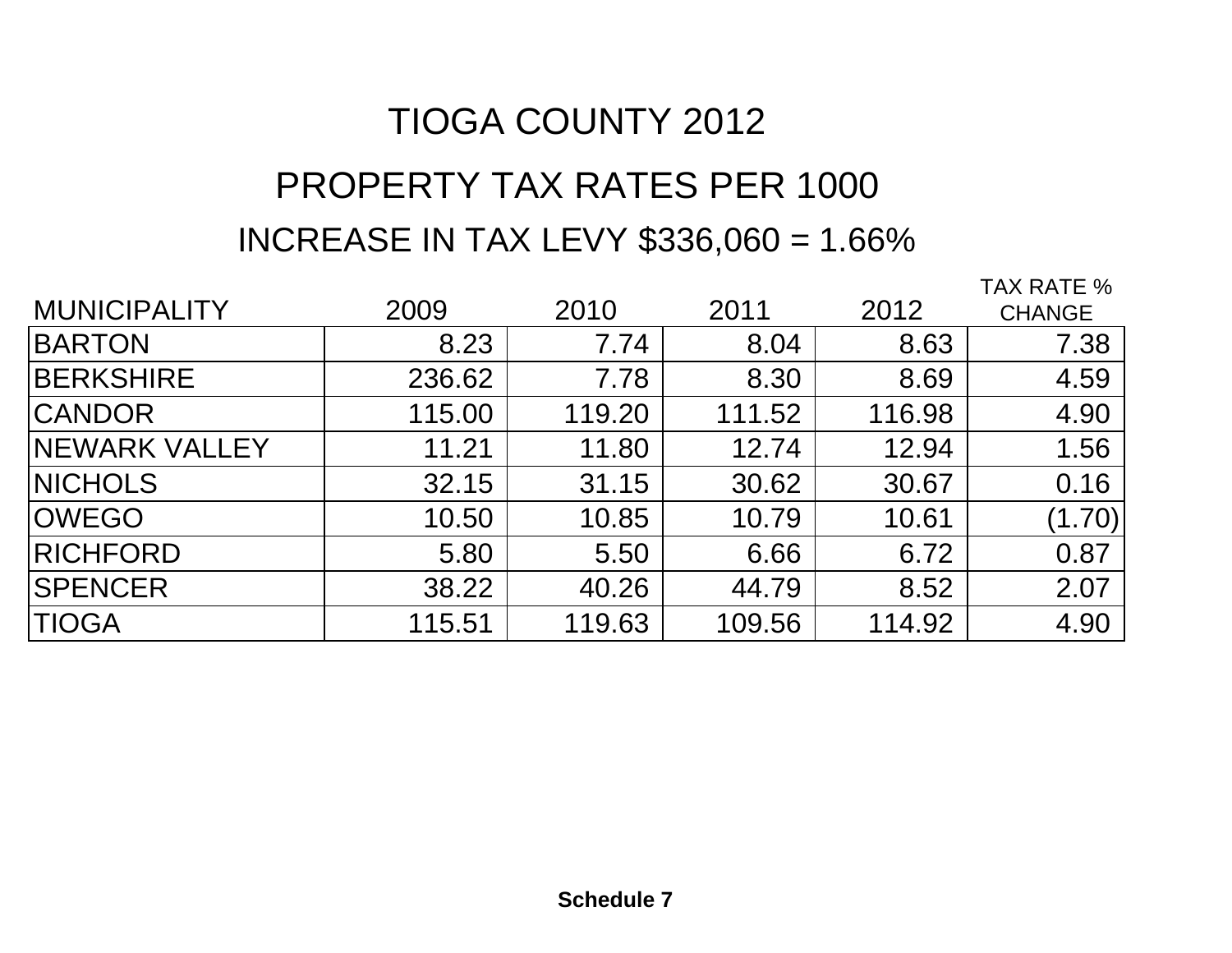# TIOGA COUNTY 2012

# RECYCLING PROPERTY TAX INCREASE IN TAX LEVY \$83,558 = 9.86%

|                      |      |      |      |      | TAX RATE %    |
|----------------------|------|------|------|------|---------------|
| <b>MUNICIPALITY</b>  | 2009 | 2010 | 2011 | 2012 | <b>CHANGE</b> |
| <b>BARTON</b>        | 0.35 | 0.32 | 0.34 | 0.39 | 16.07         |
| <b>BERKSHIRE</b>     | 9.94 | 0.33 | 0.35 | 0.39 | 12.93         |
| <b>CANDOR</b>        | 4.83 | 4.98 | 4.67 | 5.29 | 13.35         |
| <b>NEWARK VALLEY</b> | 0.47 | 0.49 | 0.53 | 0.59 | 10.69         |
| <b>NICHOLS</b>       | 1.35 | 1.30 | 1.28 | 1.39 | 8.51          |
| <b>OWEGO</b>         | 0.44 | 0.45 | 0.45 | 0.48 | 6.43          |
| <b>RICHFORD</b>      | 0.34 | 0.32 | 0.34 | 0.39 | 14.37         |
| <b>SPENCER</b>       | 1.61 | 1.68 | 1.87 | 0.39 | 11.41         |
| <b>TIOGA</b>         | 4.85 | 5.00 | 4.59 | 5.20 | 13.41         |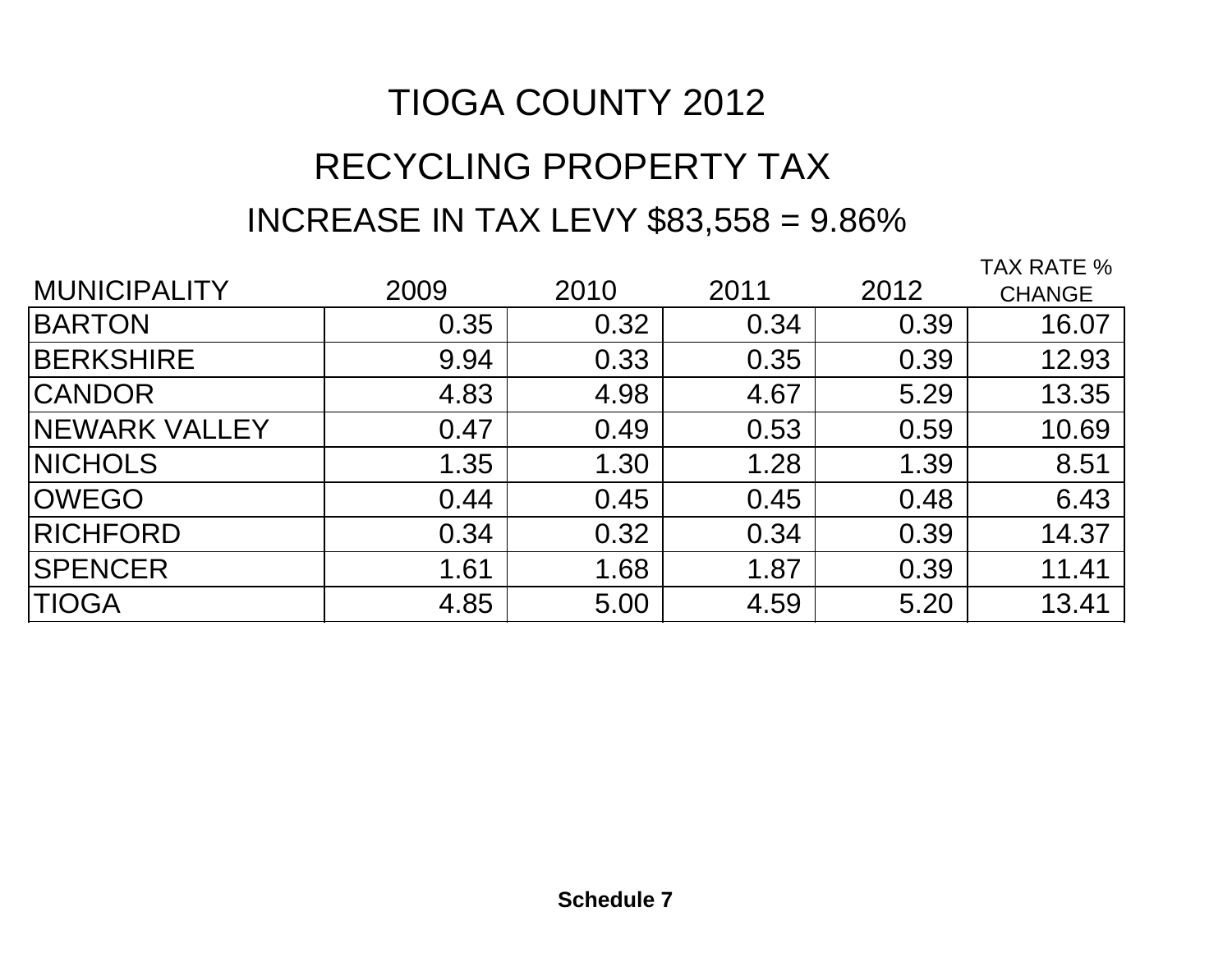**Charts**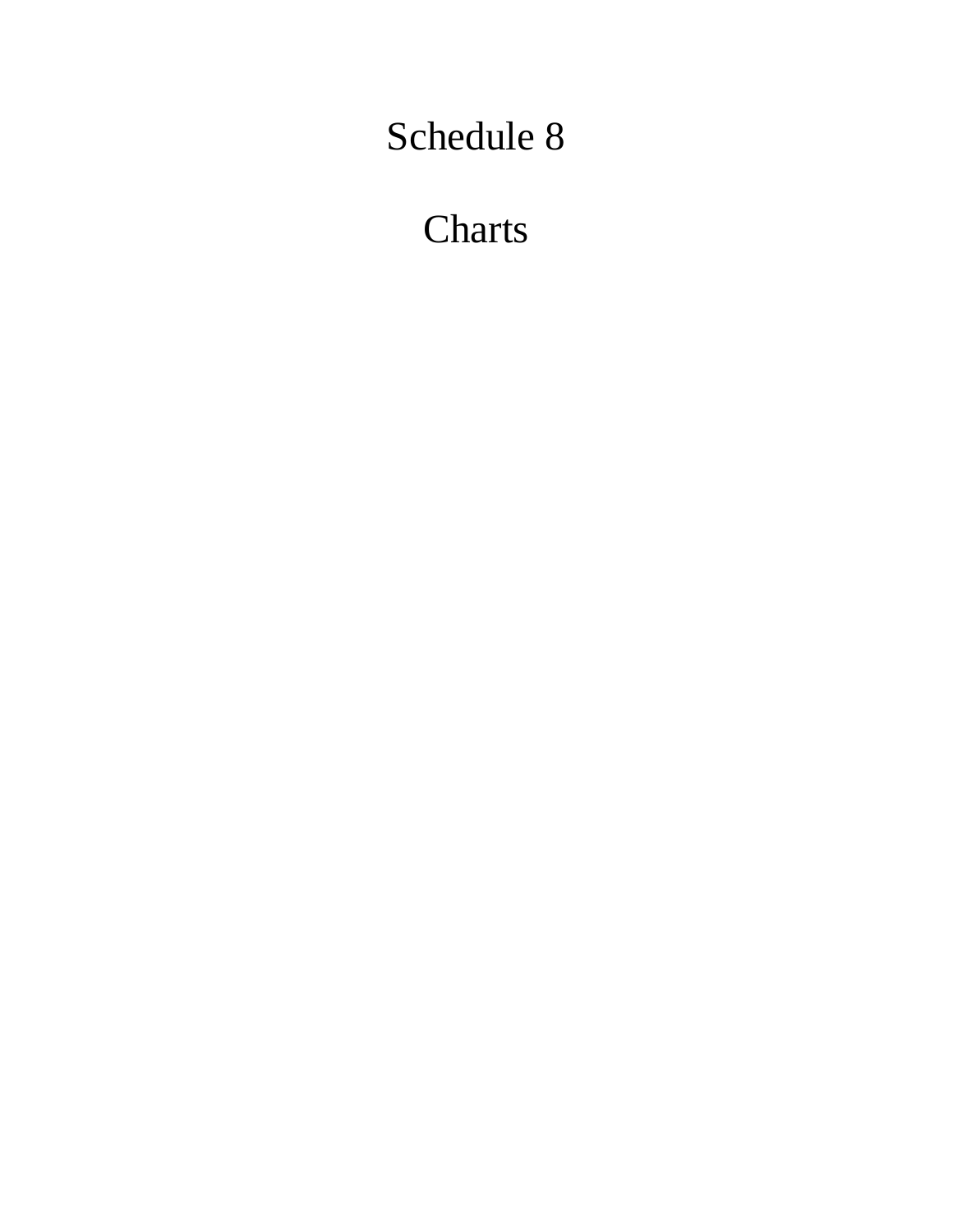# **Tioga County Budget**

### **2012 REVENUES**

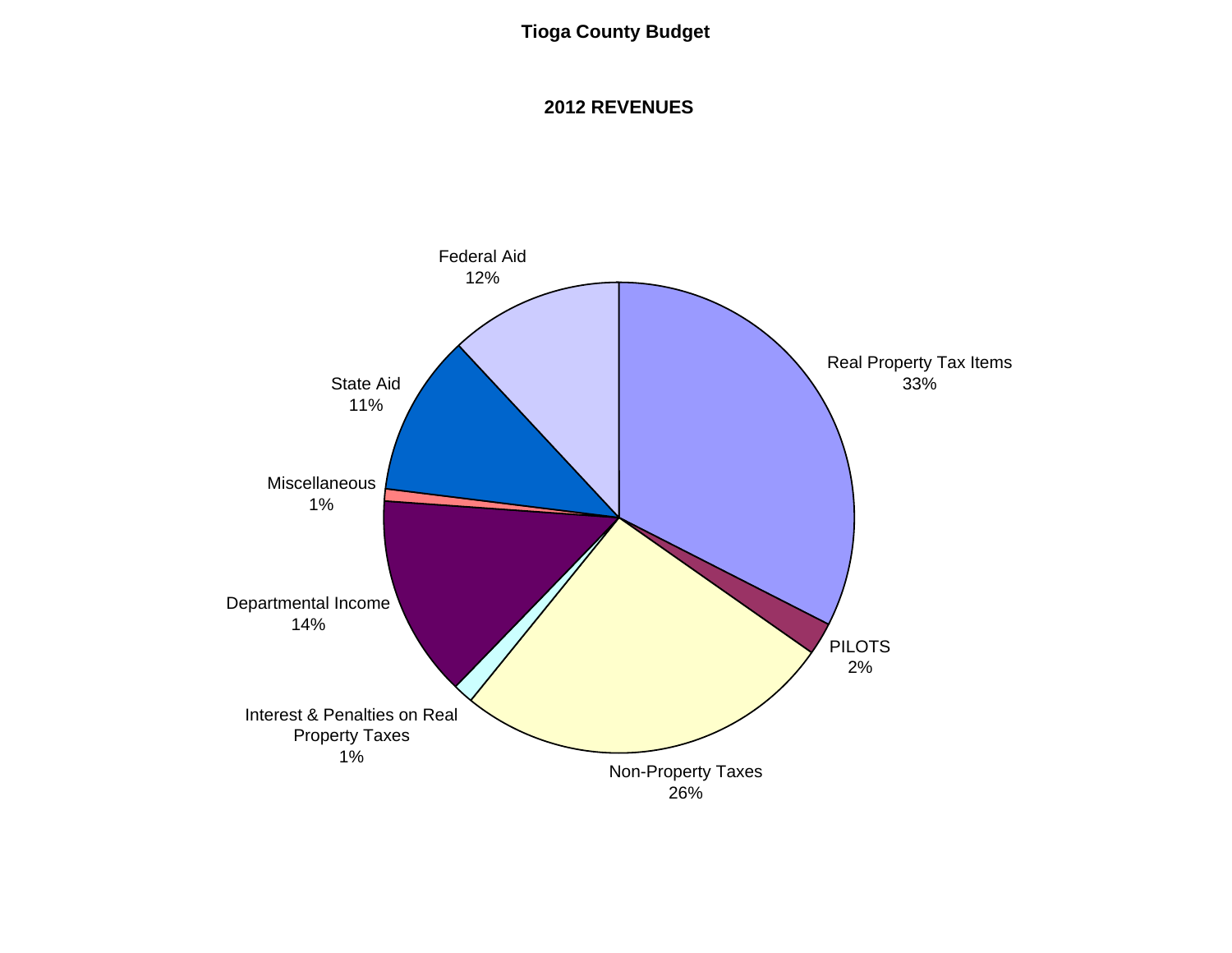## **Tioga County Budget**

## **2012 EXPENDITURES**

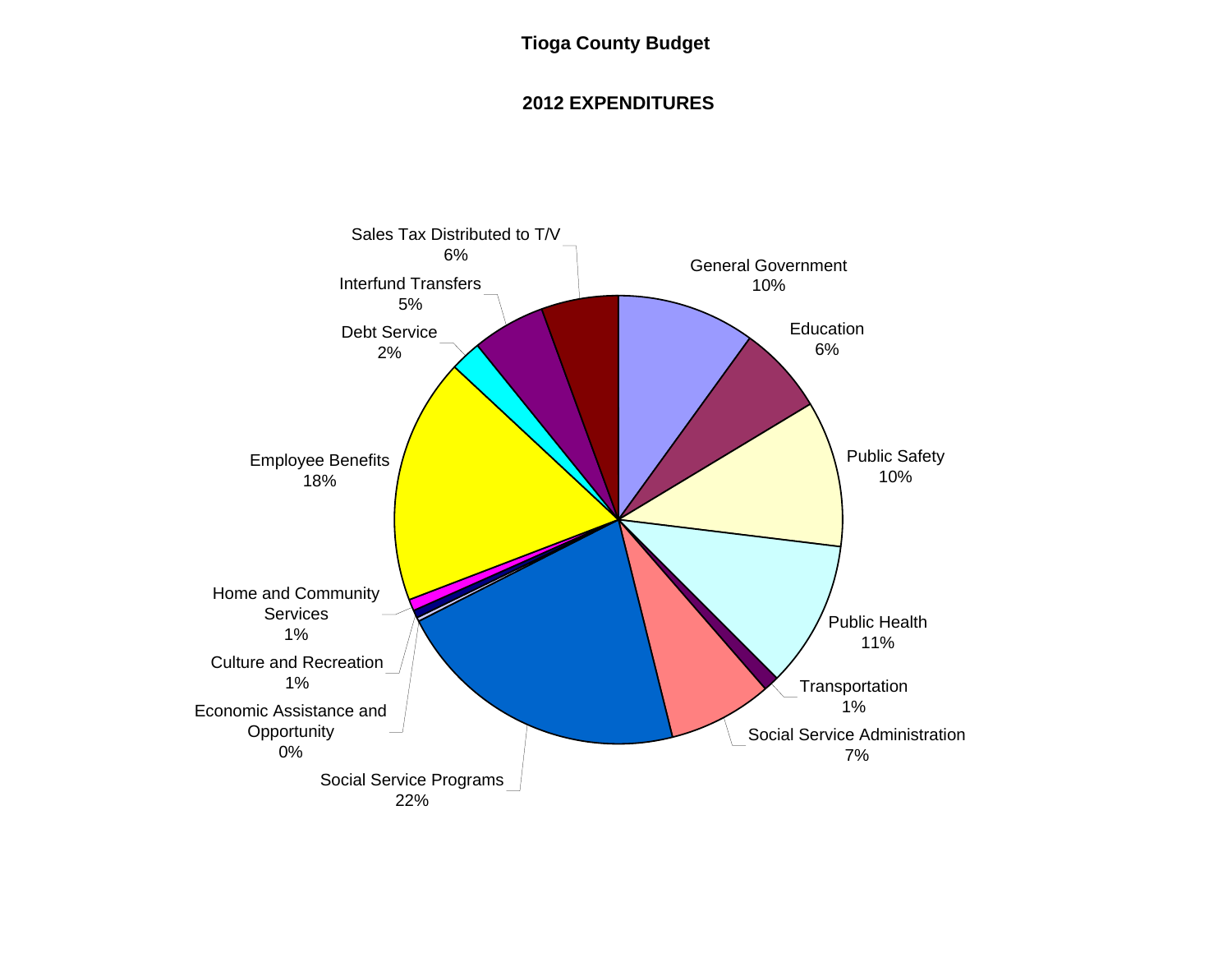Exemption Impact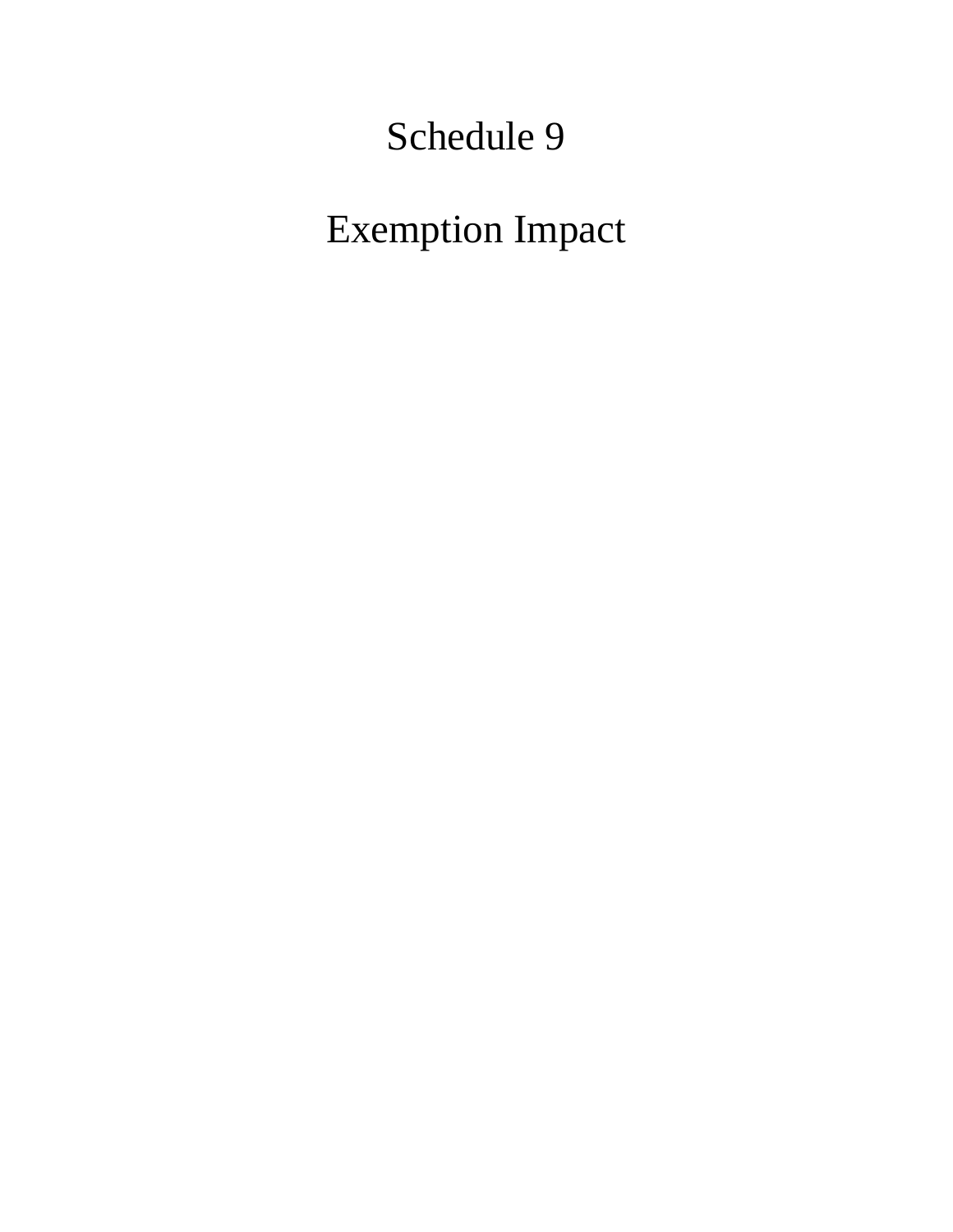#### **NYS BOARD OF REAL PROPERTY SERVICES LOCAL GOVERNMENT EXEMPTION IMPACT REPORT**

**RP-495 (9/08)**

| Date:                                                                                              | 11/9/2011                                                                              |    |                                                    |                                                     |                                               |                                                         |
|----------------------------------------------------------------------------------------------------|----------------------------------------------------------------------------------------|----|----------------------------------------------------|-----------------------------------------------------|-----------------------------------------------|---------------------------------------------------------|
| <b>Taxing Jurisdiction:</b>                                                                        |                                                                                        |    | Tioga County - page 1                              |                                                     |                                               |                                                         |
| <b>Fiscal Year Beginning:</b><br>Total equalized value in taxing jurisdiction:                     |                                                                                        |    | 2012                                               |                                                     |                                               |                                                         |
|                                                                                                    |                                                                                        | \$ |                                                    |                                                     |                                               |                                                         |
|                                                                                                    |                                                                                        |    |                                                    |                                                     | 3,146,266,896                                 |                                                         |
| <b>Exemption</b><br>Code<br>(Column A)                                                             | <b>Exemption Description (Column B)</b>                                                |    | <b>Statutory</b><br><b>Authority</b><br>(Column C) | <b>Number of</b><br><b>Exemptions</b><br>(Column D) | <b>Total</b><br>Equalized Value<br>(Column E) | Percentage of<br>Value<br><b>Exempted</b><br>(Column F) |
| 10100                                                                                              | Spec Dist used for purp estab                                                          |    | <b>RPTL 410</b>                                    | 5                                                   | 44,381,420                                    | 1.41%                                                   |
| 12100                                                                                              | NYS - Generally                                                                        |    | RPTL 404 (1)                                       | 40                                                  | 4,661,645                                     | 0.15%                                                   |
| 13100                                                                                              | County - Generally                                                                     |    | RPTL 406 (1)                                       | 34                                                  | 27,364,755                                    | 0.87%                                                   |
| 13500                                                                                              | <b>Town - Generally</b>                                                                |    | RPTL 406 (1)                                       | 113                                                 | 11,660,156                                    | 0.37%                                                   |
| 13510                                                                                              | Town - Cemetery Land                                                                   |    | RPTL 446                                           | 8                                                   | 149,121                                       | 0.00%                                                   |
| 13570                                                                                              | Town O/S Limits - Specified Uses                                                       |    | RPTL 406 (2)                                       | 1                                                   | 4,082                                         | 0.00%                                                   |
| 13650                                                                                              | <b>VG</b> - Generally                                                                  |    | RPTL 406 (1)                                       | 145                                                 | 44,887,700                                    | 1.43%                                                   |
| 13660                                                                                              | VG - Cemetery Land                                                                     |    | RPTL <sub>446</sub>                                | 3                                                   | 124,365                                       | 0.00%                                                   |
| 13730                                                                                              | VG O/S Limits - Specified Uses                                                         |    | <b>RPTL 406(2)</b>                                 | 1                                                   | 122,840                                       | 0.00%                                                   |
| 13740                                                                                              | VG O/S Limits - Sewer or Water                                                         |    | RPTL 406 (3)                                       | 6                                                   | 151,450                                       | 0.00%                                                   |
| 13800<br>13870                                                                                     | <b>School District</b>                                                                 |    | <b>RPTL 408</b><br><b>RPTL 410</b>                 | 51<br>12                                            | 167,185,849<br>6,625,700                      | 5.31%<br>0.21%                                          |
| 14110                                                                                              | Spec Dist used for purp estab<br><b>USA - Specified Uses</b>                           |    | STATE L 54                                         | 5                                                   | 1,439,635                                     | 0.05%                                                   |
| 18020                                                                                              | Municipal Industrial Dev Agency                                                        |    | <b>RPTL 412-a</b>                                  | 44                                                  | 217,126,199                                   | 6.90%                                                   |
| 19950                                                                                              | <b>Municipal Railroad</b>                                                              |    | RPTL 456                                           | $\mathbf{1}$                                        | 216,049                                       | 0.01%                                                   |
| 21100                                                                                              | In Trust by Clergy for Church                                                          |    | <b>RPTL 436</b>                                    | $\overline{2}$                                      | 249,700                                       | 0.01%                                                   |
| 21600                                                                                              | Res of Clergy - Relig Corp Owner                                                       |    | <b>RPTL 462</b>                                    | 24                                                  | 3,063,651                                     | 0.10%                                                   |
| 25110                                                                                              | Nonprof Corp - Relig (Const Prot)                                                      |    | <b>RPTL 420-a</b>                                  | 139                                                 | 50,853,114                                    | 1.62%                                                   |
| 25120                                                                                              | Nonprof Corp - Educl (Const Prot)                                                      |    | <b>RPTL 420-a</b>                                  | 3                                                   | 428,200                                       | 0.01%                                                   |
| 25130                                                                                              | Nonprof Corp - Char (Const Prot)                                                       |    | <b>RPTL 420-a</b>                                  | 16                                                  | 3,309,136                                     | 0.11%                                                   |
| 25210                                                                                              | Nonprof Corp - Hospital                                                                |    | <b>RPTL 420-a</b>                                  | 4                                                   | 810,732                                       | 0.03%                                                   |
| 25230                                                                                              | Nonprof Corp - Moral/Mental Imp                                                        |    | <b>RPTL 420-a</b>                                  | 6                                                   | 947,531                                       | 0.03%                                                   |
| 25300                                                                                              | Nonprof Corp - Specified Uses                                                          |    | <b>RPTL 420-b</b>                                  | 40                                                  | 5,488,973                                     | 0.17%                                                   |
| 25600                                                                                              | Nonprofit Health Maintainance Org                                                      |    | RPTL 486-a                                         | 1                                                   | 448,980                                       | 0.01%                                                   |
| 26050                                                                                              | <b>Agricultural Society</b>                                                            |    | <b>RPTL 450</b>                                    | 13                                                  | 1,136,955                                     | 0.04%                                                   |
| 26100                                                                                              | Veterans Organization                                                                  |    | RPTL 452                                           | 14                                                  | 1,540,988                                     | 0.05%                                                   |
| 26250                                                                                              | <b>Historical Society</b>                                                              |    | <b>RPTL 444</b>                                    | $\overline{2}$                                      | 1,486,838                                     | 0.05%                                                   |
| 26400                                                                                              | Inc Volunteer Fire Co or Dept                                                          |    | RPTL 464 (2)                                       | 31                                                  | 6,772,297                                     | 0.22%                                                   |
| 27350                                                                                              | Privately Owned Cemetery Land                                                          |    | RPTL 446                                           | 91                                                  | 2,278,600                                     | 0.07%                                                   |
| 27400                                                                                              | <b>Retirement System</b>                                                               |    | <b>RPTL 488</b>                                    | $\overline{6}$                                      | 935,062                                       | 0.03%                                                   |
| 28110                                                                                              | Not-for-Profit Housing Company                                                         |    | <b>RPTL 422</b>                                    | $\overline{3}$                                      | 2,115,238                                     | 0.07%                                                   |
| 28550                                                                                              | Not-for-Profit Hous Co-Sr Cits Ctr                                                     |    | <b>RPTL 422</b>                                    | 3                                                   | 9,168,765                                     | 0.29%                                                   |
| 32252                                                                                              | NYS Owned Reforestation Land                                                           |    | <b>RPTL 534</b>                                    | $\overline{97}$                                     | 11,762,945                                    | 0.37%                                                   |
| 33200                                                                                              | Tax Sale - County Owned                                                                |    | RPTL 406 (5)                                       | 3                                                   | 154,321                                       | 0.00%                                                   |
| 33201                                                                                              | Tax Sale - County Owned                                                                |    | RPTL 406 (5)                                       | $\overline{2}$                                      | 63,259                                        | 0.00%                                                   |
| 41001                                                                                              | Veterans Exemption Incr/Decr In                                                        |    | RPTL 458 (5)                                       | 46                                                  | 2,209,962                                     | 0.07%                                                   |
|                                                                                                    |                                                                                        |    | <b>Totals Pg 1</b>                                 | 1,015                                               | \$631,326,213                                 | 20.07%                                                  |
|                                                                                                    | The exempt amounts do not take into consideration any payments for municipal services. |    |                                                    |                                                     |                                               |                                                         |
| Amount, if any, attributed to payments in lieu of taxes: \$<br>(details contained on RP-495-PILOT) |                                                                                        |    |                                                    |                                                     | 1,486,133                                     |                                                         |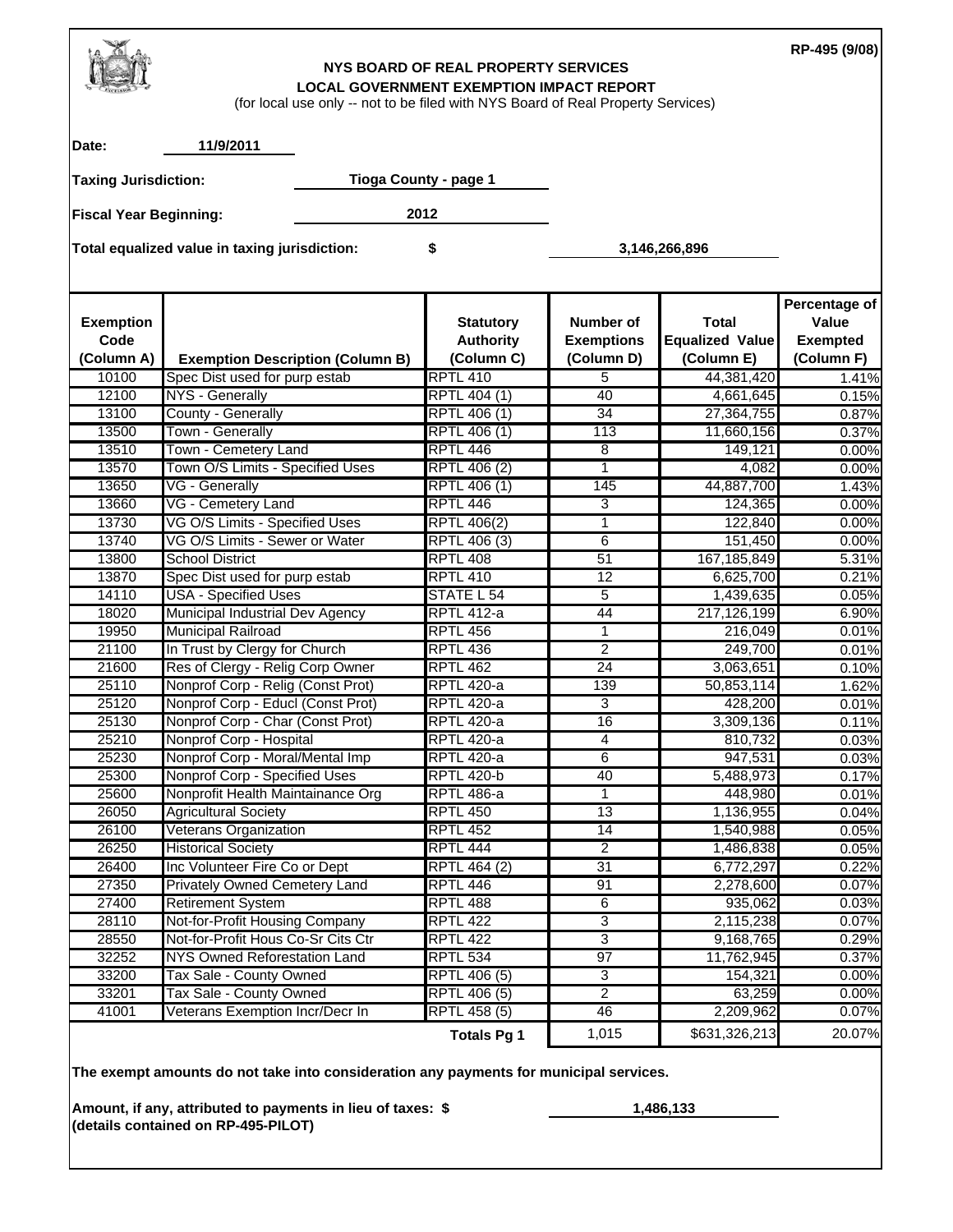|                               |                                                                                        |                                         |                                                                                  |                   |                         | RP-495 (9/08)          |
|-------------------------------|----------------------------------------------------------------------------------------|-----------------------------------------|----------------------------------------------------------------------------------|-------------------|-------------------------|------------------------|
|                               |                                                                                        |                                         | NYS BOARD OF REAL PROPERTY SERVICES                                              |                   |                         |                        |
|                               |                                                                                        |                                         | <b>LOCAL GOVERNMENT EXEMPTION IMPACT REPORT</b>                                  |                   |                         |                        |
|                               |                                                                                        |                                         | (for local use only -- not to be filed with NYS Board of Real Property Services) |                   |                         |                        |
| Date:                         | 11/9/2011                                                                              |                                         |                                                                                  |                   |                         |                        |
|                               |                                                                                        |                                         |                                                                                  |                   |                         |                        |
| <b>Taxing Jurisdiction:</b>   |                                                                                        | <b>Tioga County</b>                     | - Continued                                                                      | Page 2            |                         |                        |
| <b>Fiscal Year Beginning:</b> |                                                                                        |                                         | 2012                                                                             |                   |                         |                        |
|                               |                                                                                        |                                         |                                                                                  |                   |                         |                        |
|                               | Total equalized value in taxing jurisdiction:                                          |                                         | \$                                                                               |                   | 3,146,266,896           |                        |
|                               |                                                                                        |                                         |                                                                                  |                   |                         |                        |
|                               |                                                                                        |                                         |                                                                                  |                   |                         |                        |
| <b>Exemption</b>              |                                                                                        |                                         | <b>Statutory</b>                                                                 | <b>Number of</b>  | <b>Total</b>            | Percentage of<br>Value |
| Code                          |                                                                                        |                                         | <b>Authority</b>                                                                 | <b>Exemptions</b> | <b>Equalized Value</b>  | <b>Exempted</b>        |
| (Column A)                    |                                                                                        | <b>Exemption Description (Column B)</b> | (Column C)                                                                       | (Column D)        | (Column E)              | (Column F)             |
| 41002                         | Vets Exemption Incr/Decr In                                                            |                                         | <b>RPTL 458(5)</b>                                                               | 10                | 154,125                 | 0.00%                  |
| 41101                         | Vets Ex Based on Eligible Funds                                                        |                                         | RPTL 458 (1)                                                                     | 40                | 1,487,142               | 0.05%                  |
| 41121                         | Alt Vet Ex-War Period-Non-Combat                                                       |                                         | <b>RPTL 458-a</b>                                                                | 488               | 5,282,652               | 0.17%                  |
| 41122                         | Alt Vet Ex-War Period-Non-Combat                                                       |                                         | <b>RPTL 458-a</b>                                                                | 874               | 9,585,227               | 0.30%                  |
| 41131                         | Alt Vet Ex-War Period-Combat                                                           |                                         | <b>RPTL 458-a</b>                                                                | 450               | 8,081,103               | 0.26%                  |
| 41132                         | Alt Vet Ex-War Period-Combat                                                           |                                         | <b>RPTL 458-a</b>                                                                | 726               | 13,169,811              | 0.42%                  |
| 41141                         | Alt Vet Ex-War Period-Disability                                                       |                                         | <b>RPTL 458-a</b>                                                                | 102               | 1,958,118               | 0.06%                  |
| 41142                         | Alt Vet Ex-War Period-Disability                                                       |                                         | <b>RPTL 458-a</b>                                                                | 140               | 2,853,958               | 0.09%                  |
| 41400                         | Clergy                                                                                 |                                         | <b>RPTL 460</b>                                                                  | 34                | 246,745                 | 0.01%                  |
| 41700                         | <b>Agricultural Building</b>                                                           |                                         | <b>RPTL 483</b>                                                                  | 56                | 3,709,996               | 0.12%                  |
| 41720<br>41730                | <b>Agricultural District</b>                                                           |                                         | AG-MKTS L 305<br>AG-MKTS L 306                                                   | 703<br>55         | 22,777,339<br>1,869,514 | 0.72%<br>0.06%         |
| 41800                         | Agric Land-Indiv not in Ag Dist<br>Persons age 65 or over                              |                                         | <b>RPTL 467</b>                                                                  | 103               | 3,327,894               | 0.11%                  |
| 41801                         | Persons age 65 or over                                                                 |                                         | <b>RPTL 467</b>                                                                  | 48                | 1,471,069               | 0.05%                  |
| 41802                         | Persons age 65 or over                                                                 |                                         | <b>RPTL 467</b>                                                                  | 486               | 11,899,358              | 0.38%                  |
| 41805                         | Persons age 65 or over                                                                 |                                         | <b>RPTL 467</b>                                                                  | 90                | 2,380,727               | 0.08%                  |
| 41902                         | <b>Physically Disabled</b>                                                             |                                         | <b>RPTL 459</b>                                                                  | $\overline{2}$    | 224,000                 | 0.01%                  |
| 41931                         | <b>Disabilities and Limited Incomes</b>                                                |                                         | <b>RPTL 459-c</b>                                                                | 12                | 195,740                 | 0.01%                  |
| 41932                         | Disabilities and Limited Incomes                                                       |                                         | <b>RPTL 459-c</b>                                                                | 40                | 890,772                 | 0.03%                  |
| 42100                         | Silos, Manure Storage Tanks                                                            |                                         | <b>RPTL 483-a</b>                                                                | $\overline{4}$    | 287,927                 | 0.01%                  |
| 42120                         | <b>Temporary Greenhouses</b>                                                           |                                         | <b>RPTL 483-c</b>                                                                | $\overline{2}$    | 120,000                 | 0.00%                  |
| 47200                         | Railroad - Partially Exempt                                                            |                                         | RPTL 489-dⅆ                                                                      | 5                 | 8,322,141               | 0.26%                  |
| 47460                         | Forest Land Certd after 8/74                                                           |                                         | <b>RPTL 480-a</b>                                                                | $\overline{22}$   | 834,637                 | 0.03%                  |
| 47502                         | <b>Business Certified by NYSBEA</b>                                                    |                                         | <b>RPTL 485</b>                                                                  | 1                 | 43,421                  | 0.00%                  |
| 47601                         | Business Investment Prop Pre 8/5/9                                                     |                                         | <b>RPTL 485-b</b>                                                                | 1                 | 4,286                   | 0.00%                  |
| 47610                         | Business Investment Prop Post 8/5/9                                                    |                                         | <b>RPTL 485-b</b>                                                                | 18                | 4,451,139               | 0.14%                  |
| 47611                         | <b>Business Investment Property Post 8/5</b>                                           |                                         | <b>RPTL 485-b</b>                                                                | 15                | 1,166,186               | 0.04%                  |
| 47612                         | <b>Business Investment Property Post 8/5</b>                                           |                                         | <b>RPTL 485-b</b>                                                                | 3                 | 5,858,935               | 0.19%                  |
| 47670                         | Property Improvement in Empire Zone                                                    |                                         | <b>RPTL 485-e</b>                                                                | $\overline{7}$    | 1,353,138               | 0.04%                  |
| 47672                         | Property Improvement in Empire Zone                                                    |                                         | <b>RPTL 485-e</b><br>PHFIL 125 & 127                                             | $\overline{7}$    | 1,164,105               | 0.04%                  |
| 48670<br>49500                | Redevelopment Housing Co                                                               |                                         | <b>RPTL 487</b>                                                                  | 3<br>6            | 2,070,800<br>155,272    | 0.07%<br>0.00%         |
| 50000                         | Solar or Wind Energy System<br>System Code                                             |                                         | Not Defined                                                                      | 10                | 791,160                 | 0.03%                  |
| 50001                         | System Code                                                                            |                                         | Not Defined                                                                      | 6                 | 44,082                  | 0.00%                  |
| 50005                         | <b>System Code</b>                                                                     |                                         | Not Defined                                                                      | 1                 | 717,470                 | 0.02%                  |
|                               |                                                                                        |                                         | <b>Totals pg 2</b>                                                               | 4570              | \$118,949,989           | 3.78%                  |
|                               |                                                                                        | <b>Grand Totals</b>                     | Page 1 + Pg 2                                                                    | 5585              | \$750,276,202           | 23.85%                 |
|                               |                                                                                        |                                         |                                                                                  |                   |                         |                        |
|                               | The exempt amounts do not take into consideration any payments for municipal services. |                                         |                                                                                  |                   |                         |                        |
|                               | Amount, if any, attributed to payments in lieu of taxes:                               |                                         | \$                                                                               |                   | 1,486,133               |                        |
|                               | (details contained on RP-495-PILOT)                                                    |                                         |                                                                                  |                   |                         |                        |
|                               |                                                                                        |                                         |                                                                                  |                   |                         |                        |
|                               |                                                                                        |                                         |                                                                                  |                   |                         |                        |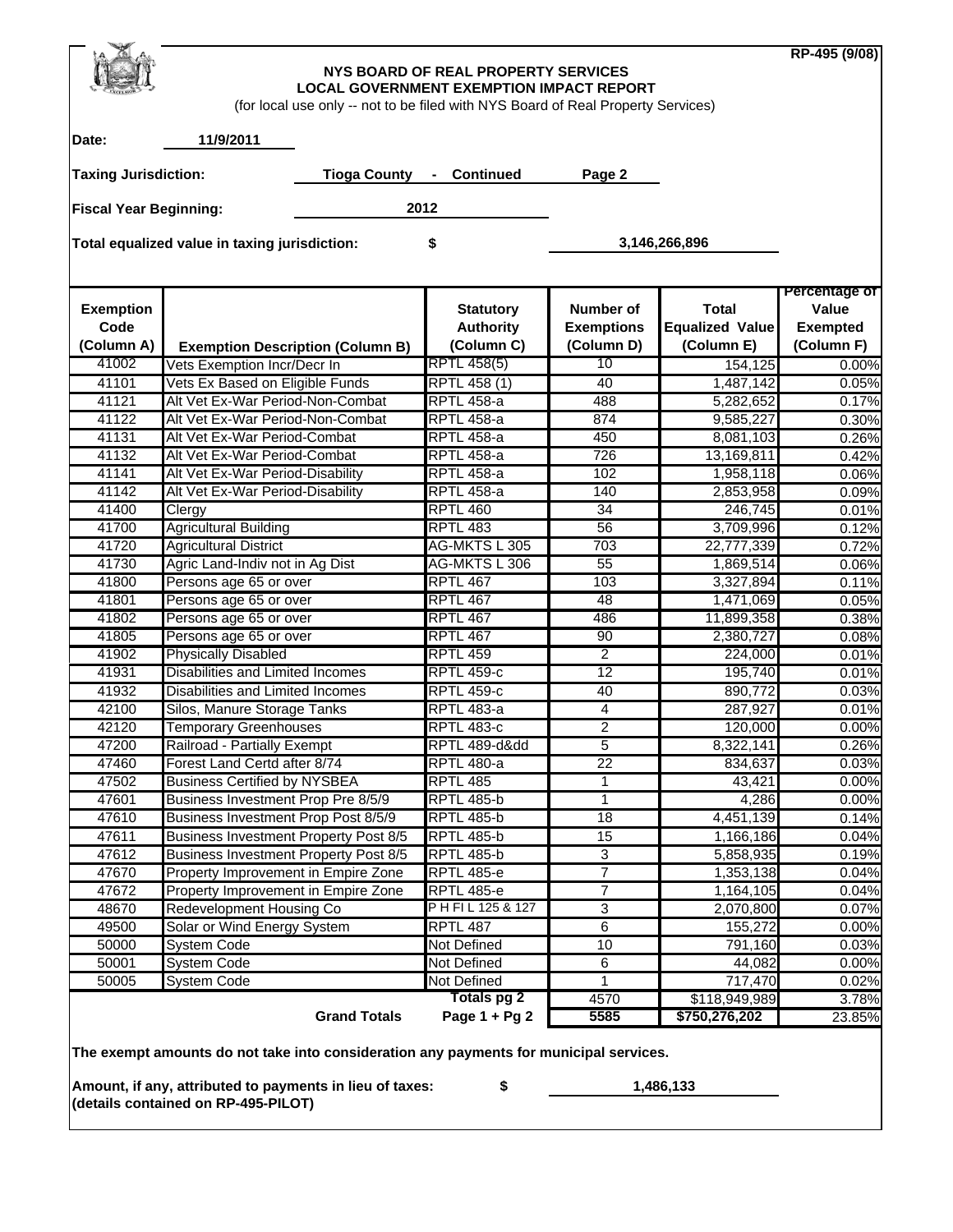| <b>RP-495 PILOT (9/08)</b><br>NYS BOARD OF REAL PROPERTY SERVICES<br><b>LOCAL GOVERNMENT EXEMPTION IMPACT REPORT</b><br>(for local use only -- not to be filed with NYS Board of Real Property Services) |                                                            |                     |                                                    |                                              |                                                                      |  |
|----------------------------------------------------------------------------------------------------------------------------------------------------------------------------------------------------------|------------------------------------------------------------|---------------------|----------------------------------------------------|----------------------------------------------|----------------------------------------------------------------------|--|
| Date:                                                                                                                                                                                                    | 11/9/2011                                                  |                     |                                                    |                                              |                                                                      |  |
| <b>Taxing Jurisdiction:</b>                                                                                                                                                                              |                                                            | <b>Tioga County</b> |                                                    |                                              |                                                                      |  |
| <b>Fiscal Year Beginning:</b>                                                                                                                                                                            |                                                            | 2012                |                                                    |                                              |                                                                      |  |
|                                                                                                                                                                                                          | Total equalized value in taxing jurisdiction:              | \$                  |                                                    | 3,146,266,896.00                             |                                                                      |  |
| <b>Exemption</b><br>Code<br>(Column A)                                                                                                                                                                   | <b>Exemption Description (Column B)</b>                    |                     | <b>Statutory</b><br><b>Authority</b><br>(Column C) | Number of<br><b>Exemptions</b><br>(Column D) | <b>Payments in</b><br><b>Lieu of Taxes</b><br>(PILOTs)<br>(Column E) |  |
| 13100                                                                                                                                                                                                    | County Owned - Generally                                   |                     | RPTL 406 (1)                                       | $\overline{2}$                               | 1,405                                                                |  |
| 18020                                                                                                                                                                                                    | Municipal Industrial Dev Agency                            |                     | <b>RPTL 412-a</b>                                  | $\overline{17}$                              | 1,467,420                                                            |  |
| 28110<br>28550                                                                                                                                                                                           | Not-for-Profit Housing Company<br>NP Hous Co - Sr Cits Ctr |                     | <b>RPTL 422</b><br><b>RPTL 422</b>                 | $\overline{2}$<br>3                          | 6,633<br>7,675                                                       |  |
| 48670                                                                                                                                                                                                    | <b>Redevelopment Housing Company</b>                       |                     | PH FI L 125 & 127                                  | $\mathbf 1$                                  | 3,000                                                                |  |
|                                                                                                                                                                                                          |                                                            |                     |                                                    |                                              |                                                                      |  |
|                                                                                                                                                                                                          |                                                            |                     |                                                    |                                              |                                                                      |  |
|                                                                                                                                                                                                          |                                                            |                     |                                                    |                                              |                                                                      |  |
|                                                                                                                                                                                                          |                                                            |                     |                                                    |                                              |                                                                      |  |
|                                                                                                                                                                                                          |                                                            |                     | <b>Totals</b>                                      | 25                                           | \$1,486,133                                                          |  |